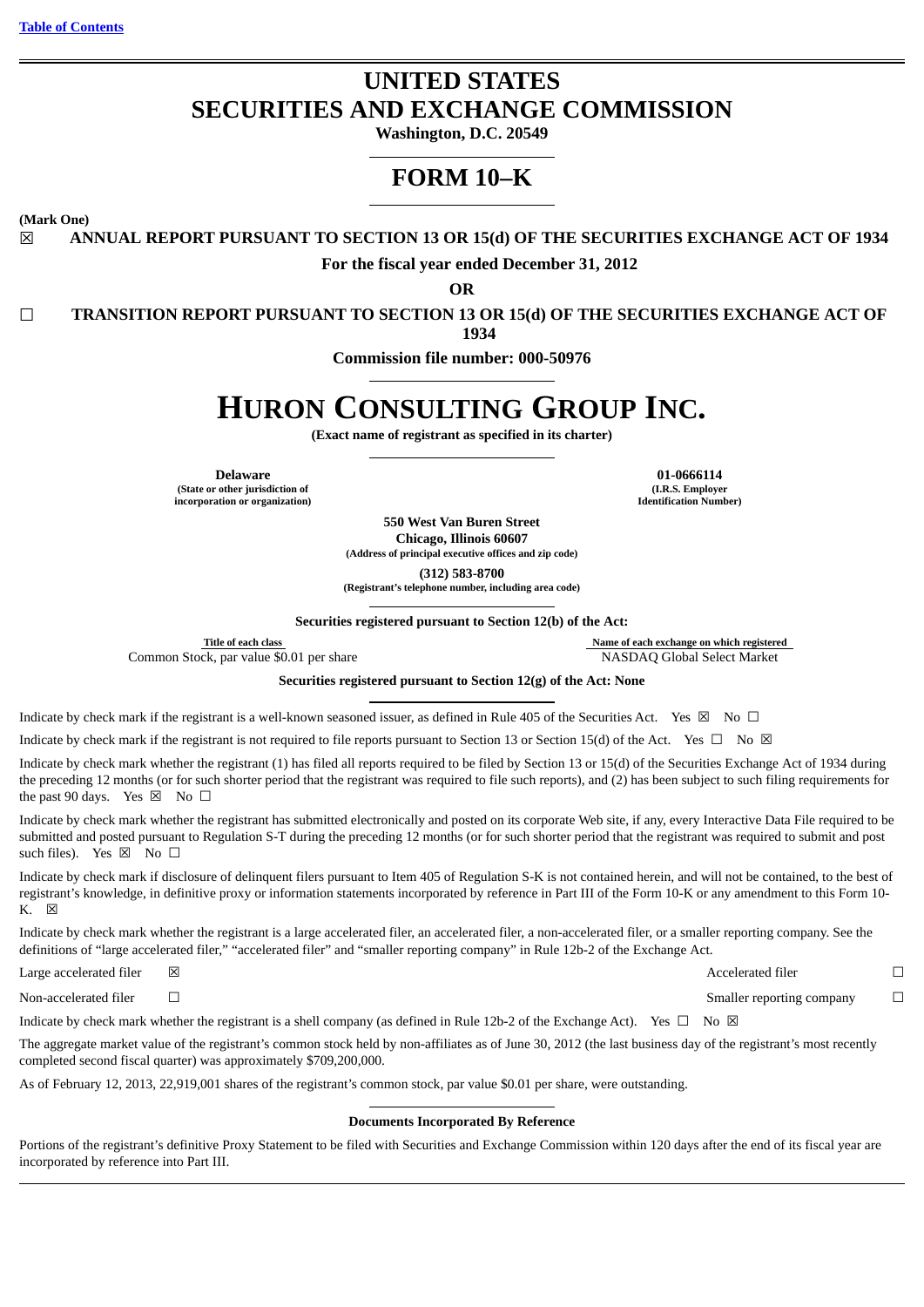# **HURON CONSULTING GROUP INC.**

# **ANNUAL REPORT ON FORM 10-K FOR FISCAL YEAR ENDED DECEMBER 31, 2012**

# **TABLE OF CONTENTS**

<span id="page-1-0"></span>

| <b>PART I</b>     |                                                                                                              | Page              |
|-------------------|--------------------------------------------------------------------------------------------------------------|-------------------|
| Item 1.           | <b>Business</b>                                                                                              |                   |
|                   |                                                                                                              | $\mathbf{1}$<br>8 |
| Item 1A.          | <b>Risk Factors</b>                                                                                          |                   |
| Item 1B.          | <b>Unresolved Staff Comments</b>                                                                             | 18                |
| Item 2.           | <b>Properties</b>                                                                                            | 18                |
| Item 3.           | <b>Legal Proceedings</b>                                                                                     | 18                |
| Item 4.           | <b>Mine Safety Disclosures</b>                                                                               | 19                |
| <b>PART II</b>    |                                                                                                              |                   |
| Item 5.           | Market for Registrant's Common Equity, Related Stockholder Matters and Issuer Purchases of Equity Securities | 20                |
| Item 6.           | <b>Selected Financial Data</b>                                                                               | 22                |
| Item 7.           | Management's Discussion and Analysis of Financial Condition and Results of Operations                        | 24                |
| Item 7A.          | <b>Quantitative and Qualitative Disclosures About Market Risk</b>                                            | 48                |
| Item 8.           | <b>Financial Statements and Supplementary Data</b>                                                           | 48                |
| Item 9.           | <b>Changes in and Disagreements with Accountants on Accounting and Financial Disclosure</b>                  | 49                |
| Item 9A.          | <b>Controls and Procedures</b>                                                                               | 49                |
| Item 9B.          | <b>Other Information</b>                                                                                     | 49                |
| <b>PART III</b>   |                                                                                                              |                   |
| Item 10.          | <b>Directors, Executive Officers and Corporate Governance</b>                                                | 50                |
| Item 11.          | <b>Executive Compensation</b>                                                                                | 50                |
| Item 12.          | <b>Security Ownership of Certain Beneficial Owners and Management and Related Stockholder Matters</b>        | 51                |
| Item 13.          | Certain Relationships and Related Transactions, and Director Independence                                    | 51                |
| Item 14.          | <b>Principal Accounting Fees and Services</b>                                                                | 51                |
| <b>PART IV</b>    |                                                                                                              |                   |
| Item 15.          | <b>Exhibits and Financial Statement Schedules</b>                                                            | 52                |
| <b>SIGNATURES</b> |                                                                                                              | 56                |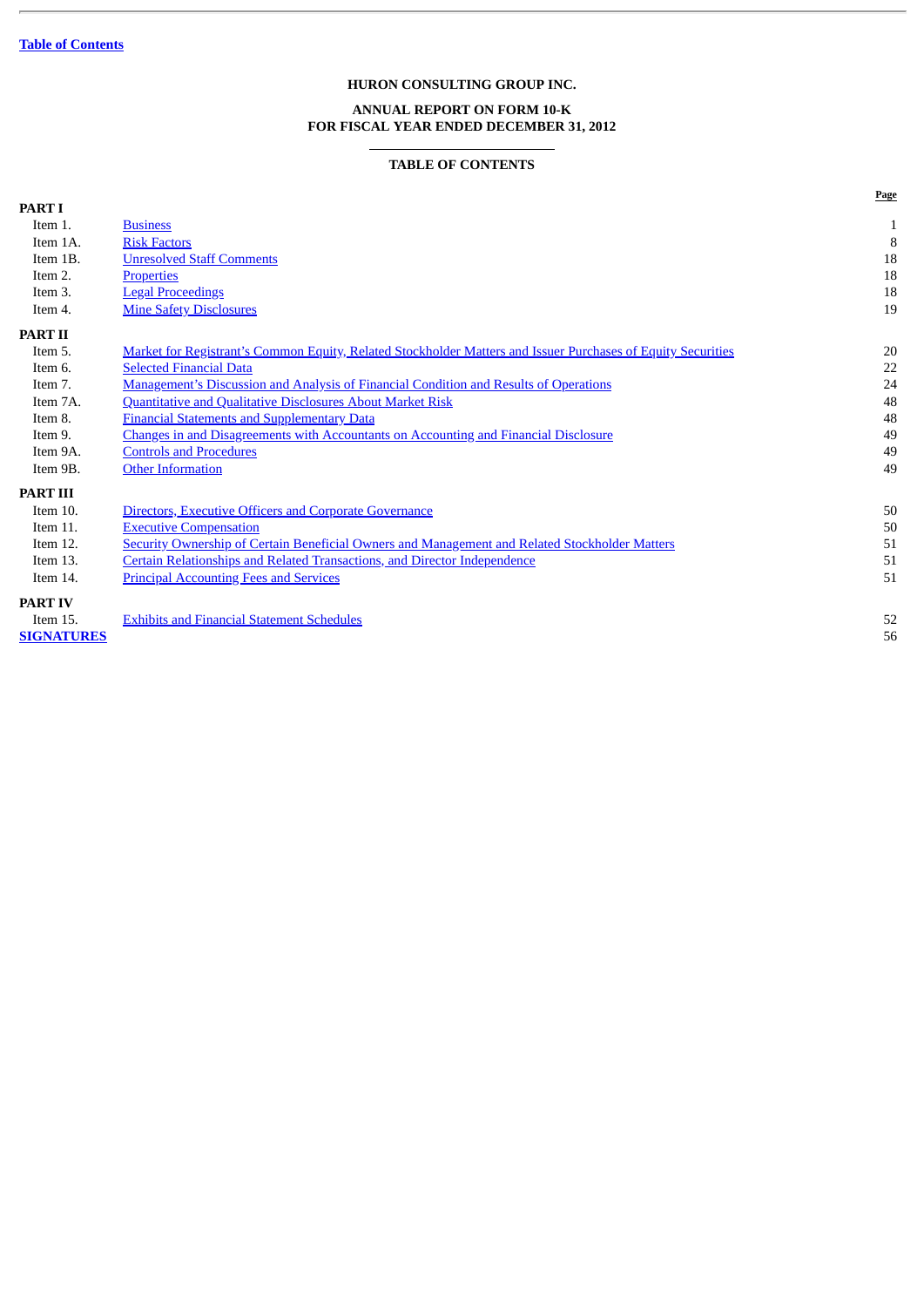#### **FORWARD-LOOKING STATEMENTS**

In this Annual Report on Form 10-K, unless the context otherwise requires, the terms "Huron," "company," "we," "us" and "our" refer to Huron Consulting Group Inc. and its subsidiaries.

Statements in this Annual Report on Form 10-K, including the information incorporated by reference herein, that are not historical in nature, including those concerning the Company's current expectations about its future requirements and needs, are "forward-looking" statements as defined in Section 21E of the Securities Exchange Act of 1934, as amended (the "Exchange Act") and the Private Securities Litigation Reform Act of 1995. Forward-looking statements are identified by words such as "may," "should," "expects," "provides," "anticipates," "assumes," "can," "meets," "could," "intends," "might," "predicts," "seeks," "would," "believes," "estimates," "plans" or "continues." These forward-looking statements reflect our current expectation about our future requirements and needs, results, levels of activity, performance, or achievements, including, without limitation, current expectations with respect to, among other factors, utilization rates, billing rates, and the number of revenue-generating professionals; that we are able to expand our service offerings; that we successfully integrate the businesses we acquire; and that existing market conditions continue to trend upward. These statements involve known and unknown risks, uncertainties and other factors, including, among others, those described under "Item 1A. Risk Factors," that may cause actual results, levels of activity, performance or achievements to be materially different from any anticipated results, levels of activity, performance or achievements expressed or implied by these forward-looking statements. We disclaim any obligation to update or revise any forward-looking statements as a result of new information or future events, or for any other reason.

#### **PART I**

# <span id="page-2-0"></span>**ITEM 1. BUSINESS.**

#### **OVERVIEW**

We are a leading provider of operational and financial consulting services. We help clients in diverse industries improve performance, comply with complex regulations, reduce costs, recover from distress, leverage technology, process and review large amounts of complex data, and stimulate growth. We team with our clients to deliver sustainable and measurable results. Our professionals employ their expertise in healthcare administration, management, finance and operations to provide our clients with specialized analyses and customized advice and solutions that are tailored to address each client's particular challenges and opportunities. We provide consulting services to a wide variety of both financially sound and distressed organizations, including healthcare organizations, leading academic institutions, governmental entities, Fortune 500 companies, medium-sized businesses, and the law firms that represent these various organizations.

Huron was formed in March 2002 and commenced operations in May 2002. We were founded by a core group of experienced financial and operational consultants. In October 2004, we completed our initial public offering and became a publicly traded company. We have grown significantly since we commenced operations, increasing the number of our full-time employees from 249 as of May 31, 2002 to 2,283 as of December 31, 2012, through hiring and acquisitions of complementary businesses. Our significant acquisitions have included Stockamp & Associates, Inc. ("Stockamp") in July 2008; Wellspring Partners, LLC in January 2007; and Glass & Associates, Inc. in January 2007.

We have hired experienced professionals from a variety of organizations, including the four largest public accounting firms, referred to as the Big Four, other consulting firms, and experienced professionals who are subject matter experts across the healthcare, education, legal and financial industries. As of December 31, 2012, we had 112 managing directors who have revenue-generating responsibilities. These individuals have an average of 26 years of business experience. We have a roster of project consultants and contractors who supplement our full-time revenue-generating employees on an as-needed basis.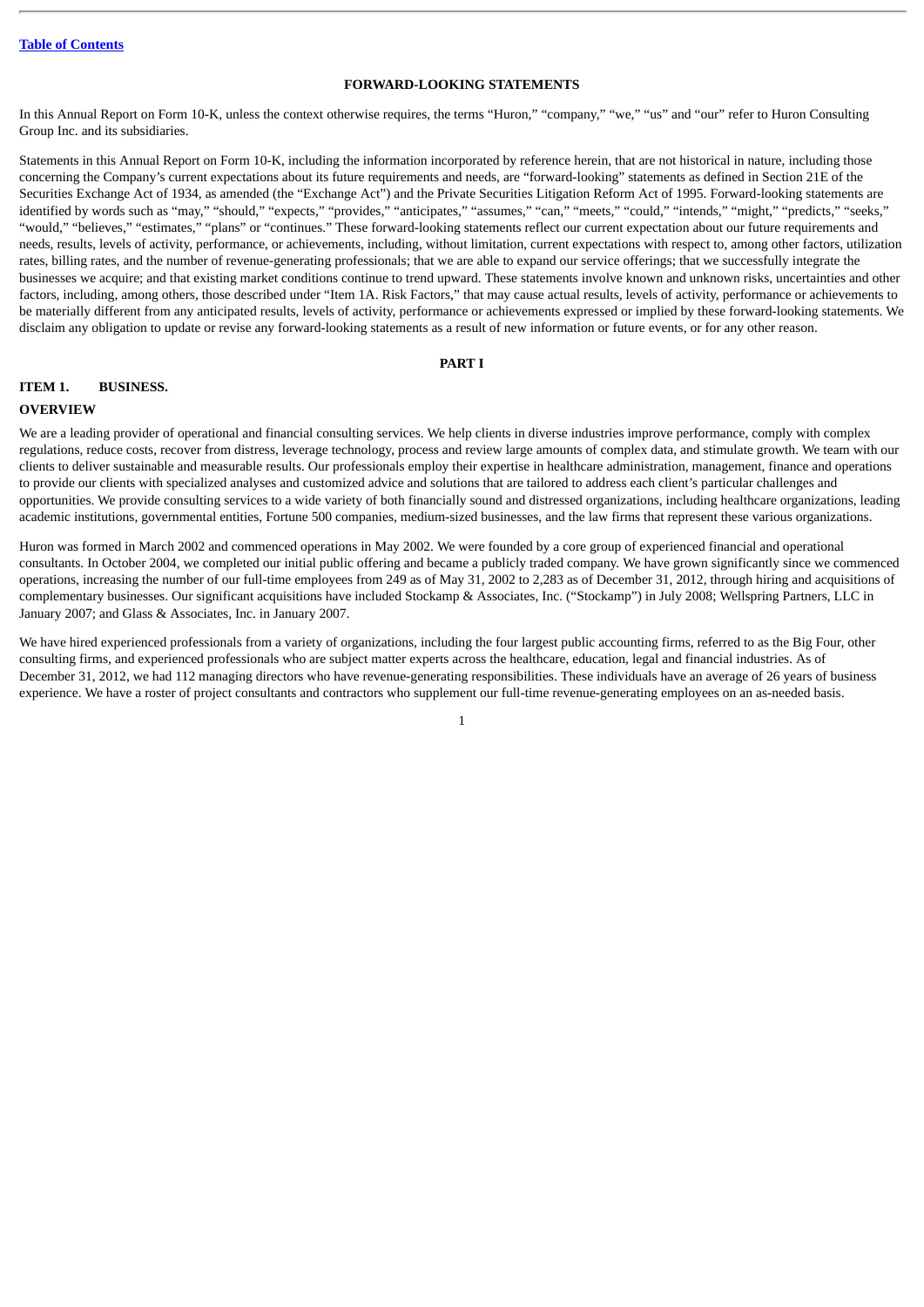Our headquarters are located in Chicago, Illinois, and we have other domestic and international offices, including those located in the following major metropolitan areas: Atlanta, Georgia; Boston, Massachusetts; Houston, Texas; London, United Kingdom; New York, New York; Portland, Oregon; San Diego, California; and Washington, D.C. We also have nine document review centers located in Chicago, Illinois; Gurgaon, India; Houston, Texas; London, United Kingdom; Miramar, Florida; Morrisville, North Carolina; New York, New York; Charlotte, North Carolina; and Washington, D.C., with approximately 1,500 workstations.

#### **OUR SERVICES**

We are a leading provider of operational and financial consulting services. We help clients in diverse industries improve performance, comply with complex regulations, reduce costs, recover from distress, leverage technology, process and review large amounts of data and stimulate growth. We team with our clients to deliver sustainable and measurable results.

We provide our services through three operating segments: Health and Education Consulting, Legal Consulting and Financial Consulting. For the year ended December 31, 2012, we derived 66.9%, 29.6% and 3.5% of our revenues from Health and Education Consulting, Legal Consulting and Financial Consulting, respectively.

In the first quarter of 2013, the Company reorganized its internal financial reporting structure. Under the new structure, the Company will begin reporting information as five operating segments: Huron Healthcare; Huron Education and Life Sciences; Huron Legal; Huron Financial; and an all other category.

Beginning in 2013, the current Health and Education Consulting segment will become two separate segments: Huron Healthcare and Huron Education and Life Sciences. These practices continue to share a significant number of academic medical center clients and will continue to closely collaborate in the market. The Legal Consulting segment will be referred to as Huron Legal and the Financial Consulting segment will be referred to as Huron Financial. The structure of the Legal Consulting and Financial Consulting segments remains unchanged. In addition, certain immaterial practices which were historically part of our Health and Education Consulting segment will be combined and disclosed in an all other category. While our consolidated results will not be impacted, we will restate our historical segment information during 2013 for consistent presentation.

For further financial information on our segment results, see "Part II—Item 7. Management's Discussion and Analysis of Financial Condition and Results of Operations" and Note 17 "Segment Information" under "Part II—Item 8. Financial Statements and Supplementary Data."

#### **Health and Education Consulting**

Our Health and Education Consulting segment provides consulting services to hospitals, health systems, physicians, managed care organizations, academic medical centers, colleges, universities, and pharmaceutical and medical device manufacturers. This segment's professionals develop and implement solutions to help clients address challenges relating to financial management, strategy, operational and organizational effectiveness, research administration, and regulatory compliance. This segment also provides consulting services related to hospital or healthcare organization performance improvement, revenue cycle improvement, turnarounds, merger or affiliation strategies, labor productivity, non-labor cost management, information technology, patient flow improvement, physician practice management, interim management, clinical quality and medical management, and governance and board development.

This segment's practices include:

• **Healthcare.** Our healthcare practice provides integrated performance solutions for hospitals, health systems and academic medical centers. We partner with clients to deliver improvements to the bottom line by increasing revenues and the effectiveness of operations, through: (i) improving patient flow, utilization of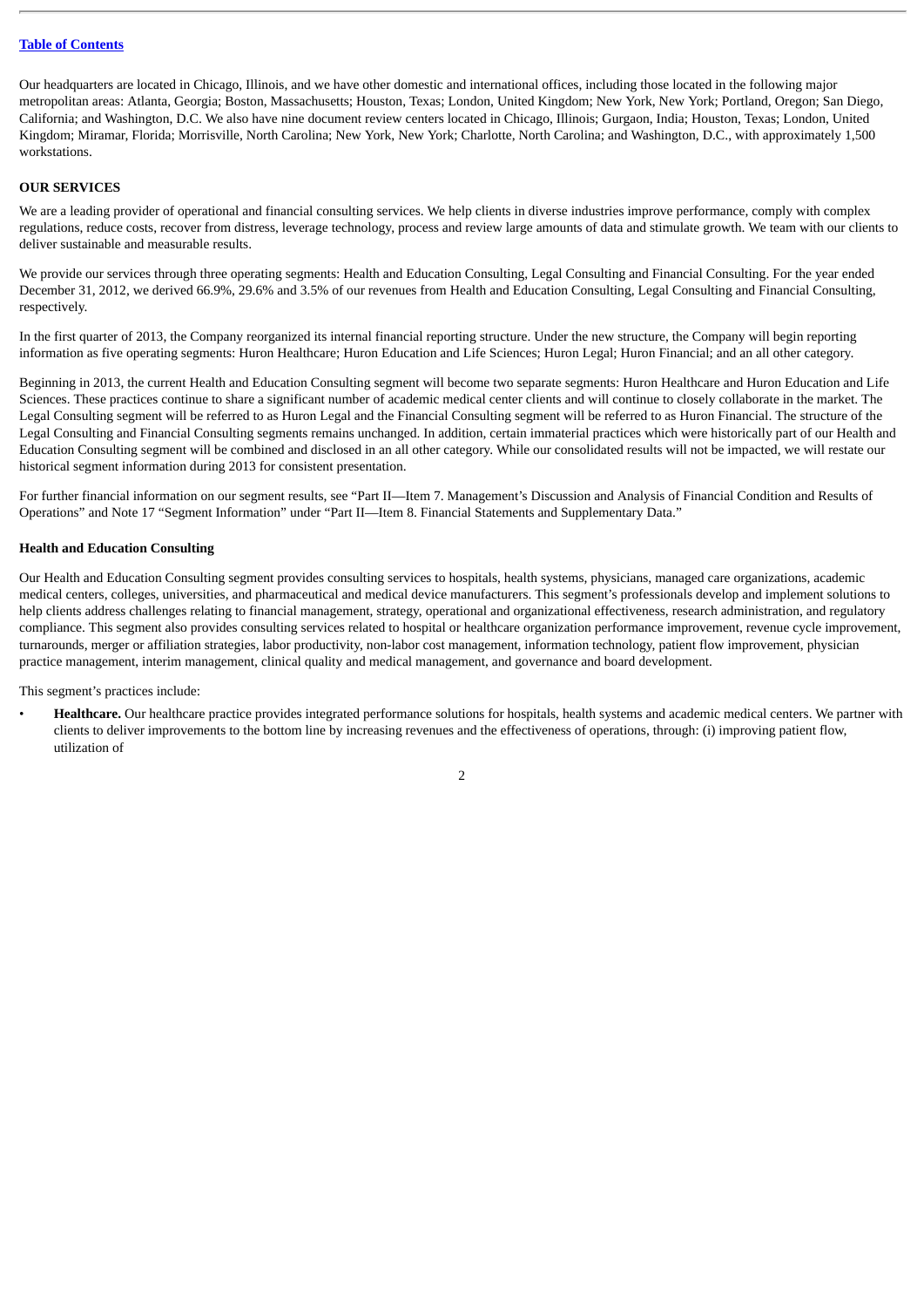technology, quality of care and patient satisfaction; (ii) reducing labor and non-labor costs and systemic inefficiencies; (iii) enhancing leadership and governance to promote transparency and employee satisfaction; and (iv) ensuring compliance with legislation and regulations in a rapidly-evolving healthcare environment.

- **Higher Education.** Our higher education professionals have extensive industry knowledge and experience working with institutions on mission-critical business issues relating to the financial, operational, technological and regulatory aspects of higher education to develop and implement the most effective solutions. We provide comprehensive and customized service offerings in every aspect of higher education and healthcare administration to improve business performance across the entire organization. We serve research universities, academic medical centers, colleges and universities, research institutions, and international organizations. Our primary service areas include financial management and strategy, resource optimization, strategic sourcing and procurement transformation, performance improvement, interim staffing support, information technology planning and integration, risk management and regulatory compliance, research administration and technology supporting research administration, and global health and education.
- **Life Sciences.** Our life sciences practice works with organizations to optimize performance, improve operations, mitigate risk, manage compliance, and support counsel in regulatory investigations. Our services to pharmaceutical and medical device companies include government price reporting and commercial contracting, corporate integrity agreements, medical affairs and clinical activities, regulatory and compliance services, off-label communication, sales and marketing compliance, and aggregate spend reporting. In addition, this practice helps clients assess and enhance their compliance and quality programs by conducting investigations and compliance effectiveness assessments, and providing expert testimony, compliance infrastructure redesign, and billing and coding compliance assessments. This practice also specializes in clinical research operational assessments, including clinical research billing and human research protections compliance, conflicts of interest, and other related research services.

# **Legal Consulting**

Our Legal Consulting segment provides advisory and business services to assist law departments of major corporations and law firms with their strategy, organizational design and development, operational efficiency, and cost effectiveness. These results-driven services add value to organizations by helping reduce the amounts they spend on legal services and enhance client service. Our expertise focuses on strategic and management consulting, cost management, and technology and information management, including matter management, records management, document review and discovery services. Included in this segment's offerings is our Integrated Analytics solution, which is designed to deliver an innovative, comprehensive process resulting in more affordable and predictable discovery costs.

This segment's practices include:

- **Legal advisory business.** Our legal advisory practice helps both in-house legal departments and outside counsel enhance the quality of legal services while reducing costs by more efficiently aligning strategy, people, processes, and technology. We provide strategic advice to help legal departments and law firms improve their organizational design and business processes, and to help management in their use of outside counsel. We also have extensive experience in selecting, customizing, and successfully rolling out matter management systems and electronic billing systems that help legal departments track and manage lawsuits and other legal matters. These systems are powerful tools for managing budgets, spending, and resources. We provide similar services for contract management systems, document management systems and systems for managing patent applications.
- **Discovery and records management.** We work with corporations and law firms to provide solutions to enhance their discovery process management and electronic discovery needs. One area of emphasis is helping clients choose and implement technology solutions that improve legal department operations,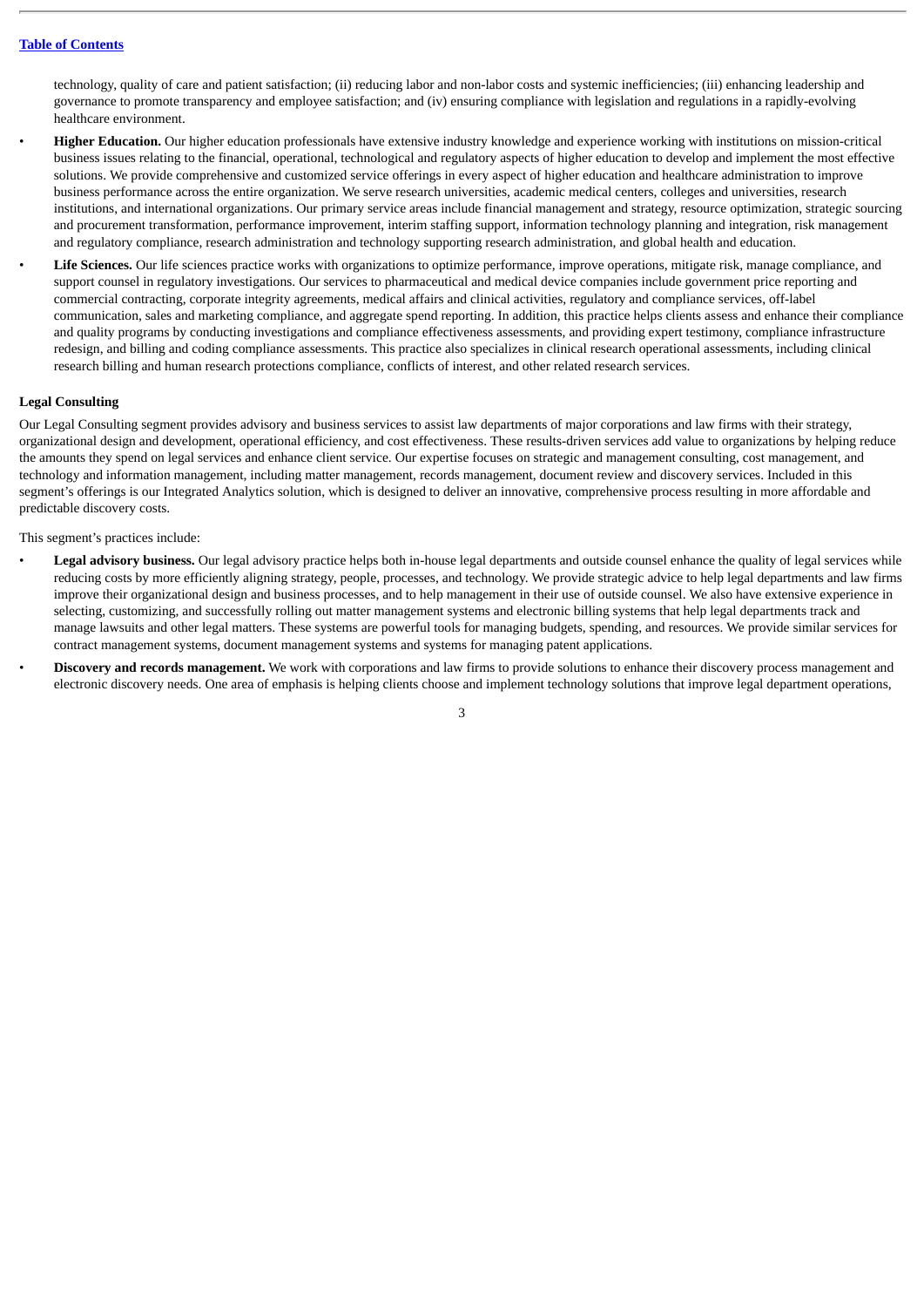including litigation preparedness and litigation holds. We provide a full array of digital evidence, discovery, and records management services that include discovery process execution, electronic discovery services, computer forensics, data management, document processing, document review, records program development, records improvement planning and process, and program management, all aimed at reducing costs, coordinating matters and people, streamlining processes and reducing risks. With our Integrated Analytics offering, we provide an innovative, comprehensive e-discovery process with a high degree of accuracy, increased transparency and a capped-cost pricing model. With our state-of-the-art facilities, including a Data Analytics Center, we blend technology and an integrated process to provide a work product that outperforms more traditional methods.

#### **Financial Consulting**

Our Financial Consulting segment provides financial advisory, restructuring and turnaround, interim management, valuation, forensic and litigation, and operational improvement consulting services to companies in transition, boards of directors, and investors and lenders. For companies in financial distress, we work with management to assess the viability of their business, to develop and implement a turnaround plan that will improve cash flow, and implement a debtrestructuring plan to improve the balance sheet. In some instances, we serve in interim management roles. When out-of-court solutions are not achievable, we assist clients in preparing for Chapter 11 bankruptcy filings and with all aspects of the bankruptcy process by gathering, analyzing, and presenting financial and business information needed to achieve successful reorganizations. We also provide claims management services to help companies process and analyze complex and voluminous claims filed in bankruptcies and related litigation matters. We have an array of services that are flexible and responsive to event—and transaction-based needs across industries. Our professionals draw on career experience gathered from operations, lending, investment banking, portfolio and asset management, public accounting, and management consulting to provide practical business solutions.

#### **OUR CLIENTS AND INDUSTRIES**

We provide consulting services to a wide variety of both financially sound and distressed organizations, including healthcare organizations, leading academic institutions, governmental entities, Fortune 500 companies, medium-sized businesses, and the law firms that represent these various organizations. In 2012, we served over 800 clients, including approximately 170 new clients. Our top ten clients represented approximately 34.0%, 35.1%, and 31.8% of our revenues in the years ended December 31, 2012, 2011 and 2010, respectively. No single client accounted for more than 10% of our revenues in 2012, 2011 or 2010.

Our clients are in a broad array of industries, including healthcare, education, professional services, pharmaceutical, technology, transportation services, telecommunications, financial services, electronics, consumer products, governmental, energy and utilities and industrial manufacturing. We believe organizations will continue to face complex challenges in the current economic environment. Moreover, greater competition and regulation, particularly as a result of healthcare reform, the proliferation of documents, and the changes within the education space will present significant operational and financial challenges for organizations in a variety of these industries. Many organizations are finding themselves in financial distress and are responding to these challenges by restructuring and reorganizing their businesses and capital structures, while financially healthy organizations are striving to maintain their market positions and capitalize on opportunities by improving operations, reducing costs, and enhancing revenues. In addition, organizations have limited dedicated resources to respond effectively to the challenges and opportunities that exist today. Consequently, we believe these organizations will increasingly seek to augment their internal resources with experienced independent consultants such as us.

#### **EMPLOYEES**

Our ability to bring the right expertise together to address client issues requires a willingness to work and think outside the bounds of a single practice or specialty. Our success depends on our ability to attract, retain, and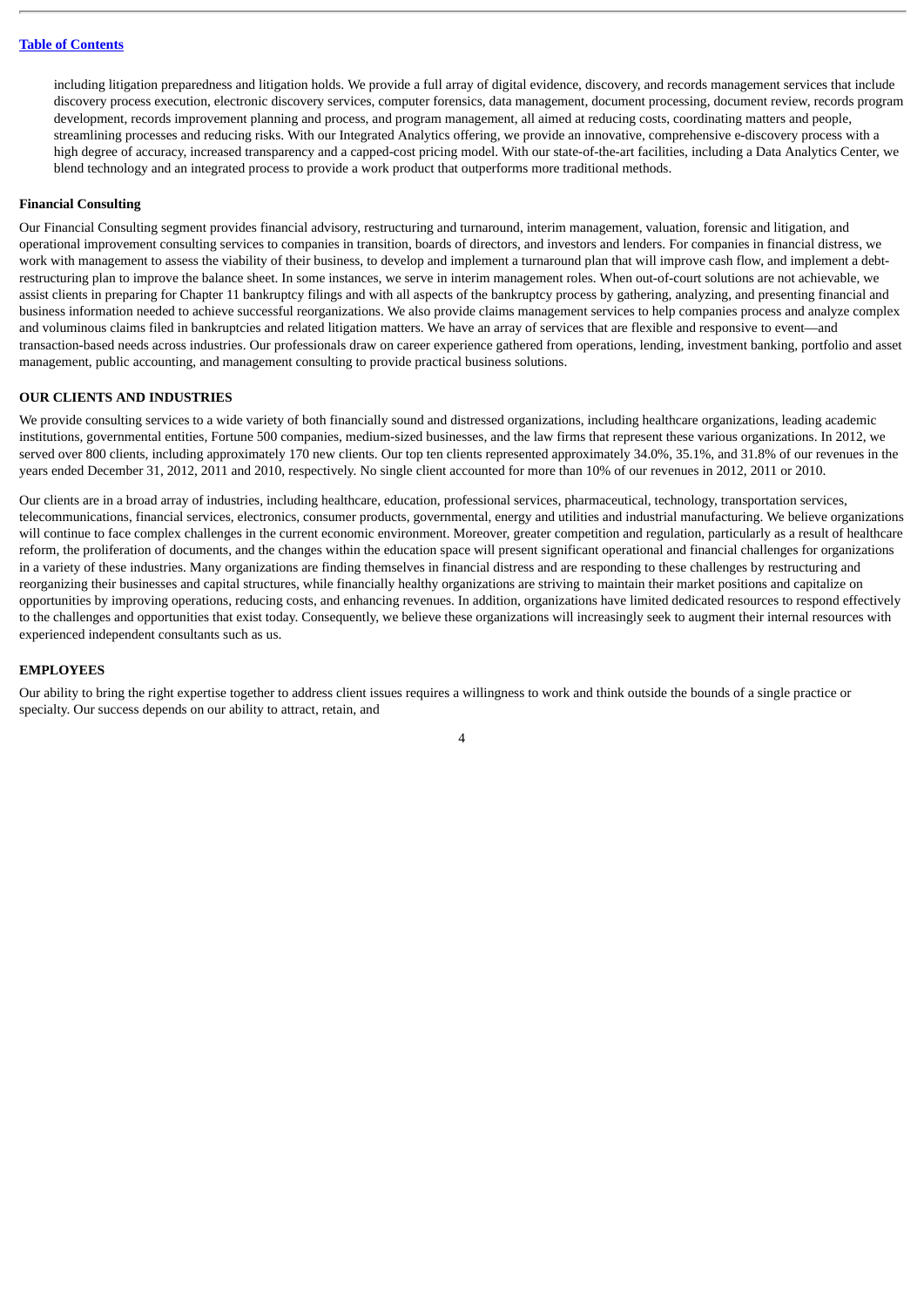develop highly talented professionals by creating a work environment where both individuals and teams thrive and individuals are rewarded not only for their own contributions but also for the success of our organization as a whole. To accomplish these goals and recognize superior performance, we have adopted a comprehensive rewards program incorporating compensation incentives, training and development opportunities and interactive performance management.

As of December 31, 2012, we had 2,283 full-time employees, including 112 revenue-generating managing directors and 20 non-revenue-generating managing directors and corporate vice presidents, as well as directors, managers, associates, analysts and assistants. Our revenue-generating managing directors serve clients as advisors and engagement team leaders, originate revenue by developing new and existing client relationships, and work to strengthen our intellectual capital, develop our people and enhance our reputation. Our revenue-generating directors and managers manage day-to-day client relationships and oversee the delivery and quality of our work product. Our revenue-generating associates and analysts gather and organize data, conduct detailed analyses and prepare presentations that synthesize and distill information to support recommendations we deliver to clients. Our non-revenue-generating employees include our senior management team and the professionals who work in our facilities, finance, human resources, information technology, legal and marketing departments.

In addition to our full-time employees, we engage project consultants and contractors who supplement our full-time revenue-generating employees on an asneeded basis. These individuals, many of whom have legal or financial credentials along with prior corporate experience, work variable schedules and are readily available to meet our clients' needs. Utilizing these project consultants and contractors allows us to maintain a pool of talent with a variable cost structure that enables us to adapt quickly to market demands.

We support our employees' career progression through established training and development programs. We employ structured orientation and training programs for new employees to enable a more effective assimilation into the company. "Milestone" programs are offered to recently promoted employees to support their transition to a new role with greater responsibility. In addition to "milestone" programs, we offer a variety of leadership development programs for those we deem capable of taking on broader roles in the organization. We provide a variety of continuing education opportunities to our employees, including formal classroom environments, on-line courses, and webinars to further develop employees' technical knowledge and ability to work cooperatively and coach others. We encourage our employees to enhance their professional skills through outside courses that certify their technical skills and to pursue certain advanced degrees. Employees are assigned internal performance coaches to help them establish personal development goals, including identifying opportunities for professional development, formal training, and technical skill certifications.

Our compensation plan includes a competitive base salary structure, performance incentives and benefits. Under our performance management plan, directors, managers, associates and analysts set goals each year with a performance coach. These goals are aligned with our corporate business goals as well as individual interests and development needs. Managing directors set goals with their executive performance coach using a "balanced scorecard." The incentive compensation plan balances the importance of teamwork with recognition of individual performance. Our incentive compensation is tied to both team and individual performance. Incentives for managing directors are based on their individual performance and contribution to their teams, their practice and our business as a whole. Funding of the incentive pool is based on our achievement of annual corporate financial goals and the relevant practice's achievement of its financial goals. In 2010 we implemented a new managing director compensation plan to attract and retain senior practitioners. It incorporates targeted compensation levels based on performance with equity as a core component of compensation for every managing director. This approach is intended to encourage retention, align the interests of our managing directors with shareholders and help managing directors build wealth over time. Our benefit programs are designed to be both comprehensive and tailored to our employee population. Through our health, disability, retirement, stock purchase programs and other standard benefit programs, we provide a core sense of security for our employees. We also have in place a travel benefit to recognize the significant travel commitment of our workforce and wellness benefits to support our employees in maintaining a healthy lifestyle.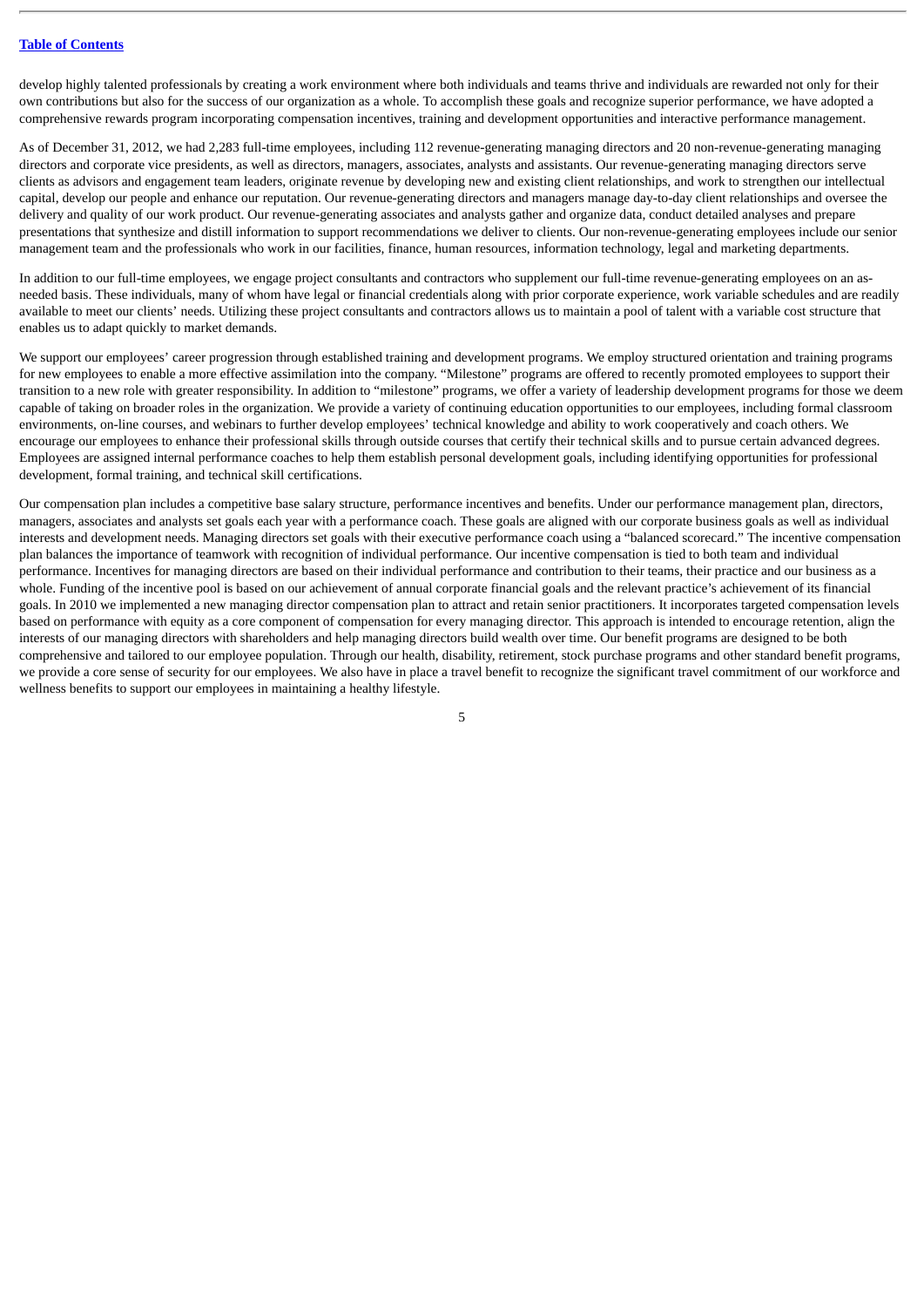# **BUSINESS DEVELOPMENT AND MARKETING**

Our business development activities are aimed at developing relationships and building a strong brand reputation with key sources of business and referrals, especially hospital and university administrators, top-tier law firms and the offices of the chief executive officer, chief financial officer, and general counsel of organizations. We believe that excellent service delivery to clients is critical to building and maintaining relationships and our brand reputation, and we emphasize the importance of client service to all of our employees.

We generate most of our new business opportunities through relationships that our managing directors have with individuals working in healthcare organizations, academic institutions, corporations and top-tier law firms. We also view cross-selling as a key component in building our business. Often, the client relationship of a managing director in one area leads to opportunities in another area. All of our managing directors understand their role in ongoing relationship and business development, which is reinforced through our compensation and incentive programs. We actively seek to identify new business opportunities, and frequently receive referrals and repeat business from past and current clients and from the law firms with which we have worked. In addition, to complement the business development efforts of our managing directors, we have experienced business developers who are focused exclusively on developing client relationships and generating new business through their extensive network of contacts.

We also host, participate in and sponsor conferences that facilitate client development opportunities, promote brand recognition, and showcase our expertise in the industry. For example, during 2012, we hosted such events as the 2012 CEO Forum—Guiding the Healthcare Enterprise Through Unprecedented Change, multiple webinars on Clinical Research Management, Cost Savings in E-Discovery briefings produced through The Huron Legal Institute, as well as numerous other industry webinars and client events. Additionally, we participated in or sponsored numerous conferences for organizations such as National Council of University Research Administrators (NCURA), Association of Corporate Counsel (ACC), Turnaround Management Association (TMA), Health Care Compliance Association (HCCA), ALM (ALM Media Properties, LLC), Center for Business Intelligence (CBI), The Health Management Academy, and the Healthcare Financial Management Association (HFMA). These events provide a forum to build and strengthen client relationships, as well as to stay abreast of industry trends and developments.

We have a centralized marketing department with marketing professionals assigned to each of our practices. These professionals coordinate traditional marketing programs, such as participation in industry events, sponsorship of conferences, development and management of advertising campaigns, development of case studies, and creation and publication of articles in industry publications and newsletters to actively promote our name and capabilities. The marketing department also manages the content delivery on Huron's website, develops collateral materials, performs research and provides request for proposal support as well as database management to support sales efforts.

#### **COMPETITION**

The consulting services industry is extremely competitive, highly fragmented and subject to rapid change. The industry includes a large number of participants with a variety of skills and industry expertise, including other business operations and financial consulting firms, general management consulting firms, the consulting practices of major accounting firms, technical and economic advisory firms, regional and specialty consulting firms and the internal professional resources of organizations. We compete with a large number of service providers in all of our segments. Our competitors often vary depending on the particular practice area. In addition, we also expect to continue to face competition from new entrants because the barriers to entry into consulting services are relatively low.

We believe the principal competitive factors in our market include firm and consultant reputations, the ability to attract and retain top professionals, client and law firm referrals, the ability to manage engagements effectively and the ability to be responsive and provide high quality services. There is also competition on price, although to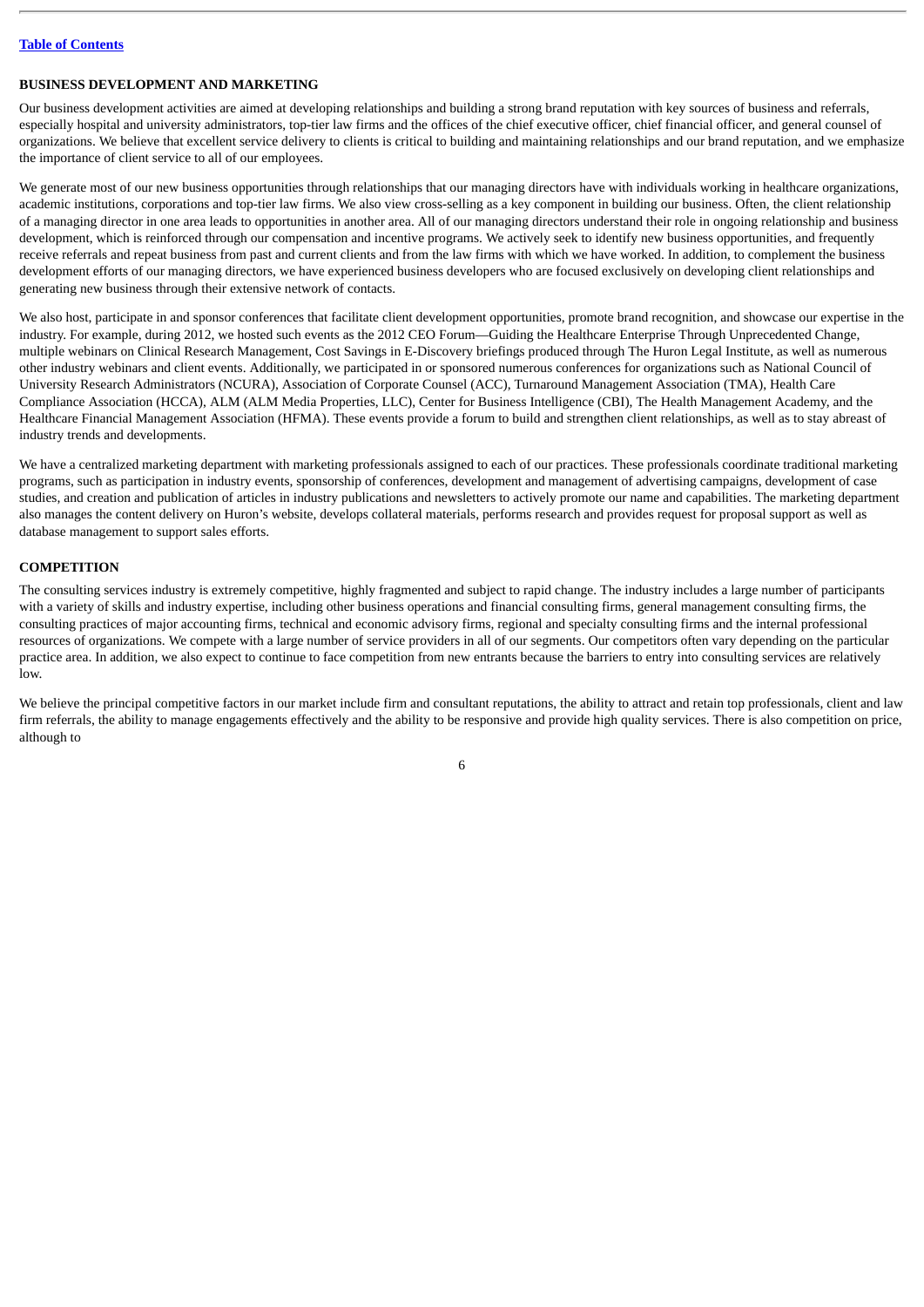a lesser extent due to the critical nature of many of the issues that the types of services we offer address. Many of our competitors have a greater geographic footprint, including a broader international presence and name recognition, as well as have significantly greater number of personnel, financial, technical and marketing resources than we do. We believe that our experience, reputation, industry focus, and a broad range and balanced portfolio of service offerings enable us to compete favorably and effectively in the consulting marketplace.

# **AVAILABLE INFORMATION**

Our Annual Report on Form 10-K, Quarterly Reports on Form 10-Q, Current Reports on Form 8-K, and amendments to those reports filed or furnished pursuant to Section 13(a) or 15(d) of the Exchange Act are available free of charge on our website, www.huronconsultinggroup.com, as soon as reasonably practicable after we electronically file such material with, or furnish it to, the SEC. Any materials we file with the SEC may be read and copied at the SEC's Public Reference Room at 100 F Street, NE, Washington, DC 20549. Information on the operation of the Public Reference Room may be obtained by calling the SEC at 1-800- SEC-0330. The SEC maintains an Internet site (http://www.sec.gov) that contains reports, proxy and information statements and other information regarding issuers that file electronically with the SEC.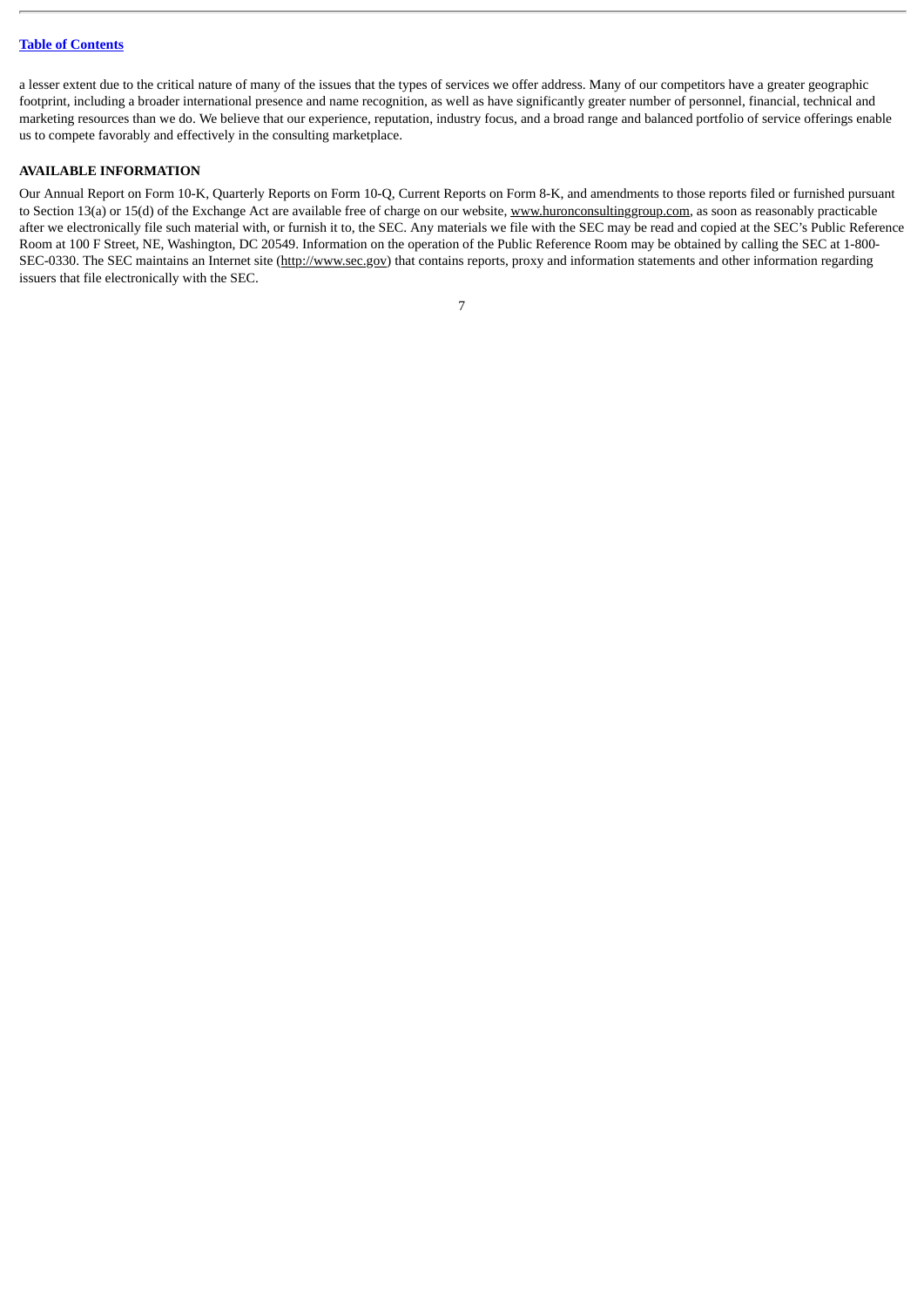#### <span id="page-9-0"></span>**ITEM 1A. RISK FACTORS.**

The following discussion of risk factors may be important to understanding the statements in this Annual Report on Form 10-K or elsewhere. The following information should be read in conjunction with "Part II—Item 7. Management's Discussion and Analysis of Financial Condition and Results of Operations" and the Consolidated Financial Statements and related notes in this Annual Report on Form 10-K. Discussions about the important operational risks that our business encounters can be found in "Part II—Item 7. Management's Discussion and Analysis of Financial Condition and Results of Operations."

#### **An inability to retain our senior management team and other managing directors would be detrimental to the success of our business.**

We rely heavily on our senior management team, our practice leaders, and other managing directors; our ability to retain them is particularly important to our future success. Given the highly specialized nature of our services, the senior management team must have a thorough understanding of our service offerings as well as the skills and experience necessary to manage an organization consisting of a diverse group of professionals. In addition, we rely on our senior management team and other managing directors to generate and market our business. Further, our senior management's and other managing directors' personal reputations and relationships with our clients are a critical element in obtaining and maintaining client engagements. Although we enter into non-solicitation agreements with our senior management team and other managing directors, we generally do not enter into non-competition agreements. Accordingly, members of our senior management team and our other managing directors are not contractually prohibited from leaving or joining one of our competitors, and some of our clients could choose to use the services of that competitor instead of our services. If one or more members of our senior management team or our other managing directors leave and we cannot replace them with a suitable candidate quickly, we could experience difficulty in securing and successfully completing engagements and managing our business properly, which could harm our business prospects and results of operations.

#### **Our inability to hire and retain talented people in an industry where there is great competition for talent could have a serious negative effect on our prospects and results of operations.**

Our business involves the delivery of professional services and is highly labor-intensive. Our success depends largely on our general ability to attract, develop, motivate and retain highly skilled professionals. Further, we must successfully maintain the right mix of professionals with relevant experience and skill sets as we continue to grow, as we expand into new service offerings, and as the market evolves. The loss of a significant number of our professionals, the inability to attract, hire, develop, train and retain additional skilled personnel, or failure to maintain the right mix of professionals could have a serious negative effect on us, including our ability to manage, staff and successfully complete our existing engagements and obtain new engagements. Qualified professionals are in great demand, and we face significant competition for both senior and junior professionals with the requisite credentials and experience. Our principal competition for talent comes from other consulting firms and accounting firms, as well as from organizations seeking to staff their internal professional positions. Many of these competitors may be able to offer significantly greater compensation and benefits or more attractive lifestyle choices, career paths or geographic locations than we do. Therefore, we may not be successful in attracting and retaining the skilled consultants we require to conduct and expand our operations successfully. Increasing competition for these revenue-generating professionals may also significantly increase our labor costs, which could negatively affect our margins and results of operations.

#### **Additional hiring, departures, business acquisitions and dispositions could disrupt our operations, increase our costs or otherwise harm our business.**

Our business strategy is dependent in part upon our ability to grow by hiring individuals or groups of individuals and by acquiring complementary businesses. However, we may be unable to identify, hire, acquire or successfully integrate new employees and acquired businesses without substantial expense, delay or other operational or financial obstacles. From time to time, we will evaluate the total mix of services we provide and

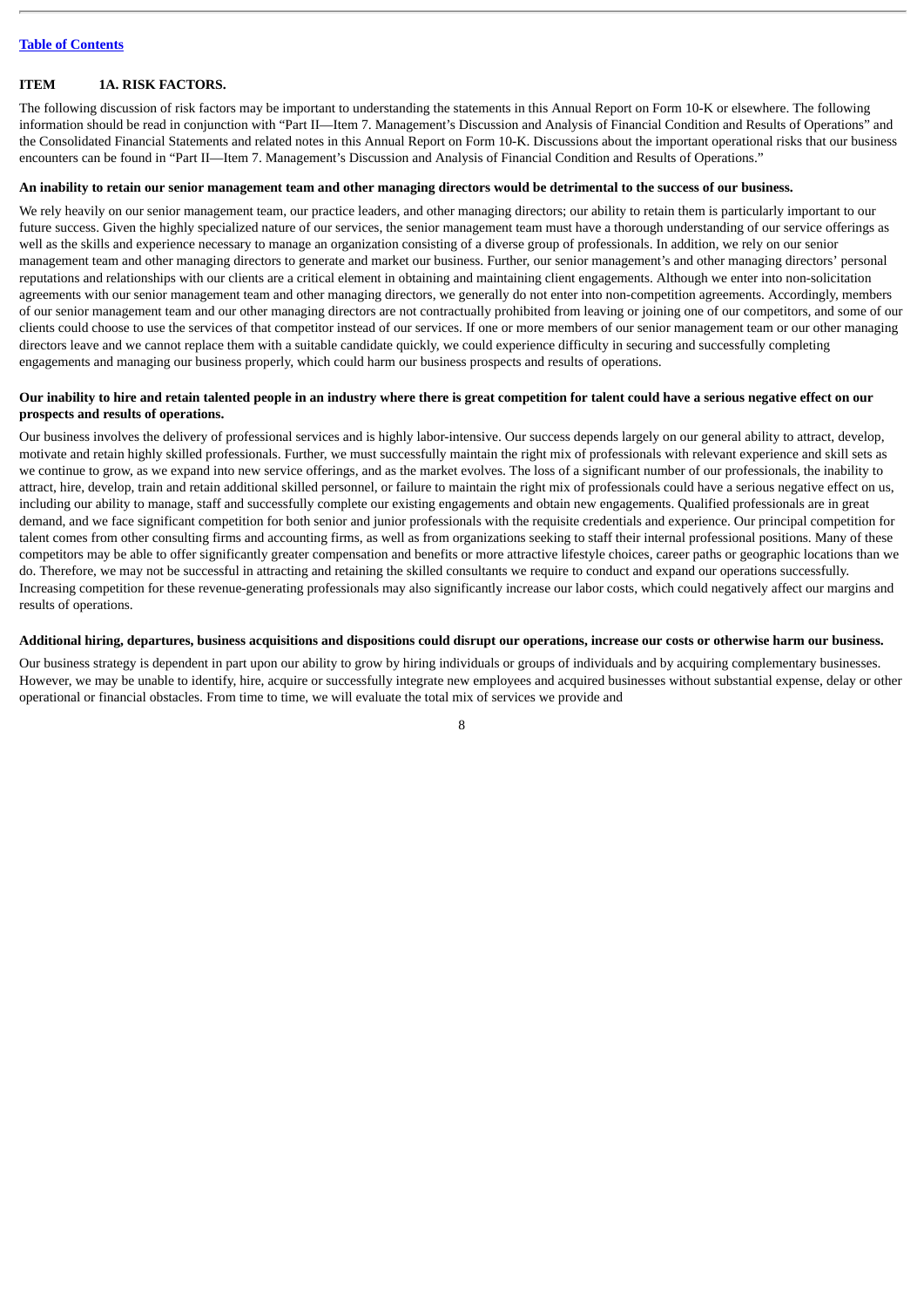we may conclude that businesses may not achieve the results we previously expected. For example, in the second quarter of 2010 we wound down our Japan operations, in the third quarter of 2010 we exited the Disputes and Investigations practice and Utilities Consulting practice, and in the fourth quarter of 2011 we disposed of our Accounting Advisory practice. Competition for future hiring and acquisition opportunities in our markets could increase the compensation we offer to potential employees or the prices we pay for businesses we wish to acquire. In addition, we may be unable to achieve the financial, operational and other benefits we anticipate from any hiring or acquisition, as well as any disposition, including those we have completed so far. New acquisitions could also negatively impact existing practices and cause current employees to depart. Hiring additional employees or acquiring businesses could also involve a number of additional risks, including:

- the diversion of management's time, attention and resources from managing and marketing our company;
- the failure to retain key acquired personnel or existing personnel who may view the acquisition unfavorably;
- the potential loss of clients of acquired businesses;
- the need to compensate new employees while they wait for their restrictive covenants with other institutions to expire;
- the potential need to raise significant amounts of capital to finance a transaction or the potential issuance of equity securities that could be dilutive to our existing stockholders;
- increased costs to improve, coordinate or integrate managerial, operational, financial and administrative systems;
- the potential assumption of liabilities of an acquired business;
- the usage of earn-outs based on the future performance of our business acquisitions may deter the acquired company from fully integrating into our existing business;
- the perception of inequalities if different groups of employees are eligible for different benefits and incentives or are subject to different policies and programs; and
- difficulties in integrating diverse backgrounds and experiences of consultants, including if we experience a transition period for newly hired consultants that results in a temporary drop in our utilization rates or margins.

All of our prior acquisitions were accounted for as purchases, some of which involved purchase prices well in excess of tangible asset values, resulting in the creation of a significant amount of goodwill and other intangible assets. Under generally accepted accounting principles, we do not amortize goodwill and intangible assets acquired in a purchase business combination that are determined to have indefinite useful lives, but instead review them annually (or more frequently if impairment indicators arise) for impairment. To the extent that we determine that such an asset has been impaired, we will write down its carrying value on our balance sheet and book an impairment charge in our statement of operations. In 2012 and 2011, we took aggregate goodwill impairment charges of \$13.1 million and \$22.0 million, respectively, relating to our Financing Consulting segment. If, as a result of acquisitions or otherwise, the amount of intangible assets being amortized increases, so will our amortization charges in future periods.

Also, selling practices and shutting down operations present similar challenges in a service business. Divestitures not only require management's time, but they can impair existing relationships with clients or otherwise affect client satisfaction, particularly in situations where the divestiture eliminates only part of the complement of consulting services provided to a client. If we fail to successfully address these risks, our ability to compete may be impaired and our results of operations may be adversely affected.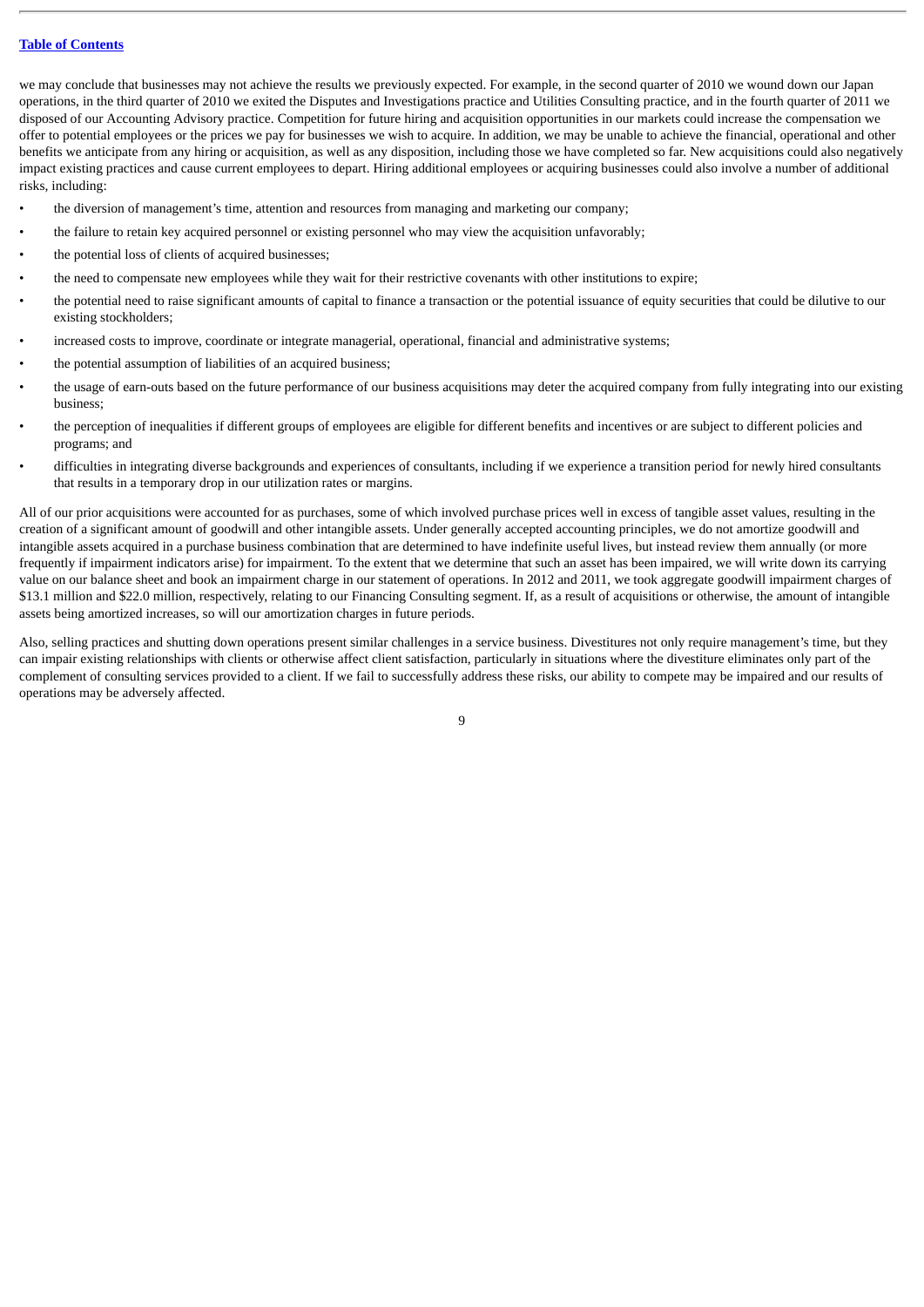# **Changes in capital markets, legal or regulatory requirements and general economic or other factors beyond our control could reduce demand for our services, in which case our revenues and profitability could decline.**

A number of factors outside of our control affect demand for our services. These include:

- fluctuations in U.S. and global economies in general and the strength and rate of any general economic recovery from the 2008-2009 economic recessions experienced by the U.S. and other countries;
- the U.S. or global financial markets and the availability, costs and terms of credit;
- changes in laws and regulations; and
- other economic factors and general business conditions.

We are not able to predict the positive or negative effects that future events or changes to the U.S. or global economy, financial markets, regulatory and business environment could have on our operations.

#### **If we are unable to manage fluctuations in our business successfully, we may not be able to sustain profitability.**

We have grown significantly since we commenced operations, increasing the number of our full-time professionals from 249 as of May 31, 2002 to 2,283 as of December 31, 2012. Additionally, our considerable growth has placed demands on our management and our internal systems, procedures and controls and will continue to do so in the near future. To successfully manage growth, we must periodically adjust and strengthen our operating, financial, accounting and other systems, procedures and controls, which could increase our costs and may adversely affect our gross profits and our ability to sustain profitability if we do not generate increased revenues to offset the costs. As a public company, our information and control systems must enable us to prepare accurate and timely financial information and other required disclosures. If we discover deficiencies in our existing information and control systems that impede our ability to satisfy our reporting requirements, we must successfully implement improvements to those systems in an efficient and timely manner.

Although we have generated positive earnings since we became a public company, we may not sustain profitability in the future. Additionally, the nature of our services and the general economic environment makes it difficult to predict our future operating results. To sustain profitability, we must:

- attract, integrate, retain and motivate highly qualified professionals;
- achieve and maintain adequate utilization and suitable billing rates for our revenue-generating professionals;
- expand our existing relationships with our clients and identify new clients in need of our services;
- successfully resell engagements and secure new engagements every year, which may prove to be difficult in light of the current adverse economic conditions;
- maintain and enhance our brand recognition; and
- adapt quickly to meet changes in our markets, our business mix, the economic environment, the credit markets, and competitive developments.

#### **Our business is becoming increasingly dependent on information technology and will require additional investments in order to grow and meet the demands of our clients.**

We depend on the use of sophisticated technologies and systems. Some of our practices provide services that are increasingly dependent on the use of software applications and systems that we do not own and could become unavailable. Moreover, our technology platforms will require continuing investments by us in order to expand existing service offerings and develop complementary services. A portion of our business, in which we utilize third-party software technology, has grown over the last few years and now represents a substantial portion of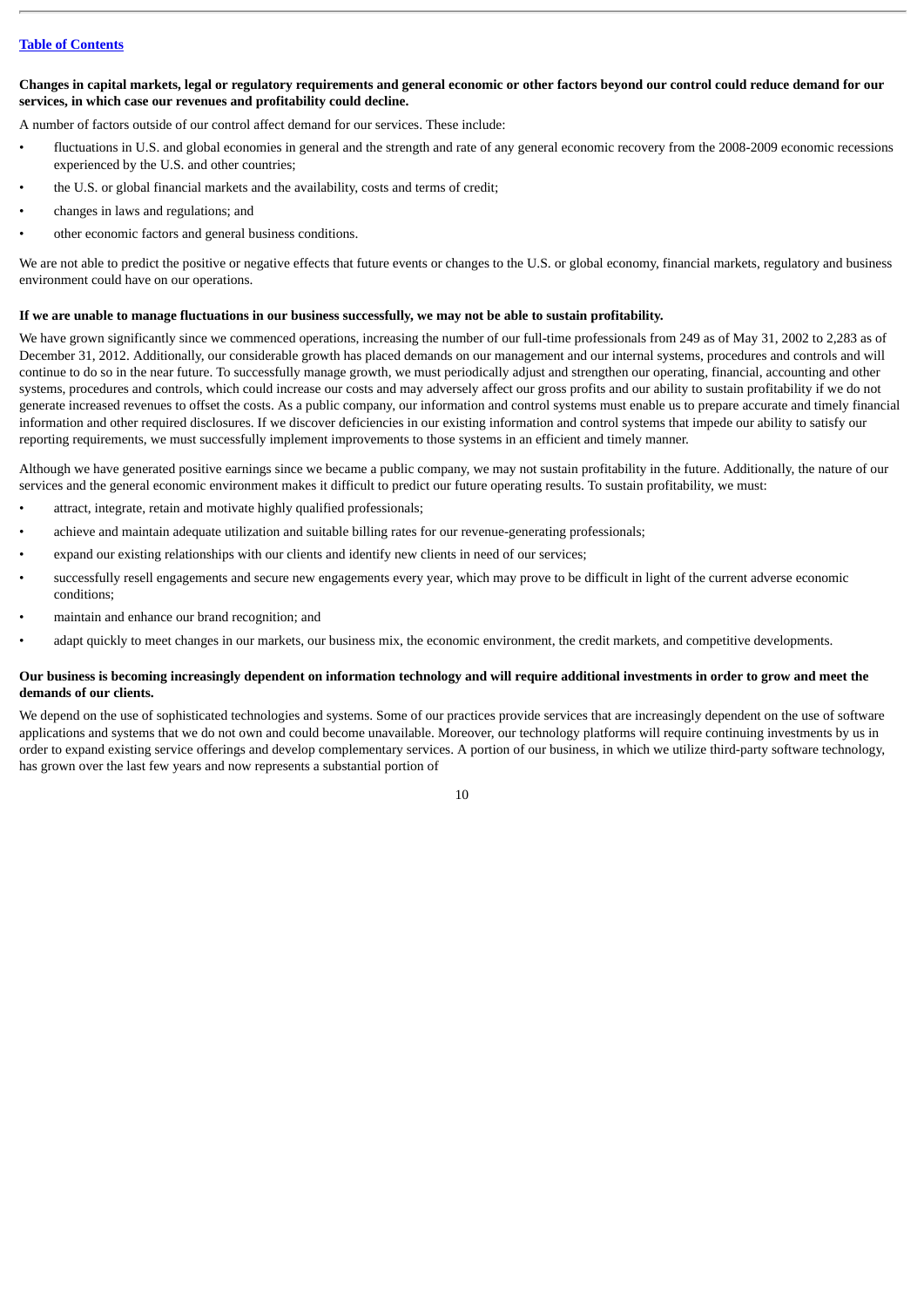our total revenues. If third-party software technology that is important to our business does not continue to be available to us, or does not continue to be available to us on commercially reasonable terms, we may be unable to provide certain services to clients on a cost-efficient and timely basis, which may harm our financial condition and operating results. Our future success depends on our ability to adapt our services and infrastructure while continuing to improve the performance, features and reliability of our services in response to the evolving demands of the marketplace.

#### **We could experience system failures, service interruptions, or security breaches that could negatively impact our business.**

Our organization is comprised of employees who work on matters throughout the United States and overseas. Our technology platform is a "virtual office" from which we all operate. We may be subject to disruption to our operating systems from technology events that are beyond our control, including the possibility of failures at third-party data centers, disruptions to the Internet, natural disasters, power losses and malicious attacks. In addition, despite the implementation of security measures, our infrastructure and operating systems, including the Internet and related systems, may be vulnerable to physical break-ins, hackers, improper employee or contractor access, computer viruses, programming errors, denial-of-service attacks or other attacks by third parties seeking to disrupt operations or misappropriate information or similar physical or electronic breaches of security. While we have taken and are taking reasonable steps to prevent and mitigate the damage of such events, including implementation of system security measures, information backup and disaster recovery processes, those steps may not be effective and there can be no assurance that any such steps can be effective against all possible risks. We will need to continue to invest in technology in order achieve redundancies necessary to prevent service interruptions. Access to our systems as a result of a security breach, the failure of our systems, or the loss of data could result in legal claims or proceedings, liability or regulatory penalties and disrupt operations, which could adversely affect our business and financial results.

#### **Our reputation could be damaged and we could incur additional liabilities if we fail to protect client and employee data through our own accord or if our information systems are breached.**

We rely on information technology systems to process, transmit and store electronic information and to communicate among our locations around the world and with our clients, partners, and employees. The breadth and complexity of this infrastructure increases the potential risk of security breaches which could lead to potential unauthorized disclosure of confidential information.

In providing services to clients, we may manage, utilize and store sensitive or confidential client or employee data, including personal data. As a result, we are subject to numerous laws and regulations designed to protect this information, such as the U.S. federal and state laws governing the protection of health or other personally identifiable information and international laws such the European Union Directive on Data Protection.

These laws and regulations are increasing in complexity and number. If any person, including any of our employees, negligently disregards or intentionally breaches our established controls with respect to client or employee data, or otherwise mismanages or misappropriates that data, we could be subject to significant monetary damages, regulatory enforcement actions, fines, and/or criminal prosecution. In addition, unauthorized disclosure of sensitive or confidential client or employee data, whether through systems failure, employee negligence, fraud or misappropriation, could damage our reputation and cause us to lose clients and their related revenue in the future.

#### **Our international expansion could result in additional risks.**

We operate both domestically and internationally, including in the Middle East, Europe and Asia. Although historically our international operations have been limited, we intend to continue to expand internationally. Such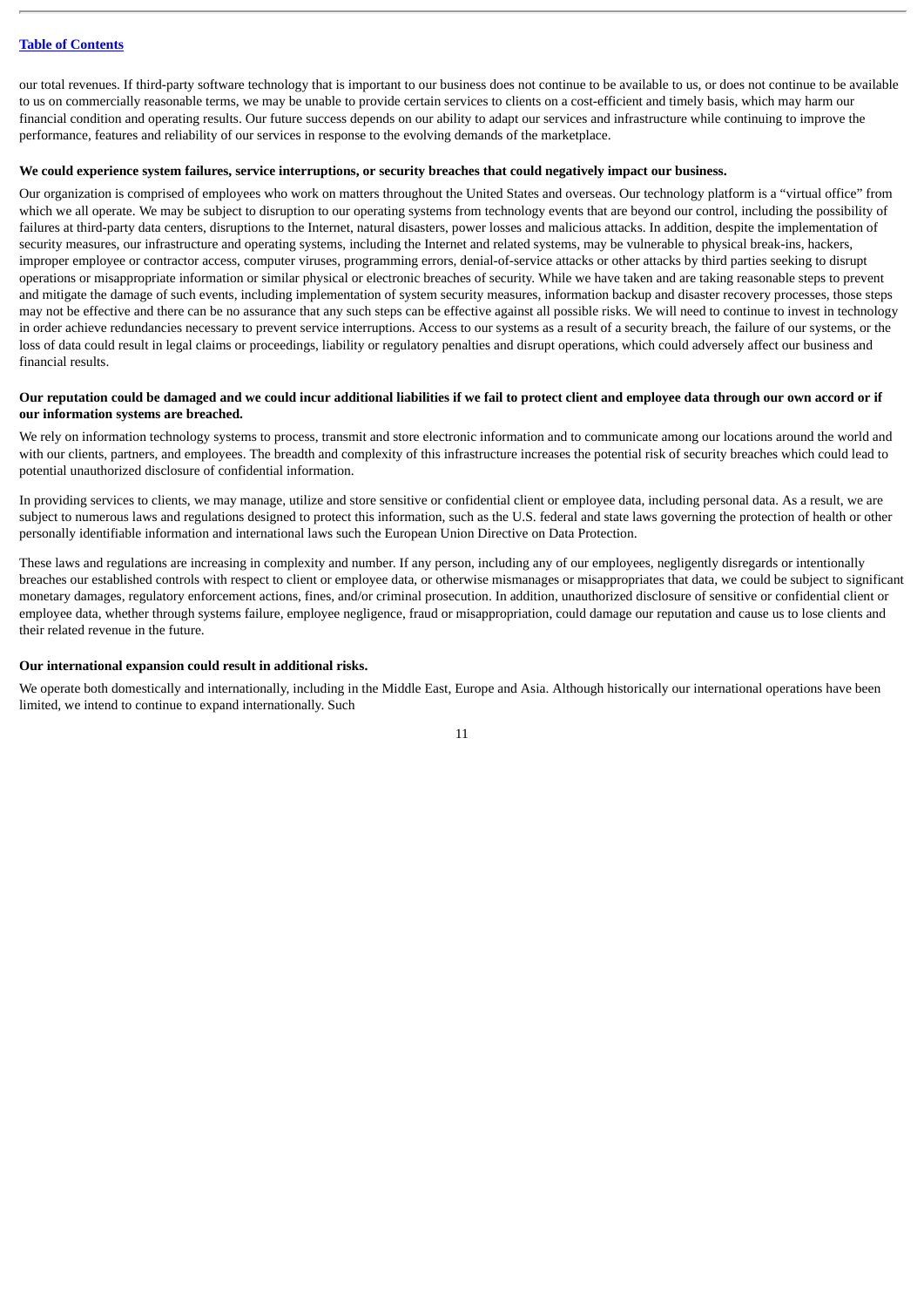expansion may result in additional risks that are not present domestically and which could adversely affect our business or our results of operations, including:

- compliance with additional U.S. regulations and those of other nations applicable to international operations;
- cultural and language differences;
- employment laws and rules and related social and cultural factors:
- losses related to start-up costs, lack of revenue, higher costs due to low utilization and delays in purchase decisions by prospective clients;
- currency fluctuations between the U.S. dollar and foreign currencies, which are harder to predict in the current adverse global economic climate;
- restrictions on the repatriation of earnings;
- potentially adverse tax consequences and limitations on our ability to utilize loses generated in our foreign operations;
- different regulatory requirements and other barriers to conducting business;
- different or less stable political and economic environments;
- greater personal security risks for employees traveling to or located in unstable locations; and
- civil disturbances or other catastrophic events.

Further, conducting business abroad subjects us to increased regulatory compliance and oversight. For example, in connection with our international operations, we are subject to laws prohibiting certain payments to governmental officials, such as the Foreign Corrupt Practices Act and the U.K. Bribery Act. The provisions of the U.K. Bribery Act may apply outside of the U.K. and due to our U.K. based subsidiaries, we and our employees could be subject to liability for alleged activities involving bribery even if such activities were to take place outside of the U.K. A failure to comply with applicable regulations could result in regulatory enforcement actions as well as substantial civil and criminal penalties assessed against us and our employees.

#### **Our obligations under the Credit Agreement are secured by a pledge of certain of the equity interests in our subsidiaries and a lien on substantially all of our assets and those of our subsidiary grantors. If we default on these obligations, our lenders may foreclose on our assets, including our pledged equity interest in our subsidiaries.**

On April 14, 2011, we entered into a security agreement with Bank of America (the "Security Agreement") in connection with our entry into the Amended and Restated Credit Agreement, dated as of April 14, 2011 and amended on August 31, 2012 (the "2011 Credit Agreement"). Pursuant to the Security Agreement and to secure our obligations under the 2011 Credit Agreement, we granted our lenders a first-priority lien, subject to permitted liens, on substantially all of the personal property assets that we and the subsidiary grantors own. This first-priority lien is in addition to the existing pledge (the "Equity Pledge") that we previously granted to our lenders of 100% of the voting stock or other equity interests in our domestic subsidiaries and 65% of the voting stock or other equity interests in our foreign subsidiaries. If we default on our obligations under the 2011 Credit Agreement, our lenders could accelerate our indebtedness and may be able to exercise their liens on the equity interests subject to the Equity Pledge and on their liens on substantially all of our assets and the assets of our subsidiary grantors, which would have a material adverse effect on our business, operations, financial condition and liquidity. In addition, the covenants contained in the 2011 Credit Agreement impose restrictions on our ability to engage in certain activities, such as the incurrence of additional indebtedness, certain investments, certain acquisitions and dispositions and the payment of dividends.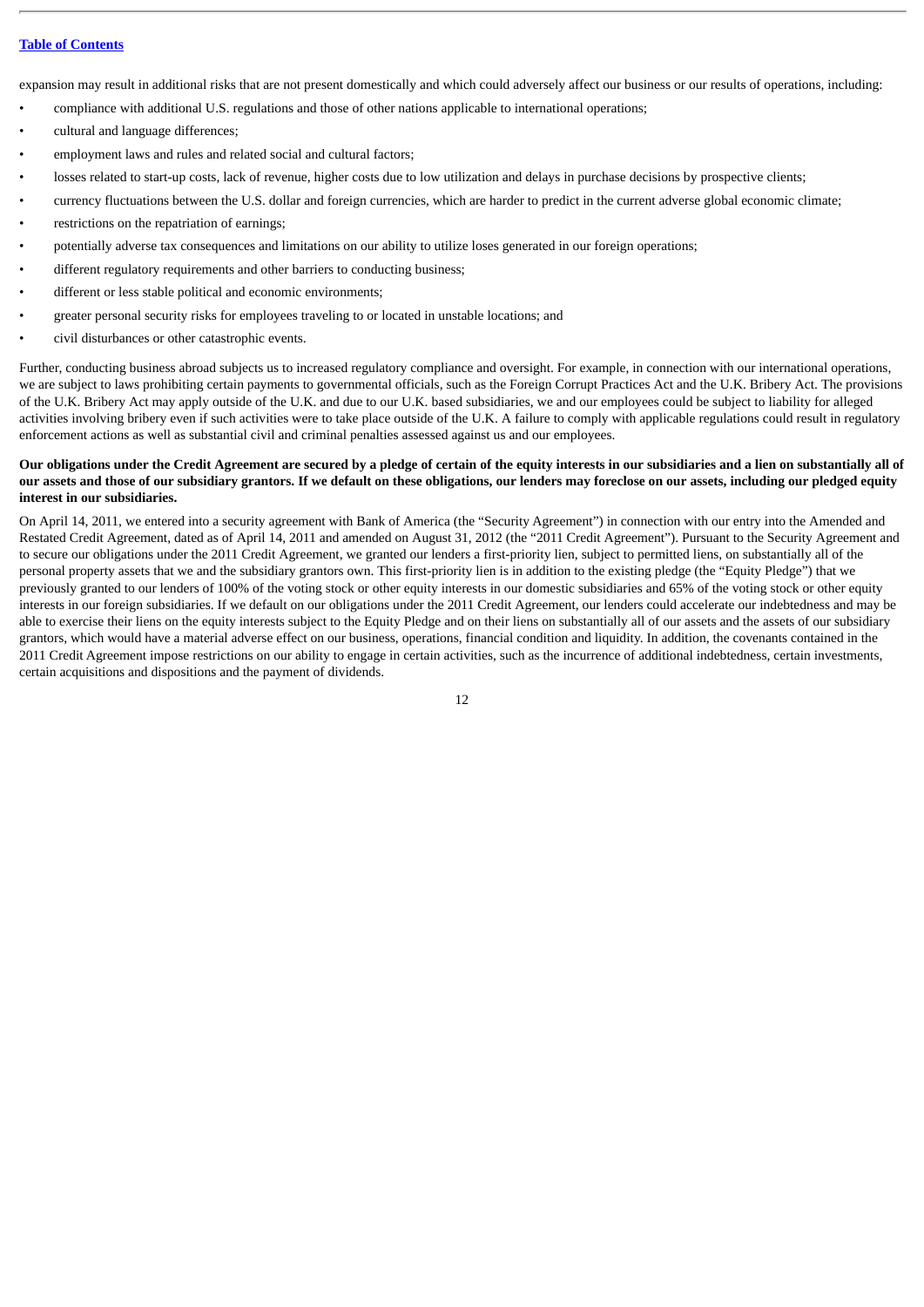#### **Our indebtedness could adversely affect our ability to raise additional capital to fund our operations and obligations, expose us to interest rate risk to the extent of our variable-rate debt, and adversely affect our financial results.**

At December 31, 2012, we had outstanding borrowings totaling \$192.5 million. Our indebtedness could have meaningful consequences for us, including:

- exposing us to the risk of increased interest rates because our borrowings are at variable interest rates;
- requiring us to dedicate a larger portion of our cash from operations to service our indebtedness and thus reducing the level of cash for other purposes such as funding working capital, strategic acquisitions, capital expenditures, and other general corporate purposes; and
- limiting our ability to obtain additional financing.

# **Our intellectual property rights in our "Huron Consulting Group" name are important, and any inability to use that name could negatively impact our ability to build brand identity.**

We believe that establishing, maintaining and enhancing the "Huron Consulting Group" name is important to our business. We are, however, aware of a number of other companies that use names containing "Huron." There could be potential trade name or service mark infringement claims brought against us by the users of these similar names and marks and those users may have trade name or service mark rights that are senior to ours. If another company were to successfully challenge our right to use our name, or if we were unable to prevent a competitor from using a name that is similar to our name, our ability to build brand identity could be negatively impacted.

### **Our financial results could suffer if we are unable to achieve or maintain adequate utilization and suitable billing rates for our consultants.**

Our profitability depends to a large extent on the utilization and billing rates of our professionals. Utilization of our professionals is affected by a number of factors, including:

- the number and size of client engagements;
- the timing of the commencement, completion and termination of engagements, which in many cases is unpredictable;
- our ability to transition our consultants efficiently from completed engagements to new engagements;
- the hiring of additional consultants because there is generally a transition period for new consultants that results in a temporary drop in our utilization rate;
- unanticipated changes in the scope of client engagements;
- our ability to forecast demand for our services and thereby maintain an appropriate level of consultants; and
- conditions affecting the industries in which we practice as well as general economic conditions.

The billing rates of our consultants that we are able to charge are also affected by a number of factors, including:

- our clients' perception of our ability to add value through our services;
- the market demand for the services we provide;
- an increase in the number of clients in the government sector;
- introduction of new services by us or our competitors;
- our competition and the pricing policies of our competitors; and
- current economic conditions.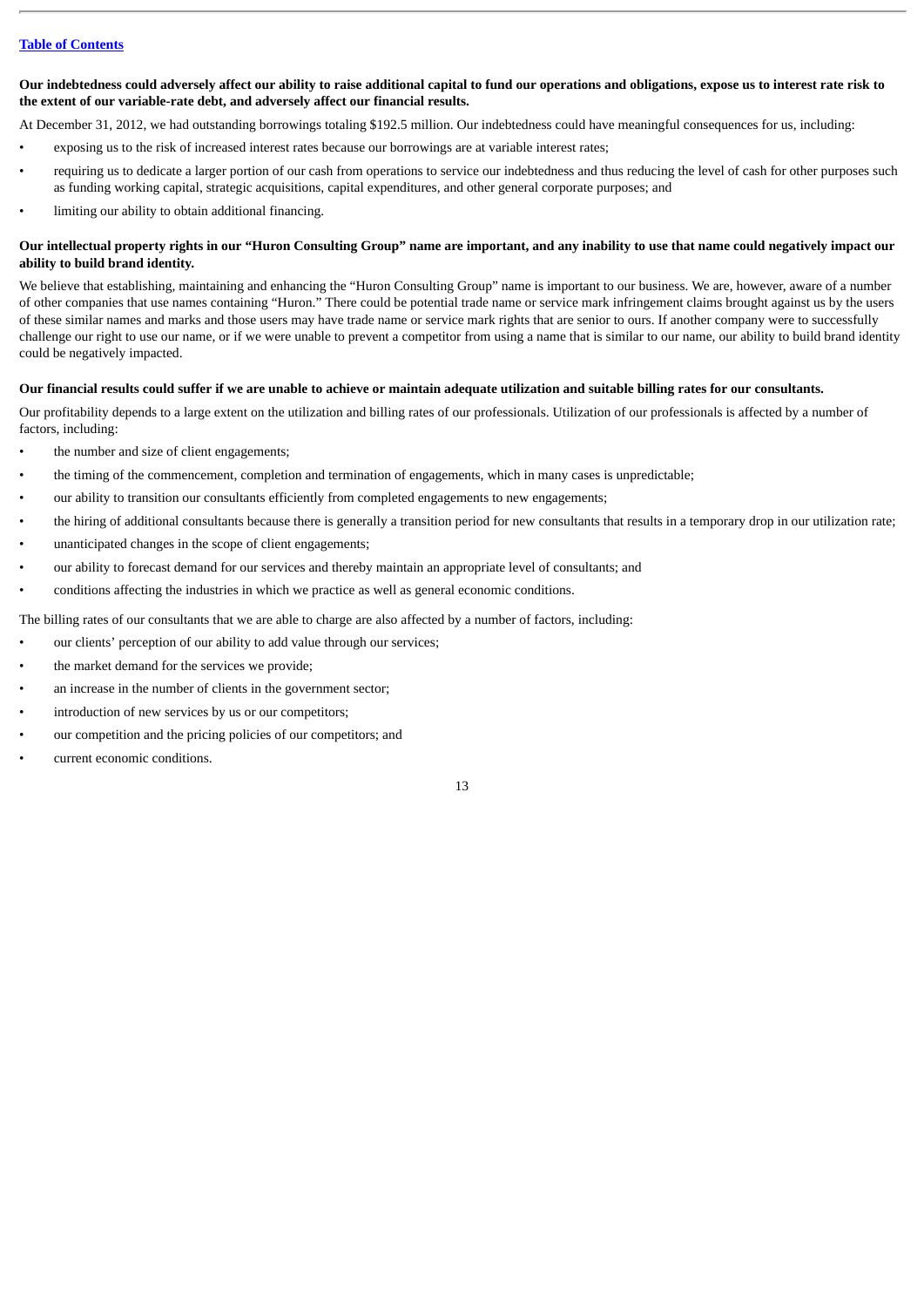If we are unable to achieve and maintain adequate overall utilization as well as maintain or increase the billing rates for our consultants, our financial results could materially suffer. In addition, our consultants oftentimes perform services at the physical locations of our clients. If there are natural disasters, disruptions to travel and transportation or problems with communications systems, our ability to perform services for, and interact with, our clients at their physical locations may be negatively impacted which could have an adverse effect on our business and results of operations.

#### **Our quarterly results of operations have fluctuated in the past and may continue to fluctuate in the future as a result of certain factors, some of which may be outside of our control.**

A key element of our strategy is to market our products and services directly to large healthcare providers, such as health systems and acute care hospitals and to increase the number of our products and services utilized by existing clients. The sales cycle for some of our products and services is often lengthy and may involve significant commitment of client personnel. As a consequence, the commencement date of a client engagement often cannot be accurately forecasted. As discussed below, certain of our client contracts contain terms that result in revenue that is deferred and cannot be recognized until the occurrence of certain events. As a result, the period of time between contract signing and recognition of associated revenue may be lengthy, and we are not able to predict with certainty the period in which revenue will be recognized.

Certain of our contracts provide that some portion or all of our fees are at risk if our services do not result in the achievement of certain financial performance targets. To the extent that any revenue is contingent upon the achievement of a performance target, we only recognize revenue upon client confirmation that the performance targets have been achieved. If a client fails to provide such confirmation in a timely manner, our ability to recognize revenue will be delayed.

Other fluctuations in our quarterly results of operations may be due to a number of other factors, some of which are not within our control, including:

- the timing and volume of client invoices processed and payments received, which may affect the fees payable to us under certain of our engagements;
- client decisions regarding renewal or termination of their contracts;
- the amount and timing of costs related to the development or acquisition of technologies or businesses; and
- unforeseen legal expenses, including litigation and settlement costs.

We base our annual employee bonus expense upon our expected annual adjusted earnings before interest, taxes, depreciation and amortization ("EBITDA") for that year. If we experience lower adjusted EBITDA in a quarter without a corresponding change to our full year adjusted EBITDA expectation, our estimated bonus expense will not be reduced, which will have a negative impact on our quarterly results of operations for that quarter. Our quarterly results of operations may vary significantly and period-to-period comparisons of our results of operations may not be meaningful. You should not rely on the results of one quarter as an indication of future performance. If our quarterly results of operations fall below the expectations of securities analysts or investors, the price of our common stock could decline substantially.

#### **Our business performance might not be sufficient for us to meet the full-year financial guidance that we provide publicly.**

We provide full-year financial guidance to the public based upon our expectations regarding our financial performance. While we believe that our annual financial guidance provides investors and analysts with insight to our view of the company's future performance, such financial guidance is based on assumptions that may not always prove to be accurate and may vary from actual results. If we fail to meet the full-year financial guidance that we provide, or if we find it necessary to revise such guidance during the year, the market value of our common stock could be adversely affected.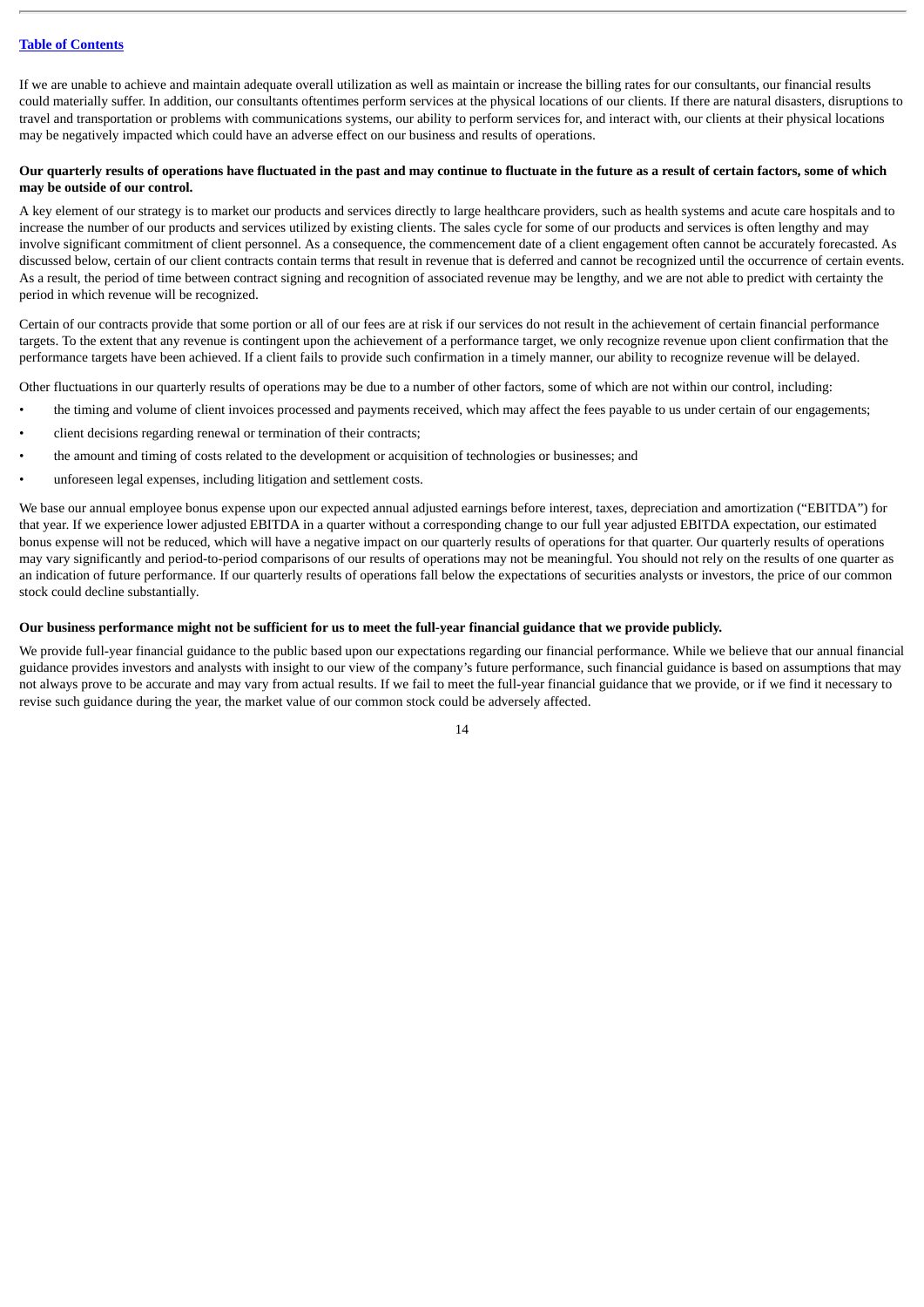#### **Expanding our service offerings or number of offices may not be profitable.**

We may choose to develop new service offerings, open new offices or eliminate service offerings because of market opportunities or client demands. Developing new service offerings involves inherent risks, including:

- our inability to estimate demand for the new service offerings;
- competition from more established market participants;
- a lack of market understanding; and
- unanticipated expenses to recruit and hire qualified consultants and to market our new service offerings.

In addition, expanding into new geographic areas and expanding current service offerings is challenging and may require integrating new employees into our culture as well as assessing the demand in the applicable market. If we cannot manage the risks associated with new service offerings or new locations effectively, we are unlikely to be successful in these efforts, which could harm our ability to sustain profitability and our business prospects.

#### **The health care industry is an area of significant focus for our business, and factors that adversely affect the financial condition of the health care industry could consequently affect our business.**

We derive a significant portion of our revenue from clients in the health care industry. As a result, our financial condition and results of operations could be adversely affected by conditions affecting the health care industry generally and hospitals and health systems particularly. The health care industry is highly regulated and is subject to changing political, legislative, regulatory and other influences. Existing and new federal and state laws and regulations affecting the healthcare industry could create unexpected liabilities for us, could cause us or our clients to incur additional costs and could restrict our or our clients' operations. Many healthcare laws are complex and their application to us, our clients, or the specific services and relationships we have with our clients are not always clear. In addition, federal and state legislatures have periodically considered programs to reform or amend the U.S. health care system at both the federal and state level, such as the Patient Protection and Affordable Care Act and the Health Care and Education Reconciliation Act of 2010. Due to the significant implementation issues arising under these laws, it is unclear what long-term effects they will have on the health care industry and in turn on our business, financial condition, and results of operations. Our failure to accurately anticipate the application of these laws and regulations, or our failure to comply with such laws and regulations, could create liability for us, result in adverse publicity and negatively affect our business.

There are many factors that could affect the purchasing practices, operations, and, ultimately, the operating funds of health care organizations, such as reimbursement policies for health care expenses, federal and state budgetary considerations, consolidation in the health care industry, and regulation, litigation, and general economic conditions. In particular, we could be required to make unplanned modifications of our products and services (which would require additional time and investment) or we could suffer reductions in demand for our products and services as a result of changes in regulations affecting the health care industry, such as changes in the way that health care organizations are paid for their services (e.g. based on patient outcomes instead of services provided).

In addition, state tax authorities have challenged the tax-exempt status of some hospitals and other healthcare facilities claiming such status on the basis that they are operating as charitable and/or religious organizations. If the tax exempt status of any of our clients is revoked or compromised by new legislation or interpretation of existing legislation, that client's financial health could be adversely affected, which could adversely impact demand for our services, our sales, revenue, financial condition and results of operations.

#### **Our ability to maintain and attract new business and talented personnel depends upon our reputation, the professional reputation of our revenuegenerating employees and the quality of our services.**

As a professional services firm, our ability to secure new engagements and retain and attract talented personnel depends heavily upon our reputation and the individual reputations of our professionals. Any factor that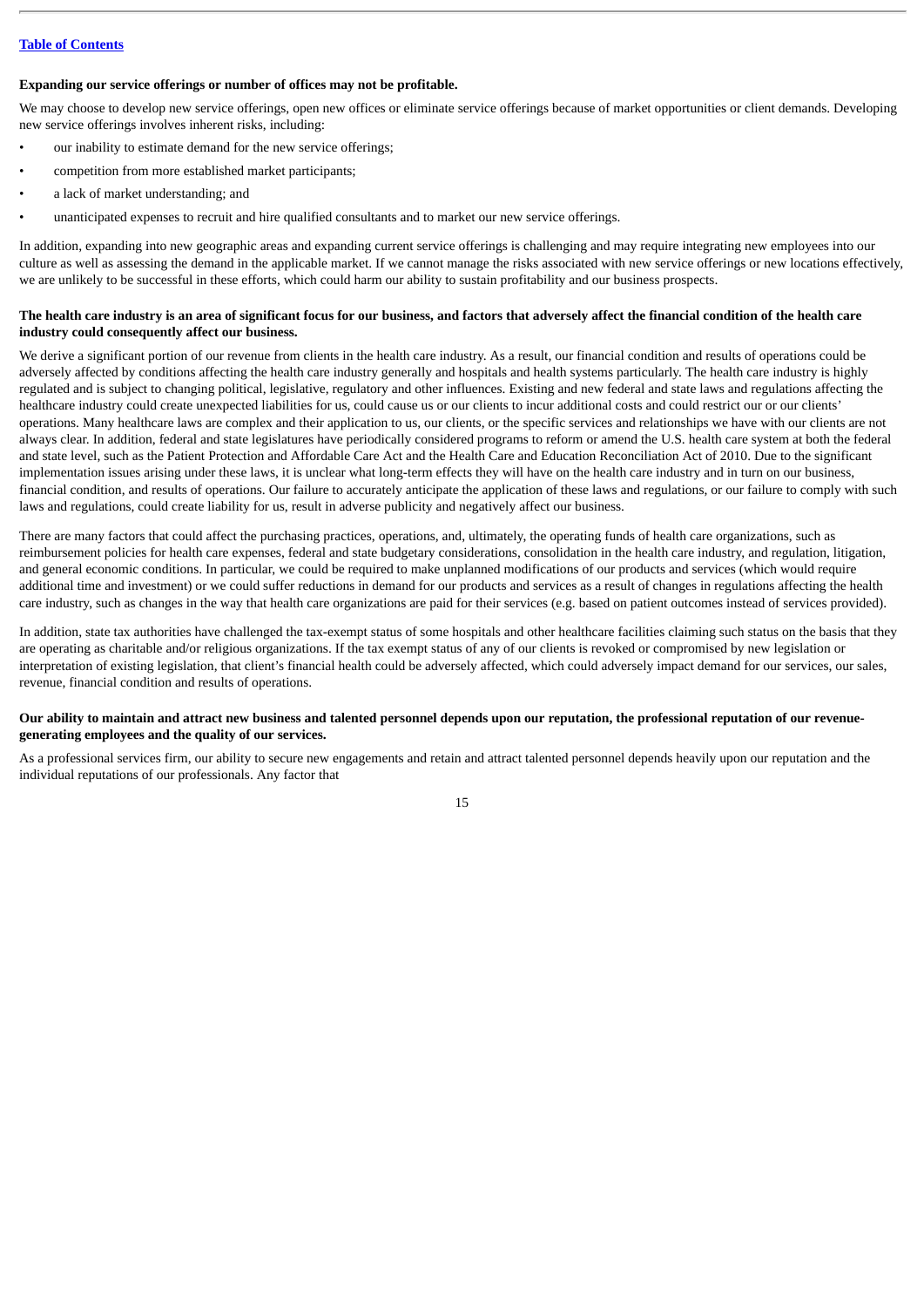diminishes our reputation or that of our employees, including not meeting client expectations or misconduct by our employees, could make it substantially more difficult for us to attract new engagements, clients and employees. Similarly, because we obtain many of our new engagements from former or current clients or from referrals by those clients or by law firms that we have worked with in the past, any client that questions the quality of our work or that of our consultants could impair our ability to secure additional new engagements and clients.

# **The profitability of our fixed-fee engagements with clients may not meet our expectations if we underestimate the cost of these engagements.**

When making proposals for fixed-fee engagements, we estimate the costs and timing for completing the engagements. These estimates reflect our best judgment regarding the efficiencies of our methodologies and consultants as we plan to deploy them on engagements. Any increased or unexpected costs or unanticipated delays in connection with the performance of fixed-fee engagements, including delays caused by factors outside our control, could make these contracts less profitable or unprofitable, which would have an adverse effect on our profit margin. For the years ended December 31, 2012, 2011, and 2010, fixed-fee engagements represented 34.7%, 35.4%, and 40.3%, respectively, of our revenues.

#### **Revenues from our performance-based engagements are difficult to predict, and the timing and extent of recovery of our costs is uncertain.**

We have engagement agreements under which our fees include a significant performance-based component. Performance-based fees are contingent on the achievement of specific measures, such as our clients meeting cost-saving or other contractually defined goals. The achievement of these contractually-defined goals is subject to acknowledgement by the client and is often impacted by factors outside of our control, such as the actions of the client or other third parties. Because performance-based fees are contingent, revenues on such engagements, which are recognized when all revenue recognition criteria are met, are not certain and the timing of receipt is difficult to predict and may not occur evenly throughout the year. The percentage of our revenues derived from performancebased fees for the years ended December 31, 2012, 2011, and 2010 was 14.2%, 17.6%, and 11.6%, respectively. A greater number of performance-based fee arrangements may result in increased volatility in our working capital requirements and greater variations in our quarter-to-quarter results, which could affect the price of our common stock. In addition, an increase in the proportion of performance-based fee arrangements may temporarily offset the positive effect on our operating results from an increase in our utilization rate until the related revenues are recognized.

#### **A significant portion of our revenues is derived from a limited number of clients, and our engagement agreements, including those related to our largest clients, can be terminated by our clients with little or no notice and without penalty, which may cause our operating results to be unpredictable.**

As a consulting firm, we have derived, and expect to continue to derive, a significant portion of our revenues from a limited number of clients. Our ten largest clients accounted for approximately 34.0%, 35.1%, and 31.8% of our revenues for the years ended December 31, 2012, 2011, and 2010, respectively. No single client accounted for more than 10% of our revenues in 2012, 2011, or 2010. Our clients typically retain us on an engagement-by-engagement basis, rather than under fixed-term contracts; the volume of work performed for any particular client is likely to vary from year to year and a major client in one fiscal period may not require or decide not to use our services in any subsequent fiscal period. Moreover, a large portion of our new engagements comes from existing clients. Accordingly, the failure to obtain new large engagements or multiple engagements from existing or new clients could have a material adverse effect on the amount of revenues we generate.

In addition, almost all of our engagement agreements can be terminated by our clients with little or no notice and without penalty. For example, in engagements related to litigation, if the litigation were to be settled, our engagement for those services would no longer be necessary and, therefore, would be terminated. In client engagements that involve multiple engagements or stages, there is a risk that a client may choose not to retain us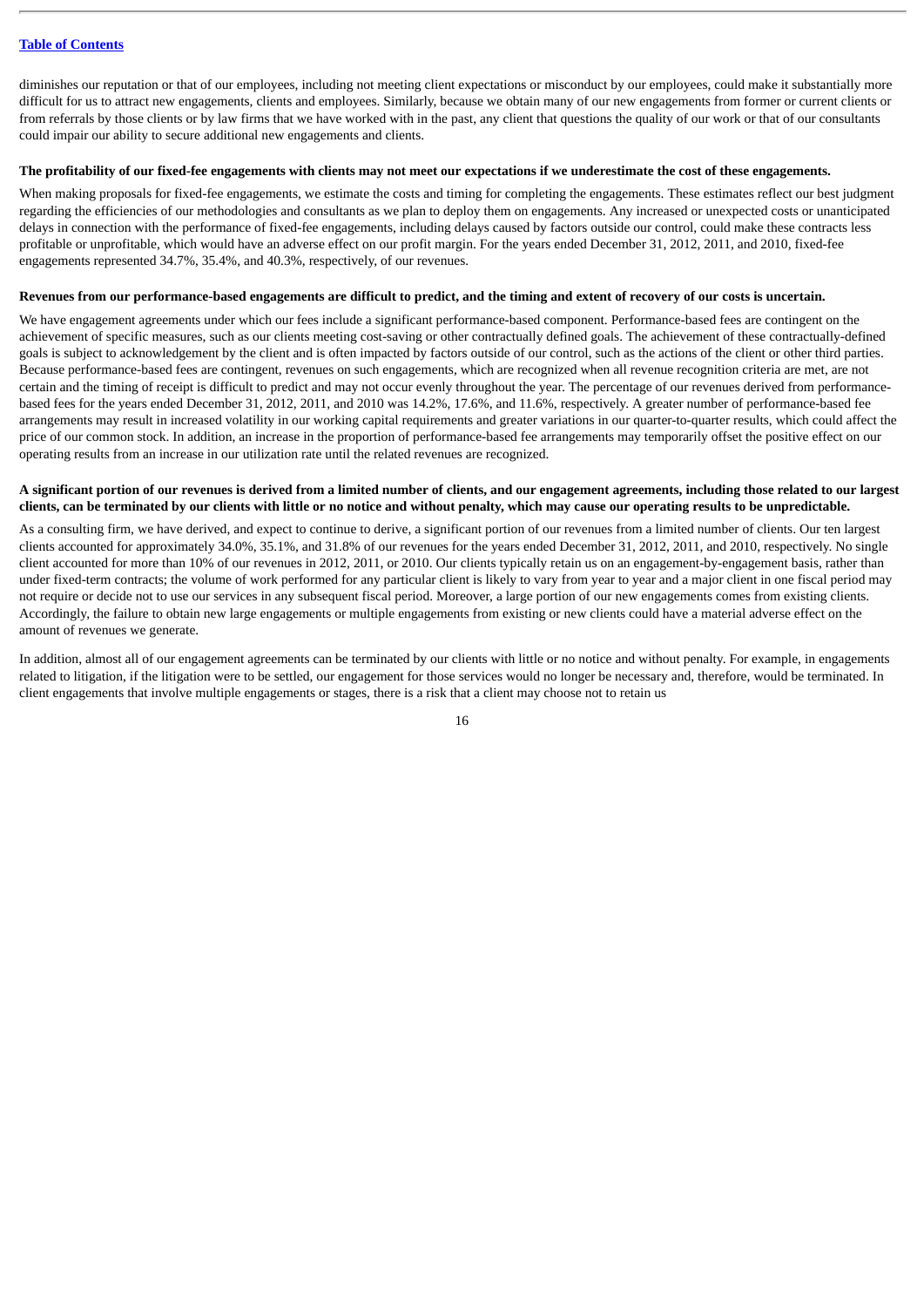for additional stages of an engagement or that a client will cancel or delay additional planned engagements. For clients in bankruptcy, a bankruptcy court could elect not to retain our interim management consultants, terminate our retention, require us to reduce our fees for the duration of an engagement, or approve claims against fees earned by us prior to or after the bankruptcy filing. Terminations of engagements, cancellations of portions of the project plan, delays in the work schedule or reductions in fees could result from factors unrelated to our services. When engagements are terminated or reduced, we lose the associated future revenues, and we may not be able to recover associated costs or redeploy the affected employees in a timely manner to minimize the negative impact. In addition, our clients' ability to terminate engagements with little or no notice and without penalty makes it difficult to predict our operating results in any particular fiscal period.

#### **Our engagements could result in professional liability, which could be very costly and hurt our reputation.**

Our engagements typically involve complex analyses and the exercise of professional judgment. As a result, we are subject to the risk of professional liability. From time to time, lawsuits with respect to our work are pending. Litigation alleging that we performed negligently or breached any other obligations could expose us to significant legal liabilities and, regardless of outcome, is often very costly, could distract our management, could damage our reputation and could harm our financial condition and operating results. In addition, certain of our engagements, including interim management engagements and corporate restructurings, involve greater risks than other consulting engagements. We are not always able to include provisions in our engagement agreements that are designed to limit our exposure to legal claims relating to our services. While we attempt to identify and mitigate our exposure with respect to liability arising out of our consulting engagements, these efforts may be ineffective and an actual or alleged error or omission on our part or the part of our client or other third parties in one or more of our engagements could have an adverse impact on our financial condition and results of operations. In addition, we carry professional liability insurance to cover many of these types of claims, but the policy limits and the breadth of coverage may be inadequate to cover any particular claim or all claims plus the cost of legal defense. For example, we provide services on engagements in which the impact on a client may substantially exceed the limits of our errors and omissions insurance coverage. If we are found to have professional liability with respect to work performed on such an engagement, we may not have sufficient insurance to cover the entire liability.

#### **The consulting services industry is highly competitive and we may not be able to compete effectively.**

The consulting services industry in which we operate includes a large number of participants and is intensely competitive. We face competition from other business operations and financial consulting firms, general management consulting firms, the consulting practices of major accounting firms, regional and specialty consulting firms, the internal professional resources of organizations and legal services providers. In addition, because there are relatively low barriers to entry, we expect to continue to face additional competition from new entrants into the business operations and financial consulting industries. Competition in the healthcare sector is particularly intense as many of our competitors are seeking to expand their market share in this sector. Many of our competitors have a greater national and international presence, as well as have significantly greater number of personnel, financial, technical and marketing resources. In addition, these competitors may generate greater revenues and have greater name recognition than we do. Some of our competitors may also have lower overhead and other costs and, therefore, may be able to more effectively compete through lower cost service offerings. Our ability to compete also depends in part on the ability of our competitors to hire, retain and motivate skilled professionals, the price at which others offer comparable services, the ability of our competitors to offer new and valuable products and services to clients, and our competitors' responsiveness to their clients. If we are unable to compete successfully with our existing competitors or with any new competitors, our financial results will be adversely affected.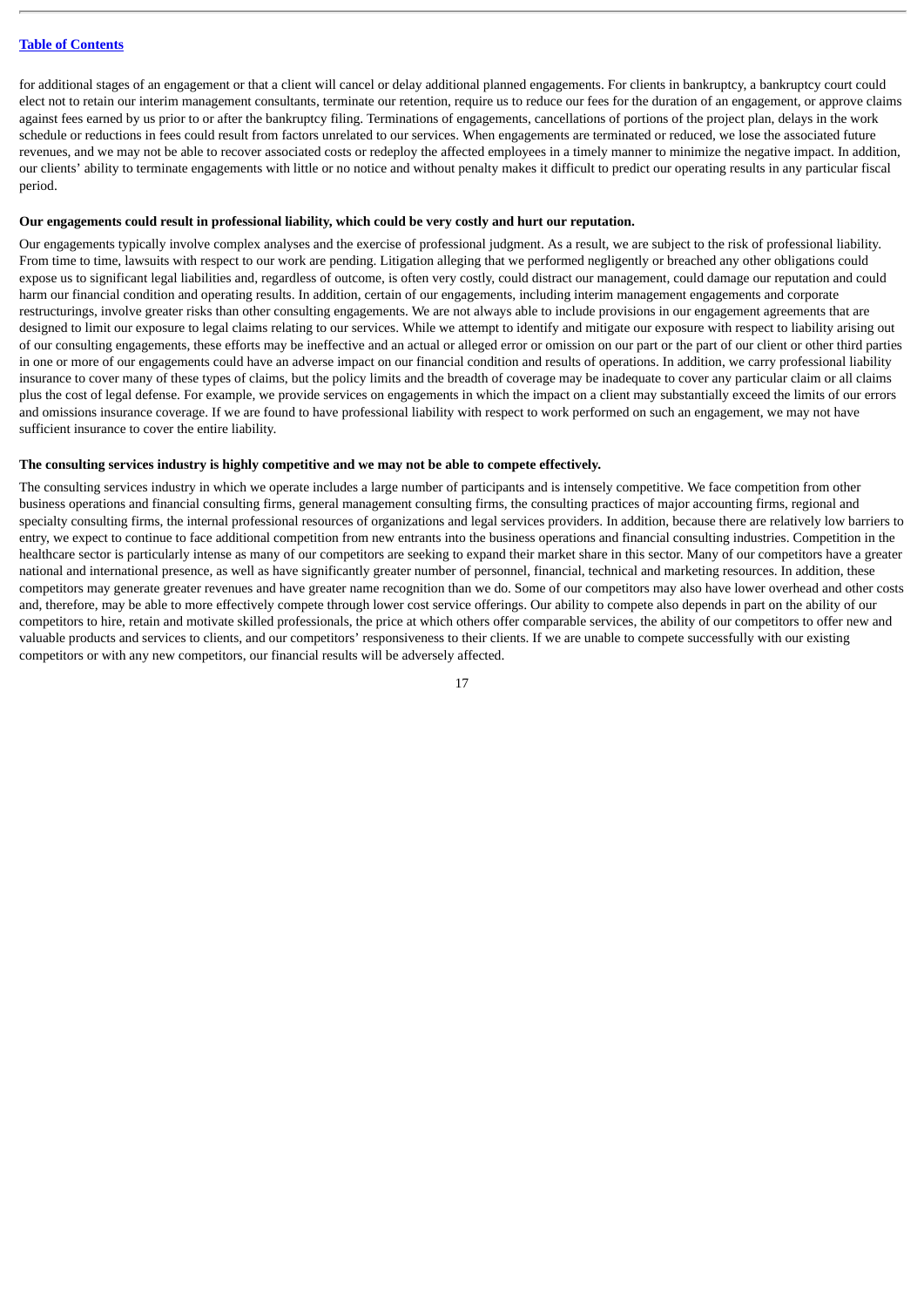#### **Conflicts of interest could preclude us from accepting engagements thereby causing decreased utilization and revenues.**

We provide services in connection with bankruptcy, litigation and other proceedings that usually involve sensitive client information and frequently are adversarial. In connection with bankruptcy proceedings, we are required by law to be "disinterested" and may not be able to provide multiple services to a particular client. In litigation we would generally be prohibited from performing services in the same litigation for the party adverse to our client. In addition, our engagement agreement with a client or other business reasons may preclude us from accepting engagements from time to time with our clients' competitors or adversaries. As we adjust the size of our operations and the complement of consulting services, the number of conflict situations may continue to increase. Moreover, in many industries in which we provide services, there has been a continuing trend toward business consolidations and strategic alliances. These consolidations and alliances reduce the number of companies that may seek our services and increase the chances that we will be unable to accept new engagements as a result of conflicts of interest. If we are unable to accept new engagements for any reason, our consultants may become underutilized, which would adversely affect our revenues and results of operations in future periods.

# <span id="page-19-0"></span>**ITEM 1B. UNRESOLVED STAFF COMMENTS.**

None.

#### <span id="page-19-1"></span>**ITEM 2. PROPERTIES.**

As of December 31, 2012, our principal executive offices in Chicago, Illinois, consisted of approximately 109,000 square feet of office space, under a lease expiring September 2024. We have one five-year renewal option that will allow us to continue to occupy this office space until September 2029. This facility accommodates our executive team and corporate departments, as well as professionals in each of our practices. Additionally, we occupy leased facilities for our other domestic and international offices, including those located in the following major metropolitan areas: Atlanta, Georgia; Boston, Massachusetts; Houston, Texas; London, United Kingdom; New York City, New York; Portland, Oregon; San Diego, California; and Washington, D.C. We also occupy leased facilities for our nine document review centers located in Chicago, Illinois; Gurgaon, India; Houston, Texas; London, United Kingdom; Miramar, Florida; Morrisville, North Carolina; New York City, New York; Charlotte, North Carolina; and Washington, D.C., totaling approximately 1,500 workstations. We do not own any real property. We believe that our leased facilities are adequate to meet our current needs and that additional facilities are available for lease to meet future needs.

#### <span id="page-19-2"></span>**ITEM 3. LEGAL PROCEEDINGS.**

#### *Qui Tam Action*

On December 9, 2009, plaintiff, Associates Against Outlier Fraud, filed a first amended *qui tam* complaint against Huron Consulting Group Inc. and others under the federal and New York state False Claims Act ("FCA") in the United States District Court for the Southern District of New York. The federal and state FCA authorize private individuals (known as "relators") to sue on behalf of the government (known as "*qui tam*" actions) alleging that false or fraudulent claims were knowingly submitted to the government. Once a *qui tam* action is filed, the government may elect to intervene in the action. If the government declines to intervene, the relator may proceed with the action. Under the federal and state FCA, the government may recover treble damages and civil penalties (civil penalties of up to \$11,000 per violation under the federal FCA and \$12,000 per violation under the state FCA). On January 6, 2010, the United States declined to intervene in the lawsuit. After the Court granted Huron's motion to dismiss without prejudice, on September 29, 2010, the relator filed a second amended complaint alleging that Huron and others caused St. Vincent Catholic Medical Center to receive more than \$30 million in inflated outlier payments under the Medicare and Medicaid programs in violation of the federal and state FCA and seeking to recover an unspecified amount of civil penalties. On June 18, 2012, Huron filed a Summary Judgment motion which, if won, would have the effect of dismissing the action in its entirety. The Summary Judgment motion is currently pending. We have conducted preliminary settlement discussions with the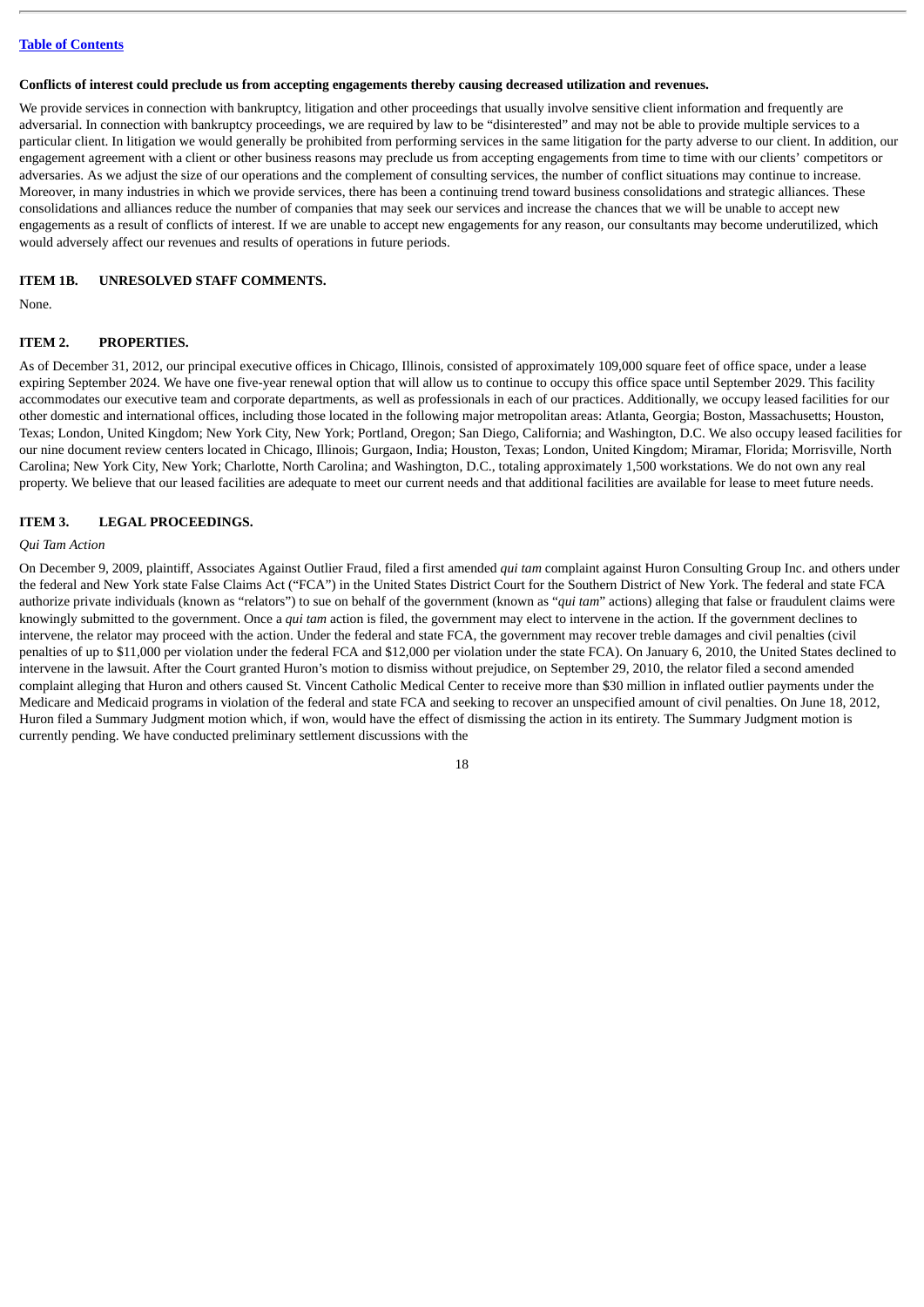relator, and as a result we recorded a charge of \$1.2 million in the second quarter of 2012, in accordance with FASB ASC Topic 450, "Contingencies." No trial date has been set. We believe that the claims are without merit and, absent reasonable settlement, intend to vigorously defend ourselves in this matter.

From time to time, we are involved in legal proceedings and litigation arising in the ordinary course of business. As of the date of this Annual Report on Form 10- K, we are not a party to or threatened with any other litigation or legal proceeding that, in the current opinion of management, could have a material adverse effect on our financial position or results of operations. However, due to the risks and uncertainties inherent in legal proceedings, actual results could differ from current expected results.

# <span id="page-20-0"></span>**ITEM 4. MINE SAFETY DISCLOSURES.**

Not applicable.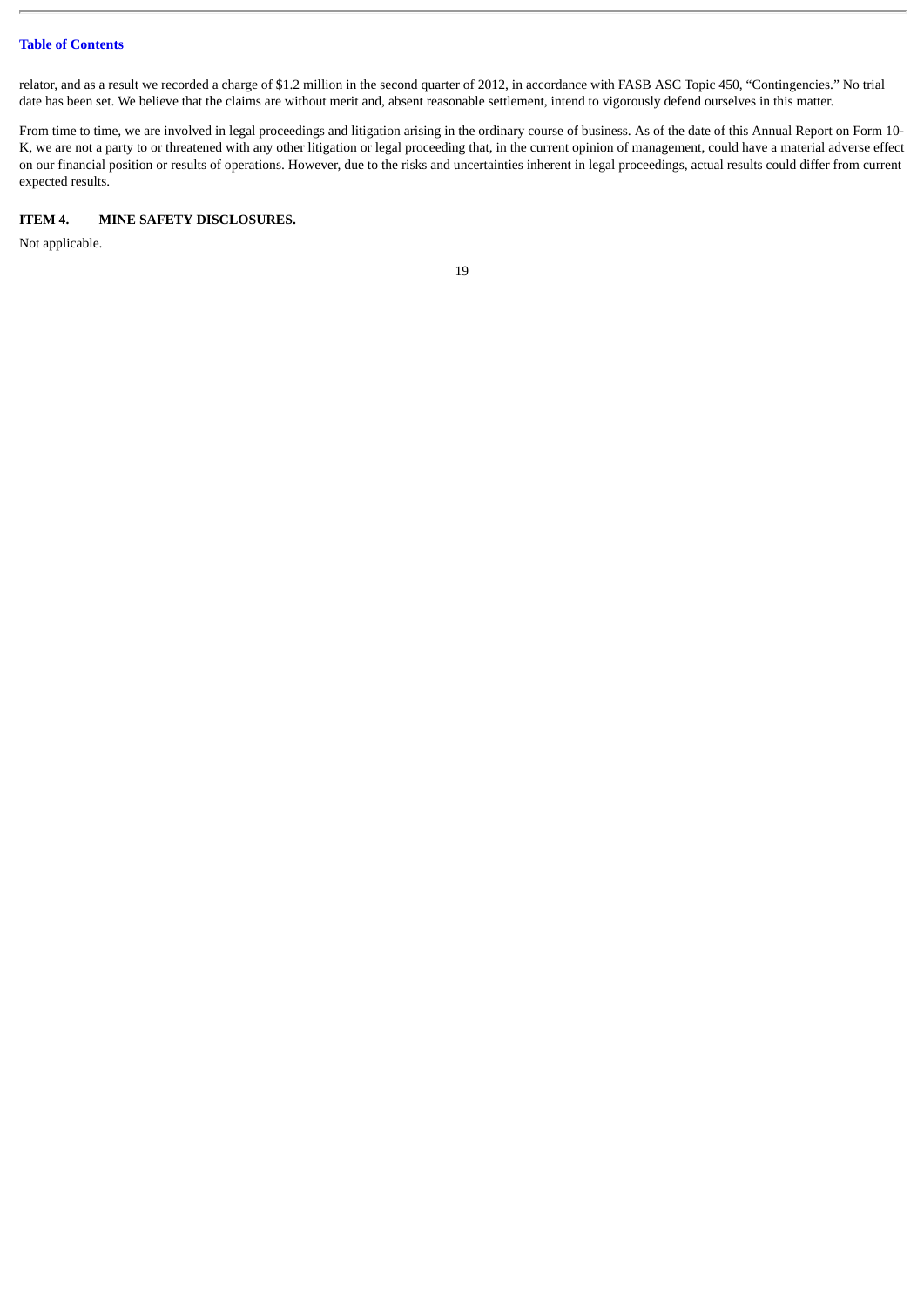# **PART II**

# <span id="page-21-0"></span>**ITEM 5. MARKET FOR REGISTRANT'S COMMON EQUITY, RELATED STOCKHOLDER MATTERS AND ISSUER PURCHASES OF EQUITY SECURITIES.**

#### **Market Information**

Our common stock is traded on The NASDAQ Global Select Market under the symbol "HURN." The following table sets forth, on a per share basis and for the periods indicated, the high and low sale prices for our common stock as reported by The NASDAQ Stock Market.

|                       | High    | Low     |
|-----------------------|---------|---------|
| 2011:                 |         |         |
| <b>First Quarter</b>  | \$29.85 | \$24.00 |
| <b>Second Quarter</b> | \$31.63 | \$25.30 |
| Third Quarter         | \$34.50 | \$27.19 |
| Fourth Quarter        | \$39.95 | \$29.66 |
| 2012:                 |         |         |
| <b>First Quarter</b>  | \$40.84 | \$35.80 |
| Second Quarter        | \$40.00 | \$28.49 |
| <b>Third Quarter</b>  | \$36.53 | \$28.90 |
| Fourth Quarter        | \$36.16 | \$28.51 |

# **Holders**

As of February 12, 2013, there were 21 registered holders of record of Huron's common stock. A number of the Company's stockholders have their shares in street name; therefore, the Company believes that there are substantially more beneficial owners of its common stock.

# **Dividends**

We have not declared or paid dividends on our common stock since we became a public company. Our board of directors re-evaluates this policy periodically. Any determination to pay cash dividends will be at the discretion of the board of directors and will be dependent upon our results of operations, financial condition, capital requirements, terms of our financing arrangements and such other factors as the board of directors deems relevant. In addition, our 2011 Credit Agreement restricts dividends to an amount up to \$50 million plus 50% of cumulative consolidated net income from the closing date of the 2011 Credit Agreement plus 50% of the net cash proceeds from equity issuances.

#### **Securities Authorized for Issuance Under Equity Compensation Plans**

The information required by this item appears under "Item 12. Security Ownership of Certain Beneficial Owners and Management and Related Stockholders Matters" included elsewhere in this Annual Report on Form 10-K.

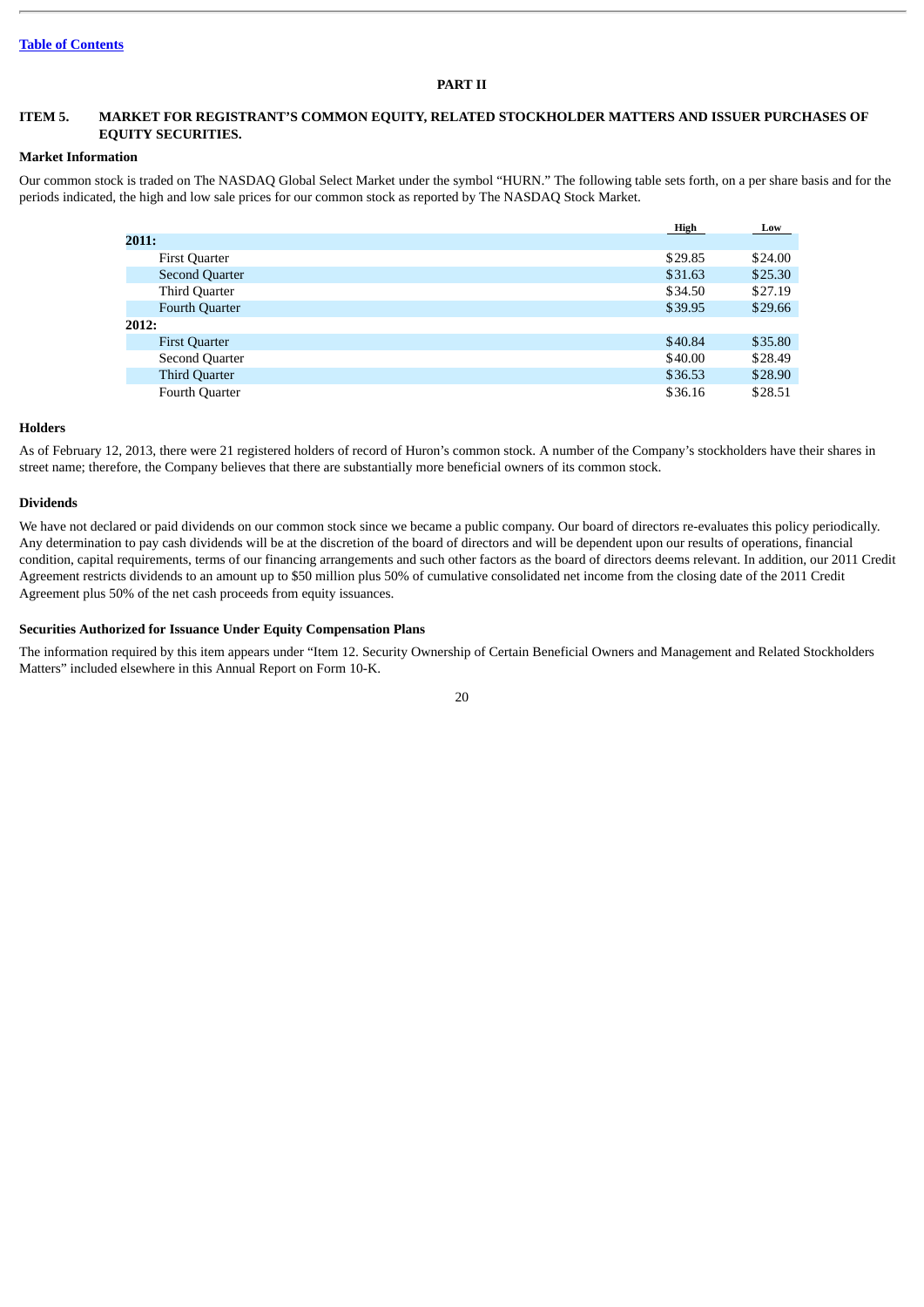#### **Purchases of Equity Securities by the Issuer and Affiliated Purchasers**

Our 2012 Omnibus Incentive Plan and our 2004 Omnibus Stock Plan, which was replaced by the 2012 Omnibus Incentive Plan on a prospective basis, permit the withholding of common stock upon vesting of restricted stock awards to satisfy individual tax withholding requirements. During the quarter ended December 31, 2012, we withheld 17,289 shares of common stock with a weighted average fair market value of \$32.66 as a result of such tax withholdings as presented in the table below. We do not have any publicly announced share repurchase plans or programs.

| <b>Period</b>                        | <b>Total Number of</b><br><b>Shares Withheld</b><br>to Satisfy Employee<br><b>Tax Withholding</b><br>Requirements | Weighted-<br><b>Average Fair</b><br><b>Market Value</b><br>Per Share<br>Withheld | <b>Total Number of</b><br><b>Shares Purchased as</b><br><b>Part of Publicly</b><br><b>Announced Plans or</b><br>Programs | <b>Maximum Number</b><br>of Shares that<br>May<br><b>Yet Be Purchased</b><br><b>Under the Plans or</b><br>Programs |
|--------------------------------------|-------------------------------------------------------------------------------------------------------------------|----------------------------------------------------------------------------------|--------------------------------------------------------------------------------------------------------------------------|--------------------------------------------------------------------------------------------------------------------|
| October 1, 2012 – October 31, 2012   | 1,833                                                                                                             | 34.82                                                                            | N/A                                                                                                                      | N/A                                                                                                                |
| November 1, 2012 – November 30, 2012 | 4.355                                                                                                             | 31.66                                                                            | N/A                                                                                                                      | N/A                                                                                                                |
| December 1, 2012 – December 31, 2012 | 11,101                                                                                                            | 32.70                                                                            | N/A                                                                                                                      | N/A                                                                                                                |
| Total                                | 17.289                                                                                                            | 32.66                                                                            | N/A                                                                                                                      | N/A                                                                                                                |

N/A – Not applicable.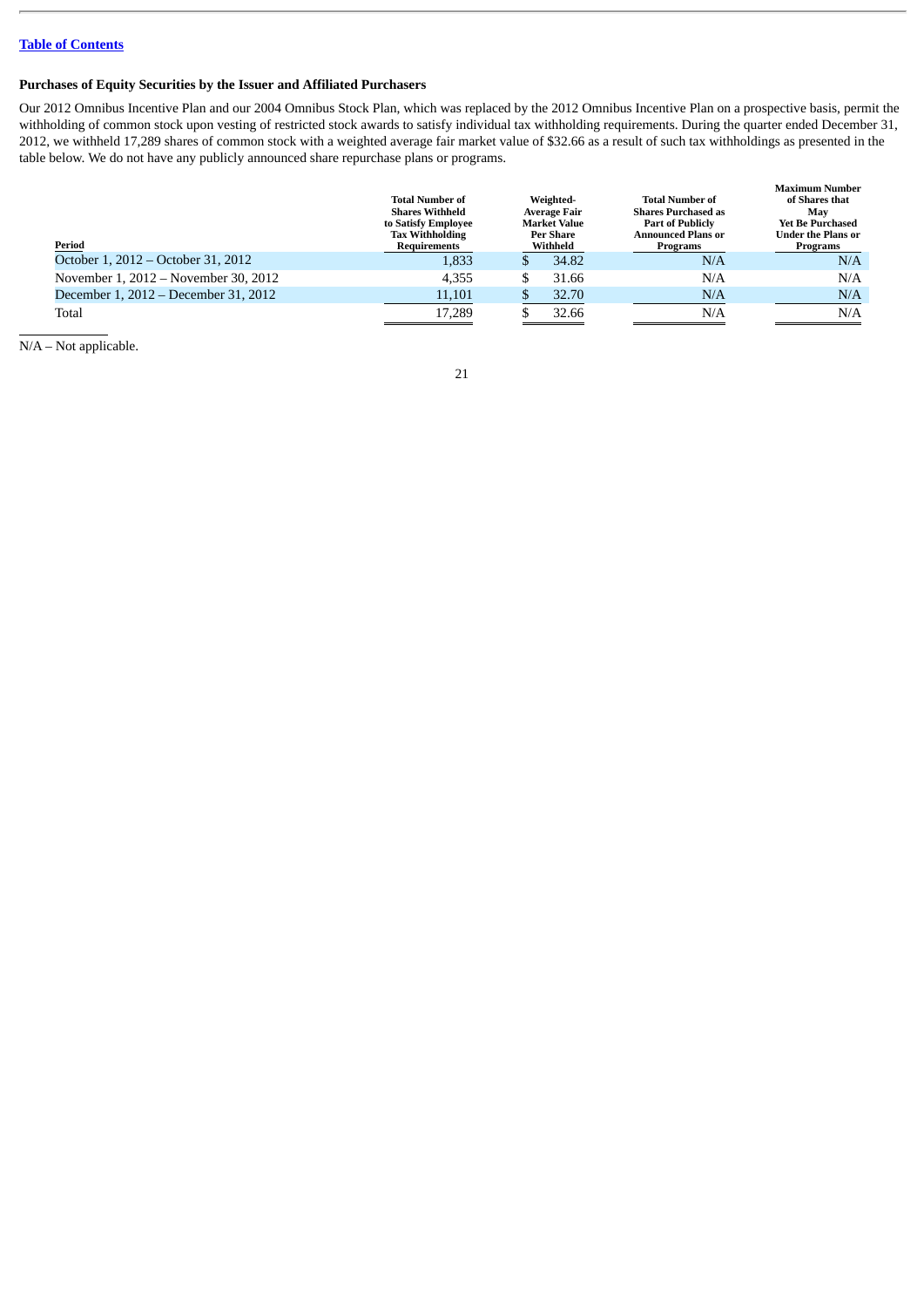# <span id="page-23-0"></span>**ITEM 6. SELECTED FINANCIAL DATA.**

We have derived the following selected consolidated financial data as of and for the years ended December 31, 2008 through 2012 from our Consolidated Financial Statements. The following data reflects the business acquisitions that we have completed through December 31, 2012. The results of operations for acquired businesses have been included in our results of operations since the date of their acquisitions. The following data also reflects the classification of discontinued operations as of December 31, 2012, as discussed below. See also Note 3 "Discontinued Operations" under "Part II – Item 8. Financial Statements and Supplementary Data" for additional information. Amounts previously reported on the Statements of Operations for fiscal years 2008 through 2010 have been reclassified in accordance with the discontinued operations section of Financial Accounting Standards Board ("FASB") Accounting Standards Codification ("ASC") Topic 205, "Presentation of Financial Statements." The information set forth below is not necessarily indicative of the results of future operations and should be read in conjunction with "Item 7. Management's Discussion and Analysis of Financial Condition and Results of Operations" and the Consolidated Financial Statements and related notes included elsewhere in this Annual Report on Form 10-K.

| <b>Consolidated Statements of Operations Data</b>                                                                                                                                           |           | Year Ended December 31, |             |              |           |  |  |  |
|---------------------------------------------------------------------------------------------------------------------------------------------------------------------------------------------|-----------|-------------------------|-------------|--------------|-----------|--|--|--|
| (in thousands, except per share data):                                                                                                                                                      | 2012      | 2011                    | 2010        | 2009         | 2008      |  |  |  |
| <b>Revenues and reimbursable expenses:</b>                                                                                                                                                  |           |                         |             |              |           |  |  |  |
| Revenues                                                                                                                                                                                    | \$625,961 | \$606,314               | \$515,668   | \$526,047    | \$430,247 |  |  |  |
| Reimbursable expenses                                                                                                                                                                       | 55,764    | 51,580                  | 43,350      | 42,577       | 44,034    |  |  |  |
| Total revenues and reimbursable expenses                                                                                                                                                    | 681,725   | 657,894                 | 559,018     | 568,624      | 474,281   |  |  |  |
| Direct costs and reimbursable expenses (exclusive of depreciation and<br>amortization shown in operating expenses) (1):                                                                     |           |                         |             |              |           |  |  |  |
| Direct costs                                                                                                                                                                                | 384,884   | 376,084                 | 317,025     | 316.180      | 256,094   |  |  |  |
| Intangible assets amortization                                                                                                                                                              | 3,809     | 5,364                   | 4,125       | 4,695        | 6,629     |  |  |  |
| Reimbursable expenses                                                                                                                                                                       | 55,772    | 51,673                  | 43,223      | 42,591       | 44,050    |  |  |  |
| Total direct costs and reimbursable expenses                                                                                                                                                | 444,465   | 433,121                 | 364,373     | 363,466      | 306,773   |  |  |  |
| <b>Operating expenses:</b>                                                                                                                                                                  |           |                         |             |              |           |  |  |  |
| Selling, general and administrative                                                                                                                                                         | 125,266   | 119,325                 | 111,530     | 115,914      | 114,737   |  |  |  |
| Restructuring charges                                                                                                                                                                       | 4,004     | 3,829                   | 4,062       | 2,234        | 2,102     |  |  |  |
| Restatement related expenses                                                                                                                                                                | 1,785     | 4,579                   | 8,666       | 17,490       |           |  |  |  |
| Litigation settlements, net                                                                                                                                                                 | 1,150     | 1,096                   | 17,316      |              |           |  |  |  |
| Depreciation and amortization (1)                                                                                                                                                           | 18,529    | 18,524                  | 18,372      | 21,483       | 20,634    |  |  |  |
| Goodwill impairment charges                                                                                                                                                                 | 13,083    | 21,973                  |             | 8,034        |           |  |  |  |
| Total operating expenses                                                                                                                                                                    | 163,817   | 169,326                 | 159,946     | 165,155      | 137,473   |  |  |  |
| Other gains                                                                                                                                                                                 |           |                         |             | 2,687        |           |  |  |  |
| Operating income                                                                                                                                                                            | 73,443    | 55,447                  | 34,699      | 42,690       | 30,035    |  |  |  |
| Other income (expense), net:                                                                                                                                                                |           |                         |             |              |           |  |  |  |
| Interest expense, net of interest income                                                                                                                                                    | (8,223)   | (12, 259)               | (14, 402)   | (12,256)     | (13,775)  |  |  |  |
| Other income (expense), net                                                                                                                                                                 | 428       | (78)                    | 262         | 1,883        | (2,775)   |  |  |  |
| Total other expense, net                                                                                                                                                                    | (7,795)   | (12, 337)               | (14, 140)   | (10, 373)    | (16, 550) |  |  |  |
| Income from continuing operations before income tax expense                                                                                                                                 | 65,648    | 43,110                  | 20,559      | 32,317       | 13,485    |  |  |  |
| Income tax expense                                                                                                                                                                          | 29,695    | 21,629                  | 13,132      | 18,668       | 14,707    |  |  |  |
| Net income (loss) from continuing operations                                                                                                                                                | 35,953    | 21,481                  | 7,427       | 13,649       | (1,222)   |  |  |  |
| Income (loss) from discontinued operations (including (loss) gain on disposal of<br>(\$1.9) million, \$1.2 million and (\$0.4) million in 2011, 2010 and 2009,<br>respectively), net of tax | 475       | (962)                   | 1,098       | (46, 522)    | 11,303    |  |  |  |
|                                                                                                                                                                                             |           |                         |             |              |           |  |  |  |
| Net income (loss)                                                                                                                                                                           | \$ 36,428 | \$ 20,519               | 8,525<br>\$ | \$ (32, 873) | \$10,081  |  |  |  |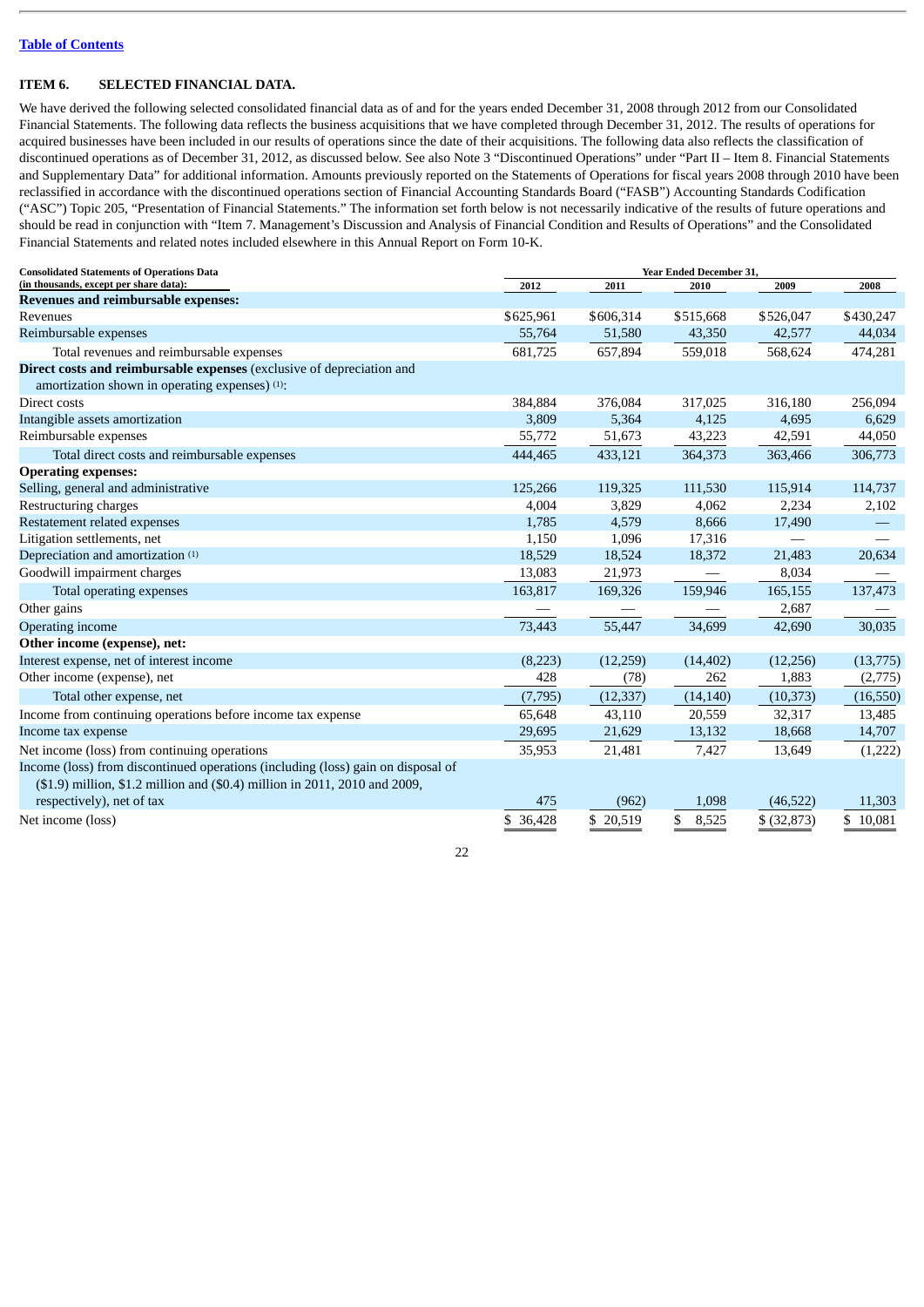| <b>Consolidated Statements of Operations Data</b>        |            |              |           |     | <b>Year Ended December 31,</b> |              |    |           |
|----------------------------------------------------------|------------|--------------|-----------|-----|--------------------------------|--------------|----|-----------|
| (in thousands, except per share data):                   | 2012       |              | 2011      |     | 2010                           | 2009         |    | 2008      |
| Net earnings (loss) per basic share:                     |            |              |           |     |                                |              |    |           |
| Net income (loss) from continuing operations             | \$<br>1.64 | \$           | 1.01      | S   | 0.36                           | \$<br>0.68   | S. | (0.07)    |
| Income (loss) from discontinued operations, net of tax   | \$<br>0.02 | \$           | (0.05)    | \$. | 0.05                           | \$<br>(2.31) | \$ | 0.62      |
| Net income (loss)                                        | \$<br>1.66 | \$           | 0.96      | \$  | 0.41                           | \$<br>(1.63) | \$ | 0.55      |
| Net earnings (loss) per diluted share:                   |            |              |           |     |                                |              |    |           |
| Net income (loss) from continuing operations             | \$<br>1.61 | \$           | 0.99      | \$  | 0.36                           | \$<br>0.66   | \$ | (0.07)    |
| Income (loss) from discontinued operations, net of tax   | \$<br>0.02 | \$           | (0.04)    | \$  | 0.05                           | \$<br>(2.26) | \$ | 0.62      |
| Net income (loss)                                        | \$<br>1.63 | \$           | 0.95      | \$  | 0.41                           | \$<br>(1.60) | \$ | 0.55      |
| Weighted average shares used in calculating net earnings |            |              |           |     |                                |              |    |           |
| (loss) per share:                                        |            |              |           |     |                                |              |    |           |
| Basic                                                    | 21,905     |              | 21,324    |     | 20,546                         | 20,114       |    | 18,257    |
| <b>Diluted</b>                                           | 22,285     |              | 21,676    |     | 20,774                         | 20,526       |    | 18,257    |
|                                                          |            |              |           |     |                                |              |    |           |
|                                                          |            |              |           |     | As of December 31,             |              |    |           |
| <b>Consolidated Balance Sheet Data (in thousands):</b>   | 2012       |              | 2011      |     | 2010                           | 2009         |    | 2008      |
| Cash and cash equivalents <sup>(2)</sup>                 | \$25,162   | $\mathbb{S}$ | 5,080     | \$  | 6,347                          | \$<br>6,459  |    | \$14,106  |
| Working capital                                          | \$ 83,647  |              | \$41,822  |     | \$34,455                       | \$<br>(210)  |    | \$12,904  |
| <b>Total assets</b>                                      | \$787,850  |              | \$786,644 |     | \$788,983                      | \$754,215    |    | \$779,597 |
| Long-term debt $(3)$                                     | \$192,500  |              | \$193,500 |     | \$257,000                      | \$219,005    |    | \$280,204 |
| Total stockholders' equity <sup>(4)</sup>                | \$445,321  |              | \$396,789 |     | \$348,372                      | \$326,989    |    | \$319,026 |

(1) Intangible assets amortization relating to customer contracts, certain client relationships and software is presented as a component of total direct costs. Depreciation, amortization of leasehold improvements and amortization of other intangible assets are presented as a component of operating expenses.

(2) Includes cash from discontinued operations of \$76 thousand, \$744 thousand and \$1,702 thousand as of December 31, 2010, 2009 and 2008, respectively.<br>(3) Consists of bank borrowings and capital lease obligations, net of Consists of bank borrowings and capital lease obligations, net of current portions.

(4) We have not declared or paid dividends on our common stock in the periods presented above. See "Item 5. Market for Registrant's Common Equity, Related Stockholder Matters and Issuer Purchases of Equity Securities-Dividends."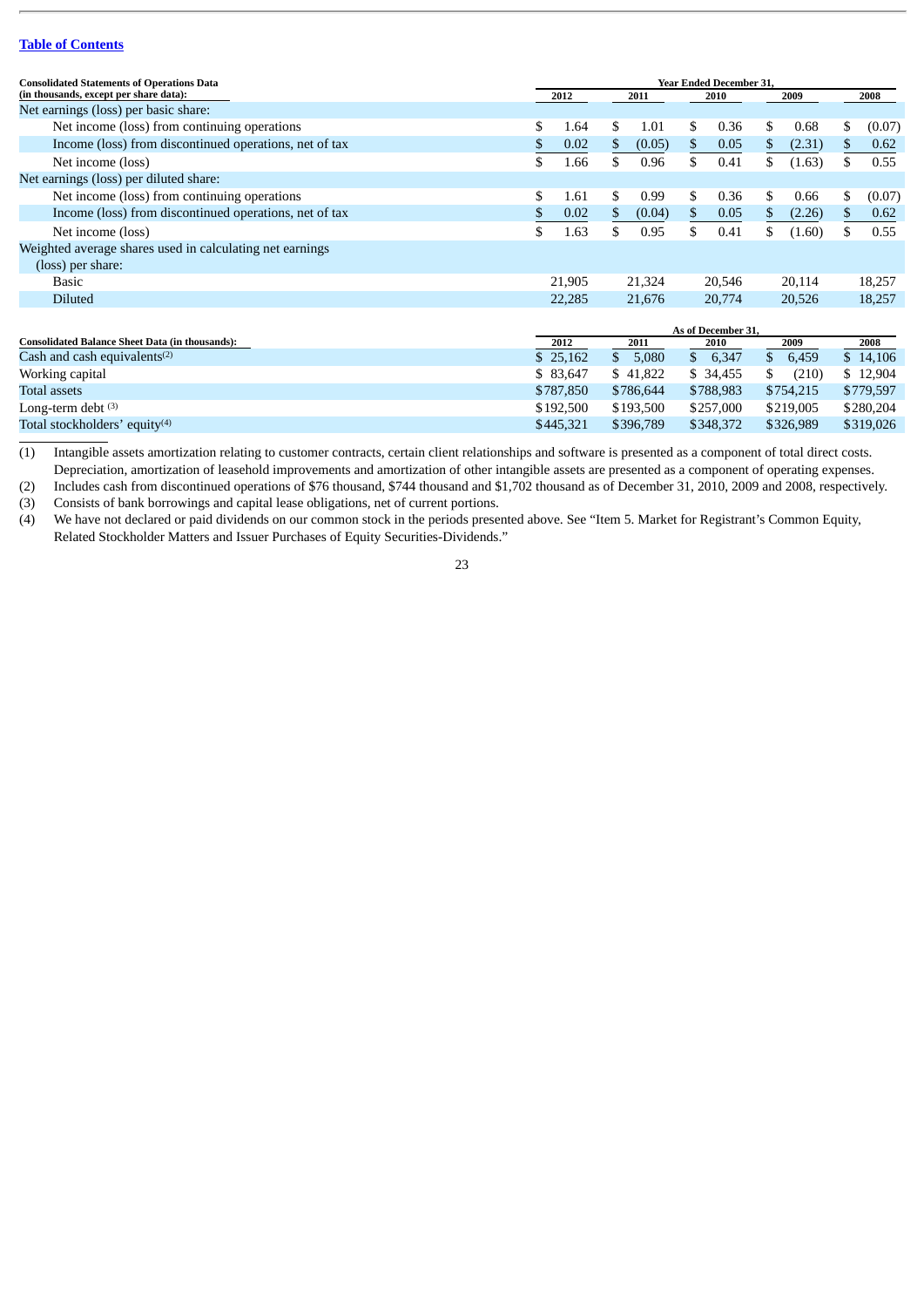#### <span id="page-25-0"></span>**ITEM 7. MANAGEMENT'S DISCUSSION AND ANALYSIS OF FINANCIAL CONDITION AND RESULTS OF OPERATIONS.**

*You should read the following discussion and analysis of our financial condition and results of operations together with the information under "Part II-Item 6. Selected Financial Data," and our historical audited Consolidated Financial Statements and related notes appearing under "Part II—Item 8. Financial Statements and Supplementary Data." The following discussion and analysis of our financial condition and results of operations contains forward-looking statements and involves numerous risks and uncertainties, including, without limitation, those described under "Part I-Item 1A. Risk Factors" and "Forward-Looking Statements" of this Annual Report on Form 10-K. Actual results may differ materially from those contained in any forward-looking statements.*

#### **OVERVIEW**

We are a leading provider of operational and financial consulting services. We help clients in diverse industries improve performance, comply with complex regulations, reduce costs, recover from distress, leverage technology, process and review large amounts of complex data and stimulate growth. We team with our clients to deliver sustainable and measurable results. Our professionals employ their expertise in healthcare administration, management, finance and operations to provide our clients with specialized analyses and customized advice and solutions that are tailored to address each client's particular challenges and opportunities. We provide consulting services to a wide variety of both financially sound and distressed organizations, including healthcare organizations, leading academic institutions, governmental entities, Fortune 500 companies, medium-sized businesses, and the law firms that represent these various organizations.

We provide our services and manage our business under three operating segments: Health and Education Consulting, Legal Consulting, and Financial Consulting. See "Part I—Item 1. Business – Overview – Our Services" included elsewhere in this Annual Report on Form 10-K for a detailed discussion of our three segments. In the first quarter of 2013, the Company reorganized its internal financial reporting structure. Under the new structure, the Company will begin reporting information as five operating segments: Huron Healthcare; Huron Education and Life Sciences; Huron Legal; Huron Financial; and an all other category.

Beginning in 2013, the current Health and Education Consulting segment will become two separate segments: Huron Healthcare and Huron Education and Life Sciences. These practices continue to share a significant number of academic medical center clients and will continue to closely collaborate in the market. The Legal Consulting segment will be referred to as Huron Legal and the Financial Consulting segment will be referred to as Huron Financial. The structure of the Legal Consulting and Financial Consulting segments remains unchanged. In addition, certain immaterial practices which were historically part of our Health and Education Consulting segment will be combined and disclosed in an all other category. While our consolidated results will not be impacted, we will restate our historical segment information during 2013 for consistent presentation.

See Note 3 "Discontinued Operations" under "Part II—Item 8. Financial Statements and Supplementary Data" for additional information about our discontinued operations.

#### **How We Generate Revenues**

A large portion of our revenues is generated by our full-time consultants who provide consulting services to our clients and are billable to our clients based on the number of hours worked. A smaller portion of our revenues is generated by our other professionals, also referred to as full-time equivalents, all of whom work variable schedules as needed by our clients. Other professionals include specialized finance and operational consultants and our document review and electronic data discovery groups, as well as full-time employees who provide software support and maintenance services to our clients. Our document review and electronic data discovery groups generate revenues primarily based on number of hours worked and units produced, such as pages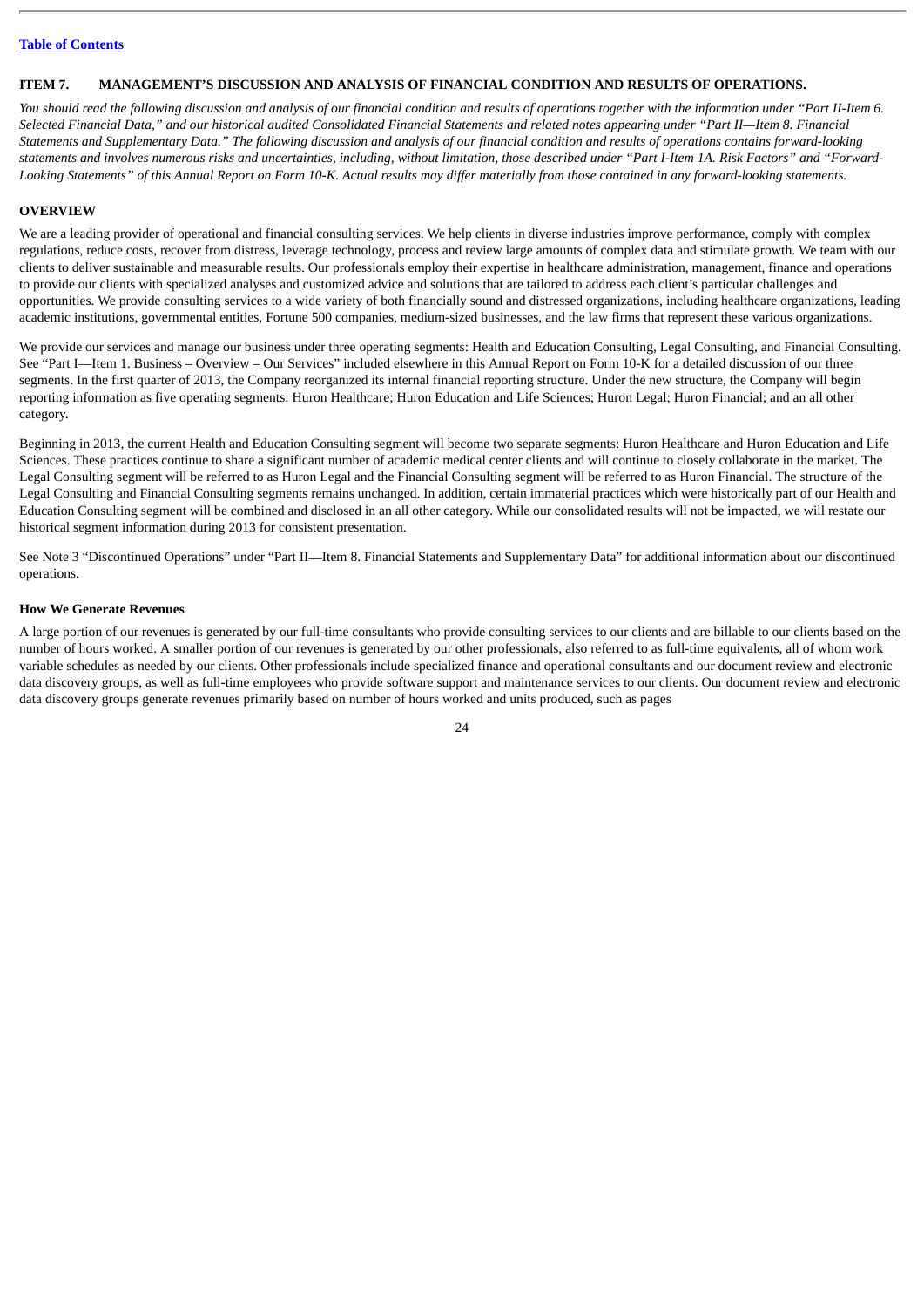reviewed or amount of data processed. We translate the hours that these other professionals work on client engagements into a full-time equivalent measure that we use to manage our business. We refer to our full-time consultants and other professionals collectively as revenue-generating professionals.

Revenues generated by our full-time consultants are primarily driven by the number of consultants we employ and their utilization rates, as well as the billing rates we charge our clients. Revenues generated by our other professionals, or full-time equivalents, are largely dependent on the number of consultants we employ, their hours worked and billing rates charged, as well as the number of pages reviewed and amount of data processed in the case of our document review and electronic data discovery groups, respectively.

We generate the majority of our revenues from providing professional services under three types of billing arrangements: time-and-expense, fixed-fee, and performance-based.

Time-and-expense billing arrangements require the client to pay based on either the number of hours worked, the number of pages reviewed, or the amount of data processed by our revenue-generating professionals at agreed upon rates. We recognize revenues under time-and-expense billing arrangements as the related services are rendered. Time-and-expense engagements represented 47.7%, 44.2% and 45.9% of our revenues in 2012, 2011 and 2010, respectively.

In fixed-fee billing arrangements, we agree to a pre-established fee in exchange for a predetermined set of professional services. We set the fees based on our estimates of the costs and timing for completing the engagements. It is the client's expectation in these engagements that the pre-established fee will not be exceeded except in mutually agreed upon circumstances. We recognize revenues under fixed-fee billing arrangements using a proportionate performance approach, which is based on work completed to-date versus our estimates of the total services to be provided under the engagement. For the years ended December 31, 2012, 2011 and 2010, fixed-fee engagements represented approximately 34.7%, 35.4% and 40.3%, respectively, of our revenues.

In performance-based fee billing arrangements, fees are tied to the attainment of contractually defined objectives. We enter into performance-based engagements in essentially two forms. First, we generally earn fees that are directly related to the savings formally acknowledged by the client as a result of adopting our recommendations for improving operational and cost effectiveness in the areas we review. Second, we have performance-based engagements in which we earn a success fee when and if certain predefined outcomes occur. Often, performance-based fees supplement our time-and-expense or fixed-fee engagements. We do not recognize revenues under performance-based billing arrangements until all related performance criteria are met. Performance-based fee revenues represented 14.2%, 17.6% and 11.6% of our revenues in 2012, 2011 and 2010, respectively. Performance-based fee engagements may cause significant variations in quarterly revenues and operating results depending on the timing of achieving the performance-based criteria.

We also generate revenues from licensing two types of proprietary software to clients. License revenue from our research administration and compliance software is recognized in accordance with FASB ASC Topic 985-605, generally in the month in which the software is delivered. License revenue from our revenue cycle management software is sold only as a component of our consulting projects, and the services we provide are essential to the functionality of the software. Therefore, revenues from these software licenses are recognized over the term of the related consulting services contract in accordance with FASB ASC Topic 605-35. Clients that have purchased one of our software licenses can pay an annual fee for software support and maintenance. Annual support and maintenance fee revenue is recognized ratably over the support period, which is generally one year. These fees are billed in advance and included in deferred revenues until recognized. Support and maintenance revenues represented 3.4%, 2.8% and 2.2% of our revenues in 2012, 2011 and 2010, respectively.

Our quarterly results are impacted principally by our full-time consultants' utilization rate, the billing rates we charge our clients, the number of our revenuegenerating professionals who are available to work and the amount of performance-based fees recognized, which often vary significantly between quarters. Our utilization rate can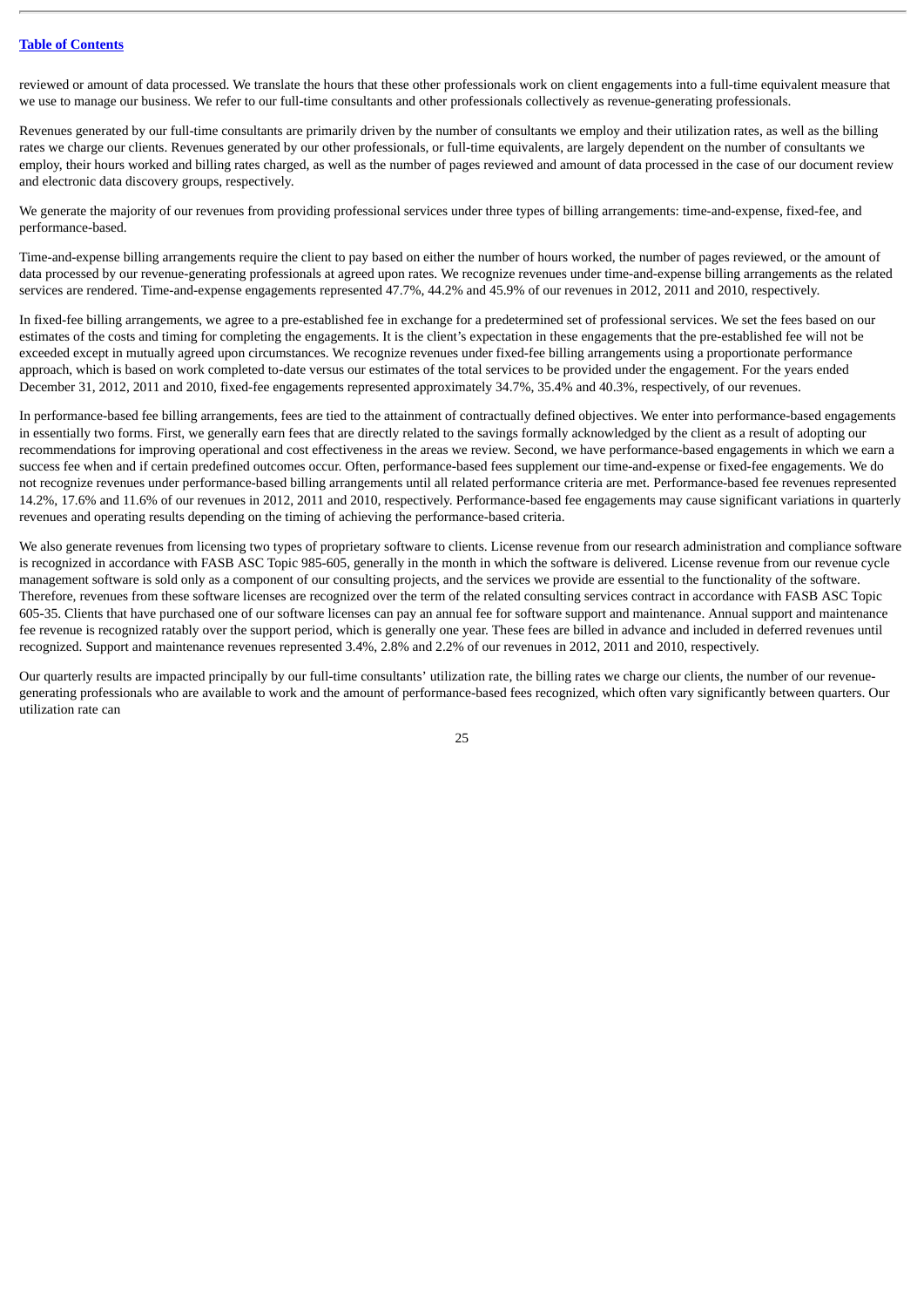be negatively affected by increased hiring because there is generally a transition period for new professionals that results in a temporary drop in our utilization rate. Our utilization rate can also be affected by seasonal variations in the demand for our services from our clients. For example, during the third and fourth quarters of the year, vacations taken by our clients can result in the deferral of activity on existing and new engagements, which would negatively affect our utilization rate. The number of business work days is also affected by the number of vacation days taken by our consultants and holidays in each quarter. We typically have fewer business work days available in the fourth quarter of the year, which can impact revenues during that period.

Time-and-expense engagements do not provide us with a high degree of predictability as to performance in future periods. Unexpected changes in the demand for our services can result in significant variations in utilization and revenues and present a challenge to optimal hiring and staffing. Moreover, our clients typically retain us on an engagement-by-engagement basis, rather than under long-term recurring contracts. The volume of work performed for any particular client can vary widely from period to period.

#### **Reimbursable expenses**

Reimbursable expenses that are billed to clients, primarily relating to travel and out-of-pocket expenses incurred in connection with engagements, are included in total revenues and reimbursable expenses, and typically an equivalent amount of these expenses are included in total direct costs and reimbursable expenses. Reimbursable expenses also include those subcontractors who are billed to our clients at cost. We manage our business on the basis of revenues before reimbursable expenses. We believe this is the most accurate reflection of our services because it eliminates the effect of reimbursable expenses that we bill to our clients at cost.

#### **Total direct costs**

Our most significant expenses are costs classified as total direct costs. These total direct costs primarily include salaries, performance bonuses, payroll taxes and benefits for revenue-generating professionals, legal consulting facilities and technology costs, as well as fees paid to independent contractors that we retain to supplement these professionals, typically on an as-needed basis for specific client engagements. Direct costs also include share-based compensation, which represents the cost of restricted stock and performance-based share awards granted to our revenue-generating professionals. Compensation for share-based awards is amortized on a straight-line basis over the requisite service period, which is generally four to five years. As a result of the granting of restricted common stock awards and anticipated future awards, share-based compensation expense may increase in the future. Total direct costs also include intangible asset amortization relating to customer contracts, certain customer relationships, and software.

#### **Operating expenses**

Our operating expenses include selling, general and administrative expenses, which consist primarily of salaries, performance bonuses, payroll taxes and benefits, as well as share-based compensation for our non-revenue-generating professionals. Compensation for share-based awards is amortized on a straight-line basis over the requisite service period, which is generally four to five years. As a result of the granting of restricted common stock awards and anticipated future awards, share-based compensation expense may increase in the future. Also included in this category are sales and marketing related expenses, rent and other office-related expenses, professional fees, recruiting and training expenses, restatement-related expenses, restructuring charges, litigation settlement expenses and goodwill impairment charges. Other operating expenses include depreciation and certain amortization expenses not included in total direct costs.

#### **Segment results**

Segment operating income consists of the revenues generated by a segment, less the direct costs of revenue and selling, general and administrative costs that are incurred directly by the segment. Unallocated corporate costs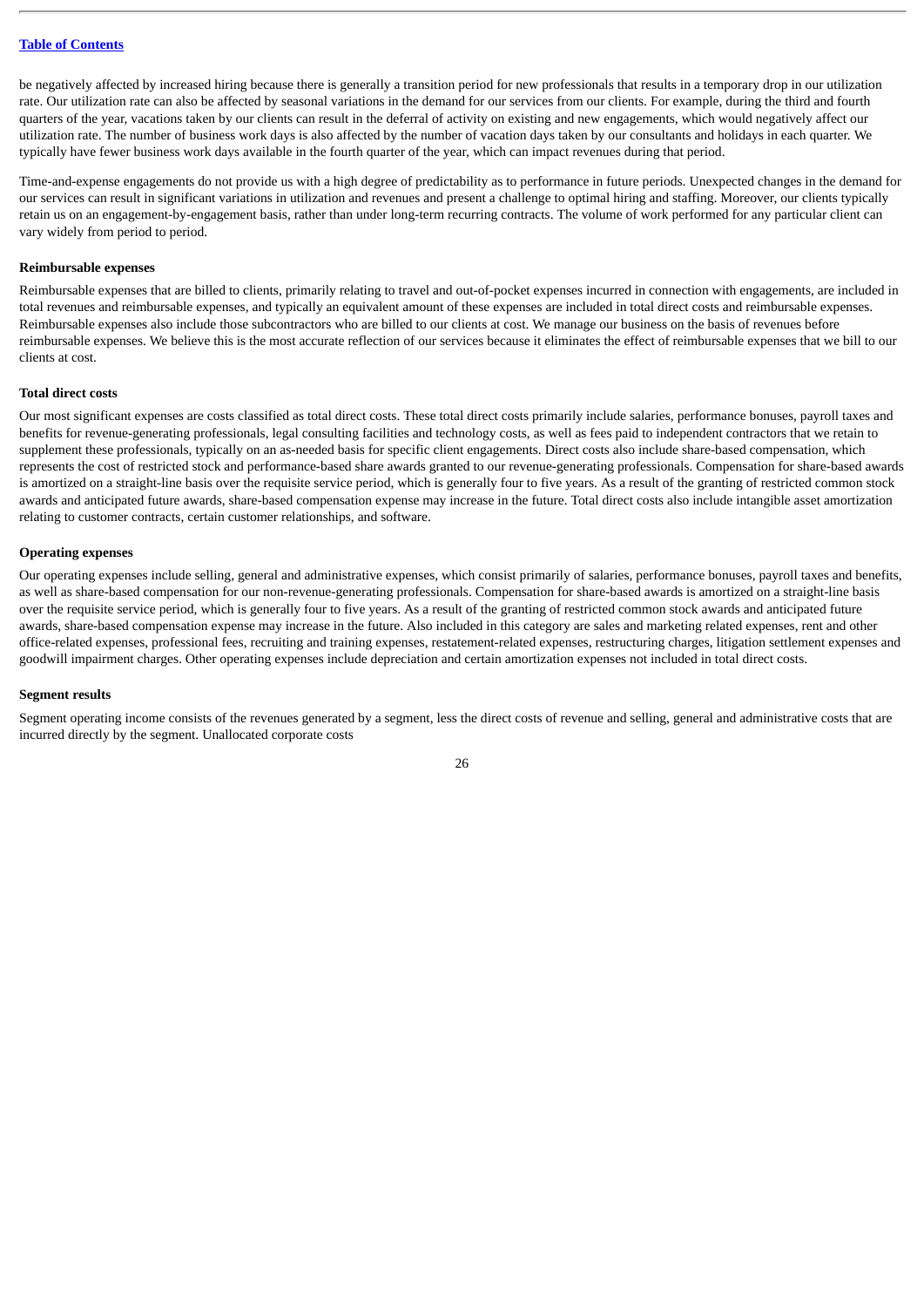include costs related to administrative functions that are performed in a centralized manner that are not attributable to a particular segment. These administrative function costs include corporate office support costs, certain office facility costs, costs relating to accounting and finance, human resources, legal, marketing, information technology and company-wide business development functions, as well as costs related to overall corporate management.

#### **CRITICAL ACCOUNTING POLICIES**

Management's discussion and analysis of financial condition and results of operations are based upon our Consolidated Financial Statements, which have been prepared in accordance with accounting principles generally accepted in the United States of America ("GAAP"). The notes to our Consolidated Financial Statements include disclosure of our significant accounting policies. We review our financial reporting and disclosure practices and accounting policies to ensure that our financial reporting and disclosures provide accurate information relative to the current economic and business environment. The preparation of financial statements in conformity with GAAP requires management to make assessments, estimates and assumptions that affect the reported amounts of assets and liabilities and disclosure of contingent assets and liabilities as of the date of the financial statements, as well as the reported amounts of revenues and expenses during the reporting period. Critical accounting policies are those policies that we believe present the most complex or subjective measurements and have the most potential to impact our financial position and operating results. While all decisions regarding accounting policies are important, we believe that there are four accounting policies that could be considered critical. These critical accounting policies relate to revenue recognition, allowances for doubtful accounts and unbilled services, carrying values of goodwill and other intangible assets, and valuation of net deferred tax assets.

#### **Revenue Recognition**

We recognize revenues in accordance with FASB ASC Topic 605, "Revenue Recognition." Under FASB ASC Topic 605, revenue is recognized when persuasive evidence of an arrangement exists, the related services are provided, the price is fixed or determinable and collectability is reasonably assured. We generate the majority of our revenues from providing professional services under three types of billing arrangements: time-and-expense, fixed-fee, and performance-based.

Time-and-expense billing arrangements require the client to pay based on the number of hours worked, the number of pages reviewed, or the amount of data processed by our revenue-generating professionals at agreed upon rates. We recognize revenues under time-and-expense arrangements as the related services are rendered.

In fixed-fee billing arrangements, we agree to a pre-established fee in exchange for a predetermined set of professional services. We set the fees based on our estimates of the costs and timing for completing the engagements. We recognize revenues under fixed-fee billing arrangements using a proportionate performance approach, which is based on work completed to-date versus our estimates of the total services to be provided under the engagement. Estimates of total engagement revenues and cost of services are monitored regularly during the term of the engagement. If our estimates indicate a potential loss, such loss is recognized in the period in which the loss first becomes probable and reasonably estimable.

In performance-based billing arrangements, fees are tied to the attainment of contractually defined objectives. We do not recognize revenues under performancebased billing arrangements until all related performance criteria are met.

We also generate revenues from licensing two types of proprietary software to clients. License revenue from our research administration and compliance software is recognized in accordance with FASB ASC Topic 985-605, generally in the month in which the software is delivered. License revenue from our revenue cycle management software is sold only as a component of our consulting projects, and the services we provide are essential to the functionality of the software. Therefore, revenues from these software licenses are recognized over the term of the related consulting services contract in accordance with FASB ASC Topic 605-35.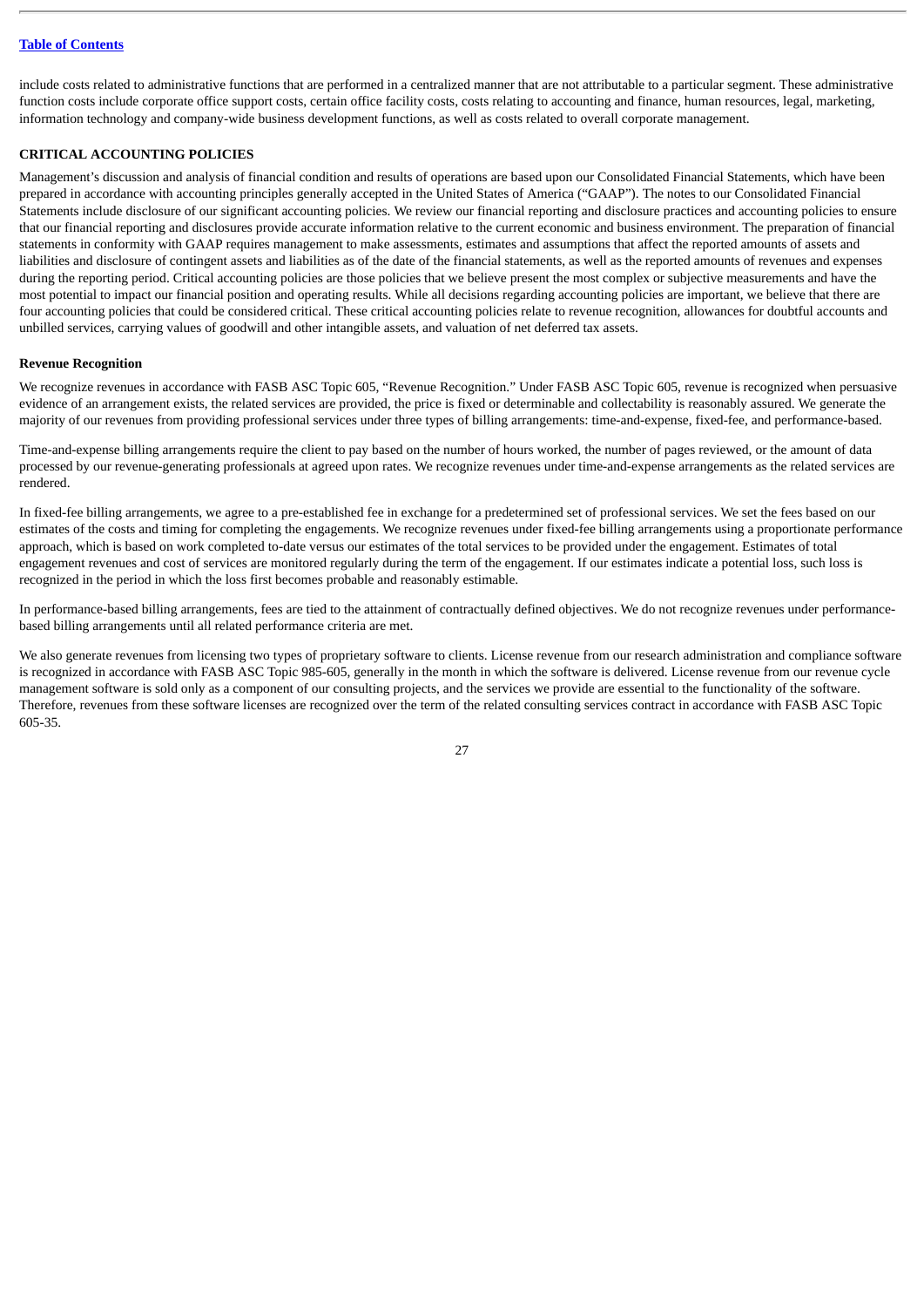Clients that have purchased one of our software licenses can pay an annual fee for software support and maintenance. Annual support and maintenance fee revenue is recognized ratably over the support period, which is generally one year. These fees are billed in advance and included in deferred revenues until recognized.

We have arrangements with clients in which we provide multiple elements of services under one engagement contract. Revenues under these types of arrangements are allocated to each element based on the element's fair value in accordance with FASB ASC Topic 605 and recognized pursuant to the criteria described above.

Provisions are recorded for the estimated realization adjustments on all engagements, including engagements for which fees are subject to review by the bankruptcy courts. Expense reimbursements that are billable to clients are included in total revenues and reimbursable expenses, and typically an equivalent amount of reimbursable expenses are included in total direct costs and reimbursable expenses. Reimbursable expenses are primarily recognized as revenue in the period in which the expense is incurred. Subcontractors that are billed to clients at cost are also included in reimbursable expenses.

Differences between the timing of billings and the recognition of revenue are recognized as either unbilled services or deferred revenues in the accompanying consolidated balance sheets. Revenues recognized for services performed but not yet billed to clients are recorded as unbilled services. Client prepayments and retainers are classified as deferred revenues and recognized over future periods as earned in accordance with the applicable engagement agreement.

#### **Allowances for Doubtful Accounts and Unbilled Services**

We maintain allowances for doubtful accounts and for services performed but not yet billed based on several factors, including the historical percentages of fee adjustments and write-offs by practice group, an assessment of a client's ability to make required payments and the estimated cash realization from amounts due from clients. The allowances are assessed by management on a regular basis. These estimates may differ from actual results. If the financial condition of a client deteriorates in the future, impacting the client's ability to make payments, an increase to our allowance might be required or our allowance may not be sufficient to cover actual write-offs.

We record the provision for doubtful accounts and unbilled services as a reduction in revenue to the extent the provision relates to fee adjustments and other discretionary pricing adjustments. To the extent the provision relates to a client's inability to make required payments on accounts receivables, we record the provision to selling, general and administrative expenses.

#### **Carrying Values of Goodwill and Other Intangible Assets**

Goodwill represents the excess of the cost of an acquired business over the net of the amounts assigned to assets acquired and liabilities assumed. FASB ASC Topic 350, "Intangibles—Goodwill and Other," requires goodwill to be tested at the reporting unit level for impairment annually or whenever indications of impairment arise. In accordance with FASB ASC Topic 350, we have determined our reporting units to be the Health and Education Consulting, Legal Consulting and Financial Consulting segments. Our policy is to perform the annual goodwill impairment test as of November  $30<sup>th</sup>$  each year. In testing for a potential impairment of goodwill, we estimate the fair value of our reporting units and compare this fair value to the carrying value of the reporting units. We tested our goodwill for impairment two times during 2012, as follows:

• In the second quarter of 2012, our Financial Consulting segment leadership undertook several initiatives intended to improve the reporting unit's financial performance. While the reporting unit's third quarter financial results improved over the second quarter results, the progress of the financial, operational, and business development improvements was not in line with our expectations, causing us to believe that the likely time frame to improve the reporting unit's performance would be longer than originally anticipated. Therefore, we concluded that the carrying value of the reporting unit likely

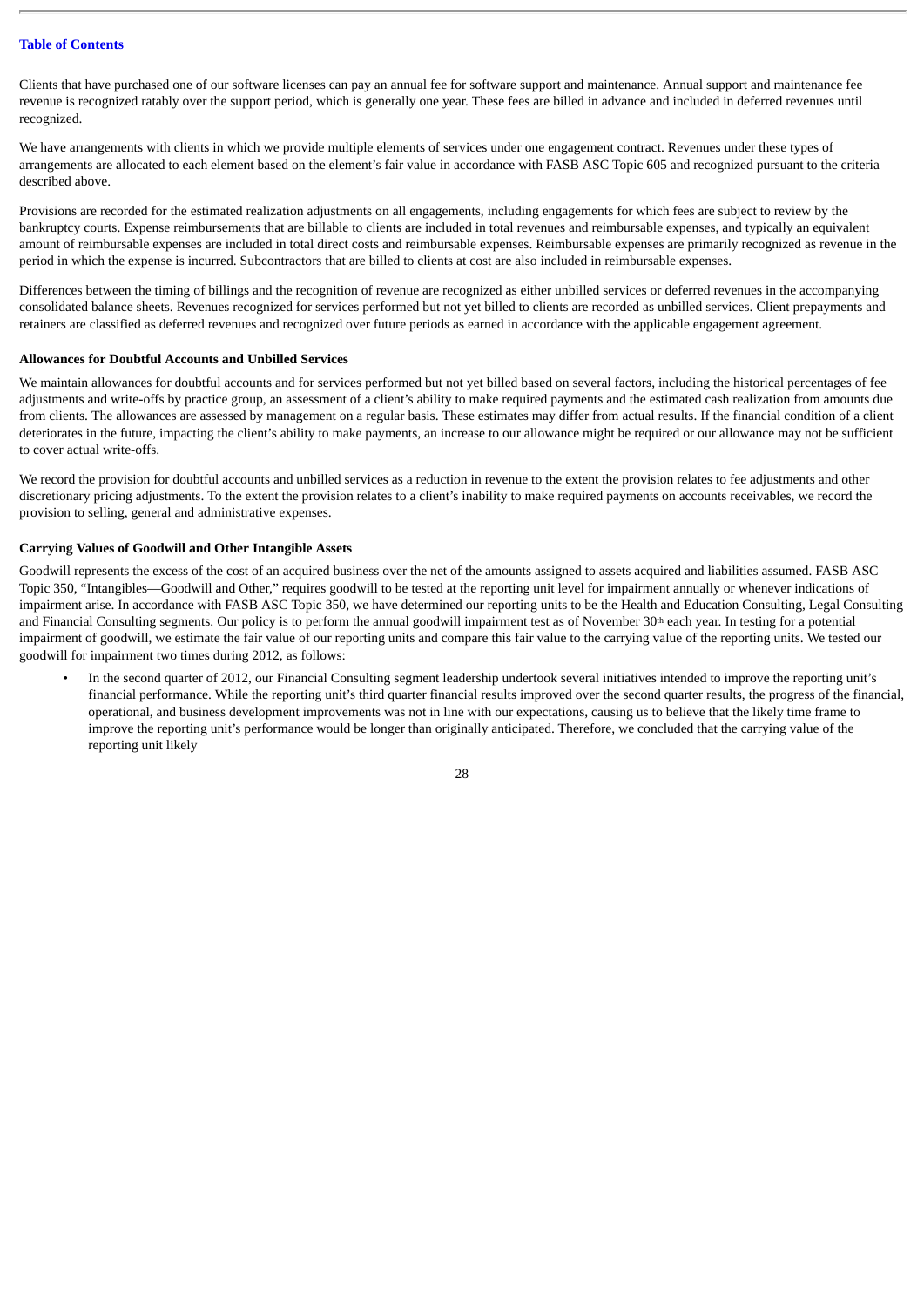exceeded its fair value and, in connection with the preparation of our financial statements for the quarter ended September 30, 2012, we performed an interim impairment test. Our goodwill impairment test was performed using the quantitative two-step process required by FASB ASC Topic 350. In the first step, we compared the fair value of the Financial Consulting segment with its net book value (or carrying amount), including goodwill. Based on the result of the first step, we determined that the fair value of our Financial Consulting segment was less than its carrying value as of September 30, 2012 and, as such, we applied the second step of the goodwill impairment test to this reporting unit. The second step compared the implied fair value of the Financial Consulting segment's goodwill with the carrying amount of that goodwill. The implied fair value of goodwill is determined in the same manner as the amount of goodwill recognized in a business combination. That is, the fair value of the reporting unit is allocated to all of the assets and liabilities of that unit (including any unrecognized intangible assets) as if the reporting unit had been acquired in a business combination and the fair value of the reporting unit was the purchase price paid to acquire the reporting unit. Based on the result of this second step of the goodwill impairment analysis, we recorded a \$13.1 million non-cash pretax charge to reduce the carrying value of goodwill in our Financial Consulting segment.

• Pursuant to our policy and in accordance with FASB ASC Topic 350, we performed our annual goodwill impairment test as of November 30, 2012. This test was performed using the quantitative two-step process discussed above. Based on the result of the first step of this goodwill impairment analysis, we determined that the fair values of our Health and Education Consulting, Legal Consulting, and Financial Consulting segments exceeded their respective carrying values by 80%, 60%, and 14%, respectively. Since the fair value of all reporting units exceeded their carrying values, the second step of the goodwill impairment test was not necessary.

In estimating the fair value of our reporting units, we have relied on a combination of the income approach and the market approach, utilizing the guideline company method, with a fifty-fifty weighting. For companies providing services similar to those provided by us, the income and market approaches will generally provide the most reliable indications of value because the value of such companies is more dependent on their ability to generate earnings than on the value of the individual assets.

In the income approach, we utilized a discounted cash flow analysis, which involved estimating the expected after-tax cash flows that will be generated by our reporting units and then discounting those cash flows to present value reflecting the relevant risks associated with the reporting units and the time value of money. This approach requires the use of significant estimates and assumptions, including long-term projections of future cash flows, market conditions, discount rates reflecting the risk inherent in future cash flows, revenue growth, perpetual growth rates and profitability, among others. In estimating future cash flows, we relied on an internally generated five-year forecast. For periods after the five-year forecast, we estimated a 3.5% long-term assumed annual revenue growth rate for our Health and Education Consulting segment and a 3.0% long-term assumed annual revenue growth rate for our Legal Consulting and Financial Consulting segments. Our forecast is based on our historical experience, current backlog, expected market demand, and other industry information. Our discounted cash flow analysis assumed a 13% weighted average cost of capital ("WACC") discount rate for each reporting unit.

In the market approach, we utilized the guideline company method, which involved calculating valuation multiples based on operating data from guideline publicly traded companies. Multiples derived from guideline companies provide an indication of how much a knowledgeable investor in the marketplace would be willing to pay for a company. These multiples were then applied to the operating data for our reporting units and adjusted for factors similar to those used in a discounted cash flow analysis to arrive at an indication of value.

Determining the fair value of a reporting unit requires us to make significant judgments, estimates and assumptions. While we believe that the estimates and assumptions underlying our valuation methodology are reasonable, these estimates and assumptions could have a significant impact on whether or not an impairment charge is recognized and also the magnitude of any such charge. The results of an impairment analysis are as of a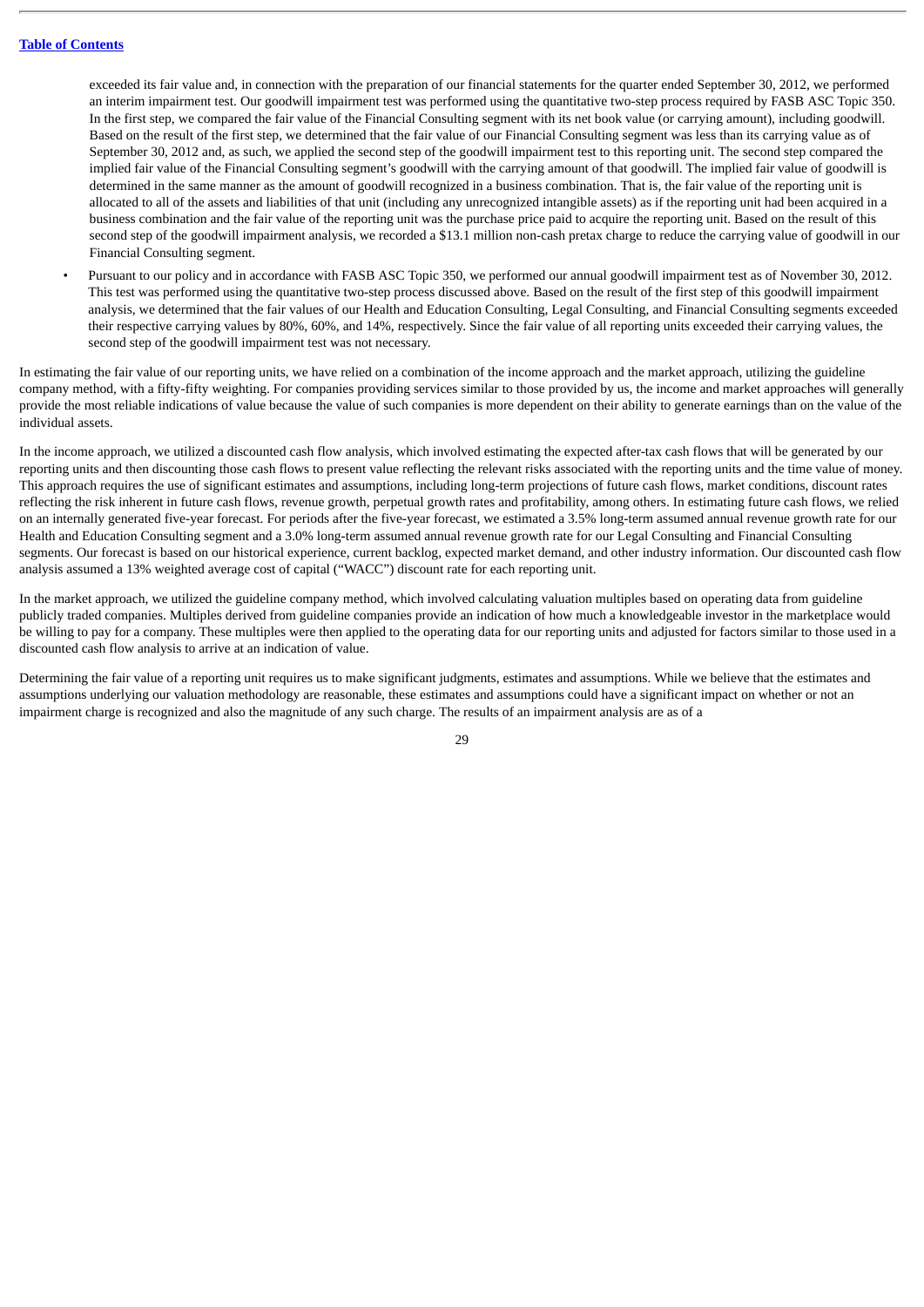point in time. There is no assurance that the actual future earnings or cash flows of our reporting units will not decline significantly from our projections. We will monitor any changes to our assumptions and will evaluate goodwill as deemed warranted during future periods. Any significant decline in our operations could result in goodwill impairment charges. The table below presents the decrease in the fair value of each of our reporting units given a one percent increase in the discount rate or a one percent decrease in the long-term assumed annual revenue growth rate.

|                                      | Decrease in Fair Value of the Reporting Unit |            |                   |  |
|--------------------------------------|----------------------------------------------|------------|-------------------|--|
|                                      | Health                                       |            |                   |  |
|                                      | and Education                                | Legal      | Financial         |  |
| (in thousands)                       | Consulting                                   | Consulting | <b>Consulting</b> |  |
| Discount Rate—Increase by 1%         | 82,302                                       | \$18.621   | 1.766             |  |
| Long-term Growth Rate—Decrease by 1% | 58.692                                       | \$10.452   | L.222             |  |

The carrying values of goodwill for each of our reporting units as of December 31, 2012 are as follows (in thousands):

|                            | Health     |                   |            |              |
|----------------------------|------------|-------------------|------------|--------------|
|                            | and        |                   |            |              |
|                            | Education  | Legal             | Financial  |              |
|                            | Consulting | <b>Consulting</b> | Consulting | <b>Total</b> |
| Carrying Value of Goodwill | \$450,481  | \$52,947          | \$16.094   | \$519,522    |

Intangible assets represent purchased assets that lack physical substance but can be distinguished from goodwill. Our intangible assets, net of accumulated amortization, totaled \$18.9 million at December 31, 2012 and consist of customer relationships, non-competition agreements, trade names, technology and software and a document reviewer database. We use valuation techniques in estimating the initial fair value of acquired intangible assets. These valuations are primarily based on the present value of the estimated net cash flows expected to be derived from the intangible assets, discounted for assumptions such as future customer attrition. We evaluate our intangible assets for impairment whenever events or changes in circumstances indicate that the carrying amount of the assets may not be recoverable. For example, higher or earlier-than-expected customer attrition may result in an increase in future amortization charges or an impairment charge for customer-related intangible assets.

#### **Valuation of Net Deferred Tax Assets**

We account for income taxes in accordance with FASB ASC Topic 740, "Income Taxes." Deferred tax assets and liabilities are recorded for future tax consequences attributable to temporary differences between the financial statement carrying amounts of existing assets and liabilities and their respective tax bases. These deferred tax assets and liabilities are measured using enacted tax rates expected to apply to taxable income in the years in which those temporary differences are expected to be recovered or settled. To the extent that deferred tax assets will not likely be recovered in future periods, a valuation allowance is established against such deferred tax assets.

In preparing our financial statements, we exercise significant judgment in determining our provision for income taxes, deferred tax assets and liabilities, and the valuation allowance. In determining our provision for income taxes on an interim basis, we estimate our annual effective tax rate based on information available at each interim period. In determining whether a valuation allowance is warranted, we consider the historical and estimated future taxable income and other relevant factors of the entity recording the respective deferred tax asset. If actual results differ from our estimates, or if these estimates are adjusted in future periods, an adjustment to the valuation allowance may be required. To the extent that we increase the valuation allowance, our provision for income taxes will increase and our net income will decrease in the period that the adjustment is made. As of December 31, 2012, we have recorded a valuation allowance of \$4.1 million, resulting in net deferred tax assets of \$0.2 million.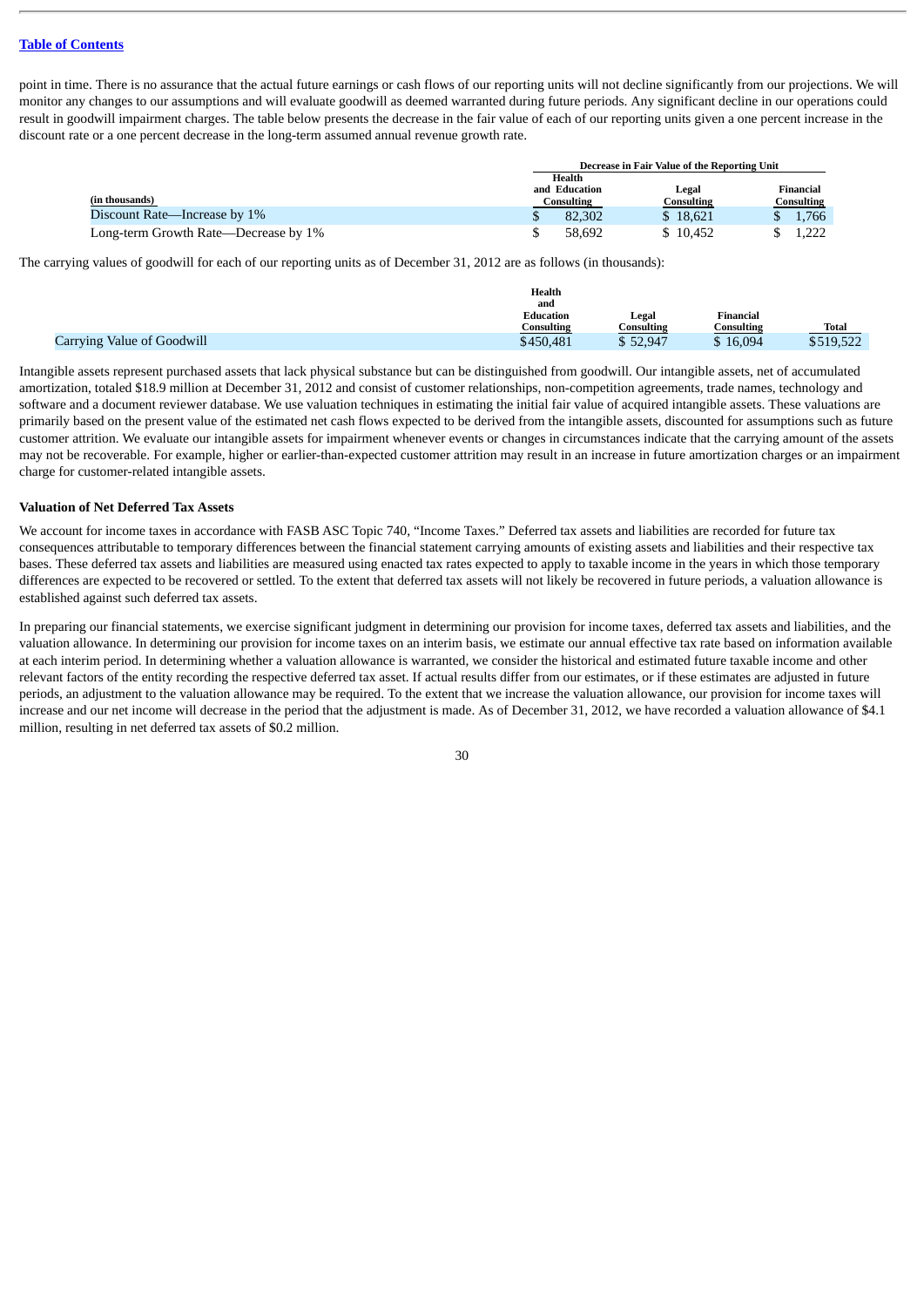# **RESULTS OF OPERATIONS**

The following table sets forth, for the periods indicated, selected segment and consolidated operating results for the periods indicated, as well as other operating data.

| <b>Segment and Consolidated Operating Results of Continuing Operations</b> |           |                                | <b>Year Ended December 31,</b> |
|----------------------------------------------------------------------------|-----------|--------------------------------|--------------------------------|
| (in thousands):                                                            | 2012      | 2011                           | 2010                           |
| <b>Revenues and reimbursable expenses:</b>                                 |           |                                |                                |
| Health and Education Consulting <sup>(1)</sup>                             | \$419,024 | \$399,048                      | \$331,688                      |
| Legal Consulting                                                           | 184,918   | 172,355                        | 144,730                        |
| Financial Consulting <sup>(1)</sup>                                        | 22,019    | 34,911                         | 39,250                         |
| <b>Total revenues</b>                                                      | 625,961   | 606,314                        | 515,668                        |
| Total reimbursable expenses                                                | 55,764    | 51,580                         | 43,350                         |
| Total revenues and reimbursable expenses                                   | \$681,725 | \$657,894                      | \$559,018                      |
| <b>Operating income:</b>                                                   |           |                                |                                |
| Health and Education Consulting <sup>(1)</sup>                             | \$146,862 | \$132,824                      | \$109,654                      |
| Legal Consulting                                                           | 44,317    | 43,213                         | 39,254                         |
| Financial Consulting <sup>(1)</sup>                                        | 1,888     | 9,928                          | 14,519                         |
| Total segment operating income                                             | 193,067   | 185,965                        | 163,427                        |
| Operating expenses not allocated to segments <sup>(2)</sup>                | 119,624   | 130,518                        | 128,728                        |
| <b>Operating income</b>                                                    | \$73,443  | \$55,447                       | \$ 34,699                      |
|                                                                            |           | <b>Year Ended December 31,</b> |                                |
| <b>Other Operating Data of Continuing Operations:</b>                      | 2012      | 2011                           | 2010                           |

| <b>Other Operating Data of Continuing Operations:</b>                              | 2012  | 2011  | 2010  |
|------------------------------------------------------------------------------------|-------|-------|-------|
| Number of full-time billable consultants (at period end) <sup>(3)</sup> :          |       |       |       |
| Health and Education Consulting <sup>(1)</sup>                                     | 1,216 | 1.046 | 891   |
| <b>Legal Consulting</b>                                                            | 139   | 113   | 122   |
| Financial Consulting <sup>(1)</sup>                                                | 62    | 73    | 75    |
| <b>Total</b>                                                                       | 1,417 | 1,232 | 1,088 |
| Average number of full-time billable consultants (for the period) <sup>(3)</sup> : |       |       |       |
| Health and Education Consulting <sup>(1)</sup>                                     | 1,139 | 975   | 842   |
| <b>Legal Consulting</b>                                                            | 126   | 117   | 128   |
| Financial Consulting <sup>(1)</sup>                                                | 67    | 75    | 75    |
| Total                                                                              | 1,332 | 1,167 | 1,045 |
| Full-time billable consultant utilization rate <sup>(4)</sup> :                    |       |       |       |
| Health and Education Consulting <sup>(1)</sup>                                     | 77.7% | 77.1% | 75.2% |
| <b>Legal Consulting</b>                                                            | 67.4% | 60.5% | 62.9% |
| Financial Consulting $(1)$                                                         | 56.3% | 72.5% | 75.2% |
| <b>Total</b>                                                                       | 75.6% | 75.3% | 73.7% |
|                                                                                    |       |       |       |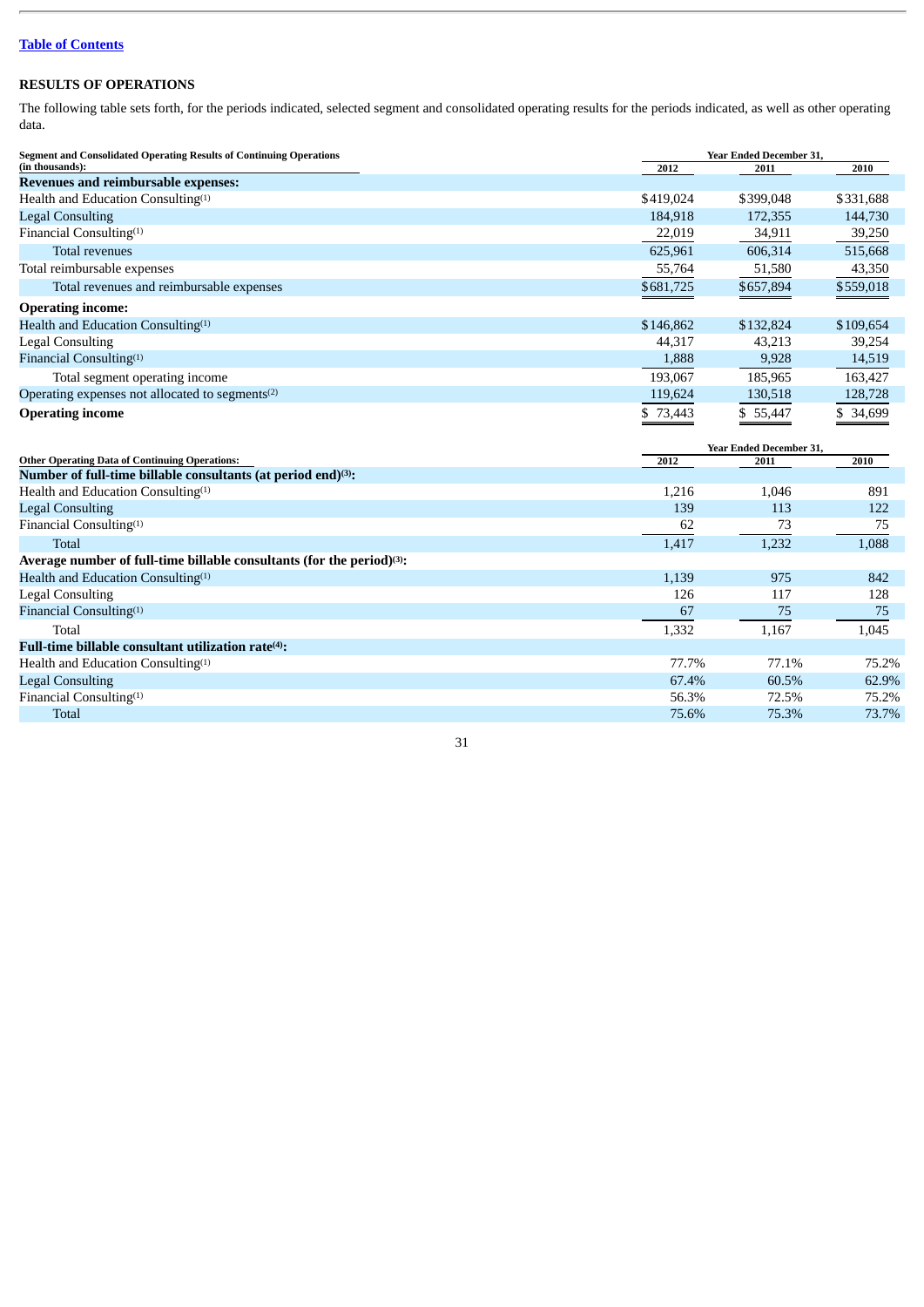|                                                                              |            | <b>Year Ended December 31.</b> |
|------------------------------------------------------------------------------|------------|--------------------------------|
| <b>Other Operating Data of Continuing Operations:</b>                        | 2012       | 2010<br>2011                   |
| Full-time billable consultant average billing rate per hour <sup>(5)</sup> : |            |                                |
| Health and Education Consulting <sup>(1)</sup>                               | \$<br>225  | \$<br>247<br>\$.<br>239        |
| <b>Legal Consulting</b>                                                      | 240        | \$<br>238<br>206<br>\$         |
| Financial Consulting <sup>(1)</sup>                                          | 302        | \$<br>329<br>357<br>\$         |
| Total                                                                        | \$.<br>229 | \$<br>\$<br>252<br>244         |
| Revenue per full-time billable consultant (in thousands):                    |            |                                |
| Health and Education Consulting <sup>(1)</sup>                               | \$.<br>324 | \$<br>360<br>333<br>\$         |
| <b>Legal Consulting</b>                                                      | 299        | \$<br>247<br>221<br>S.         |
| Financial Consulting <sup>(1)</sup>                                          | 318        | \$<br>\$.<br>512<br>448        |
| Total                                                                        | 321        | \$<br>\$.<br>331<br>354        |
| Average number of full-time equivalents (for the period) <sup>(6)</sup> :    |            |                                |
| Health and Education Consulting <sup>(1)</sup>                               | 144        | 149<br>150                     |
| <b>Legal Consulting</b>                                                      | 1,054      | 765<br>1,015                   |
| Financial Consulting <sup>(1)</sup>                                          |            | 2                              |
| <b>Total</b>                                                                 | 1,200      | 917<br>1,166                   |
| Revenue per full-time equivalent (in thousands):                             |            |                                |
| Health and Education Consulting <sup>(1)</sup>                               | \$.<br>351 | \$<br>321<br>\$.<br>351        |
| Legal Consulting                                                             | 140        | 152<br>\$<br>141<br>S.         |
| Financial Consulting <sup>(1)</sup>                                          | 350        | \$<br>631<br>484<br>\$         |
| Total                                                                        | 166        | \$<br>\$<br>185<br>165         |

(1) Reflects the reclassification of our healthcare valuation consulting practice from our Health and Education Consulting segment to our Financial Consulting segment in conjunction with an internal reorganization during the first quarter of 2012. Financial Consulting segment revenues for the year ended December 31, 2012, 2011 and 2010 include \$4.4 million, \$6.4 million and \$6.6 million, respectively, related to our healthcare valuation consulting practice.

(2) Operating expenses not allocated to the segments include the goodwill impairment charges, among others. These charges are not allocated at the segment level because the underlying goodwill asset is reflective of our corporate investment in the segments. We do not include the impact of goodwill impairment charges in our evaluation of segment performance.

(3) Consists of our full-time professionals who provide consulting services and generate revenues based on the number of hours worked.

(4) Utilization rate for our full-time billable consultants is calculated by dividing the number of hours all our full-time billable consultants worked on client assignments during a period by the total available working hours for all of these consultants during the same period, assuming a forty-hour work week, less paid holidays and vacation days.

(5) Average billing rate per hour for our full-time billable consultants is calculated by dividing revenues for a period by the number of hours worked on client assignments during the same period.

(6) Consists of project consultants and contractors who work variable schedules as needed by our clients and generate revenues primarily based on number of hours worked and units produced, such as pages reviewed and data processed. Also includes full-time employees who provide software support and maintenance services to our clients.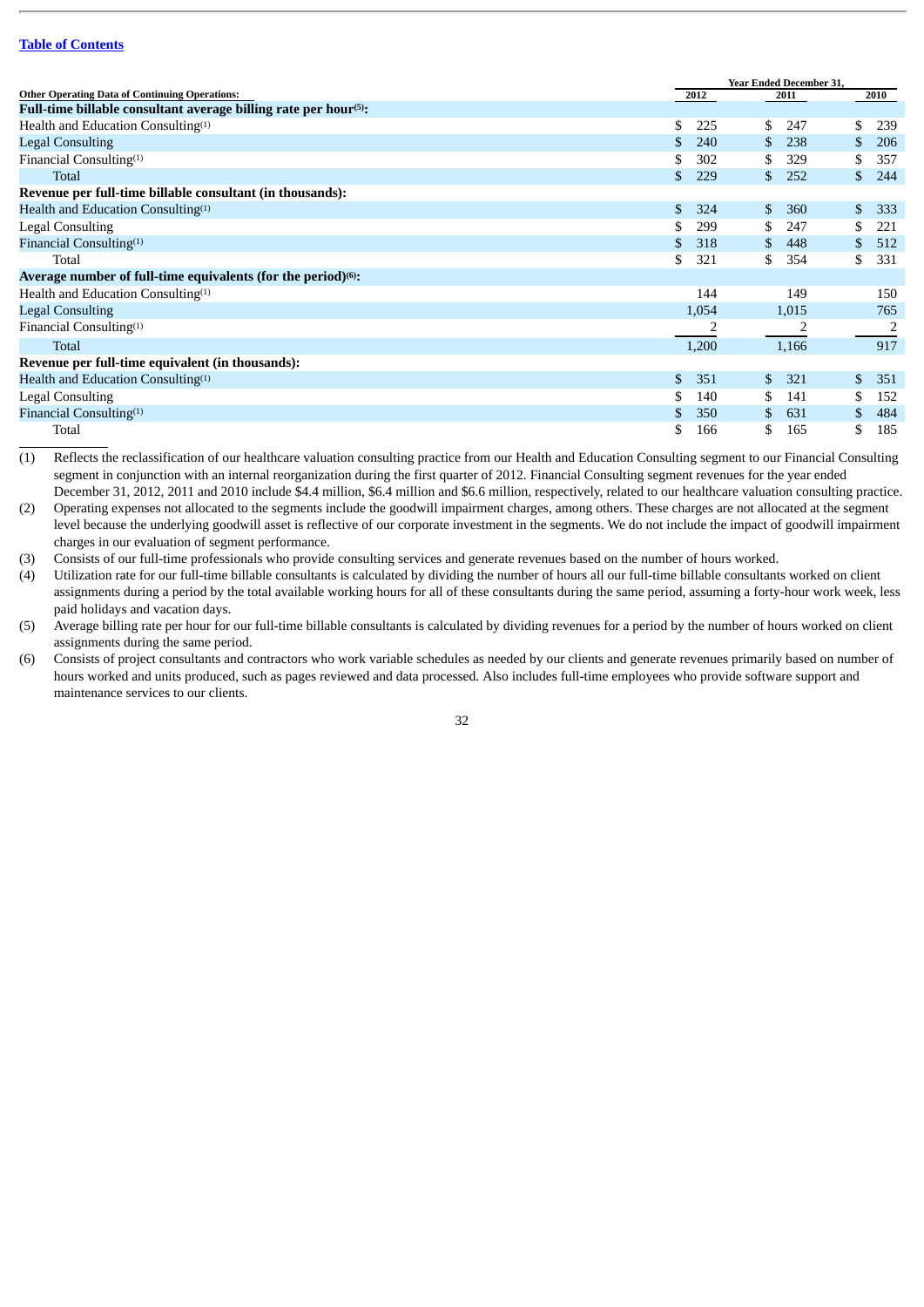#### **Non-GAAP Measures**

We also assess our results of operations using certain non-GAAP financial measures. These non-GAAP financial measures differ from GAAP because the non-GAAP financial measures we calculate to measure adjusted EBITDA, adjusted net income from continuing operations and adjusted diluted earnings per share from continuing operations exclude a number of items required by GAAP, each discussed below. These non-GAAP financial measures should be considered in addition to, and not as a substitute for or superior to, any measure of performance, cash flows or liquidity prepared in accordance with GAAP. Our non-GAAP financial measures may be defined differently from time to time and may be defined differently than similar terms used by other companies, and accordingly, care should be exercised in understanding how we define our non-GAAP financial measures.

Our management uses the non-GAAP financial measures to gain an understanding of our comparative operating performance, for example when comparing such results with previous periods or forecasts. These non-GAAP financial measures are used by management in their financial and operating decision-making because management believes they reflect our ongoing business in a manner that allows for meaningful period-to-period comparisons. Management also uses these non-GAAP financial measures when publicly providing our business outlook, for internal management purposes, and as a basis for evaluating potential acquisitions and dispositions. We believe that these non-GAAP financial measures provide useful information to investors and others (a) in understanding and evaluating Huron's current operating performance and future prospects in the same manner as management does, (b) in comparing in a consistent manner Huron's current financial results with Huron's past financial results and (c) in understanding the Company's ability to generate cash flows from operations that are available for taxes, capital expenditures, and debt repayment.

The reconciliations of these non-GAAP financial measures from GAAP to non-GAAP are as follows:

|                                                                |           | Year ended December 31, |           |  |  |
|----------------------------------------------------------------|-----------|-------------------------|-----------|--|--|
|                                                                | 2012      | 2011                    | 2010      |  |  |
| <b>Revenues</b>                                                | \$625,961 | \$606,314               | \$515,668 |  |  |
| Net income from continuing operations                          | \$ 35,953 | \$ 21,481               | 7,427     |  |  |
| Add back:                                                      |           |                         |           |  |  |
| Income tax expense                                             | 29,695    | 21,629                  | 13,132    |  |  |
| Interest and other expenses                                    | 7,795     | 12,337                  | 14,140    |  |  |
| Depreciation and amortization                                  | 22,338    | 23,888                  | 22,497    |  |  |
| Earnings before interest, taxes, depreciation and amortization |           |                         |           |  |  |
| (EBITDA)                                                       | 95,781    | 79,335                  | 57,196    |  |  |
| Add back:                                                      |           |                         |           |  |  |
| Restatement related expenses                                   | 1,785     | 4,579                   | 8,666     |  |  |
| Restructuring charges                                          | 4,004     | 3,829                   | 4,062     |  |  |
| Goodwill impairment charges                                    | 13,083    | 21,973                  |           |  |  |
| Litigation settlements, net                                    | 1,150     | 1,096                   | 17,316    |  |  |
| <b>Adjusted EBITDA</b>                                         | \$115,803 | \$110,812               | \$87,240  |  |  |
| Adjusted EBITDA as a percentage of revenues                    | 18.5%     | 18.3%                   | 16.9%     |  |  |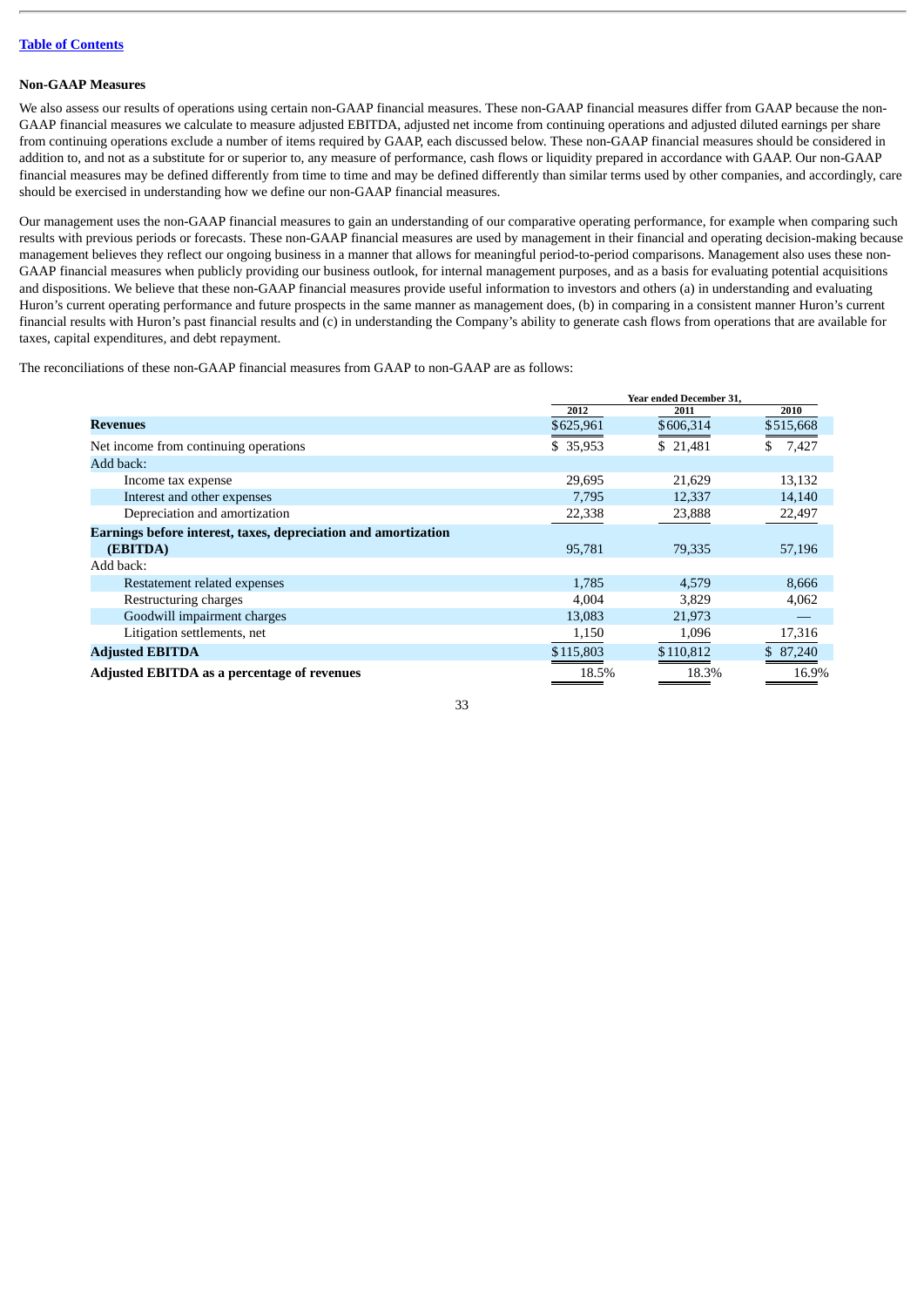|                                                                |          | Year ended December 31, |           |
|----------------------------------------------------------------|----------|-------------------------|-----------|
|                                                                | 2012     | 2011                    | 2010      |
| Net income from continuing operations                          | \$35,953 | \$21,481                | 7,427     |
| Weighted average shares—diluted                                | 22,285   | 21,676                  | 20,774    |
| Diluted earnings per share from continuing operations          | 1.61     | 0.99                    | 0.36      |
| Add back:                                                      |          |                         |           |
| Amortization of intangible assets                              | 6.987    | 8.165                   | 7,889     |
| Restatement related expenses                                   | 1,785    | 4,579                   | 8,666     |
| Restructuring charges                                          | 4.004    | 3.829                   | 4.062     |
| Litigation settlements, net                                    | 1.150    | 1.096                   | 17,316    |
| Goodwill impairment charges                                    | 13,083   | 21,973                  |           |
| Tax effect                                                     | (10,737) | (15, 457)               | (15, 173) |
| Total adjustments, net of tax                                  | 16,272   | 24,185                  | 22,760    |
| Adjusted net income from continuing operations                 | \$52,225 | \$45,666                | \$ 30,187 |
| Adjusted diluted earnings per share from continuing operations | 2.34     | 2.11                    | 1.45      |
|                                                                |          |                         |           |

These non-GAAP financial measures include adjustments for the following items:

*Restatement related expenses:* We have incurred significant expenses related to our 2009 financial statement restatement. We have excluded the effect of these restatement related expenses from our non-GAAP measures as a means to provide comparability with periods that were not impacted by the restatement related expenses.

*Restructuring charges:* We have incurred charges due to the restructuring of various parts of our business. These restructuring charges have primarily consisted of severance charges, costs associated with office space reductions including the accelerated depreciation of certain leasehold improvements, and the write-off of impaired intangible assets. We have excluded the effect of the restructuring charges from our non-GAAP measures as a means to provide comparability with periods that were not impacted by a restructuring charge. Additionally, the amount of each restructuring charge is significantly affected by the timing and size of the restructured business or component of a business.

*Litigation settlements, net and Goodwill impairment charges:* We have excluded the effects of the litigation settlement expense in 2012, 2011 and 2010 and goodwill impairment charges in 2012 and 2011 from our non-GAAP measures because their exclusion permits comparability with periods that were not impacted by these charges.

*Amortization of intangible assets*: We have excluded the effect of amortization of intangible assets from the non-GAAP measures presented above. Amortization of intangibles is inconsistent in its amount and frequency and is significantly affected by the timing and size of our acquisitions.

*Tax effect:* The non-GAAP income tax adjustment reflects the incremental tax rate applicable to the non-GAAP adjustments.

*Income tax expense, Interest and other expenses, Depreciation and amortization:* We have excluded the effects of income tax expense, interest and other expenses, and depreciation and amortization in the calculation of EBITDA as these are customary exclusions as defined by the calculation of EBITDA to arrive at meaningful earnings from core operations excluding the effect of such items.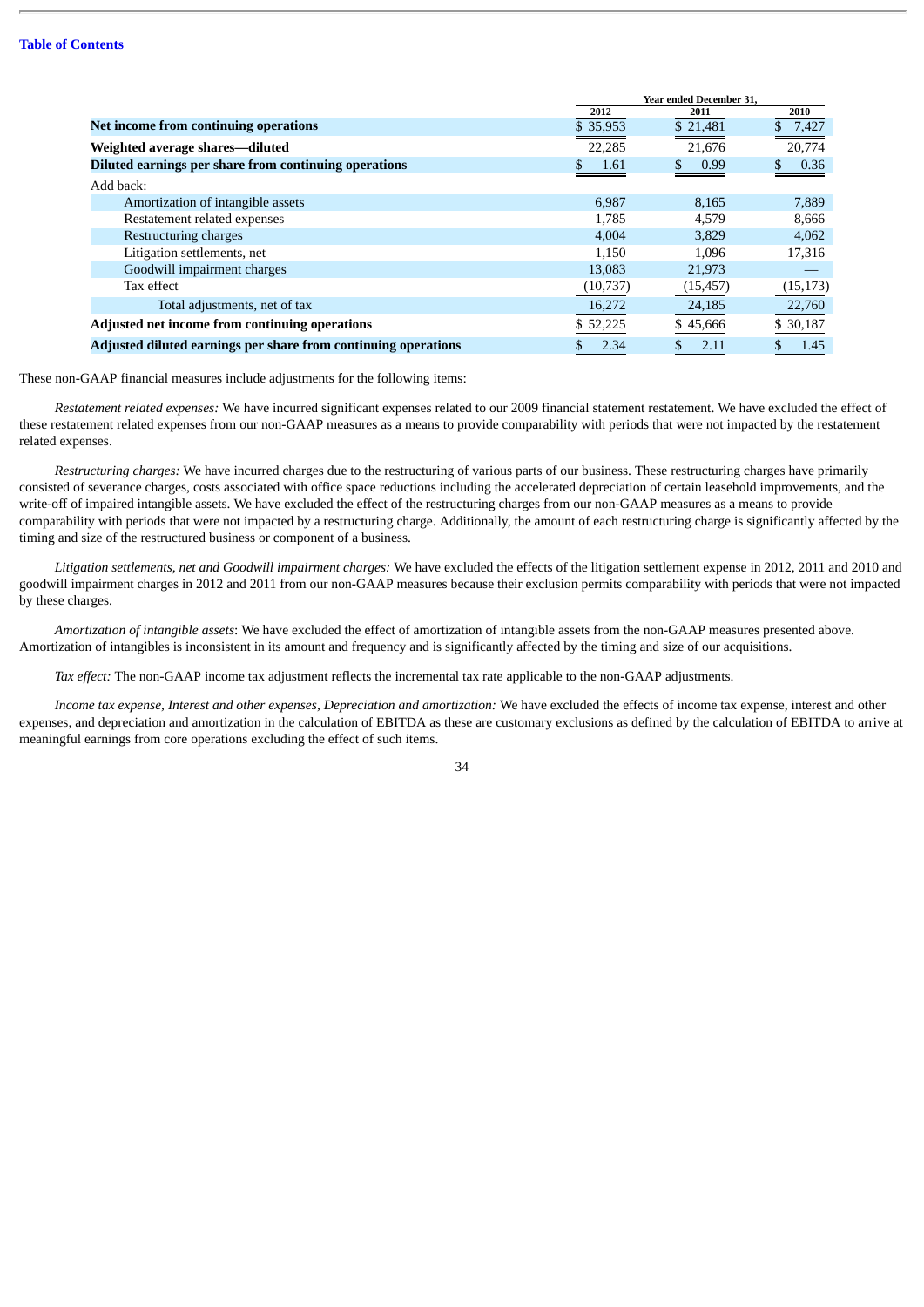## **Year Ended December 31, 2012 Compared to Year Ended December 31, 2011**

## **Revenues**

Revenues increased \$19.6 million, or 3.2%, to \$626.0 million for the year ended December 31, 2012 from \$606.3 million for the year ended December 31, 2011. Of the overall \$19.6 million increase in revenues, \$13.8 million was attributable to our full-time consultants, while \$5.8 million was attributable to our full-time equivalents.

The \$13.8 million increase in full-time billable consultant revenues was attributable to increases in demand for our Health and Education Consulting services and our Legal Consulting segment's advisory services, partially offset by a decrease in demand for our Financial Consulting segment's services. Revenue attributable to full-time consultants increased despite a decrease of \$17.3 million in performance-based revenue. Performance-based fee engagements may cause significant variations in revenues and operating results due to the timing of achievement of the performance-based criteria. Likewise, the mix of fees earned by the achievement of performance-based criteria compared to fees earned under fixed-fee or time-and-expense arrangements can also vary significantly between periods based on the preferences of our clients. Our average number of full-time billable consultants and full-time billable consultant utilization rate increased in 2012 compared to 2011, partially offset by a decrease in our full-time billable consultant average billing rate.

The \$5.8 million increase in full-time equivalent revenues resulted from increased demand for our discovery and records management services in the Legal Consulting segment. The increase in full-time equivalent revenues was driven by an increase in our average number of full-time equivalents while the average revenue per full-time equivalent was consistent between 2012 and 2011.

## **Total direct costs (excluding reimbursable expenses)**

Our total direct costs increased \$7.3 million to \$388.7 million, or 1.9%, for the year ended December 31, 2012 from \$381.4 million for the year ended December 31, 2011. The increase was primarily related to a \$20.2 million increase in salaries, bonuses and related expenses for our revenue-generating professionals and a \$1.1 million increase in rent and utility charges for our document review centers, partially offset by a \$13.7 million decrease in contractor expense. Total direct costs for the year ended December 31, 2012 included \$11.6 million of share-based compensation expense for our revenue-generating professionals and \$3.8 million of intangible assets amortization expense, primarily representing customer-related assets and software. Total direct costs for the year ended December 31, 2011 included \$14.0 million of share-based compensation expense for our revenue-generating professionals and \$5.4 million of intangible assets amortization expense. The decrease in share-based compensation expense during 2012 reflects a decrease in expense related to certain retention awards granted in 2009 that became fully vested in 2011. The decrease in intangible asset amortization is attributable to certain intangible assets that became fully amortized during 2011 and the third quarter of 2012, respectively, partially offset by amortization of intangible assets acquired in connection with business acquisitions that occurred during 2012.

## **Operating expenses**

Selling, general and administrative expenses increased \$6.0 million, or 5.0%, to \$125.3 million for the year ended December 31, 2012 from \$119.3 million for the year ended December 31, 2011. This increase was primarily related to a \$2.2 million increase in salaries, bonuses and related expenses for our non-revenuegenerating professionals, a \$1.7 million increase in legal expenses, a \$1.3 million increase in professional services expenses, a \$1.2 million increase in practice administration and meeting expenses, a \$0.8 million increase in software license expenses, and a \$0.6 million increase in office rent and related expenses. These increases were partially offset by a \$1.2 million decrease in promotion expense and a \$0.6 million decrease in research expense. Share-based compensation expense for our non-revenue-generating professionals was \$4.0 million in 2012 compared to \$5.2 million in 2011. The decrease in share-based compensation expense is primarily due to certain awards that became fully vested in 2011 and a reduction in our estimate of the number of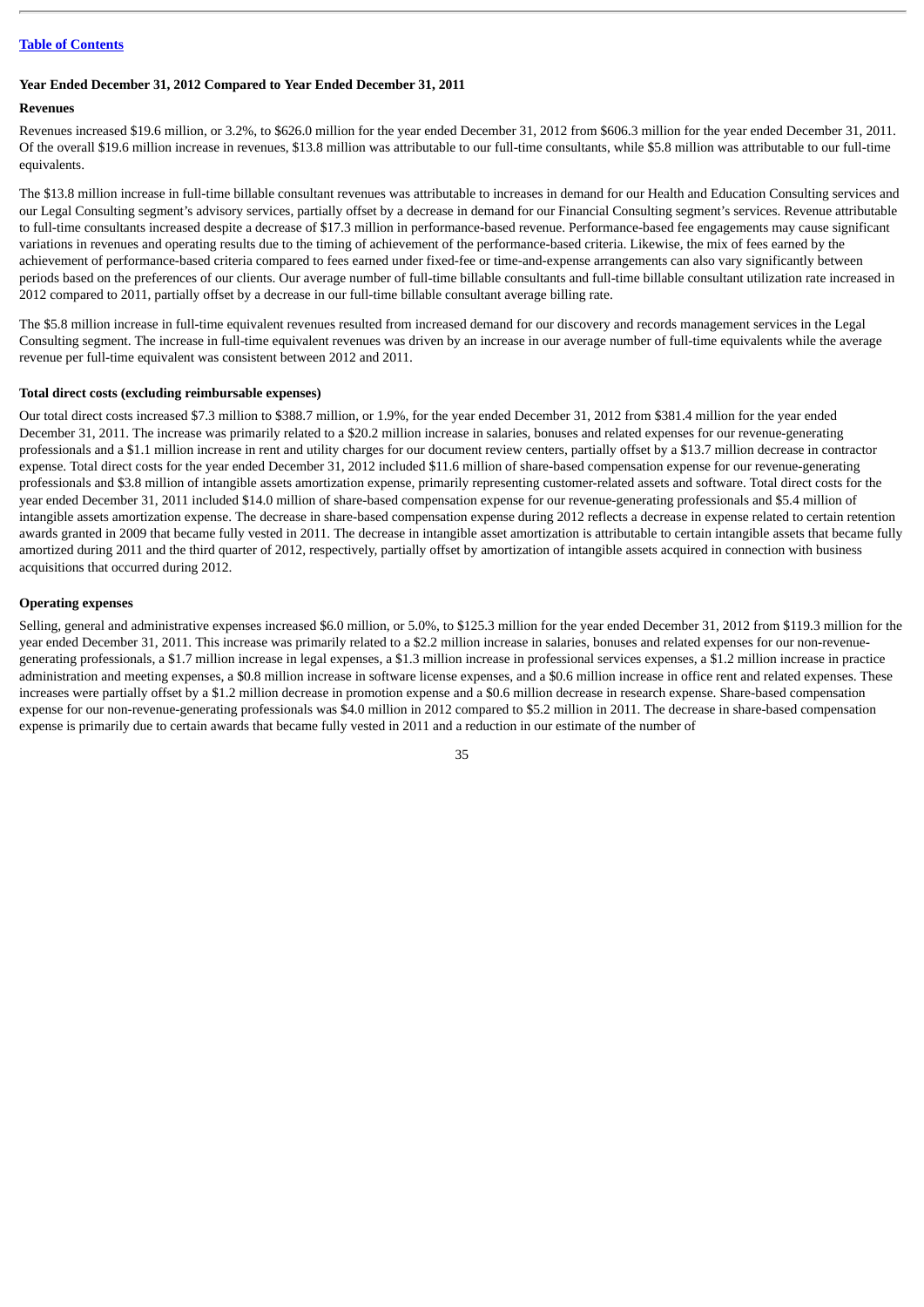awards that will be earned for 2012 performance when compared to the awards that were earned for 2011 performance.

Restructuring expense for the year ended December 31, 2012 was \$4.0 million. This expense primarily consisted of accelerated depreciation on leasehold improvements and brokerage fees related to the relocation of our New York City office, charges related to the consolidation of office space in the Washington, D.C. area as the result of our AdamsGrayson acquisition, and severance and other exit costs related to the wind down of certain operations in the Middle East. These charges were partially offset by the net favorable impact of updated assumptions for certain lease accruals related to previously vacated office spaces and a release from our obligation for certain vacated space at our Chicago headquarters in connection with the lease amendment entered into during the fourth quarter. We did not incur a lease charge related to the relocation of our New York City office space as income from our subtenant is expected to more than offset our remaining lease obligations through 2016, net of our deferred lease liability. Restructuring expense for 2011 was \$3.8 million.

Expenses incurred in connection with our 2009 restatement totaled \$1.8 million for the year ended December 31, 2012 compared to \$4.6 million for the year ended December 31, 2011. In 2012, restatement related expenses consisted primarily of legal fees. In 2011, restatement related expenses consisted of \$3.6 million in legal fees and \$1.0 million related to our settlement with the SEC. As a result of the 2012 settlement with the SEC, we do not expect to incur any additional restatement related expenses. Litigation settlement expense was \$1.2 million during 2012. We conducted preliminary settlement discussions with the relator in the *qui tam* action discussed in "Legal Proceedings" and in Note 16 "Commitments, Contingencies and Guarantees, and as a result we recorded a charge of \$1.2 million in the second quarter, in accordance with FASB ASC Topic 450, "Contingencies."

Depreciation expense decreased \$0.4 million, or 2.4%, to \$15.3 million for the year ended December 31, 2012 from \$15.7 million for the year ended December 31, 2011. Non-direct intangible assets amortization expense increased \$0.4 million, or 13.5%, to \$3.2 million in 2012 from \$2.8 million in 2011. The increase in amortization expense reflects amortization related to certain intangible assets acquired as the result of business combinations during 2012, offset by certain intangible assets from prior acquisitions that became fully amortized in 2011. Non-direct intangible assets amortization relates to customer relationships, non-competition agreements and trade names acquired in connection with our acquisitions.

Goodwill impairment charge expense was \$13.1 million during 2012 and was related to our Financial Consulting segment. See Note 4 "Goodwill and Intangible Assets" and the Critical Accounting Policies section above for further discussion of this charge. Goodwill impairment charge expense was \$22.0 million in 2011 and also was related to our Financial Consulting segment.

### **Operating income**

Operating income increased \$18.0 million, or 32.5%, to \$73.4 million for the year ended December 31, 2012 from \$55.4 million for the year ended December 31, 2011. Operating margin, which is defined as operating income expressed as a percentage of revenues, increased to 11.7% in 2012 compared to 9.1% in 2011. The increase in operating margin was primarily attributable to decreased goodwill impairment expense, decreased contractor expense and decreased restatement expenses, partially offset by an increase in salaries, bonuses and related expenses for our revenue-generating professionals as a percentage of revenues when comparing 2012 to 2011.

### **Other expense, net**

Other expense decreased \$4.5 million, or 36.8%, to \$7.8 million for the year ended December 31, 2012 from \$12.3 million for the year ended December 31, 2011. The decrease was attributable to a \$4.0 million, or 32.9%, decrease in interest expense and a \$0.5 million increase in other income. The \$4.0 million decrease in interest expense was the result of a decrease in our borrowing levels combined with lower interest rates. Interest expense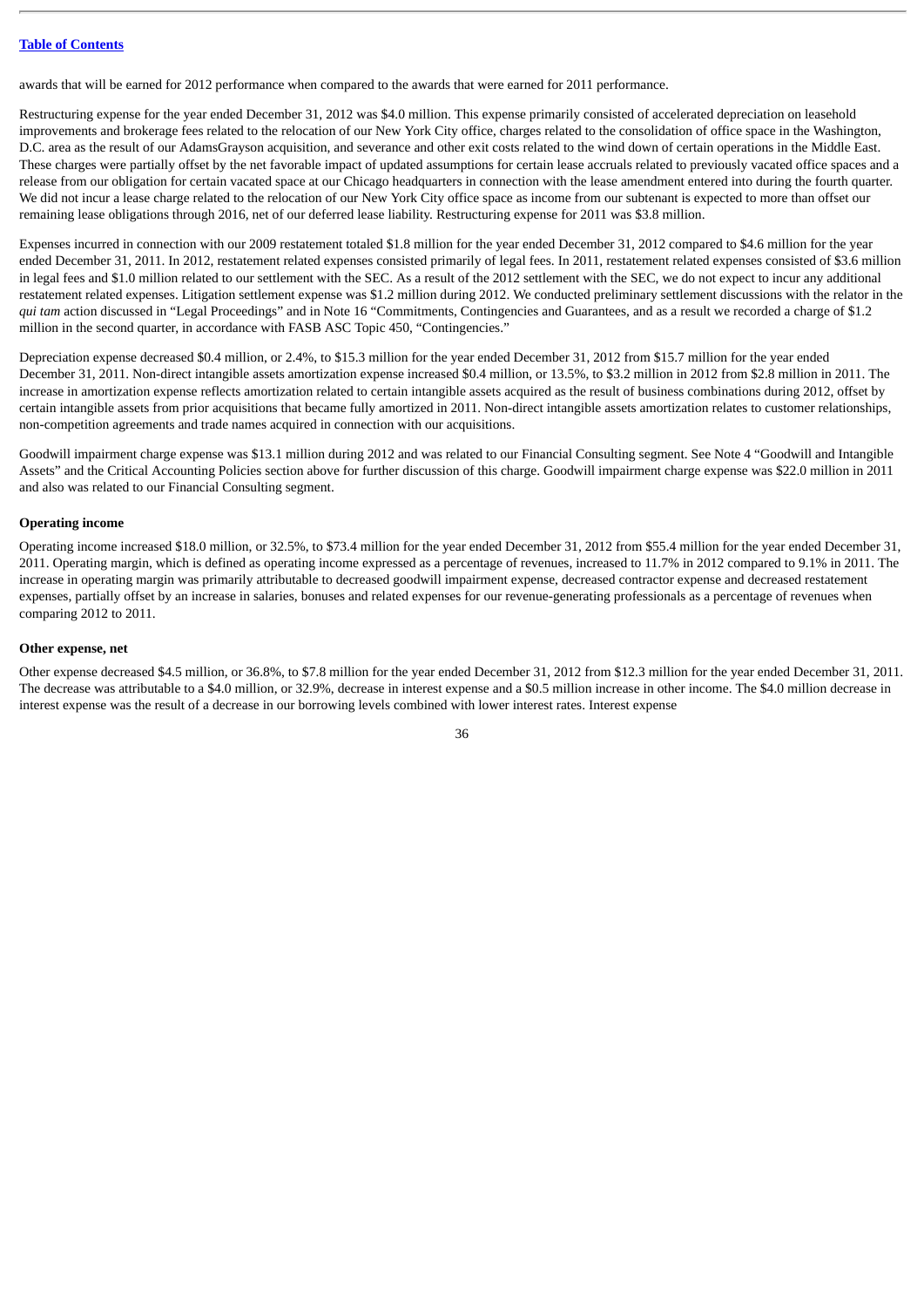in 2011 also included a \$0.5 million write-off of debt issue costs related to the refinancing of our credit facility during that period. Other income increased by \$0.5 million during 2012 as the result of improved performance of the investments used to fund our deferred compensation plan.

#### **Income tax expense**

For the year ended December 31, 2012, the effective tax rate was 45.2% as income tax expense of \$29.7 million was recognized on income from continuing operations of \$65.6 million. Income tax expense was higher than the statutory rate primarily due to state income taxes and foreign losses with no related tax benefit. For the year ended December 31, 2011, the effective tax rate was 50.2% as income tax expense of \$21.6 million was recognized on income from continuing operations of \$43.1 million. Income tax expense was higher than the statutory rate primarily due to state income taxes, certain foreign losses with no related tax benefit and an increase to the valuation allowance, partially offset by certain credits recorded based on updated information obtained in 2011.

In January 2013, the United States Congress passed an extension of the federal research and development tax credit through December 31, 2013. As a result, we expect that our income tax provision for the first quarter of 2013 will include a discrete tax benefit which will reduce our effective tax rate for the quarter and, to a lesser extent, the effective annual tax rate.

#### **Net income from continuing operations**

Net income from continuing operations was \$36.0 million for the year ended December 31, 2012 compared to \$21.5 million for the year ended December 31, 2011. The \$14.5 million increase in net income from continuing operations was primarily due to increased revenues, increased operating margin, and decreased other expense, net, as discussed above. The offsetting increase in income tax expense was partially mitigated by a lower effective tax rate in 2012 compared to 2011. As a result of the increase in net income from continuing operations, diluted earnings per share from continuing operations for the year ended December 31, 2012 was \$1.61 compared to \$0.99 for the prior year.

#### **Discontinued operations**

Net income from discontinued operations was \$0.5 million for the year ended December 31, 2012, compared to net loss from discontinued operations of \$1.0 million for the year ended December 31, 2011. See Note 3 "Discontinued Operations" under "Part II – Item 8. Financial Statements and Supplementary Data" of this Annual Report on Form 10-K for further information about our discontinued operations.

#### **Segment Results**

# **Health and Education Consulting**

#### **Revenues**

Health and Education Consulting segment revenues increased \$20.0 million, or 5.0%, to \$419.0 million for the year ended December 31, 2012 from \$399.0 million for the year ended December 31, 2011. Revenues from time-and-expense engagements, fixed-fee engagements, performance-based arrangements and software support and maintenance arrangements represented 25.1%, 48.7%, 21.1% and 5.1% of this segment's revenues in 2012, respectively, compared to 19.9%, 49.4%, 26.5% and 4.2%, respectively, in 2011.

Of the overall \$20.0 million increase in revenues, \$17.5 million was attributable to increased demand for our full-time billable consultants and \$2.5 million was attributable to our full-time equivalents. The increase in demand for our services in the Health and Education Consulting segment reflects the increased competitive pressures faced by our clients as the result of increased regulation, rising costs, reduced government subsidies and support,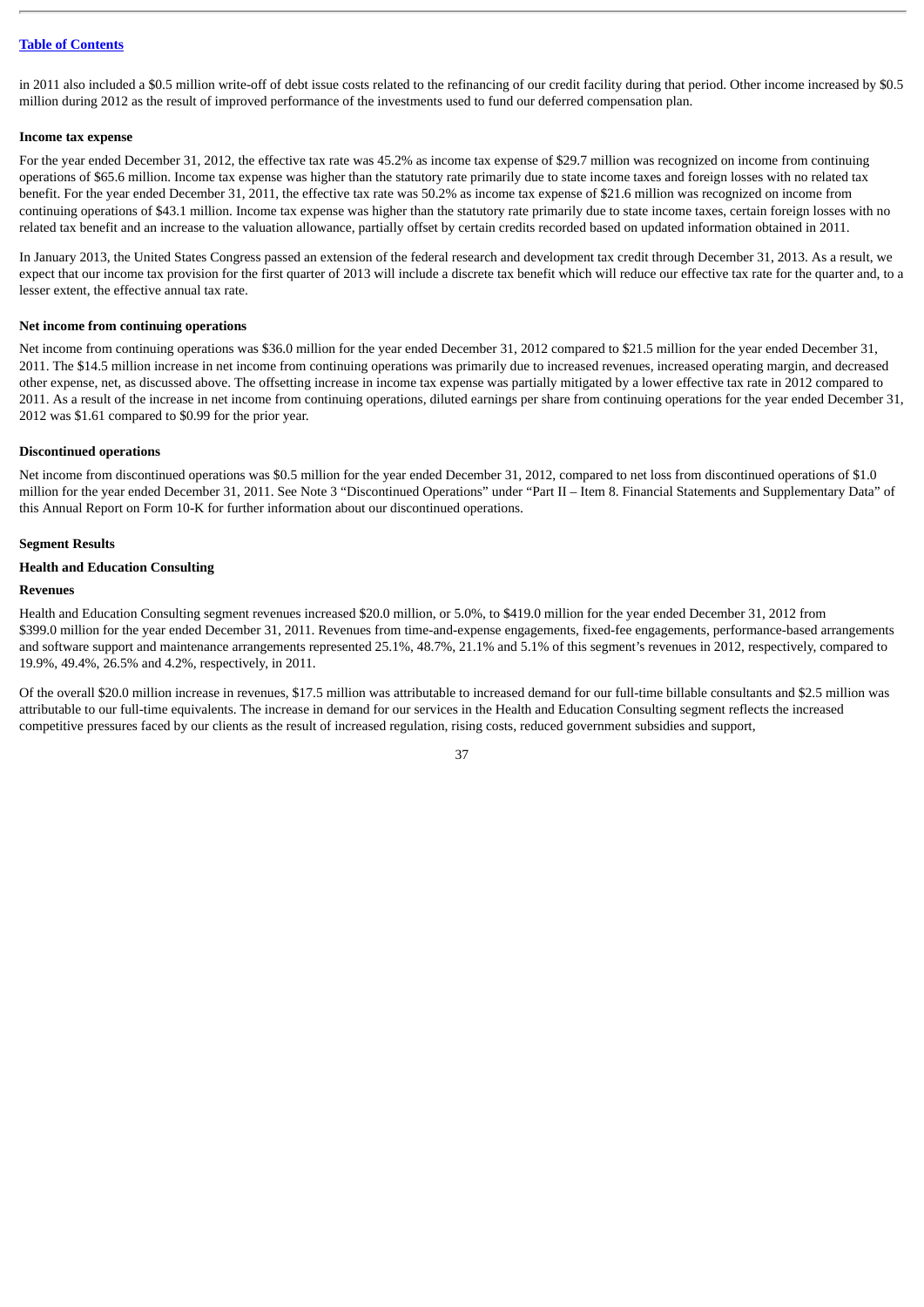and declining Medicare and Medicaid reimbursements. Revenues increased despite a \$17.2 million decrease in performance-based revenue. Performance-based fee arrangements may cause significant variations in revenues and operating results due to the timing of achievement of the performance-based criteria. Likewise, the mix of fees earned by the achievement of performance-based criteria compared to fees earned under fixed-fee or time-and-expense arrangements can also vary significantly between periods based on the preferences of our clients. With regard to full-time billable consultants, the Health and Education Consulting segment experienced an increase in the average number of consultants and the consultant utilization rate, while the average billing rate per hour decreased when comparing 2012 to 2011. This segment experienced a slight decrease in the average number of full-time equivalents during 2012; however, this was more than offset by an increase in revenue per full-time equivalent.

### **Operating income**

Health and Education Consulting segment operating income increased \$14.1 million, or 10.6%, to \$146.9 million for the year ended December 31, 2012 from \$132.8 million for the year ended December 31, 2011. The Health and Education Consulting segment operating margin, defined as segment operating income expressed as a percentage of segment revenues, increased to 35.0% in 2012 from 33.3% in 2011. The increase in this segment's operating margin was attributable to lower contractor expense and lower technology expense during 2012 when compared to 2011, partially offset by an increase in the salaries, bonuses and related expenses for our revenue-generating professionals during the same periods.

## **Legal Consulting**

### **Revenues**

Legal Consulting segment revenues increased \$12.5 million, or 7.3%, to \$184.9 million for the year ended December 31, 2012 from \$172.4 million for the year ended December 31, 2011. Revenues for 2012 included \$9.9 million from our third quarter acquisition of AdamsGrayson, while revenues for 2011 did not include any revenues from AdamsGrayson. Revenues from time-and-expense engagements, fixed-fee engagements, and software support and maintenance arrangements represented 95.5%, 4.3%, and 0.2% of this segment's revenues during 2012, respectively. During 2011, revenues from time-and-expense engagements and fixedfee engagements represented 94.3% and 5.7% of this segment's revenues, respectively.

Of the overall \$12.5 million increase in revenues, \$8.7 million was attributable to our full-time billable consultants and \$3.8 million was attributable to our fulltime equivalents. The \$8.7 million increase in full-time billable consultant revenues reflected an increase in demand for our advisory services. The average number of full-time billable consultants, consultant utilization rate and the average billing rate per hour all increased in 2012 when compared to 2011. The \$3.8 million increase in full-time equivalent revenue reflected an increase in demand for our discovery and records management services. Our average number of fulltime equivalents increased during 2012 compared to 2011, partially offset by a decrease in average revenue per full-time equivalent during the same periods.

### **Operating income**

Legal Consulting segment operating income increased \$1.1 million, or 2.6%, to \$44.3 million for the year ended December 31, 2012 from \$43.2 million for the year ended December 31, 2011. Segment operating margin decreased to 24.0% in 2012 from 25.1% in 2011. The decrease in this segment's operating margin was primarily attributable to higher salaries, bonuses and related expenses for both our revenue and non-revenue generating personnel, technology expense, rent expense for our document review centers and depreciation on fixed assets, partially offset by lower contractor expense when comparing 2012 to 2011.

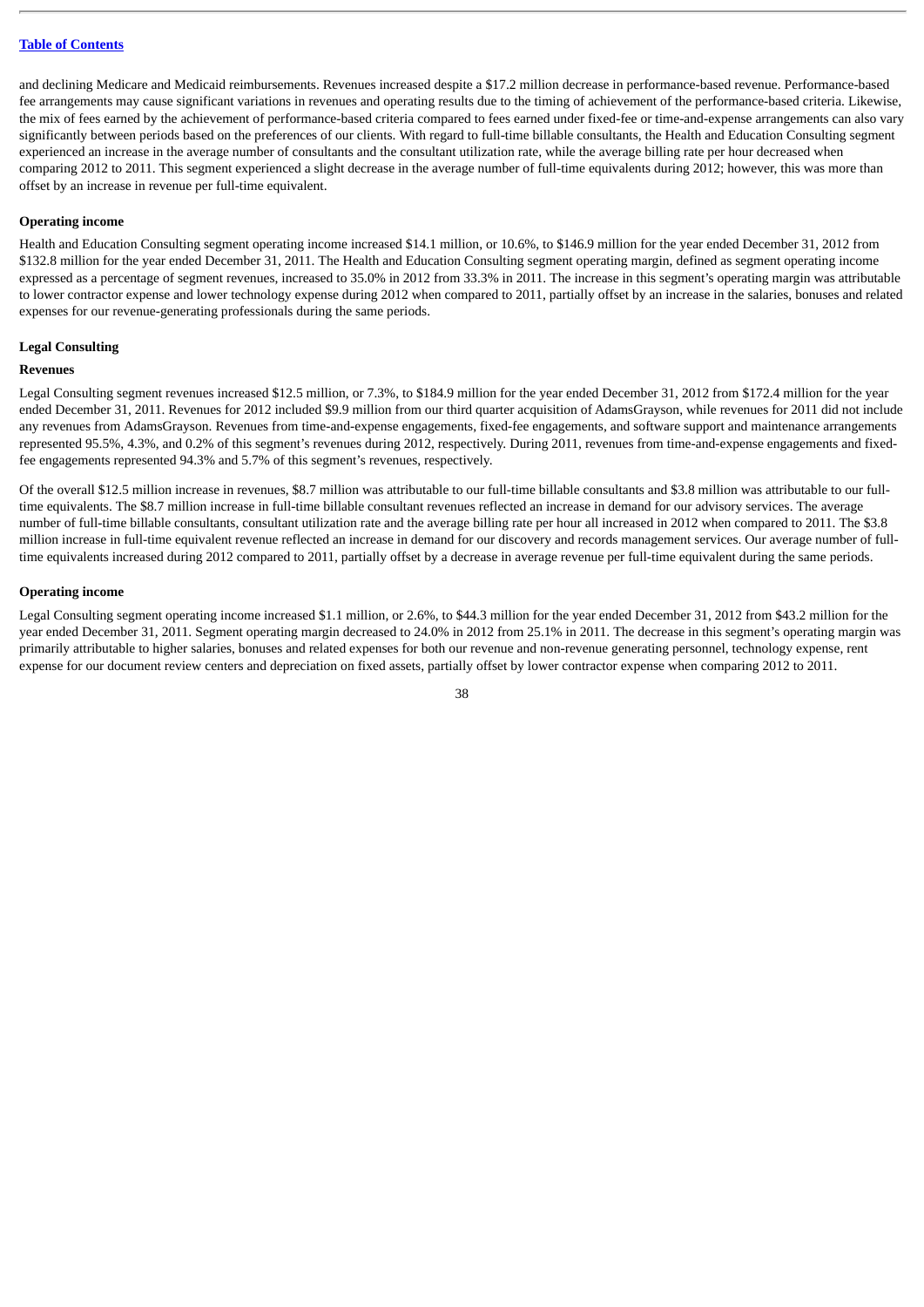#### **Financial Consulting**

## **Revenues**

Financial Consulting segment revenues decreased \$12.9 million, or 36.9%, to \$22.0 million for the year ended December 31, 2012 from \$34.9 million for the year ended December 31, 2011. Revenues from time-and-expense engagements, fixed-fee engagements and performance-based engagements represented 74.1%, 23.6% and 2.3% of this segment's revenues during 2012, respectively. For 2011, revenues from time-and-expense engagements, fixed-fee engagements and performance-based engagements represented 75.6%, 22.6% and 1.8% of this segment's revenues, respectively.

Of the overall \$12.9 million decrease in revenues, \$12.3 million was attributable to our full-time billable consultants and \$0.6 million was attributable to our fulltime equivalents. The overall decrease reflects reduced demand for our restructuring and turnaround and valuation consulting services. Our average number of full-time billable consultants, utilization rate and average billing rate all decreased when comparing 2012 to 2011. During 2012, we undertook several initiatives intended to improve the segment's financial performance, including broadening our service offerings, hiring additional managing directors and building synergies with other practices. These initiatives are intended to increase demand for our services in the highly competitive financial consulting market during 2013.

### **Operating income**

Financial Consulting segment operating income decreased \$8.0 million, or 81%, to \$1.9 million for the year ended December 31, 2012 compared to \$9.9 million for the year ended December 31, 2011. Segment operating margin decreased to 8.6% in 2012 from 28.4% in 2011. The decrease in this segment's operating margin was primarily attributable to increased salaries, bonuses and related expenses as a percentage of revenues during 2012 when compared to 2011.

### **Year Ended December 31, 2011 Compared to Year Ended December 31, 2010**

#### **Revenues**

Revenues increased \$90.6 million, or 17.6%, to \$606.3 million for the year ended December 31, 2011 from \$515.7 million for the year ended December 31, 2010. Of the overall \$90.6 million increase in revenues, \$67.4 million was attributable to our full-time consultants, while \$23.2 million was attributable to our full-time equivalents.

The \$67.4 million increase in full-time billable consultant revenues was attributable to an increase in demand for our Health and Education Consulting segment services slightly offset by a decrease in demand for our Financial Consulting segment's restructuring and turnaround consulting services. The increase in revenue attributable to full-time consultants includes an increase of \$46.7 million in performance-based revenue. Performance-based fee engagements may cause significant variations in revenues and operating results due to the timing of achievement of the performance-based criteria. Our average number of full-time billable consultants, full-time billable consultant utilization rate and full-time billable consultant average billing rate all increased in 2011 compared to 2010.

The \$23.2 million increase in full-time equivalent revenues resulted from increased demand for our discovery and records management services in the Legal Consulting segment. The increase in full-time equivalent revenues was driven by an increase in our average number of full-time equivalents, partially offset by a decrease in the average revenue per full-time equivalent when comparing 2011 to 2010.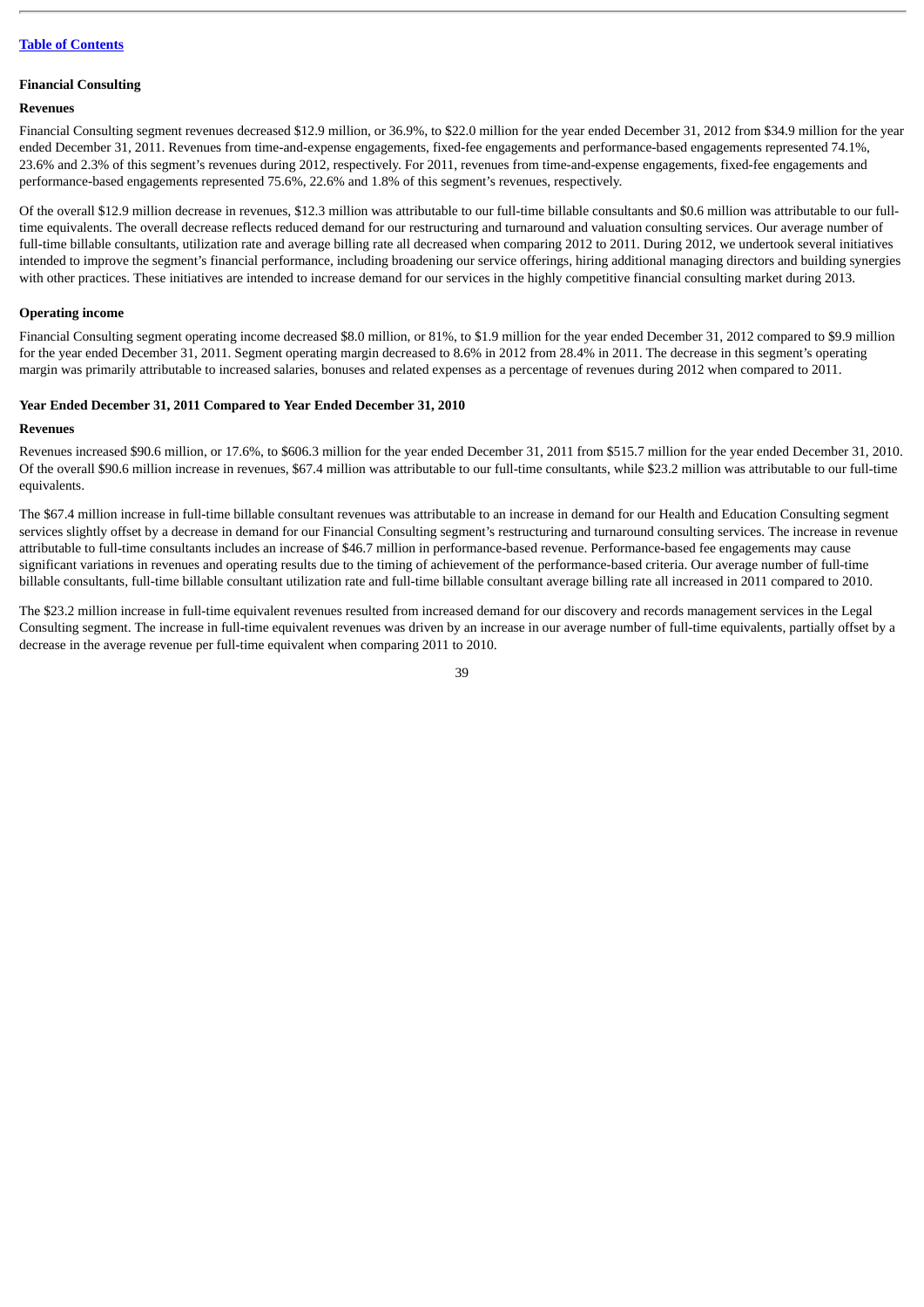#### **Total direct costs (excluding reimbursable expenses)**

Our total direct costs increased \$60.2 million to \$381.4 million, or 18.7%, for the year ended December 31, 2011 from \$321.2 million for the year ended December 31, 2010. The increase was primarily related to a \$49.0 million increase in salaries, bonuses and related expenses for our revenue-generating professionals, a \$4.6 million increase in contractor expenses, a \$4.0 million increase in technology expenses, a \$1.2 million increase in the amortization of intangible assets, and a \$1.0 million increase in rent and utility charges for our document review centers. Total direct costs for the year ended December 31, 2011 included \$14.0 million related to share-based compensation expense for our revenue-generating professionals and \$5.4 million of intangible assets amortization expense, primarily representing customer-related assets and software. Total direct costs for the year ended December 31, 2010 included \$13.2 million related to share-based compensation expense for our revenue-generating professionals and \$4.1 million of intangible assets amortization expense, primarily representing customer-related assets and software.

## **Operating expenses**

Selling, general and administrative expenses increased \$7.8 million, or 7.0%, to \$119.3 million for the year ended December 31, 2011 from \$111.5 million for the year ended December 31, 2010. This increase was primarily related to a \$4.5 million increase in salaries, bonuses and related benefits for our non-revenuegenerating professionals, a \$2.5 million increase in training expenses, a \$2.1 million increase in promotion and sponsorships expenses, a \$0.7 million increase in practice administration expenses, a \$0.7 million increase in recruiting expenses, and a \$1.5 million increase in other miscellaneous business expenses. These increases were partially offset by a \$3.0 million decrease in legal expense and a \$1.4 million decrease in facilities and other office related costs. Share-based compensation expense for our non-revenue-generating professionals was \$5.2 million in 2011 compared to \$5.9 million in 2010.

Restructuring charge expense for the year ended December 31, 2011 was \$3.8 million. This expense consisted of a \$1.4 million charge related to accelerated depreciation on leasehold improvements at our Boston and New York City offices, \$1.0 million in employee severance related to actions taken to better align our resources with market demand in the second and fourth quarters, \$0.8 million related to the relocation of our Boston office and consolidation of our Chicago office space, and \$0.6 million related to the write-off of intangible assets due to a change in strategy and forecasted results for a certain practice during the fourth quarter. The accelerated depreciation charges related to shortened expected useful lives of leasehold improvements at our Boston office, which we vacated during the fourth quarter of 2011, and our New York City office, which we vacated during 2012. The charges related to the relocation of our Boston office and consolidation of our Chicago office space include the present value of the remaining lease payments on our old office space, partially offset by estimated sublease income, as well as moving costs incurred during the fourth quarter of 2011. Restructuring expense for 2010 was \$4.1 million.

Expenses incurred in connection with our restatement totaled \$4.6 million for the year ended December 31, 2011 compared to \$8.7 million for the year ended December 31, 2010. In 2011, restatement related expenses consisted of \$3.6 million of legal fees and a \$1.0 million charge related to our settlement with the SEC. In 2010, restatement related expenses were primarily comprised of legal fees.

Litigation settlement expense was \$1.1 million for the year ended December 31, 2011, compared to \$17.3 million for the year ended December 31, 2010. During 2010, we entered into a proposed Class Action Settlement and recorded a non-cash charge of \$12.6 million representing the fair value of 474,547 shares of our common stock issued per the terms of the settlement agreement ("Settlement Shares") based on the closing market price of our common stock on December 31, 2010. The \$1.1 million non-cash charge recorded during 2011 represents the change in fair value of the Settlement Shares during the year through the date of share issuance on June 6, 2011. During 2010, we also settled an unrelated litigation matter, which resulted in a litigation settlement charge of \$4.7 million.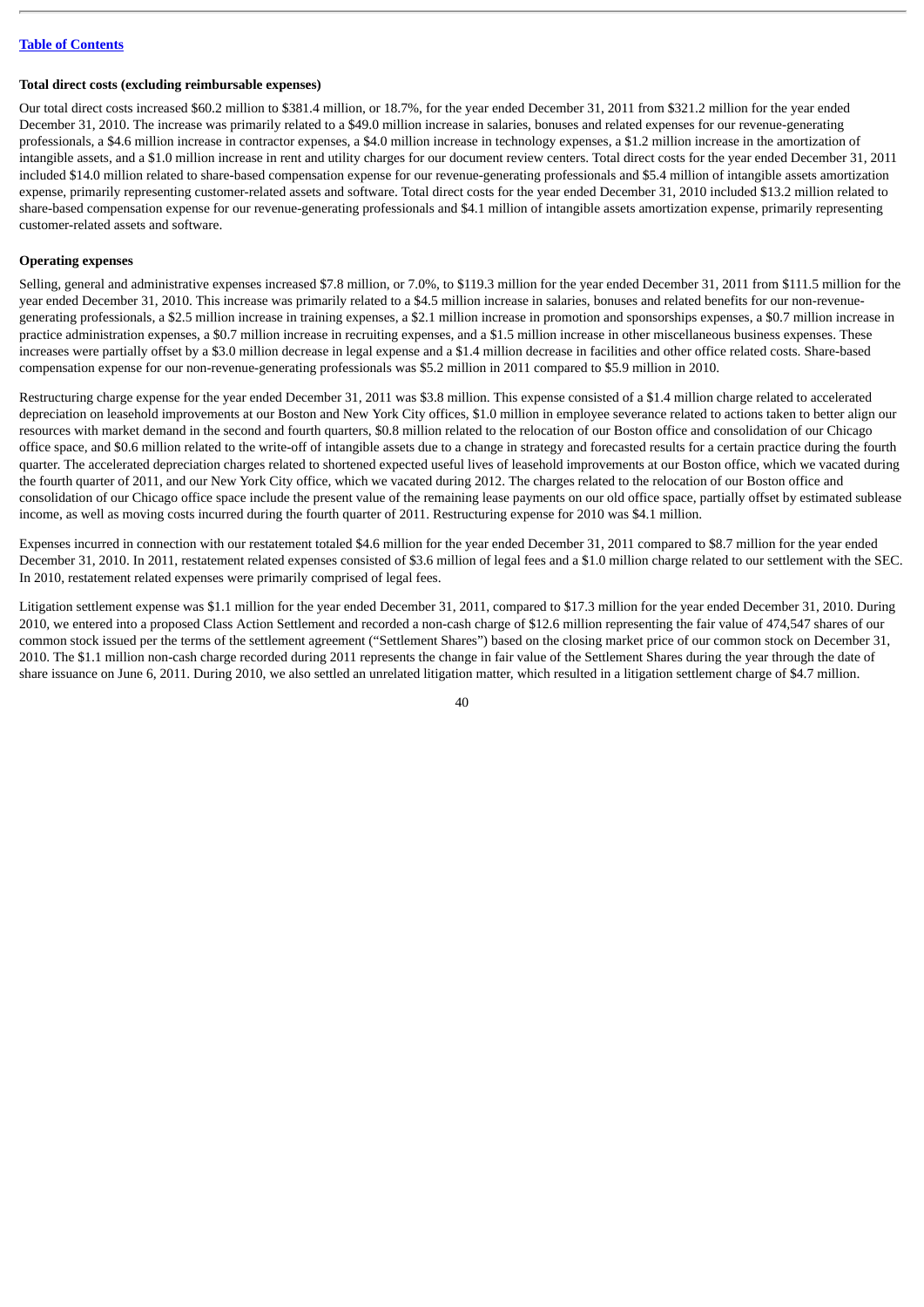Depreciation expense increased \$1.1 million, or 7.5%, to \$15.7 million for the year ended December 31, 2011 from \$14.6 million for the year ended December 31, 2010 primarily due to an increase in depreciation expense for certain internal use software for which we decreased our estimate of the expected useful life during the third quarter of 2011. Non-direct intangible assets amortization expense decreased \$1.0 million, or 26.3%, to \$2.8 million in 2011 from \$3.8 million in 2010. The decrease in amortization expense is attributable to certain intangible assets that became fully amortized during 2011. Non-direct intangible assets amortization relates to customer relationships, non-competition agreements and trade names acquired in connection with our acquisitions.

During 2011, we recorded a \$22.0 million non-cash pretax charge for the impairment of goodwill to reduce the carrying value of goodwill in our Financial Consulting reporting unit. There were no goodwill impairment charges in 2010. See Note 4 "Goodwill and Intangible Assets" under "Part II – Item 8. Financial Statements and Supplementary Data" of this Annual Report on Form 10-K for further information about our goodwill impairment charges.

#### **Operating income**

Operating income increased \$20.7 million to \$55.4 million for the year ended December 31, 2011 from \$34.7 million for the year ended December 31, 2010. Operating margin, which is defined as operating income expressed as a percentage of revenues, increased to 9.1% in 2011 compared to 6.7% in 2010. The increase in operating margin was primarily attributable to decreased litigation settlement expense, decreased restatement expenses, decreased legal and facilities expenses, and a decrease in salaries, bonuses and related expenses for our non-revenue-generating professionals as a percentage of revenues when comparing 2011 to 2010. These increases in operating margin were partially offset by the goodwill impairment charge, an increase in salaries, bonuses and related expenses for our revenue-generating professionals as a percentage of revenues, and increases in technology and training expenses as a percentage of revenues.

#### **Other expense, net**

Other expense decreased \$1.8 million, or 12.8%, to \$12.3 million for the year ended December 31, 2011 from \$14.1 million for the year ended December 31, 2010. The decrease was primarily attributable to a \$2.1 million decrease in interest expense in 2011 when compared to 2010 as the result of a decrease in our borrowing levels combined with lower interest rates, partially offset by a \$0.5 million write-off of debt issue costs related to the credit facility that we refinanced during the second quarter of 2011.

## **Income tax expense**

For the year ended December 31, 2011, the effective tax rate was 50.2% as income tax expense of \$21.6 million was recognized on income from continuing operations of \$43.1 million. Income tax expense was higher than the statutory rate primarily due to state income taxes, certain foreign losses with no related tax benefit and an increase to the valuation allowance, partially offset by certain credits recorded based on updated information obtained in 2011. For the year ended December 31, 2010, the effective tax rate was 63.6% as income tax expense of \$13.1 million was recognized on income from continuing operations of \$20.6 million. Income tax expense was higher than the statutory rate primarily due to state income taxes, certain foreign losses with no related tax benefit, an increase to the valuation allowance and certain non-deductible expenses such as meals and entertainment and officers' compensation of \$1.5 million.

#### **Net income from continuing operations**

Net income from continuing operations was \$21.5 million for the year ended December 31, 2011 compared to \$7.4 million for the year ended December 31, 2010. The \$14.1 million increase in net income from continuing operations was primarily due to increased revenues and operating margin, as discussed above. The offsetting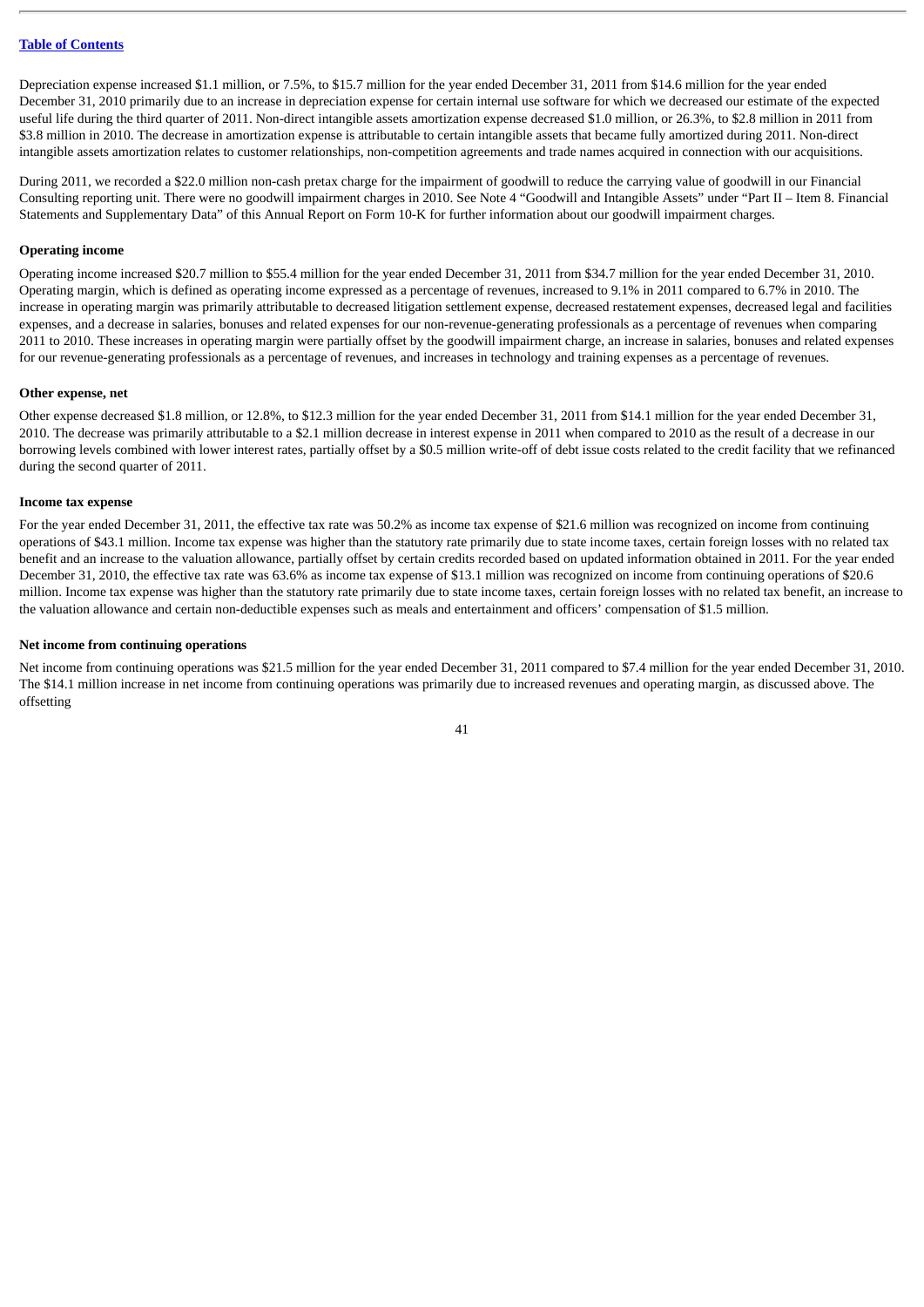increase in income tax expense was partially mitigated by a lower effective tax rate in 2011 compared to 2010. As a result of the increase in net income from continuing operations, diluted earnings per share from continuing operations for the year ended December 31, 2011 was \$0.99 compared to \$0.36 for the prior year.

#### **Discontinued operations**

Net loss from discontinued operations was \$1.0 million for the year ended December 31, 2011, compared to net income from discontinued operations of \$1.1 million for the year ended December 31, 2010. See Note 3 "Discontinued Operations" under "Part II – Item 8. Financial Statements and Supplementary Data" of this Annual Report on Form 10-K for further information about our discontinued operations.

### **Segment Results**

### **Health and Education Consulting**

#### **Revenues**

Health and Education Consulting segment revenues increased \$67.3 million, or 20.3%, to \$399.0 million for the year ended December 31, 2011 from \$331.7 million for the year ended December 31, 2010. Revenues from time-and-expense engagements, fixed-fee engagements, performance-based engagements and software support and maintenance arrangements represented 19.9%, 49.4%, 26.5% and 4.2% of this segment's revenues in 2011, respectively, compared to 21.3%, 57.5%, 17.8% and 3.4%, respectively, in 2010.

Of the overall \$67.3 million increase in revenues, \$71.6 million was attributable to increased demand for our full-time billable consultants, partially offset by a decrease of \$4.3 million attributable to our full-time equivalents. The increase in demand for our services in the Health and Education Consulting segment reflects the increased competitive pressures faced by our clients as the result of increased regulation, rising costs, reduced government subsidies and support, and declining Medicare and Medicaid reimbursements. The overall revenue increase includes a \$46.9 million increase in performance-based revenue. Performancebased fee arrangements may cause significant variations in revenues and operating results due to the timing of achievement of the performance-based criteria. With regard to full-time billable consultants, the Health and Education Consulting segment experienced an increase in the average number of consultants, the consultant utilization rate and the average billing rate per hour when comparing 2011 to 2010. This segment experienced a slight decrease in the average number of full-time equivalents and a decrease in revenue per full-time equivalent during the same periods.

### **Operating income**

Health and Education Consulting segment operating income increased \$23.1 million, or 21.1%, to \$132.8 million for the year ended December 31, 2011 from \$109.7 million for the year ended December 31, 2010. The Health and Education Consulting segment operating margin, defined as segment operating income expressed as a percentage of segment revenues, increased to 33.3% in 2011 from 33.1% in 2010. The increase in this segment's operating margin was attributable to lower contractor expense during 2011 when compared to 2010, partially offset by an increase in the salaries, bonuses and related expenses for our revenuegenerating professionals and technology expense as a percentage of revenues during the same periods.

### **Legal Consulting**

#### **Revenues**

Legal Consulting segment revenues increased \$27.7 million, or 19.1%, to \$172.4 million for the year ended December 31, 2011 from \$144.7 million for the year ended December 31, 2010. Revenues from time-and-expense engagements and fixed-fee engagements represented 94.3% and 5.7% of this segment's revenues during 2011, respectively, compared to 93.5% and 6.5%, respectively, in 2010.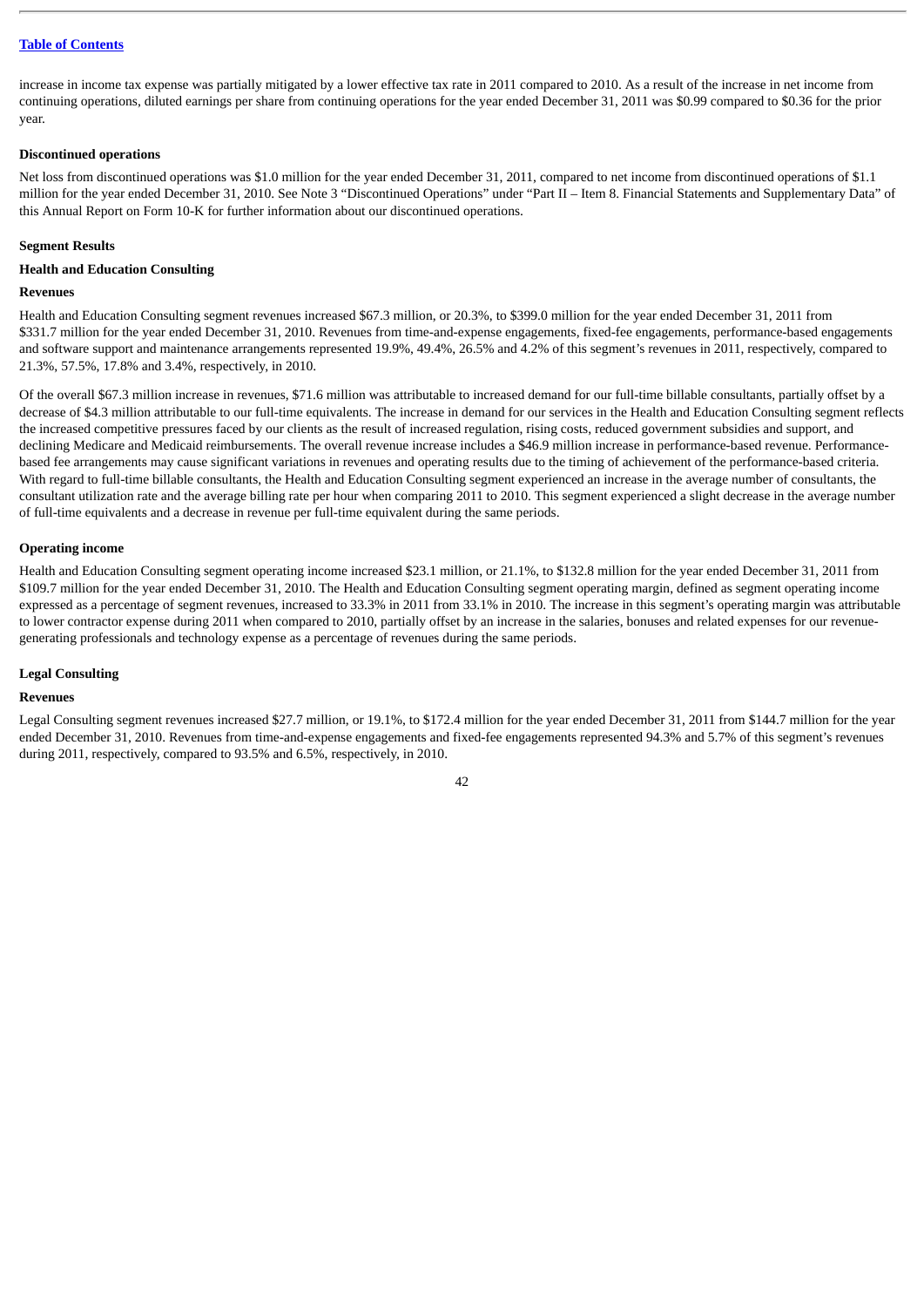Of the overall \$27.7 million increase in revenues, \$27.1 million was attributable to our full-time equivalents and \$0.6 million was attributable to our full-time billable consultants. The \$27.1 million increase in full-time equivalent revenues reflected an increase in demand for our discovery and records management services, primarily as the result of a number of significant projects for some of our global clients. In general, demand for our discovery and records management services has increased as our global clients seek efficient and reliable solutions for processing and reviewing large amounts of complex data. The increased revenue reflected a significant increase in our average number of full-time equivalents during 2011 compared to 2010, partially offset by a decrease in average revenue per full-time equivalent during the same periods. The \$0.6 million increase in full-time billable consultant revenues reflected a modest increase in demand for our advisory services. The segment experienced higher average billing rates for its full-time billable consultants during 2011 compared to 2010, partially offset by decreases in the average number of full-time billable consultants and the full-time billable consultant utilization rates during the same periods.

#### **Operating income**

Legal Consulting segment operating income increased \$3.9 million, or 9.9%, to \$43.2 million for the year ended December 31, 2011 from \$39.3 million for the year ended December 31, 2010. Segment operating margin decreased to 25.1% in 2011 from 27.1% in 2010. The decrease in this segment's operating margin was attributable to higher contractor expense during 2011 compared to 2010, partially offset by a decrease in the salaries, bonuses and related expenses for both our revenue-generating and non-revenue-generating professionals as a percentage of revenues during the same periods.

#### **Financial Consulting**

### **Revenues**

Financial Consulting segment revenues decreased \$4.4 million, or 11.1%, to \$34.9 million for the year ended December 31, 2011 from \$39.3 million for the year ended December 31, 2010. Revenues from time-and-expense engagements, fixed-fee engagements and performance-based engagements represented 75.6%, 22.6% and 1.8% of this segment's revenues during 2011, respectively. For 2010, revenues from time-and-expense engagements, fixed-fee engagements and performance-based engagements represented 77.6%, 20.3% and 2.1% of this segment's revenues, respectively.

Of the overall \$4.4 million decrease in revenues, \$4.8 million was attributable to our full-time billable consultants, which was partially offset by a \$0.4 million increase attributable to our full-time equivalents. The overall decrease reflects a decrease in demand for our restructuring and turnaround consulting services. Both the utilization rate and average billing rate decreased with regard to our full-time billable consultants when comparing 2011 to 2010.

#### **Operating income**

Financial Consulting segment operating income decreased \$4.6 million, or 31.6%, to \$9.9 million for the year ended December 31, 2011 compared to \$14.5 million for the year ended December 31, 2010. Segment operating margin decreased to 28.4% in 2011 from 37.0% in 2010. The decrease in this segment's operating margin was attributable to increased salaries, bonuses and related expenses as a percentage of revenues during 2011 when compared to 2010.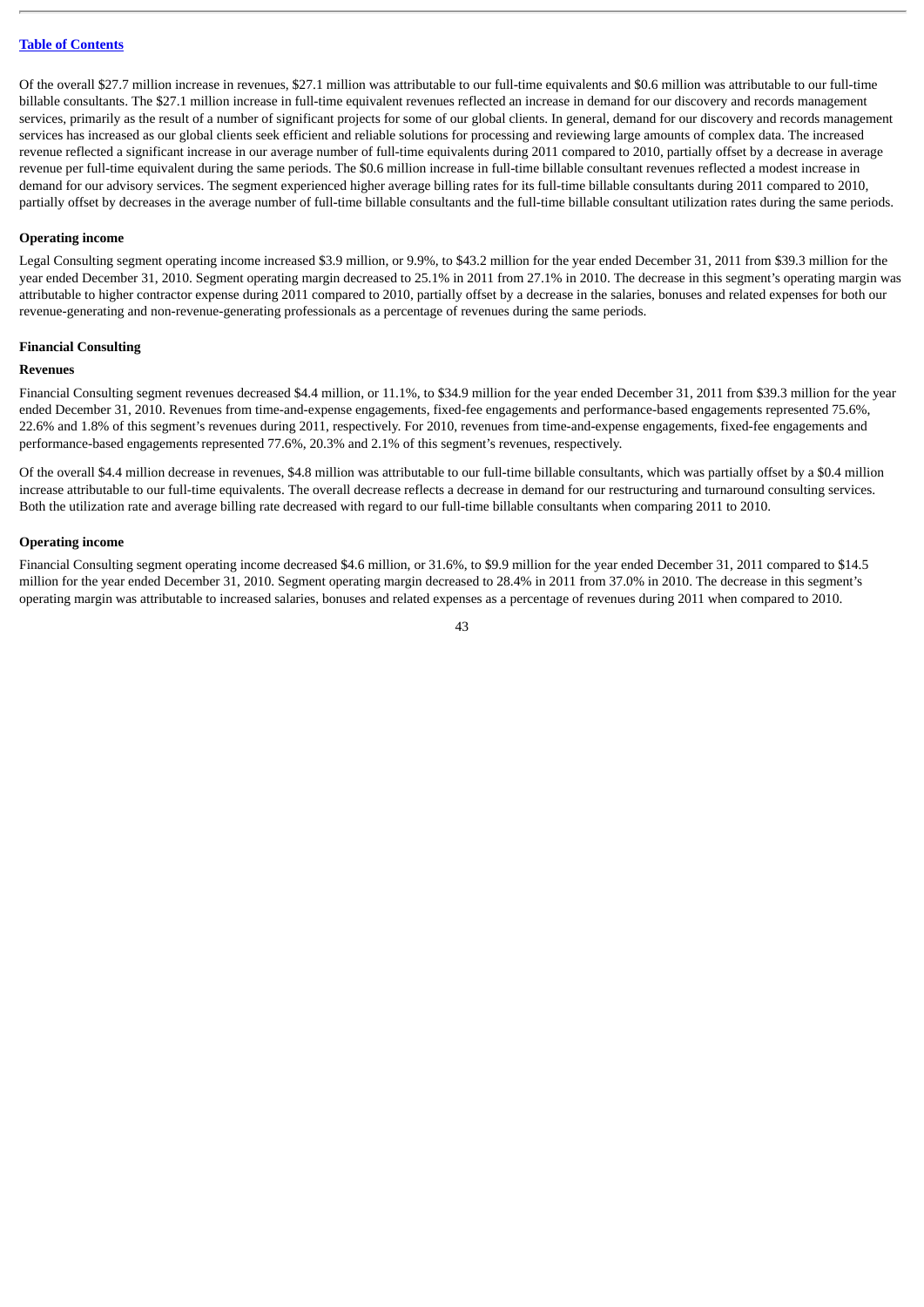## **LIQUIDITY AND CAPITAL RESOURCES**

Cash and cash equivalents were \$25.2 million, \$5.1 million and \$6.3 million at December 31, 2012, 2011 and 2010, respectively. Cash and cash equivalents included \$0.1 million of cash related to discontinued operations as of December 31, 2010. Our primary sources of liquidity are cash flows from operations and debt capacity available under our credit facility.

| Cash Flows                                          |           | <b>Year Ended December 31.</b> |           |
|-----------------------------------------------------|-----------|--------------------------------|-----------|
| (in thousands):                                     | 2012      | 2011                           | 2010      |
| Net cash provided by operating activities           | \$105.589 | \$108.617                      | \$50.051  |
| Net cash used in investing activities               | (77.464)  | (38.490)                       | (87, 817) |
| Net cash (used in) provided by financing activities | (8,071)   | (71.469)                       | 37,557    |

## **Operating activities**

Cash flows provided by operating activities totaled \$105.6 million, \$108.6 million and \$50.1 million for the years ended December 31, 2012, 2011 and 2010, respectively. Our operating assets and liabilities consist primarily of receivables from clients and unbilled services, accounts payable and accrued expenses, accrued payroll and related benefits and deferred revenues. The volume of services rendered and the related billings and timing of collections on those billings, as well as payments of our accounts payable and accrued payroll and related benefits affect these account balances. The decrease in cash provided by operations in 2012 when compared with 2011 was primarily attributable to higher bonus payments in 2012 related to 2011 performance than in 2011 related to 2010 performance, partially offset by higher operating income, improved collection of client receivables, and higher collection of income tax receivables in 2012 when compared to 2011.

The increase in cash provided by operations in 2011 when compared with 2010 was primarily attributable to higher revenues partially offset by increases in direct costs and selling, general and administrative costs in combination with lower bonus payouts in 2011 based on 2010 performance compared to 2010 bonus payouts based on 2009 performance.

## **Investing activities**

Cash used in investing activities was \$77.5 million, \$38.5 million and \$87.8 million for the years ended December 31, 2012, 2011 and 2010, respectively. The use of cash in 2012 primarily consisted of \$32.2 million of additional purchase consideration earned by the selling shareholders of businesses that we acquired in previous years based on 2011 performance, \$22.1 million for business acquisitions in 2012 and \$20.7 million for purchases of property and equipment. In connection with certain past business acquisitions, we were required to pay additional purchase consideration to the sellers if specific performance targets were met over a number of years as specified in the related purchase agreements. As of December 31, 2012, we have no further obligations under these arrangements.

The use of cash in 2011 primarily consisted of additional purchase consideration earned by the selling shareholders of businesses that we acquired and purchases of property and equipment. We were required to pay additional purchase consideration to the sellers if specific financial performance targets and conditions were met over a number of years as specified in the related purchase agreements. We paid approximately \$22.1 million in such consideration during 2011.

The use of cash in 2010 primarily consisted of payments for acquired businesses of \$87.9 million which were primarily comprised of additional purchase consideration earned by the selling shareholders of businesses that we acquired, totaling \$65.4 million. In addition, the use of cash in 2010 also consisted of payments related to the acquisitions of businesses in the Health and Education Consulting segment and the Legal Consulting segment, which individually and in the aggregate qualified as insignificant for financial reporting purposes. The use of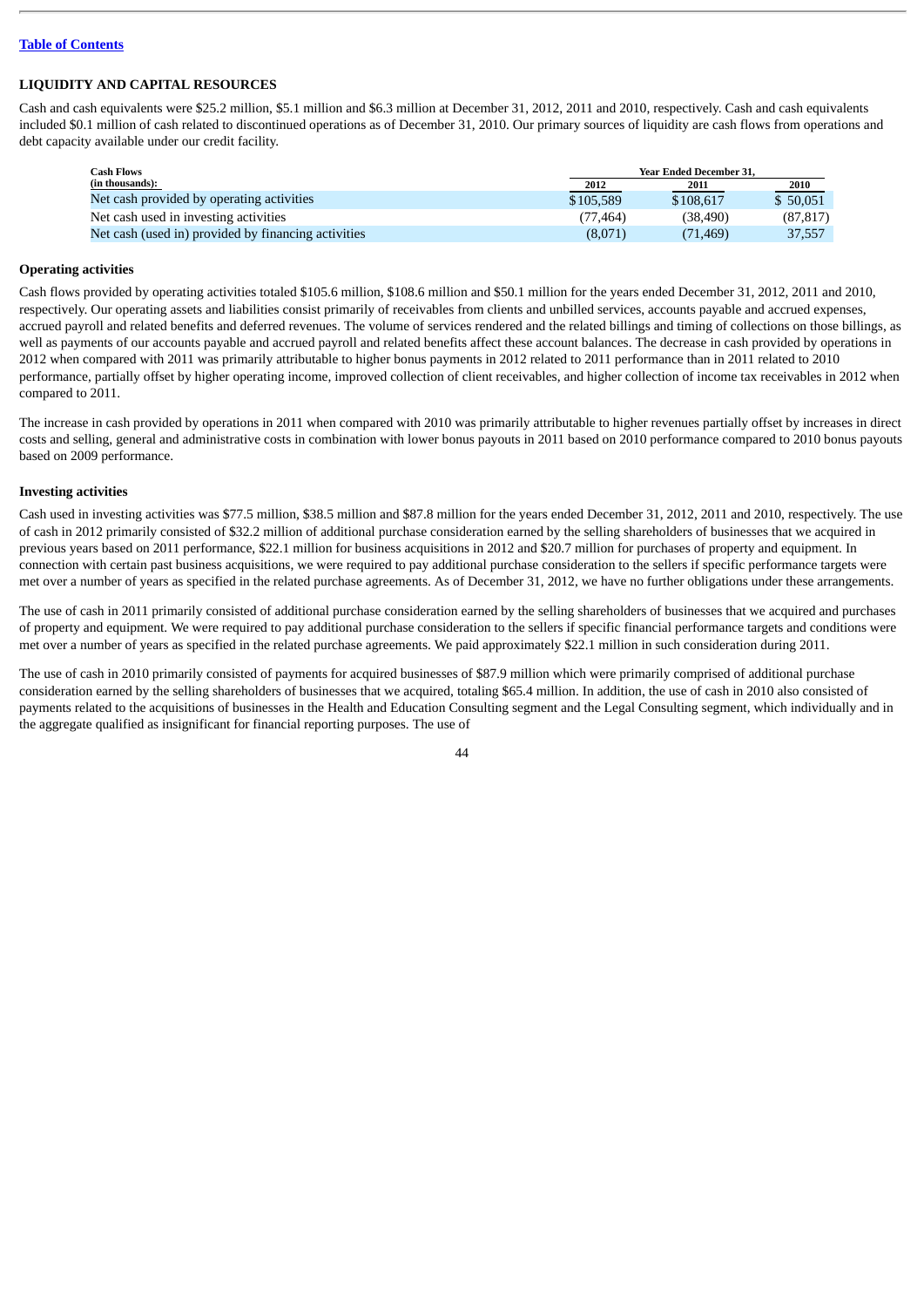cash in 2010 was partially offset by \$7.9 million of net proceeds provided by the December 2009 sale of a certain practice and the September 2010 sale of a portion of the Disputes and Investigations practice.

We estimate that the cash utilized for capital expenditures in 2013 will be approximately \$25.0 million, consisting of information technology related equipment and leasehold improvements to support the continued growth of our document review and processing services, as well as information technology related equipment to support our corporate infrastructure.

## **Financing activities**

Cash used in financing activities was \$8.1 million and \$71.5 million for the years ended December 31, 2012 and 2011, respectively. Cash provided by financing activities was \$37.6 million for the year ended December 31, 2010. Cash used in financing activities in 2012 consisted primarily of cash paid for employees' tax withholding obligations as part of a net-share settlement of share-based awards, payments for debt issue costs and deferred acquisition payments. In 2011, cash used in financing activities was primarily attributable to net repayments on our credit facility. Cash provided by financing activities in 2010 was primarily attributable to increased net borrowings under our credit facility.

During 2011, the Company and certain of the Company's subsidiaries as guarantors entered into an Amended and Restated Credit Agreement with various financial institutions, as amended by the first amendment to the credit agreement dated as of August 31, 2012 (collectively, the "2011 Credit Agreement"). The 2011 Credit Agreement replaced the previous Credit Agreement, dated as of June 7, 2006, and all subsequent amendments thereto, by and among the Company and the lenders therein.

The 2011 Credit Agreement consists of a senior secured credit facility in an aggregate principal amount of \$450.0 million comprised of a five-year revolving credit facility ("Revolver") under which the Company may borrow from time to time up to \$247.5 million and a \$202.5 million five-year term loan facility ("Term Loan") that was funded in a single advance on the closing date of the first amendment. The 2011 Credit Agreement provides for the option to increase the revolving credit facility in an aggregate amount of up to \$50 million subject to certain requirements as defined in the 2011 Credit Agreement. The proceeds of the senior secured credit facility were used to refinance existing indebtedness and will continue to be used for working capital, capital expenditures, and other corporate purposes.

The obligations under the 2011 Credit Agreement are secured pursuant to a Security Agreement with Bank of America as Administrative Agent. The Security Agreement grants Bank of America, N.A. for the ratable benefit of the lenders under the 2011 Credit Agreement, a first-priority lien, subject to permitted liens, on substantially all of the personal property assets of the Company and the subsidiary guarantors. The Revolver and Term Loan are also secured by a pledge of 100% of the voting stock or other equity interests in our domestic subsidiaries and 65% of the voting stock or other equity interests in our foreign subsidiaries.

Fees and interest on borrowings vary based on our total debt to earnings before interest, taxes, depreciation and amortization ("EBITDA") ratio as set forth in the 2011 Credit Agreement. Interest is based on a spread over the London Interbank Offered Rate ("LIBOR") or a spread over the base rate, as selected by the Company. The base rate is the greater of (a) the Federal Funds Rate plus 0.5%, (b) the Prime Rate and (c) except during a Eurodollar Unavailability Period, the Eurodollar Rate plus 1.0%.

The Term Loan, as amended, is subject to scheduled quarterly amortization payments equal to 4.9% of the original principal balance in 2012, which has been paid as of December 31, 2012, 11.7% in 2013, 12.4% in 2014, 14.2% in 2015, 14.8% in 2016 and 42.0% in 2017, as set forth in the 2011 Credit Agreement. The maturity date for the Term Loan is August 31, 2017, at which time the outstanding principal balance and all accrued interest will be due and payable in full. All outstanding borrowings under the Revolver, as amended, will be due upon expiration of the 2011 Credit Agreement on August 31, 2017.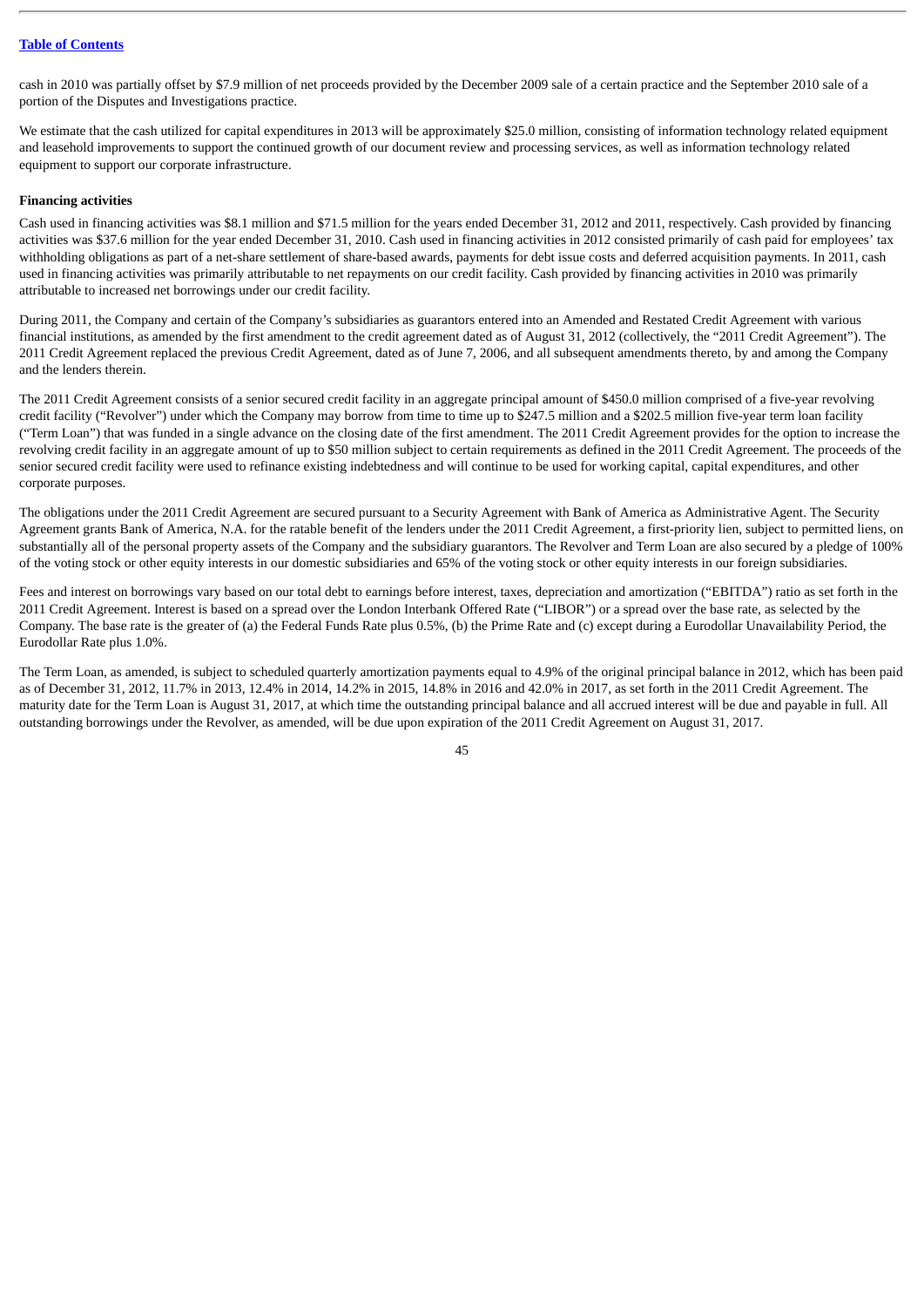Under the 2011 Credit Agreement, dividends are restricted to an amount up to \$50 million plus 50% of cumulative consolidated net income from the closing date of the 2011 Credit Agreement plus 50% of the net cash proceeds from equity issuances. In addition, certain acquisitions and similar transactions need to be approved by the lenders.

The 2011 Credit Agreement contains quarterly financial covenants that require us to maintain a minimum fixed charge coverage ratio of 2.25 to 1.00 and a maximum leverage ratio of 3.00 to 1.00 with step-downs in subsequent periods, as those ratios are defined therein, as well as a minimum net worth greater than \$150 million. At December 31, 2012, we were in compliance with these financial covenants with a fixed charge coverage ratio of 3.54 to 1.00, a leverage ratio of 1.64 to 1.00, and net worth greater than \$150 million. At December 31, 2011, we were also in compliance with our financial covenants. The 2011 Credit Agreement excludes non-cash goodwill impairment charges from Consolidated EBITDA as defined in the 2011 Credit Agreement. As a result, the goodwill impairment charges discussed at Note 4 "Goodwill and Intangible Assets" under "Part II – Item 8. Financial Statements and Supplementary Data" does not affect the Company's compliance with the financial debt covenants of the 2011 Credit Agreement discussed above.

The borrowing capacity under the 2011 Credit Agreement is reduced by any outstanding letters of credit and payments under the Term Loan. At December 31, 2012, outstanding letters of credit totaled \$5.1 million and are primarily used as security deposits for our office facilities. As of December 31, 2012, the unused borrowing capacity under the 2011 Credit Agreement was \$242.4 million. Borrowings outstanding under this credit facility at December 31, 2012 totaled \$192.5 million. These borrowings carried a weighted average interest rate of 2.5% including the effect of the interest rate swaps described below in "Item 7A. Quantitative and Qualitative Disclosures About Market Risk." All of the borrowings outstanding under the 2011 Credit Agreement are classified as long-term on our Consolidated Balance Sheets as the principal under the Revolver is not due until 2017 and we intend to fund scheduled quarterly payments under the Term Loan with availability under the Revolver. Borrowings outstanding at December 31, 2011 totaled \$193.5 million and carried a weighted average interest rate of 3.3% including the effect of the interest rate swap.

During 2012, 2011 and 2010, we made borrowings to pay bonuses and additional purchase consideration earned by selling shareholders of businesses that we acquired. We also made borrowings to fund our daily operations, including costs related to the restatement matters. During the year ended December 31, 2012, the average daily outstanding balance under our credit facility was \$214.6 million.

See "Part I—Item 1A. Risk Factors" for a discussion of certain risks and uncertainties related to the 2011 Credit Agreement.

#### **Future needs**

Our primary financing need has been to fund our growth. Our growth strategy is to expand our service offerings, which may require investments in new hires, acquisitions of complementary businesses, possible expansion into other geographic areas, and related capital expenditures. We also have cash needs to service our credit facility and repay our Term Loan. We believe our internally generated liquidity, together with the borrowing capacity available under our revolving credit facility and access to external capital resources, will be adequate to fund our long-term growth and capital needs arising from cash commitments and debt service obligations. Our ability to secure short-term and long-term financing in the future will depend on several factors, including our future profitability, the quality of our accounts receivable and unbilled services, our relative levels of debt and equity, and the overall condition of the credit markets.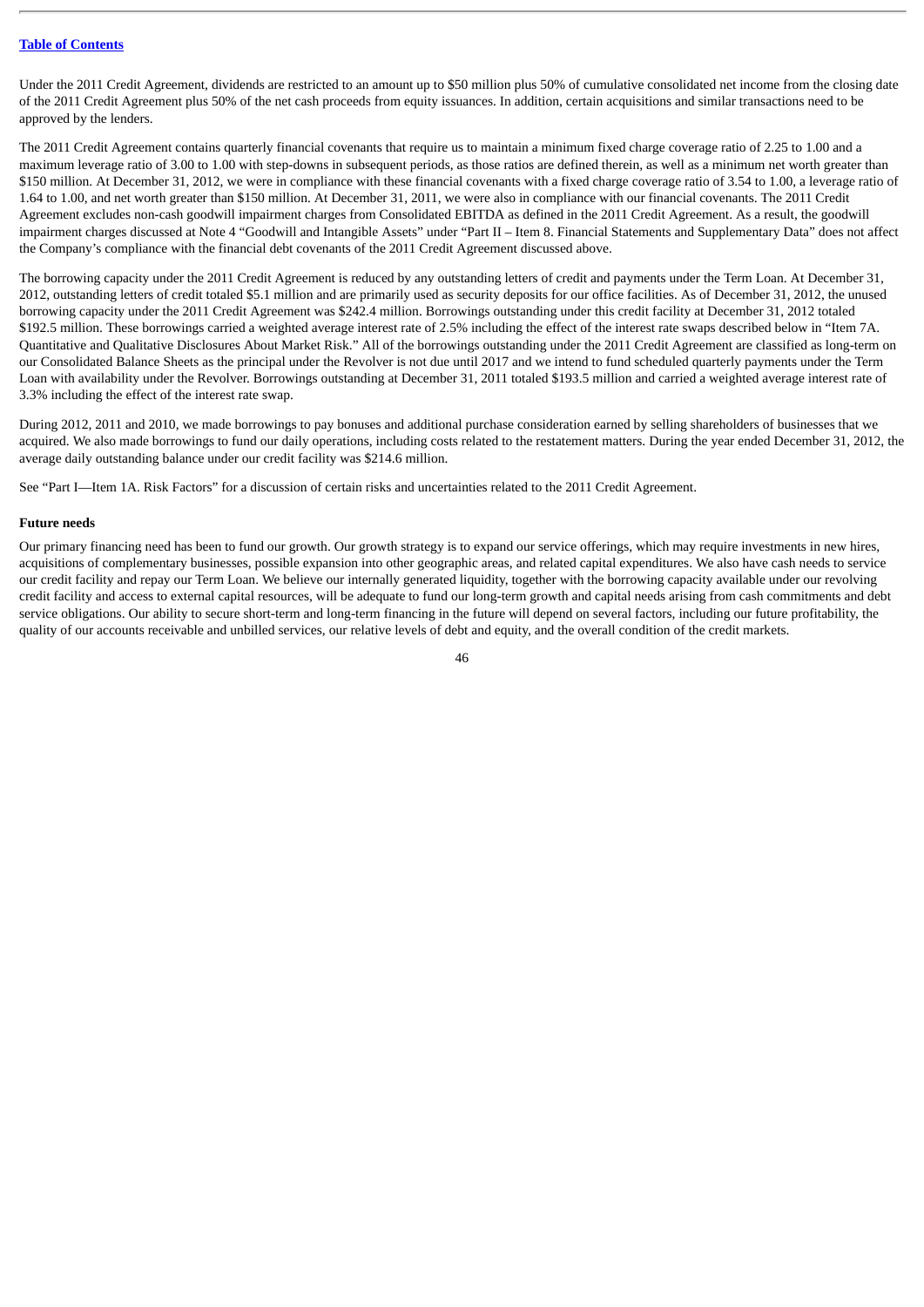# **CONTRACTUAL OBLIGATIONS**

The following table represents our significant obligations and commitments as of December 31, 2012 and the scheduled years of payments (in thousands).

|                               | Less than<br>1 year<br>(2013) | 1-3 years<br>$(2014$ to<br>2015) | 3-5 years<br>$(2016$ to<br>2017) | More than 5<br>vears<br>$(2018$ and<br>thereafter) | Total     |
|-------------------------------|-------------------------------|----------------------------------|----------------------------------|----------------------------------------------------|-----------|
| Purchases of businesses       | \$5,640                       | \$4,885                          |                                  | $\overbrace{\hspace{15em}}$                        | \$10,525  |
| Purchase obligations          | 6,410                         | 4,183                            | 307                              |                                                    | 10,900    |
| Capital lease obligations     |                               | 4                                | __                               |                                                    | 6         |
| Long-term bank borrowings     |                               |                                  | 192,500                          |                                                    | 192,500   |
| Operating lease obligations   | 15,159                        | 29,691                           | 19,690                           | 32,674                                             | 97,214    |
| Total contractual obligations | \$27,211                      | \$38,763                         | \$212,497                        | \$32,674                                           | \$311,145 |

Purchases of businesses represent deferred acquisition payments related to certain businesses we have acquired. These payments are fixed and determined at the time of the acquisition and included in the purchase price of the business.

Purchase obligations include sponsorships, subscriptions to research tools, information technology, and other commitments to purchase services where we cannot cancel or would be required to pay a termination fee in the event of cancellation.

Borrowings outstanding under our credit facility at December 31, 2012 totaled \$192.5 million, all of which we have classified as long-term on our consolidated balance sheet as the principal under the Revolver is not due until 2017 and we intend to fund scheduled quarterly payments under the Term Loan with availability under the Revolver. As described under "Liquidity and Capital Resources" and Note 6 "Borrowings" under "Part II – Item 8. Financial Statements and Supplementary Data," interest on borrowings varies based on our level of borrowings, fluctuations in the variable base rates provided for in the 2011 Credit Agreement, and the spread we pay over those base rates based on our total debt to EBITDA ratio. As such, we are unable to quantify our future obligations relating to interest on our borrowings.

We lease our facilities and equipment under operating and capital lease arrangements expiring on various dates through 2024, with various renewal options. We lease office facilities under non-cancelable operating leases that include fixed or minimum payments plus, in some cases, scheduled base rent increases over the term of the lease. Certain leases provide for monthly payments of real estate taxes, insurance and other operating expense applicable to the property. Some of the leases contain provisions whereby the future rental payments may be adjusted for increases in operating expense above the specified amount.

As of December 31, 2012, our liabilities for uncertain tax positions were \$0.4 million, which are classified as non-current. We are unable to reasonably estimate the timing of future cash flows related to the non-current portion as it is dependent on examinations by taxing authorities.

## **OFF-BALANCE SHEET ARRANGEMENTS**

We have not entered into any off-balance sheet arrangements.

# **NEW ACCOUNTING PRONOUNCEMENTS**

In June 2011, the FASB issued ASU 2011-05, "Comprehensive Income (Topic 220): Presentation of Comprehensive Income," which amends current comprehensive income guidance. This accounting update eliminates the option to present the components of other comprehensive income as part of the statement of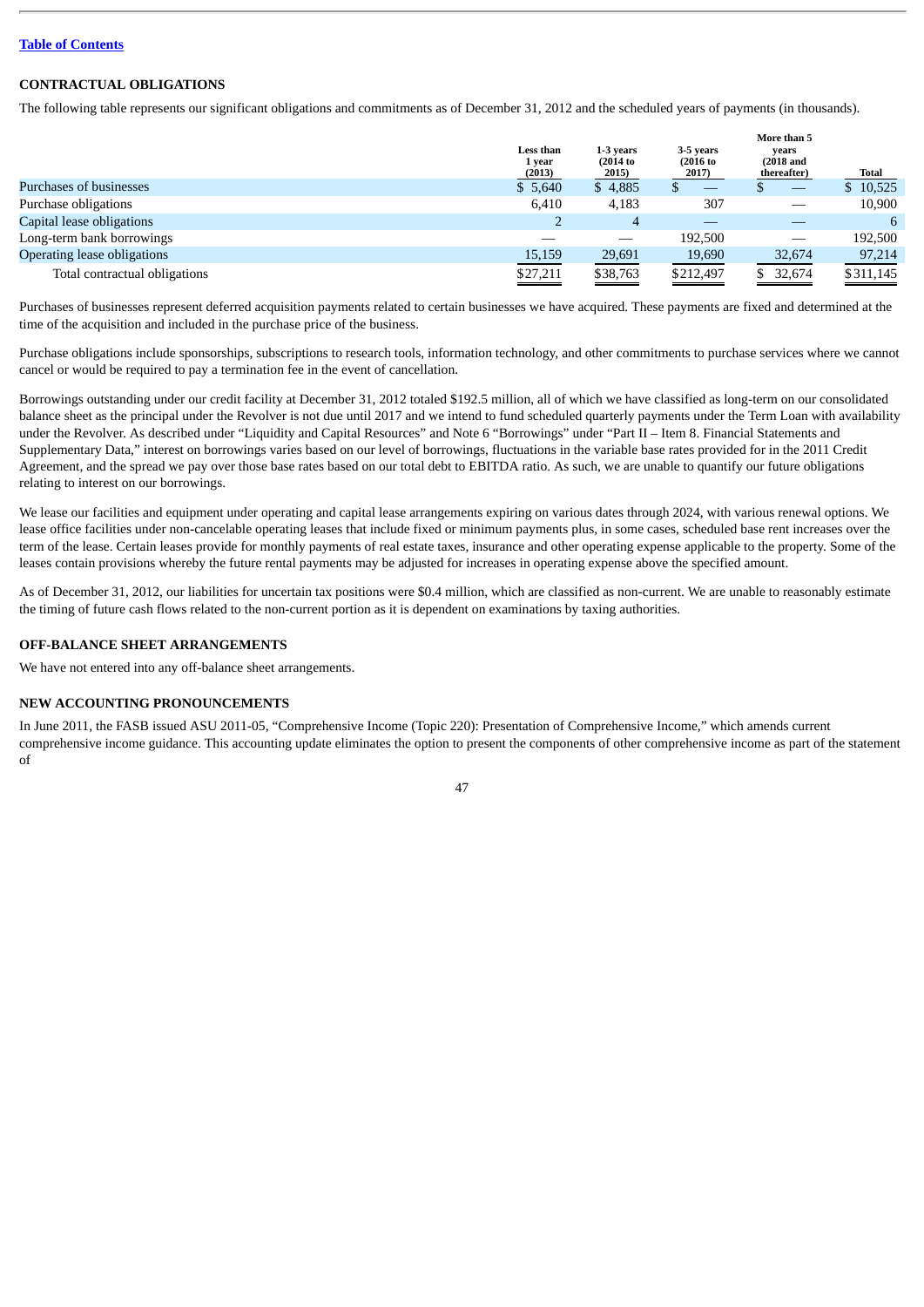shareholders' equity. Instead, the Company must report comprehensive income in either a single continuous statement of comprehensive income which contains two sections, net income and other comprehensive income, or in two separate but consecutive statements. However, ASU 2011-12, "Deferral of the Effective Date for Amendments to the Presentation of Reclassifications of Items Out of Accumulated Other Comprehensive Income in Accounting Standards Update No. 2011-05" has deferred the specific requirement within ASU 2011-05 to present on the face of the financial statements items that are reclassified from accumulated other comprehensive income to net income separately with their respective components of net income and other comprehensive income. ASU 2011- 12 still requires companies to report reclassifications out of accumulated other comprehensive income consistent with the presentation requirements in effect before ASU 2011-05. The Company adopted the guidance of ASU 2011-05 and 2011-12 in the first quarter of 2012. These provisions required a change in the format of presentation only and did not have any effect on the Company's consolidated financial statements.

### **ITEM 7A. QUANTITATIVE AND QUALITATIVE DISCLOSURES ABOUT MARKET RISK.**

We are exposed to market risks primarily from changes in interest rates and changes in the market value of our investments.

Our exposure to changes in interest rates is limited to borrowings under our bank credit facility, which has variable interest rates tied to the LIBOR, Federal Funds Rate, Prime Rate, or Eurodollar Rate. At December 31, 2012, we had borrowings outstanding totaling \$192.5 million that carried a weighted average interest rate of 2.5% including the effect of the interest rate swaps described below. A hypothetical 100 basis point change in this interest rate would have a \$1.1 million effect on our pretax income including the effect of the interest rate swaps described below.

On December 8, 2011, we entered into a forward amortizing interest rate swap agreement effective on February 29, 2012 and ending on April 14, 2016. We entered into this derivative instrument to hedge against the interest rate risks of our variable-rate borrowings described above. The swap had an initial notional amount of \$56.6 million and amortizes throughout the term. Under the terms of the interest rate swap agreement, we receive from the counterparty interest on the notional amount based on one-month LIBOR and we pay to the counterparty a fixed rate of 0.9875%.

On May 30, 2012, we entered into an additional forward amortizing interest rate swap agreement effective on May 31, 2012 and ending on April 14, 2016. We entered into this derivative instrument to further hedge against the interest rate risks of our variable-rate borrowings described above. The swap had an initial notional amount of \$37.0 million and amortizes throughout the term. Under the terms of the interest rate swap agreement, we receive from the counterparty interest on the notional amount based on one-month LIBOR and we pay to the counterparty a fixed rate of 0.70%.

Including the impact of the above swap agreements, the effective interest rate on \$85.0 million of our debt, which equals the notional amount of the swap agreements at December 31, 2012, was 2.9%.

We have not entered into any other interest rate swaps, caps or collars or other hedging instruments as of December 31, 2012.

From time to time, we invest excess cash in marketable securities. These investments principally consist of overnight sweep accounts. Due to the short maturity of our investments, we have concluded that we do not have material market risk exposure.

## **ITEM 8. FINANCIAL STATEMENTS AND SUPPLEMENTARY DATA.**

The Company's Consolidated Financial Statements and supplementary data begin on page F-1 of this Annual Report on Form 10-K.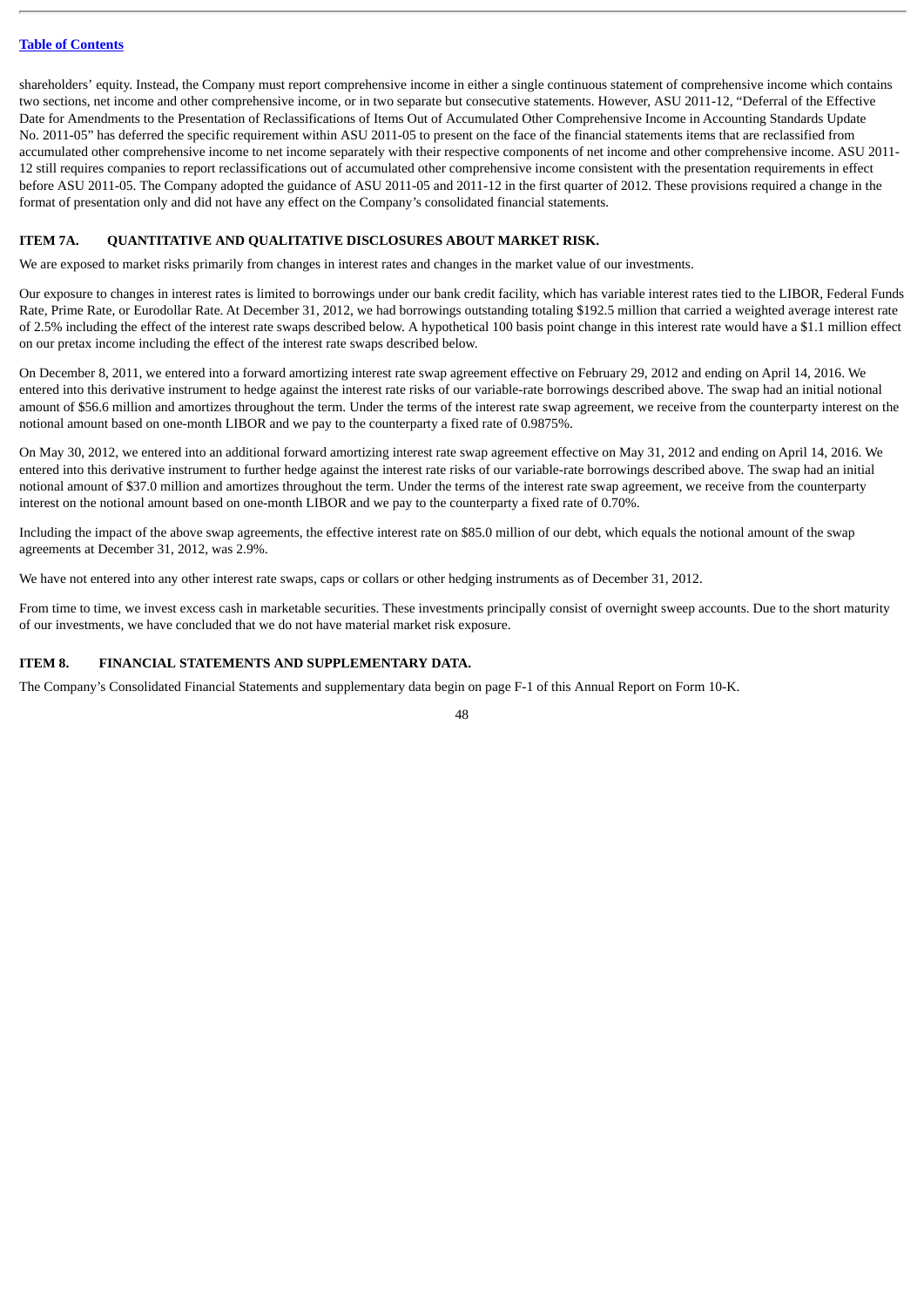# **ITEM 9. CHANGES IN AND DISAGREEMENTS WITH ACCOUNTANTS ON ACCOUNTING AND FINANCIAL DISCLOSURE.**

# None.

# **ITEM 9A. CONTROLS AND PROCEDURES.**

# *Evaluation of Disclosure Controls and Procedures*

Our management, with the participation of the Company's Chief Executive Officer and Chief Financial Officer, has evaluated the effectiveness of our disclosure controls and procedures (as such term is defined in Rules 13a-15(e) and 15d-15(e) under the Securities Exchange Act of 1934, as amended (the "Exchange Act")) as of December 31, 2012. Based on this evaluation, our Chief Executive Officer and Chief Financial Officer have concluded that, as of December 31, 2012, our disclosure controls and procedures were effective in recording, processing, summarizing and reporting, on a timely basis, information required to be disclosed by us in the reports we file or submit under the Exchange Act, and such information is accumulated and communicated to management as appropriate to allow timely decisions regarding required disclosure.

## *Changes in Control over Financial Reporting*

There has been no change in our internal control over financial reporting (as such term is defined in Rules 13a-15(f) and 15d-15(f) under the Exchange Act) that occurred during the three months ended December 31, 2012 that has materially affected, or is reasonably likely to materially affect, our internal control over financial reporting.

## *Management's Report on Internal Control Over Financial Reporting*

Our management is responsible for establishing and maintaining adequate internal control over financial reporting (as such term is defined in Rules 13a-15(f) and 15d-15(f) under the Exchange Act) for the Company. Internal control over financial reporting is a process designed to provide reasonable assurance regarding the reliability of financial reporting and the preparation of financial statements for external purposes in accordance with GAAP and includes those policies and procedures that:

- (i) Pertain to the maintenance of records that in reasonable detail accurately and fairly reflect the transactions and dispositions of the assets of the Company;
- (ii) Provide reasonable assurance that transactions are recorded as necessary to permit preparation of financial statements in accordance with GAAP, and that receipts and expenditures of the Company are being made only in accordance with authorizations of management and directors of the Company; and
- (iii) Provide reasonable assurance regarding prevention or timely detection of unauthorized acquisition, use or disposition of the Company's assets that could have a material effect on the financial statements.

Due to its inherent limitations, internal control over financial reporting may not prevent or detect misstatements. Also, projections of any evaluation of effectiveness to future periods are subject to the risk that controls may become inadequate because of changes in conditions, or that the degree of compliance with the policies or procedures may deteriorate.

In connection with the preparation of this report, our management, under the supervision and with the participation of our Chief Executive Officer and Chief Financial Officer, conducted an evaluation of the effectiveness of the internal control over financial reporting as of December 31, 2012 using the criteria set forth by the Committee of Sponsoring Organizations of the Treadway Commission ("COSO") in *Internal Control – Integrated Framework.* As a result of that evaluation, management concluded that our internal control over financial reporting was effective as of December 31, 2012. The effectiveness of the Company's internal control over financial reporting as of December 31, 2012 has been audited by PricewaterhouseCoopers LLP, an independent registered public accounting firm, as stated in their report appearing on page F-2 of this Annual Report on Form 10-K.

# **ITEM 9B. OTHER INFORMATION.**

None.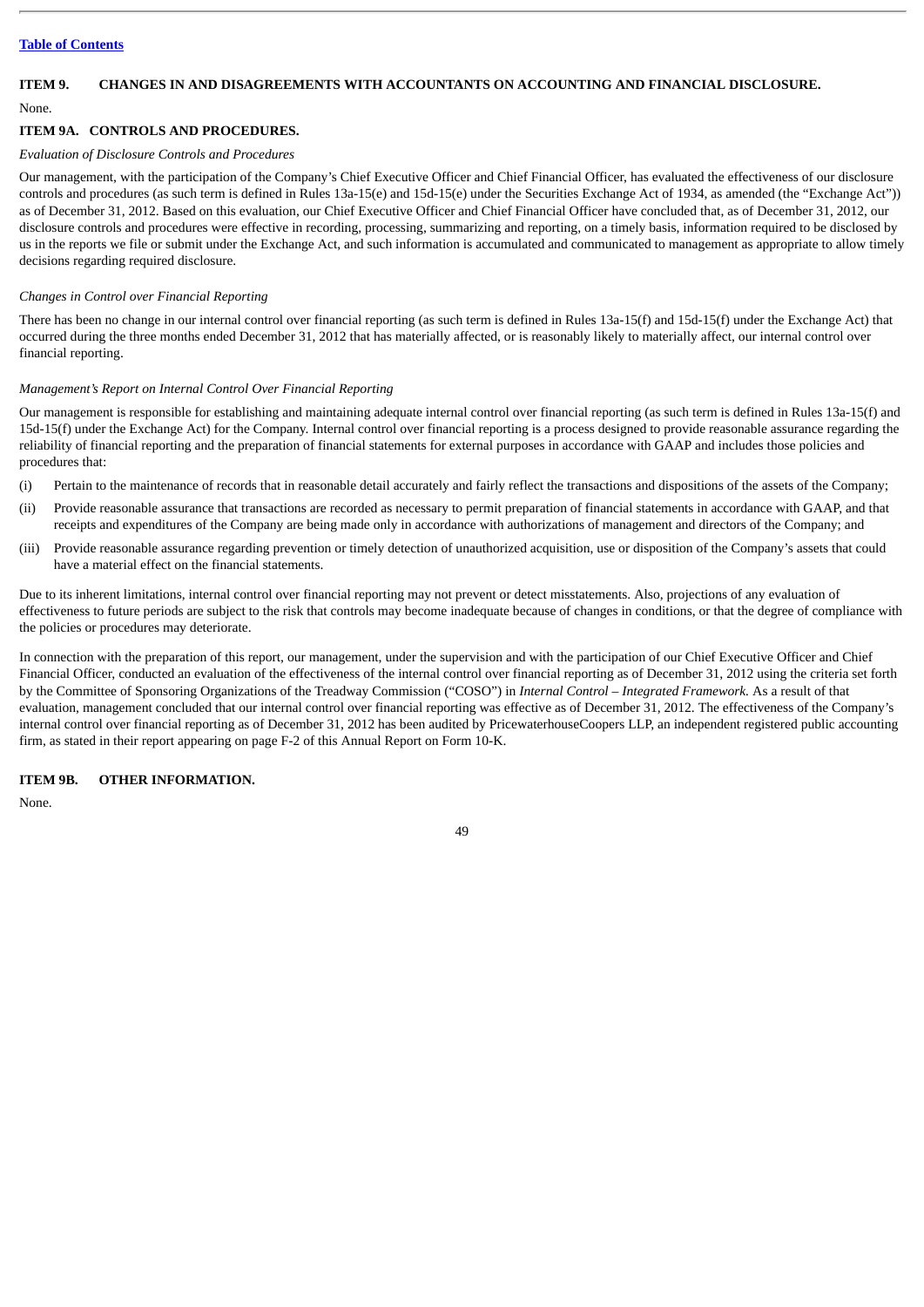### **PART III**

## **ITEM 10. DIRECTORS, EXECUTIVE OFFICERS AND CORPORATE GOVERNANCE.**

#### **Directors, Executive Officers, Promoters and Control Persons**

The information required by this item is incorporated by reference from portions of our definitive proxy statement for our annual meeting of stockholders to be filed with the SEC pursuant to Regulation 14A by April 23, 2013 (the "Proxy Statement") under "Nominees to Board of Directors," "Directors Not Standing For Election" and "Executive Officers."

## **Compliance with Section 16(a) of the Exchange Act**

The information required by this item is incorporated by reference from a portion of the Proxy Statement under "Section 16(a) Beneficial Ownership Reporting Compliance."

#### **Code of Business Conduct and Ethics**

We have adopted a Code of Business Conduct and Ethics (the "Code") that is applicable to all of our employees, officers and directors. The Code is available on our website at www.huronconsultinggroup.com. If we make any amendments to or grant any waivers from the Code which are required to be disclosed pursuant to the Securities Exchange Act of 1934, we will make such disclosures on our website.

## **Corporate Governance**

The information required by this item is incorporated by reference from a portion of the Proxy Statement under "Board Meetings and Committees."

## **ITEM 11. EXECUTIVE COMPENSATION.**

## **Executive Compensation**

The information required by this item is incorporated by reference from a portion of the Proxy Statement under "Executive Compensation."

### **Compensation Committee Interlocks and Insider Participation**

The information required by this item is incorporated by reference from a portion of the Proxy Statement under "Compensation Committee Interlocks and Insider Participation."

## **Compensation Committee Report**

The information required by this item is incorporated by reference from a portion of the Proxy Statement under "Compensation Committee Report."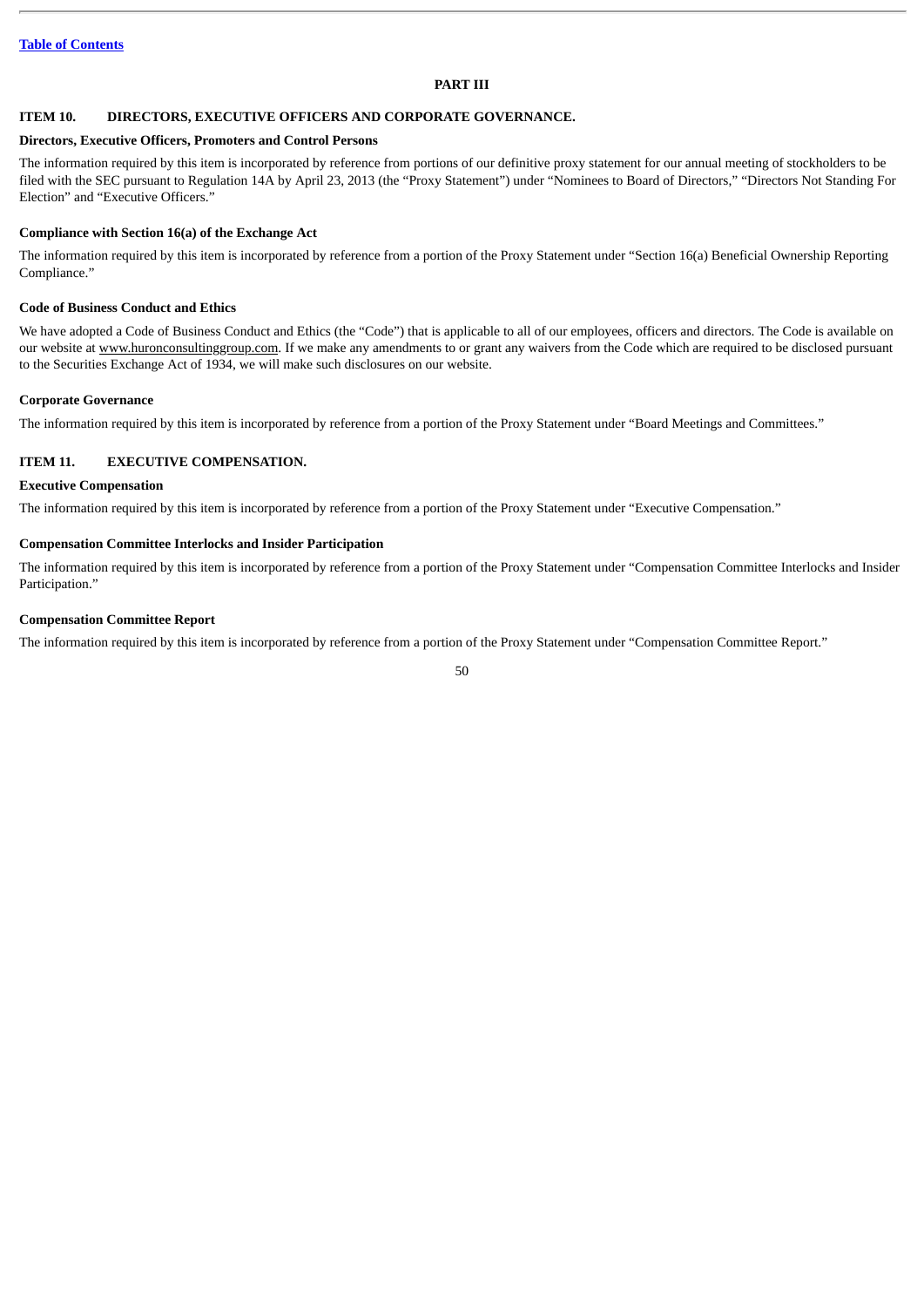## **ITEM 12. SECURITY OWNERSHIP OF CERTAIN BENEFICIAL OWNERS AND MANAGEMENT AND RELATED STOCKHOLDER MATTERS.**

## **Securities Authorized for Issuance Under Equity Compensation Plans**

The following table summarizes information as of December 31, 2012 with respect to equity compensation plans approved by shareholders. We do not have equity compensation plans that have not been approved by shareholders.

| <b>Plan Category</b>                                                | <b>Number of Shares</b><br>to be Issued<br>Upon<br><b>Exercise of</b><br>Outstanding<br><b>Options</b> | Weighted<br>Average<br>Exercise<br>Price of<br>Outstanding<br><b>Options</b> | <b>Number of Shares</b><br>Remaining<br><b>Available for</b><br><b>Future Issuance</b><br>(excluding shares<br>in 1 <sup>st</sup> column) |
|---------------------------------------------------------------------|--------------------------------------------------------------------------------------------------------|------------------------------------------------------------------------------|-------------------------------------------------------------------------------------------------------------------------------------------|
| Equity compensation plans approved by shareholders <sup>(1)</sup> : |                                                                                                        |                                                                              |                                                                                                                                           |
| 2002 Equity Incentive Plan (California)                             | 1.088                                                                                                  | 1.22                                                                         | $-$ (2)                                                                                                                                   |
| 2003 Equity Incentive Plan                                          | 35,867                                                                                                 | 1.27                                                                         | $-$ (2)                                                                                                                                   |
| 2004 Omnibus Stock Plan                                             | 209,333                                                                                                | 26.24                                                                        | $-$ (2)                                                                                                                                   |
| 2012 Omnibus Incentive Plan                                         |                                                                                                        | $\overline{\phantom{m}}$                                                     | 1,352,530                                                                                                                                 |
| Equity compensation plans not approved by shareholders:             | N/A                                                                                                    | N/A                                                                          | N/A                                                                                                                                       |
| Total                                                               | 246,288                                                                                                | 22.49                                                                        | 1,352,530                                                                                                                                 |

(1) Our 2012 Omnibus Incentive Plan was approved by our shareholders at our annual meeting held on May 1, 2012. Under the 2012 Omnibus Incentive Plan, 1,398,204 shares were reserved for issuance, consisting of 548,204 shares remaining available under the 2004 Omnibus Stock Plan as of the shareholder approval date, plus an additional 850,000 shares reserved for issuance. Our previous equity compensation plans were approved by the existing shareholders prior to our initial public offering.

(2) Upon adoption of the 2012 Omnibus Incentive Plan, we terminated the 2004 Omnibus Stock Plan with respect to future awards and no further awards will be granted under this plan. Prior to the completion of our initial public offering, and upon adoption of the 2004 Omnibus Stock Plan, we terminated the 2002 Equity Incentive Plan (California) and 2003 Equity Incentive Plan with respect to future awards and no further awards will be granted under these plans.

## **Security Ownership of Certain Beneficial Owners and Management**

The information required by this item is incorporated by reference from a portion of the Proxy Statement under "Stock Ownership of Certain Beneficial Owners and Management."

## **ITEM 13. CERTAIN RELATIONSHIPS AND RELATED TRANSACTIONS, AND DIRECTOR INDEPENDENCE.**

### **Certain Relationships and Related Transactions**

The information required by this item is incorporated by reference from a portion of the Proxy Statement under "Certain Relationships and Related Transactions."

### **Director Independence**

The information required by this item is incorporated by reference from portions of the Proxy Statement under "Nominees to Board of Directors," "Directors Not Standing For Election," and "Board Meetings and Committees."

## **ITEM 14. PRINCIPAL ACCOUNTING FEES AND SERVICES.**

The information required by this item is incorporated by reference from a portion of the Proxy Statement under "Audit and Non-Audit Fees."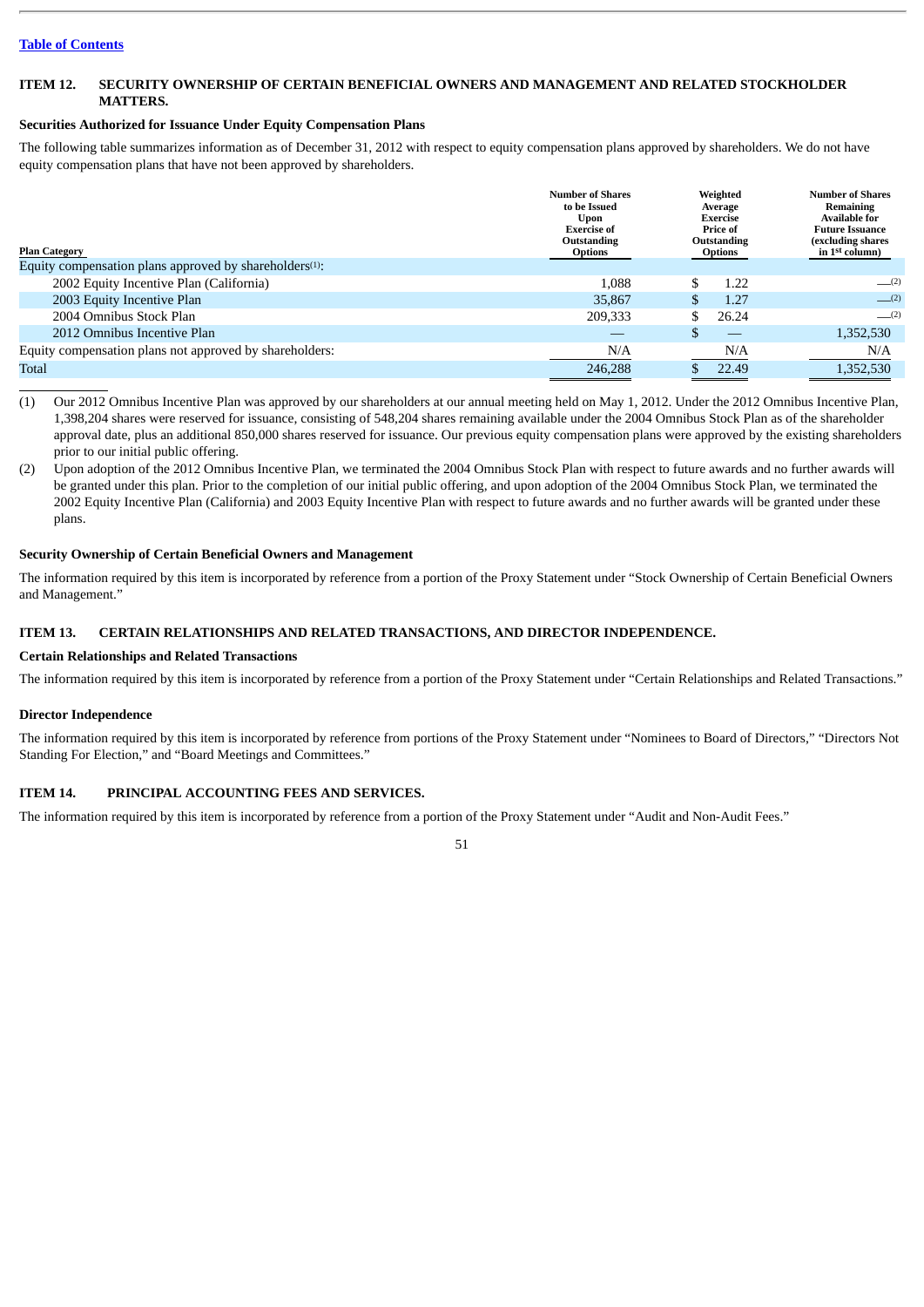# **PART IV**

# **ITEM 15. EXHIBITS AND FINANCIAL STATEMENT SCHEDULES.**

# **(a) Documents filed as part of this Annual Report on Form 10-K.**

**1. Financial Statements**—Our independent registered public accounting firm's report and our Consolidated Financial Statements are listed below and begin on page F-1 of this Form 10-K.

Report of Independent Registered Public Accounting Firm Consolidated Balance Sheets Consolidated Statements of Earnings and Other Comprehensive Income Consolidated Statements of Stockholders' Equity Consolidated Statements of Cash Flows

Notes to Consolidated Financial Statements

**2. Financial Statement Schedules**—The financial statement schedules required by this item are included in the Consolidated Financial Statements and accompanying notes.

# **3. Exhibit Index**

|                   |                                                                                                                                                                            | <b>Incorporated by Reference</b> |                                |                  |         |                    |
|-------------------|----------------------------------------------------------------------------------------------------------------------------------------------------------------------------|----------------------------------|--------------------------------|------------------|---------|--------------------|
| Exhibit<br>Number | <b>Exhibit Description</b>                                                                                                                                                 | Filed<br>herewith                | Form                           | Period<br>Ending | Exhibit | <b>Filing Date</b> |
| 2.1               | Asset Purchase Agreement, dated June 25, 2012, by and among<br>Huron Consulting Group Inc. and the shareholders of Adams<br>Grayson listed on the signature pages thereto. |                                  | $10 - Q$                       | 6/30/12          | 10.1    | 7/30/2012          |
| 3.1               | Third Amended and Restated Certificate of Incorporation of<br>Huron Consulting Group Inc.                                                                                  |                                  | $10-K$                         | 12/31/04         | 3.1     | 2/16/05            |
| 3.2               | Amended and Restated Bylaws of Huron Consulting Group Inc.                                                                                                                 |                                  | $8-K$                          |                  | 3.1     | 4/14/11            |
| 4.1               | Specimen Stock Certificate.                                                                                                                                                |                                  | $S-1$<br>(File No. 333-115434) |                  | 4.1     | 10/5/04            |
| 10.1              | Office Lease, dated December 2003, between Union Tower, LLC<br>and Huron Consulting Services LLC (formerly known as Huron<br>Consulting Group LLC).                        |                                  | $S-1$<br>(File No. 333-115434) |                  | 10.1    | 10/5/04            |
| $10.2*$           | Amended and Restated Huron Consulting Group Inc. 2004<br>Omnibus Stock Plan.                                                                                               |                                  | $S-8$                          |                  | 10.1    | 5/5/10             |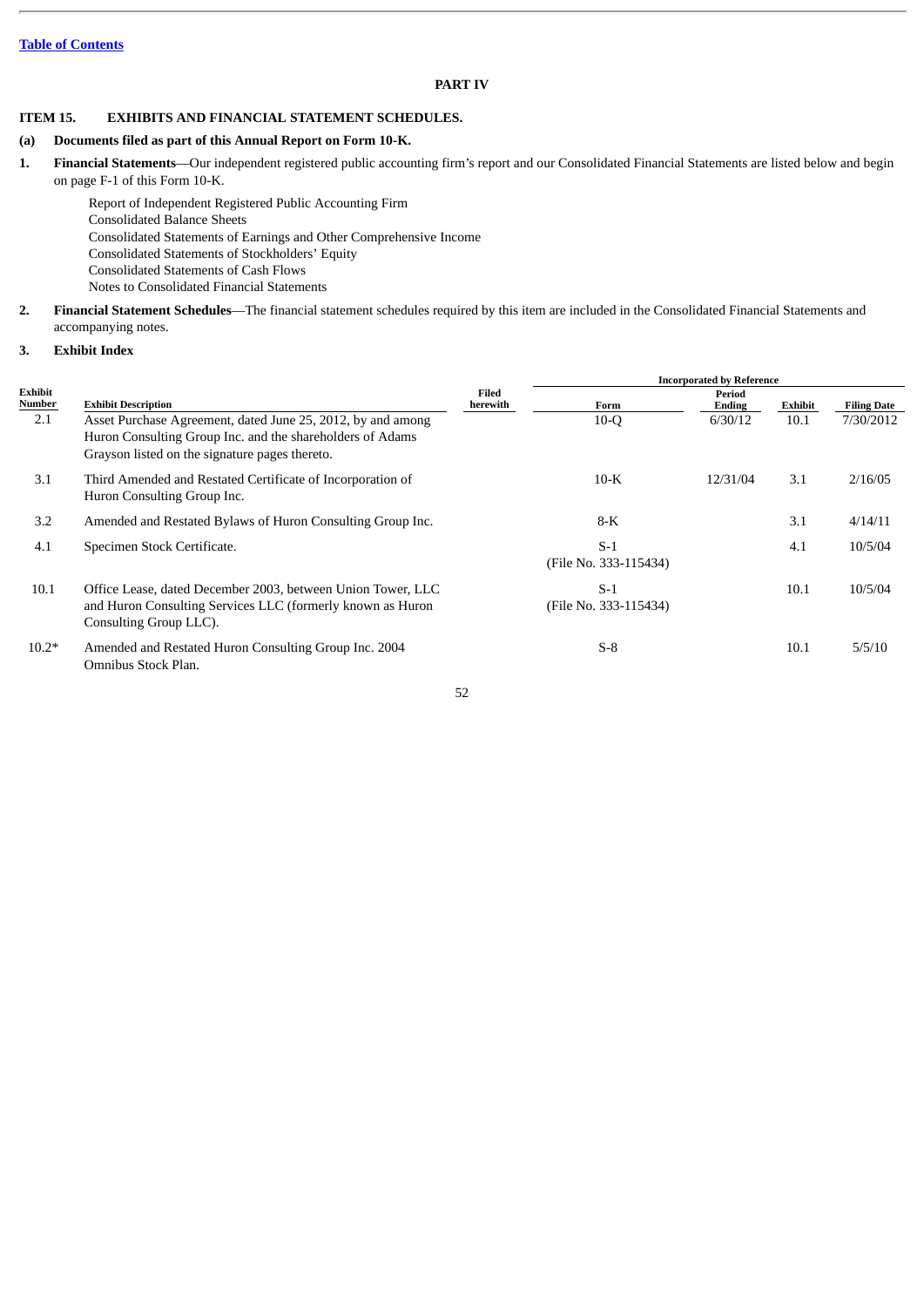J.

|                   |                                                                                                                                                                                                                                                                                                                                                                                                                                                                                                                                                            |                   |                    | <b>Incorporated by Reference</b> |               |                       |
|-------------------|------------------------------------------------------------------------------------------------------------------------------------------------------------------------------------------------------------------------------------------------------------------------------------------------------------------------------------------------------------------------------------------------------------------------------------------------------------------------------------------------------------------------------------------------------------|-------------------|--------------------|----------------------------------|---------------|-----------------------|
| Exhibit<br>Number | <b>Exhibit Description</b>                                                                                                                                                                                                                                                                                                                                                                                                                                                                                                                                 | Filed<br>herewith | Form               | Period<br>Ending                 | Exhibit       | <b>Filing</b><br>Date |
| 10.3              | Amended and Restated Credit Agreement, dated as of April 14, 2011, among Huron<br>Consulting Group Inc., as the Company, certain subsidiaries as Guarantors, the<br>Lenders Party Hereto and Bank of America, N.A., as Administrative Agent and<br>Collateral Agent, JPMorgan Chase Bank, N.A., as Syndication Agent, PNC Bank,<br>Harris Bank and Key Bank National Association as Co-Documentation Agents, and<br>Merrill Lynch, Pierce, Fenner & Smith Incorporated and J.P. Morgan Securities LLC,<br>as Joint Lead Arrangers and Joint Book Managers. |                   | $8-K$              |                                  | 10.1          | 4/19/11               |
| $10.4*$           | Huron Consulting Group Inc. Deferred Compensation Plan as Amended and Restated<br>effective January 1, 2009.                                                                                                                                                                                                                                                                                                                                                                                                                                               |                   | $10-K$             | 12/31/08                         | 10.12         | 2/24/09               |
| $10.5*$           | Amended and Restated Senior Management Agreement by and between Huron<br>Consulting Group Inc. and James H. Roth                                                                                                                                                                                                                                                                                                                                                                                                                                           |                   | $8-K$              |                                  | 10.1          | 1/14/10               |
| $10.6*$           | Senior Management Agreement by and between Huron Consulting Group Inc. and<br>James K. Rojas.                                                                                                                                                                                                                                                                                                                                                                                                                                                              |                   | $8-K$              |                                  | 10.1          | 3/3/10                |
| $10.7*$           | Senior Management Agreement by and between Huron Consulting Group Inc. and<br>Diane Ratekin.                                                                                                                                                                                                                                                                                                                                                                                                                                                               |                   | $8-K$              |                                  | 10.1          | 3/22/11               |
| $10.8*$           | Senior Management Agreement by and between Huron Consulting Group Inc. and C.<br>Mark Hussey.                                                                                                                                                                                                                                                                                                                                                                                                                                                              |                   | $8-K$              |                                  | 10.1          | 7/19/11               |
| 10.9              | Amended and Restated Security Agreement, dated as of April 14, 2011.                                                                                                                                                                                                                                                                                                                                                                                                                                                                                       |                   | $8-K$              |                                  | 10.2          | 4/19/11               |
| 10.10             | Amended and Restated Pledge Agreement, dated as of April 14, 2011.                                                                                                                                                                                                                                                                                                                                                                                                                                                                                         |                   | $8-K$              |                                  | 10.3          | 4/19/11               |
| $10.11*$          | Consulting Agreement by and between Huron Consulting Group Inc. and Natalia<br>Delgado                                                                                                                                                                                                                                                                                                                                                                                                                                                                     |                   | $10-K$             | 12/31/11                         | 10.15         | 2/23/12               |
| $10.12*$          | Separation Agreement by and between Huron Consulting Group Inc. and Natalia<br>Delgado                                                                                                                                                                                                                                                                                                                                                                                                                                                                     |                   | $10-K$             | 12/31/11                         | 10.16         | 2/23/12               |
| $10.13*$          | Huron Consulting Group Inc. 2012 Omnibus Incentive Plan.                                                                                                                                                                                                                                                                                                                                                                                                                                                                                                   |                   | DEF <sub>14A</sub> |                                  | Appendix<br>Α | 2/23/12               |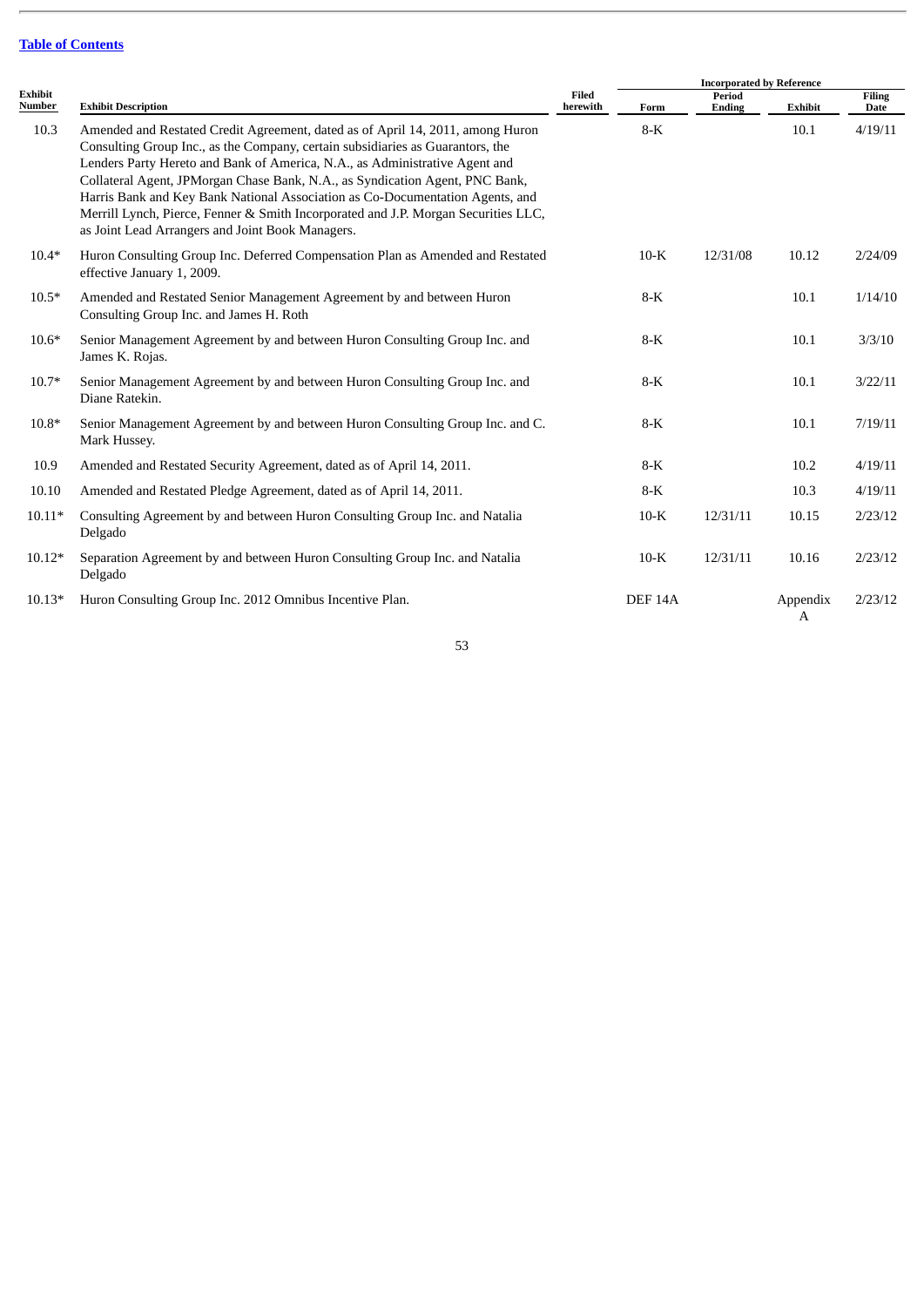J.

|                   |                                                                                                                                                                                                                                                                                                                                                                                                                                         |                   |       |                         | <b>Incorporated by Reference</b> |                       |
|-------------------|-----------------------------------------------------------------------------------------------------------------------------------------------------------------------------------------------------------------------------------------------------------------------------------------------------------------------------------------------------------------------------------------------------------------------------------------|-------------------|-------|-------------------------|----------------------------------|-----------------------|
| Exhibit<br>Number | <b>Exhibit Description</b>                                                                                                                                                                                                                                                                                                                                                                                                              | Filed<br>herewith | Form  | <b>Period</b><br>Ending | Exhibit                          | <b>Filing</b><br>Date |
| 10.14             | Amendment No. 1 to the Credit Agreement, dated as of August 31, 2012, by and among Huron<br>Consulting Group Inc., as the Borrower, certain subsidiaries as Guarantors, the Lenders<br>identified on the signature pages thereto, and Bank of America, N.A., as Administrative Agent<br>for and on behalf of the Lenders.                                                                                                               |                   | $8-K$ |                         | 10.1                             | 9/4/2012              |
| 10.15             | Joinder Agreement, dated as of August 20, 2012, by and between LegalSource LLC and Bank<br>of America, N.A., as Administrative Agent and Collateral Agent under the Amended and<br>Restated Credit Agreement dated as of April 14, 2011 among Huron Consulting Group Inc., as<br>Borrower, the Guarantors identified therein, the Lenders identified therein and Bank of<br>America, N.A. as Administrative Agent and Collateral Agent. |                   | $8-K$ |                         | 10.2                             | 9/4/2012              |
| 10.16             | Fourth Amendment to Lease by and between Huron Consulting Services LLC and Union<br>Tower, LLC, dated December 31, 2012.                                                                                                                                                                                                                                                                                                                |                   | $8-K$ |                         | 10.1                             | 1/4/2013              |
| 10.17             | First Amendment to Lease by and between Huron Consulting Services LLC and Union Tower,<br>LLC, dated August 23, 2004.                                                                                                                                                                                                                                                                                                                   | X                 |       |                         |                                  |                       |
| 10.18             | Second Amendment to Lease by and between Huron Consulting Services LLC and Union<br>Tower, LLC, dated March 14, 2007.                                                                                                                                                                                                                                                                                                                   | X                 |       |                         |                                  |                       |
| 10.19             | Third Amendment to Lease by and between Huron Consulting Services LLC and Union Tower,<br>LLC, dated April 2, 2010.                                                                                                                                                                                                                                                                                                                     | X                 |       |                         |                                  |                       |
| 10.20             | Form of the Huron Consulting Group Inc. 2012 Omnibus Incentive Plan Restricted Stock<br>Agreement                                                                                                                                                                                                                                                                                                                                       | X                 |       |                         |                                  |                       |
| 21.1              | List of Subsidiaries of Huron Consulting Group Inc.                                                                                                                                                                                                                                                                                                                                                                                     | X                 |       |                         |                                  |                       |
| 23.1              | Consent of PricewaterhouseCoopers LLP.                                                                                                                                                                                                                                                                                                                                                                                                  | X                 |       |                         |                                  |                       |
| 31.1              | Certification of the Chief Executive Officer, pursuant to Rule 13a-14(a)/15d-14(a), as adopted<br>pursuant to Section 302 of the Sarbanes-Oxley Act of 2002.                                                                                                                                                                                                                                                                            | X                 |       |                         |                                  |                       |
| 31.2              | Certification of the Chief Financial Officer, pursuant to Rule 13a-14(a)/15d-14(a), as adopted<br>pursuant to Section 302 of the Sarbanes-Oxley Act of 2002.                                                                                                                                                                                                                                                                            | X                 |       |                         |                                  |                       |
| 32.1              | Certification of the Chief Executive Officer, pursuant to 18 U.S.C. Section 1350, as adopted<br>pursuant to Section 906 of the Sarbanes-Oxley Act of 2002.                                                                                                                                                                                                                                                                              | X                 |       |                         |                                  |                       |
| 32.2              | Certification of the Chief Financial Officer, pursuant to 18 U.S.C. Section 1350, as adopted<br>pursuant to Section 906 of the Sarbanes-Oxley Act of 2002.                                                                                                                                                                                                                                                                              | X                 |       |                         |                                  |                       |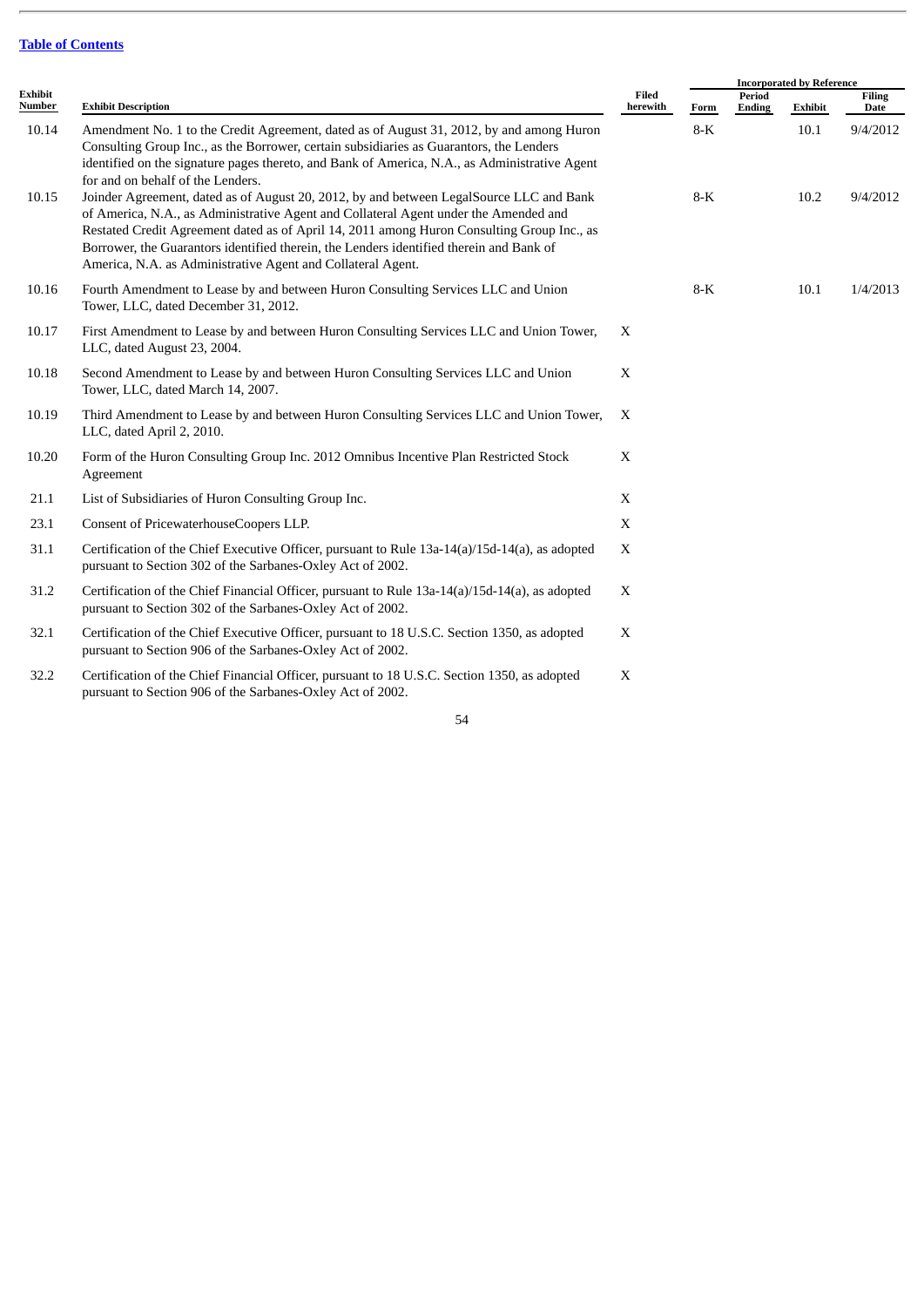|                   |                                                        |                   |      |                  | <b>Incorporated by Reference</b> |                              |
|-------------------|--------------------------------------------------------|-------------------|------|------------------|----------------------------------|------------------------------|
| Exhibit<br>Number | <b>Exhibit Description</b>                             | Filed<br>herewith | Form | Period<br>Ending | Exhibit                          | <b>Filing</b><br><b>Date</b> |
| 101.INS           | <b>XBRL Instance Document</b>                          | Х                 |      |                  |                                  |                              |
| 101.SCH           | XBRL Taxonomy Extension Schema Document                | Х                 |      |                  |                                  |                              |
| 101.CAL           | XBRL Taxonomy Extension Calculation Linkbase Document  | Х                 |      |                  |                                  |                              |
| 101.LAB           | XBRL Taxonomy Extension Label Linkbase Document        | Х                 |      |                  |                                  |                              |
| 101.PRE           | XBRL Taxonomy Extension Presentation Linkbase Document | Х                 |      |                  |                                  |                              |
| 101.DEF           | XBRL Taxonomy Extension Definition Linkbase Document   | Х                 |      |                  |                                  |                              |
|                   |                                                        |                   |      |                  |                                  |                              |

\* Indicates the exhibit is a management contract or compensatory plan or arrangement.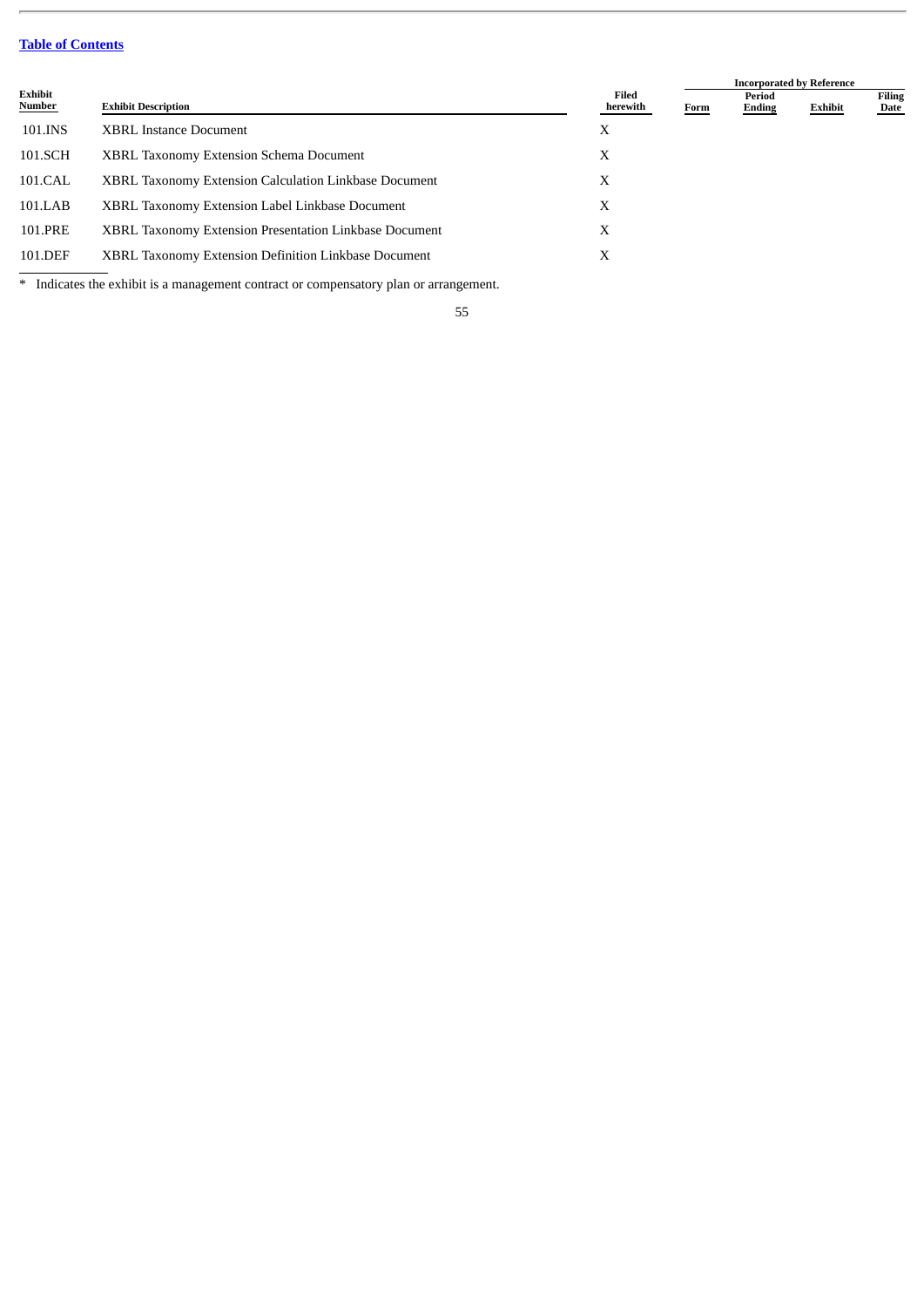# **SIGNATURES**

Pursuant to the requirements of Section 13 or 15(d) of the Securities Exchange Act of 1934, the registrant has duly caused this report to be signed on its behalf by the undersigned, thereunto duly authorized.

| Huron Consulting Group Inc.    |                                                          |                                  |
|--------------------------------|----------------------------------------------------------|----------------------------------|
| (Registrant)                   |                                                          |                                  |
| Signature<br>/s/ James H. Roth | Title<br>President, Chief Executive Officer and Director | <b>Date</b><br>February 21, 2013 |
| James H. Roth                  |                                                          |                                  |

### **POWER OF ATTORNEY**

KNOW ALL PERSONS BY THESE PRESENTS, that each person whose signature appears below constitutes and appoints James H. Roth, C. Mark Hussey and Diane Ratekin, and each of them, his or her true and lawful attorneys-in-fact and agents, with full power of substitution and resubstitution, for him or her and in his or her name, place and stead, in any and all capacities, to sign any and all amendments to this report, and to file the same, with all and any other regulatory authority, granting unto said attorneys-in-fact and agents, and each of them, full power and authority to do and perform each and every act and thing requisite and necessary to be done in and about the premises, as fully to all intents and purposes as he or she might or could do in person, hereby ratifying and confirming all that said attorneys-in-fact and agents or any of them, or their substitutes, may lawfully do or cause to be done by virtue hereof.

Pursuant to the requirements of the Securities Exchange Act of 1934, this report has been signed below by the following persons on behalf of the registrant and in the capacities indicated.

| Signature              | Title                                                  | Date              |
|------------------------|--------------------------------------------------------|-------------------|
| /s/ James H. Roth      | President, Chief Executive Officer and Director        | February 21, 2013 |
| James H. Roth          | (Principal Executive Officer)                          |                   |
| /s/ John F. McCartney  | Non-Executive Chairman of the Board                    | February 21, 2013 |
| John F. McCartney      |                                                        |                   |
| /s/ George E. Massaro  | Vice Chairman of the Board                             | February 21, 2013 |
| George E. Massaro      |                                                        |                   |
| /s/ C. Mark Hussey     | Executive Vice President, Chief Financial Officer and  | February 21, 2013 |
| C. Mark Hussey         | Treasurer (Principal Financial and Accounting Officer) |                   |
| /s/ DuBose Ausley      | Director                                               | February 21, 2013 |
| <b>DuBose Ausley</b>   |                                                        |                   |
| /s/ James D. Edwards   | <b>Director</b>                                        | February 21, 2013 |
| James D. Edwards       |                                                        |                   |
| /s/ H. Eugene Lockhart | Director                                               | February 21, 2013 |
| H. Eugene Lockhart     |                                                        |                   |
| /s/ John S. Moody      | Director                                               | February 21, 2013 |
| John S. Moody          |                                                        |                   |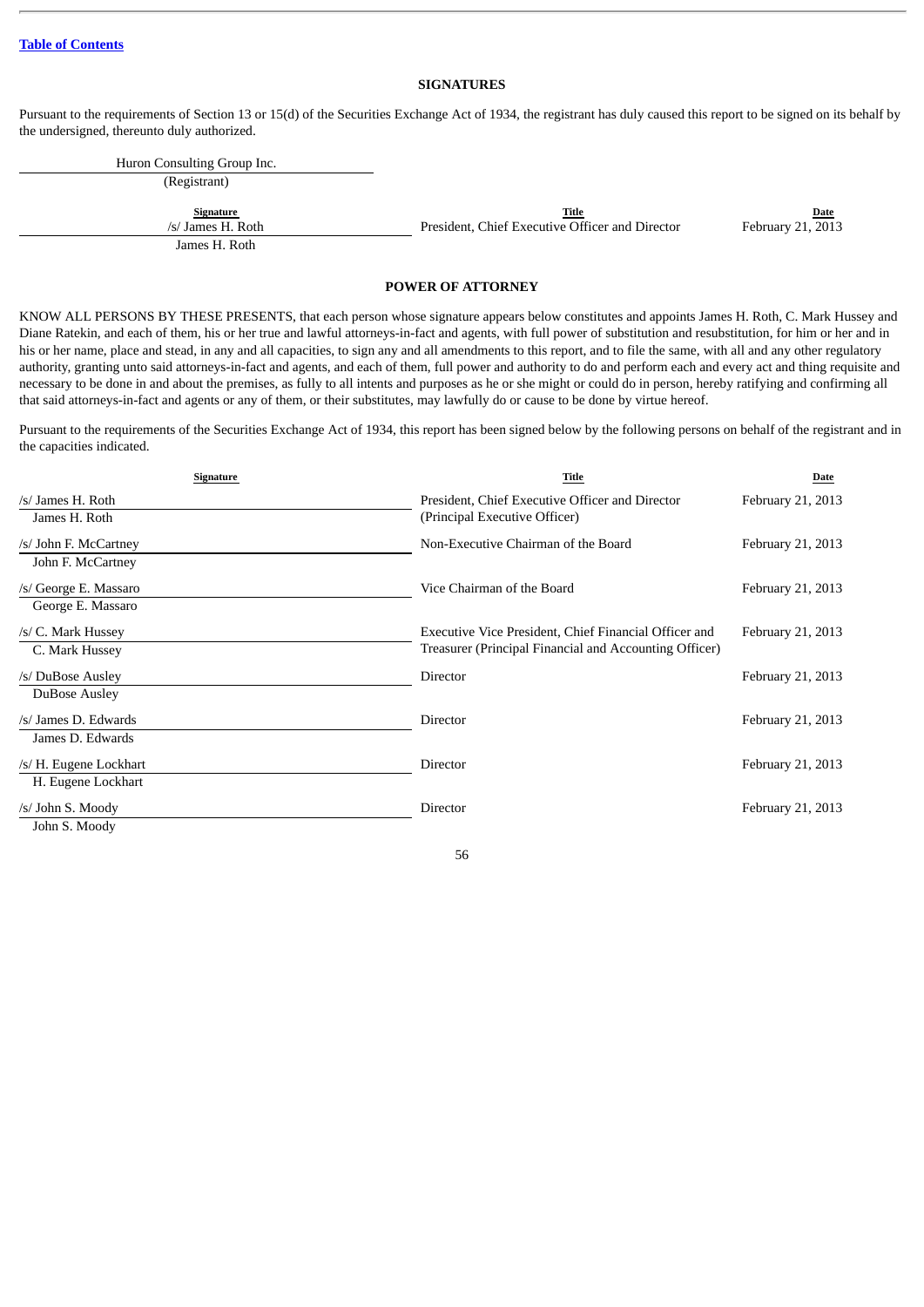# **HURON CONSULTING GROUP INC. CONSOLIDATED FINANCIAL STATEMENTS**

# **INDEX**

|                                                                                                                         | <b>Page</b> |
|-------------------------------------------------------------------------------------------------------------------------|-------------|
| <b>Report of Independent Registered Public Accounting Firm</b>                                                          | $F-2$       |
| Consolidated Balance Sheets at December 31, 2012 and 2011                                                               | $F-3$       |
| Consolidated Statements of Earnings and Other Comprehensive Income for the years ended December 31, 2012, 2011 and 2010 | $F-4$       |
| Consolidated Statements of Stockholders' Equity for the years ended December 31, 2012, 2011 and 2010                    | $F-5$       |
| Consolidated Statements of Cash Flows for the years ended December 31, 2012, 2011 and 2010                              | F-6         |
| Notes to Consolidated Financial Statements                                                                              | $F-7$       |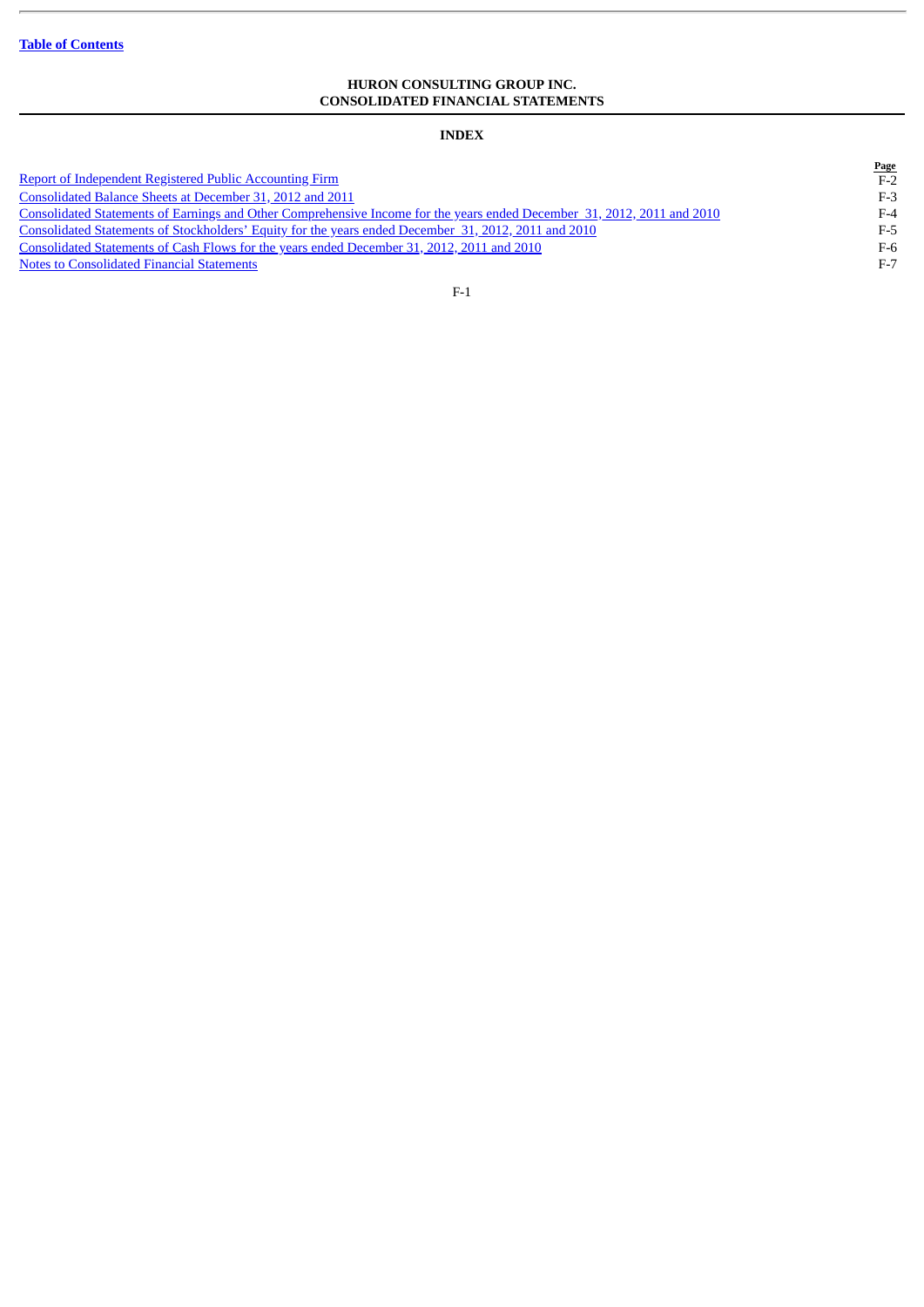#### **Report of Independent Registered Public Accounting Firm**

<span id="page-59-0"></span>To the Board of Directors and Stockholders of Huron Consulting Group Inc.:

In our opinion, the accompanying consolidated balance sheets and the related consolidated statements of earnings and other comprehensive income, stockholders' equity and cash flows present fairly, in all material respects, the financial position of Huron Consulting Group Inc. and its subsidiaries at December 31, 2012 and December 31, 2011, and the results of their operations and their cash flows for each of the three years in the period ended December 31, 2012 in conformity with accounting principles generally accepted in the United States of America. Also in our opinion, the Company maintained, in all material respects, effective internal control over financial reporting as of December 31, 2012, based on criteria established in *Internal Control—Integrated Framework* issued by the Committee of Sponsoring Organizations of the Treadway Commission (COSO). The Company's management is responsible for these financial statements, for maintaining effective internal control over financial reporting and for its assessment of the effectiveness of internal control over financial reporting, included in Management's Report on Internal Control over Financial Reporting appearing under Item 9A. Our responsibility is to express opinions on these financial statements and on the Company's internal control over financial reporting based on our integrated audits. We conducted our audits in accordance with the standards of the Public Company Accounting Oversight Board (United States). Those standards require that we plan and perform the audits to obtain reasonable assurance about whether the financial statements are free of material misstatement and whether effective internal control over financial reporting was maintained in all material respects. Our audits of the financial statements included examining, on a test basis, evidence supporting the amounts and disclosures in the financial statements, assessing the accounting principles used and significant estimates made by management, and evaluating the overall financial statement presentation. Our audit of internal control over financial reporting included obtaining an understanding of internal control over financial reporting, assessing the risk that a material weakness exists, and testing and evaluating the design and operating effectiveness of internal control based on the assessed risk. Our audits also included performing such other procedures as we considered necessary in the circumstances. We believe that our audits provide a reasonable basis for our opinions.

A company's internal control over financial reporting is a process designed to provide reasonable assurance regarding the reliability of financial reporting and the preparation of financial statements for external purposes in accordance with generally accepted accounting principles. A company's internal control over financial reporting includes those policies and procedures that (i) pertain to the maintenance of records that, in reasonable detail, accurately and fairly reflect the transactions and dispositions of the assets of the company; (ii) provide reasonable assurance that transactions are recorded as necessary to permit preparation of financial statements in accordance with generally accepted accounting principles, and that receipts and expenditures of the company are being made only in accordance with authorizations of management and directors of the company; and (iii) provide reasonable assurance regarding prevention or timely detection of unauthorized acquisition, use, or disposition of the company's assets that could have a material effect on the financial statements.

Because of its inherent limitations, internal control over financial reporting may not prevent or detect misstatements. Also, projections of any evaluation of effectiveness to future periods are subject to the risk that controls may become inadequate because of changes in conditions, or that the degree of compliance with the policies or procedures may deteriorate.

/s/ PricewaterhouseCoopers LLP

Chicago, IL February 21, 2013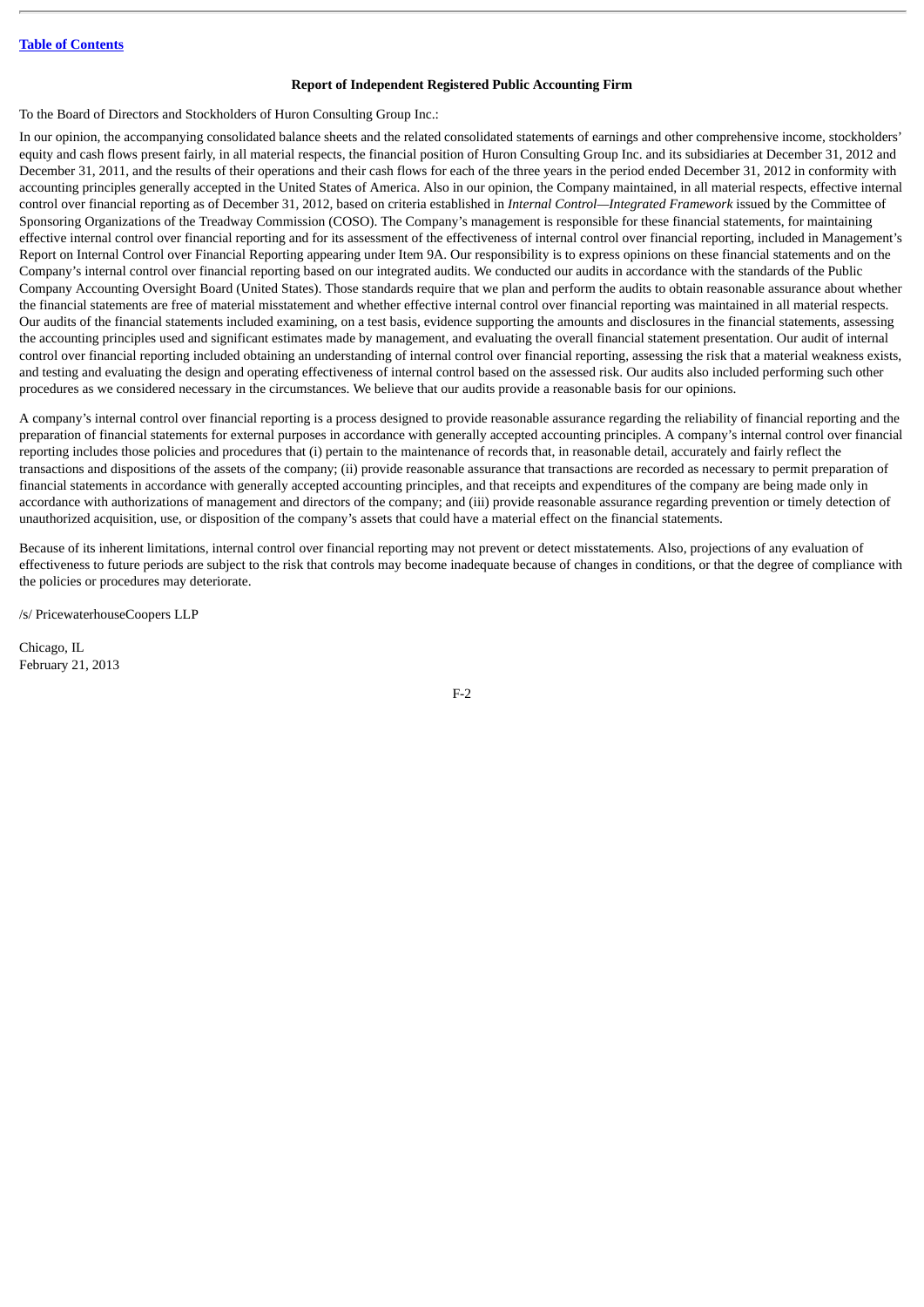# **HURON CONSULTING GROUP INC. CONSOLIDATED BALANCE SHEETS (In thousands, except per share amounts)**

<span id="page-60-0"></span>

|                                                                                                                 | December 31,<br>2012 | December 31,<br>2011 |
|-----------------------------------------------------------------------------------------------------------------|----------------------|----------------------|
| Assets                                                                                                          |                      |                      |
| Current assets:                                                                                                 |                      |                      |
| Cash and cash equivalents                                                                                       | \$<br>25,162         | \$<br>5,080          |
| Receivables from clients, net                                                                                   | 97,206               | 107,820              |
| Unbilled services, net                                                                                          | 47,286               | 49,056               |
| Income tax receivable                                                                                           | 192                  | 19,501               |
| Deferred income taxes, net                                                                                      | 14,751               | 12,531               |
| Prepaid expenses and other current assets                                                                       | 15,525               | 14,191               |
| Current assets of discontinued operations                                                                       | 250                  | 3,345                |
| Total current assets                                                                                            | 200,372              | 211,524              |
| Property and equipment, net                                                                                     | 33,805               | 31,176               |
| Other non-current assets                                                                                        | 15,272               | 14,892               |
| Intangible assets, net                                                                                          | 18,879               | 16,867               |
| Goodwill                                                                                                        | 519,522              | 512,185              |
| <b>Total assets</b>                                                                                             | \$787,850            | \$786,644            |
| Liabilities and stockholders' equity                                                                            |                      |                      |
| Current liabilities:                                                                                            |                      |                      |
| Accounts payable                                                                                                | \$<br>8,432          | \$<br>8,084          |
| Accrued expenses                                                                                                | 17,692               | 22,505               |
| Accrued payroll and related benefits                                                                            | 61,672               | 66,464               |
| Accrued consideration for business acquisitions, current portion                                                | 5,640                | 35,062               |
| Income tax payable                                                                                              | 7,872                | 101                  |
| Deferred revenues                                                                                               | 15,388               | 36,721               |
| Current liabilities of discontinued operations                                                                  | 29                   | 765                  |
| Total current liabilities                                                                                       | 116,725              | 169,702              |
| Non-current liabilities:                                                                                        |                      |                      |
| Deferred compensation and other liabilities                                                                     | 6,973                | 7,856                |
| <b>Bank borrowings</b>                                                                                          | 192,500              | 193,500              |
| Deferred lease incentives                                                                                       | 6,936                | 6,670                |
| Deferred income taxes                                                                                           | 14,510               | 12,078               |
| Accrued consideration for business acquisitions, net of current portion                                         | 4,885                |                      |
| Non-current liabilities of discontinued operations                                                              |                      | 49                   |
| Total non-current liabilities                                                                                   | 225,804              | 220,153              |
| <b>Commitments and Contingencies</b>                                                                            |                      |                      |
| Stockholders' equity                                                                                            |                      |                      |
| Common stock $$0.01$ per value: $500,000,000$ shares sutherized: $24,702,227$ and $24,200,540$ shares issued at |                      |                      |

| Common stock; \$0.01 par value; 500,000,000 shares authorized; 24,793,327 and 24,208,549 shares issued at        |           |           |
|------------------------------------------------------------------------------------------------------------------|-----------|-----------|
| December 31, 2012 and December 31, 2011, respectively                                                            | 240       | 234       |
| Treasury stock, at cost, 1,880,809 and 1,642,018 shares at December 31, 2012 and December 31, 2011, respectively | (83,715)  | (75, 735) |
| Additional paid-in capital                                                                                       | 420,825   | 400.597   |
| Retained earnings                                                                                                | 109,330   | 72,902    |
| Accumulated other comprehensive loss                                                                             | (1,359)   | (1,209)   |
| Total stockholders' equity                                                                                       | 445,321   | 396,789   |
| Total liabilities and stockholders' equity                                                                       | \$787,850 | \$786,644 |

*The accompanying notes are an integral part of the consolidated financial statements.*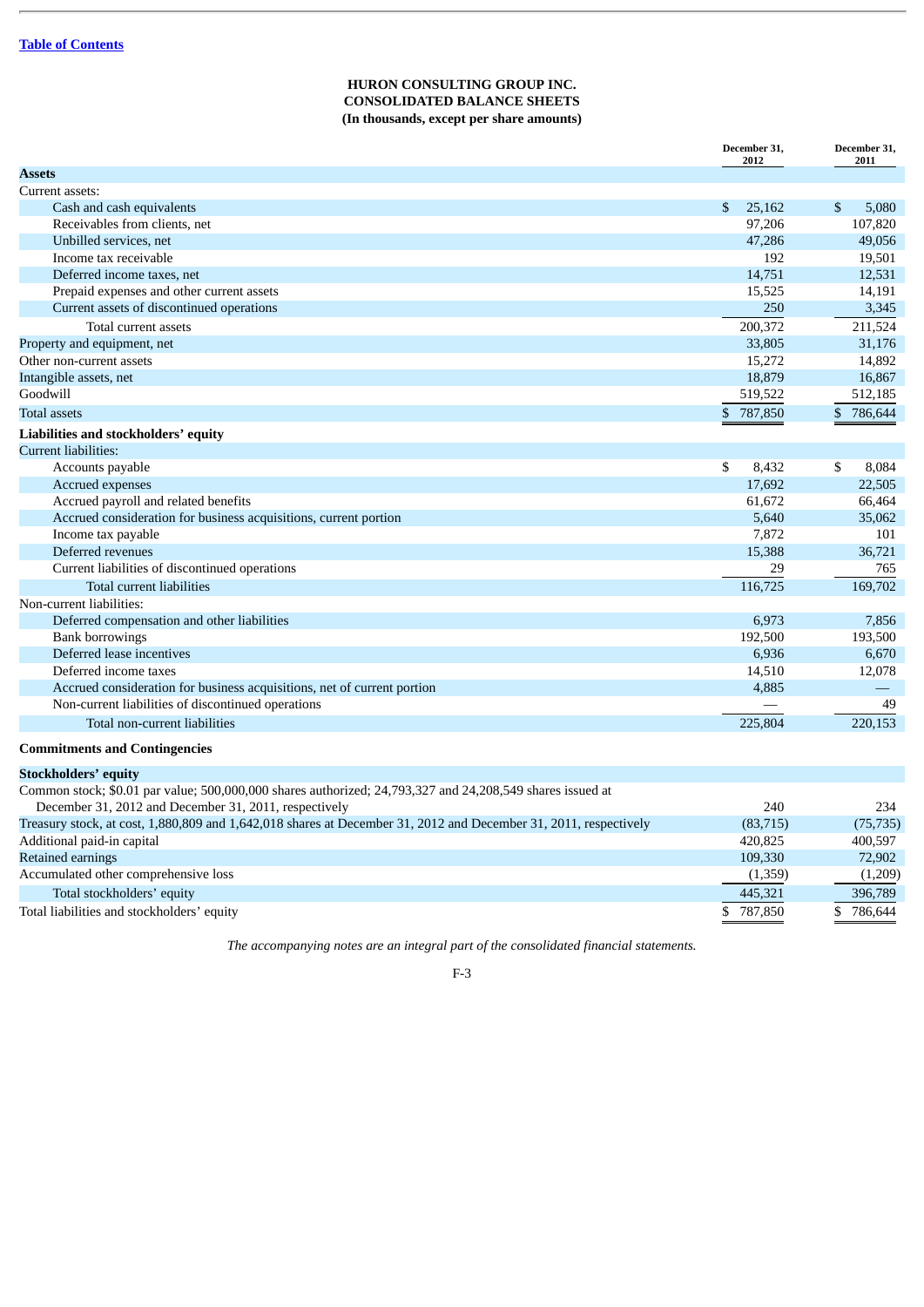# **HURON CONSULTING GROUP INC. CONSOLIDATED STATEMENTS OF EARNINGS AND OTHER COMPREHENSIVE INCOME (In thousands, except per share amounts)**

<span id="page-61-0"></span>

|                                                                                                                         | Year Ended December 31, |                       |                         |
|-------------------------------------------------------------------------------------------------------------------------|-------------------------|-----------------------|-------------------------|
|                                                                                                                         | 2012                    | 2011                  | 2010                    |
| <b>Revenues and reimbursable expenses:</b>                                                                              |                         |                       |                         |
| Revenues                                                                                                                | \$625,961               | \$606,314             | \$515,668               |
| Reimbursable expenses                                                                                                   | 55,764                  | 51,580                | 43,350                  |
| Total revenues and reimbursable expenses                                                                                | 681,725                 | 657,894               | 559,018                 |
| Direct costs and reimbursable expenses (exclusive of depreciation and amortization shown in operating expenses):        |                         |                       |                         |
| Direct costs                                                                                                            | 384,884                 | 376,084               | 317,025                 |
| Intangible assets amortization                                                                                          | 3,809                   | 5,364                 | 4,125                   |
| Reimbursable expenses                                                                                                   | 55,772                  | 51,673                | 43,223                  |
| Total direct costs and reimbursable expenses                                                                            | 444,465                 | 433,121               | 364,373                 |
| <b>Operating expenses:</b>                                                                                              |                         |                       |                         |
| Selling, general and administrative                                                                                     | 125,266                 | 119,325               | 111,530                 |
| Restructuring charges                                                                                                   | 4,004                   | 3,829                 | 4,062                   |
| Restatement related expenses                                                                                            | 1,785                   | 4,579                 | 8,666                   |
| Litigation settlements, net                                                                                             | 1,150                   | 1,096                 | 17,316                  |
| Depreciation and amortization                                                                                           | 18,529                  | 18,524                | 18,372                  |
| Goodwill impairment charges                                                                                             | 13,083                  | 21,973                |                         |
| Total operating expenses                                                                                                | 163,817                 | 169,326               | 159,946                 |
| Operating income                                                                                                        | 73,443                  | 55,447                | 34,699                  |
| Other income (expense), net:                                                                                            |                         |                       |                         |
| Interest expense, net of interest income                                                                                | (8,223)                 | (12,259)              | (14, 402)               |
| Other income (expense), net                                                                                             | 428                     | (78)                  | 262                     |
| Total other expense, net                                                                                                | (7,795)                 | (12, 337)             | (14, 140)               |
| Income from continuing operations before income tax expense                                                             | 65,648                  | 43,110                | 20,559                  |
| Income tax expense                                                                                                      | 29,695                  | 21,629                | 13,132                  |
| Net income from continuing operations                                                                                   | 35,953                  | 21,481                | 7,427                   |
| Income (loss) from discontinued operations (including loss on disposal of \$1.9 million in 2011 and gain on disposal of |                         |                       |                         |
| \$1.2 million in 2010), net of tax                                                                                      | 475                     | (962)                 | 1,098                   |
| Net income                                                                                                              | \$ 36,428               | \$ 20,519             | \$<br>8,525             |
|                                                                                                                         |                         |                       |                         |
| Net earnings per basic share:                                                                                           |                         |                       |                         |
| Net income from continuing operations                                                                                   | \$<br>1.64              | \$<br>1.01            | \$<br>0.36              |
| Income (loss) from discontinued operations, net of tax                                                                  | \$<br>0.02              | \$<br>(0.05)          | \$<br>0.05              |
| Net income                                                                                                              | \$<br>1.66              | ${\mathbb S}$<br>0.96 | $\overline{\$}$<br>0.41 |
| Net earnings per diluted share:                                                                                         |                         |                       |                         |
| Net income from continuing operations                                                                                   | \$<br>1.61              | 0.99<br>\$            | \$<br>0.36              |
| Income (loss) from discontinued operations, net of tax                                                                  | \$<br>0.02              | \$<br>(0.04)          | \$<br>0.05              |
| Net income                                                                                                              | \$<br>1.63              | \$<br>0.95            | \$<br>0.41              |
| Weighted average shares used in calculating earnings per share:                                                         |                         |                       |                         |
| Basic                                                                                                                   | 21,905                  | 21,324                | 20,546                  |
| Diluted                                                                                                                 | 22,285                  | 21,676                | 20,774                  |
| <b>Comprehensive income:</b>                                                                                            |                         |                       |                         |
| Net income                                                                                                              | \$ 36,428               | \$ 20,519             | 8,525<br>\$             |
| Foreign currency translation gain (loss), net of tax                                                                    | 129                     | 154                   | (689)                   |
| Unrealized (loss) gain on cash flow hedging instruments, net of tax                                                     | (279)                   | 597                   | (478)                   |
| Other comprehensive (loss) income                                                                                       | (150)                   | 751                   | (1,167)                 |
| Comprehensive income                                                                                                    | \$ 36,278               | \$ 21,270             | \$<br>7,358             |

*The accompanying notes are an integral part of the consolidated financial statements.*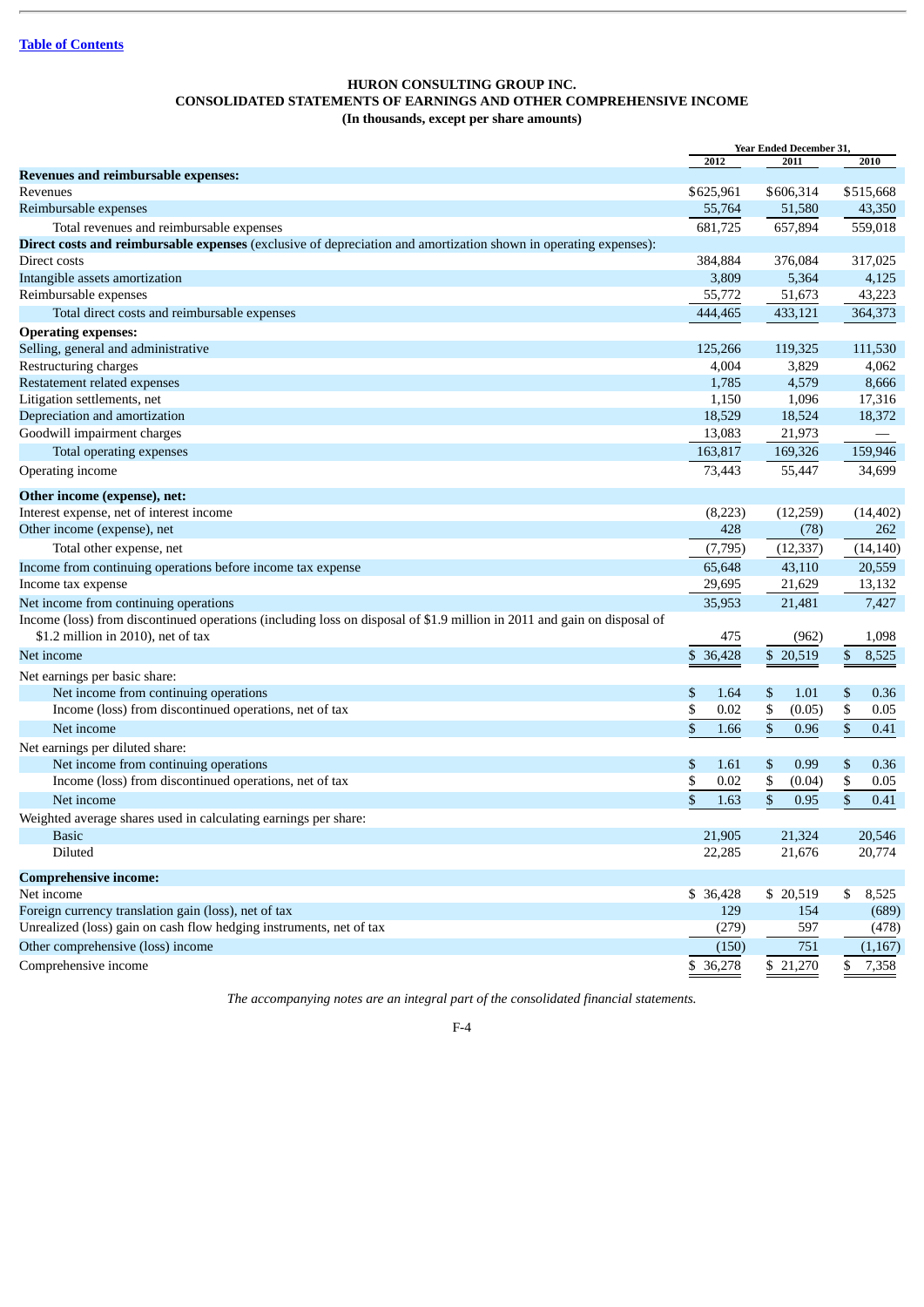# **HURON CONSULTING GROUP INC. CONSOLIDATED STATEMENTS OF STOCKHOLDERS' EQUITY (In thousands, except share amounts)**

<span id="page-62-0"></span>

|                                                |                     |           |                       |              |                              |                 |    | <b>Accumulated</b> |              |               |
|------------------------------------------------|---------------------|-----------|-----------------------|--------------|------------------------------|-----------------|----|--------------------|--------------|---------------|
|                                                | <b>Common Stock</b> |           | <b>Treasury Stock</b> |              | <b>Additional</b><br>Paid-In | Retained        |    | Other              |              | Stockholders' |
|                                                | <b>Shares</b>       |           | <b>Shares</b>         |              |                              |                 |    | Comprehensive      |              |               |
| <b>Balance at December 31, 2009</b>            |                     | Amount    |                       | Amount       | Capital                      | <b>Earnings</b> |    | Income (Loss)      |              | <b>Equity</b> |
|                                                | 21,330,311          | \$<br>213 | (1, 157, 601)         | \$(51,561)   | \$ 335,272                   | \$43,858        | \$ | (793)              | $\mathbb{S}$ | 326,989       |
| Comprehensive income                           |                     |           |                       |              |                              | 8,525           |    | (1,167)            |              | 7,358         |
| Issuance of common stock in connection with:   |                     |           |                       |              |                              |                 |    |                    |              |               |
| Restricted stock awards, net of cancellations  | 839,647             | 8         | (194, 844)            | (12, 564)    | 12,556                       |                 |    |                    |              |               |
| Exercise of stock options                      | 71,471              |           |                       |              | 72                           |                 |    |                    |              | 73            |
| Share-based compensation                       |                     |           |                       |              | 19,547                       |                 |    |                    |              | 19,547        |
| Shares redeemed for employee tax withholdings  |                     |           | (68, 490)             | (1,550)      |                              |                 |    |                    |              | (1,550)       |
| Income tax deficit on share-based compensation |                     |           |                       |              | (4,045)                      |                 |    |                    |              | (4,045)       |
| <b>Balance at December 31, 2010</b>            | 22,241,429          | 222       | (1,420,935)           | \$(65, 675)  | 363,402<br>S.                | \$52,383        | \$ | (1,960)            | $\mathbf{s}$ | 348,372       |
| Comprehensive income                           |                     |           |                       |              |                              | 20,519          |    | 751                |              | 21,270        |
| Issuance of common stock in connection with:   |                     |           |                       |              |                              |                 |    |                    |              |               |
| Restricted stock awards, net of cancellations  | 618,990             | 6         | (109, 023)            | (5,539)      | 5,533                        |                 |    |                    |              |               |
| Exercise of stock options                      | 27,862              |           |                       |              | 218                          |                 |    |                    |              | 219           |
| Settlement of class action lawsuit             | 474,547             | 5         |                       |              | 13,643                       |                 |    |                    |              | 13,648        |
| Share-based compensation                       |                     |           |                       |              | 18,443                       |                 |    |                    |              | 18,443        |
| Shares redeemed for employee tax withholdings  |                     |           | (149, 075)            | (4,521)      |                              |                 |    |                    |              | (4,521)       |
| Income tax deficit on share-based compensation |                     |           |                       |              | (642)                        |                 |    |                    |              | (642)         |
| Balance at December 31, 2011                   | 23,362,828          | \$<br>234 | (1,679,033)           | \$(75,735)   | 400,597                      | \$72,902        | \$ | (1,209)            | \$           | 396,789       |
| Comprehensive income                           |                     |           |                       |              |                              | 36,428          |    | (150)              |              | 36,278        |
| Issuance of common stock in connection with:   |                     |           |                       |              |                              |                 |    |                    |              |               |
| Restricted stock awards, net of cancellations  | 497,028             | 5         | (91, 304)             | (3,542)      | 3,537                        |                 |    |                    |              |               |
| Exercise of stock options                      | 44,269              |           |                       |              | 275                          |                 |    |                    |              | 276           |
| Share-based compensation                       |                     |           |                       |              | 15,490                       |                 |    |                    |              | 15,490        |
| Shares redeemed for employee tax withholdings  |                     |           | (119, 128)            | (4, 438)     |                              |                 |    |                    |              | (4, 438)      |
| Income tax benefit on share-based compensation |                     |           |                       |              | 926                          |                 |    |                    |              | 926           |
| <b>Balance at December 31, 2012</b>            | 23,904,125          | 240       | (1,889,465)           | $$$ (83,715) | 420,825                      | \$109,330       | S  | (1, 359)           |              | 445,321       |

*The accompanying notes are an integral part of the consolidated financial statements.*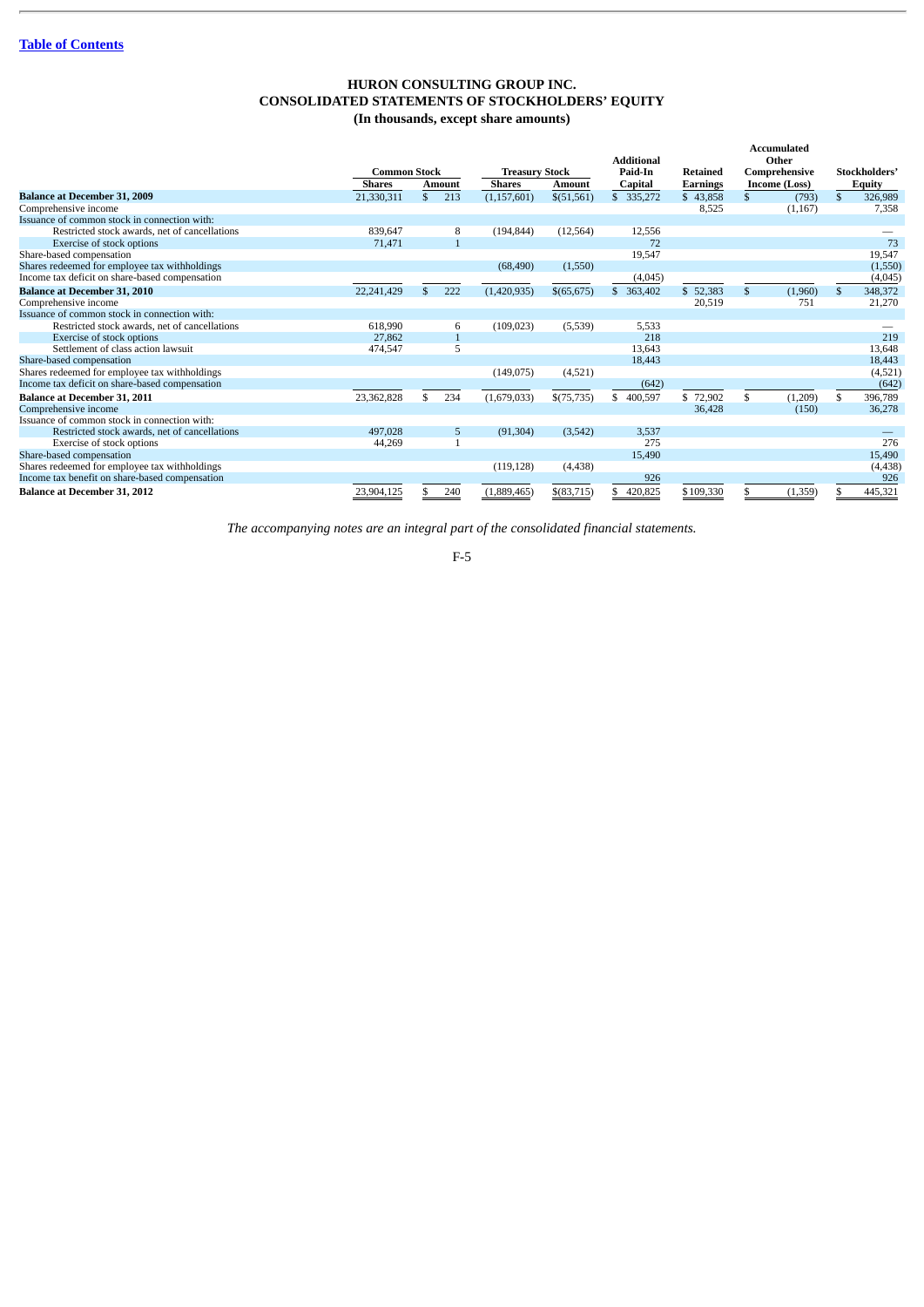# **HURON CONSULTING GROUP INC. CONSOLIDATED STATEMENTS OF CASH FLOWS (In thousands)**

<span id="page-63-0"></span>

|                                                                                             |                        | <b>Year Ended December 31,</b> |                |  |
|---------------------------------------------------------------------------------------------|------------------------|--------------------------------|----------------|--|
|                                                                                             | 2012                   | 2011                           | 2010           |  |
| <b>Cash flows from operating activities:</b>                                                |                        |                                |                |  |
| Net income                                                                                  | \$<br>36,428           | 20,519<br>\$                   | \$<br>8,525    |  |
| Adjustments to reconcile net income to net cash provided by operating activities:           |                        |                                |                |  |
| Depreciation and amortization                                                               | 25,251                 | 24,717                         | 22,861         |  |
| Share-based compensation                                                                    | 15,651                 | 19,388                         | 20,682         |  |
| Allowances for doubtful accounts and unbilled services                                      | (4,935)                | (8, 392)                       | 350            |  |
| Deferred income taxes                                                                       | (521)                  | 29,702<br>20                   | (863)<br>208   |  |
| Loss on disposal of property and equipment<br>Loss (gain) on sale of business               |                        |                                |                |  |
|                                                                                             |                        | 1,860                          | (1,232)        |  |
| Non-cash portion of litigation settlements                                                  |                        | 1,096<br>23,900                | 12,552         |  |
| Impairment charges on goodwill                                                              | 13,083                 |                                |                |  |
| Changes in operating assets and liabilities, net of businesses acquired:                    |                        |                                |                |  |
| Decrease (increase) in receivables from clients<br>Decrease (increase) in unbilled services | 19,713<br>4,333        | (21,055)<br>(7, 179)           | (554)<br>6,210 |  |
| Decrease (increase) in current income tax receivable / payable, net                         | 27,078                 | (15, 244)                      | 13,106         |  |
| Decrease (increase) in other assets                                                         | 2,615                  | 4,296                          | 2,274          |  |
| (Decrease) increase in accounts payable and accrued liabilities                             | (7,001)                | (4,602)                        | (3,665)        |  |
| (Decrease) increase in accrued payroll and related benefits                                 | (5,676)                | 20,909                         | (33, 439)      |  |
| (Decrease) increase in deferred revenues                                                    | (20, 430)              | 18,682                         | 3,036          |  |
|                                                                                             |                        |                                |                |  |
| Net cash provided by operating activities                                                   | 105,589                | 108,617                        | 50,051         |  |
| <b>Cash flows from investing activities:</b>                                                |                        |                                |                |  |
| Purchases of property and equipment, net                                                    | (20, 746)              | (13, 939)                      | (8,500)        |  |
| Net (investment in) surrender of life insurance policies                                    | (600)                  | (434)                          | 687            |  |
| Purchases of businesses, net of cash acquired                                               | (55, 223)              | (24, 905)                      | (87, 946)      |  |
| Capitalization of internally developed software                                             | (895)                  |                                |                |  |
| Sales of businesses                                                                         |                        | 788                            | 7,942          |  |
| Net cash used in investing activities                                                       | (77, 464)              | (38, 490)                      | (87, 817)      |  |
| <b>Cash flows from financing activities:</b>                                                |                        |                                |                |  |
| Proceeds from exercise of stock options                                                     | 276                    | 219                            | 73             |  |
| Shares redeemed for employee tax withholdings                                               | (4, 438)               | (4,521)                        | (1,550)        |  |
| Tax benefit from share-based compensation                                                   | 1,585                  | 1,094                          | 1,291          |  |
| Proceeds from borrowings under credit facility                                              | 273,000                | 282,301                        | 363,500        |  |
| Repayments on credit facility                                                               | (274,000)              | (348,500)                      | (325,500)      |  |
| Payments for debt issue costs                                                               | (2,482)                |                                |                |  |
| Payments of capital lease obligations                                                       | (12)                   | (62)                           | (257)          |  |
| Deferred acquisition payments                                                               | (2,000)                | (2,000)                        |                |  |
| Net cash (used in) provided by financing activities                                         | (8,071)                | (71, 469)                      | 37,557         |  |
| Effect of exchange rate changes on cash                                                     | 28                     | 75                             | 97             |  |
| Net increase (decrease) in cash and cash equivalents                                        | 20,082                 | (1,267)                        | (112)          |  |
| Cash and cash equivalents at beginning of the period (1)                                    | 5,080                  | 6,347                          | 6,459          |  |
| Cash and cash equivalents at end of the period                                              | \$25,162               | \$<br>5,080                    | \$<br>6,347    |  |
| Supplemental disclosure of cash flow information:                                           |                        |                                |                |  |
| Non-cash investing and financing activities:                                                |                        |                                |                |  |
| Note received for sale of business                                                          | \$                     | 2,680<br>\$                    | \$             |  |
| Debt issuance costs                                                                         | \$                     | \$<br>2,699                    | \$             |  |
| Issuance of common stock in connection with settlement of class action lawsuit              | \$                     | \$<br>13,648                   | \$             |  |
| Deferred payments related to business combinations                                          | $\mathbb{S}$<br>10,113 | \$<br>$\overline{\phantom{m}}$ | \$             |  |
| Cash paid during the year for:                                                              |                        |                                |                |  |
| Interest                                                                                    | \$<br>7,211            | 9,578<br>\$                    | \$13,303       |  |
| Income taxes                                                                                | \$14,370               | 6,179<br>\$                    | \$<br>8,838    |  |

(1) Cash and cash equivalents presented herein includes \$0.1 million and \$0.7 million of cash and cash equivalents classified as discontinued operations as of December 31, 2010 and 2009, respectively.

*The accompanying notes are an integral part of the consolidated financial statements.*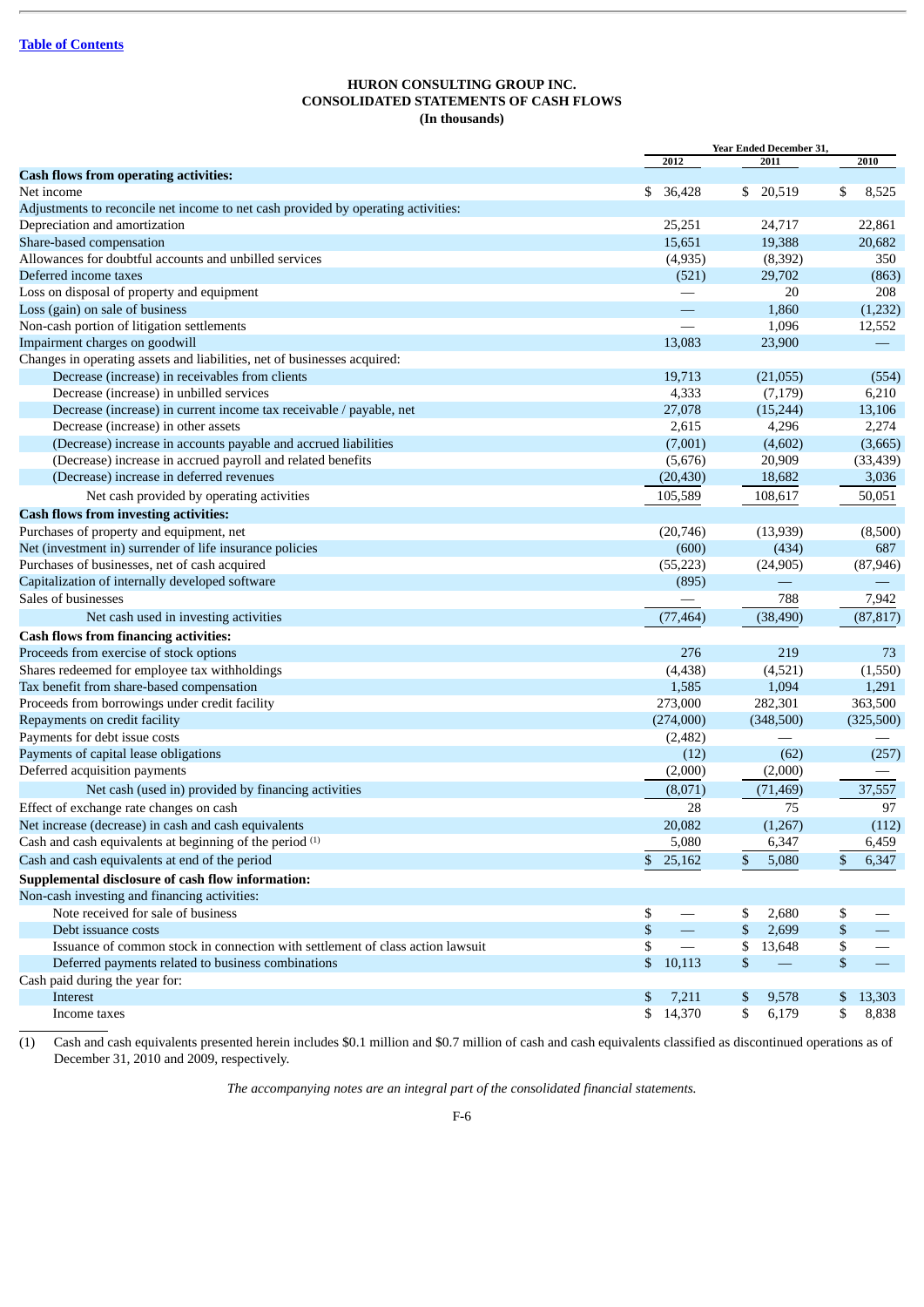## <span id="page-64-0"></span>**1. Description of Business**

We are a leading provider of operational and financial consulting services. We help clients in diverse industries improve performance, comply with complex regulations, reduce costs, recover from distress, leverage technology, process and review large amounts of complex data, and stimulate growth. We team with our clients to deliver sustainable and measurable results. Our professionals employ their expertise in healthcare administration, management, finance and operations to provide our clients with specialized analyses and customized advice and solutions that are tailored to address each client's particular challenges and opportunities. We provide consulting services to a wide variety of both financially sound and distressed organizations, including healthcare organizations, leading academic institutions, governmental entities, Fortune 500 companies, medium-sized businesses, and the law firms that represent these various organizations.

## **2. Summary of Significant Accounting Policies**

## **Basis of Presentation and Principles of Consolidation**

The accompanying Consolidated Financial Statements reflect the financial position at December 31, 2012 and 2011, and the results of operations and cash flows for the years ended December 31, 2012, 2011 and 2010.

Certain amounts reported in the previous years have been reclassified to conform to the 2012 presentation. The Consolidated Financial Statements include the accounts of Huron Consulting Group Inc. and its subsidiaries, all of which are wholly-owned. All intercompany balances and transactions have been eliminated in consolidation.

In recent years, we have undertaken several separate initiatives to divest certain practices within the Financial Consulting segment in order to enable us to devote more of our energy and financial resources to the remaining businesses of the Company where we have a more substantial market presence. On December 30, 2011, we sold the Accounting Advisory ("AA") practice to a group of investors including the managing director of the practice at the time. On September 30, 2010, we completed a sale of a portion of the Disputes and Investigations ("D&I") practice and wound down the remaining practice operations as of that same date. Additionally, during the third quarter of 2010 we exited the Utilities Consulting ("Utilities") practice, and in the second quarter of 2010 we exited the business that included the international operations of our Japan office ("Japan") via a wind down of the business. As a result of these actions, the operating results of AA, D&I, Utilities, and Japan are reported as "discontinued operations." All other operations of the business are considered "continuing operations." Amounts previously reported have been reclassified to conform to this presentation in accordance with Financial Accounting Standards Board ("FASB") Accounting Standards Codifications ("ASC") Topic 205, "Presentation of Financial Statements" to allow for meaningful comparison of continuing operations. See Note 3 "Discontinued Operations" for additional information about our discontinued operations.

## **Use of Estimates**

The preparation of financial statements in conformity with accounting principles generally accepted in the United States ("GAAP") requires management to make estimates and assumptions that affect the amounts that are reported in the Consolidated Financial Statements and accompanying disclosures. Actual results may differ from these estimates and assumptions.

## **Revenue Recognition**

We recognize revenues in accordance with FASB ASC Topic 605, "Revenue Recognition." Under FASB ASC Topic 605, revenue is recognized when persuasive evidence of an arrangement exists, the related services are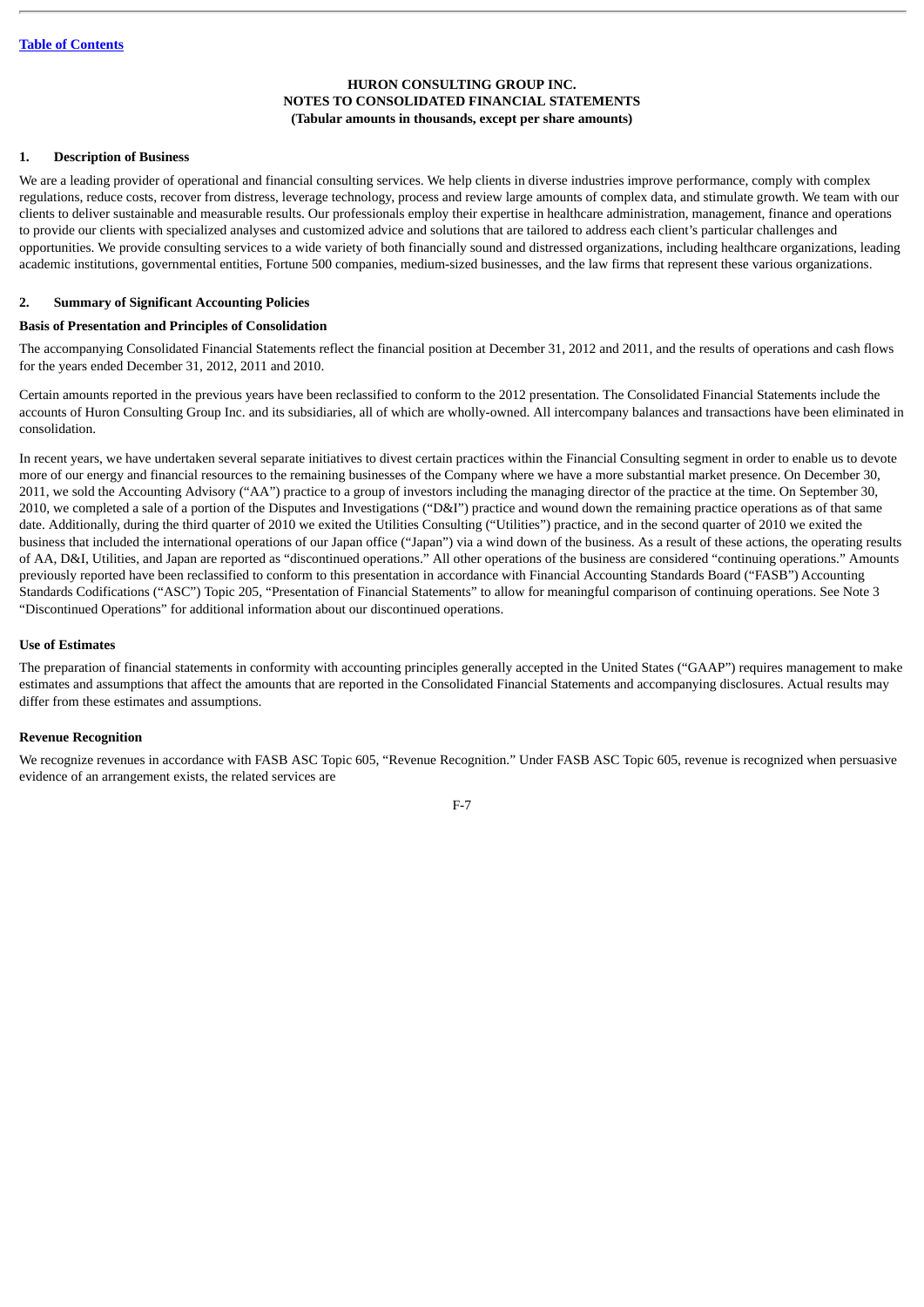provided, the price is fixed and determinable and collectability is reasonably assured. We generate the majority of our revenues from providing professional services under three types of billing arrangements: time-and-expense, fixed-fee, and performance-based.

Time-and-expense billing arrangements require the client to pay based on the number of hours worked, the number of pages reviewed, or the amount of data processed by our revenue-generating professionals at agreed upon rates. We recognize revenues under time-and-expense billing arrangements as the related services are rendered.

In fixed-fee billing arrangements, we agree to a pre-established fee in exchange for a predetermined set of professional services. We set the fees based on our estimates of the costs and timing for completing the engagements. We recognize revenues under fixed-fee billing arrangements using a proportionate performance approach, which is based on our estimates of work completed to-date versus the total services to be provided under the engagement. Estimates of total engagement revenues and cost of services are monitored regularly during the term of the engagement. If our estimates indicate a potential loss, such loss is recognized in the period in which the loss first becomes probable and reasonably estimable.

In performance-based billing arrangements, fees are tied to the attainment of contractually defined objectives. We enter into performance-based engagements in essentially two forms. First, we generally earn fees that are directly related to the savings formally acknowledged by the client as a result of adopting our recommendations for improving operational and cost effectiveness in the areas we review. Second, we have performance-based engagements in which we earn a success fee when and if certain pre-defined outcomes occur. Often, performance-based fees supplement our time-and-expense or fixed-fee engagements. We do not recognize revenues under performance-based billing arrangements until all related performance criteria are met.

We also generate revenues from licensing two types of proprietary software to clients. License revenue from our research administration and compliance software is recognized in accordance with FASB ASC Topic 985-605, generally in the month in which the software is delivered. License revenue from our revenue cycle management software is sold only as a component of our consulting projects, and the services we provide are essential to the functionality of the software. Therefore, revenues from these software licenses are recognized over the term of the related consulting services contract in accordance with FASB ASC Topic 605-35.

Clients that have purchased one of our software licenses can pay an annual fee for software support and maintenance. Annual support and maintenance fee revenue is recognized ratably over the support period, which is generally one year. These fees are billed in advance and included in deferred revenues until recognized.

We have arrangements with clients in which we provide multiple elements of services under one engagement contract. Revenues under these types of arrangements are allocated to each element based on the element's fair value in accordance with FASB ASC Topic 605 and recognized pursuant to the criteria described above.

Provisions are recorded for the estimated realization adjustments on all engagements, including engagements for which fees are subject to review by the bankruptcy courts. Expense reimbursements that are billable to clients are included in total revenues and reimbursable expenses, and typically an equivalent amount of reimbursable expenses are included in total direct costs and reimbursable expenses. Reimbursable expenses are primarily recognized as revenue in the period in which the expense is incurred. Subcontractors that are billed to clients at cost are also included in reimbursable expenses.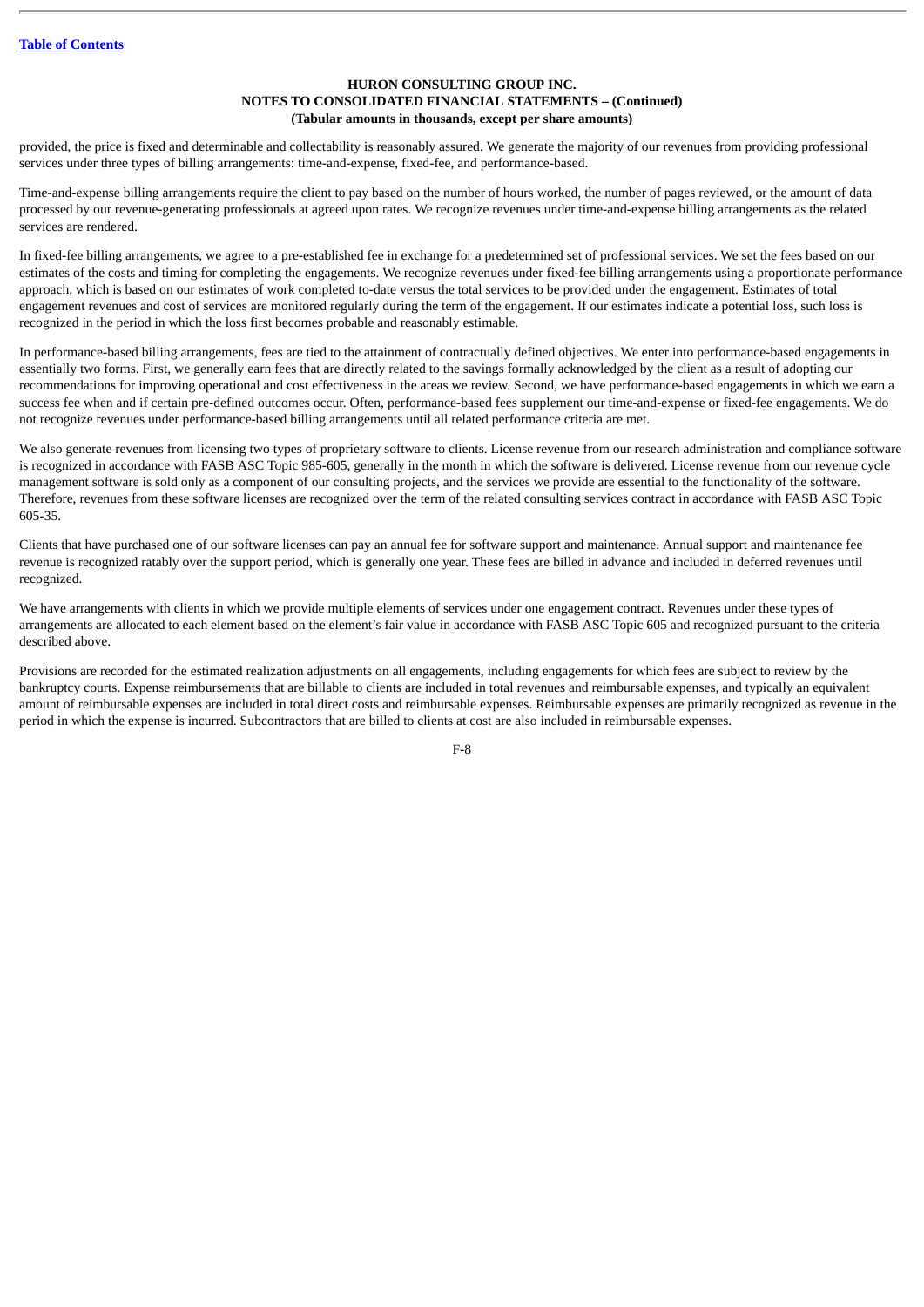Differences between the timing of billings and the recognition of revenue are recognized as either unbilled services or deferred revenues in the accompanying consolidated balance sheets. Revenues recognized for services performed but not yet billed to clients are recorded as unbilled services. Client prepayments and retainers are classified as deferred (i.e., unearned) revenues and recognized over future periods as earned in accordance with the applicable engagement agreement.

# **Allowances for Doubtful Accounts and Unbilled Services**

We maintain allowances for doubtful accounts and for services performed but not yet billed based on several factors, including the estimated cash realization from amounts due from clients, an assessment of a client's ability to make required payments, and the historical percentages of fee adjustments and write-offs by practice group. The allowances are assessed by management on a regular basis.

We record the provision for doubtful accounts and unbilled services as a reduction in revenue to the extent the provision relates to fee adjustments and other discretionary pricing adjustments. To the extent the provision relates to a client's inability to make required payments on accounts receivables, we record the provision in selling, general and administrative expenses.

### **Direct Costs and Reimbursable Expenses**

Direct costs and reimbursable expenses consist primarily of revenue-generating employee compensation and their related benefit and share-based compensation costs, the cost of outside consultants or subcontractors assigned to revenue-generating activities, other third party costs directly attributable to our revenuegenerating activities and direct expenses to be reimbursed by clients. Direct costs and reimbursable expenses incurred on engagements are expensed in the period incurred.

## **Cash and Cash Equivalents**

We consider all highly liquid investments, including overnight investments and commercial paper, with original maturities of three months or less to be cash equivalents.

## **Concentrations of Credit Risk**

To the extent receivables from clients become delinquent, collection activities commence. No single client balance is considered large enough to pose a material credit risk. The allowances for doubtful accounts and unbilled services are based upon the expected ability to collect accounts receivable, and bill and collect unbilled services. Management does not anticipate incurring losses on accounts receivable in excess of established allowances. See Note 17 "Segment Information" for concentration of accounts receivable and unbilled services.

## **Fair Value of Financial Instruments**

Cash and cash equivalents are stated at cost, which approximates fair market value. The carrying values for receivables from clients, unbilled services, accounts payable, deferred revenues and other accrued liabilities reasonably approximate fair market value due to the nature of the financial instrument and the short-term maturity of these items. The carrying values of our bank borrowings reported in the Consolidated Balance Sheets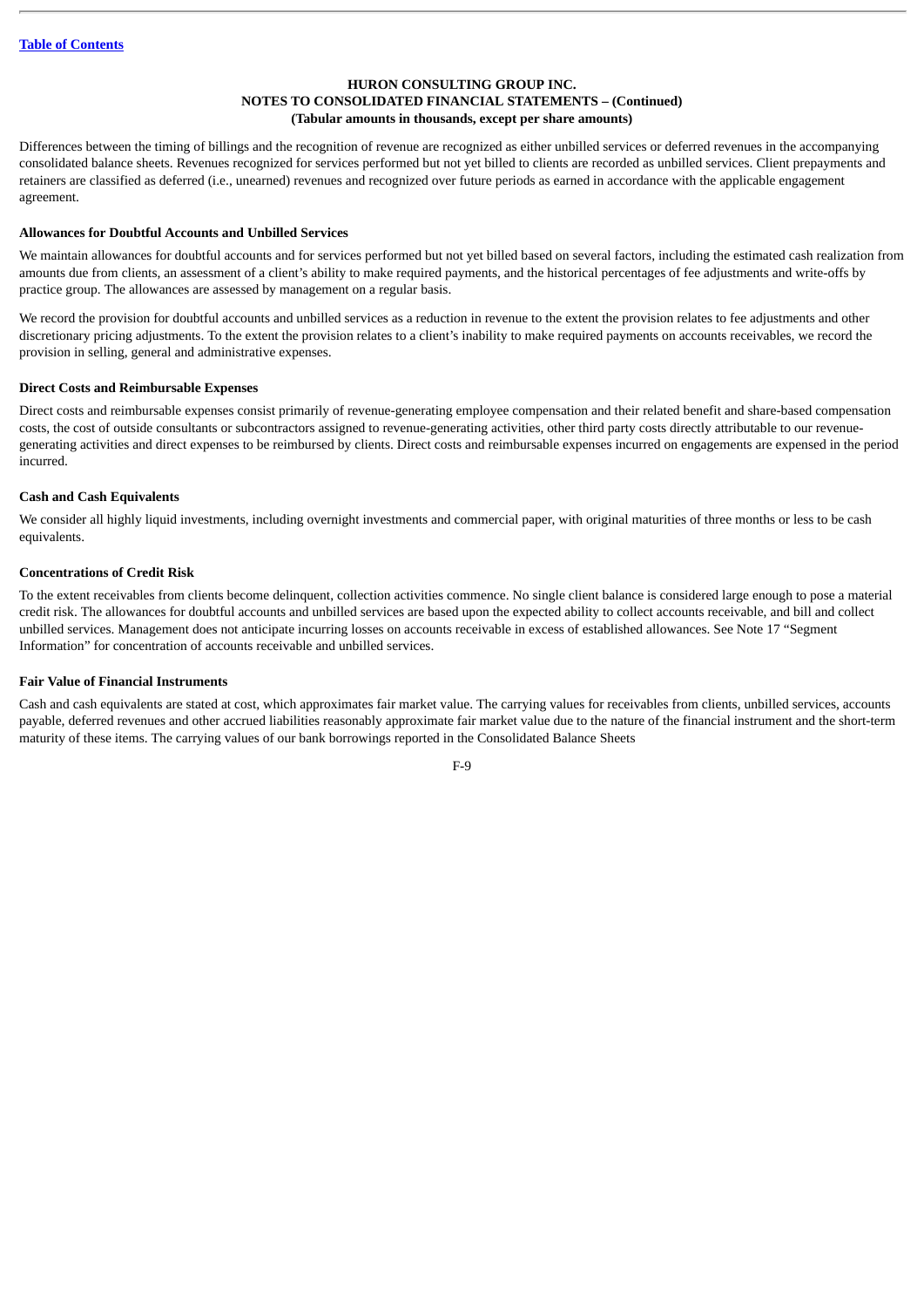approximate fair value, using level 2 inputs, since they bear interest at variable rates based on market rates as set forth in the 2011 Credit Agreement. See Note 11 "Fair Value of Financial Instruments."

### **Property and Equipment**

Property and equipment are recorded at cost, less accumulated depreciation. Depreciation of property and equipment is computed on a straight-line basis over the estimated useful lives of the assets. Software, computers and related equipment are depreciated over an estimated useful life of two to four years. Furniture and fixtures are depreciated over five years. Leasehold improvements are amortized over the lesser of the estimated useful life of the asset or the initial term of the lease.

#### **Software Development Costs**

We expense development costs for software products that will be sold, leased or otherwise marketed until technological feasibility has been established. Similarly, we expense all development costs after the software is available for general release to customers. During the period between the establishment of technological feasibility and availability for general release to customers software development costs are capitalized and subsequently reported at the lower of unamortized cost or net realizable value. Capitalized development costs are amortized in proportion to current and future revenue for each product with an annual minimum equal to the straight-line amortization over the remaining estimated economic life of the product. We classify capitalized development costs for software products to be sold, leased or otherwise marketed as "Other non-current assets" on our Consolidated Balance Sheets. Unamortized capitalized software development costs were \$0.9 million at December 31, 2012. We had not capitalized any software development costs as of December 31, 2011. To date, we have not amortized any capitalized software development costs as the products are not yet available for general release to customers.

## **Impairment of Long-Lived Assets**

Long-lived assets, including property and equipment, are reviewed for impairment whenever events or changes in circumstances indicate that the carrying amount of an asset may not be recoverable in accordance with FASB ASC Topic 360, "Property, Plant and Equipment." Events relating to recoverability may include significant unfavorable changes in business conditions, recurring losses, or a significant decline in forecasted operating results over an extended period of time. The Company evaluates the recoverability of long-lived assets based upon forecasted undiscounted cash flows. No impairment charges for long-lived assets were recorded in 2012, 2011 or 2010.

#### **Intangible Assets Other Than Goodwill**

We account for intangible assets in accordance with FASB ASC Topic 350, "Intangibles—Goodwill and Other." This topic requires that certain identifiable intangible assets be amortized over their expected useful lives. Intangible assets are reviewed for impairment in a similar manner to our long-lived assets described above. In 2011 the Company recorded an impairment charge of \$0.6 million relating to intangible assets for which the carrying value exceeded the estimated fair value. No impairment charges for intangible assets were recorded in 2012 or 2010.

### **Goodwill**

Goodwill represents the excess of the cost of an acquired business over the net of the amounts assigned to assets acquired and liabilities assumed. Under the provisions of FASB ASC Topic 350, goodwill is required to be tested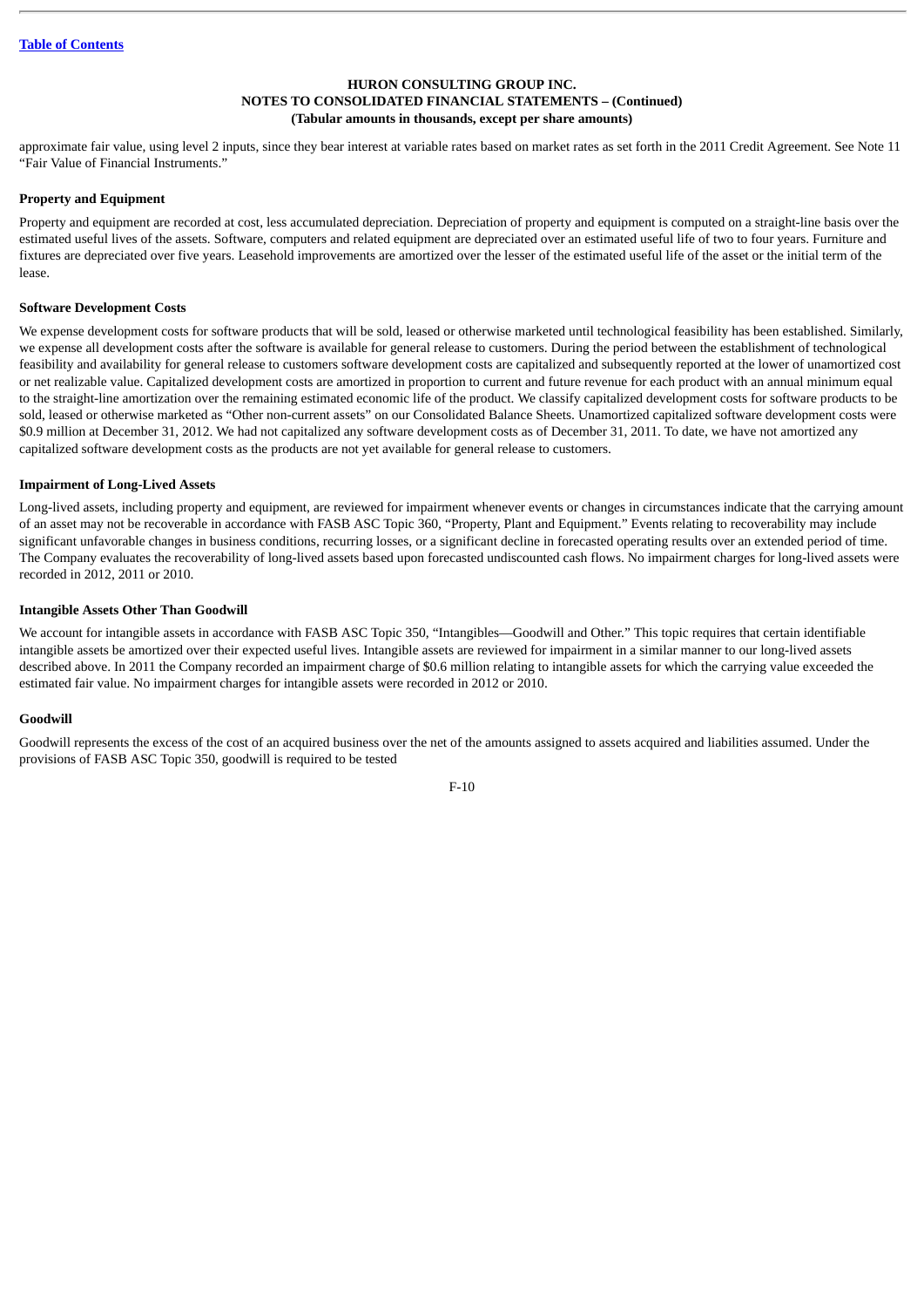at the reporting unit level for impairment on an annual basis and between annual tests whenever indications of impairment arise. We have determined our reporting units to be the Health and Education Consulting, Legal Consulting, and Financial Consulting segments. Impairment exists when the carrying amount of goodwill exceeds its implied fair value, resulting in an impairment charge for the excess. In testing for a potential impairment of goodwill, we estimate the fair value of each of our reporting units and compare this fair value to the carrying value of the reporting units. During the fourth quarter of 2011, we adopted the provisions of ASU 2011-08, which simplifies the periodic testing of goodwill for impairment. This guidance allows companies to first assess qualitative factors to determine whether it is necessary to perform the two-step quantitative goodwill impairment test required under previous accounting standards.

Pursuant to our policy, we performed the annual goodwill impairment test as of November 30, 2012 and determined that no impairment of goodwill existed as of that date. Further, we evaluated whether any events have occurred or any circumstances have changed since November 30, 2012 that would indicate goodwill may have become impaired since our annual impairment test. In this evaluation, we considered qualitative factors such as any adverse change in the business climate, any loss of key personnel, and any unanticipated competition. Based on our evaluation as of December 31, 2012, we determined that no indications of impairment have arisen since our annual goodwill impairment test.

In the third quarter of 2012 and 2011, the Company recorded non-cash goodwill impairment charges of \$13.1 million and \$22.0 million, respectively, related to our Financial Consulting segment. See Note 4 "Goodwill and Intangible Assets" for information regarding our 2012 and 2011 goodwill impairment charges.

### **Deferred Lease Incentives**

We record as non-current the portion of the deferred lease incentive liability that we expect to recognize over a period greater than one year. The non-current portion of the deferred lease incentive liability totaled \$6.9 million and \$6.7 million at December 31, 2012 and 2011, respectively, and was primarily generated from tenant improvement allowances and rent abatement. Deferred lease incentives are amortized on a straight-line basis over the life of the lease. The portion of the deferred lease incentive corresponding to the rent payments that will be paid within 12 months of the balance sheet date is classified as current liabilities. We monitor the classification of such liabilities based on the expectation of their utilization periods.

## **Income Taxes**

We account for income taxes in accordance with FASB ASC Topic 740, "Income Taxes." Current tax liabilities and assets are recognized for the estimated taxes payable or refundable, respectively, on the tax returns for the current year. Deferred tax assets and liabilities are recognized for the future tax consequences attributable to differences between the financial statement carrying amounts of existing assets and liabilities and their respective tax bases. Deferred tax assets and liabilities are measured using enacted tax rates expected to apply to taxable income in the years in which those temporary differences are expected to be recovered or settled. To the extent that deferred tax assets will not likely be recovered from future taxable income, a valuation allowance is established against such deferred tax assets.

### **Share-Based Compensation**

We account for share-based compensation in accordance with FASB ASC Topic 718, "Compensation—Stock Compensation." Share-based compensation cost is measured based on the grant date fair value of the respective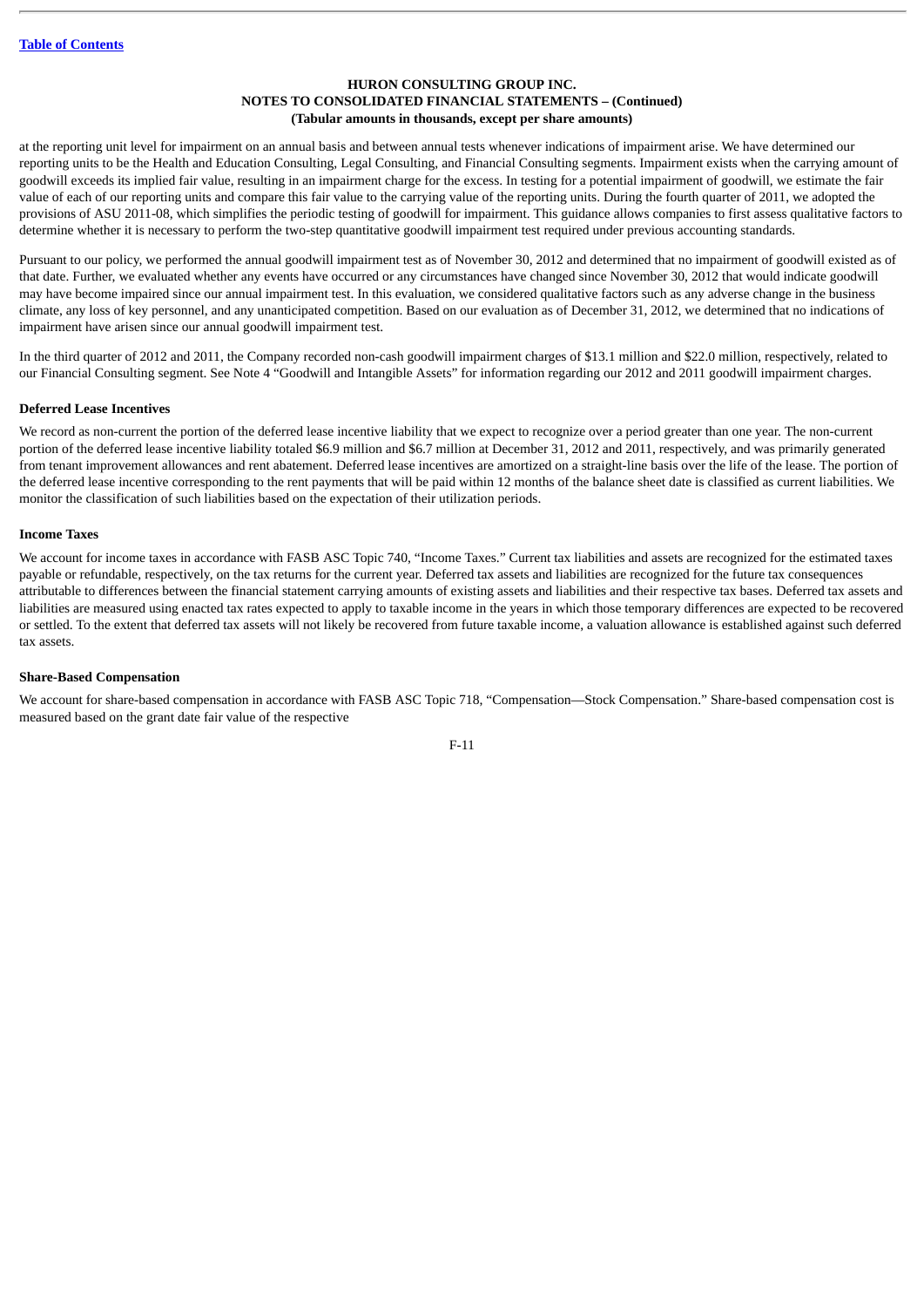awards. We recognize share-based compensation ratably using the straight-line attribution method over the requisite service period, net of our estimated amount of expected forfeitures.

#### **Sponsorship and Advertising Costs**

Sponsorship and advertising costs are expensed as incurred. Such expenses for 2012, 2011 and 2010 totaled \$6.1 million, \$6.2 million and \$5.1 million, respectively, and are a component of selling, general and administrative expense on our consolidated statement of earnings.

#### **Foreign Currency**

Assets and liabilities of foreign subsidiaries whose functional currency is not the United States Dollar (USD) are translated into the USD using the exchange rates in effect at period end. Revenue and expense items are translated using the average exchange rates for the period. Foreign currency translation adjustments are included in accumulated other comprehensive loss, which is a component of stockholders' equity.

Foreign currency transaction gains and losses are included in other income (expense), net on the statements of operations. We recognized immaterial foreign currency transaction losses in 2012, 2011, and 2010.

## **Segment Reporting**

FASB ASC Topic 280, "Segment Reporting" establishes annual and interim reporting standards for an enterprise's business segments and related disclosures about its products, services, geographic areas and major customers. Segments are defined by FASB ASC Topic 280 as components of a company in which separate financial information is available and is evaluated regularly by the chief operating decision maker, or decision making group, in deciding how to allocate resources and in assessing performance. Our chief operating decision maker manages the business under three operating segments, which are reportable segments: Health and Education Consulting, Legal Consulting, and Financial Consulting.

In the first quarter of 2013, the Company reorganized its internal financial reporting structure. Under the new structure, the Company will begin reporting information as five operating segments: Huron Healthcare; Huron Education and Life Sciences; Huron Legal; Huron Financial; and an all other category.

Beginning in 2013, the current Health and Education Consulting segment will become two separate segments: Huron Healthcare and Huron Education and Life Sciences. These practices continue to share a significant number of academic medical center clients and will continue to closely collaborate in the market. The Legal Consulting segment will be referred to as Huron Legal and the Financial Consulting segment will be referred to as Huron Financial. The structure of the Legal Consulting and Financial Consulting segments remains unchanged. In addition, certain immaterial practices which were historically part of our Health and Education Consulting segment will be combined and disclosed in an all other category. While our consolidated results will not be impacted, we will restate our historical segment information during 2013 for consistent presentation.

#### **New Accounting Pronouncements**

In June 2011, the FASB issued ASU 2011-05, "Comprehensive Income (Topic 220): Presentation of Comprehensive Income," which amends current comprehensive income guidance. This accounting update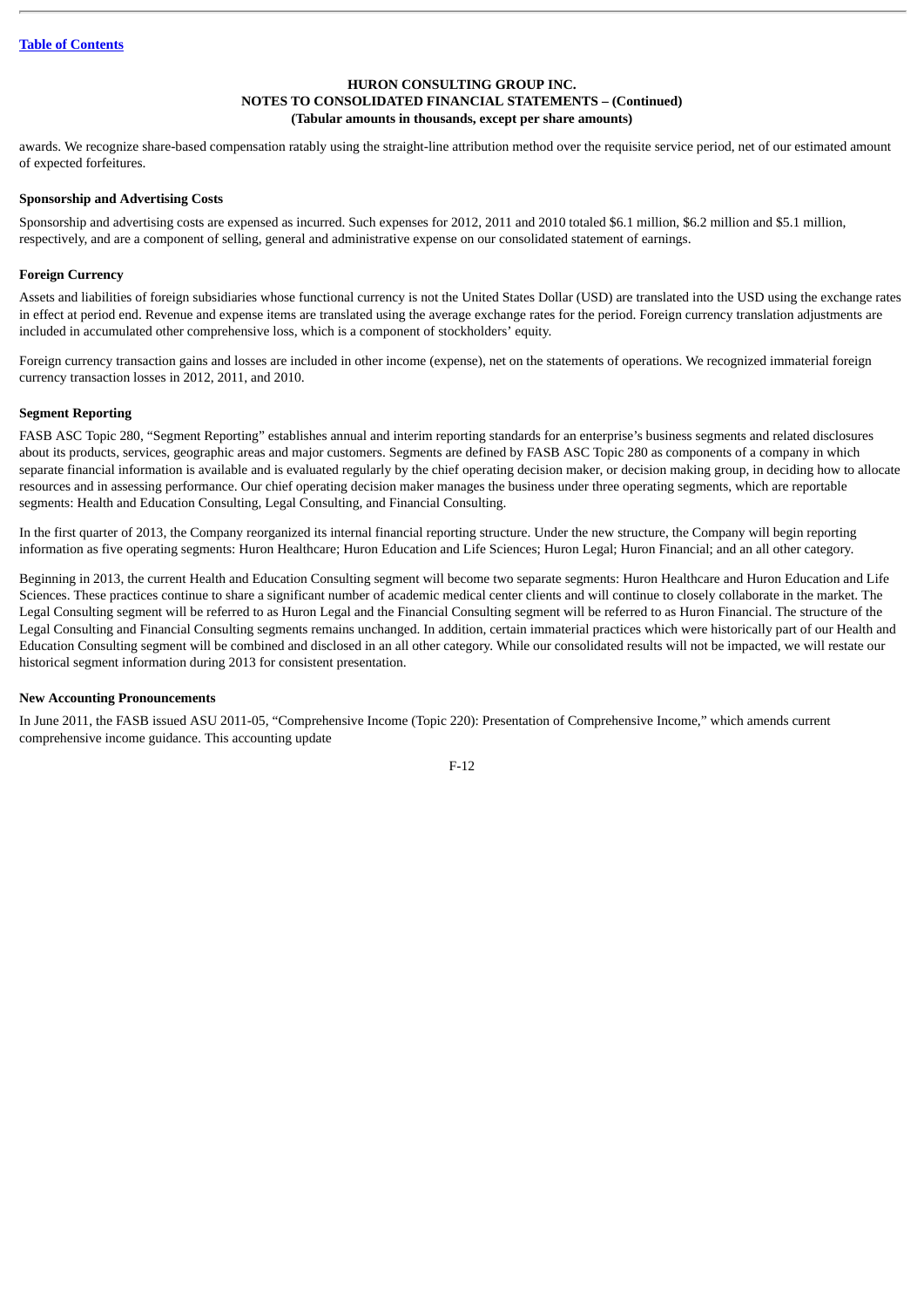eliminates the option to present the components of other comprehensive income as part of the statement of shareholders' equity. Instead, the Company must report comprehensive income in either a single continuous statement of comprehensive income which contains two sections, net income and other comprehensive income, or in two separate but consecutive statements. However, ASU 2011-12, "Deferral of the Effective Date for Amendments to the Presentation of Reclassifications of Items Out of Accumulated Other Comprehensive Income in Accounting Standards Update No. 2011-05" has deferred the specific requirement within ASU 2011-05 to present on the face of the financial statements items that are reclassified from accumulated other comprehensive income to net income separately with their respective components of net income and other comprehensive income. ASU 2011-12 still requires companies to report reclassifications out of accumulated other comprehensive income consistent with the presentation requirements in effect before ASU 2011-05. The Company adopted the guidance of ASU 2011-05 and 2011-12 in the first quarter of 2012. These provisions required a change in the format of presentation only and did not have any effect on the Company's consolidated financial statements.

## **3. Discontinued Operations**

In recent years, we have undertaken several separate initiatives to divest certain practices within the Financial Consulting segment in order to enable us to devote more of our energy and financial resources to the remaining businesses of the Company where we have a more substantial market presence. On December 30, 2011, we sold the Accounting Advisory ("AA") practice to a group of investors including the managing director of the practice at the time. On September 30, 2010, we completed a sale of a portion of the Disputes and Investigations ("D&I") practice and wound down the remaining practice operations as of that same date. Additionally, during the third quarter of 2010 we exited the Utilities Consulting ("Utilities") practice, and in the second quarter of 2010 we exited the business that included the international operations of our Japan office ("Japan"), via a wind down of the business. The Company recognized a loss of \$1.9 million in connection with the sale of AA and a gain of \$1.2 million in connection with the sale of D&I.

As a result of these actions, the operating results of AA, D&I, Utilities and Japan are reported as "discontinued operations." All other operations of the business are considered "continuing operations." Amounts previously reported have been reclassified to conform to this presentation in accordance with FASB ASC Topic 205, "Presentation of Financial Statements" to allow for meaningful comparison of continuing operations. The Consolidated Balance Sheets as of December 31, 2012 and 2011 aggregate amounts associated with the discontinued operations as described above. Summarized operating results of discontinued operations are presented in the following table.

|                                                                               | Year ended December 31. |           |             |  |
|-------------------------------------------------------------------------------|-------------------------|-----------|-------------|--|
|                                                                               | 2012                    | 2011      | <b>2010</b> |  |
| Revenues                                                                      | \$598                   | \$22,824  | \$64,219    |  |
| Income (loss) from discontinued operations before income tax expense $(1)(2)$ | \$764                   | \$(1.915) | \$ 2,922    |  |
| Net income (loss) from discontinued operations                                | \$475                   | (962)     | \$1.098     |  |

<sup>(1)</sup> Includes goodwill impairment charge of \$1.9 million for the year ended December 31, 2011.

<sup>(2)</sup> Includes restructuring related charges of \$4.4 million for the year ended December 31, 2010 related to the exit of the D&I and Japan operations.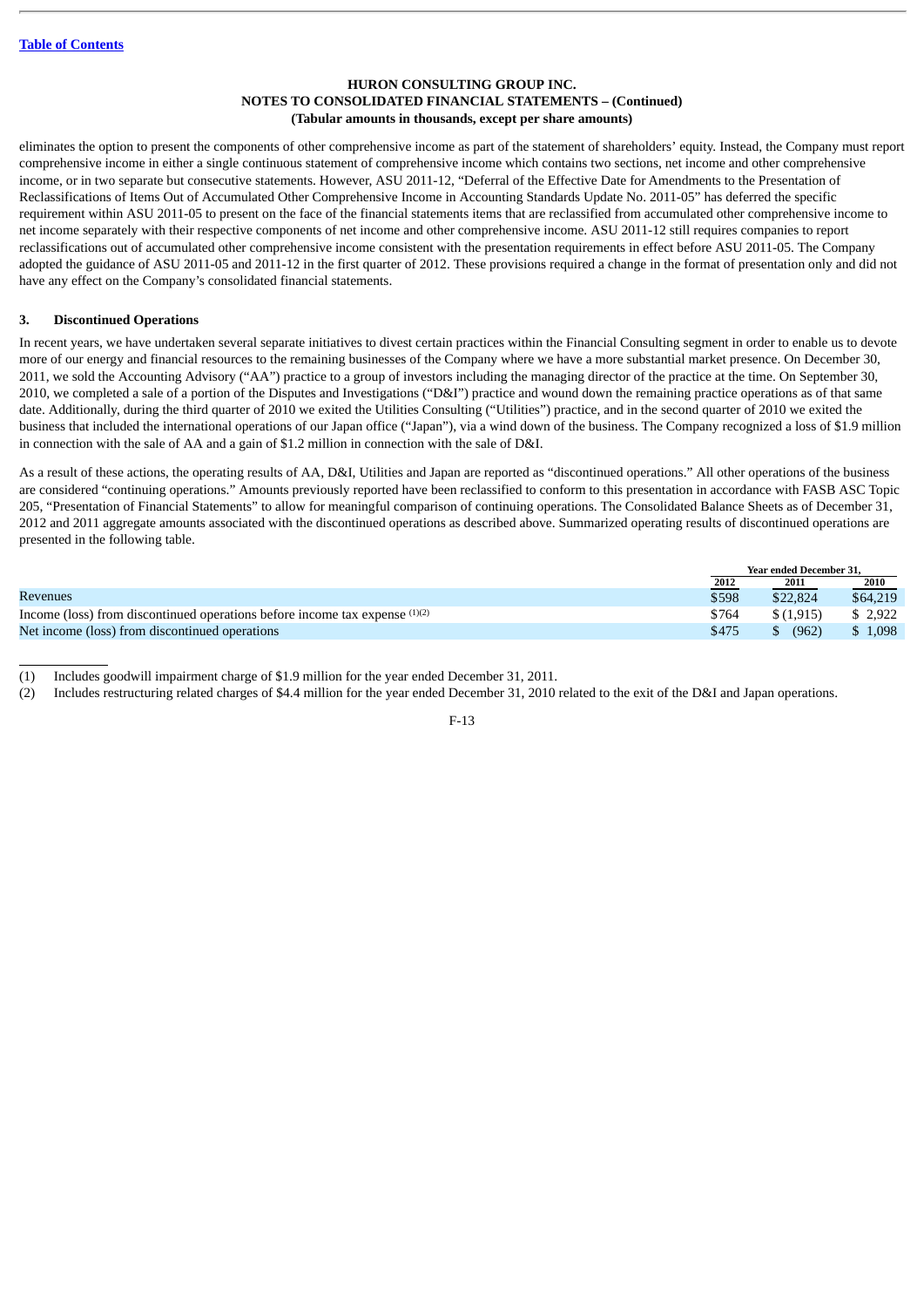The carrying amounts of the major classes of assets and liabilities aggregated in discontinued operations in the Consolidated Balance Sheets as of December 31, 2012 and 2011 are presented in the following table.

|                                                          |     | <b>December 31, 2012</b> |    | <b>December 31, 2011</b> |  |
|----------------------------------------------------------|-----|--------------------------|----|--------------------------|--|
| <b>Assets</b>                                            |     |                          |    |                          |  |
| Receivables from clients, net                            | \$. | 250                      | \$ | 3,301                    |  |
| Other current assets                                     |     |                          |    | 44                       |  |
| Total current assets                                     |     | 250                      |    | 3,345                    |  |
| <b>Total assets</b>                                      |     | 250                      |    | 3,345                    |  |
| <b>Liabilities</b>                                       |     |                          |    |                          |  |
| Accrued payroll and related benefits                     | \$  |                          | ŗ. | 585                      |  |
| Accounts payable, accrued expenses and other liabilities |     | 29                       |    | 180                      |  |
| Total current liabilities                                |     | 29                       |    | 765                      |  |
| Other non-current liabilities                            |     |                          |    | 49                       |  |
| <b>Total liabilities</b>                                 |     | 29                       |    | 814                      |  |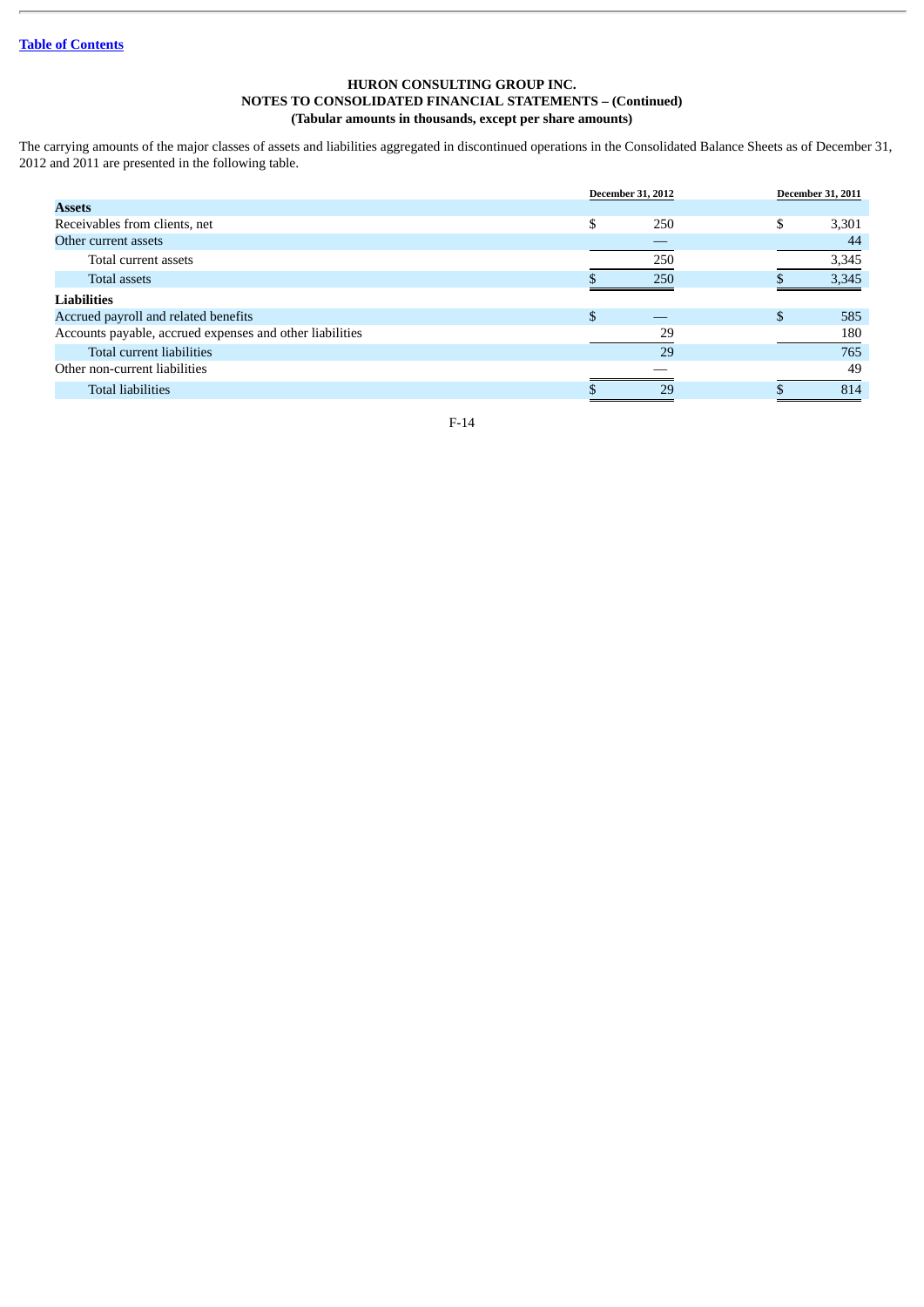# **4. Goodwill and Intangible Assets**

The table below sets forth the changes in the carrying amount of goodwill by segment for the years ended December 31, 2012 and 2011.

|                                                              | <b>Health and</b><br><b>Education</b><br><b>Consulting</b> | Legal<br><b>Consulting</b> | <b>Financial</b><br><b>Consulting</b> | <b>Total</b> |
|--------------------------------------------------------------|------------------------------------------------------------|----------------------------|---------------------------------------|--------------|
| <b>Balance as of December 31, 2010:</b>                      |                                                            |                            |                                       |              |
| Goodwill                                                     | \$418,652                                                  | \$33,013                   | \$160,549                             | \$612,214    |
| Accumulated impairment losses                                |                                                            |                            | (106,000)                             | (106,000)    |
| Goodwill, net as of December 31, 2010                        | 418,652                                                    | 33,013                     | 54,549                                | 506,214      |
| Goodwill recorded in connection with business combinations   | 118                                                        | 175                        |                                       | 293          |
| Additional purchase price subsequently recorded for business |                                                            |                            |                                       |              |
| combinations $(1)$                                           | 32,058                                                     |                            |                                       | 32,058       |
| Goodwill allocated to disposal of AA (2)                     |                                                            |                            | (2, 472)                              | (2, 472)     |
| Foreign currency translation                                 |                                                            | (8)                        |                                       | (8)          |
| Impairment charge                                            |                                                            |                            | (23,900)                              | (23,900)     |
| <b>Balance as of December 31, 2011:</b>                      |                                                            |                            |                                       |              |
| Goodwill                                                     | \$450,828                                                  | \$33,180                   | \$158,077                             | \$642,085    |
| Accumulated impairment losses                                |                                                            |                            | (129,900)                             | (129,900)    |
| Goodwill, net as of December 31, 2011                        | 450,828                                                    | 33,180                     | 28,177                                | 512,185      |
| Goodwill recorded in connection with business combinations   | 552                                                        | 19,353                     |                                       | 19,905       |
| Additional purchase price subsequently recorded for business |                                                            |                            |                                       |              |
| combinations (1)                                             | 101                                                        |                            |                                       | 101          |
| Foreign currency translation                                 |                                                            | 414                        |                                       | 414          |
| Goodwill reallocation (3)                                    | (1,000)                                                    |                            | 1,000                                 |              |
| Impairment charge                                            |                                                            |                            | (13,083)                              | (13,083)     |
| <b>Balance as of December 31, 2012:</b>                      |                                                            |                            |                                       |              |
| Goodwill                                                     | 450,481                                                    | 52,947                     | 159.077                               | 662,505      |
| Accumulated impairment losses                                |                                                            |                            | (142, 983)                            | (142, 983)   |
| Goodwill, net as of December 31, 2012                        | \$450,481                                                  | \$52,947                   | 16,094                                | \$519,522    |

 $\overline{(1)}$  Consists primarily of additional purchase price earned by selling shareholders subsequent to the business combination as certain financial performance targets and conditions were met. These payments are not contingent upon the continuing employment of the selling shareholders. Such amounts are recorded as additional purchase consideration in the period they are earned with a corresponding adjustment to goodwill. As of December 31, 2011, \$32.1 million was accrued under such arrangements and was paid to selling shareholders in 2012. As of December 31, 2012, we have no further obligations under these arrangements.

(2) In accordance with ASC Topic 350, a portion of the goodwill associated with the Financial Consulting segment as of December 30, 2011 was allocated to the AA practice based on the relative fair value of the business disposed of and the portion of the reporting unit that was retained. Accordingly, goodwill allocated to the Financial Consulting segment was reduced by \$2.5 million and included in the loss on disposal of the AA practice.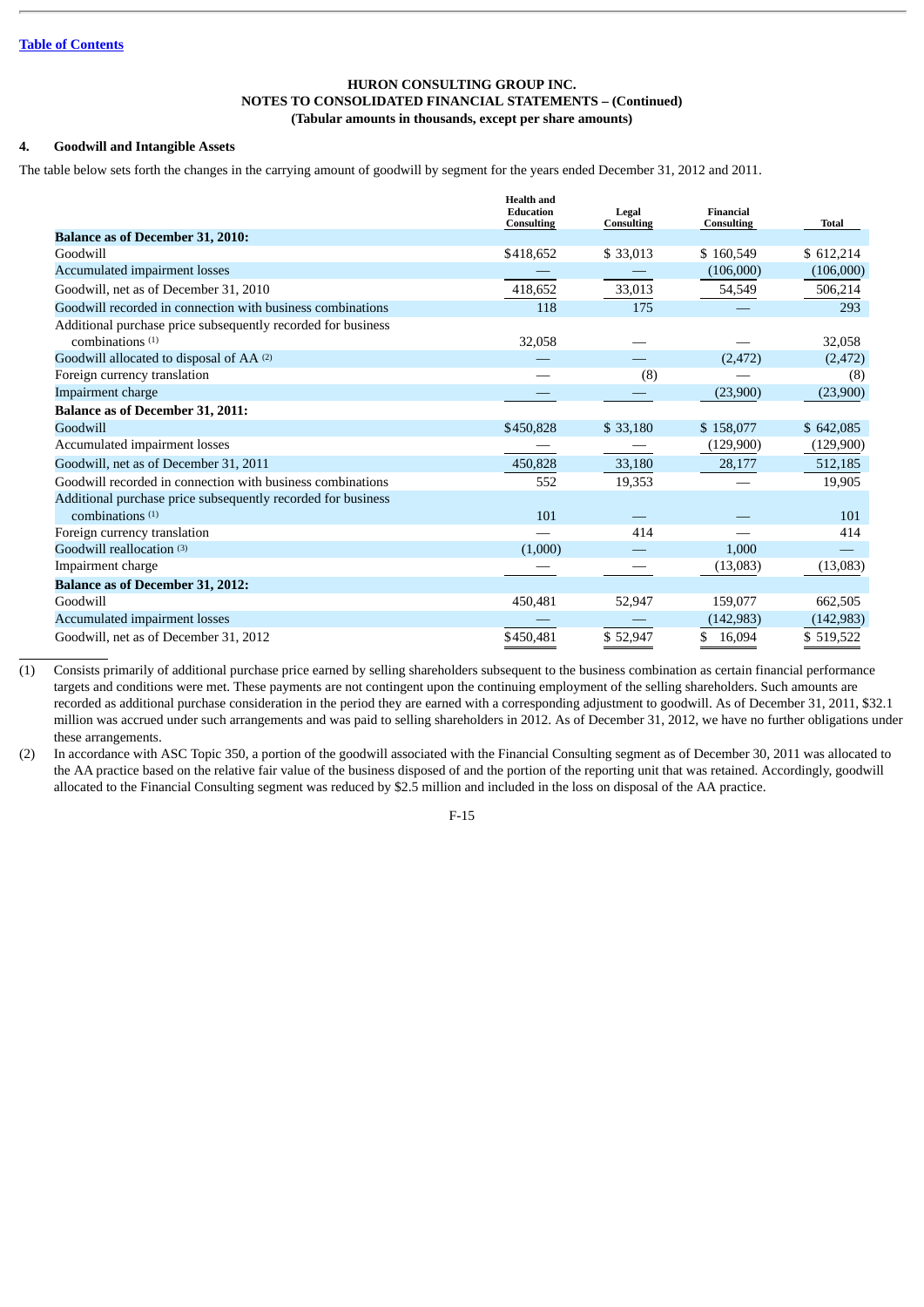(3) From time to time, we reorganize our internal organization structure to better align our service offerings. During the first quarter of 2012, we moved our healthcare valuation practice from our Health and Education Consulting segment to our Financial Consulting segment. As a result, \$1.0 million of related goodwill was also reallocated between these segments using a relative fair value approach.

#### *2012 Annual Goodwill Impairment Test*

Pursuant to our policy and in accordance with FASB ASC Topic 350, we performed our annual goodwill impairment test as of November 30, 2012. This test was performed using the quantitative two-step process described in ASC Topic 350. Based on the result of the first step of this goodwill impairment analysis, we determined that the fair values of our Health and Education Consulting, Legal Consulting, and Financial Consulting segments exceeded their respective carrying values by 80%, 60%, and 14%, respectively. Since the fair value of all reporting units exceeded their carrying values, the second step of the goodwill impairment test was not necessary.

In estimating the fair value of our reporting units, we have relied on a combination of the income approach and the market approach, utilizing the guideline company method, with a fifty-fifty weighting. For companies providing services similar to those provided by us, the income and market approaches will generally provide the most reliable indications of value because the value of such companies is more dependent on their ability to generate earnings than on the value of the individual assets.

In the income approach, we utilized a discounted cash flow analysis, which involved estimating the expected after-tax cash flows that will be generated by our reporting units and then discounting those cash flows to present value reflecting the relevant risks associated with the reporting units and the time value of money. This approach requires the use of significant estimates and assumptions, including long-term projections of future cash flows, market conditions, discount rates reflecting the risk inherent in future cash flows, revenue growth, perpetual growth rates and profitability, among others. In estimating future cash flows, we relied on an internally generated five-year forecast. For periods after the five-year forecast, we estimated a 3.5% long-term assumed annual revenue growth rate for our Health and Education Consulting segment and a 3.0% long-term assumed annual revenue growth rate for our Legal Consulting and Financial Consulting segments. Our forecast is based on our historical experience, current backlog, expected market demand, and other industry information. Our discounted cash flow analysis assumed a 13% weighted average cost of capital ("WACC") discount rate for each reporting unit.

In the market approach, we utilized the guideline company method, which involved calculating valuation multiples based on operating data from guideline publicly traded companies. Multiples derived from guideline companies provide an indication of how much a knowledgeable investor in the marketplace would be willing to pay for a company. These multiples were then applied to the operating data for our reporting units and adjusted for factors similar to those used in a discounted cash flow analysis to arrive at an indication of value.

Determining the fair value of a reporting unit requires us to make significant judgments, estimates and assumptions. While we believe that the estimates and assumptions underlying our valuation methodology are reasonable, these estimates and assumptions could have a significant impact on whether or not an impairment charge is recognized and also the magnitude of any such charge. The results of an impairment analysis are as of a point in time. There is no assurance that the actual future earnings or cash flows of our reporting units will not decline significantly from our projections. We will monitor any changes to our assumptions and will evaluate goodwill as deemed warranted during future periods. Any significant decline in our operations could result in additional goodwill impairment charges.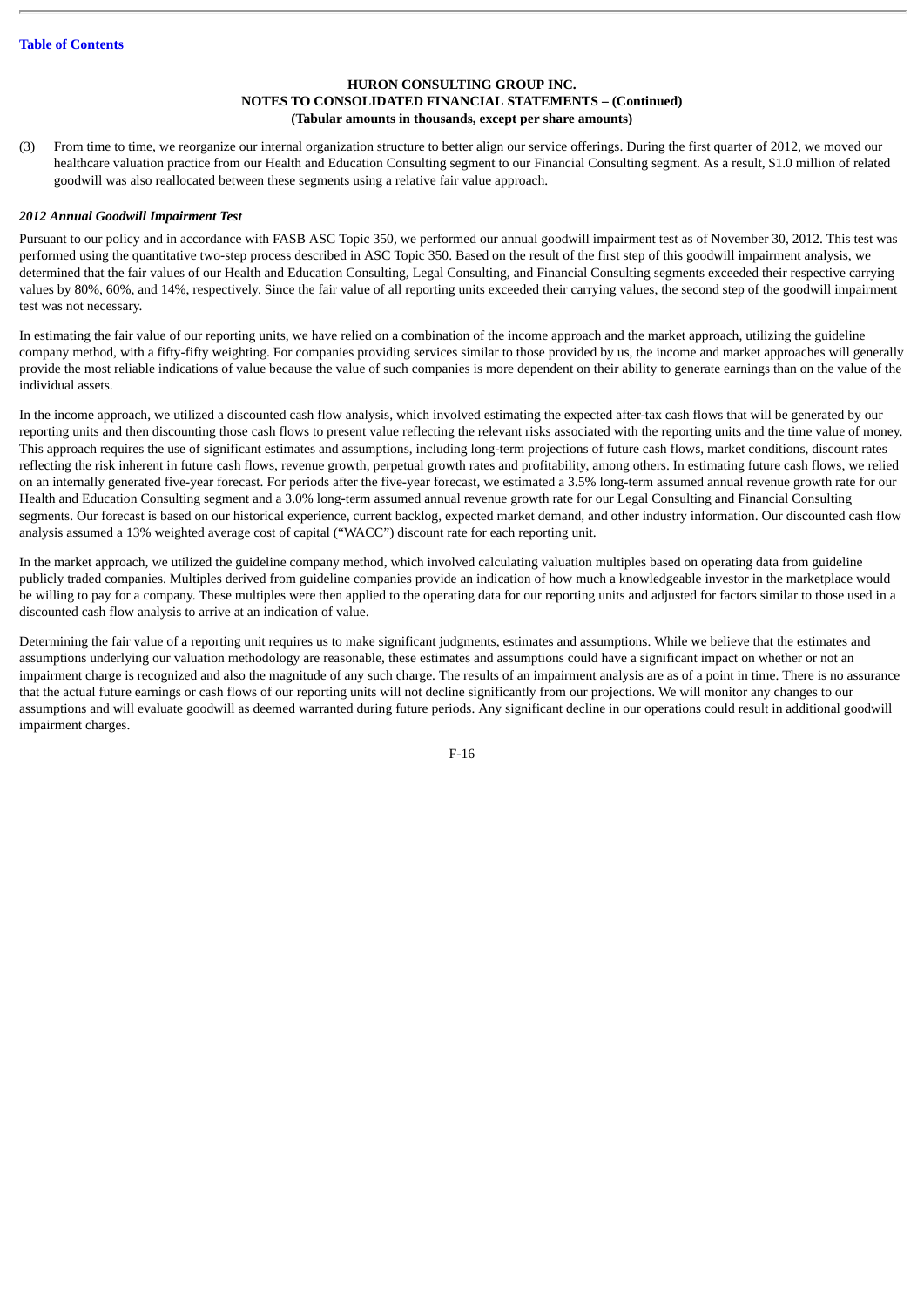### *Third Quarter 2012 Goodwill Impairment Charge*

In the second quarter of 2012, our Financial Consulting segment leadership undertook several initiatives intended to improve the reporting unit's financial performance. While the reporting unit's third quarter financial results improved over the second quarter results, the progress of the financial, operational, and business development improvements was not in line with our expectations, causing us to believe that the likely time frame to improve the reporting unit's performance would be longer than originally anticipated. Therefore, we concluded that the carrying value of the reporting unit likely exceeded its fair value and, in connection with the preparation of our financial statements for the quarter ended September 30, 2012, we performed an interim impairment test.

Our goodwill impairment test was performed using the quantitative two-step process discussed above. In the first step, we compared the fair value of the Financial Consulting segment with its net book value (or carrying amount), including goodwill. In estimating the fair value of the Financial Consulting segment, we relied on a combination of the income approach and the market approach, utilizing the guideline company method, with a fifty-fifty weighting. Based on the result of the first step, we determined that the fair value of our Financial Consulting segment was less than its carrying value as of September 30, 2012 and, as such, we applied the second step of the goodwill impairment test to this reporting unit. The second step compared the implied fair value of the Financial Consulting segment's goodwill with the carrying amount of that goodwill. The implied fair value of goodwill is determined in the same manner as the amount of goodwill recognized in a business combination. That is, the fair value of the reporting unit is allocated to all of the assets and liabilities of that unit (including any unrecognized intangible assets) as if the reporting unit had been acquired in a business combination and the fair value of the reporting unit was the purchase price paid to acquire the reporting unit. Based on the result of the second step of the goodwill impairment analysis, we recorded a \$13.1 million non-cash pretax charge to reduce the carrying value of goodwill in our Financial Consulting segment.

In estimating future cash flows for our Financial Consulting segment, we relied on an internally generated six-year forecast and a three percent long-term assumed annual revenue growth rate for periods after the six-year forecast. Our forecast was based on our historical experience, current backlog, expected market demand, and other industry information. Our discounted cash flow analysis assumed a 13% WACC discount rate.

### *Third Quarter 2011 Goodwill Impairment Charge*

During the third quarter of 2011, in connection with our quarterly forecasting cycle, we updated the forecasted results of operations for our operating segments based on the most recent financial results and our best estimates of future operations. The updated forecast reflected a decline in revenues for the AA practice within our Financial Consulting segment primarily due to the inability to generate new sales to replace decreasing revenues from one significant client. As a result, in connection with the preparation of our financial statements for the quarter ended September 30, 2011, we performed an impairment analysis with respect to the carrying value of goodwill in our Financial Consulting segment.

Our goodwill impairment test was performed using the quantitative two-step process discussed above. In the first step, we compared the fair value of the Financial Consulting segment with its net book value (or carrying amount), including goodwill. In estimating the fair value of the Financial Consulting segment, we relied on a combination of the income approach and the market approach, utilizing the guideline company method, with a fifty-fifty weighting. Based on the result of the first step, we determined that the fair value of our Financial Consulting segment was less than its carrying value as of September 30, 2011 and, as such, we applied the second step of the goodwill impairment test to this segment as described above. Based on the result of the second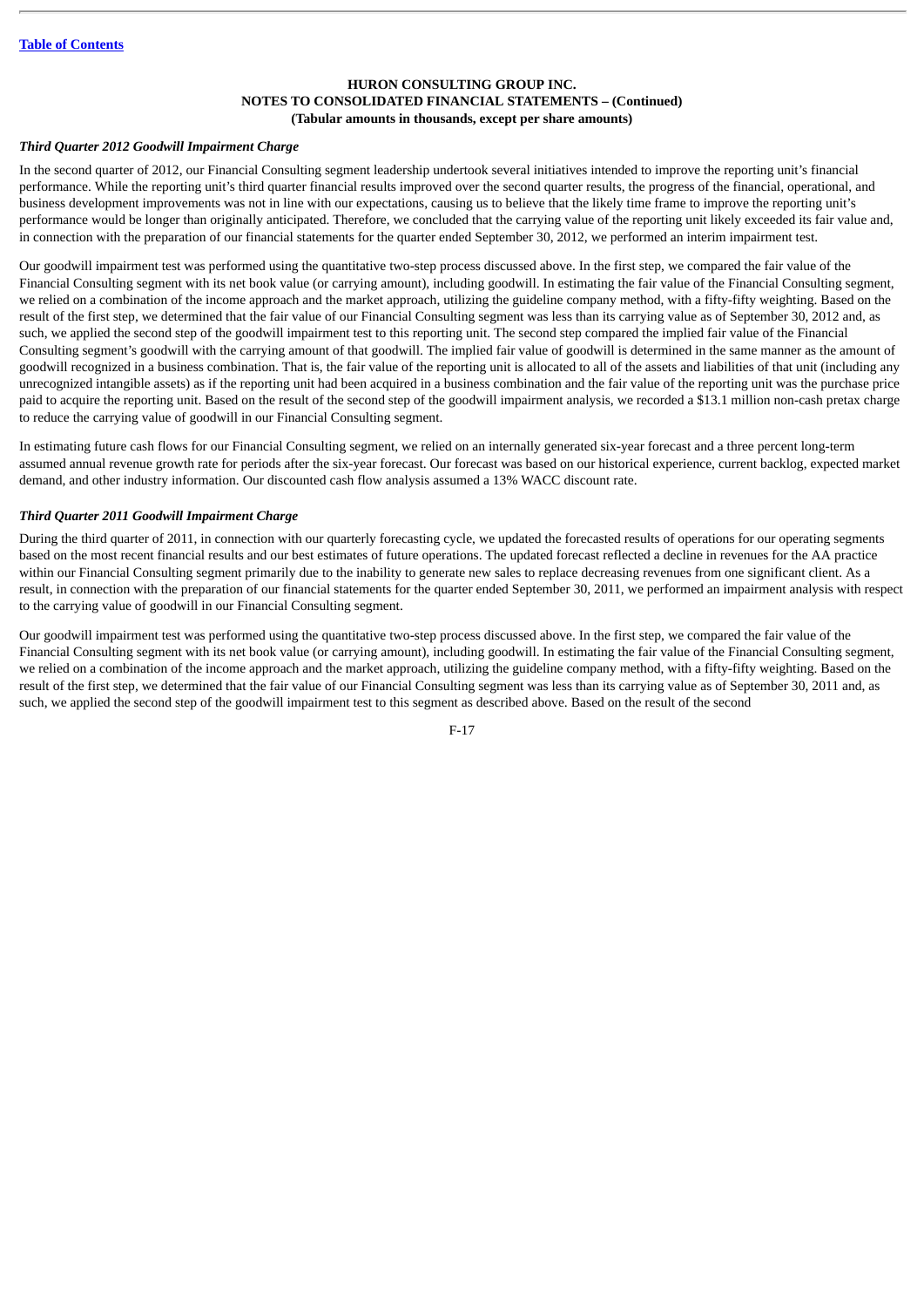step of the goodwill impairment analysis, we recorded a \$23.9 million non-cash pretax charge to reduce the carrying value of goodwill in our Financial Consulting segment. The tax benefit associated with this charge was \$9.5 million. Of the \$23.9 million goodwill impairment charge, \$1.9 million is reported as discontinued operations in the Consolidated Statement of Earnings and Other Comprehensive Income for the year ended December 31, 2011.

In estimating future cash flows for our Financial Consulting reporting unit, we relied on an internally generated six-year forecast and a three percent long-term assumed annual revenue growth rate for periods after the six-year forecast. Our forecast was based on our historical experience, current backlog, expected market demand, and other industry information. Our discounted cash flow analysis assumed a 14% WACC discount rate.

### *Acquisitions*

During 2012, the Company completed two acquisitions within the Legal Consulting segment; Ascertus Ltd., a London-based source of software solutions and professional services for corporate legal departments and law firms, and AdamsGrayson, a managed review and legal staffing firm based in Washington, D.C., and one acquisition within the Health and Education Consulting segment; the Higher Education practice of Slover-Linett Strategies, Inc., a research and assessment services practice for colleges, universities and other higher education organizations ("Slover-Linett"). The aggregate fair value of the total consideration transferred for the two acquisitions within the Legal Consulting segment totaled \$31.2 million. In accordance with FASB ASC Topic 805, "Business Combinations", we recorded \$8.6 million of intangible assets and \$19.4 million of goodwill related to these two acquisitions. The fair value of the total consideration transferred for the acquisition within the Health and Education Consulting segment totaled \$1.5 million. In accordance with FASB ASC Topic 805, "Business Combinations", we recorded \$0.4 million of intangible assets and \$1.0 million of goodwill related to this acquisition.

We have recognized the assets and liabilities of Slover-Linett based on our preliminary estimates of their acquisition date fair values. The determination of the fair values of the acquired assets and assumed liabilities (and the related determination of estimated lives of depreciable tangible and identifiable intangible assets) requires significant judgment. As such, we have not completed our valuation analysis and calculations in sufficient detail necessary to arrive at the final estimates of the fair value of the assets acquired and liabilities assumed, along with the related allocations to goodwill and intangible assets.

### *Intangible Assets*

Intangible assets as of December 31, 2012 and 2011 consisted of the following:

|                            |                                |                             | <b>December 31, 2012</b>           | <b>December 31, 2011</b>                  |                                    |  |
|----------------------------|--------------------------------|-----------------------------|------------------------------------|-------------------------------------------|------------------------------------|--|
|                            | <b>Useful Life</b><br>in Years | Gross<br>Carrying<br>Amount | <b>Accumulated</b><br>Amortization | <b>Gross</b><br>Carrying<br><u>Amount</u> | Accumulated<br><b>Amortization</b> |  |
| Customer relationships     | 3 to 13                        | \$24,738                    | 10,268                             | \$17,367                                  | 6,950                              |  |
| Non-competition agreements | 1 to 6                         | 4.684                       | 3,067                              | 6,693                                     | 4,442                              |  |
| Trade names                | $1$ to $8$                     | 150                         | 8                                  | 247                                       | 192                                |  |
| Technology and software    | 3 to 5                         | 4.041                       | 1,751                              | 11.949                                    | 7,805                              |  |
| Document reviewer database | 3                              | 450                         | 90                                 | $\overline{\phantom{a}}$                  |                                    |  |
| Total                      |                                | \$34,063<br>_______         | 15,184                             | \$36,256                                  | 19,389                             |  |

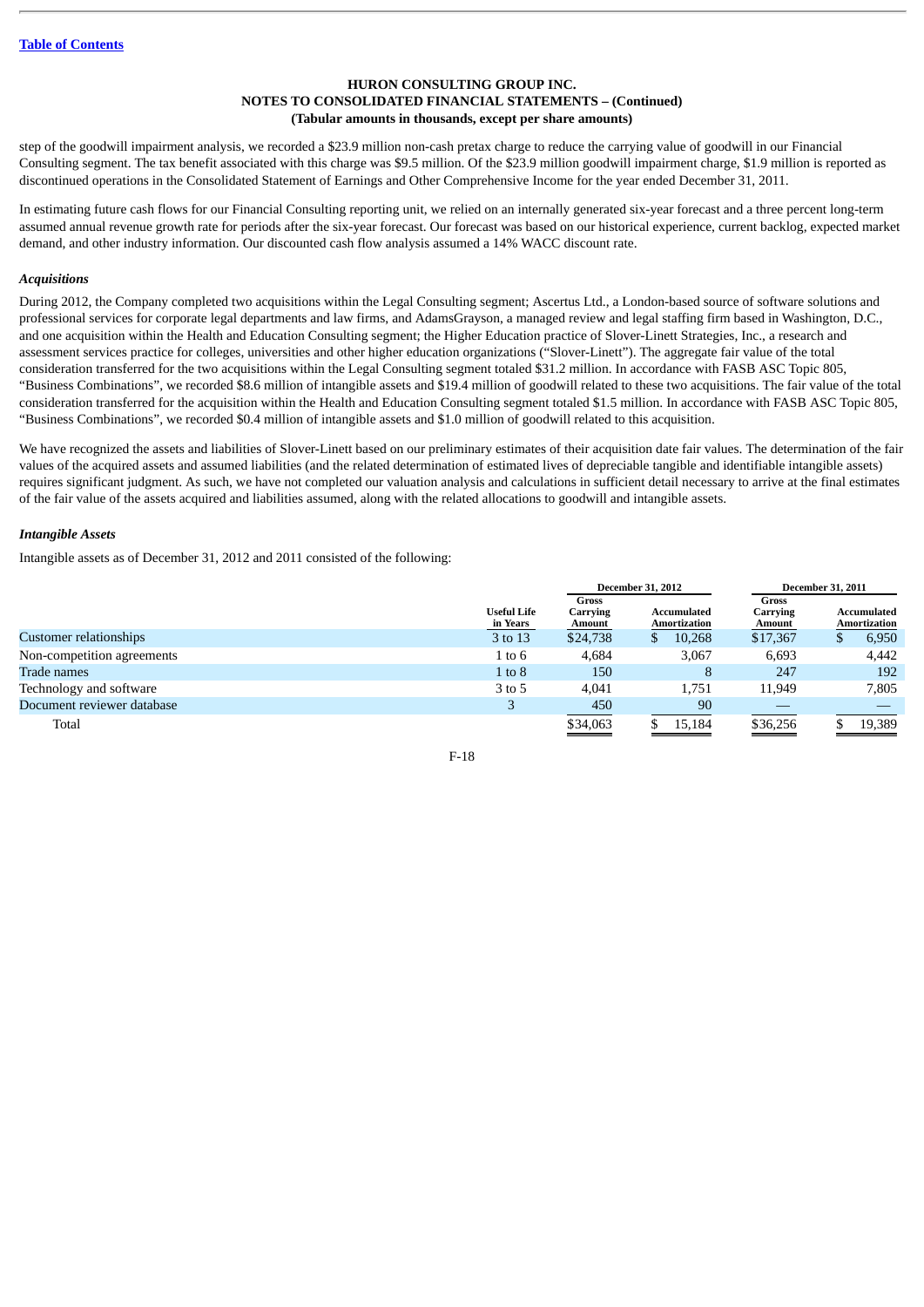Identifiable intangible assets with finite lives are amortized over their estimated useful lives. The majority of the customer relationships are amortized on an accelerated basis to correspond to the cash flows expected to be derived from the relationships. All other customer relationships, non-competition agreements, trade names, technology and software, and the document reviewer database are amortized on a straight-line basis.

Intangible assets amortization expense for the years ended December 31, 2012, 2011 and 2010 was \$7.0 million, \$8.2 million and \$7.9 million, respectively. Estimated intangible assets amortization expense is \$5.8 million for 2013, \$4.5 million for 2014, \$3.1 million for 2015, \$1.8 million for 2016 and \$1.2 million for 2017. Actual amortization expense could differ from these estimated amounts as a result of future acquisitions and other factors.

As discussed under Note 9 "Restructuring Charges," we wrote off \$0.6 million of intangible assets during 2011 as a result of a change in strategy and forecasted results for a specific practice in our Health and Education Consulting segment.

# **5. Property and Equipment**

Depreciation expense for property and equipment was \$15.3 million, \$15.7 million and \$14.6 million for 2012, 2011 and 2010, respectively. Property and equipment at December 31, 2012 and 2011 are detailed below:

|                                           |           | December 31. |
|-------------------------------------------|-----------|--------------|
|                                           | 2012      | 2011         |
| Computers, related equipment and software | \$54,575  | \$54,404     |
| Leasehold improvements                    | 36,388    | 32,250       |
| Furniture and fixtures                    | 18,946    | 17,189       |
| Assets under capital lease                | 877       | 1,345        |
| Assets under construction                 |           | 101          |
| Property and equipment                    | 110.786   | 105,289      |
| Accumulated depreciation and amortization | (76, 981) | (74, 113)    |
| Property and equipment, net               | \$ 33,805 | \$31,176     |
|                                           |           |              |

During 2011, we decreased our estimate of the expected useful life for certain internal use software and as a result recorded additional depreciation expense of \$0.6 million and \$1.2 million during 2012 and 2011, respectively. As of December 31, 2012, this software is fully depreciated.

# **6. Borrowings**

During 2011, the Company and certain of the Company's subsidiaries as guarantors entered into an Amended and Restated Credit Agreement with various financial institutions, as amended by the first amendment to the credit agreement dated as of August 31, 2012 (collectively, the "2011 Credit Agreement"). The 2011 Credit Agreement replaced the previous Credit Agreement, dated as of June 7, 2006, and all subsequent amendments thereto, by and among the Company and the lenders therein.

The 2011 Credit Agreement consists of a senior secured credit facility in an aggregate principal amount of \$450.0 million comprised of a five-year revolving credit facility ("Revolver") under which the Company may borrow from time to time up to \$247.5 million and a \$202.5 million five-year term loan facility ("Term Loan") that was funded in a single advance on the closing date of the first amendment. The 2011 Credit Agreement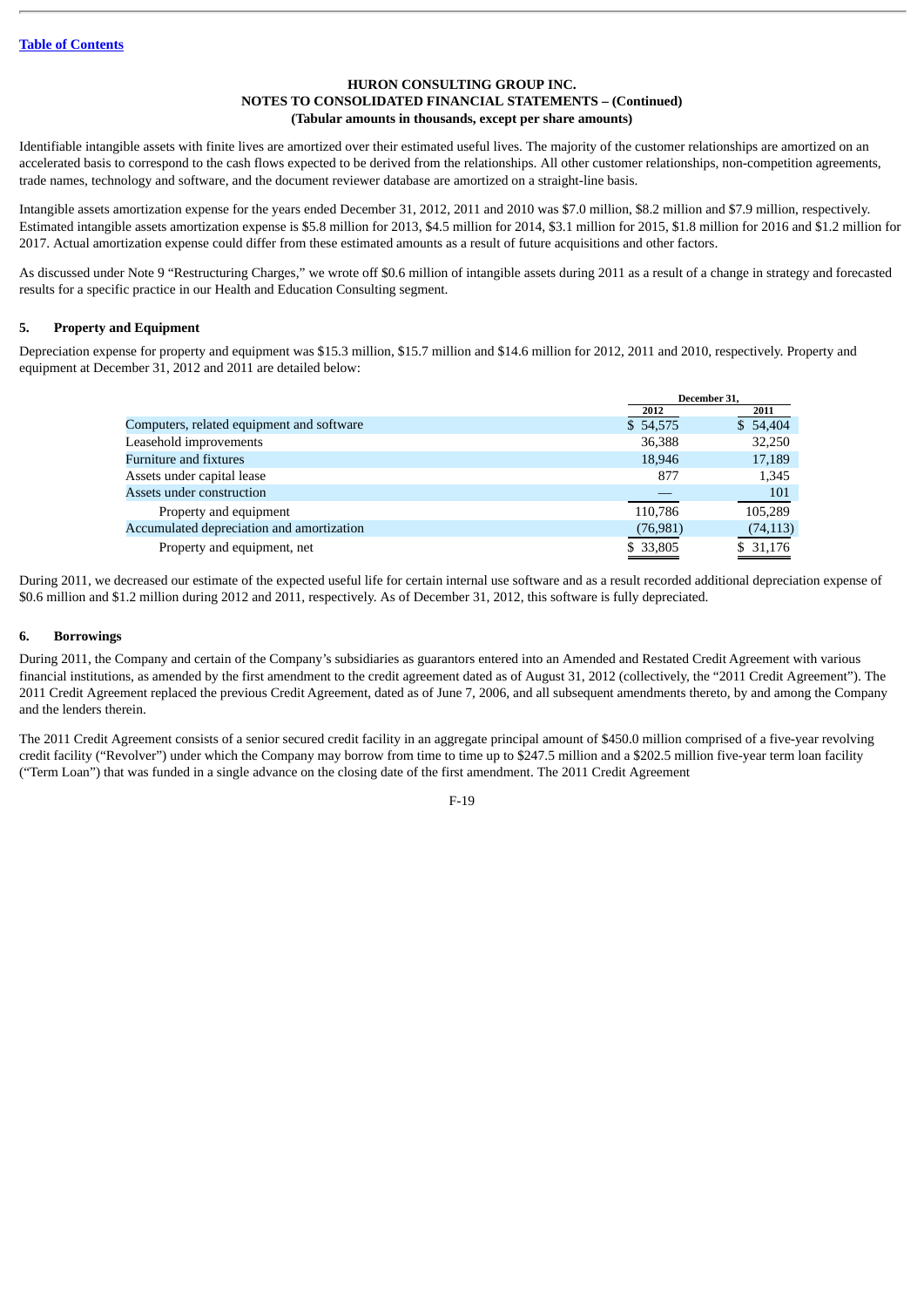provides for the option to increase the revolving credit facility in an aggregate amount of up to \$50 million subject to certain requirements as defined in the 2011 Credit Agreement. The proceeds of the senior secured credit facility were used to refinance existing indebtedness and will continue to be used for working capital, capital expenditures, and other corporate purposes.

The obligations under the 2011 Credit Agreement are secured pursuant to a Security Agreement with Bank of America as Administrative Agent. The Security Agreement grants Bank of America, N.A. for the ratable benefit of the lenders under the 2011 Credit Agreement, a first-priority lien, subject to permitted liens, on substantially all of the personal property assets of the Company and the subsidiary guarantors. The Revolver and Term Loan are also secured by a pledge of 100% of the voting stock or other equity interests in our domestic subsidiaries and 65% of the voting stock or other equity interests in our foreign subsidiaries.

Fees and interest on borrowings vary based on our total debt to earnings before interest, taxes, depreciation and amortization ("EBITDA") ratio as set forth in the 2011 Credit Agreement. Interest is based on a spread over the London Interbank Offered Rate ("LIBOR") or a spread over the base rate, as selected by the Company. The base rate is the greater of (a) the Federal Funds Rate plus 0.5%, (b) the Prime Rate and (c) except during a Eurodollar Unavailability Period, the Eurodollar Rate plus 1.0%.

The Term Loan, as amended, is subject to scheduled quarterly amortization payments equal to 4.9% of the original principal balance in 2012, which has been paid as of December 31, 2012, 11.7% in 2013, 12.4% in 2014, 14.2% in 2015, 14.8% in 2016 and 42.0% in 2017, as set forth in the 2011 Credit Agreement. The maturity date for the Term Loan is August 31, 2017, at which time the outstanding principal balance and all accrued interest will be due and payable in full. All outstanding borrowings under the Revolver, as amended, will be due upon expiration of the 2011 Credit Agreement on August 31, 2017.

Under the 2011 Credit Agreement, dividends are restricted to an amount up to \$50 million plus 50% of cumulative consolidated net income from the closing date of the 2011 Credit Agreement plus 50% of the net cash proceeds from equity issuances. In addition, certain acquisitions and similar transactions need to be approved by the lenders.

The 2011 Credit Agreement contains quarterly financial covenants that require us to maintain a minimum fixed charge coverage ratio of 2.25 to 1.00 and a maximum leverage ratio of 3.00 to 1.00 with step-downs in subsequent periods, as those ratios are defined therein, as well as a minimum net worth greater than \$150 million. At December 31, 2012, we were in compliance with these financial covenants with a fixed charge coverage ratio of 3.54 to 1.00, a leverage ratio of 1.64 to 1.00, and net worth greater than \$150 million. At December 31, 2011, we were also in compliance with our financial covenants.

The borrowing capacity under the 2011 Credit Agreement is reduced by any outstanding letters of credit and payments under the Term Loan. At December 31, 2012, outstanding letters of credit totaled \$5.1 million and are primarily used as security deposits for our office facilities. As of December 31, 2012, the unused borrowing capacity under the 2011 Credit Agreement was \$242.4 million. Borrowings outstanding under this credit facility at December 31, 2012 totaled \$192.5 million. These borrowings carried a weighted average interest rate of 2.5%, including the effect of the interest rate swaps described below in Note 10 "Derivative Instrument and Hedging Activity." All of the borrowings outstanding under the 2011 Credit Agreement are classified as long-term on our Consolidated Balance Sheets as the principal under the Revolver is not due until 2017 and we intend to fund scheduled quarterly payments under the Term Loan with availability under the Revolver. Borrowings outstanding at December 31, 2011 were \$193.5 million and carried a weighted average interest rate of 3.3%.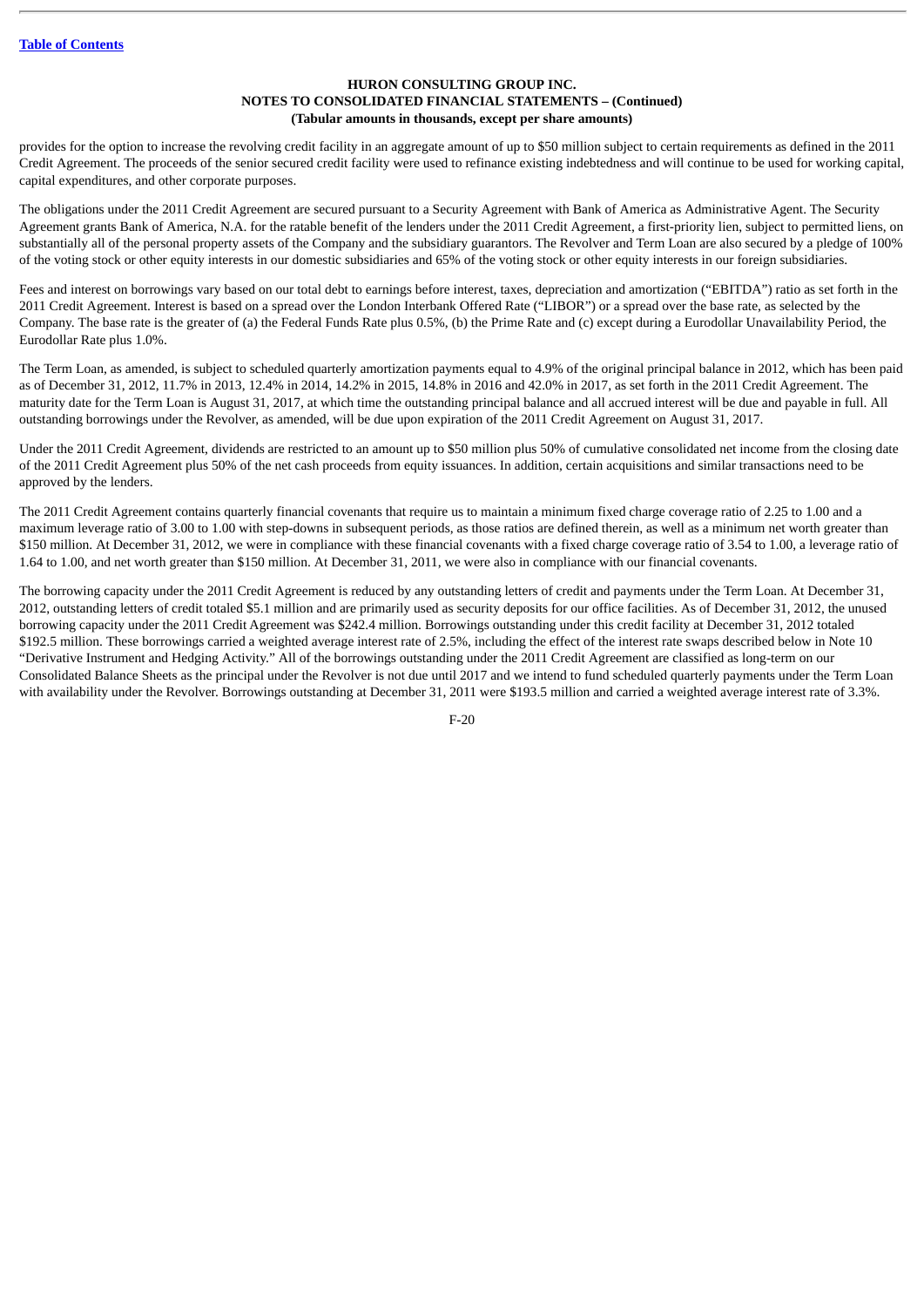In connection with the first amendment to the credit agreement, we incurred debt issue costs of approximately \$2.5 million, which are amortized over the remaining life of the credit agreement using the effective interest method. The payment of debt issue costs is reflected as cash used in financing activities in the Consolidated Statements of Cash Flows for the year ended December 31, 2012. This amount was incorrectly classified in net cash provided by operating activities in the cash flow statement for the nine months ended September 30, 2012, resulting in an understatement of net cash provided by operating activities and an overstatement of net cash provided by financing activities for that period. These changes are not considered material, and there were no other changes in presentation or classification from prior periods.

## **7. Capital Structure**

#### **Preferred Stock**

We are authorized to issue up to 50,000,000 shares of preferred stock. Our certificate of incorporation authorizes our Board of Directors, without any further stockholder action or approval, to issue these shares in one or more classes or series, to establish from time to time the number of shares to be included in each class or series, and to fix the rights, preferences and privileges of the shares of each wholly unissued class or series and any of its qualifications, limitations or restrictions. As of December 31, 2012 and 2011, no such preferred stock has been approved or issued.

### **Common Stock**

We are authorized to issue up to 500,000,000 shares of common stock, par value \$.01 per share. The holders of common stock are entitled to one vote for each share held of record on each matter submitted to a vote of stockholders. Subject to the rights and preferences of the holders of any series of preferred stock that may at the time be outstanding, holders of common stock are entitled to such dividends as our Board of Directors may declare. In the event of any liquidation, dissolution or winding-up of our affairs, after payment of all of our debts and liabilities and subject to the rights and preferences of the holders of any series of preferred stock that may at the time be outstanding, holders of common stock will be entitled to receive the distribution of any of our remaining assets.

### **8. Earnings Per Share**

Basic earnings per share excludes dilution and is computed by dividing net income by the weighted average number of common shares outstanding for the period, excluding unvested restricted common stock. Diluted earnings per share reflects the potential reduction in earnings per share that could occur if securities or other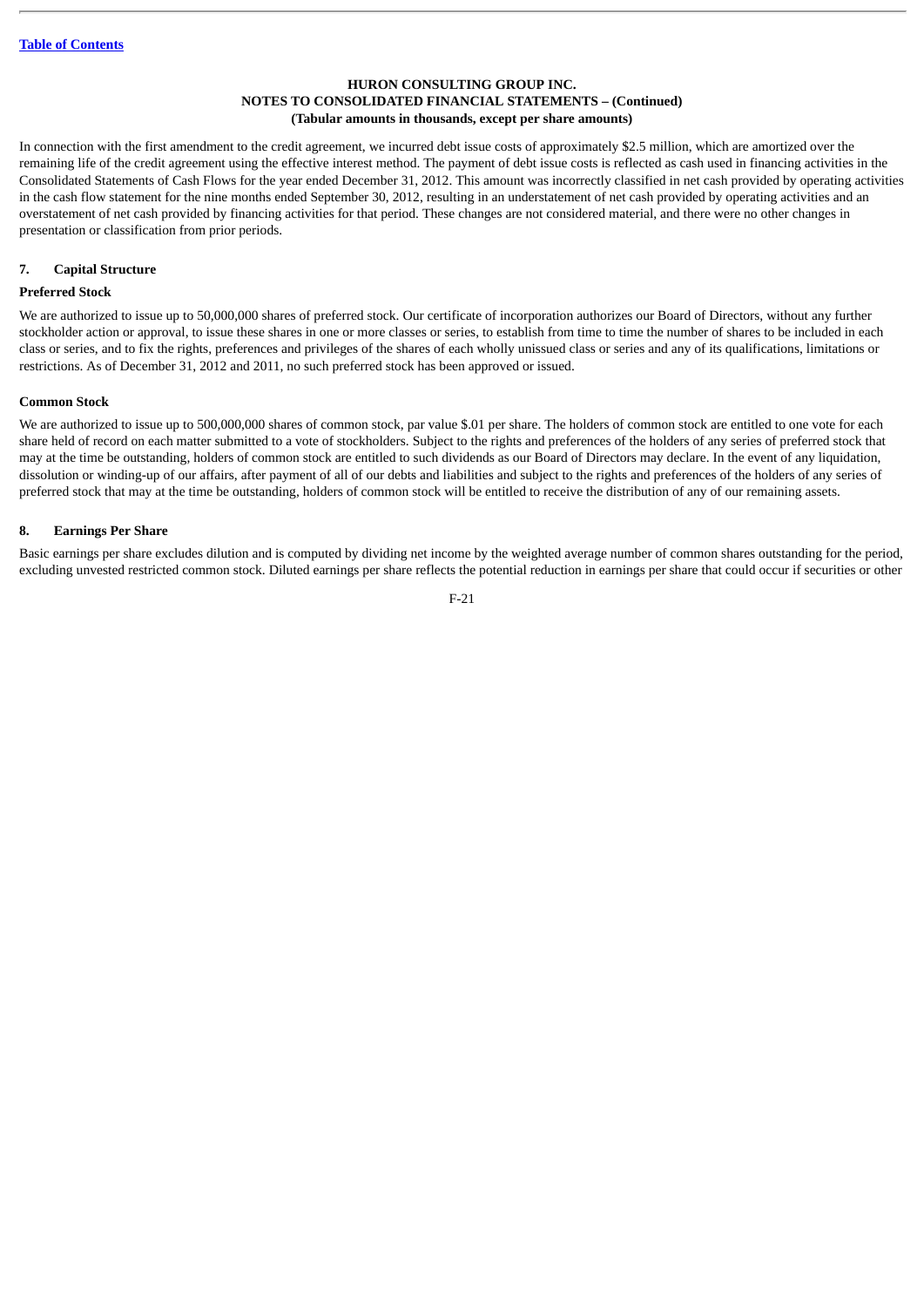contracts to issue common stock were exercised or converted into common stock under the treasury stock method. Earnings per share under the basic and diluted computations are as follows:

|                                                        |             | Year ended December 31, |         |  |  |
|--------------------------------------------------------|-------------|-------------------------|---------|--|--|
|                                                        | 2012        | 2011                    | 2010    |  |  |
| Net income from continuing operations                  | \$35,953    | \$21,481                | \$7,427 |  |  |
| Income (loss) from discontinued operations, net of tax | 475         | (962)                   | 1,098   |  |  |
| Net income                                             | \$36,428    | \$20,519                | \$8,525 |  |  |
| Weighted average common shares outstanding—basic       | 21,905      | 21,324                  | 20,546  |  |  |
| Weighted average common stock equivalents              | 380         | 352                     | 228     |  |  |
| Weighted average common shares outstanding-diluted     | 22,285      | 21,676                  | 20,774  |  |  |
| Net earnings per basic share:                          |             |                         |         |  |  |
| Net income from continuing operations                  | \$<br>1.64  | \$.<br>1.01             | 0.36    |  |  |
| Income (loss) from discontinued operations, net of tax | 0.02        | (0.05)                  | 0.05    |  |  |
| Net income                                             | 1.66        | 0.96<br>SS.             | 0.41    |  |  |
| Net earnings per diluted share:                        |             |                         |         |  |  |
| Net income from continuing operations                  | \$.<br>1.61 | \$<br>0.99              | 0.36    |  |  |
| Income (loss) from discontinued operations, net of tax | 0.02        | (0.04)                  | 0.05    |  |  |
| Net income                                             | 1.63        | 0.95<br>S.              | 0.41    |  |  |

The computation of diluted earnings per share excludes outstanding options and other common stock equivalents in periods where inclusion of such potential common stock instruments would be anti-dilutive. The weighted average common stock equivalents presented above do not include the effect of approximately 85,300, 342,000 and 594,800 common stock equivalents for the years ended December 31, 2012, 2011 and 2010, respectively, because their inclusion would be anti-dilutive.

# **9. Restructuring Charges**

During 2012, we incurred a \$4.0 million pretax restructuring expense. This expense primarily consisted of the following charges:

*Severance*—As the result of workforce reductions to better align our resources with market demand we incurred severance expense of \$0.4 million relating to the wind-down of certain operations in the Middle East in our Health and Education Consulting segment.

*Office exit costs*—During 2012 we consolidated our Washington, D.C. office space and relocated one of our New York City offices. In conjunction with the Washington, D.C. office space consolidation, we recorded a \$0.7 million charge related to the present value of the remaining lease payments through 2015 for our old office space, net of estimated sublease income. We relocated the New York City office during the fourth quarter of 2012 and incurred a \$0.7 million charge for brokerage fees related to the execution of a sublease agreement for the space we exited. We did not incur a lease charge related to the relocation of our New York City office space as income from our subtenant is expected to more than offset our remaining lease obligations through 2016, net of our deferred lease liability. These charges were partially offset by a \$0.9 million net favorable impact related to updated assumptions for certain lease accruals related to previously vacated office spaces and a release from our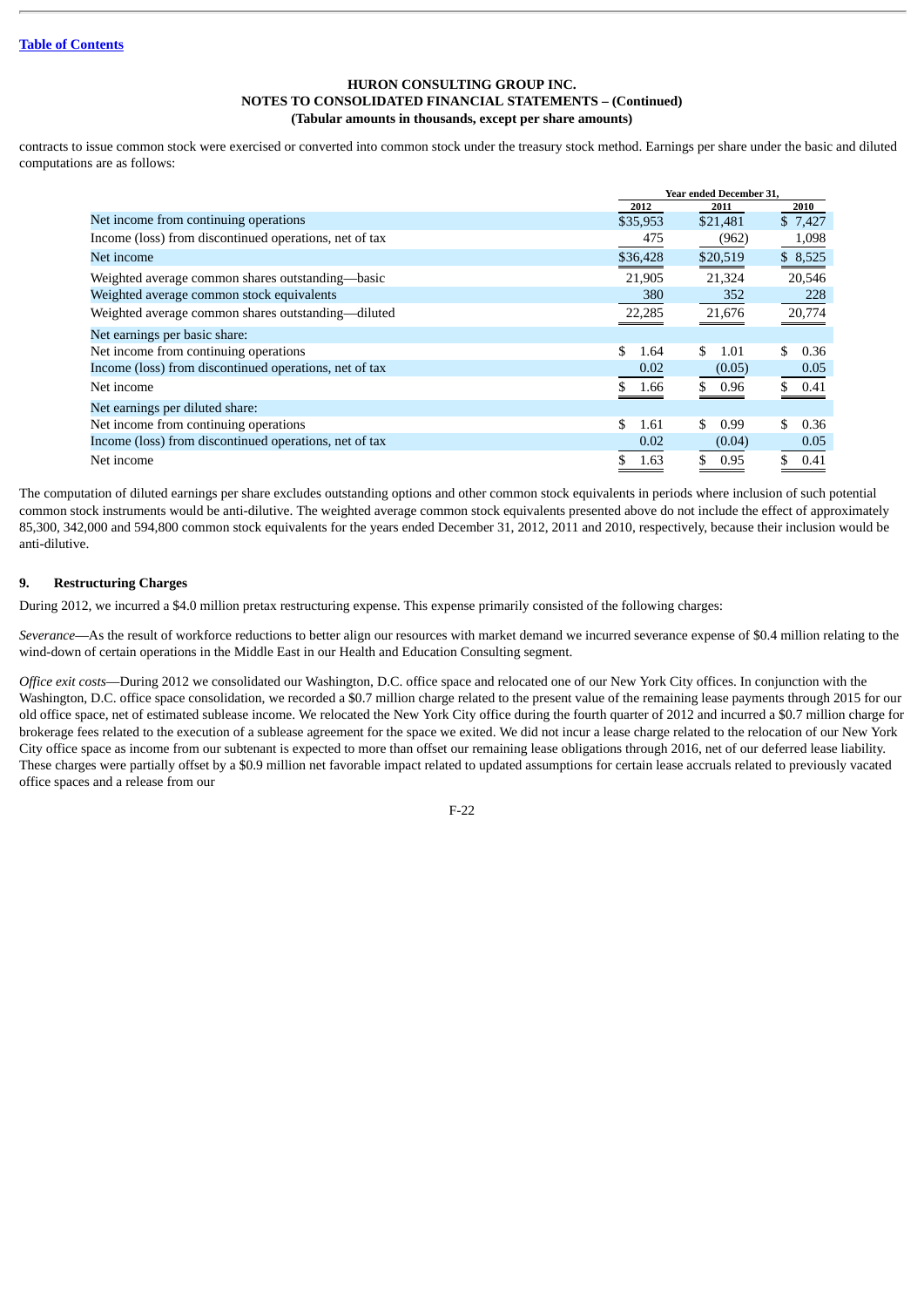obligation for certain vacated space at our Chicago headquarters in connection with the lease amendment entered into during the fourth quarter.

*Accelerated Depreciation*—We incurred \$2.5 million of accelerated depreciation expense on leasehold improvements at our New York City office location, which we vacated during the fourth quarter of 2012, as discussed above. We also incurred \$0.4 million of accelerated depreciation expense on leasehold improvements at one of our Washington, D.C. office locations and our Amman, Jordan office location, which we vacated during 2012.

As of December 31, 2012, our restructuring charge liability is \$1.6 million, and consists of \$1.3 million related to the present value of remaining lease payments, net of estimated sublease income, for our vacated office space primarily in San Francisco and Washington, D.C. and \$0.3 million of accrued severance expense.

During 2011, we incurred a \$3.8 million pretax restructuring expense. This expense consisted of the following charges:

*Severance*—As the result of workforce reductions to better align our resources with market demand we incurred severance expense of \$1.0 million relating to our Health and Education Consulting segment.

*Office exit costs*—During 2011 we relocated our Boston office and consolidated space at our Chicago headquarters. In conjunction with the Boston relocation, we incurred moving expenses and recorded a charge for the present value of the remaining lease payments through 2013 for our old office space, net of estimated sublease income. The total charge associated with the Boston office exit was \$0.3 million. As a result of the Chicago office space consolidation we incurred a \$0.5 million charge, which primarily consisted of the present value of remaining lease payments through 2014, net of estimated sublease income.

*Accelerated Depreciation*—We accelerated the depreciation on leasehold improvements related to two of our office spaces. We incurred \$0.6 million of accelerated depreciation expense on leasehold improvements at our Boston office location, which we vacated during the fourth quarter of 2011, as discussed above. We also incurred \$0.8 million of accelerated depreciation expense on leasehold improvements related to our New York City office, which we vacated during the fourth quarter of 2012, as discussed above.

*Intangible Asset Write-off*—As the result of a change in strategy and forecasted results for a specific practice in our Health and Education Consulting segment we wrote-off \$0.6 million of intangible assets during 2011.

During 2010, we incurred a \$4.1 million pretax restructuring charge, consisting primarily of office exit costs relating to the exit of our San Francisco office space due to the excess capacity at the space and virtual nature of the employees in this geographic location. We also incurred a charge relating to the consolidation of two of our offices into one existing location and the exit of excess office space as a result of the disposition of the D&I practice.

### **10. Derivative Instruments and Hedging Activity**

On March 20, 2009, we entered into an interest rate swap agreement for a notional amount of \$100.0 million effective on March 31, 2009 and ending on February 23, 2012. We entered into this derivative instrument to hedge against the risk of changes in future cash flows related to changes in interest rates on \$100.0 million of the total variable-rate borrowings outstanding described above in Note 6 "Borrowings." Under the terms of the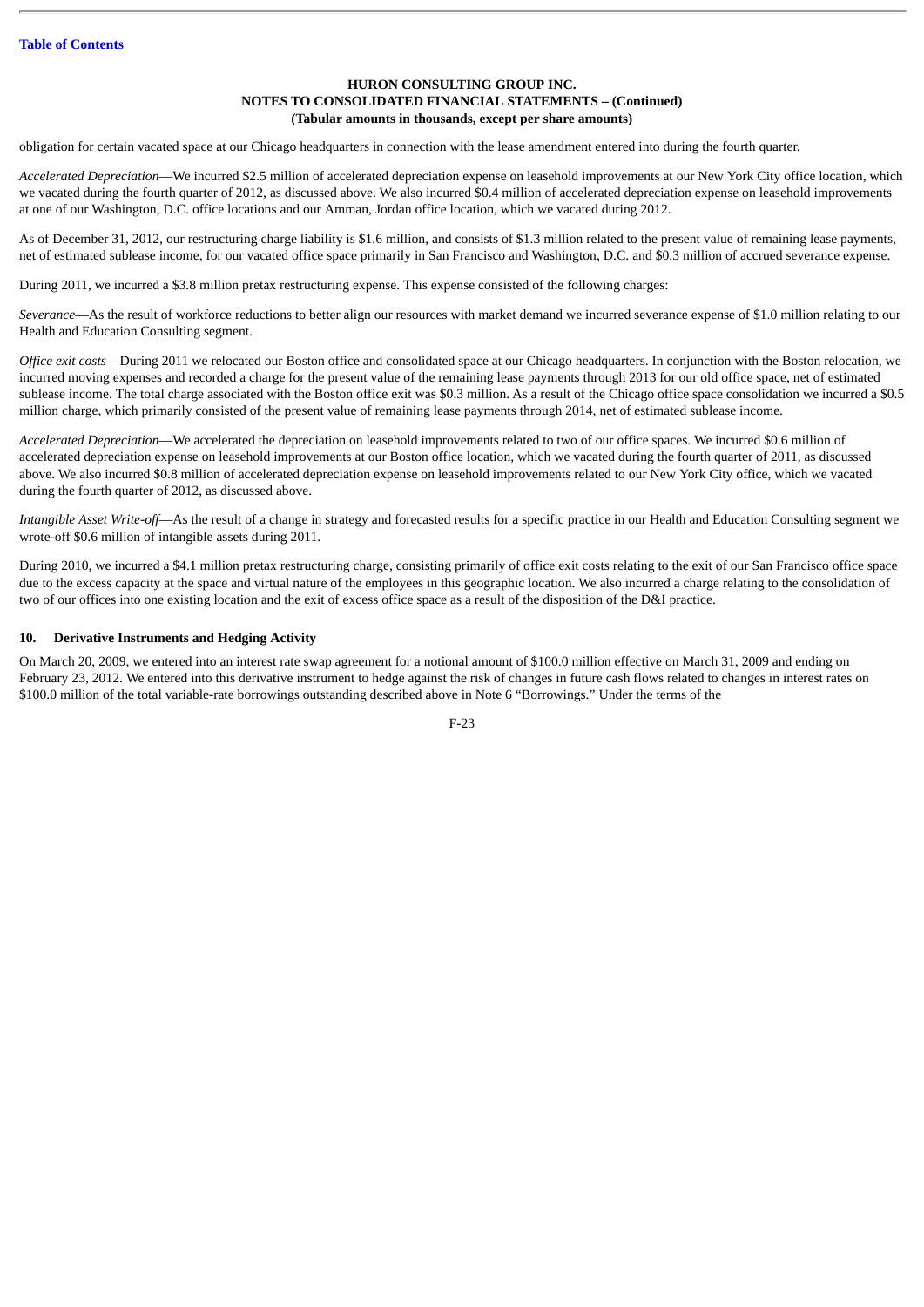interest rate swap agreement, we received from the counterparty interest on the \$100.0 million notional amount based on one-month LIBOR and we paid to the counterparty a fixed rate of 1.715%. This swap effectively converted \$100.0 million of our variable-rate borrowings to fixed-rate borrowings beginning on March 31, 2009 and through February 23, 2012.

On December 8, 2011, we entered into a forward amortizing interest rate swap agreement effective on February 29, 2012 and ending on April 14, 2016. We entered into this derivative instrument to continue hedging against the interest rate risks of our variable-rate borrowings described above. The swap had an initial notional amount of \$56.6 million and amortizes throughout the term. Under the terms of the interest rate swap agreement, we receive from the counterparty interest on the notional amount based on one-month LIBOR and we pay to the counterparty a fixed rate of 0.9875%.

On May 30, 2012, we entered into an additional forward amortizing interest rate swap agreement effective on May 31, 2012 and ending on April 14, 2016. We entered into this derivative instrument to further hedge against the interest rate risks of our variable-rate borrowings described above. The swap has an initial notional amount of \$37.0 million and amortizes throughout the term. Under the terms of the interest rate swap agreement, we receive from the counterparty interest on the notional amount based on one-month LIBOR and we pay to the counterparty a fixed rate of 0.70%.

FASB ASC Topic 815, "Derivatives and Hedging," requires companies to recognize all derivative instruments as either assets or liabilities at fair value on the balance sheet. In accordance with ASC Topic 815, we have designated these derivative instruments as cash flow hedges. As such, changes in the fair value of the derivative instruments are recorded as a component of other comprehensive income ("OCI") to the extent of effectiveness and reclassified into interest expense upon settlement. The ineffective portion of the change in fair value of the derivative instruments is recognized in interest expense. As of December 31, 2012, it was anticipated that \$0.3 million of the net losses, net of tax, currently recorded in OCI will be reclassified into earnings within the next 12 months. Our interest rate swap agreements were effective during the twelve months ended December 31, 2012.

The tables below set forth additional information relating to these interest rate swaps designated as cash flow hedging instruments as of December 31, 2012 and December 31, 2011, and for the years ended December 31, 2012, 2011 and 2010.

|                                             |              | <b>Fair Value (Derivative Liability)</b> |              |  |  |
|---------------------------------------------|--------------|------------------------------------------|--------------|--|--|
|                                             | December 31. |                                          | December 31. |  |  |
| <b>Balance Sheet Location</b>               | 2012         |                                          | 2011         |  |  |
| Accrued expenses                            | 493          |                                          | 216          |  |  |
| Deferred compensation and other liabilities | 439          |                                          | 250          |  |  |

|                                                                            | Year ended December 31. |             |         |
|----------------------------------------------------------------------------|-------------------------|-------------|---------|
|                                                                            | 2012                    | 2011        | 2010    |
| Net unrealized losses on cash flow hedges, net of tax, beginning of period | \$(275)                 | $$^{(872)}$ | (394)   |
| Change in fair value, net of tax                                           | (683)                   | (311)       | (1,356) |
| Reclassification adjustments into earnings, net of tax                     | 404                     | 908         | 878     |
| Net unrealized losses on cash flow hedges, net of tax, end of period       | $$$ (554)               | \$(275)     | (872)   |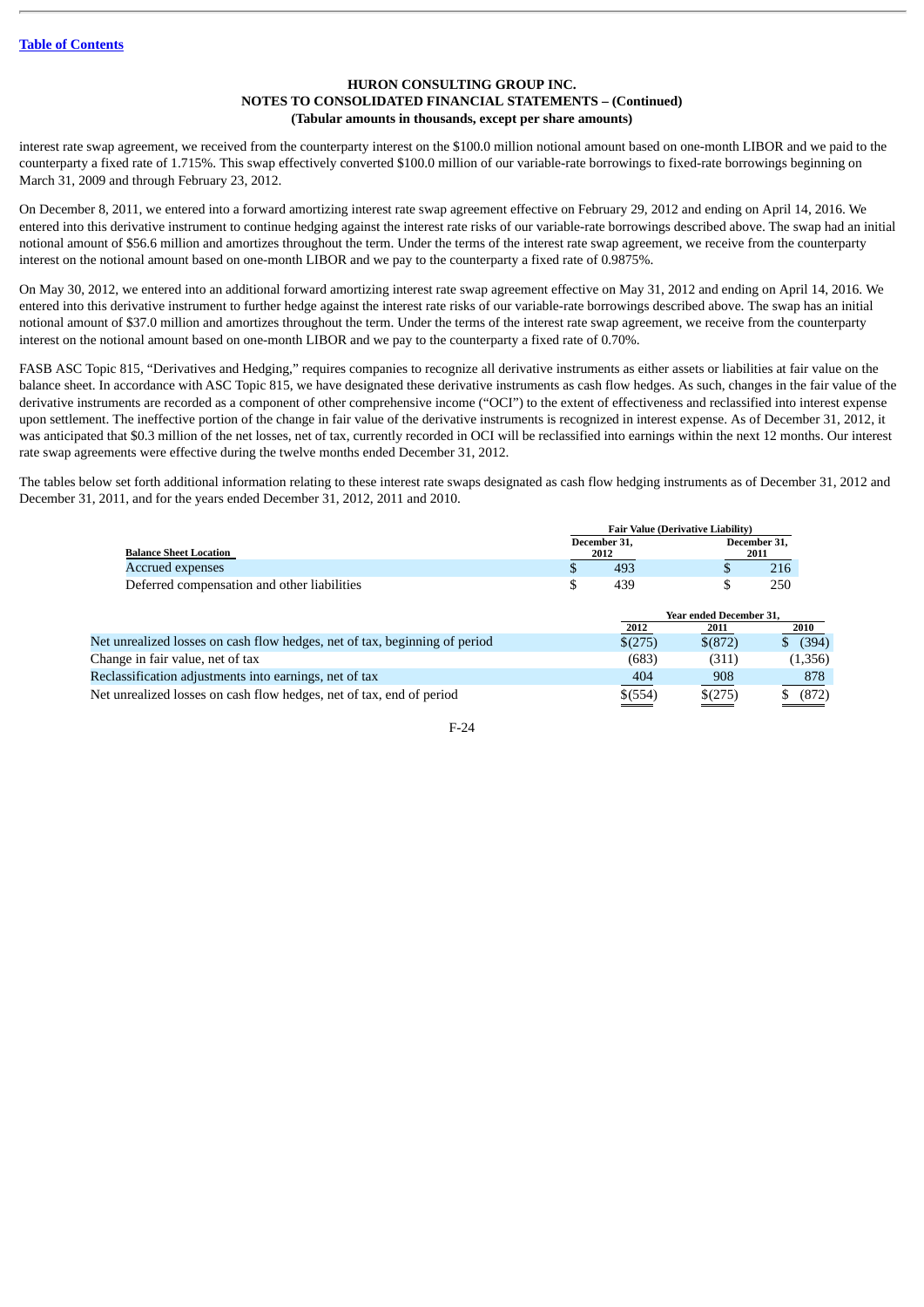We do not use derivative instruments for trading or other speculative purposes, and we did not have any other derivative instruments or hedging activities as of December 31, 2012.

### **11. Fair Value of Financial Instruments**

Certain of our assets and liabilities are measured at fair value. FASB ASC Topic 820, "Fair Value Measurements and Disclosures," defines fair value as the price that would be received to sell an asset or the price that would be paid to transfer a liability in an orderly transaction between market participants at the measurement date. ASC Topic 820 establishes a fair value hierarchy for inputs used in measuring fair value and requires companies to maximize the use of observable inputs and minimize the use of unobservable inputs. The fair value hierarchy consists of three levels based on the objectivity of the inputs as follows:

- Level 1 Inputs Quoted prices in active markets for identical assets or liabilities that the reporting entity has the ability to access at the measurement date.
- Level 2 Inputs Quoted prices in active markets for similar assets or liabilities; quoted prices for identical or similar assets or liabilities in markets that are not active; inputs other than quoted prices that are observable for the asset or liability; or inputs that are derived principally from or corroborated by observable market data by correlation or other means.
- Level 3 Inputs Level 3 Inputs Unobservable inputs for the asset or liability, and include situations in which there is little, if any, market activity for the asset or liability.

Cash and cash equivalents are stated at cost, which approximates fair market value. The carrying values for receivables from clients, unbilled services, accounts payable, deferred revenues and other accrued liabilities reasonably approximate fair market value due to the nature of the financial instrument and the short-term maturity of these items. The carrying values of our bank borrowings reported in the Consolidated Balance Sheets approximate fair value, using level 2 inputs, since they bear interest at variable rates based on market rates as set forth in the 2011 Credit Agreement. Refer to Note 6 "Borrowings."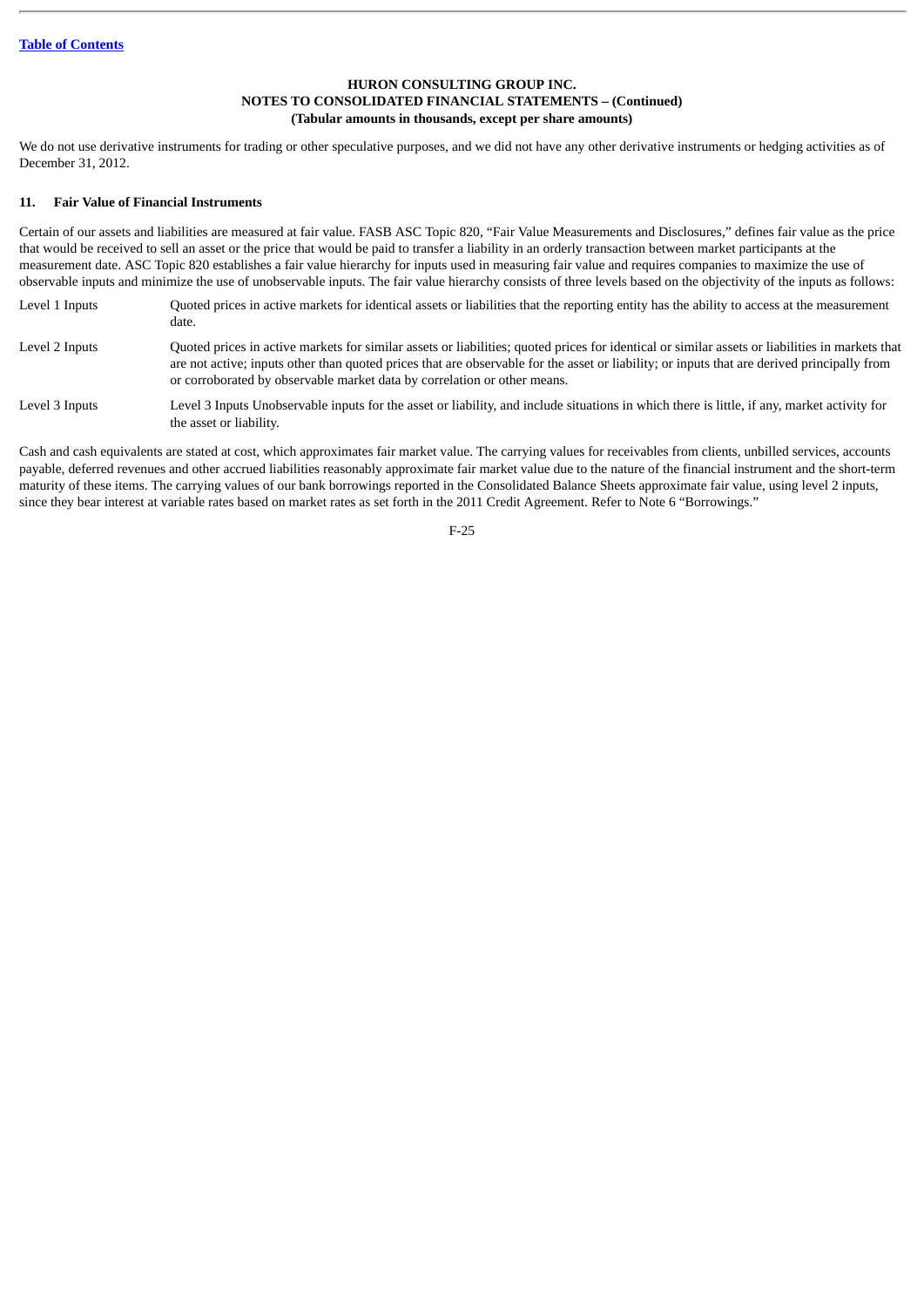The table below sets forth the fair value hierarchy for our financial assets and liabilities measured at fair value on a recurring basis as of December 31, 2012 and December 31, 2011.

|                               |              | <b>Quoted Prices</b><br>in Active<br><b>Markets</b> for<br><b>Identical Assets</b><br>(Level 1) | Significant<br>Other<br>Observable<br>Inputs<br>(Level 2) | Significant<br>Unobservable<br>Inputs<br>(Level 3) |        |     | Total    |
|-------------------------------|--------------|-------------------------------------------------------------------------------------------------|-----------------------------------------------------------|----------------------------------------------------|--------|-----|----------|
| <b>December 31, 2012</b>      |              |                                                                                                 |                                                           |                                                    |        |     |          |
| Asset:                        |              |                                                                                                 |                                                           |                                                    |        |     |          |
| Promissory note               | \$           |                                                                                                 | \$                                                        | \$                                                 | 2,907  |     | \$2,907  |
| <b>Liabilities:</b>           |              |                                                                                                 |                                                           |                                                    |        |     |          |
| Interest rate swaps           | $\mathbf{s}$ |                                                                                                 | \$<br>932                                                 | $\mathbf{s}$                                       |        | \$. | 932      |
| Deferred acquisition payments |              |                                                                                                 |                                                           |                                                    | 10,525 |     | 10,525   |
| <b>Total liabilities</b>      | \$           |                                                                                                 | 932<br>\$                                                 | \$                                                 | 10,525 |     | \$11,457 |
| <b>December 31, 2011</b>      |              |                                                                                                 |                                                           |                                                    |        |     |          |
| Asset:                        |              |                                                                                                 |                                                           |                                                    |        |     |          |
| Promissory note               | \$           |                                                                                                 | \$                                                        | \$                                                 | 2,680  |     | \$2,680  |
| <b>Liabilities:</b>           |              |                                                                                                 |                                                           |                                                    |        |     |          |
| Interest rate swaps           | \$           |                                                                                                 | \$<br>466                                                 | \$                                                 |        | \$  | 466      |
| Deferred acquisition payment  |              |                                                                                                 |                                                           |                                                    | 1,969  |     | 1,969    |
| <b>Total liabilities</b>      | \$           |                                                                                                 | \$<br>466                                                 | \$                                                 | 1,969  |     | \$2,435  |

As part of the consideration received for the sale of our AA practice on December 30, 2011, the Company received a \$3.5 million promissory note payable over four years. The note will be paid to the Company in quarterly installments of approximately \$0.2 million beginning in April 2013 with a final payment of approximately \$1.1 million on the maturity date in December 2015. The fair value of the note is based on the net present value of the projected cash flows using a discount rate of 14%, which accounts for the risks associated with the note. The increase in the fair value of the note during 2012 reflects the accretion of interest income in excess of interest payments received.

The fair value of the interest rate swaps was derived using estimates to settle the interest rate swap agreements, which are based on the net present value of expected future cash flows on each leg of the swaps utilizing market-based inputs and discount rates reflecting the risks involved.

Deferred acquisition payments are included in the total purchase consideration for certain business acquisitions the Company has completed, and represent fixed future payments owed to the sellers of those businesses. The fair value of the deferred acquisition payments is based on the payment terms, which range from 1 to 2 years, and the net present value of expected cash flows using a discount rate ranging from 4% to 8%.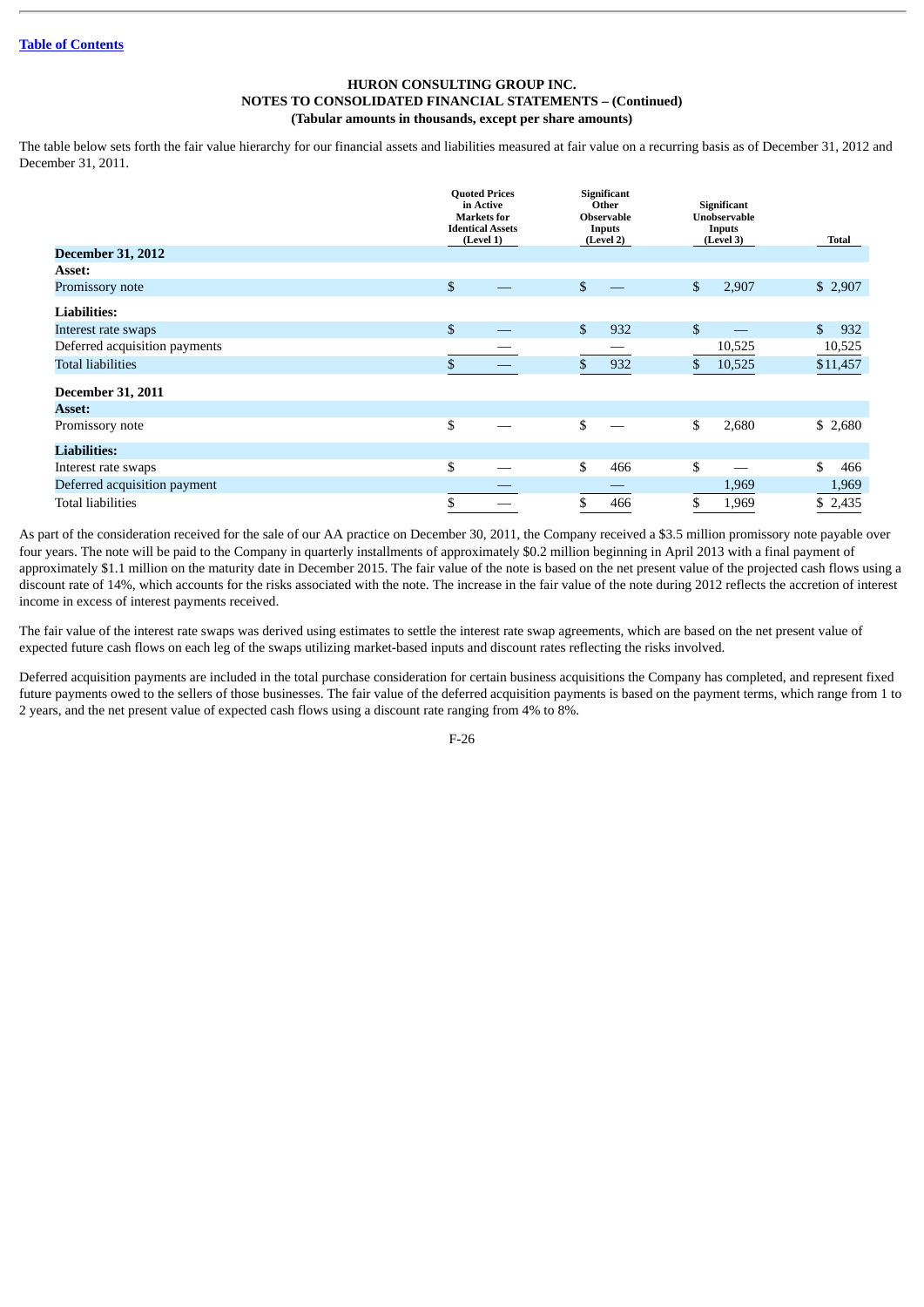## **12. Comprehensive Income**

The tables below set forth the components of comprehensive income for the years ended December 31, 2012, 2011 and 2010.

|                                                            |                        |                             |                 |                        | <b>Year Ended December 31.</b>            |                 |                               |                                    |                 |
|------------------------------------------------------------|------------------------|-----------------------------|-----------------|------------------------|-------------------------------------------|-----------------|-------------------------------|------------------------------------|-----------------|
|                                                            |                        | 2012                        |                 |                        | 2011                                      |                 |                               | 2010                               |                 |
|                                                            | Before<br><b>Taxes</b> | Tax<br>(Expense)<br>Benefit | Net of<br>Taxes | <b>Before</b><br>Taxes | <b>Tax</b><br>(Expense)<br><b>Benefit</b> | Net of<br>Taxes | <b>Before</b><br><b>Taxes</b> | <b>Tax</b><br>(Expense)<br>Benefit | Net of<br>Taxes |
| Net income                                                 |                        |                             | \$36,428        |                        |                                           | \$20,519        |                               |                                    | \$8,525         |
| Other comprehensive income (loss):                         |                        |                             |                 |                        |                                           |                 |                               |                                    |                 |
| Foreign currency translation adjustment                    | \$235                  | (106)                       | 129             | 175<br>S.              |                                           | 154             | (893)<br>S                    | 204                                | (689)           |
| Unrealized gain (loss) on cash flow hedging<br>instruments | (466)                  | 187                         | (279)           | 994                    | (397)                                     | 597             | (796)                         | 318                                | (478)           |
| Other comprehensive income (loss)                          | \$(231)                | 81                          | (150)           | \$1,169                | (418)                                     | 751             | \$(1,689)                     | 522                                | \$(1,167)       |
| Total comprehensive income                                 |                        |                             | \$36,278        |                        |                                           | \$21,270        |                               |                                    | \$7,358         |

### **13. Employee Benefit and Deferred Compensation Plans**

We sponsor a qualified defined contribution 401(k) plan covering substantially all of our employees. Under the plan, employees are entitled to make pretax contributions. We match an amount equal to the employees' contributions up to 6% of the employees' salaries. Our matching contributions for the years ended December 31, 2012, 2011 and 2010 were \$12.0 million, \$11.1 million and \$10.9 million, respectively.

We have a non-qualified deferred compensation plan (the "Plan") that is administered by our Board of Directors or a committee designated by the Board of Directors. Under the Plan, members of the Board of Directors and a select group of our employees may elect to defer the receipt of their director retainers and meeting fees or base salary and bonus, as applicable. Additionally, we may credit amounts to a participant's deferred compensation account in accordance with employment or other agreements entered into between us and the participant. At our sole discretion, we may, but are not required to, credit any additional amount we desire to any participant's deferred compensation account. Amounts credited are subject to vesting schedules set forth in the Plan, employment agreement or any other agreement entered into between us and the participant. The deferred compensation liability at December 31, 2012 and 2011 was \$4.4 million and \$3.7 million, respectively.

### **14. Equity Incentive Plans**

In 2012, Huron adopted the 2012 Omnibus Incentive Plan (the "2012 Plan"), in order to increase the number of shares of common stock available as equity compensation to employees, non-employee directors, and independent contractors, and to make certain updates to reflect changes in market practices since our last plan, the 2004 Omnibus Stock Plan (the "2004 Plan") was adopted. The 2012 Plan permits the grant of stock options, stock appreciation rights, restricted stock, performance shares and other share-based or cash-based awards valued in whole or in part by reference to, or otherwise based on, our common stock.

The 2012 Plan replaced, on a prospective basis, our 2004 Plan such that all future grants will be granted under the 2012 Plan and any outstanding awards granted under the 2004 Plan that are cancelled, expired, forfeited,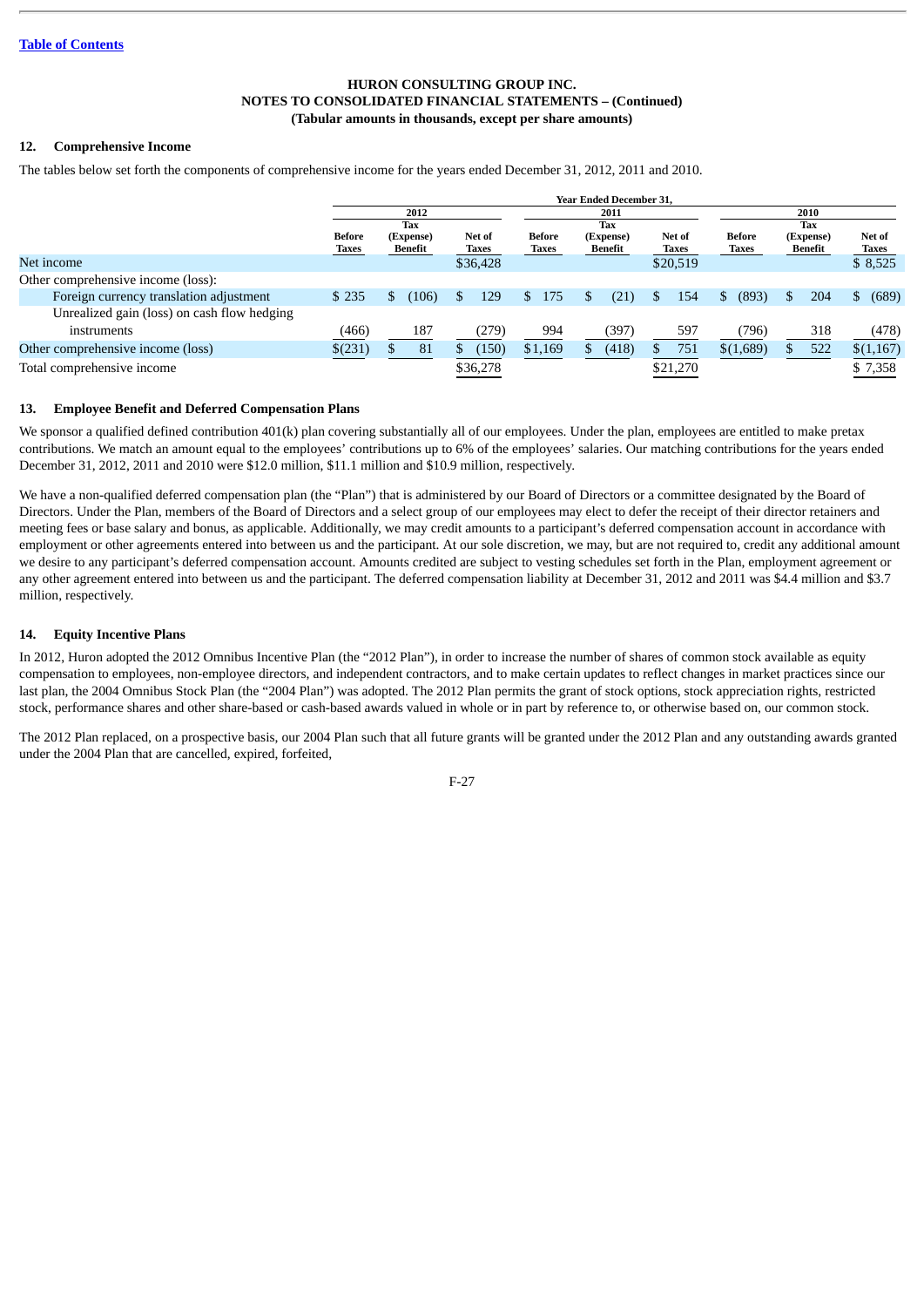settled in cash or otherwise terminated without a delivery of shares to the participant will not become available for grant under the 2012 Plan. Under the 2012 Plan, as originally adopted, 850,000 shares plus 548,204 shares of common stock available for issuance under the 2004 Plan as of the adoption date were reserved for issuance to eligible participants, for a total of 1,398,204 shares available for issuance as of the adoption date. As of December 31, 2012, approximately 1,352,530 shares remain available for issuance.

The 2004 Plan, which replaced our then-existing equity plans for grants of share-based awards, permitted the grant of stock options, restricted stock, and other share-based awards valued in whole or in part by reference to, or otherwise based on, our common stock. Under the 2004 Plan, shares of common stock were reserved for issuance to eligible employees, executive officers, independent contractors and outside directors. Upon adoption of the 2012 Plan, no further awards will be made under the 2004 Plan. Any awards made under the 2004 Plan prior to adoption of the 2012 Plan will continue to be subject to the terms and conditions of the 2004 Plan.

The Compensation Committee of the Board of Directors has the responsibility of interpreting the 2012 Plan and determining all of the terms and conditions of awards made under the 2012 Plan, including when the awards will become exercisable or otherwise vest. Subject to acceleration under certain conditions, the majority of our stock options and restricted stock vest annually over four years, and our performance-based share awards vest over a three year period, as discussed below. All stock options have a ten-year contractual term.

Total share-based compensation cost recognized for the years ended December 31, 2012, 2011 and 2010 was \$15.7 million, \$19.2 million and \$19.1 million, respectively, with related income tax benefits of \$6.0 million, \$7.0 million and \$7.0 million, respectively. As of December 31, 2012, there was \$19.2 million of total unrecognized compensation cost related to nonvested share-based awards. This cost is expected to be recognized over a weighted average period of 2.3 years.

### **Stock Options**

In May 2010, the Company granted 100,000 stock option awards to our Chief Executive Officer under the 2004 Plan. Of the 100,000 option grant, 50,000 stock options vest on the third anniversary of the grant date and 50,000 stock options vest on the third anniversary of the grant date and were subject to the further condition that, on or before the third anniversary of the grant date, the 60 business day average price of a share of the Company's common stock shall have exceeded 125% of the grant date price of a share of the Company's common stock. This condition was met during the third quarter of 2011. Therefore, all 100,000 stock options will vest in May 2013, provided he is still actively employed. The weighted average fair value of options granted during 2010 was \$11.08.

During 2012 and 2011, the Company granted 40,463 and 49,196 stock option awards, respectively, to certain named executive officers under the 2004 Plan. The weighted average fair value of the options granted during 2012 and 2011 was \$17.09 and \$12.52, respectively. These awards vest annually over four years.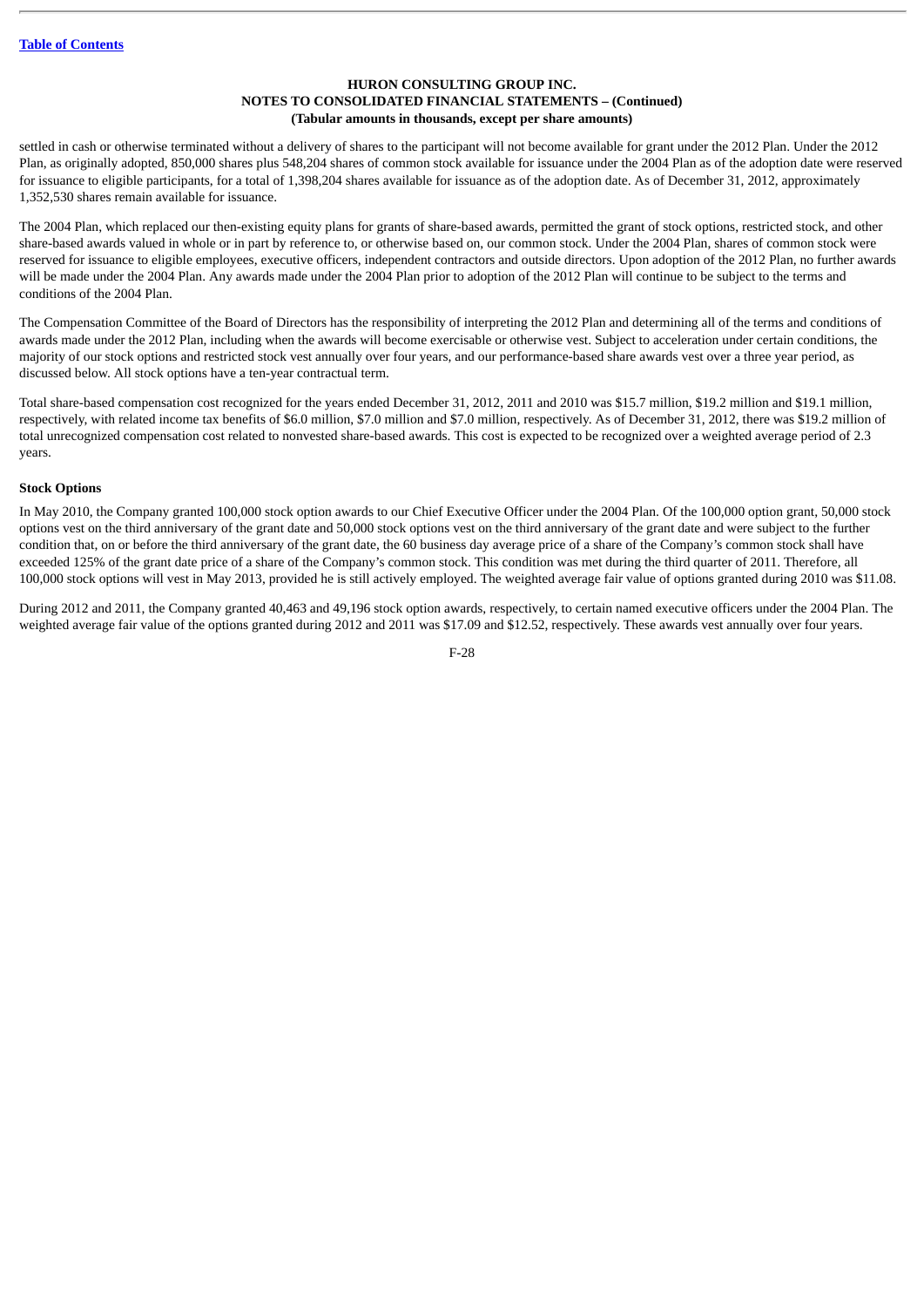The weighted average fair values of the options granted during 2012, 2011 and 2010 were calculated using the Black-Scholes option-pricing model and the Monte Carlo simulation using the following assumptions:

|                                            | 2012    | 2011      | 2010    |
|--------------------------------------------|---------|-----------|---------|
| <b>Black-Scholes option-pricing model:</b> |         |           |         |
| Expected dividend yield                    | $0.0\%$ | $0.0\%$   | $0.0\%$ |
| <b>Expected volatility</b>                 | 45.0%   | 45.0%     | 45.0%   |
| Risk-free rate                             | 1.2%    | 2.1%/2.7% | 2.9%    |
| Expected option life (in years)            | 6.25    | 6.25      | 6.25    |
| <b>Monte Carlo simulation:</b>             |         |           |         |
| Expected dividend yield                    |         |           | $0.0\%$ |
| <b>Expected volatility</b>                 |         |           | 45.0%   |
| Risk-free rate                             |         |           | 3.69%   |
| Expected option life (in years)            |         |           | 10      |

Expected volatility was based on our historical stock prices, the historical volatility of comparable companies, and implied volatilities from traded options in our stock. The risk-free interest rates were based on the rate of U.S. Treasury bills with equivalent expected terms of the stock options at the time of the option grant. The expected option life for the 2012, 2011 and 2010 option grants was estimated using the simplified method. The simplified method was used due to the lack of sufficient historical data available to provide a reasonable basis upon which to estimate the expected term due to the limited period of time our shares have been publicly traded.

Stock option activity for the years ended December 31, 2012 and 2011 was as follows:

|                                  | Number of<br><b>Options</b><br>(in thousands) |              | Weighted<br>Average<br>Exercise<br>Price<br>(in dollars) | Weighted<br>Average<br>Remaining<br>Contractual<br>Term<br>(in years) |    | Aggregate<br><b>Intrinsic</b><br>Value<br>(in millions) |
|----------------------------------|-----------------------------------------------|--------------|----------------------------------------------------------|-----------------------------------------------------------------------|----|---------------------------------------------------------|
| Outstanding at January 1, 2011   | 229                                           |              | \$13.94                                                  | 5.7                                                                   |    | 2.8                                                     |
| Granted                          | 49                                            | \$.          | 26.41                                                    |                                                                       |    |                                                         |
| Exercised                        | (28)                                          | \$           | 7.84                                                     |                                                                       |    |                                                         |
| Forfeited or expired             |                                               | \$.          |                                                          |                                                                       |    |                                                         |
| Outstanding at December 31, 2011 | 250                                           | $\mathbb{S}$ | 17.07                                                    | 6.0                                                                   | \$ | 5.4                                                     |
| Granted                          | 40                                            | \$           | 38.18                                                    |                                                                       |    |                                                         |
| Exercised                        | (44)                                          | $\mathbb{S}$ | 6.23                                                     |                                                                       |    |                                                         |
| Forfeited or expired             |                                               | \$           | $\overbrace{\hspace{27mm}}$                              |                                                                       |    |                                                         |
| Outstanding at December 31, 2012 | 246                                           | $\mathbb{S}$ | 22.49                                                    | 6.4                                                                   | \$ | 2.7                                                     |
| Exercisable at December 31, 2012 | 69                                            | \$           | 9.82                                                     | 2.4                                                                   | S  | 1.6                                                     |

The aggregate intrinsic value of options exercised during 2012, 2011 and 2010 was \$1.2 million, \$0.5 million and \$1.5 million, respectively.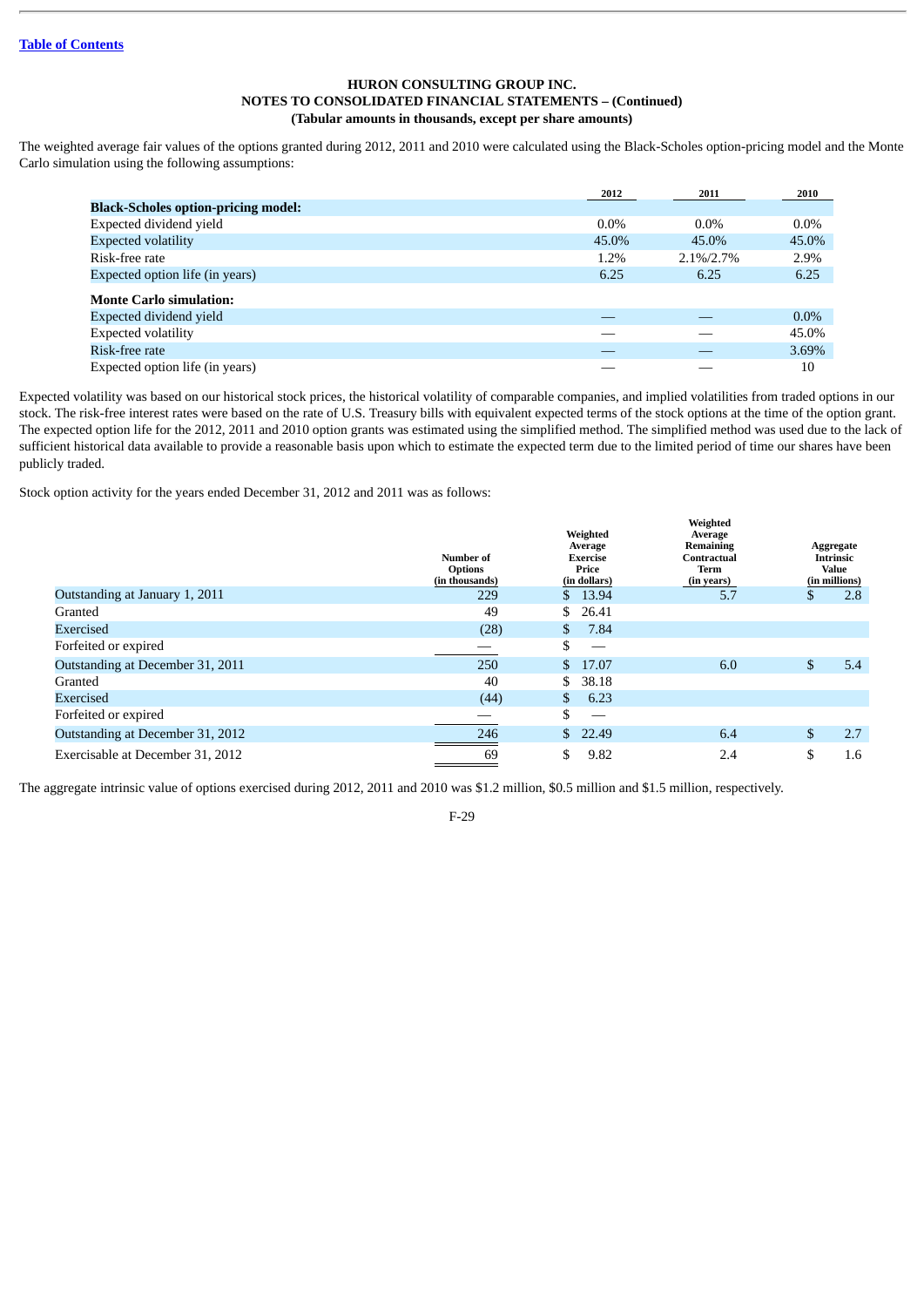# **Restricted Stock Awards**

The grant date fair values of our restricted stock awards are measured pursuant to FASB ASC Topic 718. Restricted stock activity for the years ended December 31, 2012 and 2011 was as follows:

|                                                 | Number of<br><b>Shares</b><br>(in thousands) | Weighted<br>Average<br><b>Grant Date</b><br><b>Fair Value</b><br>(in dollars) |
|-------------------------------------------------|----------------------------------------------|-------------------------------------------------------------------------------|
| Nonvested restricted stock at December 31, 2010 | 1,057                                        | \$36.24                                                                       |
| Granted                                         | 409                                          | \$<br>27.09                                                                   |
| <b>Vested</b>                                   | (481)                                        | $\mathbb{S}$<br>36.24                                                         |
| Forfeited                                       | (135)                                        | $\mathbb{S}$<br>37.94                                                         |
| Nonvested restricted stock at December 31, 2011 | 850                                          | \$31.57                                                                       |
| Granted                                         | 399                                          | $\mathbb{S}$<br>37.46                                                         |
| <b>Vested</b>                                   | (327)                                        | \$35.56                                                                       |
| Forfeited                                       | (102)                                        | <sup>\$</sup><br>30.79                                                        |
| Nonvested restricted stock at December 31, 2012 | 820                                          | \$<br>32.95                                                                   |

The aggregate fair value of restricted stock that vested during the years ended December 31, 2012, 2011 and 2010 was \$12.2 million, \$14.5 million and \$11.9 million, respectively. The weighted average grant date fair value per share of restricted stock granted during 2010 was \$23.70.

# **Performance-based Share Awards**

The grant date fair values of our performance-based share awards are measured pursuant to FASB ASC Topic 718. The total number of shares earned by recipients of these awards is dependent upon the achievement of predefined performance goals during the year of grant as established by the Compensation Committee. For certain performance awards, the recipients may earn additional shares of stock for performance achieved above a stated target level.

In March and August 2011, the Company granted 55,000 performance-based share awards to certain executive officers to promote earnings growth. The performance condition for these awards was based on targets related to the Company's fiscal 2011 adjusted diluted earnings per share from continuing operations, a non-GAAP financial measure. The recipients earned 97% of the total award based on the Company's actual 2011 results compared to the stated target levels. One third of these shares vested on December 31, 2011 and the remaining two thirds will vest on December 31, 2013.

In April 2011, the Company granted 109,000 performance-based share awards to certain managing directors in our Healthcare practice in order to incentivize them to meet stated financial and operational goals. The performance conditions for these awards were based on targets related to the practice's 2011 revenue and EBITDA, which were both equally weighted. The recipients earned 97.9% of the total award based on the practice's actual 2011 results compared to the stated target levels. One third of these shares vested in the first quarter of 2012 and the remaining two thirds will vest annually over the next two-year period.

In March 2012, the Company granted 42,000 performance-based share awards to certain executive officers to promote earnings growth. The performance condition for these awards was based on targets related to the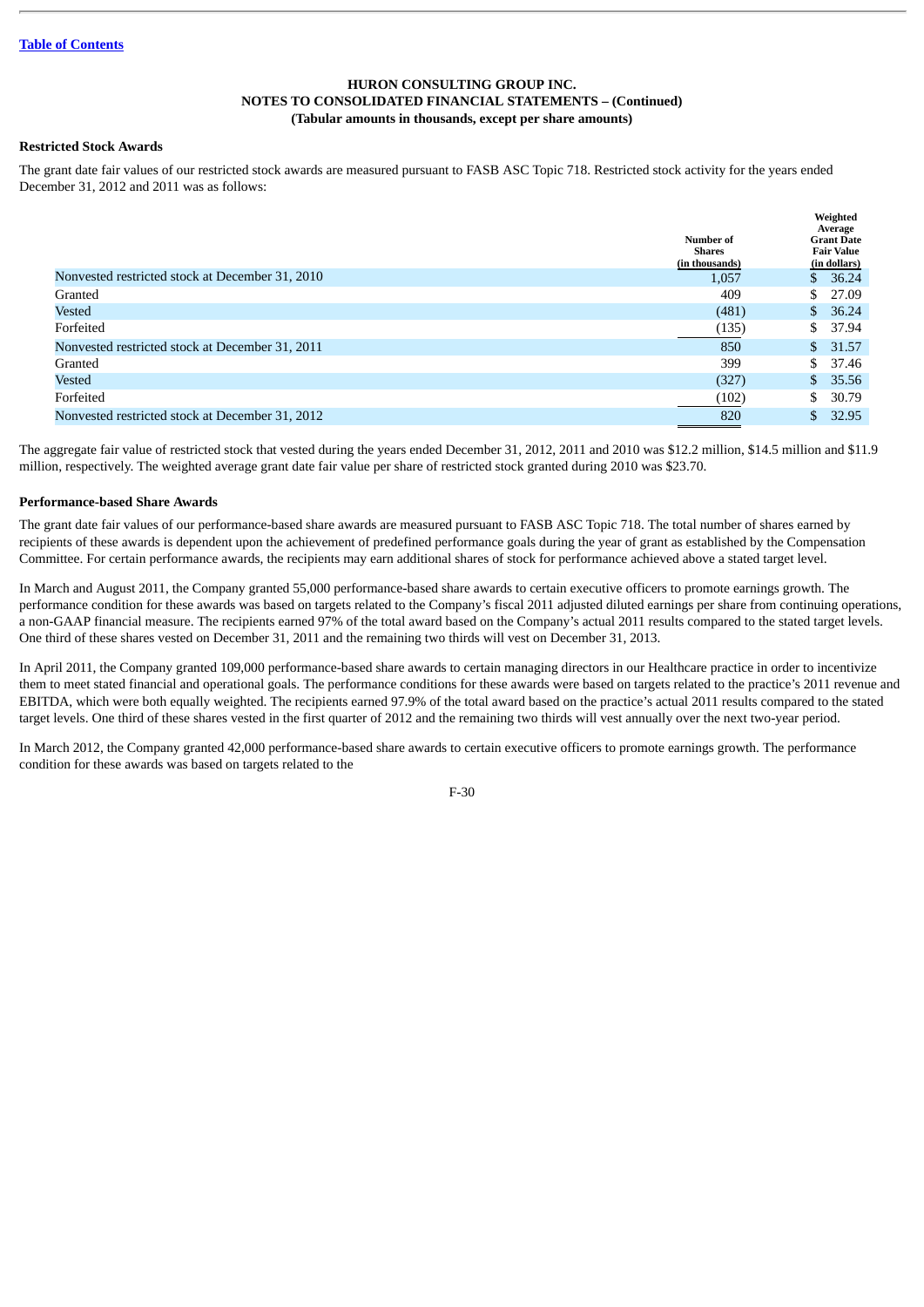Company's fiscal 2012 adjusted diluted earnings per share from continuing operations, a non-GAAP financial measure. The recipients earned 25% of the total award based on the Company's actual 2012 results compared to the stated target levels. One third of these shares vested on December 31, 2012 and the remaining two thirds will vest on December 31, 2014.

In March 2012, the Company granted 79,000 performance-based share awards to certain managing directors in our Healthcare practice in order to incentivize them to meet stated financial and operational goals. The performance conditions for these awards were based on targets related to the practice's 2012 revenue and EBITDA, which were both equally weighted. The recipients earned 47% of the total award based on the practice's actual 2012 results compared to the stated target levels. These awards will vest annually over a three-year period, with the first third vesting on March 1, 2013.

Performance-based stock activity for the years ended December 31, 2012 and 2011 was as follows:

|                                                        | Number of<br><b>Shares</b><br>(in thousands) |              | Weighted<br>Average<br><b>Grant Date</b><br><b>Fair Value</b><br>(in dollars) |
|--------------------------------------------------------|----------------------------------------------|--------------|-------------------------------------------------------------------------------|
| Nonvested performance-based stock at December 31, 2010 | 197                                          |              | \$23.86                                                                       |
| Granted                                                | 164                                          | \$           | 27.10                                                                         |
| Vested                                                 | (29)                                         | $\mathbb{S}$ | 23.86                                                                         |
| Forfeited                                              | (150)                                        | \$           | 24.12                                                                         |
| Nonvested performance-based stock at December 31, 2011 | 182                                          | $\mathbb{S}$ | 26.56                                                                         |
| Granted                                                | 121                                          | \$.          | 38.18                                                                         |
| Vested                                                 | (79)                                         | $\mathbb{S}$ | 25.90                                                                         |
| Forfeited                                              | (35)                                         | \$           | 30.42                                                                         |
| Nonvested performance-based stock at December 31, 2012 | 189                                          | \$           | 33.55                                                                         |

The aggregate fair value of performance-based stock that vested during the years ended December 31, 2012 and 2011 was \$2.9 million and \$0.7 million, respectively. There was no vesting of performance-based stock during the year ended December 31, 2010. The weighted average grant date fair value per share of performance-based stock granted during 2010 was \$23.86.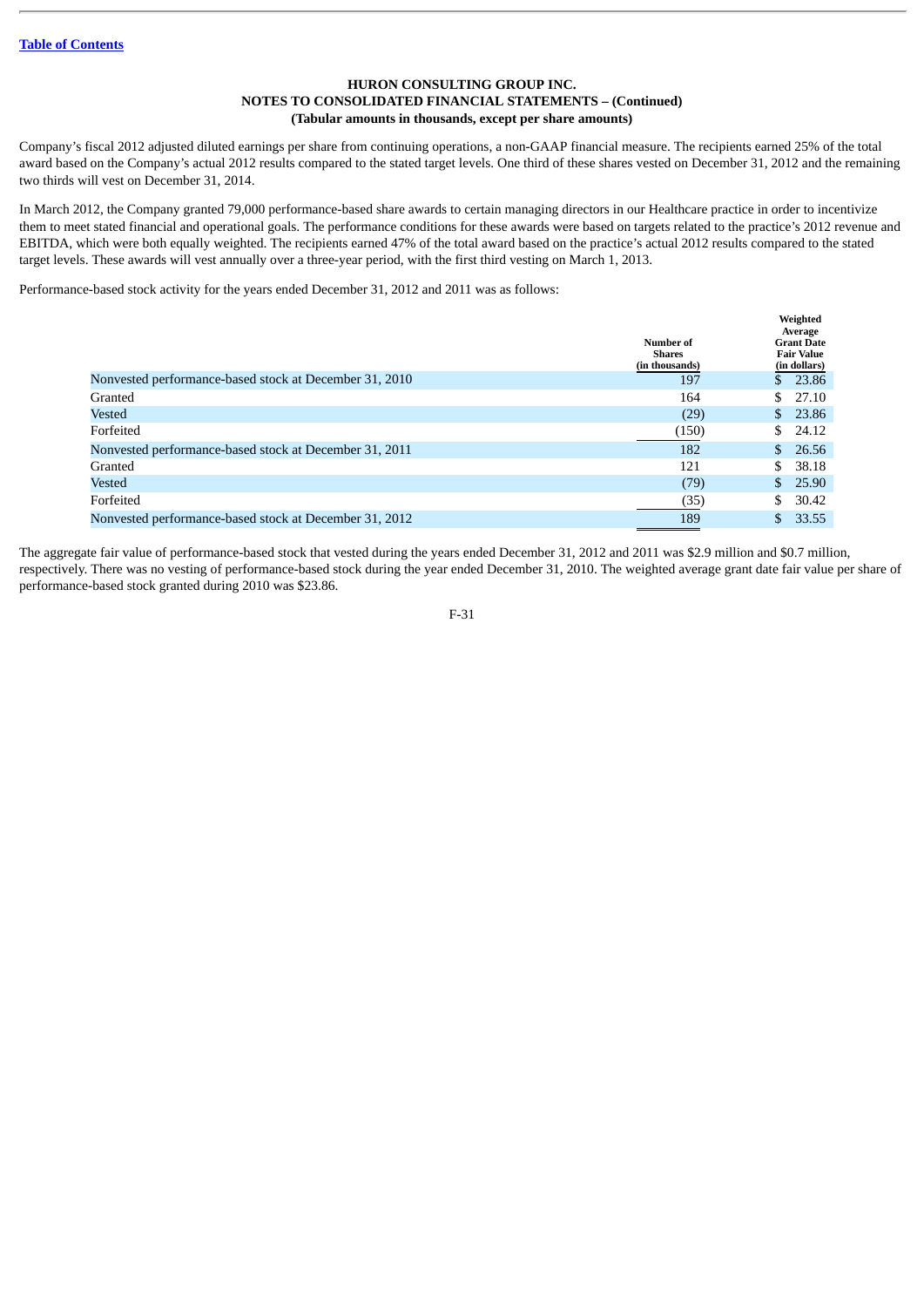# **15. Income Taxes**

The income tax expense for continuing operations for the years ended December 31, 2012, 2011 and 2010 consists of the following:

|                                              | Year ended December 31, |            |          |
|----------------------------------------------|-------------------------|------------|----------|
|                                              | 2012                    | 2011       | 2010     |
| Current:                                     |                         |            |          |
| Federal                                      | \$23,511                | \$ (9,428) | \$8,282  |
| <b>State</b>                                 | 5,033                   | (542)      | 3,651    |
| Foreign                                      | 59                      | (115)      | 79       |
| Total current                                | 28,603                  | (10,085)   | 12,012   |
| Deferred:                                    |                         |            |          |
| Federal                                      | 878                     | 27,972     | 1,098    |
| <b>State</b>                                 | 289                     | 3,513      | (96)     |
| Foreign                                      | (75)                    | 229        | 118      |
| Total deferred                               | 1,092                   | 31,714     | 1,120    |
| Income tax expense for continuing operations | \$29,695                | \$21,629   | \$13,132 |

The components of income from continuing operations before income tax expense were as follows:

|         |          | <b>Year ended December 31.</b> |                                                 |  |  |
|---------|----------|--------------------------------|-------------------------------------------------|--|--|
|         | 2012     | 2011                           | 2010                                            |  |  |
| ∪.∪.    | \$76,750 | \$54,313                       | \$25,658                                        |  |  |
| Foreign | 11,102   | (11, 203)                      | (5,099)                                         |  |  |
| Total   | \$65,648 | \$43,110                       | \$20,559<br>the contract of the contract of the |  |  |

A reconciliation of the U.S. statutory income tax rate to our effective tax rate for continuing operations is as follows.

|                                                             | Year ended December 31, |       |       |
|-------------------------------------------------------------|-------------------------|-------|-------|
|                                                             | 2012                    | 2011  | 2010  |
| Percent of pretax income from continuing operations:        |                         |       |       |
| At U.S. statutory tax rate                                  | 35.0%                   | 35.0% | 35.0% |
| State income taxes                                          | 5.4                     | 6.6   | 12.6  |
| Meals and entertainment                                     | 0.8                     | 1.2   | 3.0   |
| Valuation allowance                                         | 2.0                     | 4.5   | 3.9   |
| Realized investment (gains) losses                          | (0.1)                   | 0.3   | (0.4) |
| Disallowed executive compensation                           | 0.3                     | 0.7   | 4.2   |
| Foreign source income                                       | 2.5                     | 4.5   | 6.0   |
| Tax credits                                                 |                         | (2.5) |       |
| Other                                                       | (0.7)                   | (0.1) | (0.4) |
| Effective income tax expense rate for continuing operations | 45.2%                   | 50.2% | 63.9% |
|                                                             |                         |       |       |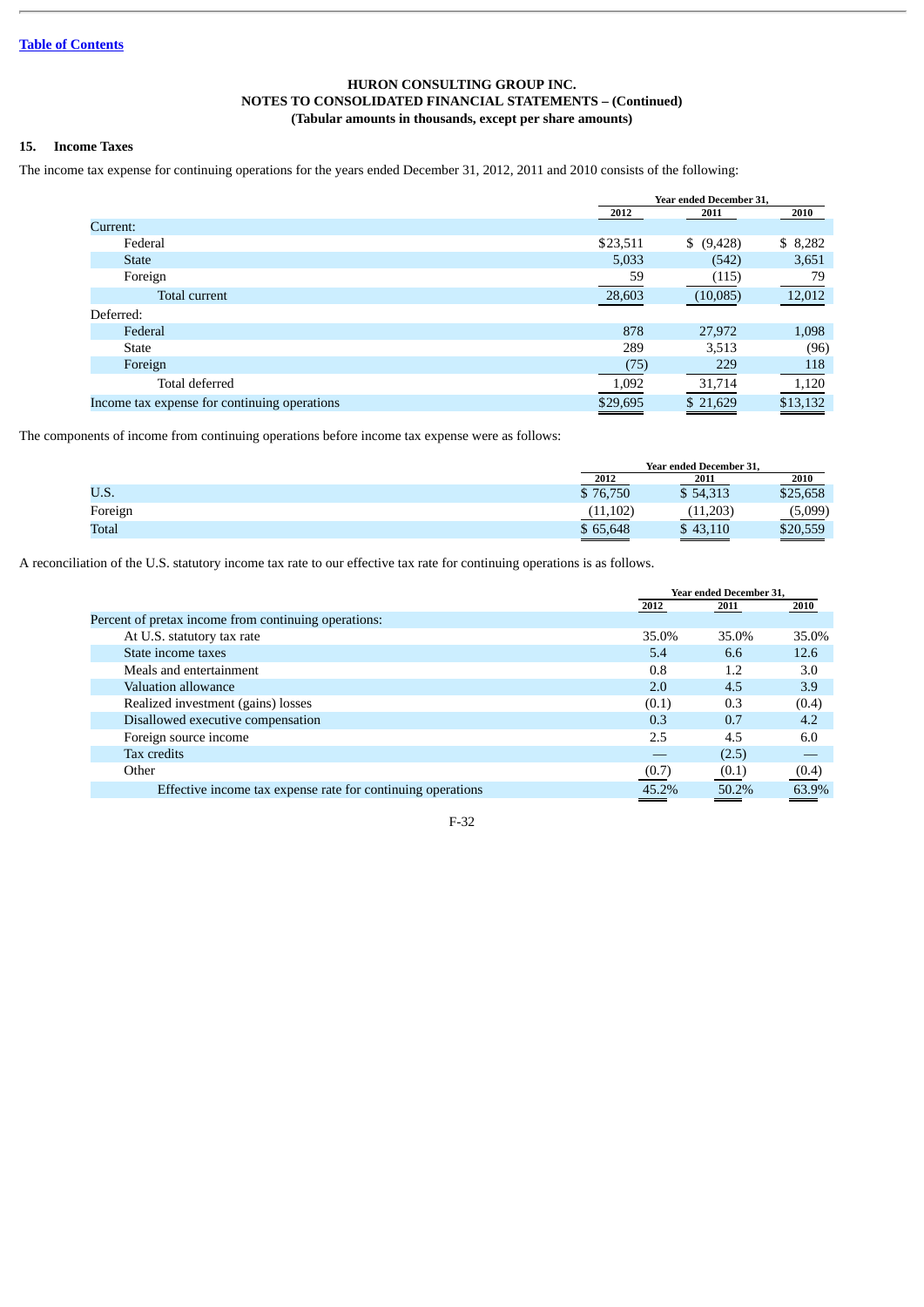The effective tax rate for discontinued operations in 2012 was 37.8% based on a tax expense of \$0.3 million. The effective income tax rate was higher than the statutory rate primarily due to state income taxes. The effective tax rate for discontinued operations in 2011 was 49.8% based on a tax benefit of \$1.0 million. The income tax benefit in 2011 was higher than the statutory rate primarily due to a foreign benefit adjustment. The effective tax rate for discontinued operations in 2010 was 62.4% based on a tax expense of \$1.8 million. The income tax expense in 2010 was higher than the statutory rate primarily due to an increase in valuation allowance.

Deferred tax assets for continuing operations at December 31, 2012 and 2011 consist of the following:

|                                                  |           | December 31, |
|--------------------------------------------------|-----------|--------------|
|                                                  | 2012      | 2011         |
| Deferred tax assets:                             |           |              |
| Share-based compensation                         | 6,337     | 4,558        |
| Accrued payroll and other liabilities            | 9,215     | 6,663        |
| Deferred lease incentives                        | 3,381     | 3,354        |
| Revenue recognition                              | 3,219     | 3,400        |
| Net operating loss carry forwards                | 4,354     | 3,341        |
| <b>Tax Credits</b>                               | 611       | 2,237        |
| Other                                            | 2,408     | 1,651        |
| Total deferred tax assets                        | 29,525    | 25,204       |
| Valuation allowance                              | (4, 104)  | (2,540)      |
| Net deferred tax assets                          | 25,421    | 22,664       |
| Deferred tax liabilities:                        |           |              |
| Prepaid expenses                                 | (4,174)   | (4,864)      |
| Property and equipment                           | (1, 478)  | (2, 242)     |
| Section 197 Intangibles/Goodwill                 | (17,774)  | (14, 441)    |
| Other                                            | (1,754)   | (664)        |
| Total deferred tax liabilities                   | (25, 180) | (22, 211)    |
| Net deferred tax asset for continuing operations | 241       | 453          |

As of December 31, 2012 and 2011, we had valuation allowances of \$4.1 million and \$2.5 million, respectively, primarily due to uncertainties relating to the ability to utilize deferred tax assets recorded for foreign losses. In addition, the Company has net foreign operating losses of \$19.5 million which carry forward indefinitely and state net operating loss carry forwards of \$3.5 million which will expire between the years 2025 and 2031. The Company also has federal and state tax credit carry forwards of \$0.6 million. The federal tax credits will expire in 2021 and the state tax credits will expire in 2017.

In accordance with FASB ASC Topic 740, "Income Taxes", we must recognize the tax benefit from an uncertain tax position only if it is more likely than not that the tax position will be sustained on examination by the taxing authorities, based on the technical merits of the position. The tax benefits recognized in the financial statements from such a position are measured based on the largest benefit that has a greater than fifty percent likelihood of being realized upon ultimate resolution.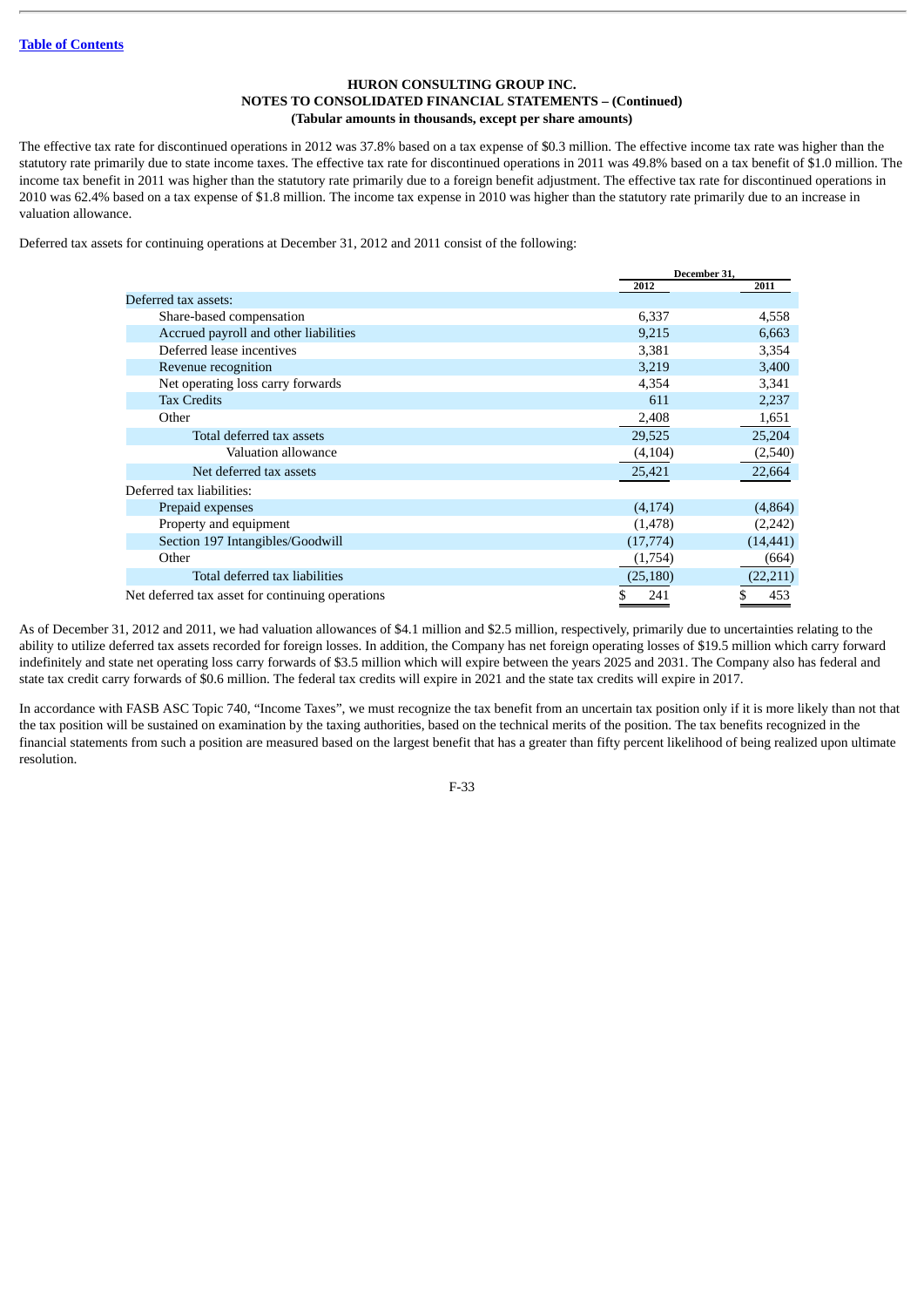A reconciliation of our beginning and ending amount of unrecognized tax benefits is as follows:

| Balance at January 1, 2010                                   | \$1,614 |       |
|--------------------------------------------------------------|---------|-------|
| Additions based on tax positions related to the current year |         | 202   |
| Decrease based on settlements with taxing authorities        |         | (171) |
| Decrease due to lapse of statute of limitations              |         | (899) |
| Balance at December 31, 2010                                 | \$746   |       |
| Additions based on tax positions related to the current year |         |       |
| Additions based on tax positions related to the prior years  |         | 52    |
| Balance at December 31, 2011                                 |         | 798   |
| Additions based on tax positions related to the current year |         |       |
| Additions based on tax positions related to the prior years  |         | 117   |
| Decrease due to lapse of statute of limitations              |         | (474) |
| Balance at December 31, 2012                                 |         |       |

Of the \$0.4 million of unrecognized tax benefits at December 31, 2012, \$0.4 million would affect the effective tax rate if recognized. We do not expect that changes in the liability for unrecognized tax benefits during the next 12 months will have a significant impact on our financial position or results of operations.

As of December 31, 2012 and 2011, an immaterial amount was accrued for the potential payment of interest and penalties. Accrued interest and penalties are recorded as a component of provision for income taxes on our consolidated statement of operations.

We file income tax returns with federal, state, local and foreign jurisdictions. The Company is currently under audit by federal tax authorities for tax years 2009, 2010, and 2011. The Company is currently under audit by the State of Wisconsin for tax years 2006, 2007, and 2008, and the State of Massachusetts for the tax years 2009 and 2010. Our foreign income tax filings are subject to future examinations by the local tax authorities for tax years 2007 through 2012.

# **16. Commitments, Contingencies and Guarantees**

### **Lease Commitments**

We lease office space and certain equipment and software under non-cancelable operating and capital lease arrangements expiring on various dates through 2024, with various renewal options. Our principal executive offices located in Chicago, Illinois are under a lease expiring in September 2024. We have a five-year renewal option that will allow us to continue to occupy this office space until September 2029. Office facilities under operating leases include fixed or minimum payments plus, in some cases, scheduled base rent increases over the term of the lease. Certain leases provide for monthly payments of real estate taxes, insurance and other operating expense applicable to the property. Some of the leases contain provisions whereby the future rental payments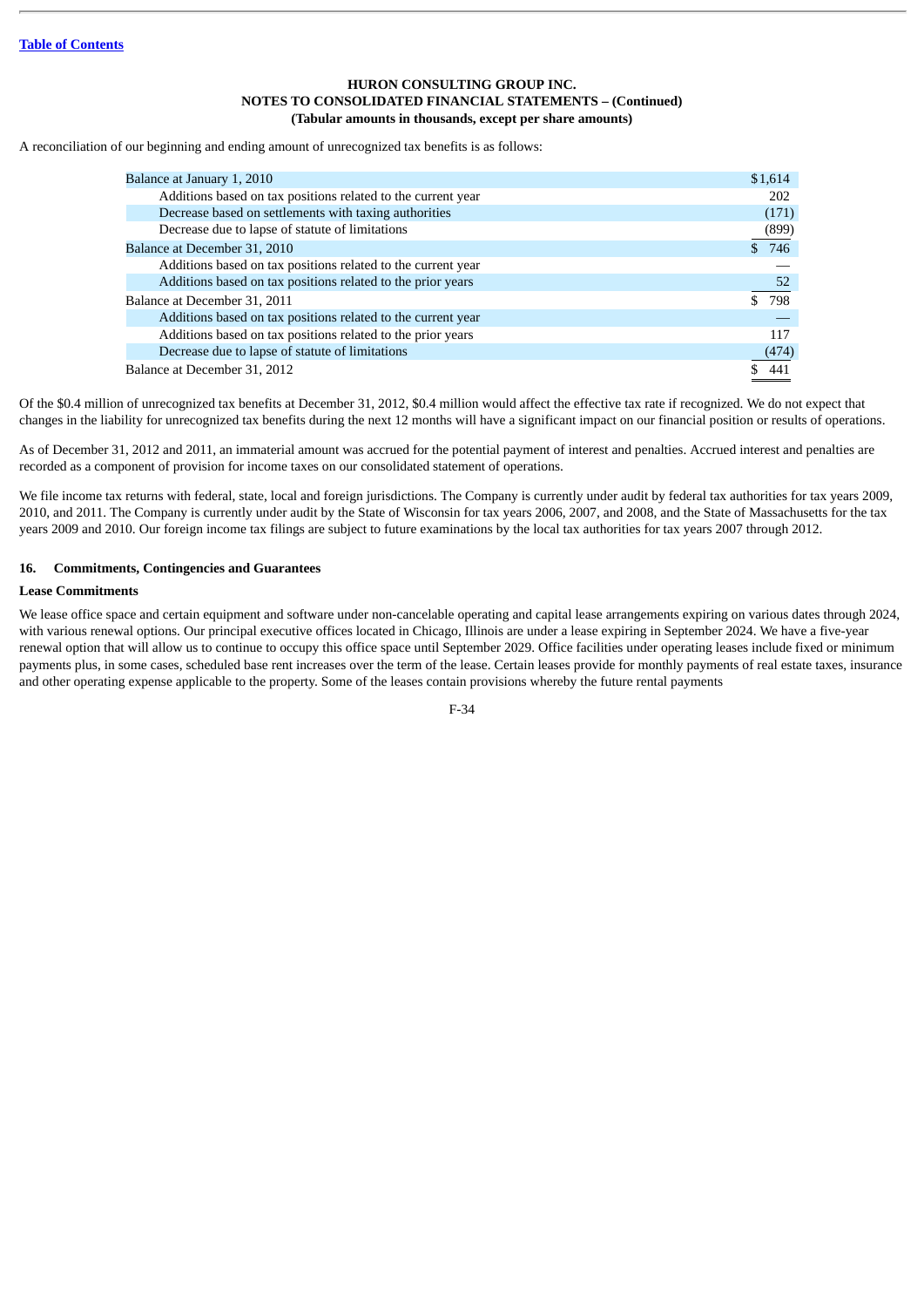may be adjusted for increases in operating expense above the specified amount. Rental expense, including operating costs and taxes, for the years ended December 31, 2012, 2011 and 2010 was \$16.8 million, \$14.9 million and \$15.6 million, respectively. Future minimum rental commitments under non-cancelable leases and sublease income as of December 31, 2012, are as follows:

|              | Capital<br>Lease<br><b>Obligations</b> | <b>Operating</b><br>Lease<br><b>Obligations</b> | <b>Sublease</b><br>Income |
|--------------|----------------------------------------|-------------------------------------------------|---------------------------|
| 2013         |                                        | \$15,159                                        | (4,577)                   |
| 2014         |                                        | 15,189                                          | (4,081)                   |
| 2015         |                                        | 14,502                                          | (3,608)                   |
| 2016         |                                        | 12,176                                          | (1,900)                   |
| 2017         |                                        | 7,514                                           |                           |
| Thereafter   |                                        | 32,674                                          |                           |
| <b>Total</b> |                                        | \$97,214                                        | \$(14,166)                |
|              |                                        |                                                 |                           |

### **Litigation**

### *Qui Tam Action*

On December 9, 2009, plaintiff, Associates Against Outlier Fraud, filed a first amended *qui tam* complaint against Huron Consulting Group Inc. and others under the federal and New York state False Claims Act ("FCA") in the United States District Court for the Southern District of New York. The federal and state FCA authorize private individuals (known as "relators") to sue on behalf of the government (known as "*qui tam*" actions) alleging that false or fraudulent claims were knowingly submitted to the government. Once a *qui tam* action is filed, the government may elect to intervene in the action. If the government declines to intervene, the relator may proceed with the action. Under the federal and state FCA, the government may recover treble damages and civil penalties (civil penalties of up to \$11,000 per violation under the federal FCA and \$12,000 per violation under the state FCA). On January 6, 2010, the United States declined to intervene in the lawsuit. After the Court granted Huron's motion to dismiss without prejudice, on September 29, 2010, relator filed a second amended complaint alleging that Huron and others caused St. Vincent Catholic Medical Center to receive more than \$30 million in inflated outlier payments under the Medicare and Medicaid programs in violation of the federal and state FCA and is also seeking to recover an unspecified amount of civil penalties. On June 18, 2012, Huron filed a Summary Judgment motion which, if won, would have the effect of dismissing the action in its entirety. The Summary Judgment motion is currently pending. We have conducted preliminary settlement discussions with the relator, and as a result we recorded a charge of \$1.2 million in the second quarter of 2012, in accordance with FASB ASC Topic 450, "Contingencies." No trial date has been set. We believe that the claims are without merit and, absent reasonable settlement, intend to vigorously defend ourselves in this matter.

From time to time, we are involved in legal proceedings and litigation arising in the ordinary course of business. As of the date of this Annual Report on Form 10- K, we are not a party to or threatened with any other litigation or legal proceeding that, in the current opinion of management, could have a material adverse effect on our financial position or results of operations. However, due to the risks and uncertainties inherent in legal proceedings, actual results could differ from current expected results.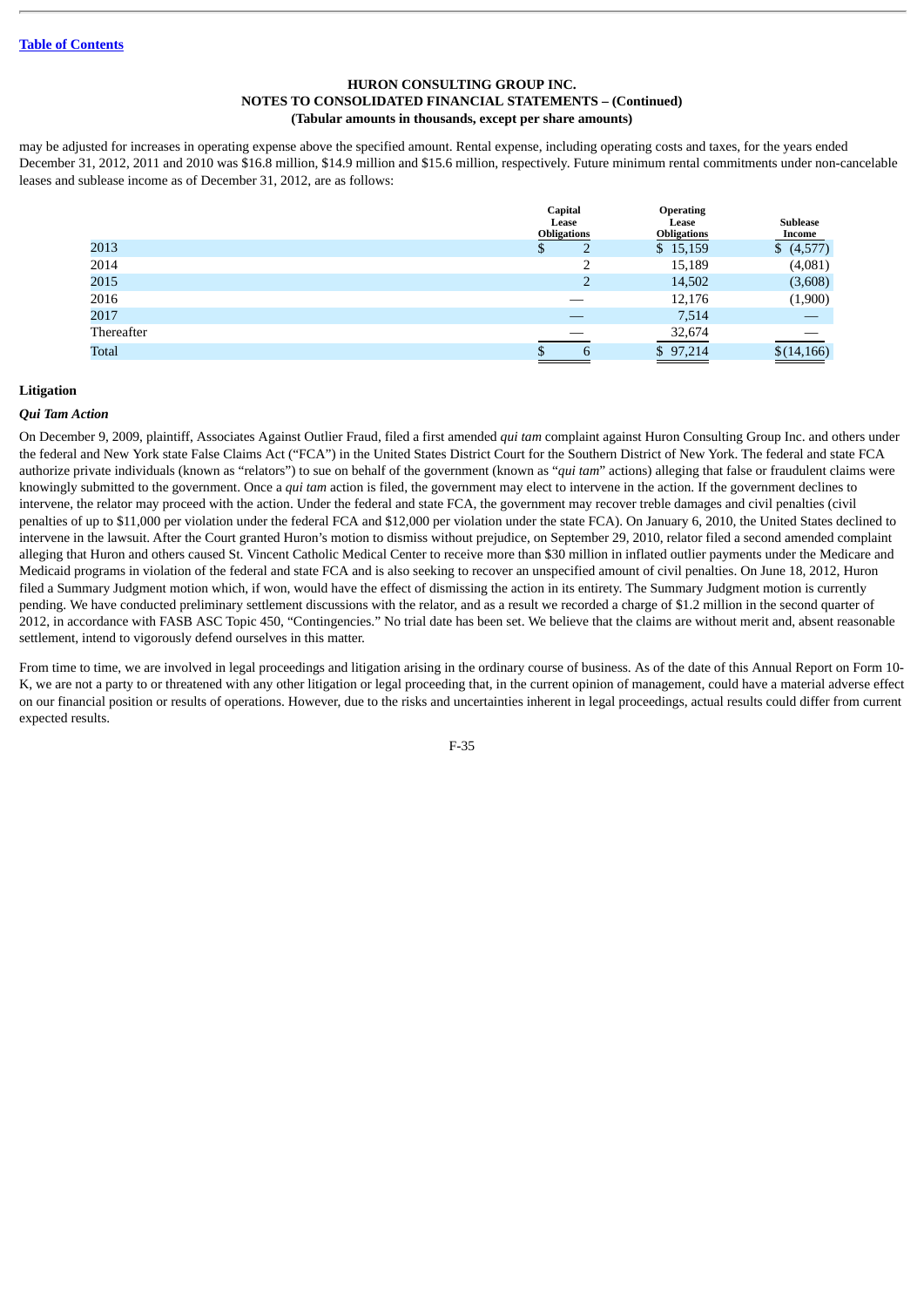#### **Guarantees**

Guarantees in the form of letters of credit totaling \$5.1 million and \$4.0 million were outstanding at December 31, 2012 and December 31, 2011, respectively, to support certain office lease obligations as well as Middle East performance and bid bonds.

In connection with certain business acquisitions, we were required to pay additional purchase consideration to the sellers if specific performance targets and conditions were met over a number of years as specified in the related purchase agreements. These amounts were calculated and payable at the end of each year based on full year financial results. Additional purchase consideration earned by certain sellers totaled \$32.2 million for the year ended December 31, 2011. As of December 31, 2012, we have no further obligations under these arrangements.

To the extent permitted by law, our bylaws and articles of incorporation require that we indemnify our officers and directors against judgments, fines and amounts paid in settlement, including attorneys' fees, incurred in connection with civil or criminal action or proceedings, as it relates to their services to us if such person acted in good faith. Although there is no limit on the amount of indemnification, we may have recourse against our insurance carrier for certain payments made.

#### **17. Segment Information**

Segments are defined by FASB ASC Topic 280, "Segment Reporting," as components of a company in which separate financial information is available and is evaluated regularly by the chief operating decision maker, or decision-making group, in deciding how to allocate resources and in assessing performance. Our chief operating decision maker manages the business under three operating segments, which are reportable segments: Health and Education Consulting, Legal Consulting, and Financial Consulting.

- **Health and Education Consulting.** Our Health and Education Consulting segment provides consulting services to hospitals, health systems, physicians, managed care organizations, academic medical centers, colleges, universities, and pharmaceutical and medical device manufacturers. This segment's professionals develop and implement solutions to help clients address challenges relating to financial management, strategy, operational and organizational effectiveness, research administration, and regulatory compliance. This segment also provides consulting services related to hospital or healthcare organization performance improvement, revenue cycle improvement, turnarounds, merger or affiliation strategies, labor productivity, non-labor cost management, information technology, patient flow improvement, physician practice management, interim management, clinical quality and medical management, and governance and board development.
- **Legal Consulting.** Our Legal Consulting segment provides advisory and business services to assist law departments of major corporations and law firms with their strategy, organizational design and development, operational efficiency, and cost effectiveness. These results-driven services add value to organizations by helping reduce the amounts they spend on legal services and enhance client service. Our expertise focuses on strategic and management consulting, cost management, and technology and information management, including matter management, records management, document review and discovery services. Included in this segment's offerings is our Integrated Analytics solution, which is designed to deliver an innovative, comprehensive process resulting in more affordable and predictable discovery costs.
- **Financial Consulting.** Our Financial Consulting segment provides financial advisory, restructuring and turnaround, interim management, valuation, forensic and litigation, and operational improvement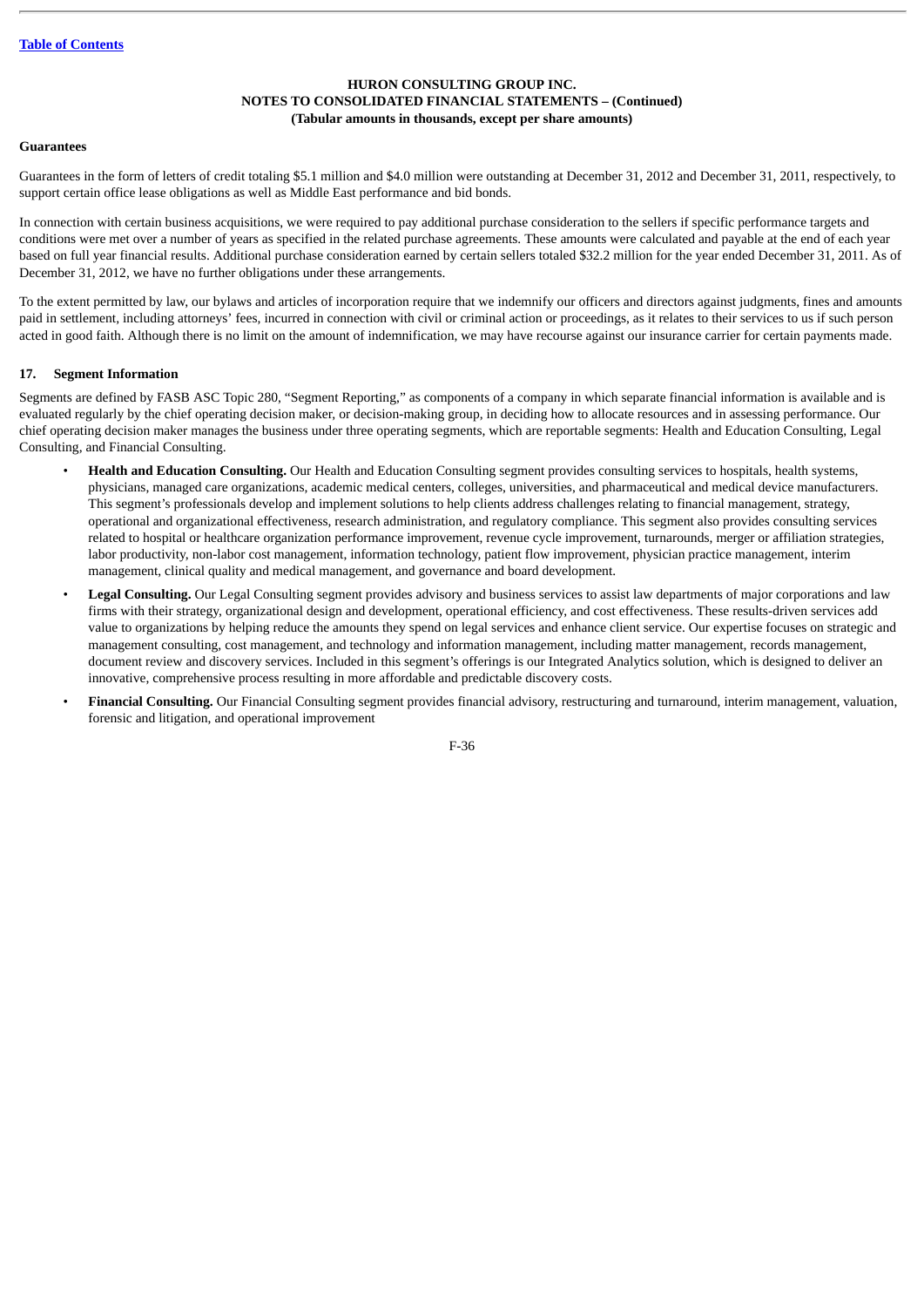consulting services to companies in transition, boards of directors, and investors and lenders. For companies in financial distress, we work with management to assess the viability of their business, to develop and implement a turnaround plan that will improve cash flow, and implement a debtrestructuring plan to improve the balance sheet. In some instances, we serve in interim management roles. When out-of-court solutions are not achievable, we assist clients in preparing for Chapter 11 bankruptcy filings and with all aspects of the bankruptcy process by gathering, analyzing, and presenting financial and business information needed to achieve successful reorganizations. We also provide claims management services to help companies process and analyze complex and voluminous claims filed in bankruptcies and related litigation matters. We have an array of services that are flexible and responsive to event—and transaction-based needs across industries. Our professionals draw on career experience gathered from operations, lending, investment banking, portfolio and asset management, public accounting, and management consulting to provide practical business solutions.

Segment operating income consists of the revenues generated by a segment, less the direct costs of revenue and selling, general and administrative costs that are incurred directly by the segment. Unallocated corporate costs include costs related to administrative functions that are performed in a centralized manner that are not attributable to a particular segment. These administrative function costs include costs for corporate office support, certain office facility costs, costs relating to accounting and finance, human resources, legal, marketing, information technology and Company-wide business development functions, as well as costs related to overall corporate management.

From time to time, we will reorganize our internal organizational structure to better align our service offerings. During the first quarter of 2012, we moved our healthcare valuation consulting practice from our Health and Education Consulting segment to our Financial Consulting segment. Previously reported segment information has been restated to reflect this move.

In the first quarter of 2013, the Company reorganized its internal financial reporting structure. Under the new structure, the Company will begin reporting information as five operating segments: Huron Healthcare; Huron Education and Life Sciences; Huron Legal; Huron Financial; and an all other category.

Beginning in 2013, the current Health and Education Consulting segment will become two separate segments: Huron Healthcare and Huron Education and Life Sciences. These practices continue to share a significant number of academic medical center clients and will closely collaborate in the market. The Legal Consulting segment will be referred to as Huron Legal and the Financial Consulting segment will be referred to as Huron Financial. The structure of the Legal Consulting and Financial Consulting segments remains unchanged. In addition, certain immaterial practices which were historically part of our Health and Education Consulting segment will be combined and disclosed in an all other category. While our consolidated results will not be impacted, we will restate our historical segment information during 2013 for consistent presentation.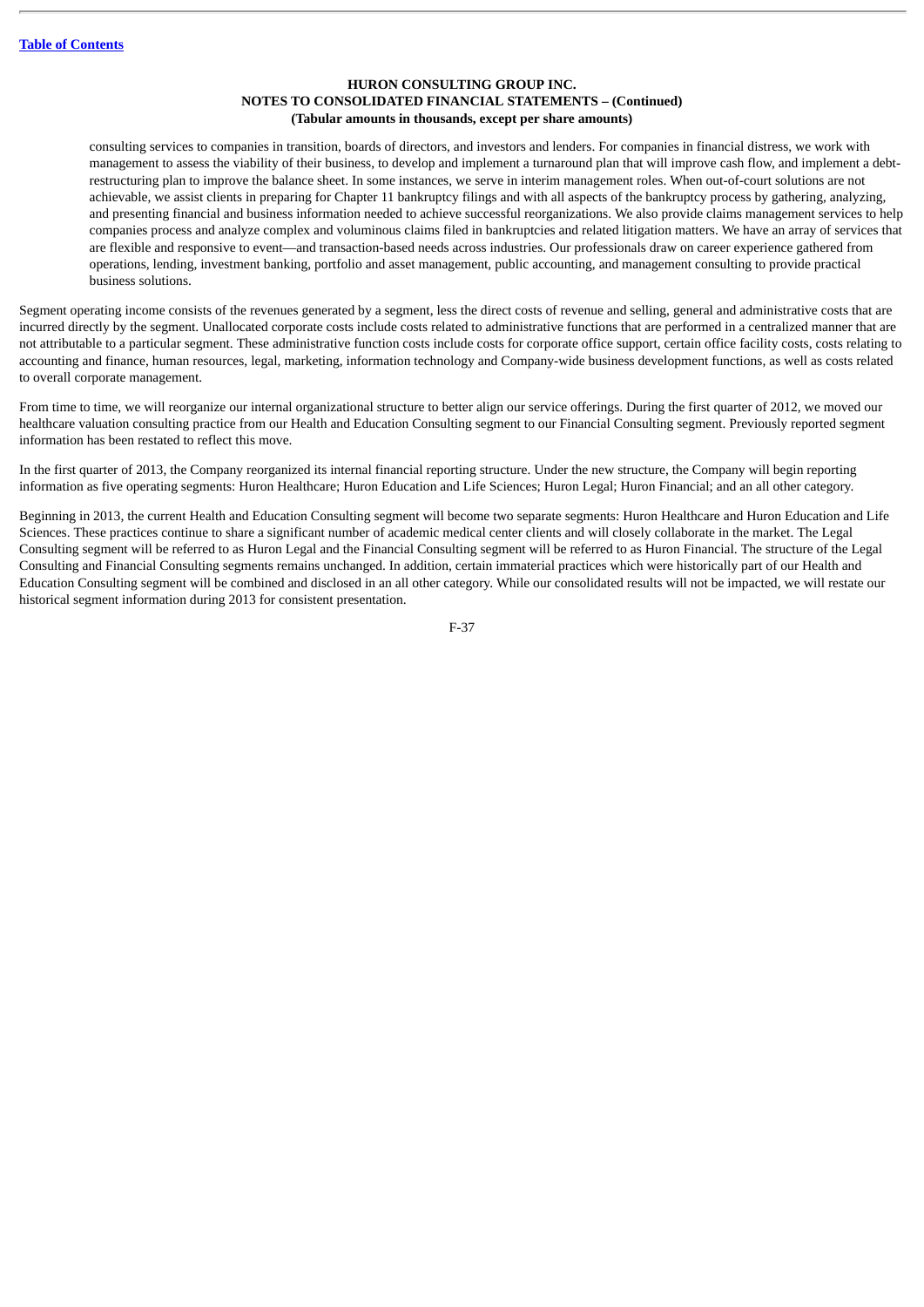The table below sets forth information about our operating segments along with the items necessary to reconcile the segment information to the totals reported in the accompanying Consolidated Financial Statements. We do not present financial information by geographic area as revenues, as well as information relating to long-lived assets, attributable to international operations are immaterial.

|                                                             |              | <b>Year ended December 31.</b> |              |  |
|-------------------------------------------------------------|--------------|--------------------------------|--------------|--|
|                                                             | 2012         | 2011                           | 2010         |  |
| <b>Health and Education Consulting:</b>                     |              |                                |              |  |
| Revenues                                                    | \$419,024    | \$399,048                      | \$331,688    |  |
| <b>Operating income</b>                                     | \$146,862    | \$132,824                      | \$109,654    |  |
| Segment operating income as a percent of segment revenues   | 35.0%        | 33.3%                          | 33.1%        |  |
| <b>Legal Consulting:</b>                                    |              |                                |              |  |
| Revenues                                                    | \$184,918    | \$172,355                      | \$144,730    |  |
| Operating income                                            | \$44,317     | \$43,213                       | \$39,254     |  |
| Segment operating income as a percent of segment revenues   | 24.0%        | 25.1%                          | 27.1%        |  |
| <b>Financial Consulting:</b>                                |              |                                |              |  |
| Revenues <sup>(1)</sup>                                     | \$22,019     | \$ 34,911                      | 39,250<br>\$ |  |
| Operating income                                            | 1,888<br>\$. | $\mathbb{S}$<br>9,928          | \$14,519     |  |
| Segment operating income as a percent of segment revenues   | 8.6%         | 28.4%                          | 37.0%        |  |
| <b>Total Company:</b>                                       |              |                                |              |  |
| Revenues                                                    | \$625,961    | \$606,314                      | \$515,668    |  |
| Reimbursable expenses                                       | 55,764       | 51,580                         | 43,350       |  |
| Total revenues and reimbursable expenses                    | \$681,725    | \$657,894                      | \$559,018    |  |
| <b>Statement of operations reconciliation:</b>              |              |                                |              |  |
| Segment operating income                                    | \$193,067    | \$185,965                      | \$163,427    |  |
| Charges not allocated at the segment level:                 |              |                                |              |  |
| Other selling, general and administrative expenses          | 88,012       | 90,021                         | 110,356      |  |
| Depreciation and amortization                               | 18,529       | 18,524                         | 18,372       |  |
| Goodwill impairment charges <sup>(2)</sup>                  | 13,083       | 21,973                         |              |  |
| Other expense                                               | 7,795        | 12,337                         | 14,140       |  |
| Income from continuing operations before income tax expense | \$65,648     | \$ 43,110                      | \$20,559     |  |

|                                        |           | December 31. |
|----------------------------------------|-----------|--------------|
|                                        | 2012      | 2011         |
| Segment assets:                        |           |              |
| <b>Health and Education Consulting</b> | \$91,293  | \$ 88,580    |
| <b>Legal Consulting</b>                | 51,768    | 63,473       |
| <b>Financial Consulting</b>            | 1,462     | 4,773        |
| Unallocated assets <sup>(3)</sup>      | 643,077   | 626,473      |
| <b>Discontinued Operations</b>         | 250       | 3,345        |
| <b>Total assets</b>                    | \$787,850 | \$786,644    |

(1) Financial Consulting segment revenues above include amounts related to our healthcare valuation consulting practice of \$4.4 million, \$6.4 million, and \$6.6 million for the twelve months ended December 31, 2012, 2011, and 2010, respectively.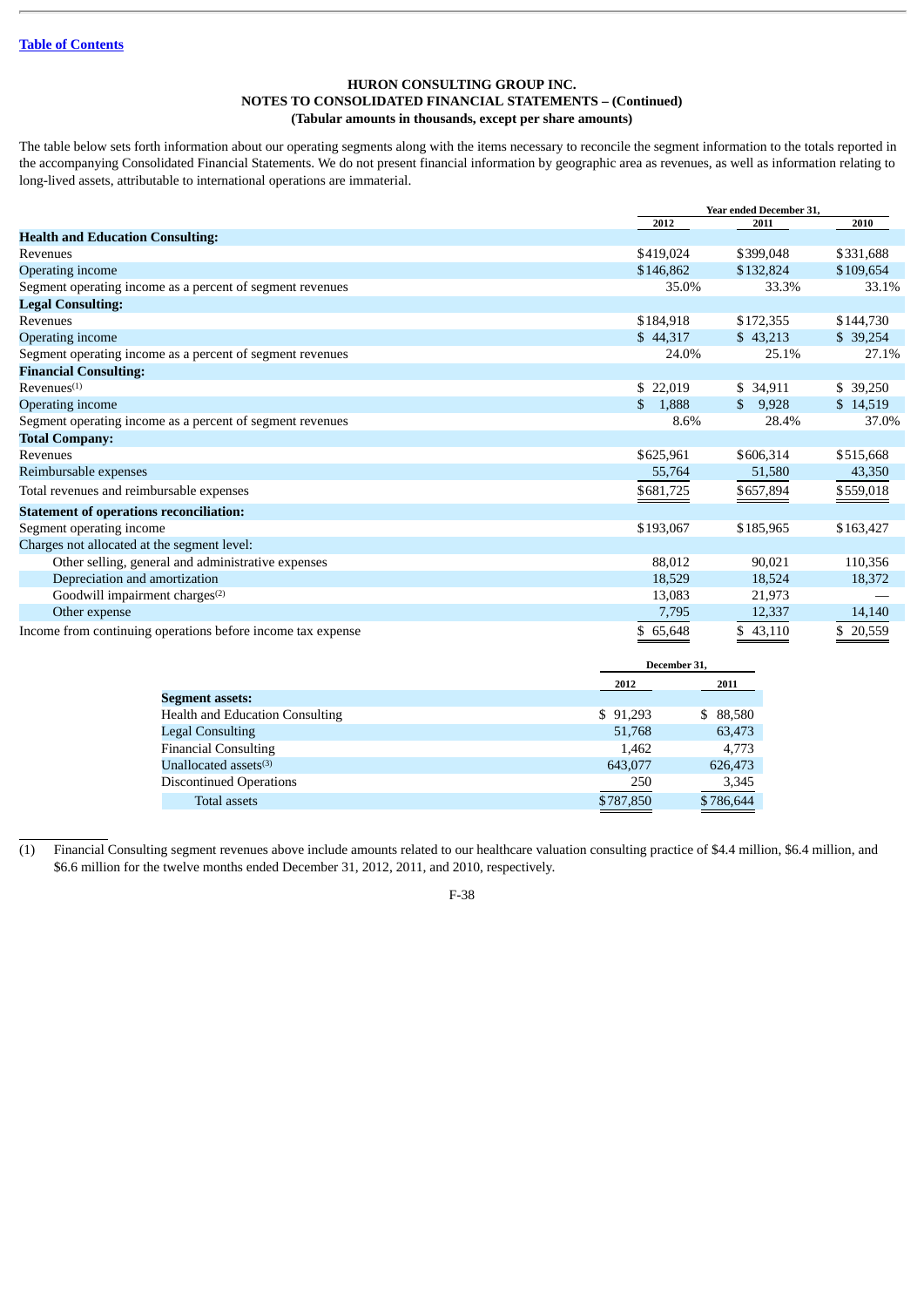- (2) The goodwill impairment charges are not allocated at the segment level because the underlying goodwill asset is reflective of our corporate investment in the segments. We do not include the impact of goodwill impairment charges in our evaluation of segment performance.
- (3) Goodwill and intangible assets are included in unallocated assets, as management does not evaluate these items at the segment level when assessing segment performance or allocating resources.

For the years ended December 31, 2012, 2011, and 2010, substantially all of our revenues and long-lived assets were attributed to or located in the United States.

No single client generated greater than 10% of our consolidated revenues during the years ended December 31, 2012, 2011 and 2010. At both December 31, 2012 and 2011, no single client's total receivables and unbilled services balance represented greater than 10% of our total receivables and unbilled services balance.

### **18. Valuation and Qualifying Accounts**

The following table summarizes the activity of the allowances for doubtful accounts and unbilled services and the valuation allowance for deferred tax assets:

|                                                        | <b>Beginning</b><br>balance | Additions <sup>(1)</sup> | <b>Deductions</b> | Ending<br>balance |
|--------------------------------------------------------|-----------------------------|--------------------------|-------------------|-------------------|
| Year ended December 31, 2010:                          |                             |                          |                   |                   |
| Allowances for doubtful accounts and unbilled services | \$14,513                    | 35,409                   | 33.972            | \$15.950          |
| Valuation allowance for deferred tax assets            |                             | 765                      |                   | 765               |
| Year ended December 31, 2011:                          |                             |                          |                   |                   |
| Allowances for doubtful accounts and unbilled services | \$15,950                    | 42,348                   | 47.616            | \$10,682          |
| Valuation allowance for deferred tax assets            | 765<br>SS.                  | 1.775                    |                   | \$2.540           |
| Year ended December 31, 2012:                          |                             |                          |                   |                   |
| Allowances for doubtful accounts and unbilled services | \$10,682                    | 44.613                   | 48.253            | \$7.042           |
| Valuation allowance for deferred tax assets            | \$2.540                     | 1.564                    |                   | \$4.104           |

(1) Additions to allowances for doubtful accounts and unbilled services are charged to revenues to the extent the provision relates to fee adjustments and other discretionary pricing adjustments. To the extent the provision relates to a client's inability to make required payments on accounts receivables, the provision is charged to operating expenses. Additions also include allowances acquired in business acquisitions.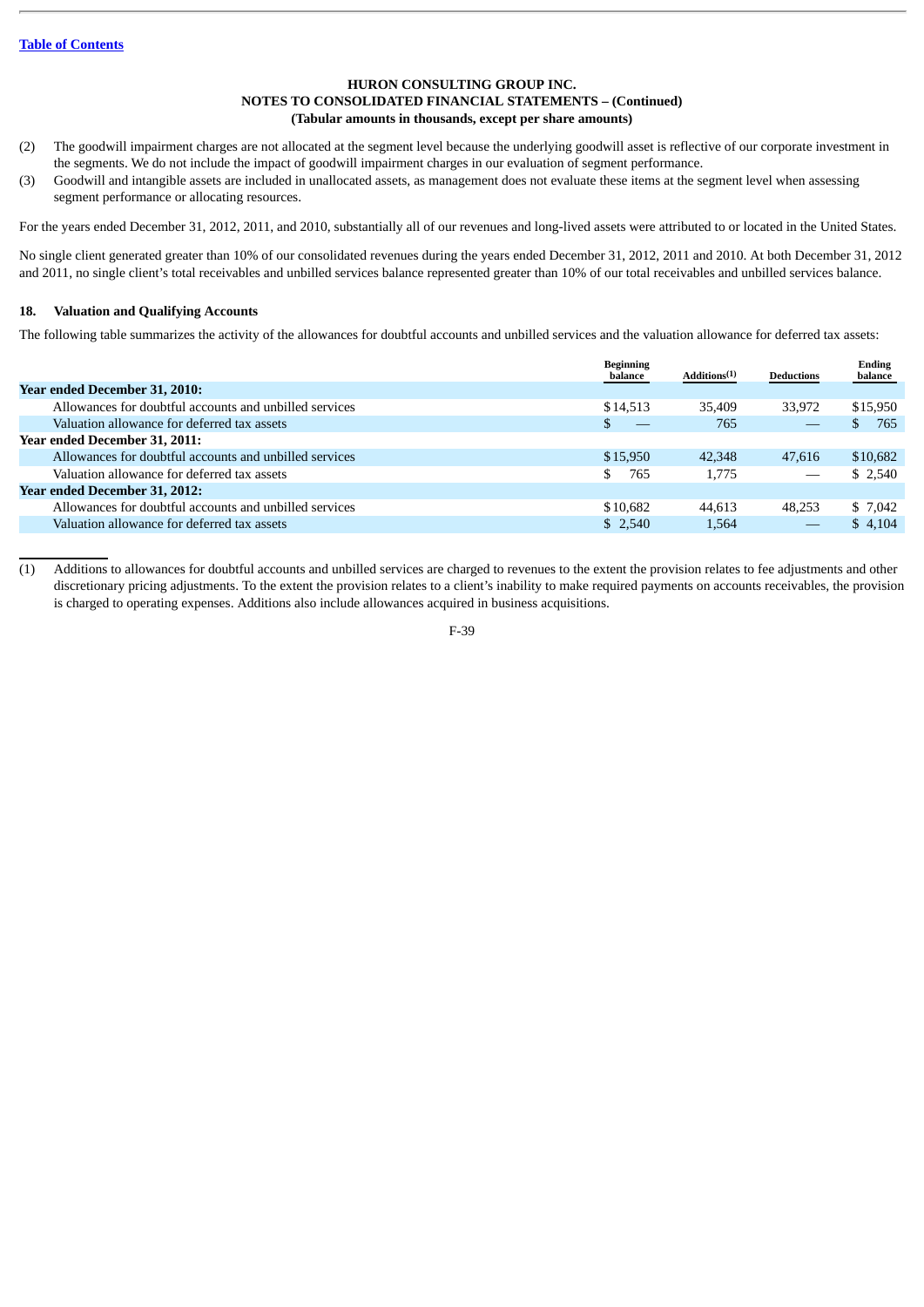# **19. Selected Quarterly Financial Data (unaudited)**

|                                                                 | <b>Quarter Ended</b> |                |            |            |  |
|-----------------------------------------------------------------|----------------------|----------------|------------|------------|--|
| 2012                                                            | <b>Mar. 31</b>       | <b>Jun. 30</b> | Sep. 30    | Dec. 31    |  |
| Revenues                                                        | \$138,637            | \$144,671      | \$161,888  | \$180,765  |  |
| Reimbursable expenses                                           | 13,796               | 14,554         | 13,470     | 13,944     |  |
| Total revenues and reimbursable expenses                        | 152,433              | 159,225        | 175,358    | 194,709    |  |
| Gross profit                                                    | 40,692               | 51,620         | 71,883     | 73,065     |  |
| Operating income                                                | 3,637                | 14,701         | 20,564     | 34,541     |  |
| Net income from continuing operations                           | 587                  | 6,305          | 10,416     | 18,645     |  |
| Income (loss) from discontinued operations, net of tax          | 269                  | 202            | 47         | (43)       |  |
| Net income                                                      | 856                  | 6,507          | 10,463     | 18,602     |  |
| Net earnings per basic share:                                   |                      |                |            |            |  |
| Net income from continuing operations                           | \$<br>0.03           | \$<br>0.29     | \$<br>0.47 | \$<br>0.85 |  |
| Income from discontinued operations, net of tax                 | 0.01                 | 0.01           | 0.01       |            |  |
| Net income                                                      | 0.04                 | 0.30           | 0.48       | 0.85       |  |
| Net earnings per diluted share:                                 |                      |                |            |            |  |
| Net income from continuing operations                           | \$.<br>0.03          | \$<br>0.28     | \$<br>0.47 | \$<br>0.83 |  |
| Income from discontinued operations, net of tax                 | 0.01                 | 0.01           |            |            |  |
| Net income                                                      | 0.04                 | 0.29           | 0.47       | 0.83       |  |
| Weighted average shares used in calculating earnings per share: |                      |                |            |            |  |
| <b>Basic</b>                                                    | 21,775               | 21,918         | 21,950     | 21,976     |  |
| <b>Diluted</b>                                                  | 22,164               | 22,248         | 22,326     | 22,399     |  |

|                                                                        | <b>Quarter Ended</b> |    |                |    |           |    |                |
|------------------------------------------------------------------------|----------------------|----|----------------|----|-----------|----|----------------|
| 2011                                                                   | <b>Mar. 31</b>       |    | <b>Jun. 30</b> |    | Sep. 30   |    | <b>Dec. 31</b> |
| <b>Revenues</b>                                                        | \$136,621            |    | \$153,070      |    | \$153,579 |    | \$163,044      |
| Reimbursable expenses                                                  | 11,924               |    | 13,216         |    | 13,140    |    | 13,300         |
| Total revenues and reimbursable expenses                               | 148,545              |    | 166,286        |    | 166,719   |    | 176,344        |
| Gross profit                                                           | 46,982               |    | 60,459         |    | 59,540    |    | 57,792         |
| Operating income                                                       | 10,815               |    | 22,299         |    | 3,704     |    | 18,629         |
| Net income from continuing operations                                  | 3,474                |    | 9,164          |    | 1,052     |    | 7,791          |
| Income (loss) from discontinued operations, net of tax                 | 582                  |    | 305            |    | (563)     |    | (1,286)        |
| Net income                                                             | 4,056                |    | 9,469          |    | 489       |    | 6,505          |
| Net earnings per basic share:                                          |                      |    |                |    |           |    |                |
| Net income from continuing operations                                  | \$<br>0.16           | \$ | 0.43           | \$ | 0.05      | \$ | 0.36           |
| Income from discontinued operations, net of tax                        | 0.03                 |    | 0.02           |    | (0.03)    |    | (0.06)         |
| Net income                                                             | 0.19                 |    | 0.45           |    | 0.02      |    | 0.30           |
| Net earnings per diluted share:                                        |                      |    |                |    |           |    |                |
| Net income from continuing operations                                  | \$<br>0.16           | \$ | 0.43           | \$ | 0.05      | \$ | 0.35           |
| Income from discontinued operations, net of tax                        | 0.03                 |    | 0.01           |    | (0.03)    |    | (0.06)         |
| Net income                                                             | 0.19                 |    | 0.44           |    | 0.02      |    | 0.29           |
| Weighted average shares used in calculating earnings (loss) per share: |                      |    |                |    |           |    |                |
| Basic                                                                  | 20,925               |    | 21,190         |    | 21,551    |    | 21,620         |
| <b>Diluted</b>                                                         | 21,157               |    | 21,476         |    | 21,968    |    | 22,094         |
|                                                                        |                      |    |                |    |           |    |                |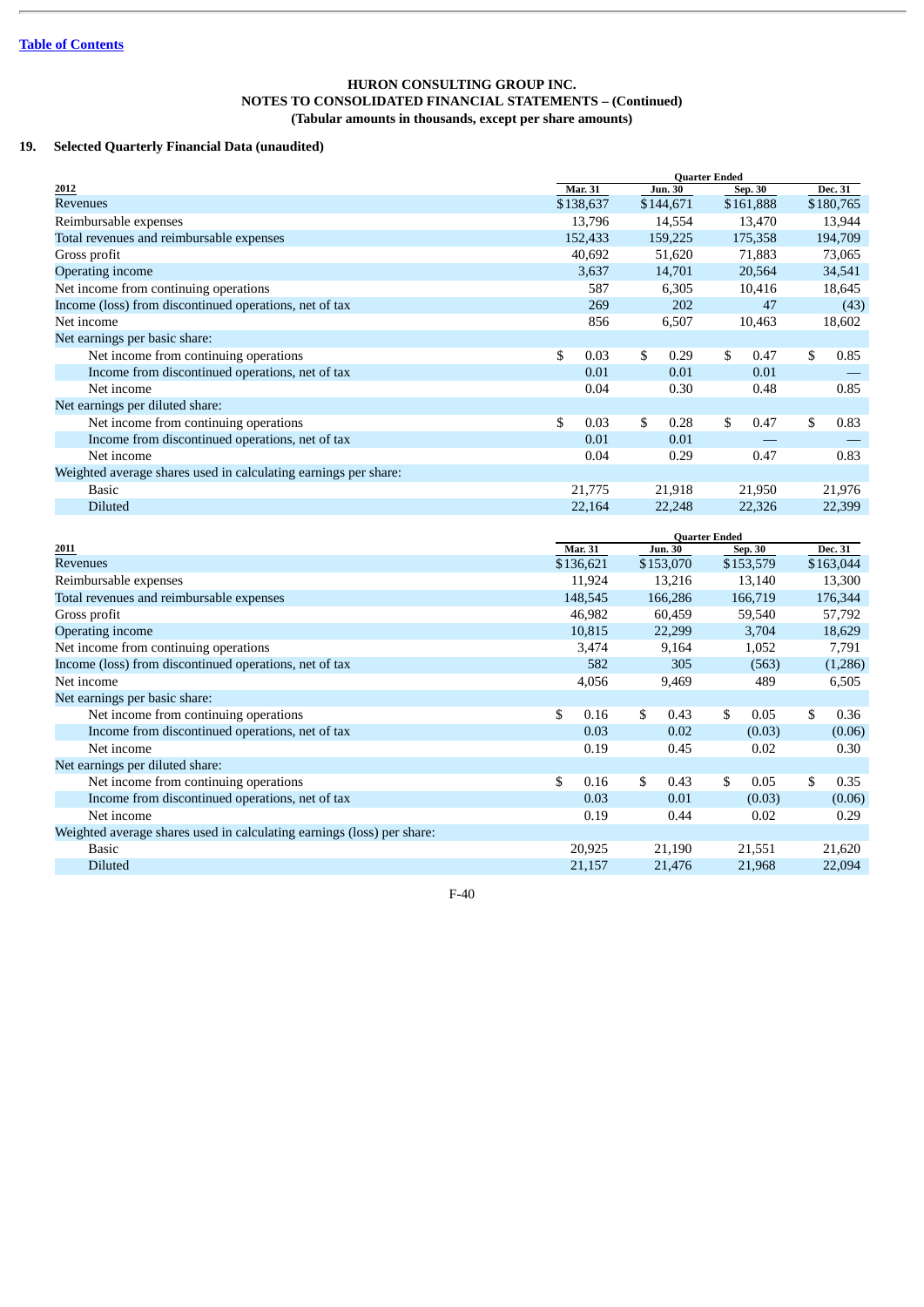# **FIRST AMENDMENT TO LEASE**

THIS FIRST AMENDMENT TO LEASE (the **"First Amendment"**) is made effective as of Aug 23, 2004, by and between UNION TOWER, LLC, a Delaware limited liability company (**"Landlord"**) and HURON CONSULTING GROUP LLC, a Delaware limited liability company, (**"Tenant"**).

### **W I T N E S S E T H**

A. Landlord and Tenant entered into a certain office Lease (the **"Lease"**) dated December , 2003 whereby Landlord leased to Tenant certain premises (the **"Premises**") said to consist of 82,668 rentable square feet of office space located on the 8<sup>th</sup>, 9<sup>th</sup>, 16<sup>th</sup> and 17<sup>th</sup> floors of that certain office building known as Union Tower located at 550 West Van Buren Street, Chicago, Illinois (the **"Building"**).

B. Pursuant to Article 41 of the Lease, Tenant had an option to terminate the lease with respect to certain space defined therein as the 16<sup>th</sup> Floor Premises.

C. Tenant has agreed to waive such termination option, subject to the Landlord's agreement to the modifications contained herein.

NOW, THEREFORE, in consideration of the foregoing recitals, which are hereby incorporated into the Lease, and for other good and valuable consideration, the receipt and legal sufficiency of which are hereby acknowledge, it is hereby agreed as follows:

1. Defined Terms. All defined terms used herein shall have the same meanings as are ascribed to such defined terms in the Lease, except as otherwise specifically provided herein.

2. Commencement Date and Term. The third and fourth sentences in Article 1(C) of the Lease are hereby deleted and the following sentences are inserted in their place:

"The commencement date of this Lease with respect to the 16<sup>th</sup> Floor Premises shall be May 1, 2005 (the "16<sup>th</sup> Floor Commencement Date"). The expiration of the term of this Lease with respect to the entire Premises shall be September 30, 2014 (the **"Expiration Date"**), unless sooner terminated as provided herein."

3. Base Rent. Exhibit B-1 attached to the Lease is hereby deleted, and Exhibit B-1 attached hereto is substituted therefor. Exhibit B-2 attached to the Lease is hereby deleted.

4. No Further Termination Option. Tenant hereby waives any option it had to terminate the 16<sup>th</sup> Floor Premises pursuant to Article 41 of the Lease. Article 41 is hereby deleted from the Lease and shall have no further force or effect. Upon execution of this First Amendment, Tenant shall have no right to terminate the Lease with respect to the 16<sup>th</sup> Floor Premises.

5. Landlord's Contribution. The August 1, 2004 date set forth in the second sentence of Section 7(a) of the Tenant Improvement Workletter attached to the Lease as Exhibit E is hereby amended to be December 1, 2004. The December 31, 2005 date set forth in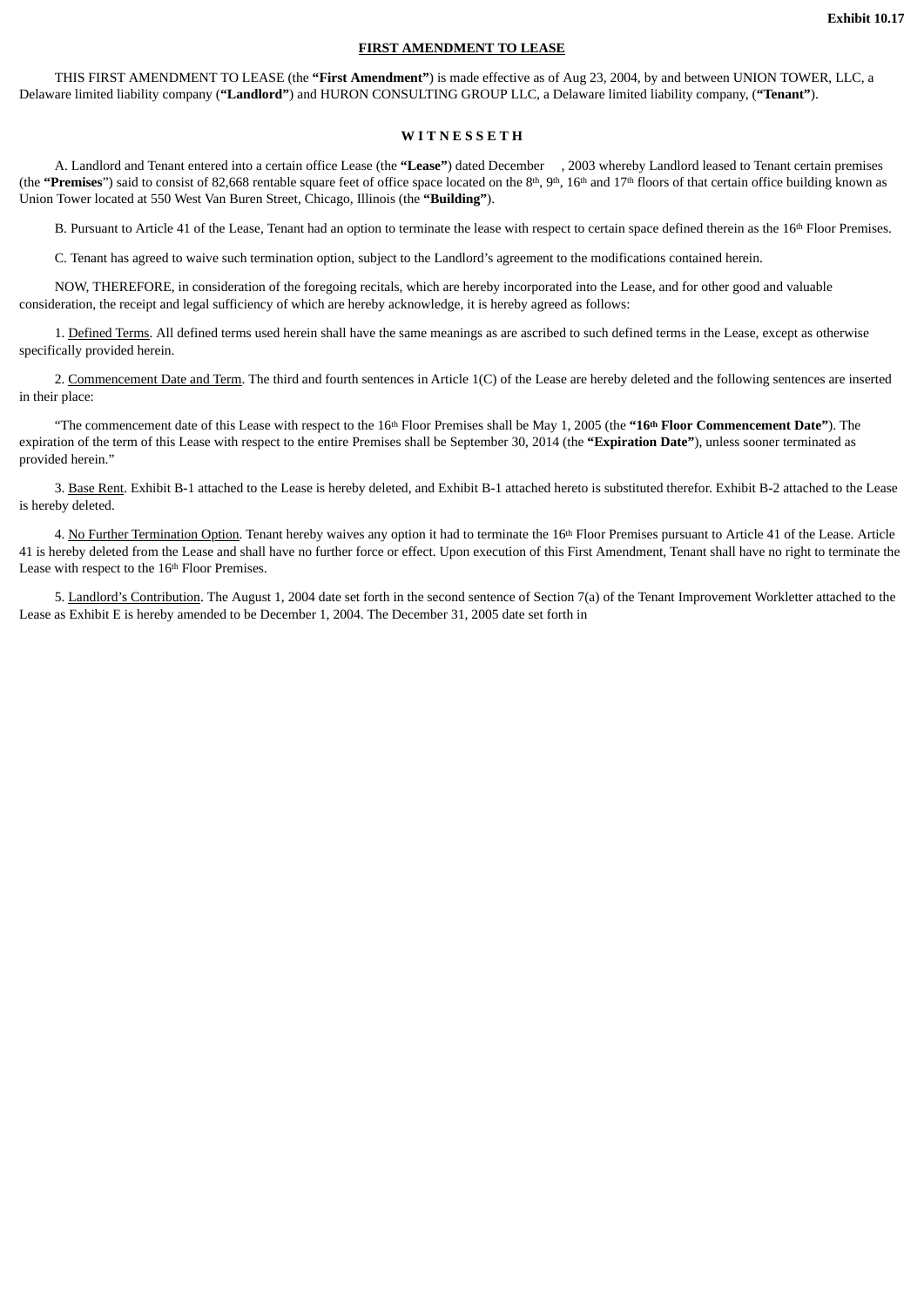the second sentence of Section 7(d) of the Tenant Improvement Workletter attached to the Lease as Exhibit E is hereby amended to April 30, 2006.

6. Broker. Tenant represents to Landlord that except for U.S. Equities Asset Management and Jones Lang LaSalle (whose commissions, if any, shall be paid by Landlord pursuant to separate agreement) Tenant has not dealt with any real estate broker, salesperson or finder in connection with this First Amendment, and no other such person initiated or participated in the negotiation of this First Amendment or is entitled to any commission in connection herewith. Tenant hereby agrees to indemnify, defend and hold Landlord, its property manager and their respective employees harmless from and against any and all liabilities, claims, demands, actions, damages, costs and expenses (including attorneys' fees) arising from either (i) a claim for a fee or commission made by any broker, other than the Brokers, claiming to have acted by or on behalf of Tenant in connection with this First Amendment, or (ii) a claim of, or right to, lien under the Statutes of Illinois relating to real estate broker liens with respect to any such broker retained by Tenant.

7. Submission. Submission of this First Amendment by Landlord or Landlord's agent, or their respective agents or representatives, to Tenant for examination and/or execution shall not in any manner bind Landlord and no obligations on Landlord shall arise under this First Amendment unless and until this First Amendment is fully signed and delivered by Landlord and Tenant; provided, however, the execution and delivery by Tenant of this First Amendment to Landlord or Landlord's agent, or their respective agents or representatives, shall constitute an irrevocable offer by Tenant to amend the Lease on the terms and conditions herein contained, which offer may not be revoked for five (5) business days after such delivery.

8. Binding Effect. The Lease, as hereby amended, shall continue in full force and effect, subject to the terms and provisions thereof and hereof. This First Amendment shall be binding upon and inure to the benefit of Landlord, Tenant and their respective successors and permitted assigns.

9. Conflict. In the event of any conflict between the terms of the Lease and the terms of this First Amendment, the terms of this First Amendment shall control.

 $-2-$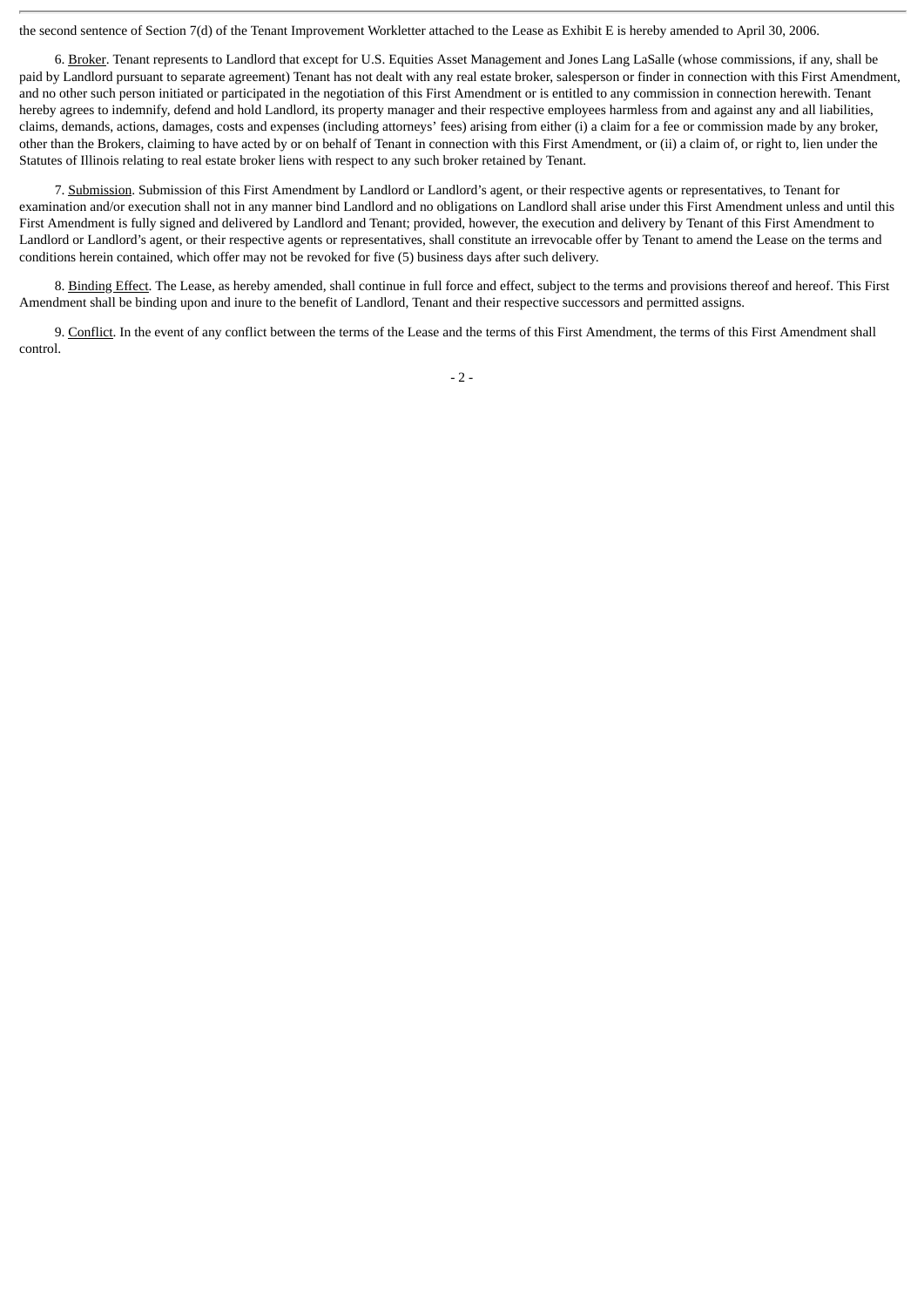# **LANDLORD:**

**UNION TOWER, LLC,** a Delaware limited liability company

- By: Union Tower II, LLC, a Delaware limited liability company, its sole member
- By: Principal Life Insurance Company, an Iowa corporation, its member, solely for its Real Estate Separate Account

Name: Darren J. Kleis Title: Investment Director - Asset Management

By: Name: Vance K. Voss Title: Assistant Managing Director Asset Management AUG 23 2004

### **TENANT:**

By:

**HURON CONSULTING GROUP LLC,** a Delaware limited liability company

By:

Name: Gary L. Burge Title: CFO

- 3 -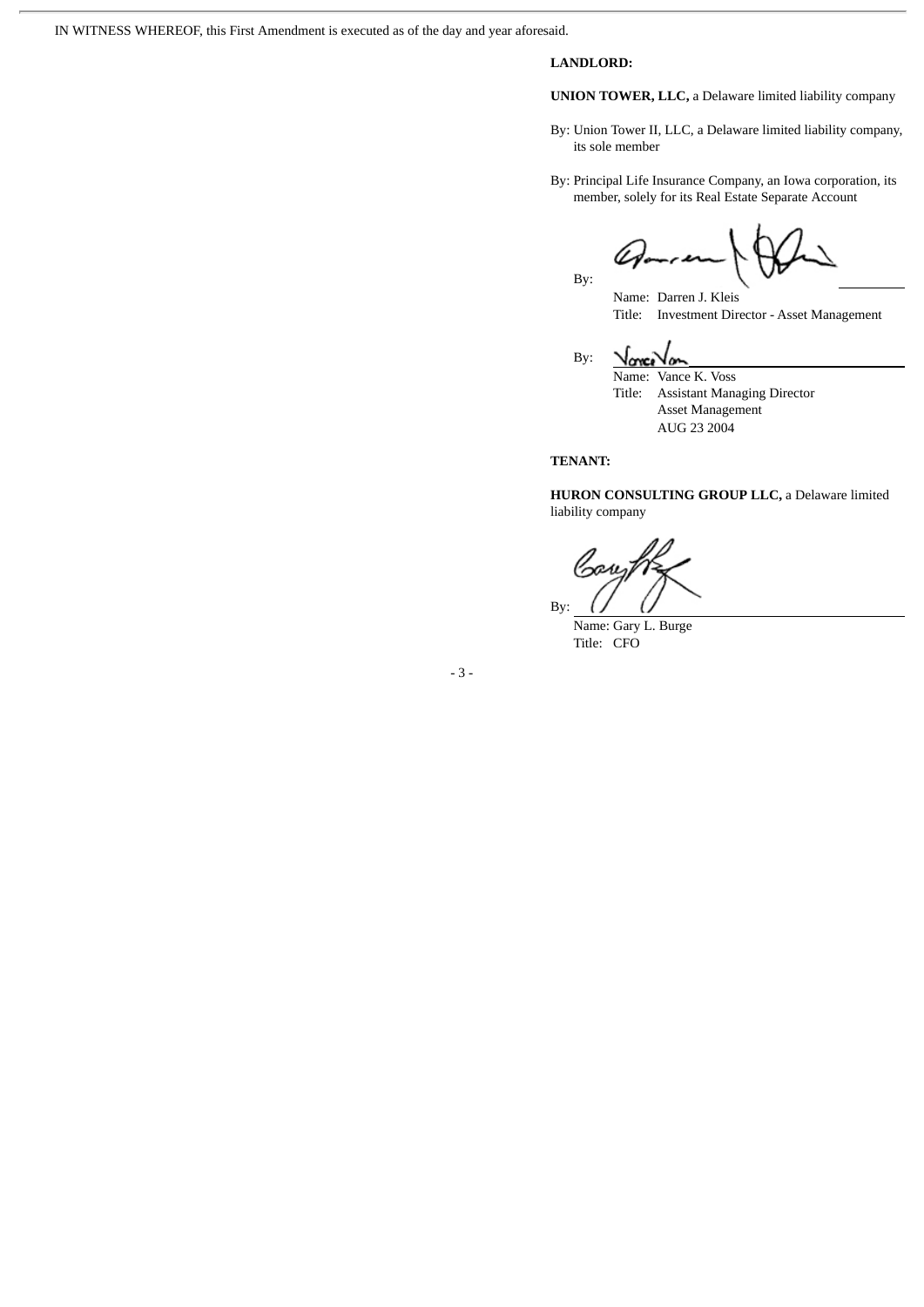# **EXHIBIT B-1**

BASE RENT

| Period                | <b>Annual Base Rent</b>        |    | <b>Monthly Base Rent</b> |
|-----------------------|--------------------------------|----|--------------------------|
| 05/20/04* - 07/31/04* | \$785,411.70*                  | \$ | 65.450.98*               |
| 08/01/04 - 04/30/05   | \$761,411.70*                  |    |                          |
|                       | (\$571,058.78 for nine months) | \$ | 63.450.98*               |
| 05/01/05 - 05/31/05   | \$1,003,215.60                 |    |                          |
|                       | (\$83,601.30 for one month)    | \$ | 83,601.30                |
| 06/01/05 - 05/31/06   | \$1,044,549.60                 | \$ | 87,045.80                |
| 06/01/06 - 05/31/07   | \$1,085,883.60                 | \$ | 90,490.30                |
| 06/01/07 - 05/31/08   | \$1,457,889.60                 | \$ | 121,490.80               |
| 06/01/08 - 05/31/09   | \$1,499,223.60                 | \$ | 124,935.30               |
| 06/01/09 - 05/31/10   | \$1,540,557.60                 | \$ | 128,379.80               |
| 06/01/10 - 05/31/11   | \$1,581,891.60                 | \$ | 131,824.30               |
| 06/01/11 - 05/31/12   | \$1,623,225.60                 | \$ | 135,268.80               |
| 06/01/12 - 05/31/13   | \$1,664,559.60                 | \$ | 138,713.30               |
| 06/01/13 - 05/31/14   | \$1,705,893.60                 | \$ | 142,157.80               |
| 06/01/14 - 09/30/14   | \$1,747,227.60                 |    |                          |
|                       | (\$582,409.20 for four months) | \$ | 145,602.30               |

\* Notwithstanding the foregoing, all Base Rent (but not Additional Rent) for the 8<sup>th</sup> Floor Premises, 9th Floor Premises, and 17<sup>th</sup> Floor Premises except for \$5,000 per month for the period through July 31, 2004 and except for \$3,000 per month for the period from August 1, 2004 through November 20, 2004 shall abate. th Floor Premises 9th Floor Premises and 17th

 $-4-$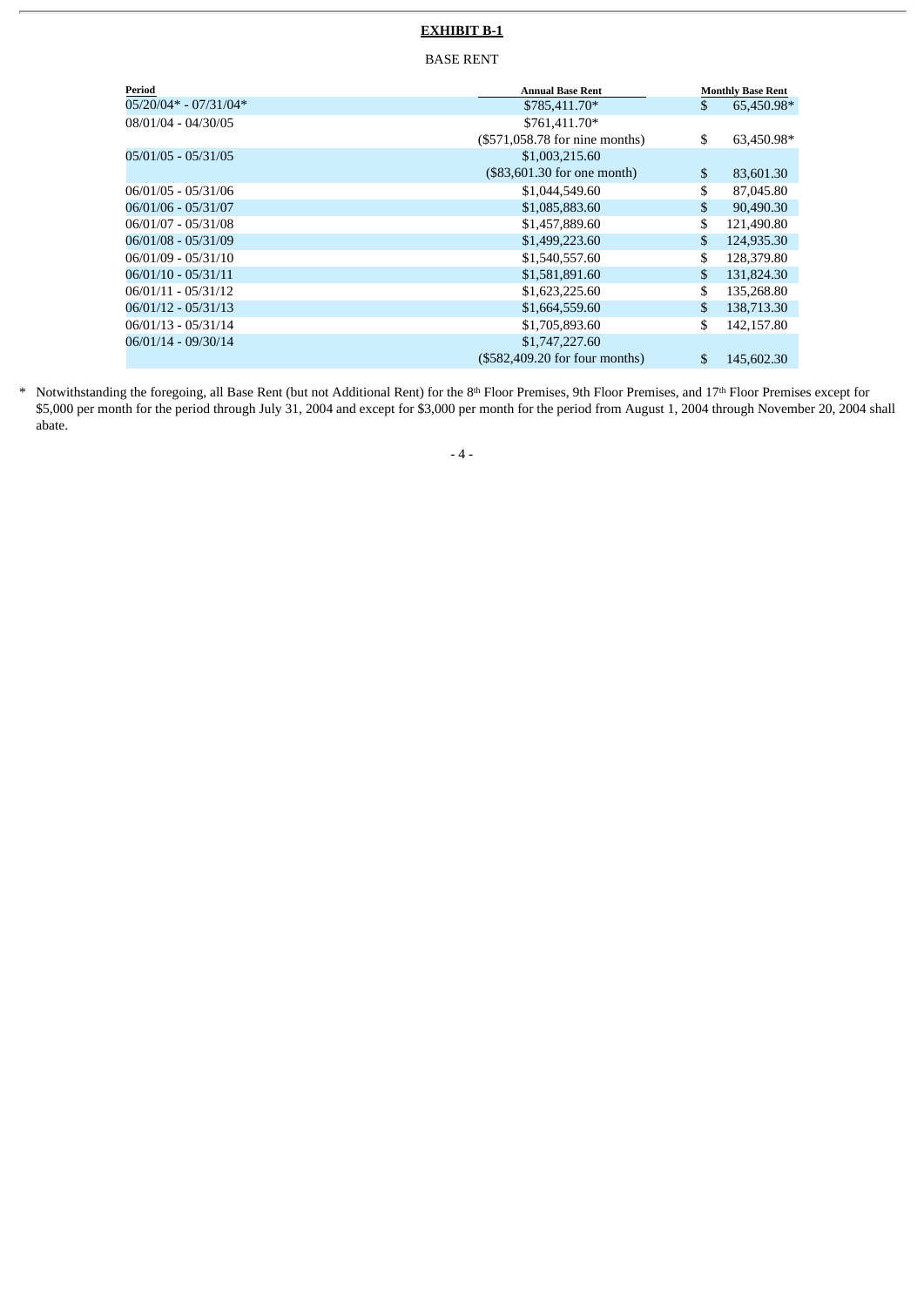# **SECOND AMENDMENT TO LEASE**

THIS SECOND AMENDMENT TO LEASE (the "**Amendment**") is made effective as of Mar 14<sup>th</sup>, 2007 (the "Effective Date"), by and between UNION TOWER, LLC, a Delaware limited liability company ("**Landlord**") and HURON CONSULTING SERVICES LLC, a Delaware limited liability company, successor by assignment to HURON CONSULTING GROUP LLC ("**Tenant**").

### **W I T N E S S E T H**

A. Landlord and Tenant's predecessor in interest entered into that certain Office Lease dated December , 2003, as amended by that certain First Amendment to Lease dated as of August 23, 2004 (as amended, the "**Lease**"), whereby Landlord leased to Tenant certain premises said to consist of 82,668 rentable square feet of office space (the "**Existing Premises**") located on the 8<sup>th</sup>, 9<sup>th</sup>, 16<sup>th</sup> and 17<sup>th</sup> floors of that certain office building known as Union Tower located at 550 West Van Buren Street, Chicago, Illinois (the "**Building**").

B. Landlord and Tenant now desire to amend the Lease to modify the Premises, modify the Rent payable under the Lease, and amend the Lease in certain other respects.

NOW, THEREFORE, in consideration of the foregoing recitals, which are hereby incorporated into the Lease, and for other good and valuable consideration, the receipt and legal sufficiency of which are hereby acknowledge, it is hereby agreed as follows:

1. Defined Terms. All defined terms used herein shall have the same meanings as are ascribed to such defined terms in the Lease, except as otherwise specifically provided herein.

### 2. The Additional Premises.

(a) Lease of Additional Premises. Subject to the terms of the Lease and this Amendment, Landlord agrees to lease to Tenant, and Tenant agrees to lease from Landlord, an additional three (3) contiguous spaces of 2,360, 2,956, and 2,577 square feet, for a total of 7,893 square feet of rentable area in the Building, located adjacent to the Existing Premises on the 15<sup>th</sup> floor of the Building (the "Additional Premises"), all as more particularly described on Exhibit A attached hereto and made a part hereof. The Term with respect to the Additional Premises shall commence upon the Effective Date of this Amendment (also referred to as the "**Additional Premises Commencement Date**") and shall expire on the Expiration Date, unless sooner terminated as provided therein.

(b) Condition of Additional Premises. Tenant shall accept the Additional Premises in its as-is condition as long as the building systems are operating as they were designed and the Additional Premises is, to the best knowledge of Landlord, compliant with all governing agency codes, and no promise of Landlord to alter, remodel or improve the Additional Premises or the Building and no representation respecting the condition of the Additional Premises or the Building has been made by Landlord to Tenant other than as expressly set forth in this Amendment. Landlord shall give Tenant a total allowance ("**Additional Premises Allowance**") of \$157,860 (\$20.00/rsf) as a credit towards the cost of performing certain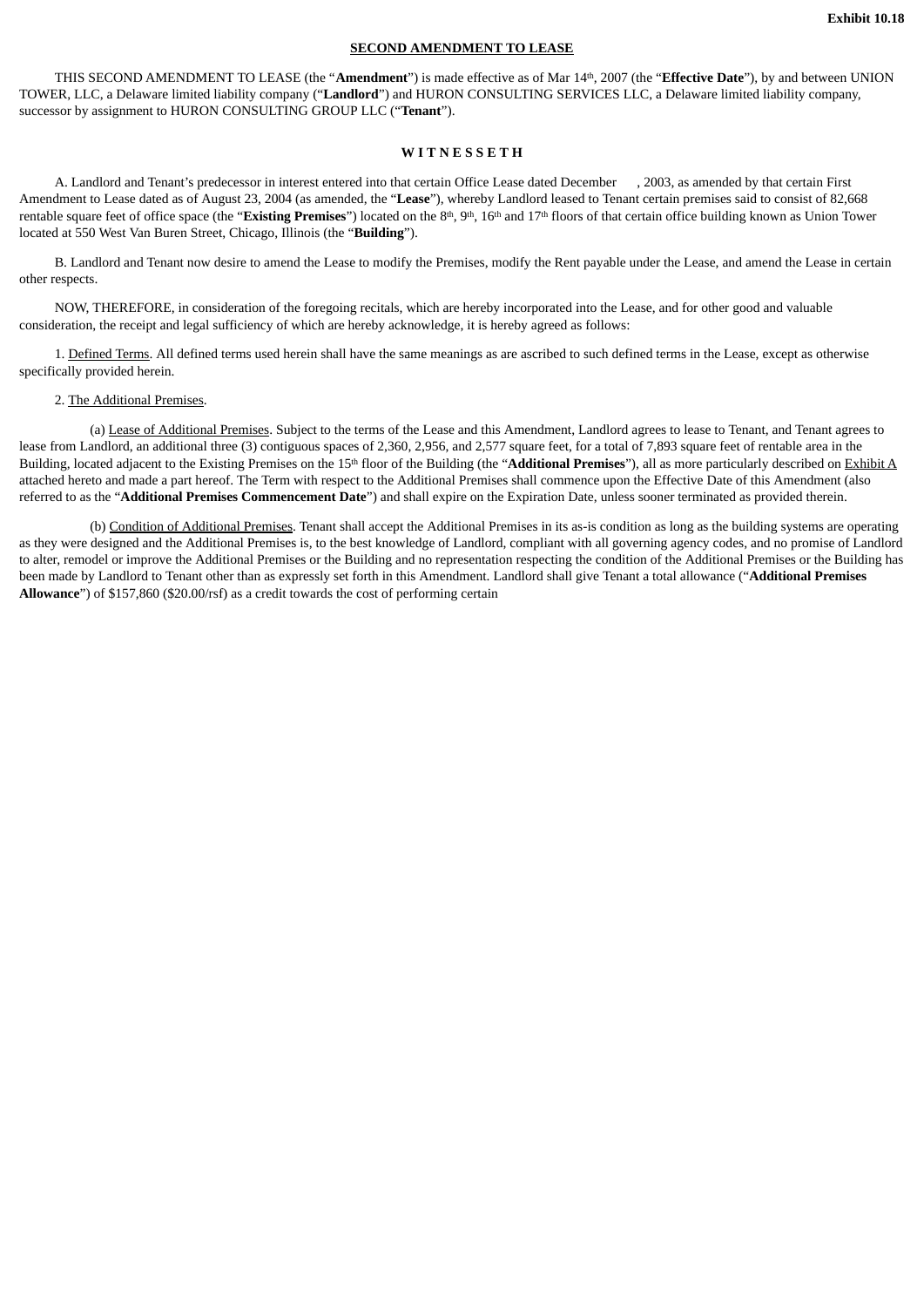improvements, including the cost of wiring, furniture, fixtures and equipment for the Additional Premises, as more particularly described in that certain Work Letter Agreement (the "**Work Letter Agreement**") attached hereto and made a part hereof as Exhibit B. The Additional Premises Allowance shall be paid upon receipt of lien waivers, invoices and other documentation reasonably requested by Landlord, as provided in the Work Letter Agreement. All work to be performed in the Additional Premises shall be performed in a good and workmanlike manner in accordance with the Lease. Any unused portion of the Additional Premises Allowance, may, at Tenant's election, be applied towards Base Rent for the Premises next becoming due. Tenant shall not be required to remove at the end of the Term the Work (as defined in the Work Letter Agreement) performed in the Additional Premises.

(c) Definition of Premises. From and after the Additional Premises Commencement Date (i) the Premises shall consist of both the Existing Premises and the Additional Premises, constituting 90,561 rentable square feet in the aggregate, (ii) all references in the Lease to "Premises" shall be deemed to refer to both the Existing Premises and the Additional Premises, and (iii) the Additional Premises shall be deemed to be a part of the Premises and shall be governed by all the terms of the Lease, except as otherwise provided herein.

3. Base Rent.

(a) Base Rent Prior to Additional Premises Rent Commencement Date. Until September 1, 2007 (the "**Additional Premises Rent Commencement Date**") Tenant shall continue to pay Base Rent for the Existing Premises in accordance with the Lease.

(b) Base Rent From and Subsequent to Additional Premises Rent Commencement Date. Notwithstanding anything to the contrary contained in the Lease, from and after the Additional Premises Rent Commencement Date, Tenant shall pay Base Rent as provided in Exhibit B-1 attached hereto. Notwithstanding anything to the contrary contained in the Lease or this Second Amendment (including, without limitation, Exhibit B-1 attached hereto), provided Tenant is not in default beyond any applicable cure period, Rent for the Additional Premises shall abate from the Additional Premises Commencement Date through August 31, 2007, and Tenant shall have no obligation to make any Rent payments for the Additional Premises during such abatement period.

4. Tenant's Prorata Share. From and after the Additional Premises Rent Commencement Date, Tenant's Prorata Share shall be 27.23%.

#### 5. OFAC Compliance.

(a) Tenant represents and warrants that (a) Tenant and each person or entity owning an interest in Tenant is (i) not currently identified on the Specially Designated Nationals and Blocked Persons List maintained by the Office of Foreign Assets Control, Department of the Treasury ("**OFAC**") and/or on any other similar list maintained by OFAC pursuant to any authorizing statute, executive order or regulation (collectively, the "**List**"), and (ii) not a person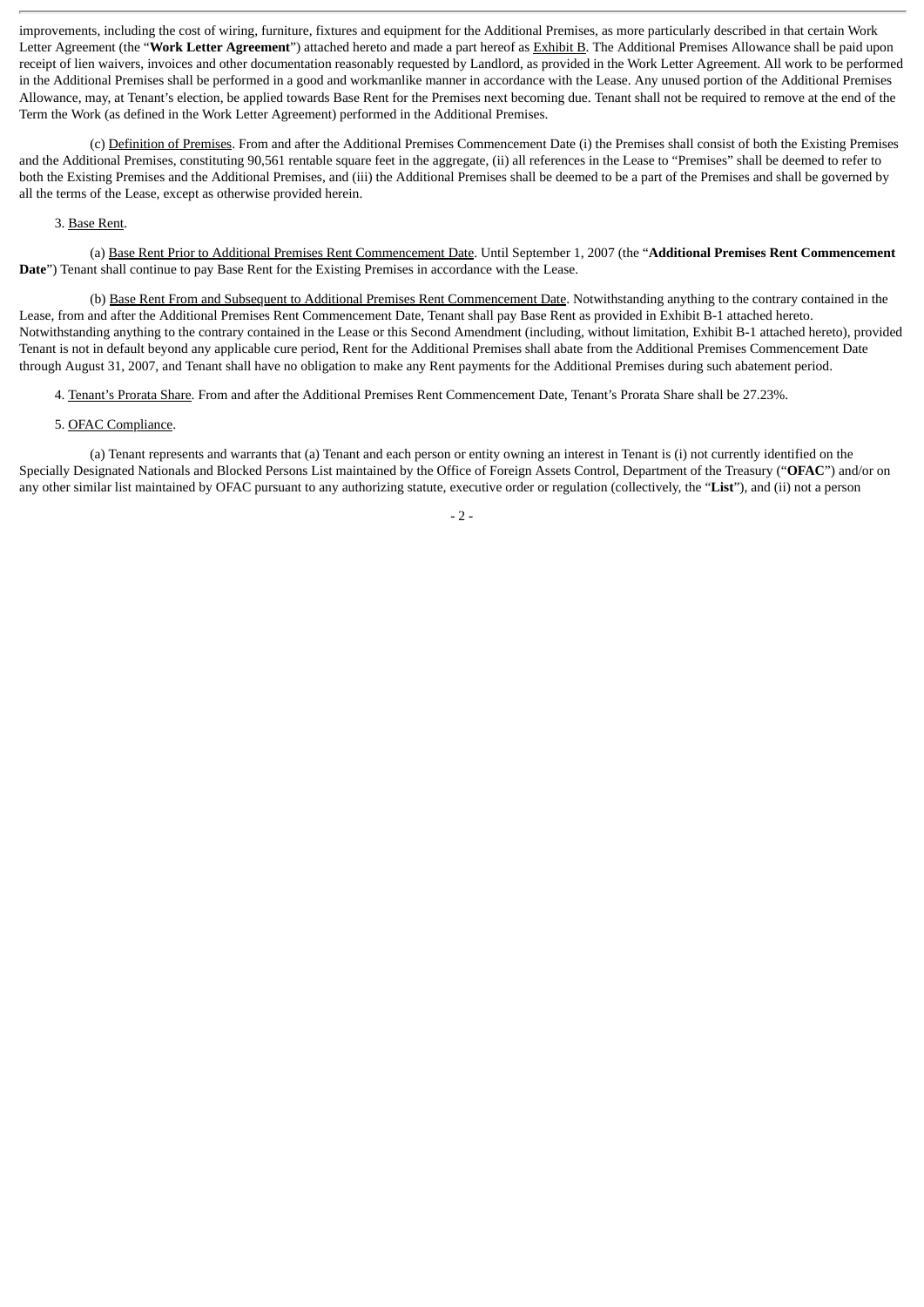or entity with whom a citizen of the United States is prohibited to engage in transactions by any trade embargo, economic sanction, or other prohibition of United States law, regulation, or Executive Order of the President of the United States, (b) none of the funds or other assets of Tenant constitute property of, or are beneficially owned, directly or indirectly, by any Embargoed Person (as hereinafter defined), (c) no Embargoed Person has any interest of any nature whatsoever in Tenant (whether directly or indirectly), (d) none of the funds of Tenant have been derived from any unlawful activity with the result that the investment in Tenant is prohibited by law or that the Lease is in violation of law, and (e) Tenant has implemented procedures, and will consistently apply those procedures, to ensure the foregoing representations and warranties remain true and correct at all times. The term "**Embargoed Person**" means any person, entity or government subject to trade restrictions under U.S. law, including but not limited to, the International Emergency Economic Powers Act, 50 U.S.C. §1701 et seq., The Trading with the Enemy Act, 50 U.S.C. App. 1 et seq., and any Executive Orders or regulations promulgated thereunder with the result that the investment in Tenant is prohibited by law or Tenant is in violation of law. For purposes of this Section 5, the term "person" and "entity" shall not include any person or entity to the extent that such person or entity acquired its interest in the Tenant is through the purchase of securities listed on a national securities exchange, or quoted on an automated quotation system, in the United States.

(b) Tenant covenants and agrees (a) to comply with all requirements of law relating to money laundering, anti-terrorism, trade embargos and economic sanctions, now or hereafter in effect, (b) to immediately notify Landlord in writing if any of the representations, warranties or covenants set forth in this paragraph or the preceding paragraph are no longer true or have been breached or if Tenant has a reasonable basis to believe that they may no longer be true or have been breached, (c) not to use funds from any "Prohibited Person" (as such term is defined in the September 24, 2001 Executive Order Blocking Property and Prohibiting Transactions With Persons Who Commit, Threaten to Commit, or Support Terrorism) to make any payment due to Landlord under the Lease and (d) at the reasonable request of Landlord, to provide such information as may be requested by Landlord to determine Tenant's compliance with the terms hereof.

(c) Tenant hereby acknowledges and agrees that Tenant's inclusion on the List at any time during the Term shall be a material default of the Lease. Notwithstanding anything herein to the contrary, Tenant shall not permit the Premises or any portion thereof to be used or occupied by any person or entity on the List or by any Embargoed Person (on a permanent, temporary or transient basis), and any such use or occupancy of the Premises by any such person or entity shall be a material default of the Lease.

(d) To the extent required in order for Landlord to comply with OFAC, Tenant agrees to provide Landlord with the names of any person (as defined in subsection (a) above) holding an ownership interest in Tenant, within ten (10) business days after written request from Landlord.

- 3 -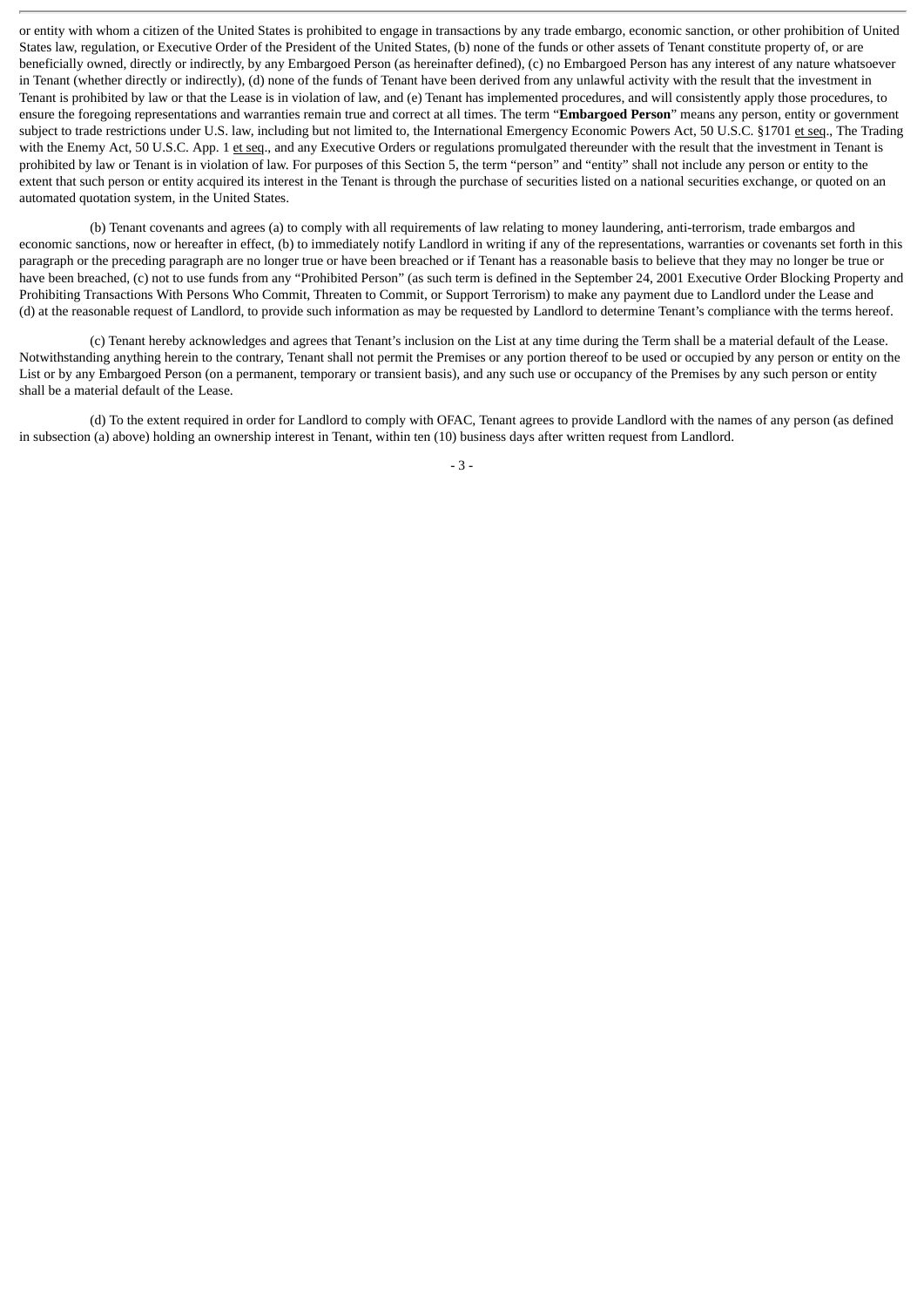6. Broker. Tenant and Landlord each represents to the other party that except for U.S. Equities Asset Management and Jones Lang LaSalle (whose commissions, if any, shall be paid by Landlord pursuant to separate agreement), Landlord and Tenant have not dealt with any real estate broker, salesperson or finder in connection with this Amendment, and no other such person initiated or participated in the negotiation of this Amendment or is entitled to any commission in connection herewith. Tenant hereby agrees to indemnify, defend and hold Landlord, its property manager and their respective employees harmless from and against any and all liabilities, claims, demands, actions, damages, costs and expenses (including attorneys' fees) arising from either (i) a claim for a fee or commission made by any broker, other than the Brokers, claiming to have acted by or on behalf of Tenant in connection with this Amendment, or (ii) a claim of, or right to, lien under the Statutes of Illinois relating to real estate broker liens with respect to any such broker retained by Tenant. Landlord hereby agrees to indemnify, defend, and hold Tenant and its respective employees harmless from and against any and all liabilities, claims, demands, actions, damages, costs, and expenses (including attorneys' fees) arising from either (i) a claim for a fee or commission made by any broker, other than the Brokers, claiming to have acted by or on behalf of Landlord in connection with this Agreement, or (ii) a claim of, or right to, lien under the Statutes of Illinois relating to real estate broker liens with respect to any such broker retained by Landlord.

7. Acknowledgment and Consent to Assignment. Landlord hereby acknowledges and consents to that certain Assignment and Assumption of Lease (the "Assignment") dated as of March 14, 2007, between Huron Consulting Group, LLC, and Huron Consulting Services, LLC; provided, however, nothing in such Assignment shall relieve Huron Consulting Group, LLC, from any of its liability or obligations under the Lease.

8. Submission. Submission of this Amendment by Landlord or Landlord's agent, or their respective agents or representatives, to Tenant for examination and/or execution shall not in any manner bind Landlord and no obligations on Landlord shall arise under this Amendment unless and until this Amendment is fully signed and delivered by Landlord and Tenant; provided, however, the execution and delivery by Tenant of this Amendment to Landlord or Landlord's agent, or their respective agents or representatives, shall constitute an irrevocable offer by Tenant to amend the Lease on the terms and conditions herein contained, which offer may not be revoked for five (5) business days after such delivery.

9. Binding Effect. The Lease, as hereby amended, shall continue in full force and effect, subject to the terms and provisions thereof and hereof. This Amendment shall be binding upon and inure to the benefit of Landlord, Tenant and their respective successors and permitted assigns.

10. Conflict. In the event of any conflict between the terms of the Lease and the terms of this Amendment, the terms of this Amendment shall control.

11. Governing Law. Interpretation of this Amendment shall be governed by the laws of the State of Illinois.

 $\Lambda$  -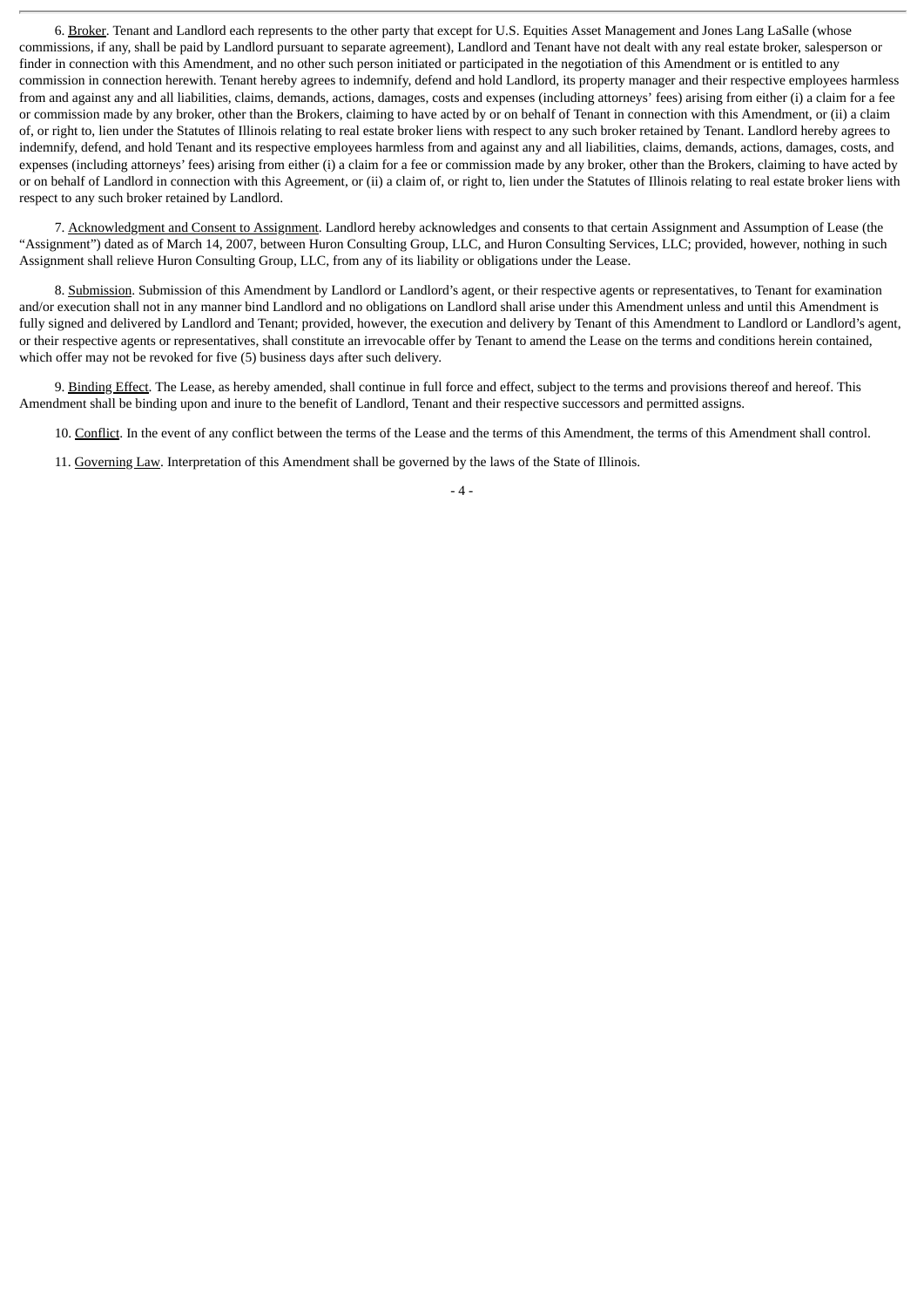# **LANDLORD:**

**UNION TOWER, LLC**, a Delaware limited liability company

- By: UNION TOWER II, LLC, a Delaware limited liability company, its sole member
	- By: PRINCIPAL LIFE INSURANCE COMPANY, an Iowa corporation, its member, solely for its Principal U.S. Property Separate Account, formerly known as Principal Life Insurance Company, an Iowa corporation, for its Real Estate Separate Account
		- By: PRINCIPAL REAL ESTATE INVESTORS, LLC, a Delaware limited liability company, its authorized signatory

By  $MAR 23 2007$ Darren J. Kleis

By Investment Director - Asset Management

- 5 -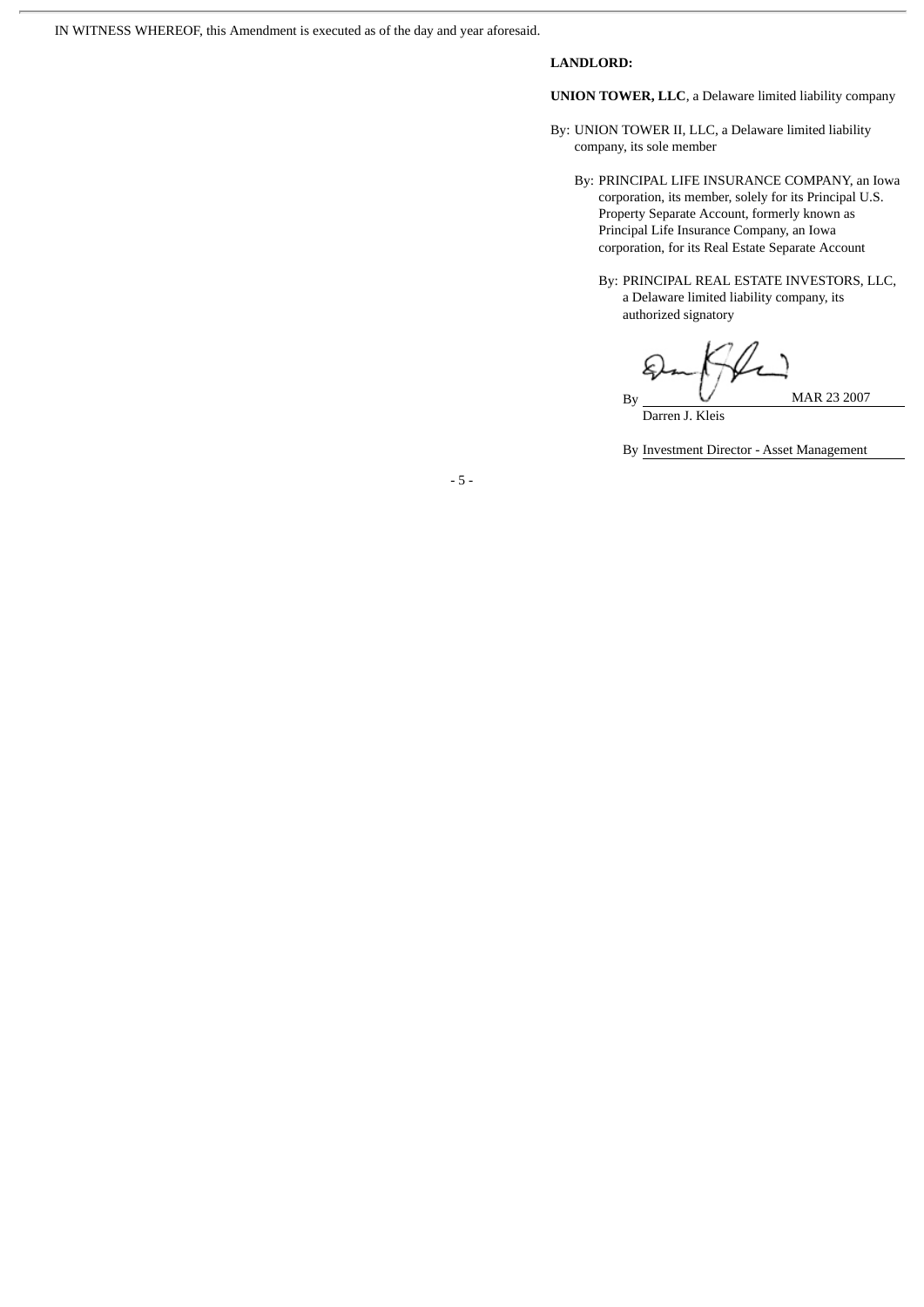# **TENANT:**

**HURON CONSULTING SERVICES LLC**, a Delaware limited liability company

Ovr By: Name: Gary L. Burge Title: CFO

- 6 -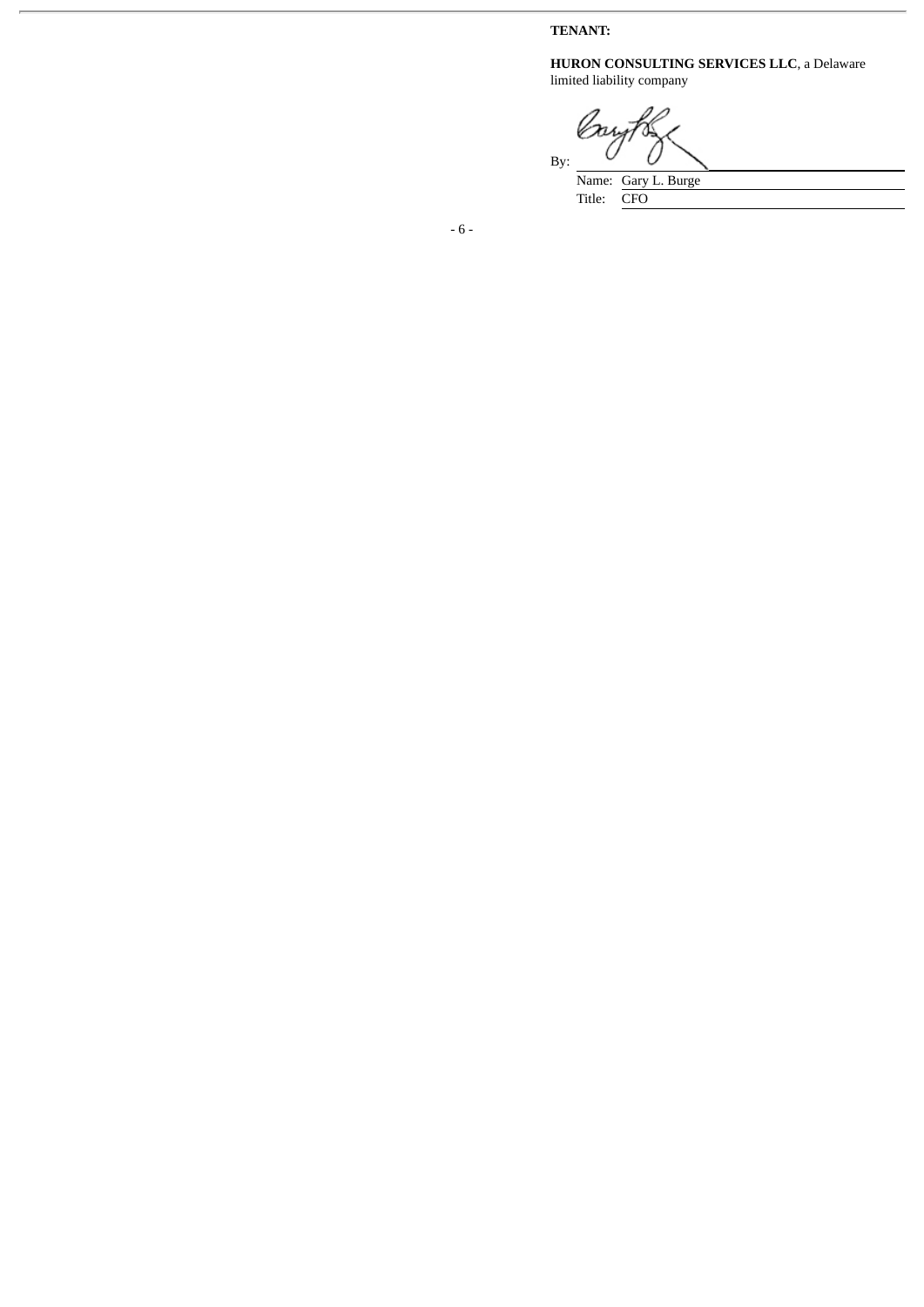

one that with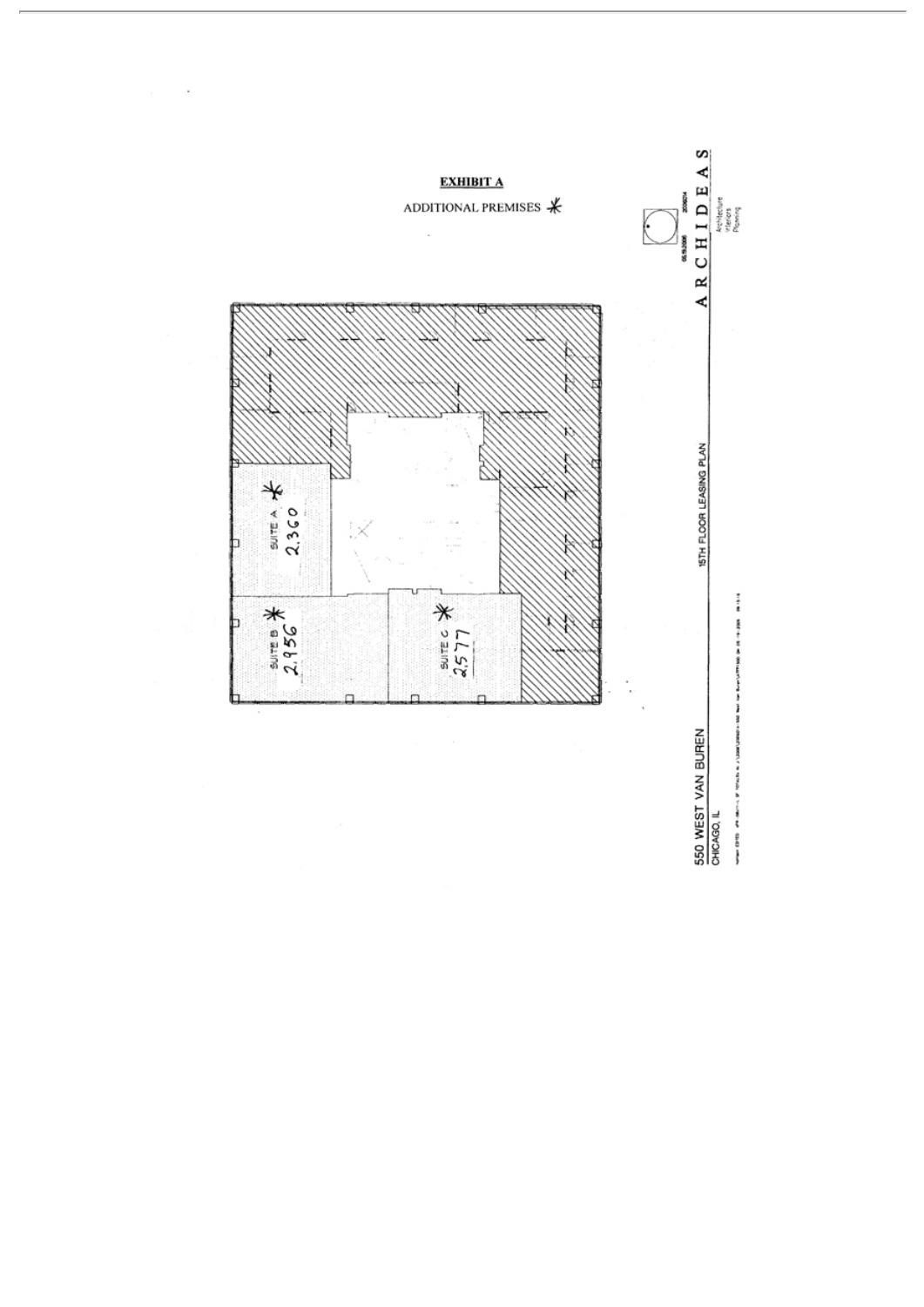### **EXHIBIT B**

## **WORK LETTER AGREEMENT**

This Work Letter Agreement ("Work Letter Agreement") is a part of that certain Second Amendment to Lease (the "**Lease**") between **HURON CONSULTING SERVICES, LLC,** a Delaware limited liability company, as successor by assignment to HURON CONSULTING GROUP LLC, a Delaware limited liability company, as "**Tenant**" and **UNION TOWER LLC,** a Delaware limited liability company, as "**Landlord**", relating to certain Additional Premises as defined and more fully identified at the building located at 550 West Van Buren Street, Chicago, Illinois (the "Building"). Capitalized terms used herein, unless otherwise defined in this Work Letter Agreement, shall have the respective meanings ascribed to them in the Lease. This Work Letter Agreement is incorporated by referenced into the Lease and made a part thereof.

For and in consideration of the agreement to lease the Additional Premises and the mutual covenants contained herein and in the Lease, Landlord and Tenant hereby agree as follows:

1. **WORK**. Tenant, at its sole cost and expense, shall perform, or cause to be performed, the work and all other tenant improvements (collectively, the "Work") in the Additional Premises provided for in the Approved Plans and Budget (as defined in Paragraph 2 hereof). Landlord shall deliver the Additional Premises to Tenant for commencement of the Work as of the date hereof. Subject to Tenant's satisfaction of the conditions specified in this Work Letter Agreement, Tenant shall be entitled to Landlord's Contribution (as defined hereinbelow).

## 2. **PRE-CONSTRUCTIONS ACTIVITIES.**

(a) On or before the commencement of the Work, Tenant shall submit the Plans (as hereinafter defined) for the Work, which Plans shall be subject to Landlord's approval in accordance with Paragraph 3(b) below. Prior to commencement of the Work, Tenant shall submit the following information and items to Landlord for Landlord's review and approval:

(i) A budget (the "Budget") and an itemized statement of estimated construction and other costs (as such figure may be revised to reflect actual costs, the "Costs"), including all fees for permits and architectural and engineering fees and a reasonable contingency reserve.

(ii) The names and addresses of Tenant's contractors (and said contractor's subcontractors) and materialmen to be engaged by Tenant for the Work (individually, a "Tenant Contractor," and collectively, "Tenant's Contractors"). Each of Tenant's Contractors shall be subject to the prior written approval of Landlord, which approval shall not be unreasonably withheld if such contractor complies with Landlord's reasonable criteria and is duly qualified to perform the Work. Landlord may, at its election, provide a list of approved contractors for performance of those portions of work involving electrical, mechanical, plumbing, heating, air conditioning or life safety systems, from which Tenant may select its contractors or subcontractors for such designated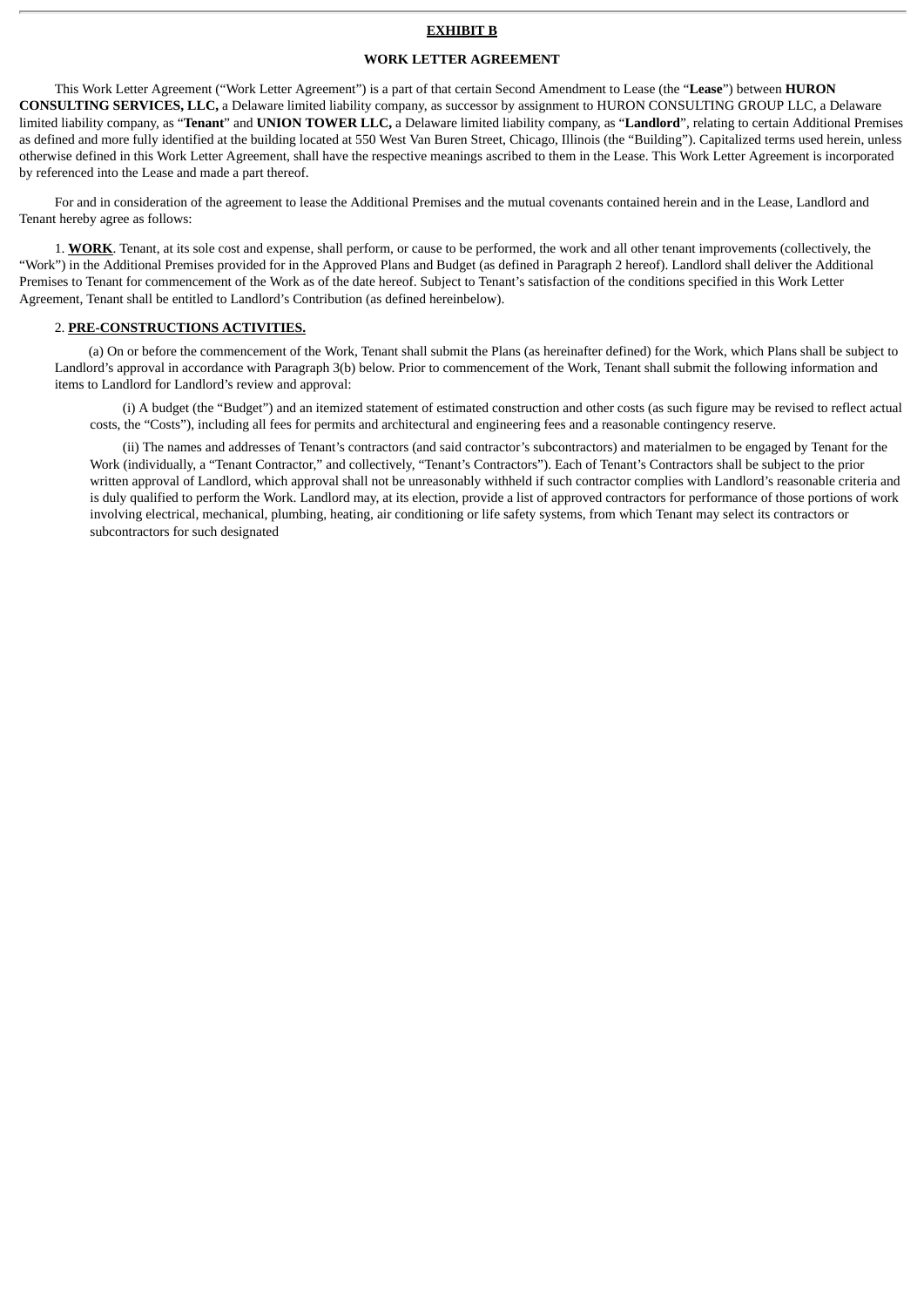portions of work and such contractors or subcontractors will be included in Tenant's bid process.

(iii) Certified copies of insurance policies or certificates of insurance as hereinafter described. Tenant shall not permit Tenant's Contractors to commence work until the required insurance has been obtained and certified copies of policies or certificates have been delivered to Landlord.

Tenant will update such information and items by notice to Landlord of any changes thereto.

(b) As used herein the term "Approved Plans" shall mean the Plans (as hereinafter defined), as and when approved in writing by Landlord. As used herein, the term "Plans" shall mean the full and detailed architectural and engineering plans and specifications covering the Work (including, without limitation, all items for which the Landlord's Contribution is to be used and all architectural, mechanical and electrical working drawings for the Work). The Plans shall be subject to landlord's reasonable approval as provided herein and to the approval of all local governmental authorities requiring approval of the work and/or the Approved Plans. Landlord shall respond to Tenant's submission of the Plans (giving detailed reasons in case of disapproval) of the Plans within seven (7) business days after their delivery to Landlord. Landlord agrees not to unreasonably withhold its approval of said Plans; provided, however, that Landlord shall not be deemed to have acted unreasonably if it withholds it approval of the Plans because, in Landlord's reasonable opinion: the Work as shown in the Plans is substantially likely to adversely affect Building systems, the structure of the Building or the safety of the Building and/or its occupants; the Work as shown on the Plans might impair Landlord's ability to furnish services to Tenant or other tenants; the Work would increase the cost of operating the Building; the Work would violate any Laws (or interpretations thereof); the Work is not in accordance with then-current Building standards; the Work contains or uses hazardous or toxic materials or substances; the Work would adversely affect the appearance of the Building; or the Work might adversely affect another tenant's premises. The foregoing reasons, however, shall not be exclusive of the reasons for which Landlord may withhold consent, whether or not such other reasons are similar or dissimilar to the foregoing. If Landlord notifies Tenant that changes are required to the final Plans submitted by Tenant, Tenant shall prior to commencement of any Work, submit to Landlord, for its approval, the Plans amended in accordance with the changes so required. Landlord shall respond to Tenant's submission of such amended Plans within seven (7) business days of receipt, it being agreed that Landlord's approval thereto shall be limited to those items to which Landlord had objected pursuant to the prior submission of the Plans. Such procedure for review with respect to any further objections to the Plans by Landlord shall continue until the Plans are finally approved by Landlord. If Landlord fails to respond to any request for approval of Plans within the time period provided herein, Tenant shall send a further notice to Landlord with the following typed in bold face type in a clearly visible location on the outside of the notice: **"THIS CONTAINS PLANS SUBMITTED TO LANDLORD PURSUANT TO A LEASE. LANDLORD'S FAILURE TO RESPOND IN WRITING WITHIN THREE (3) BUSINESS DAYS SHALL BE DEEMED TO CONSTITUTE LANDLORD'S APPROVAL OF SUCH PLANS."** If Landlord fails

 $-2 -$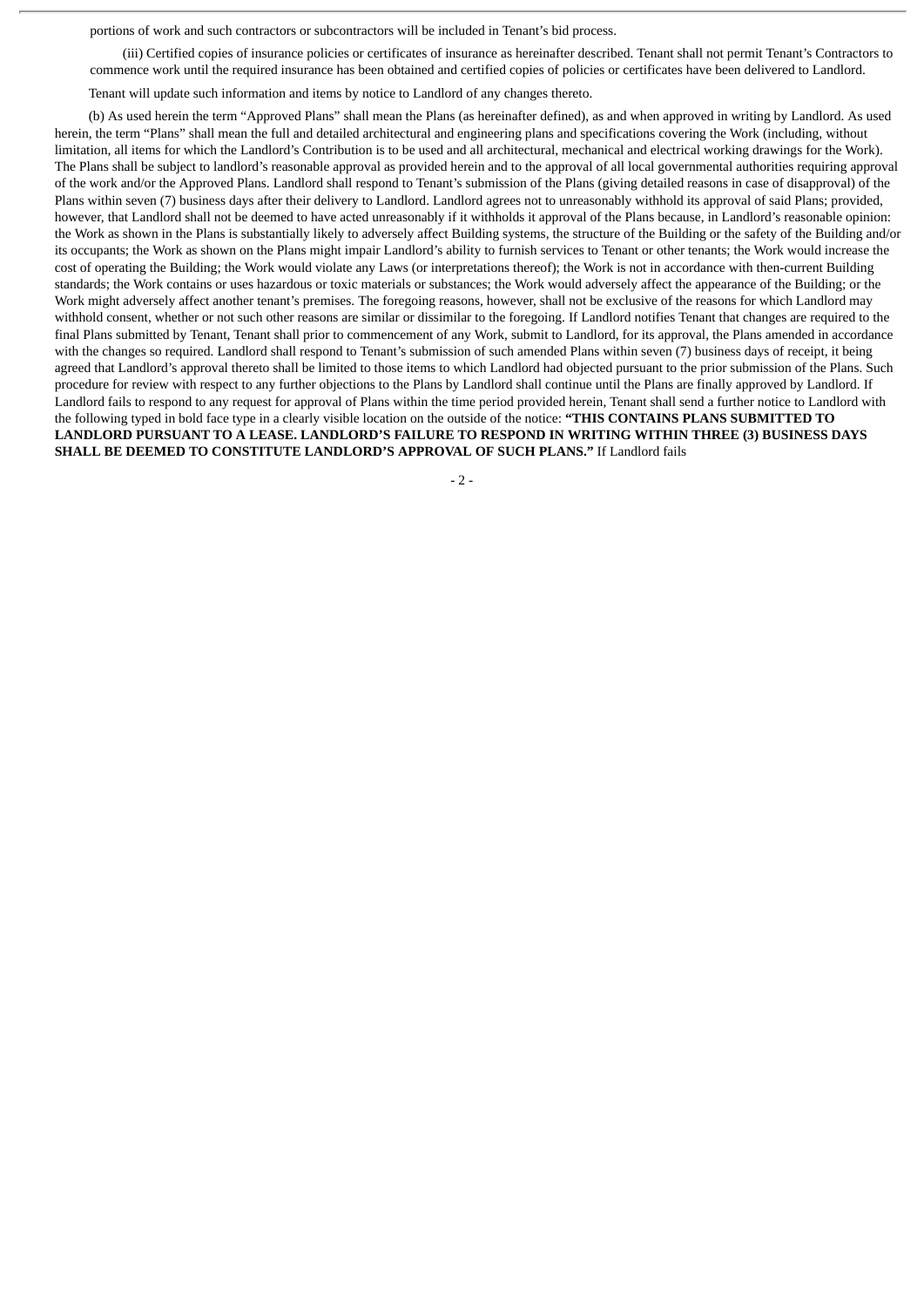to respond within three (3) business days after receipt of such second notice, Landlord shall be deemed to have approved the Plans as submitted. The Plans shall also be revised, the Work shall be changed, all at Tenant's cost and expense (but payable from landlord's Contribution), to incorporate any work required in the Additional Premises by any local governmental field inspector. Landlord's approval of the Plans shall in no way be deemed to be (i) an acceptance or approval of any element therein contained which is in violation of any applicable laws, or (ii) an assurance that work done pursuant to the Approved Plans will comply with all applicable Laws (or with the interpretations thereof) or satisfy Tenant's objectives and needs.

(c) No demolition or Work shall be undertaken or commenced by Tenant in the Premises being delivered to Tenant until (i) Tenant has delivered, and Landlord has approved, all items set forth in Paragraph 2(a) above, (ii) all necessary building permits have been applied for and obtained by Tenant, and (iii) proper provision has been made by Tenant for payment in full of the cost of the Work (to the extent such cost as reasonably estimated by Landlord exceeds the amount of Landlord's contribution set forth hereinbelow), which is satisfactory to Landlord. Notwithstanding the foregoing or anything to the contrary in this Work Letter, Tenant shall have the right to secure a separate permit for demolishing work (the "Demolishing Work") prior to obtaining the applicable building permits and shall be entitled to commence such Demolishing Work upon receipt of the applicable permit (without waiting for such subsequent permits); provided, however, notwithstanding anything to the contrary contained herein, Tenant shall be required to submit full and detailed plans and drawings covering the Demolishing Work (the "Demolition Drawings") to Landlord for Landlord's approval (which process for approval shall follow the procedure set forth in Section 2(b) herein for Approved Plans) prior to commencing any such Demolishing Work.

3. **CHARGES AND FEES**. Tenant shall pay Landlord a supervisory fee in an amount equal to three percent (3%) of the total costs of the materials and labor for the Work (the "Landlord's Fee") (and all change orders with respect thereto), to defray Landlord's administrative and overhead expenses incurred to review the Plans and coordinate with Tenant's on-site project manager the staging and progress of the Work.

4. **CHANGE ORDERS**. All changes to the Approved Plans requested by Tenant must be approved by Landlord in advance of the implementation of such changes as part of the Work which approval shall not be unreasonably withheld or delayed. Landlord shall review all requested changes within two (2) business days after their delivery to Landlord, provided, however, in the event of extensive changes, such time period shall be extended to a length of time which is reasonable under the circumstances not to exceed seven (7) business days. All delays caused by Tenant-initiated change order, including, without limitation, any stoppage of work during the change order review process, are solely the responsibility of Tenant and shall cause no delay in the Commencement Date or the payment of Rent and other obligations therein set forth. All increases in the cost of the Work resulting from such change orders shall (subject to Paragraph 8 below) be borne by Tenant. Notwithstanding the foregoing, insubstantial and non-structural "field" changes of the type not customarily the subject of change orders and which do not affect any Building systems shall not require Landlord's prior written consent.

- 3 -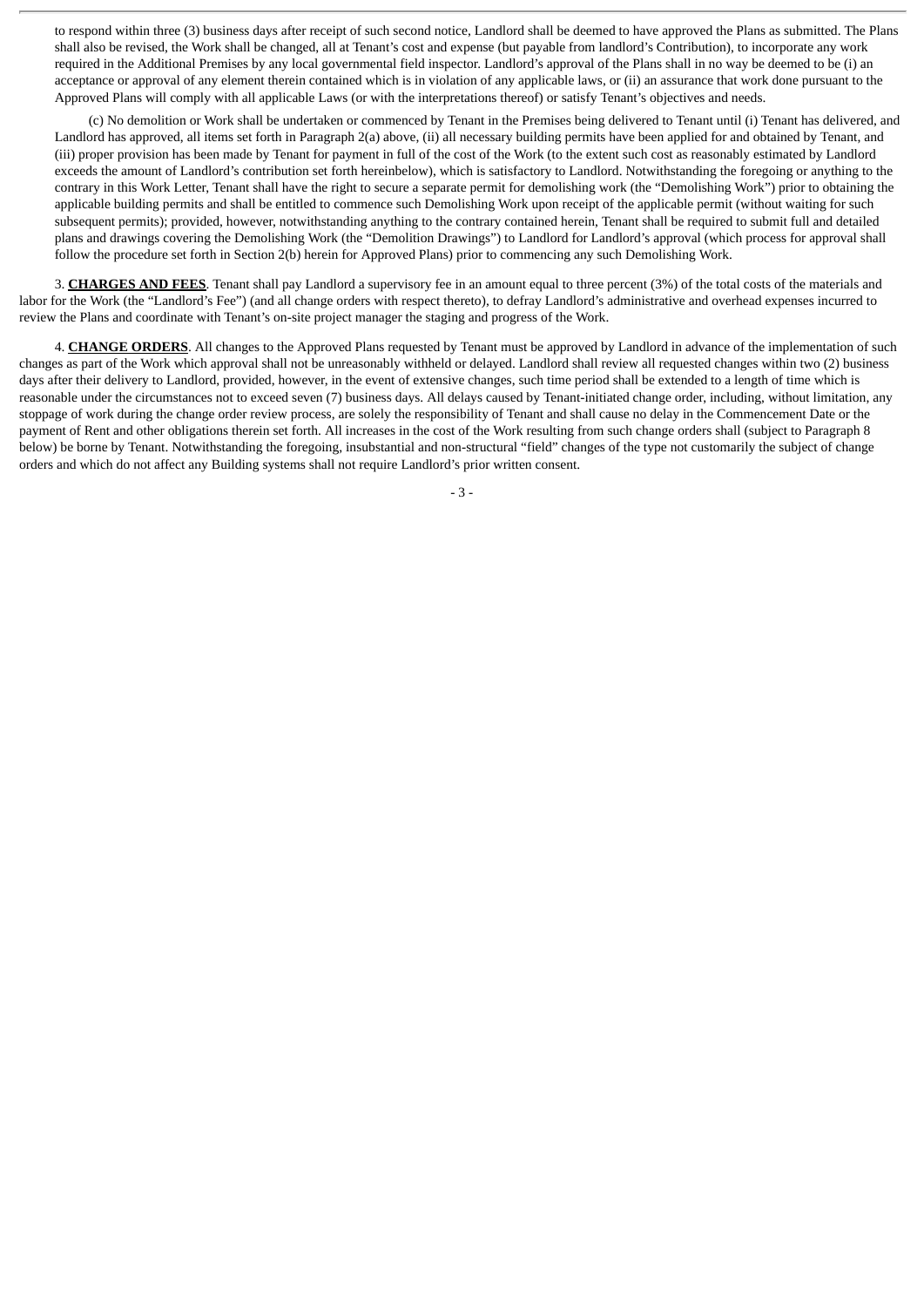5. **STANDARDS OF DESIGN AND CONSTRUCTION AND CONDITIONS OF TENANT'S PERFORMANCE**. All work done in or upon the Additional Premises by Tenant shall be done according to the standards set forth in this Paragraph 6, except as the same may be modified in the Approved Plans approved by or on behalf of Landlord and Tenant.

(a) Tenant's Approved Plans and all design and construction of the Work shall comply with all applicable statutes, ordinances, regulations, laws, codes and industry standards, including, but not limited to, reasonable requirements of Landlord's fire insurance underwriters and the Americans with disabilities Act of 1990 (42 U.S.C. §12101 et. Seq.).

(b) Tenant shall, at its own cost and expense (but payable from Landlord's Contribution), obtain all required building permits and occupancy permits. Tenant's failure to obtain such permits shall not cause a delay in the commencement of the Term or the obligation to pay Rent or any other obligations set forth in the Lease.

(c) Tenant's contractors shall be licensed contractors, using union labor, possessing good labor relations, capable of performing quality workmanship and working in harmony with Landlord's contractors and subcontractors and with other contractors and subcontractors in the Building. All work shall be coordinated with any other constructions or other work in the Building in order not to adversely affect construction work being performed by or for Landlord or its tenants. Landlord shall use commercially reasonable efforts to cooperate with Tenant in such coordination with respect to any work being performed by or for Tenant.

(d) Tenant shall use only new, first-class materials in the Work comparable to materials used in other tenant improvements in the Building, except where explicitly shown in the Approved Plans. The Work shall be performed in a good and workmanlike manner. Tenant shall obtain contractors' warranties of at least one (1) year duration from the completion of the Work against defects in workmanship and materials on all Work performed and equipment installed in the Additional Premises, unless such warranties are not customarily obtained for the type of work and/or material involved, in which event Tenant shall obtain customary warranties.

(e) Tenant and Tenant's Contractors shall make all commercially reasonable efforts and take all commercially reasonable steps appropriate to assure that all construction activities undertaken do not unreasonably interfere with the operation of the Building or with other tenants and occupants of the Building. In any event, Tenant shall during the performance of the Work and throughout the term of the Lease comply with all reasonable rules and regulations existing from time to time at the Building which have heretofore been provided to Tenant (provided Landlord shall provide reasonable prior notice in respect of any new rules and regulation or any modifications of existing rules and regulations). Tenant and Tenant's Contractors shall take all reasonable precautionary steps to minimize dust, noise and construction traffic, and to protect their facilities and the facilities of others affected by the Work and to properly police all personnel entering the Building in connection with the Work. Construction equipment and materials are to be kept within the Additional Premises (subject to the limitations contained in the Amendment) and delivery and loading of equipment and materials shall be done at such

 $-4-$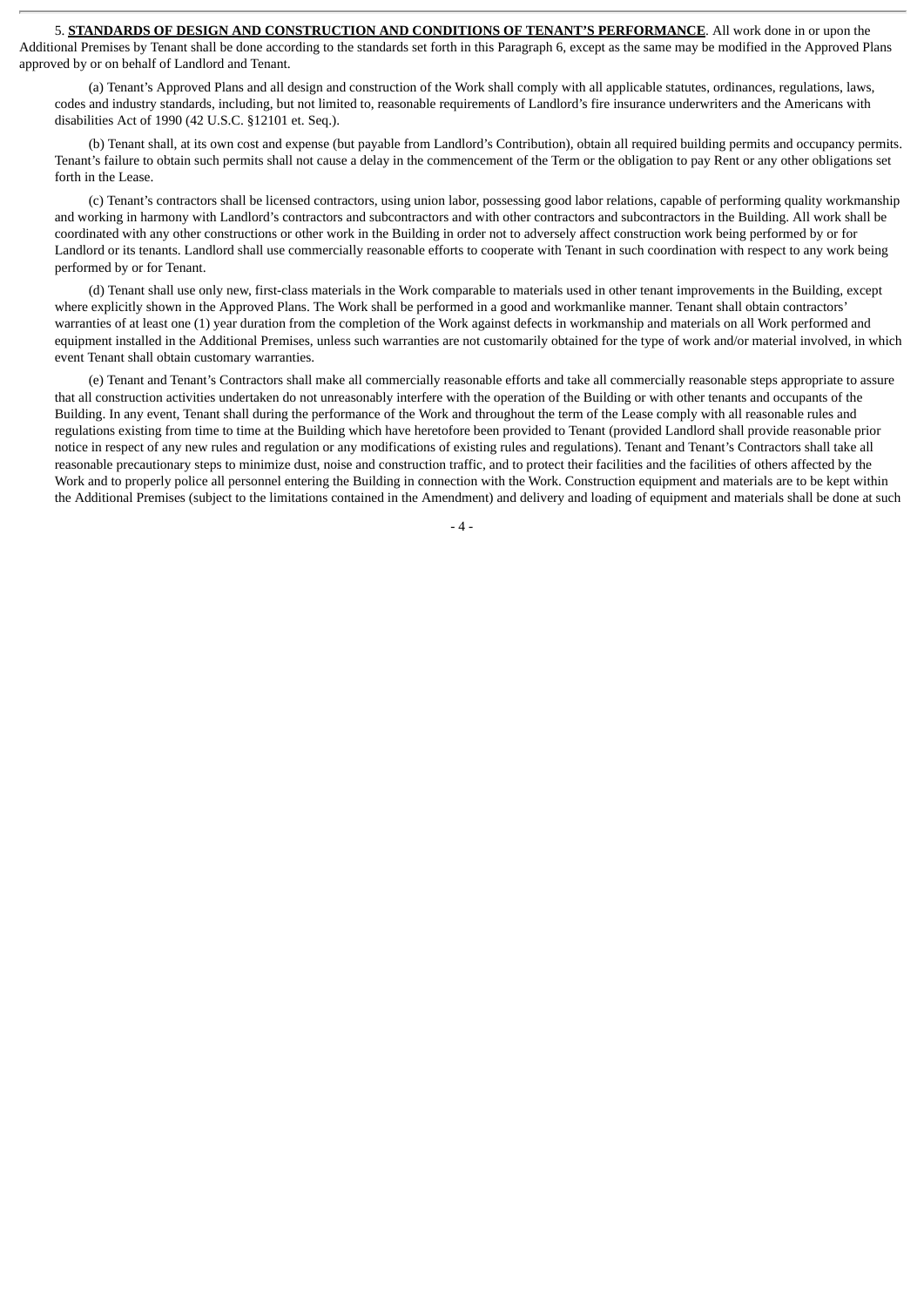locations and at such time as Landlord reasonably shall direct so as not to burden the constructions or operation of the Building, provided that Landlord shall use commercially reasonable efforts to coordinate the same.

(f) Landlord shall have the right to order Tenant or any of Tenant's Contractors who violate the Union Tower General Rules and Regulations for Contractors (a copy of which Tenant has received) or the other requirements of this Lease imposed on Tenant or Tenant's Contractors to cease work and remove its equipment and employees from the Building provided, however, prior to any such order (i) if the violation is of such a nature that it threatens in Landlord's discretion to create a hazardous condition or disrupt building operations or other tenants, then Landlord shall provide one (1) written notice and one (1) day right to cure, and (ii) if the violation is of any other type, then Landlord shall provide one (1) written notice and three (3) days right to cure; further provided, however, that Landlord shall have no obligation to provide any notice or cure rights as to either (i) or (ii) if a repeat violation of a substantially similar type occurs. In any event, Landlord may make the continuation of work contingent upon payment by Tenant or Tenant's Contractors of any damages or costs incurred by Landlord or other tenants as a result of such violation. No such action by Landlord shall delay the Additional Premises Commencement Date or the obligation to pay Rent or any other obligations set forth in the Lease.

(g) Utility costs or charges for any service (including HVAC, hoisting and the like) to the Additional Premises in connection with and during the performance of the Work shall be the responsibility of Tenant and shall be paid for by Tenant at Landlord's standard rates then in effect, provided, however, Landlord shall not charge for freight elevator usage unless an attendant or special operations are required, in Landlord's discretion. Tenant shall pay for all support services provided by Landlord's contractors at Tenant's written request or at Landlord's reasonable discretion resulting from breaches or defaults beyond applicable notice and cure periods by Tenant under this Work Letter Agreement. Tenant shall have the nonexclusive right to use the freight elevators during the business day on a first-come, first-serve basis without additional charges; all after- hours use shall be subject to scheduling by Landlord and to Tenant's payment of Landlord's out-of-pocket for such after-hours usage, including costs of necessary personnel. Tenant shall arrange and pay for removal of construction debris and shall not place debris in the Building's waste containers. If required by Landlord by the giving of notice, Tenant shall sort and separate its waste and debris for recycling and/or environmental law compliance purposes.

(h) Tenant shall permit access to the Premises by Landlord upon reasonable prior notice to Marge Small at 312-583-8774 (which may be oral or by voice-mail), and the Work shall be subject to inspection, by Landlord and Landlord's architects, engineers, contractors and other representatives, at all times during the period in which the Work is being constructed and installed and following completion of the Work, provided that Landlord shall use reasonable efforts to minimize its interference with the Work.

(i) Tenant shall proceed with its work expeditiously, continuously and efficiently, and Tenant shall notify Landlord upon completion of the Work and shall

- 5 -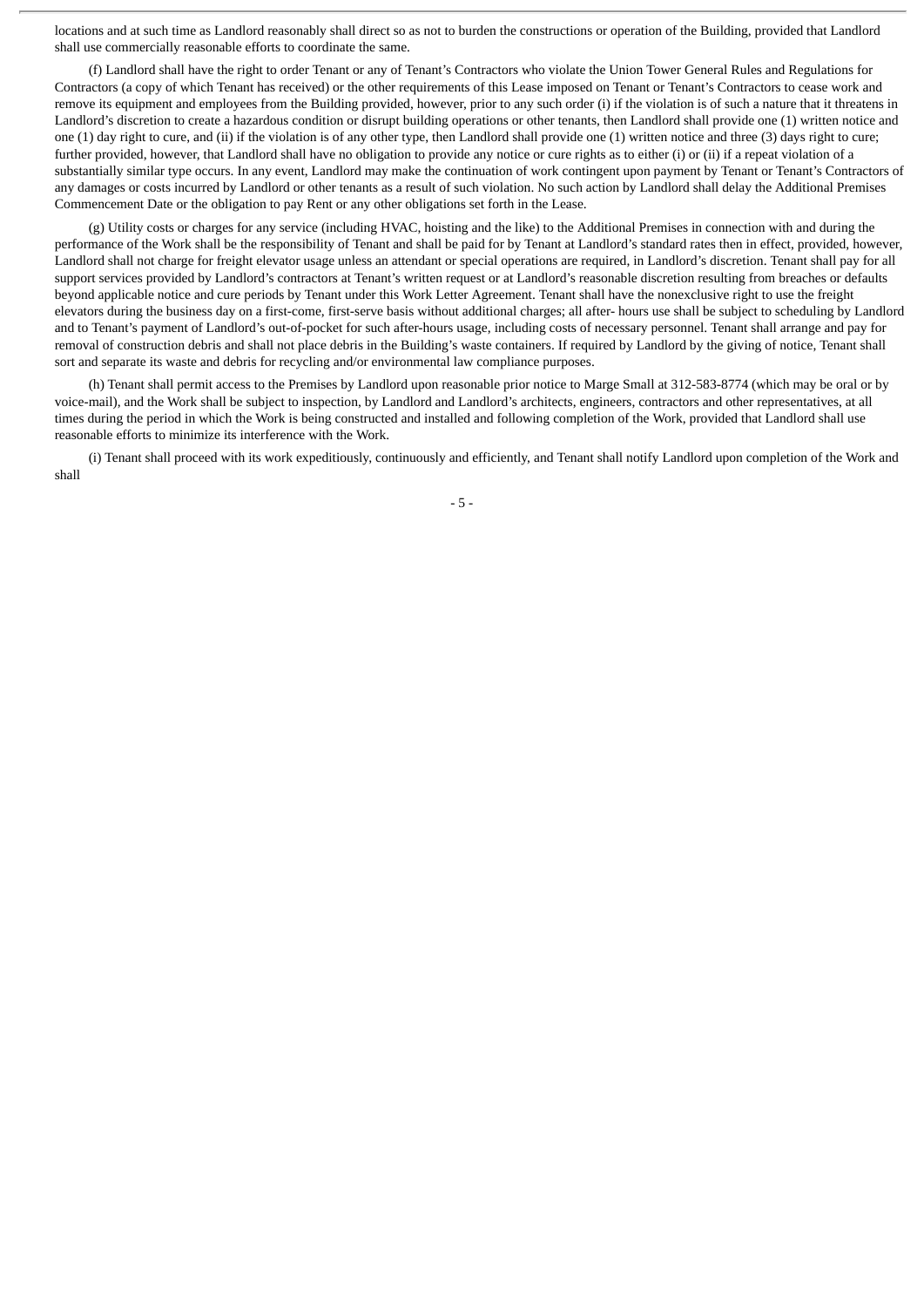furnish Landlord and Landlord's title insurance company with such further documentation as may be reasonably necessary under the requirements herein.

(j) Tenant shall have no authority to deviate from the Approved Plans in performance of the Work (except for de minimis deviations of a type customarily not the subject of change orders), except as authorized by Landlord or its designated representative in writing in a change order approved in writing by Landlord. Tenant shall furnish to Landlord "as-built" drawings of the Work within thirty (30) days after completion of the Work.

(k) During the performance of the Work, Landlord shall have the right to run utility lines, pipes, conduits, duct work and component parts of all mechanical and electrical systems where necessary or desirable through the Additional Premises provided same are concealed behind walls or ceilings and do not materially reduce the functionality of the Additional Premises, or the useable floor area of the Additional Premises, to repair, alter, replace or remove the same, and to require Tenant to install and maintain proper access panels thereto. Landlord shall use reasonable efforts to minimize interference with the Work and Tenant's use and enjoyment of the Additional Premises in connection with any work performed by Landlord in the Additional Premises pursuant to this subparagraph.

(l) Tenant shall impose on and enforce all applicable terms of this Work Letter Agreement against Tenant's architect and Tenant's Contractors.

(m) Tenant acknowledges and agrees that the Work will include any work, both within and outside the Additional Premises, that may be necessary in order for Tenant to use and occupy the Additional Premises.

#### 6. **INSURANCE AND INDEMNIFICATION**.

(a) In addition to any insurance which may be required under the Lease, Tenant shall secure, pay for and maintain or cause Tenant's Contractors to secure, pay for and maintain during the continuance of construction and fixturing work within the Property or Additional Premises, insurance in the following minimum coverages and the following minimum limits of liability:

(i) Worker's Compensation and Employer's Liability Insurance with limits of not less than \$500,000.00, or such higher amounts as may be required from time to time by any Employee Benefit Acts or other statutes applicable where the work is to be performed, and in any event sufficient to protect Tenant's Contractors from liability under the aforementioned acts.

(ii) Commercial General Liability Insurance (including Contractors' Protective Liability) in an amount not less than \$3,000,000.00 per occurrence, whether involving bodily injury liability (or death resulting therefrom) or property damage liability or a combination thereof with a minimum aggregate limit of \$3,000,000.00, and with umbrella coverage with limits not less than \$5,000,000.00. Such insurance shall provide for explosion and collapse, completed operations coverage and broad form blanket contractual liability

- 6 -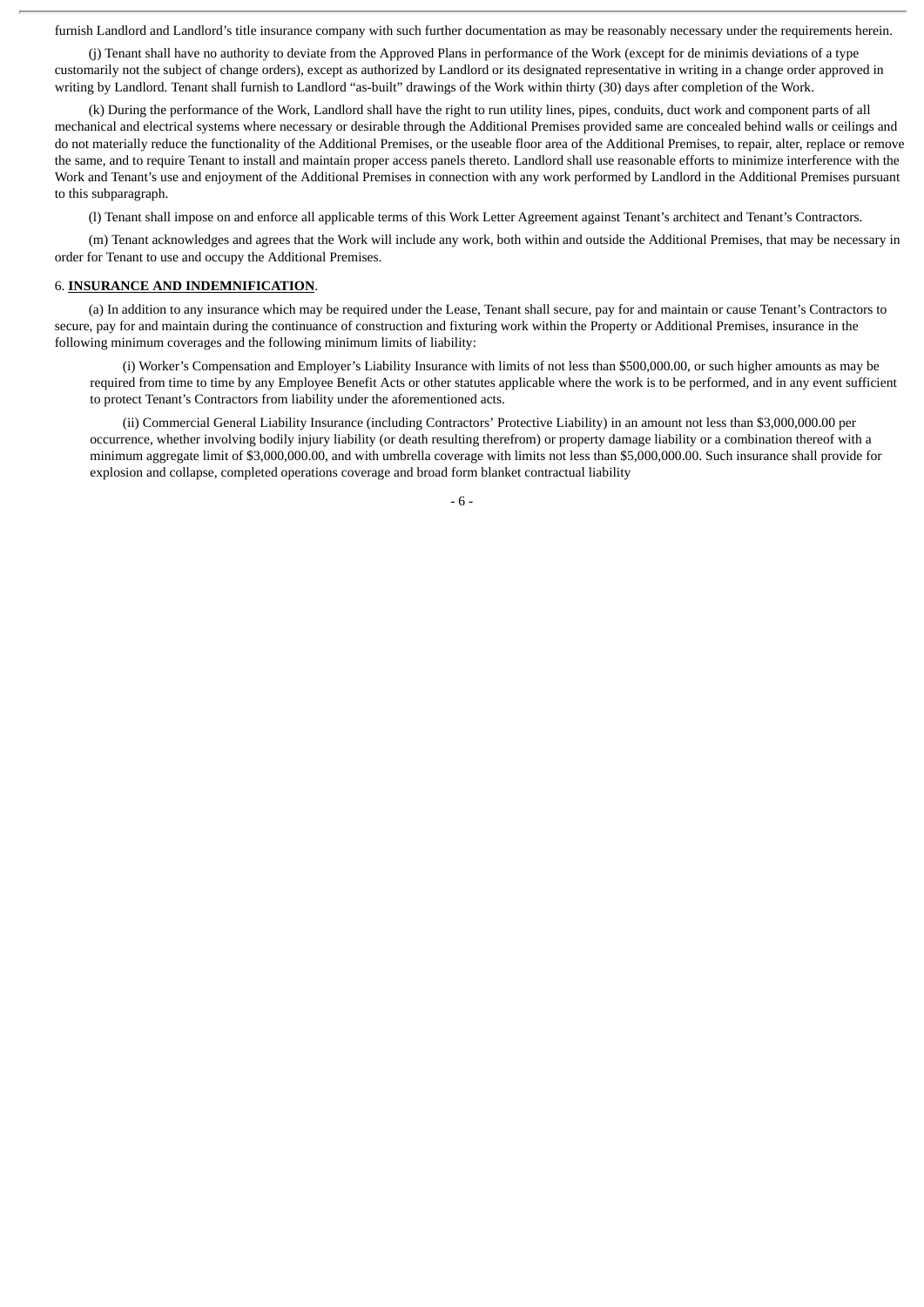coverage and shall insure Tenant's Contractors against any and all claims for bodily injury, including death resulting therefrom, and damage to the property of others and arising from its operations under the contracts whether such operations are performed by Tenant's Contractors or by anyone directly or indirectly employed by any of them.

(iii) Comprehensive Automobile Liability Insurance, including the ownership, maintenance and operation of any automotive equipment, owned, hired, or non-owned in an amount not less than \$500,000.00 for each person in one accident, and \$1,000,000.00 for injuries sustained by two or more persons in any one accident and property damage liability in an amount not less than \$3,000,000.00 for each accident. Such insurance shall insure Tenant's Contractors against any and all claims for bodily injury, including death resulting therefrom, and damage to the property of others arising from its operations under the contracts, whether such operations are performed by Tenant's Contractors, or by anyone directly or indirectly employed by any of them.

(iv) "All-risk" builder's risk insurance upon the entire Work to the full insurable value thereof. This insurance shall include the interests of Landlord and Tenant (and their respective contractors and subcontractors of any tier to the extent of any insurable interest therein) in the Work and shall insure against the perils of fire and extended coverage and shall include "all-risk" builder's risk insurance for physical loss or damage including, without duplication of coverage, theft vandalism and malicious mischief. If portions of the Work are stored off the site of the Building or in transit to said site and are not covered under said "all-risk" builder's risk insurance, then Tenant shall effect and maintain similar properly insurance on such portions of the Work. Any loss insured under said "all-risk" builder's risk insurance is to be adjusted with Landlord and Tenant and made payable to Landlord, as trustee for the insureds, as their interests may appear.

All policies (except the worker's compensation policy) shall be endorsed to include as additional insured parties, listed on, or required by, the Lease. The waiver of subrogation provisions contained in the Lease shall apply to all insurance policies (except the workmen's compensation policy) to be obtained by Tenant pursuant to this paragraph. The insurance policy endorsements shall also provide that all additional insured parties shall be given thirty (30) days' prior written notice of any reduction, cancellation or non-renewal of coverage (except that ten (10) days' notice shall be sufficient in the case of cancellation for nonpayment of premium) and shall provide that the insurance coverage afforded to the additional insured parties thereunder shall be primary to any insurance carried independently by said additional insured parties. Additionally, where applicable, each policy shall contain a cross-liability and severability of interest clause.

### 7. **LANDLORD'S CONTRIBUTION; EXCESS AMOUNTS**.

(a) Upon Tenant's satisfaction of the requirements set forth in this Work Letter Agreement, Landlord shall make a dollar contribution in the total amount of up to One Hundred Fifty Seven Thousand Eight Hundred Sixty and 00/100 Dollars

- 7 -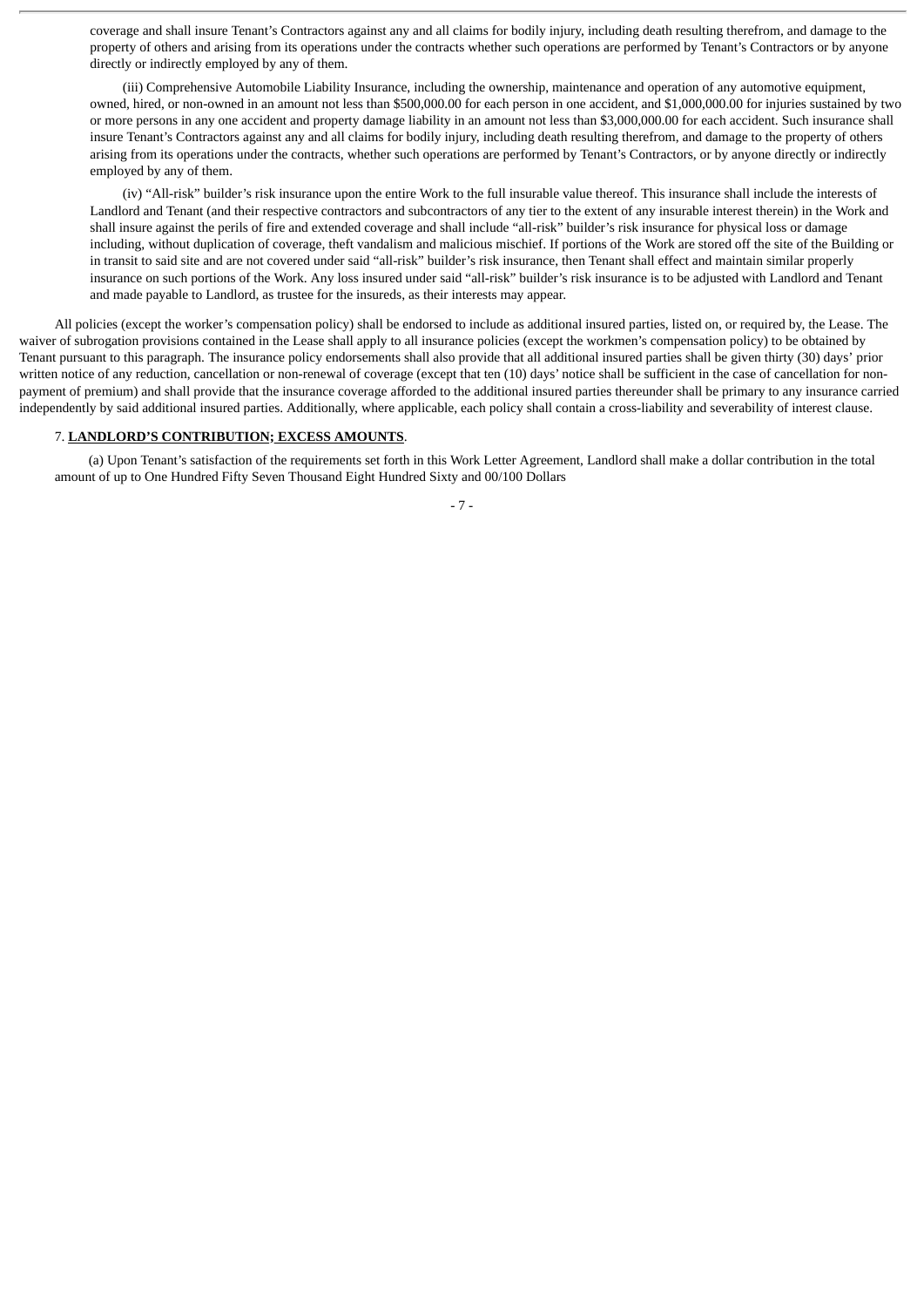(\$157,860.00) (\$20.00 per square foot of rentable area) (the "Landlord's Contribution") for application to the extent thereof to the Costs of the Work. The Landlord's Contribution shall be funded as the Tenant's Work is completed in accordance with the provisions of this Work Letter Agreement. If the Cost of the Work exceeds Landlord's Contribution, Tenant shall have sole responsibility for the payment of such excess cost. If the Cost of the Work is less than Landlord's Contribution, Landlord shall make such amounts available to reimburse Tenant for improvements to the Additional Premises, or to pay Rent due hereunder, or to pay other costs incurred by Tenant subject to Landlord's receipt of evidence of lien-free completion of the Work in accordance with the provisions herein.

(b) Landlord shall make progress payments from Landlord's Contribution to Tenant on a monthly basis, for the portion of the Tenant's Work performed during the previous month, less a retainage of 10% of each progress payment ("Retainage"). Each of Landlord's progress payments shall be limited to an amount equal to the aggregate amounts (reduced by the Retainage) therefore paid by Tenant to Tenant's contractors, subcontractors and material suppliers which have not been subject to previous disbursements from Landlord's Contribution. Provided that Tenant delivers requisitions to Landlord on or prior to the 1<sup>st</sup> day of any month, such progress payments shall be made within 30 days next following the delivery to Landlord of requisitions therefor, which requisitions shall be in the form of AIA document G702, set forth the names of each contractor and subcontractor to whom payment is due, and the amount thereof, and shall be accompanied by (i) copies of trailing lien waivers from all contractors, subcontractors, and material suppliers whose payment exceeds \$25,000, covering all work and materials which are the subject of the prior progress payment, (ii) a written certification from Tenant's Architect that the work for which the requisition is being made has been completed substantially in accordance with the plans and specifications approved by Landlord, and (iii) such other documents and information as Landlord may reasonably request, including any documents reasonably required by landlord's title company in connection with title drawdowns and endorsements. Landlord shall disburse the Retainage upon submission by Tenant to Landlord of Tenant's requisition therefor accompanied by all documentation required under this paragraph together with (A) proof of the satisfactory completion of all required inspections and issuance of any required approvals, permits and sign-offs for the Tenant's Work by governmental authorities having jurisdiction thereover, (B) issuance of final lien and unconditional waivers by all contractors, subcontractors and material suppliers covering all of the Tenant Work, and (c) receipt of as-built plans for the Work.

(c) Tenant shall pay the excess of the aggregate cost of Tenant's Work and the Landlord's Construction Management Fee over the Landlord's Contribution (the "Excess") plus the cost of all work other than the Tenant's Work, if any, which Tenant may elect to do in order to make the Additional Premises ready for Tenant's occupancy and which has been approved by Landlord as provided herein. Landlord shall have no obligation to pay the Excess. If Landlord estimates prior to commencement of the Tenant's Work or at any time or from time to time thereafter that there will be an Excess, Landlord shall notify Tenant in writing of Landlord's good faith estimate of the amount thereof. Ninety percent (90%) of the Excess shall be funded by Tenant to pay costs of Tenant's Work prior to initial or further disbursements of Landlord's Contribution, as the

 $- 8 -$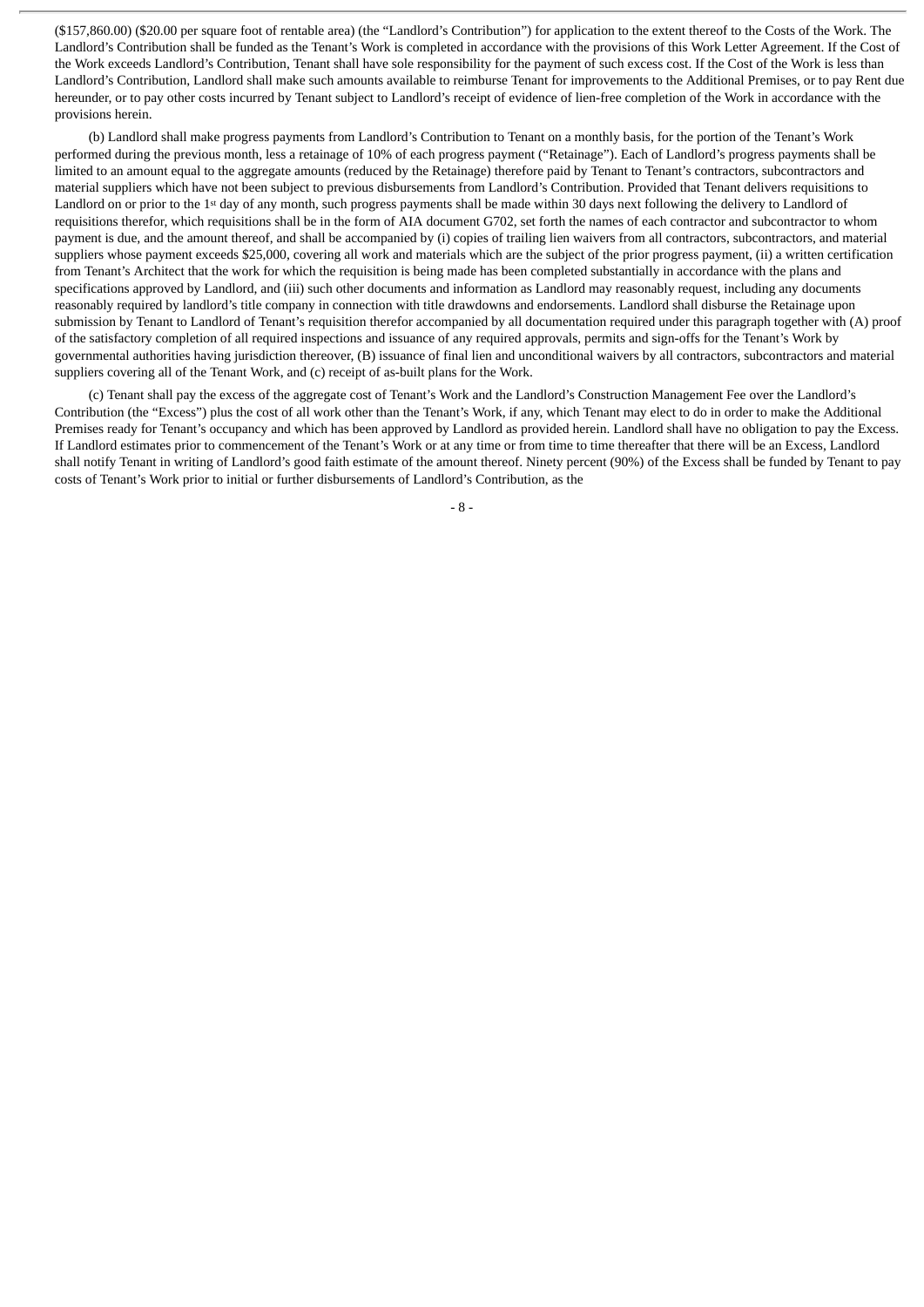case may be, and if Tenant fails to do so within ten (10) days after Landlord's request, Landlord shall be entitled to suspend the funding of Landlord's Contribution until such time as Landlord receives evidence acceptable to Landlord of Tenant's funding of the Excess, and at Landlord's option, a Default shall be deemed to have occurred under this Lease.

(d) All of the Landlord's Contribution must be used by Tenant on or before December 31, 2007, or the balance shall be applied by Landlord towards Rent.

### 8. **MISCELLANEOUS**.

(a) If the Plans for the Work require the construction and installation of more fire hose cabinets than the number regularly provided by Landlord in the core of the Building in which the Additional Premises are located, Tenant agrees to pay all reasonable costs and expenses arising from the construction and installation of such additional fire hose cabinets or telephone/electrical closets, provided Landlord's Contribution may be applied to all such costs and expenses.

(b) Time is of the essence with respect to the express periods provided under this Work Letter Agreement.

(c) If Tenant fails to make any payment relating to all or any portion of the Work as required hereunder, and Tenant's failure to pay for such portion of the Work creates a safety risk, building code violation, or an unsightly condition, Landlord, at its option, may, after reasonable notice (unless the condition requires immediate cure) complete such portion of the Work pursuant to the Approved Plans necessary to cure such condition and continue to hold Tenant liable for the costs thereof and all other costs due to Landlord. Tenant's failure to pay any amounts owed by Tenant hereunder when due or Tenant's failure to perform its obligations hereunder shall also constitute a Default under the Lease and Landlord shall have all the rights and remedies granted to Landlord under the Lease for nonpayment of any amounts owed thereunder or failure by Tenant to perform its obligations thereunder.

(d) Notices under this Work Letter Agreement shall be given in the same manner as under the Lease.

(e) The headings set forth herein are for convenience only.

(f) This Work Letter Agreement sets forth the entire agreement of Tenant and Landlord regarding the Work. This Work Letter Agreement may only be amended if in writing, duly executed by both Landlord and Tenant. This Work Letter Agreement is incorporated into the Lease by reference and made a part thereof to the extent applicable to the Work.

(g) All amounts due from Tenant hereunder shall be deemed to be additional Rent due under the Lease.

9. **LIMITATION OF LIABILITY**. Any liability of Landlord under this Work Letter Agreement shall be limited solely to its equity interest in the Building, and in no event

- 9 -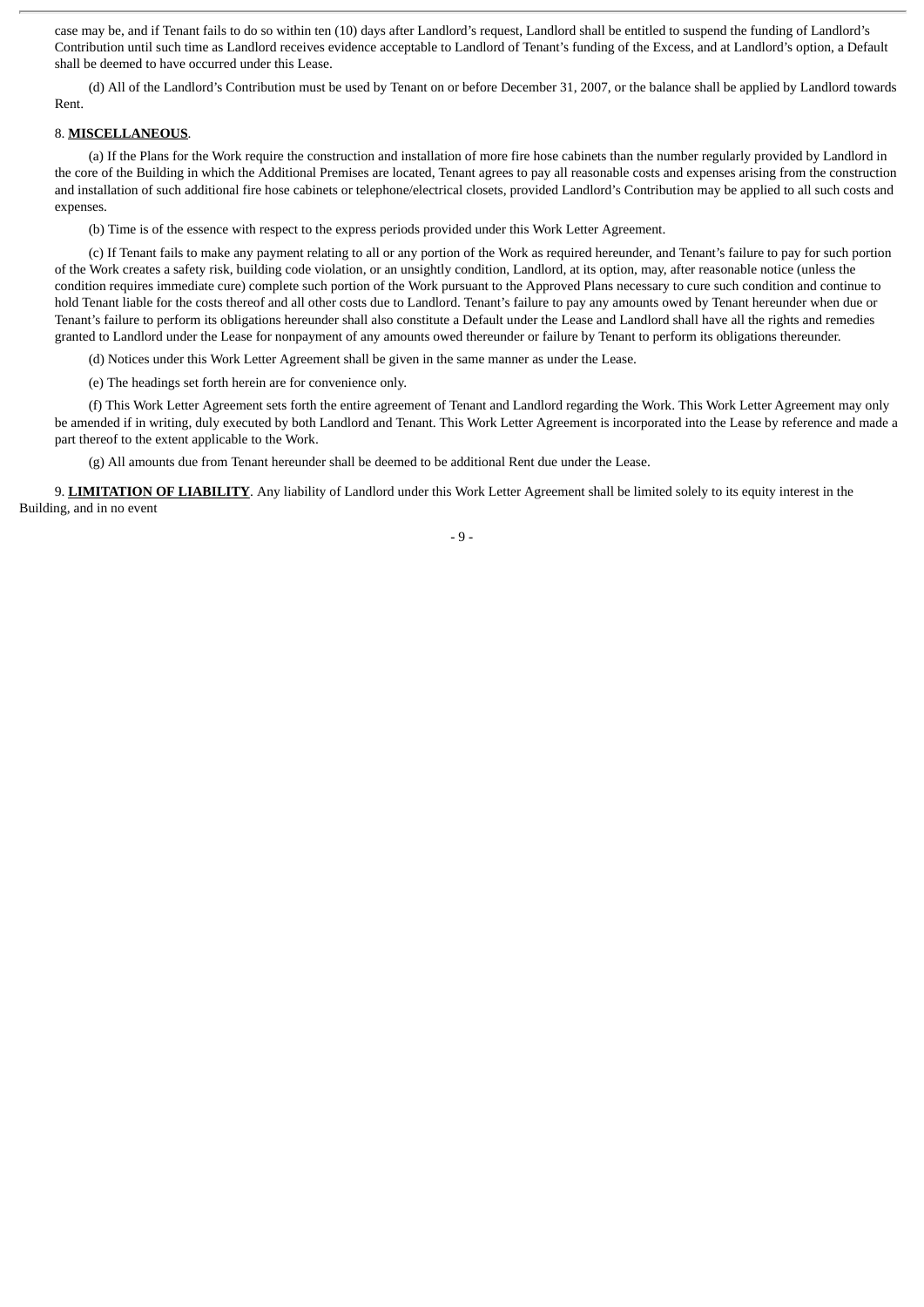shall any personal liability be asserted against Landlord in connection with the Work Letter Agreement nor shall any recourse be had to any other property or assets of Landlord.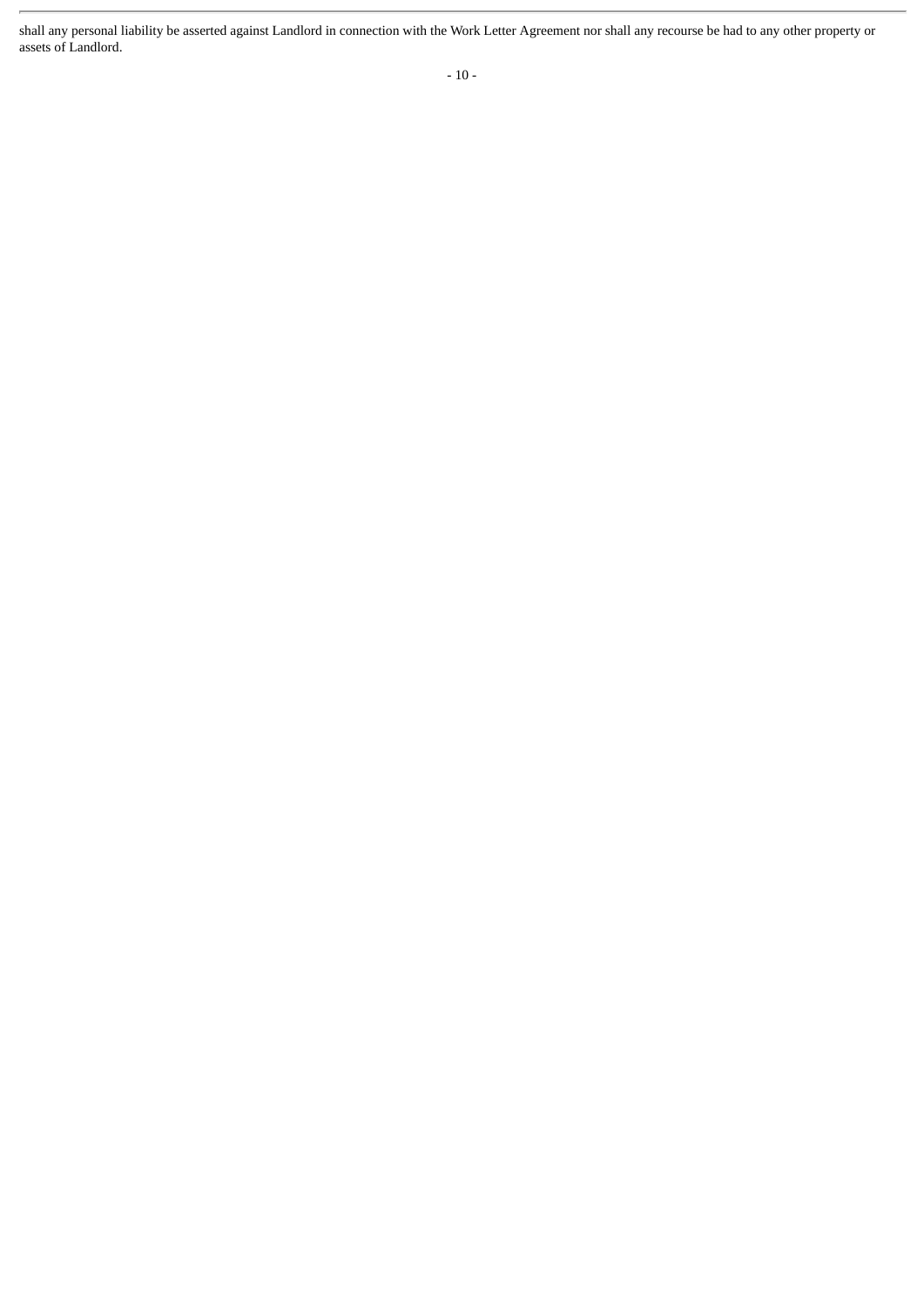# **EXHIBIT B-1**

# BASE RENT

| Period                                        | <b>Annual Base Rent</b>        | <b>Monthly Base Rent</b> |            |
|-----------------------------------------------|--------------------------------|--------------------------|------------|
| Additional Premises Commencement Date-8/31/07 | $$0*$                          | \$                       | $0*$       |
| 09/01/07 - 05/31/08                           | \$1,597,496.04                 |                          |            |
|                                               | $($1,198,122.03$ for 9 months) | \$                       | 133,124.67 |
| 06/01/08 - 05/31/09                           | \$1,642,776.54                 | \$                       | 136,898.05 |
| $06/01/09 - 05/31/10$                         | \$1,688,057.04                 | \$                       | 140,671.42 |
| 06/01/10 - 05/31/11                           | \$1,733,337.54                 | \$                       | 144,444.80 |
| 06/01/11 - 05/31/12                           | \$1,778,618.04                 | \$                       | 148,218.17 |
| 06/01/12 - 05/31/13                           | \$1,823,898.54                 | \$                       | 151,991.55 |
| 06/01/13 - 05/31/14                           | \$1,869,179.04                 | \$                       | 155,764.92 |
| 06/01/14 - 09/30/14                           | \$1,914,459.54                 |                          |            |
|                                               | (\$638,153.18 for four months) | \$                       | 159,538.30 |

\* Provided Tenant is not in default under the Lease, all Base Rent and Additional Rent for the Additional Premises shall abate from the Additional Premises Commencement Date until August 31, 2007.

# - 9 -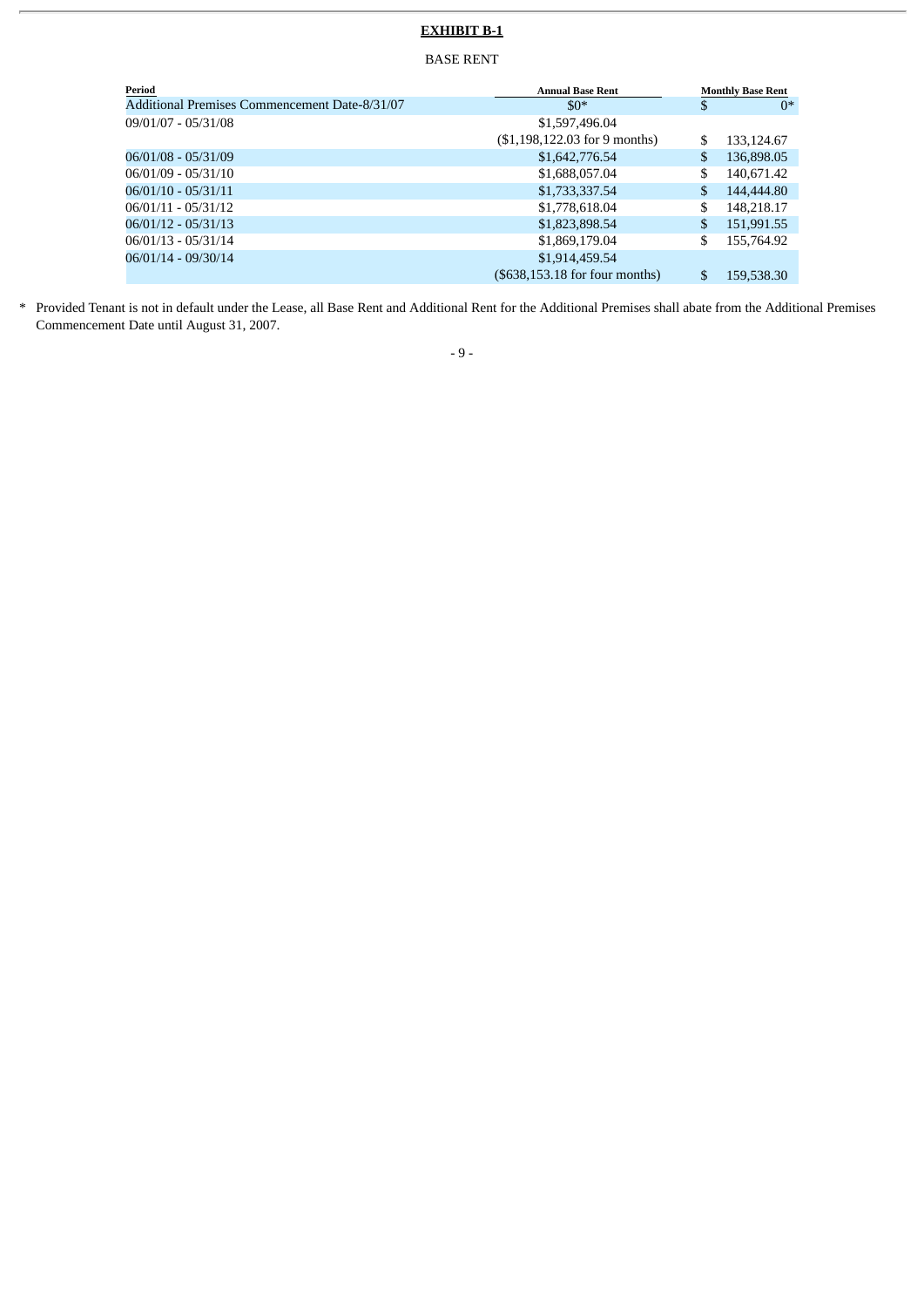## **THIRD AMENDMENT TO LEASE**

THIS THIRD AMENDMENT TO LEASE (this **"Third Amendment"**) is made effective as of April 2, 2010 (the **"Effective Date"**), by and between UNION TOWER, LLC, a Delaware limited liability company (**"Landlord"**) and HURON CONSULTING SERVICES LLC, a Delaware limited liability company, successor by assignment to HURON CONSULTING GROUP LLC (**"Tenant"**).

## **W I T N E S S E T H**

A. Landlord and Tenant's predecessor in interest entered into that certain Office Lease dated December, 2003 (the **"Original Lease"**), as amended by that certain First Amendment to Lease dated as of August 23, 2004 (the **"First Amendment"**), and by that certain Second Amendment to Lease dated May 14, 2007 (the **"Second Amendment"** and together with the Original Lease, the First Amendment and the Second Amendment, the **"Amended Lease"**), whereby Landlord leased to Tenant certain premises said to consist of a total of 90,561 rentable square feet of office space (the **"Existing Premises"**) located on the 8<sup>th</sup>, 9<sup>th</sup>, 15<sup>th</sup>, 15<sup>th</sup>, 16<sup>th</sup> and 17<sup>th</sup> floors of that certain office building known as Union Tower located at 550 West Van Buren Street, Chicago, Illinois (the "Building").

B. Landlord and Tenant now desire to amend the Amended Lease to expand the Premises and amend the Amended Lease in certain other respects.

NOW, THEREFORE, in consideration of the foregoing recitals, which are hereby incorporated into the Amended Lease, and for other good and valuable consideration, the receipt and legal sufficiency of which are hereby acknowledged, it is hereby agreed as follows:

1. Defined Terms. All defined terms used herein shall have the same meanings as are ascribed to such defined terms in the Amended Lease, except as otherwise specifically provided herein. As used herein and in the Amended Lease, the "Lease" shall mean the Amended Lease as modified by this Third Amendment.

#### 2. The Additional Premises.

(a) Lease of Additional Premises. Subject to the terms of the Lease, Landlord agrees to lease to Tenant, and Tenant agrees to lease from Landlord, additional space as follows: (i) 5,393 square feet of rentable area located on the third floor of the Building, and (ii) 20,667 square feet of rentable area located on the fifth floor of the Building, for a total of 26,060 square feet of additional rentable area in the Building (the **"Additional Premises"**), all as more particularly shown on Exhibit A attached hereto and made a part hereof. Tenant acknowledges that Tenant is currently in occupancy of the Additional Premises under one or more sublease(s). The Term with respect to the Additional Premises shall commence on October 1, 2010 (also referred to as the **"Additional Premises Commencement Date"**) and shall expire on the Expiration Date, unless sooner terminated as provided in the Lease.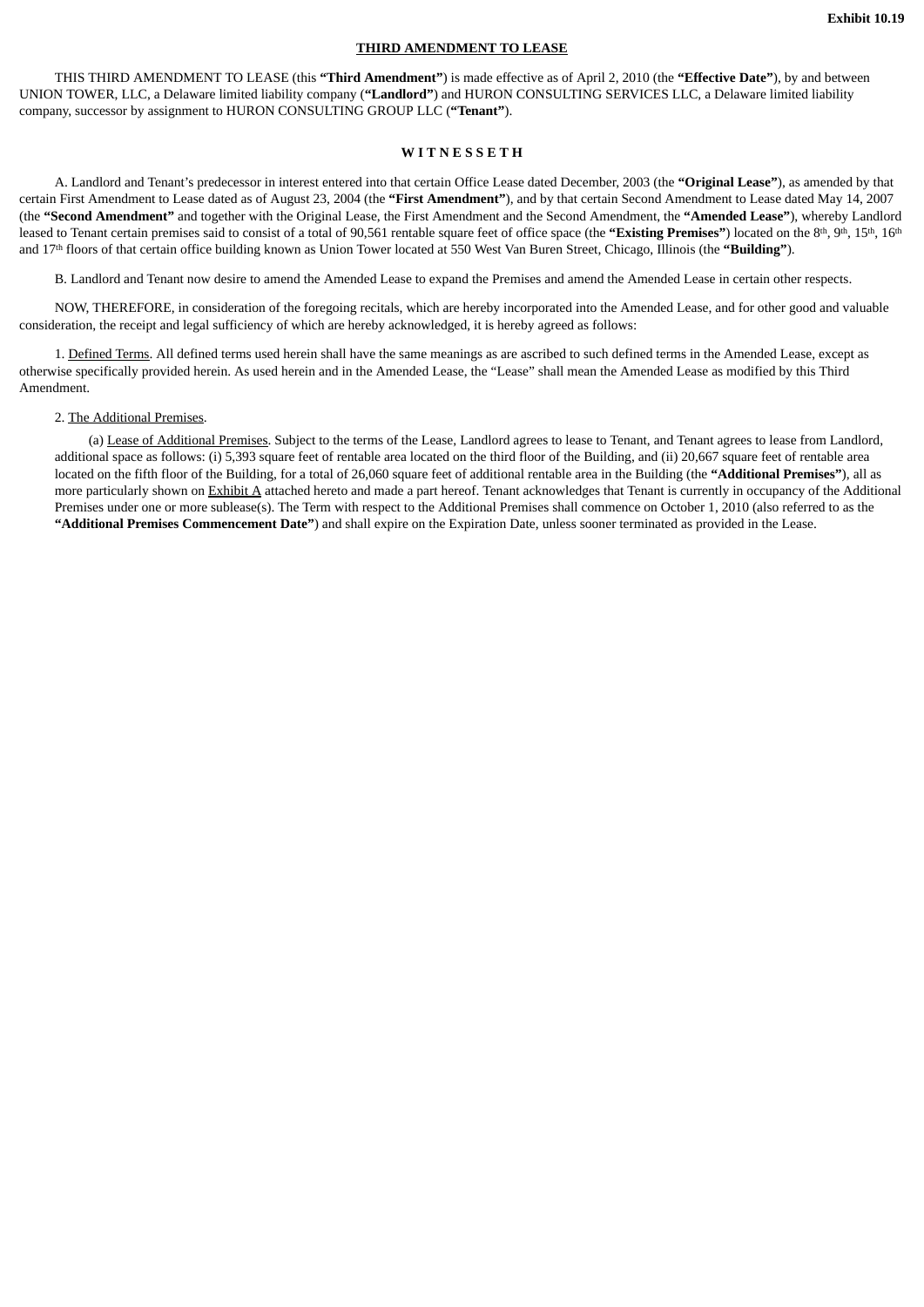(b) Condition of Additional Premises. Tenant shall accept the Additional Premises in its as-is, where-is condition. No promise of Landlord to alter, remodel or improve the Additional Premises or the Building and no representation respecting the condition of the Additional Premises or the Building has been made by Landlord to Tenant other than as expressly set forth in this Third Amendment. Notwithstanding the foregoing, to the extent that the Additional Premises is not separately metered for electrical usage as required by Article 7 of the Original Lease, Landlord, at its sole cost and expense, shall install electrical meters and equipment to accomplish same. Landlord shall give Tenant a total allowance (**"Additional Premises Allowance"**) of \$390,900.00 (\$15.00/rsf) as a credit towards the cost of performing certain improvements in the Additional Premises and/or in the Existing Premises, including but not limited to hard construction costs, soft costs, permit fees, escrow fees, specialty consulting fees, the cost of architectural drawings, MEP drawings, general conditions, overhead and profit of the general contractor and subcontractors, and the cost of wiring, furniture, fixtures and equipment for the Additional Premises and/or the Existing Premises, as more particularly described in that certain Work Letter Agreement (the **"Work Letter Agreement"**) attached hereto and made a part hereof as Exhibit B. The Additional Premises Allowance shall be paid upon receipt of lien waivers, invoices and other documentation reasonably requested by Landlord, as provided in the Work Letter Agreement All work to be performed in the Additional Premises and/or in the Existing Premises shall be performed in a good and workmanlike manner in accordance with the Lease. The Additional Premises Allowance must be used within twelve months after the Additional Premises Commencement Date or it will no longer be available to Tenant. Up to \$260,600.00 (\$10.00/rsf) of the Additional Premises Allowance, may, at Tenant's election, be applied towards Base Rent for the Premises next becoming due on or after October 1, 2010. Tenant shall not be required to remove at the end of the Term the Work (as defined in the Work Letter Agreement) performed in the Additional Premises.

(c) Definition of Premises. From and after the Additional Premises Commencement Date (i) the Premises shall consist of both the Existing Premises and the Additional Premises, constituting 116,621 rentable square feet in the aggregate, (ii) all references in the Lease to "Premises" shall be deemed to refer to both the Existing Premises and the Additional Premises, and (iii) the Additional Premises shall be deemed to be a part of the Premises and shall be governed by all the terms of the Lease, except as otherwise provided herein.

#### 3. Base Rent.

(a) Base Rent Prior to Additional Premises Commencement Date. Until the Additional Premises Commencement Date Tenant shall continue to pay Base Rent for the Existing Premises in accordance with the Lease.

(b) Base Rent From and Subsequent to Additional Premises Commencement Date. Notwithstanding anything to the contrary contained in the Lease, from and after the Additional Premises Commencement Date, Tenant shall pay Base Rent as provided in Exhibit B-1 attached hereto. Notwithstanding anything to the contrary contained in the Lease or this Third Amendment (including, without limitation, Exhibit B-1 attached

 $-2-$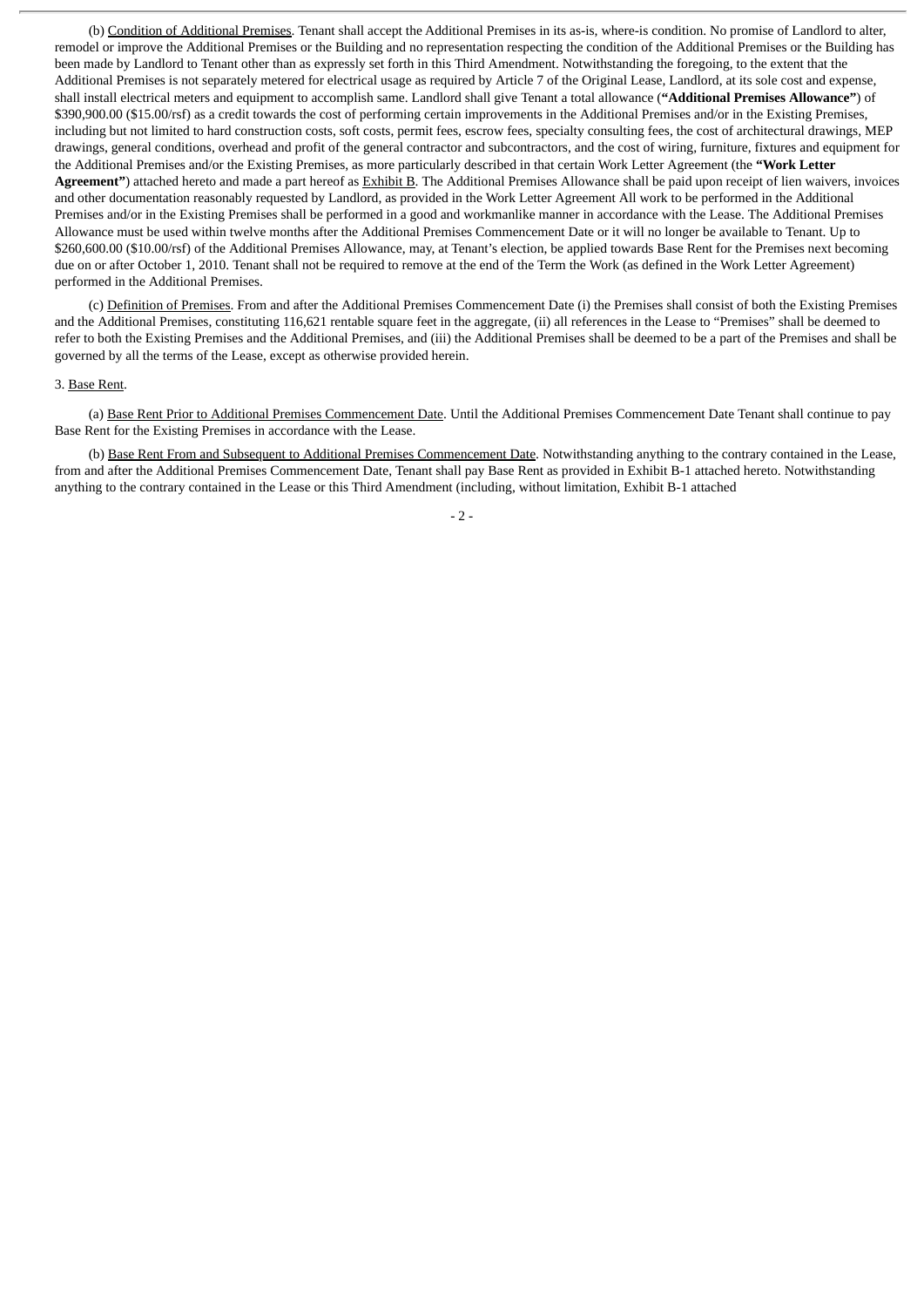hereto), provided Tenant is not in default beyond any applicable cure period, Rent for the Additional Premises shall abate from the Additional Premises Commencement Date through the end of January, 2011, and Tenant shall have no obligation to make any Rent payments (including Base Rent and additional rent) for the Additional Premises during such abatement period.

4. Tenant's Prorata Share. From and after the Additional Premises Commencement Date, Tenant's Pro Rata Share shall be 35.063%.

#### 5. OFAC Compliance.

(a) Tenant represents and warrants that to the best of its knowledge (a) Tenant and each person or entity owning an interest in Tenant is (i) not currently identified on the Specially Designated Nationals and Blocked Persons List maintained by the Office of Foreign Assets Control, Department of the Treasury (**"OFAC"**) and/or on any other similar list maintained by OFAC pursuant to any authorizing statute, executive order or regulation (collectively, the **"List"**), and (ii) not a person or entity with whom a citizen of the United States is prohibited to engage in transactions by any trade embargo, economic sanction, or other prohibition of United States law, regulation, or Executive Order of the President of the United States, (b) none of the funds or other assets of Tenant constitute property of, or are beneficially owned, directly or indirectly, by any Embargoed Person (as hereinafter defined), (c) no Embargoed Person has any interest of any nature whatsoever in Tenant (whether directly or indirectly), (d) none of the funds of Tenant have been derived from any unlawful activity with the result that the investment in Tenant is prohibited by law or that the Lease is in violation of law, and (e) Tenant has implemented procedures, and will consistently apply those procedures, to ensure the foregoing representations and warranties remain true and correct at all times. The term **"Embargoed Person"** means any person, entity or government subject to trade restrictions under U.S. law, including but not limited to, the International Emergency Economic Powers Act, 50 U.S.C. §1701 et seg., The Trading with the Enemy Act, 50 U.S.C. App. 1 et seg., and any Executive Orders or regulations promulgated thereunder with the result that the investment in Tenant is prohibited by law or Tenant is in violation of law. For purposes of this Section 5, the term "person" and "entity" shall not include any person or entity to the extent that such person or entity acquired its interest in the Tenant is through the purchase of securities listed on a national securities exchange, or quoted on an automated quotation system, in the United States.

(b) Tenant covenants and agrees (a) to comply with all requirements of law relating to money laundering, anti-terrorism, trade embargos and economic sanctions, now or hereafter in effect, (b) to immediately notify Landlord in writing if any of the representations, warranties or covenants set forth in this paragraph or the preceding paragraph are no longer true or have been breached or if Tenant has a reasonable basis to believe that they may no longer be true or have been breached, (c) not to use funds from any "Prohibited Person" (as such term is defined in the September 24, 2001 Executive Order Blocking Property and Prohibiting Transactions With Persons Who Commit, Threaten to Commit, or Support Terrorism) to make any payment due to Landlord under

- 3 -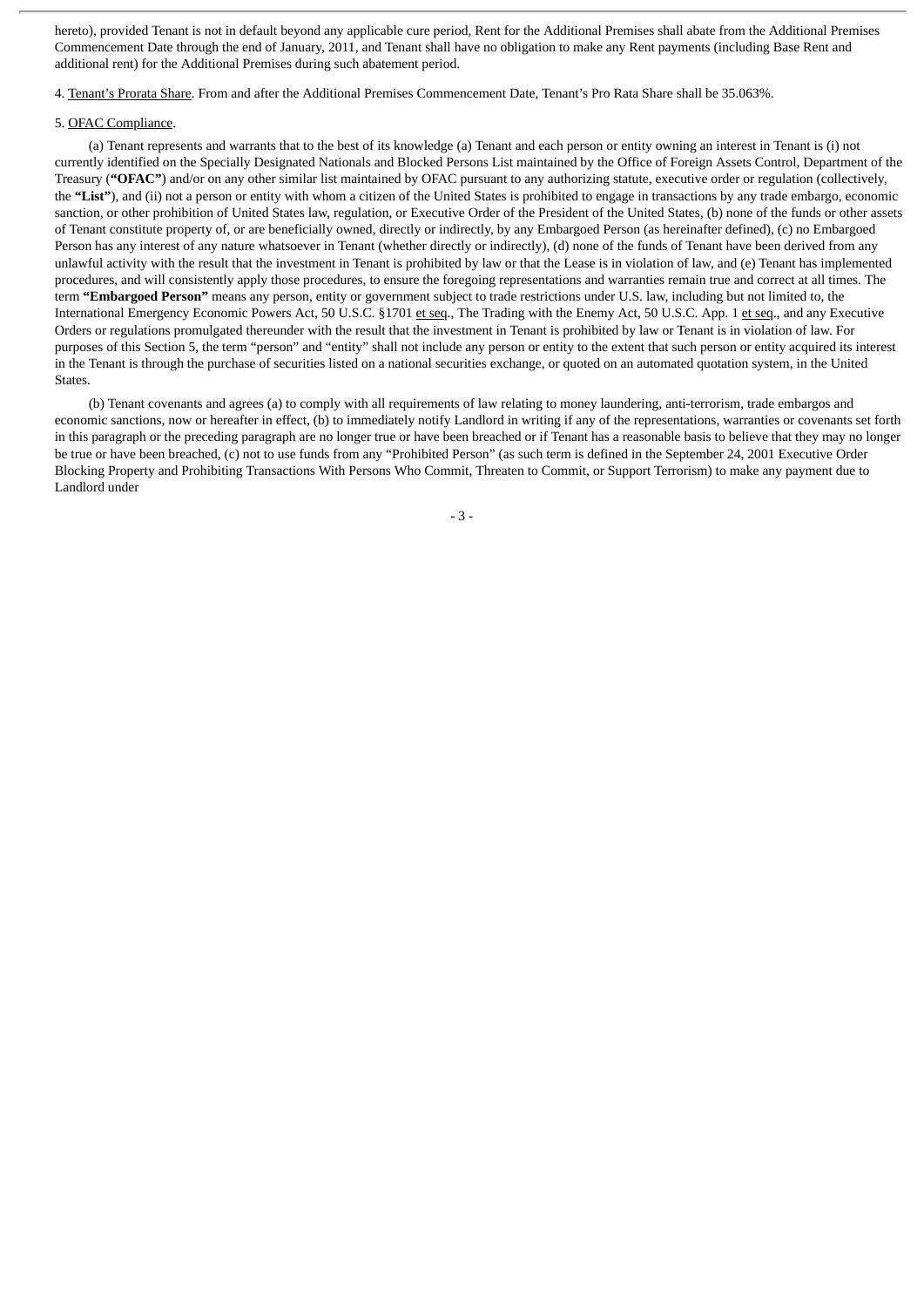the Lease and (d) at the reasonable request of Landlord, to provide such information as may be requested by Landlord to determine Tenant's compliance with the terms hereof.

(c) Tenant hereby acknowledges and agrees that Tenant's inclusion on the List at any time during the Term shall be a material default of the Lease. Notwithstanding anything herein to the contrary, Tenant shall not permit the Premises or any portion thereof to be used or occupied by any person or entity on the List or by any Embargoed Person (on a permanent, temporary or transient basis), and any such use or occupancy of the Premises by any such person or entity shall be a material default of the Lease.

(d) To the extent required in order for Landlord to comply with OFAC, Tenant agrees to provide Landlord with the names of any person (as defined in subsection (a) above) holding an ownership interest in Tenant, within ten (10) business days after written request from Landlord.

6. Broker. Tenant and Landlord each represents to the other party that except for U.S. Equities Asset Management and Jones Lang LaSalle (whose commissions, if any, shall be paid by Landlord pursuant to separate agreement), Landlord and Tenant have not dealt with any real estate broker, salesperson or finder in connection with this Third Amendment, and no other such person initiated or participated in the negotiation of this Third Amendment or is entitled to any commission in connection herewith. Tenant hereby agrees to indemnify, defend and hold Landlord, its property manager and their respective employees harmless from and against any and all liabilities, claims, demands, actions, damages, costs and expenses (including attorneys' fees) arising from either (i) a claim for a fee or commission made by any broker, other than the Brokers, claiming to have acted by or on behalf of Tenant in connection with this Third Amendment, or (ii) a claim of, or right to, lien under the Statutes of Illinois relating to real estate broker liens with respect to any such broker retained by Tenant. Landlord hereby agrees to indemnify, defend, and hold Tenant and its respective employees harmless from and against any and all liabilities, claims, demands, actions, damages, costs, and expenses (including attorneys' fees) arising from either (i) a claim for a fee or commission made by any broker, other than the Brokers, claiming to have acted by or on behalf of Landlord in connection with this Third Amendment, or (ii) a claim of, or right to, lien under the Statutes of Illinois relating to real estate broker liens with respect to any such broker retained by Landlord.

7. Submission. Submission of this Third Amendment by Landlord or Landlord's agent, or their respective agents or representatives, to Tenant for examination and/or execution shall not in any manner bind Landlord and no obligations on Landlord shall arise under this Third Amendment unless and until this Third Amendment is fully signed and delivered by Landlord and Tenant; provided, however, the execution and delivery by Tenant of this Third Amendment to Landlord or Landlord's agent, or their respective agents or representatives, shall constitute an irrevocable offer by Tenant to amend the Amended Lease on the terms and conditions herein contained, which offer may not be revoked for five (5) business days after such delivery.

8. Binding Effect. The Amended Lease, as hereby amended, shall continue in full force and effect, subject to the terms and provisions thereof and hereof. This Third Amendment

 $-4-$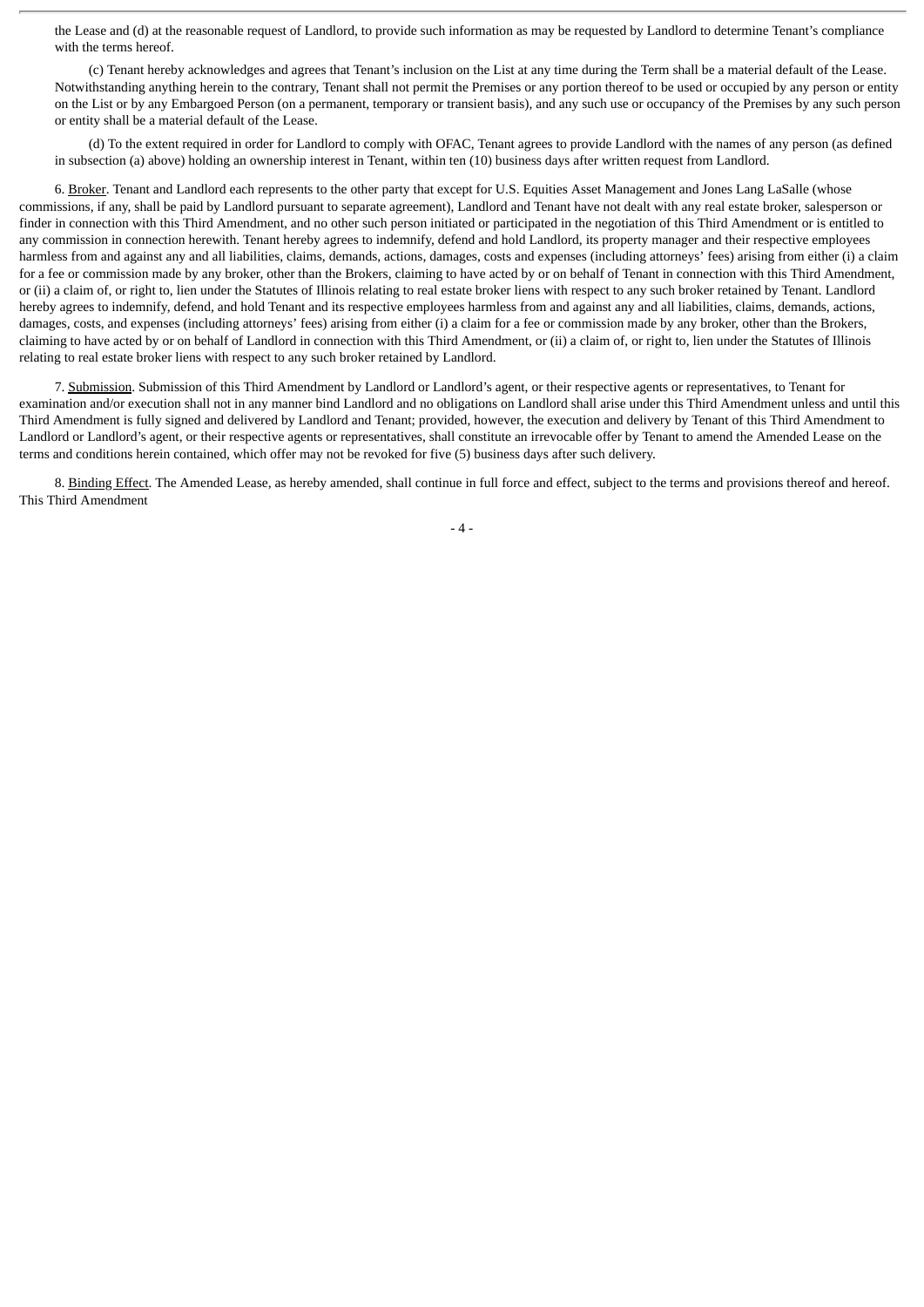shall be binding upon and inure to the benefit of Landlord, Tenant and their respective successors and permitted assigns.

9. Conflict. In the event of any conflict between the terms of the Amended Lease and the terms of this Third Amendment, the terms of this Third Amendment shall control.

10. Governing Law. Interpretation of this Third Amendment shall be governed by the laws of the State of Illinois.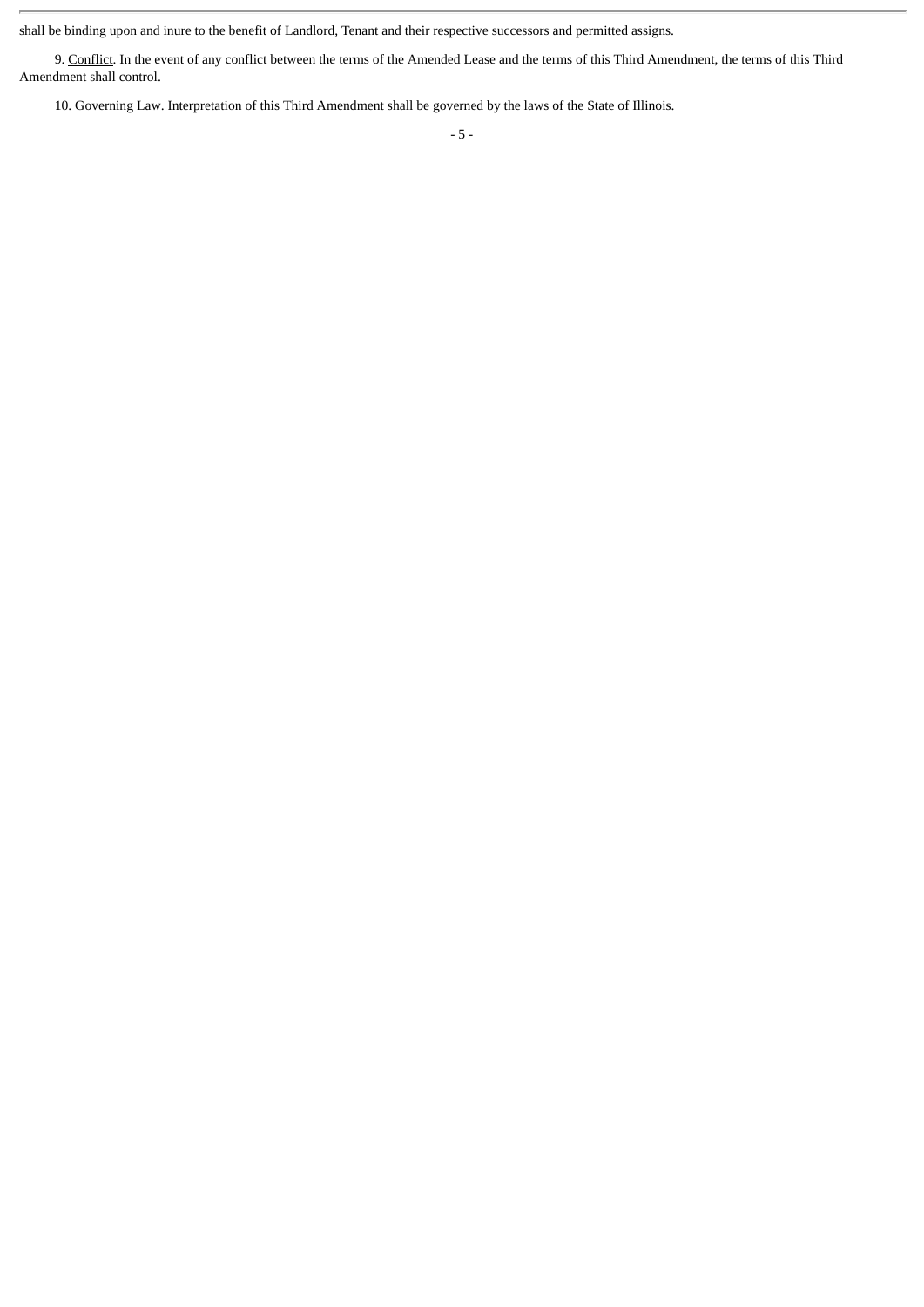IN WITNESS WHEREOF, this Third Amendment is executed as of the day and year aforesaid.

# **LANDLORD:**

UNION TOWER, LLC, a Delaware limited liability company

- By: UNION TOWER II, LLC, a Delaware limited liability company, its sole member
- By: PRINCIPAL LIFE INSURANCE COMPANY, an Iowa corporation, its member, solely for its Principal U.S. Property Separate Account, formerly known as Principal Life Insurance Company, an Iowa corporation, for its Real Estate Separate Account
	- By: PRINCIPAL REAL ESTATE INVESTORS, LLC, a Delaware limited liability company, its authorized signatory

wire Leblow By:

Name: Katherine Gibbons Title: Investment Director Date: 3/30/10

lo al

By:

Name: Brian K. Sandfort Title: Managing Director Asset Management Date: APR 02 2010

- 6 -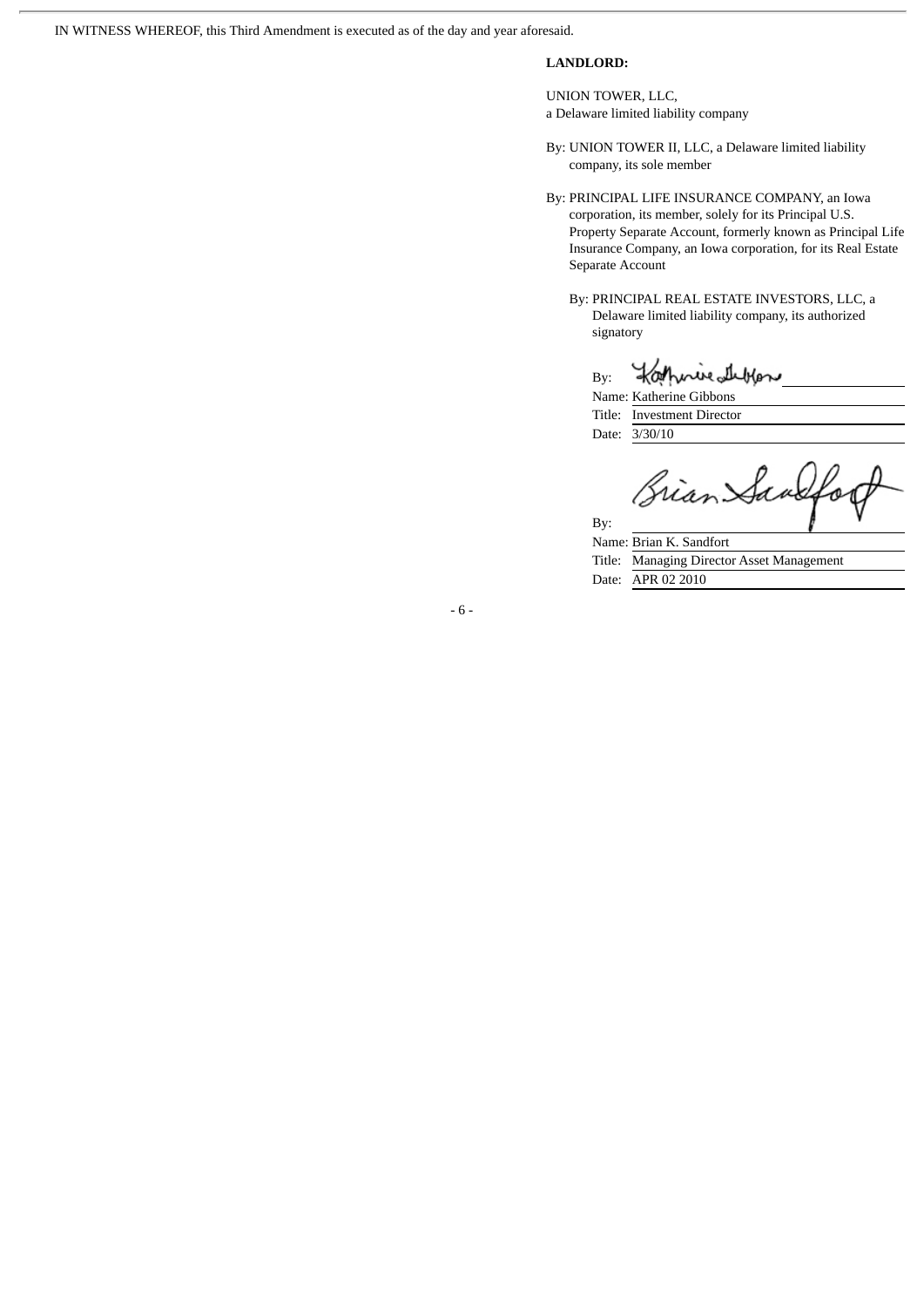# **EXHIBIT A**

# ADDITIONAL PREMISES

Suite 330 – 5,393 Rentable Square Feet



A-1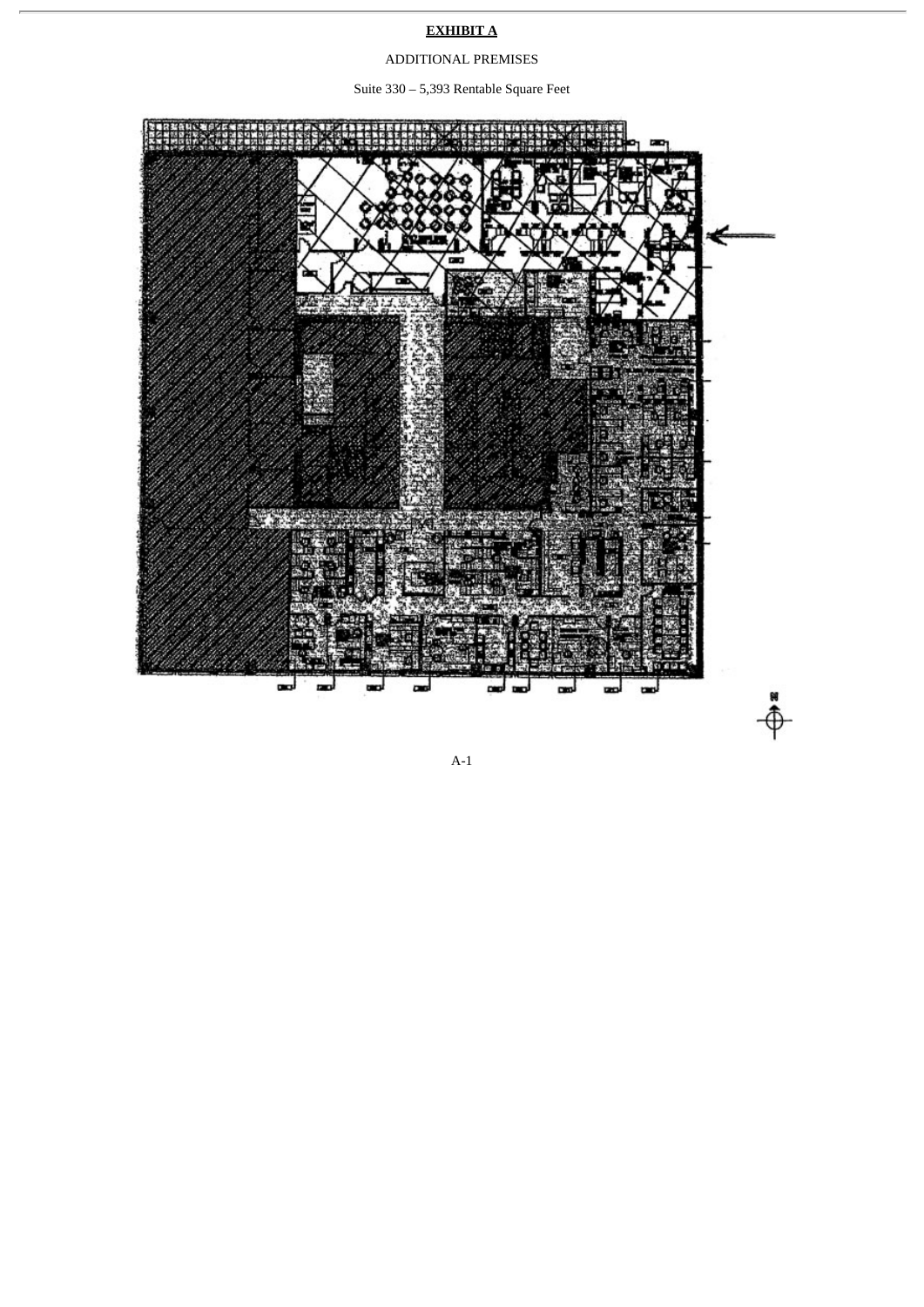# **TENANT:**

**HURON CONSULTING SERVICES LLC,** a Delaware limited liability company

К Lji

Name: James K Rojas

Title: CFO

By:

- 7 -

-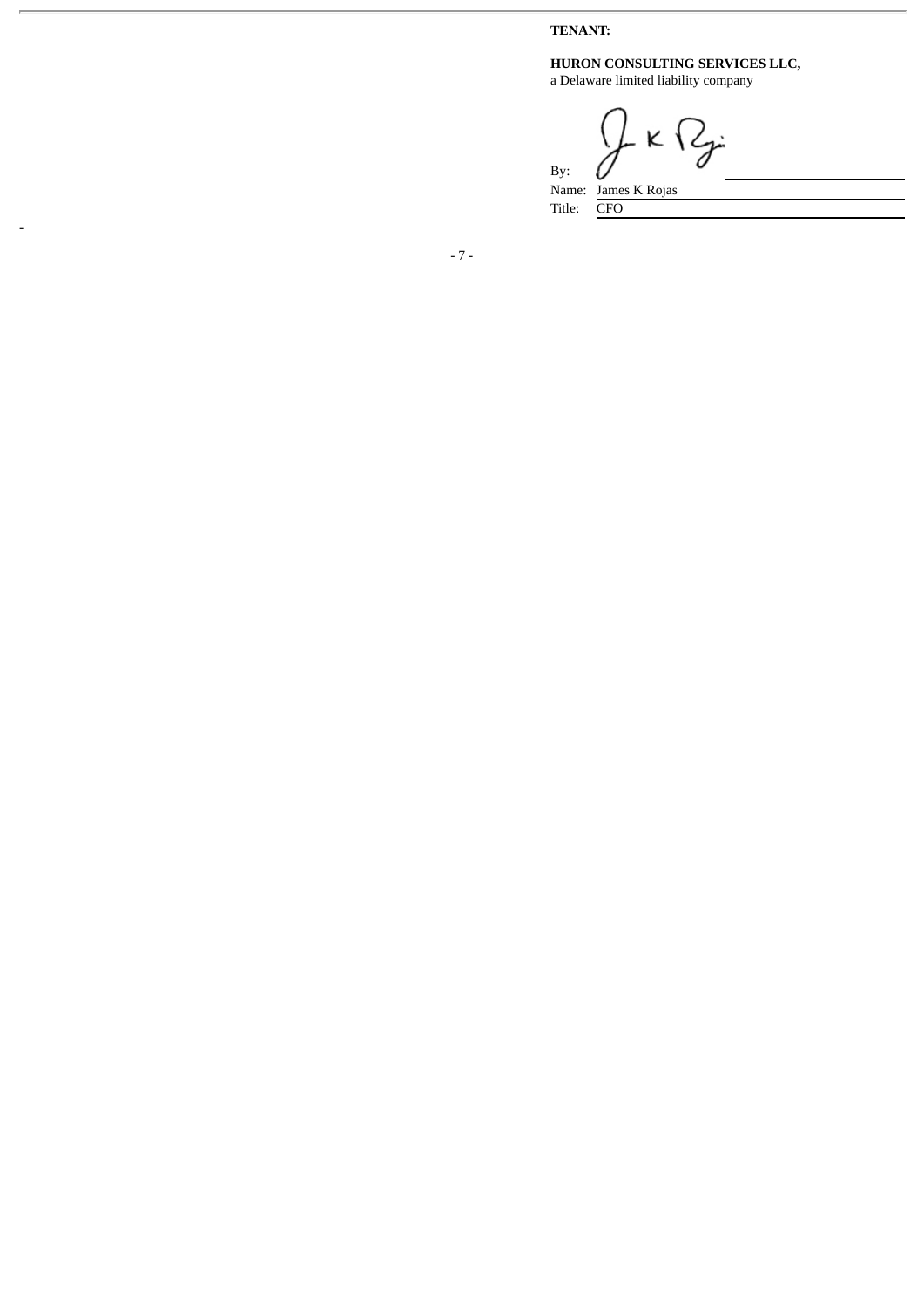# **EXHIBIT A**

# ADDITIONAL PREMISES



A-2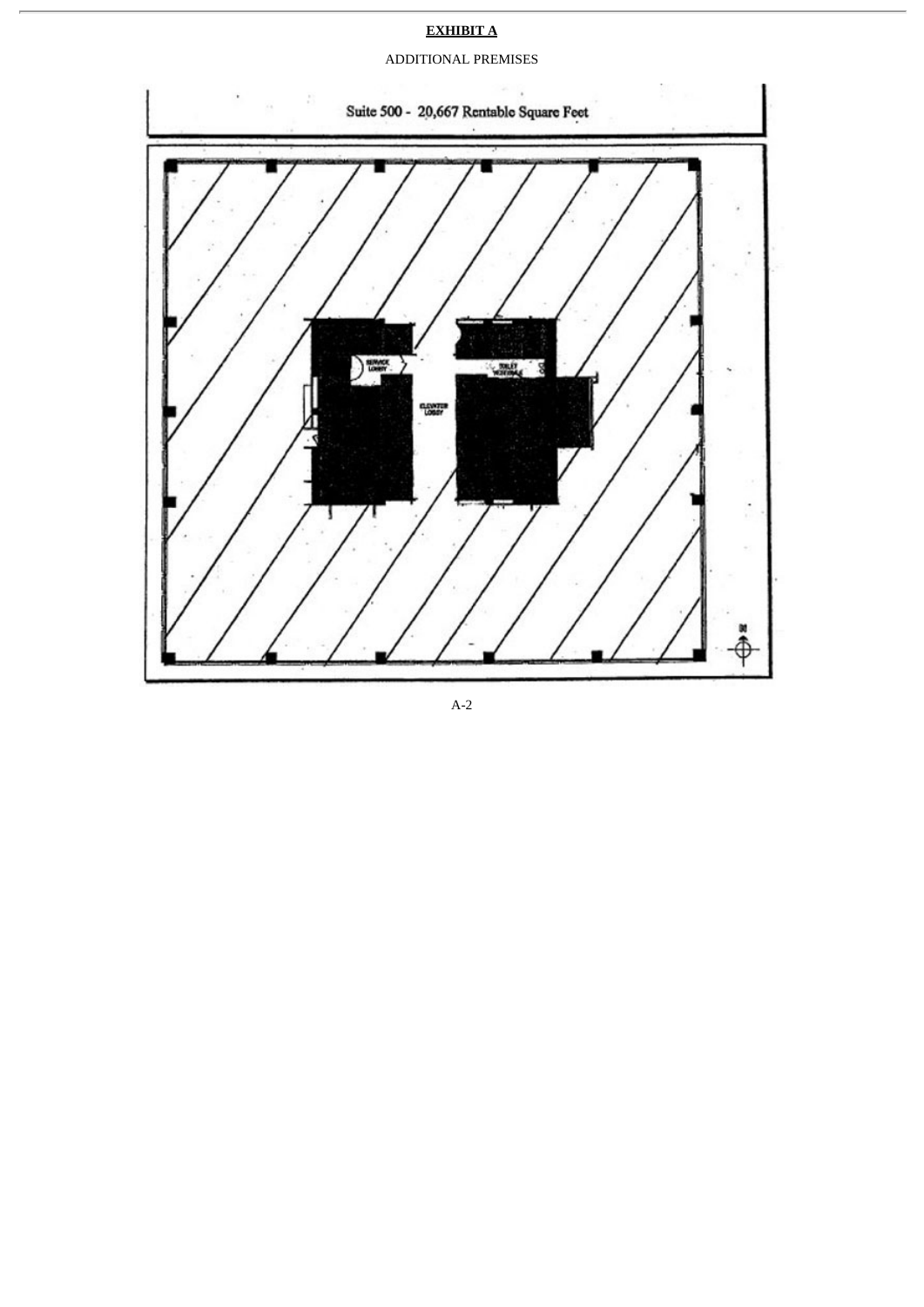### **EXHIBIT B**

## WORK LETTER AGREEMENT

This Work Letter Agreement ("**Work Letter Agreement**") is a part of that certain Third Amendment to Lease between **HURON CONSULTING SERVICES, LLC**, a Delaware limited liability company, as successor by assignment to HURON CONSULTING GROUP LLC, a Delaware limited liability company, as **"Tenant"** and **UNION TOWER LLC**, a Delaware limited liability company, as **"Landlord"**, relating to certain Additional Premises as defined and more fully identified at the building located at 550 West Van Buren Street, Chicago, Illinois (the **"Building"**). Capitalized terms used herein, unless otherwise defined in this Work Letter Agreement, shall have the respective meanings ascribed to them in the Lease, as amended by the Third Amendment. This Work Letter Agreement is incorporated by referenced into the Lease and made a part thereof.

For and in consideration of the agreement to lease the Additional Premises and the mutual covenants contained herein and in the Lease, Landlord and Tenant hereby agree as follows:

1. **WORK**. Tenant, at its sole cost and expense, shall perform, or cause to be performed, the work and all other tenant improvements (collectively, the **"Work"**) in the Additional Premises and/or Existing Premises provided for in the Approved Plans and Budget (as defined in Paragraph 2 hereof). Landlord shall deliver the Additional Premises to Tenant for commencement of the Work as of the Additional Premises Commencement Date. Subject to Tenant's satisfaction of the conditions specified in this Work Letter Agreement, Tenant shall be entitled to Additional Premises Allowance (as defined herein below).

## 2. **PRE-CONSTRUCTION ACTIVITIES**.

(a) On or before the commencement of the Work, Tenant shall submit the Plans (as hereinafter defined) for the Work, which Plans shall be subject to Landlord's approval which will not be unreasonably withheld, conditioned or delayed. Prior to commencement of the Work, Tenant shall submit the following information and items to Landlord for Landlord's review and approval, which will not be unreasonably withheld, conditioned or delayed:

(i) A budget (the **"Budget"**) and an itemized statement of estimated construction and other costs (as such figure may be revised to reflect actual costs, the **"Costs"**), including all fees for permits and architectural and engineering fees and a reasonable contingency reserve.

(ii) The names and addresses of Tenant's contractors (and said contractor's subcontractors) and materialmen to be engaged by Tenant for the Work (individually, a **"Tenant Contractor,"** and collectively, **"Tenant's Contractors"**). Each of Tenant's Contractors shall be subject to the prior written approval of Landlord, which approval shall not be unreasonably withheld, conditioned or delayed if such contractor complies with Landlord's reasonable criteria and is duly qualified to perform the Work. Landlord may, at its election,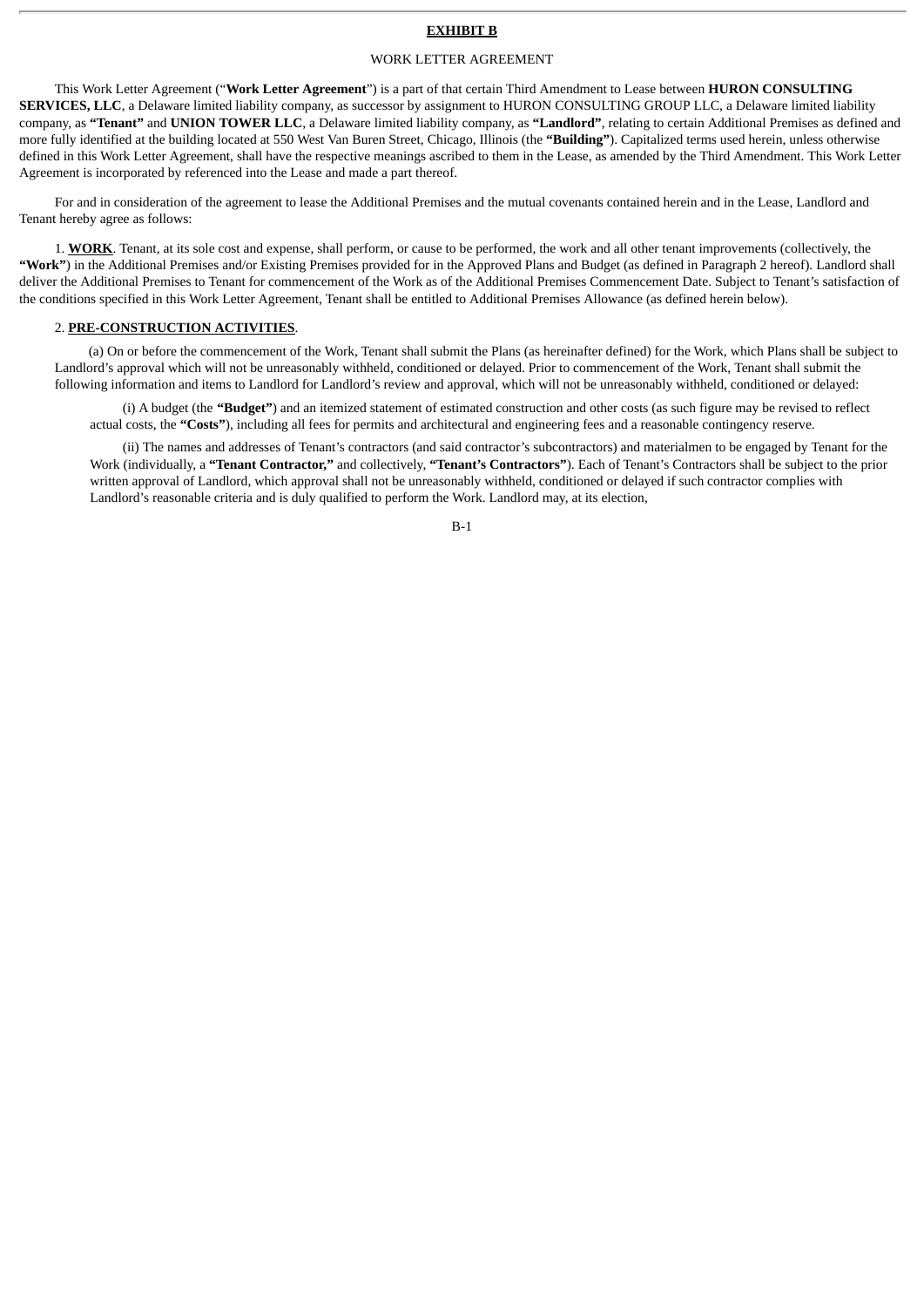provide a list of approved contractors for performance of those portions of work involving electrical, mechanical, plumbing, heating, air conditioning or life safety systems, from which Tenant may select its contractors or subcontractors for such designated portions of work and such contractors or subcontractors will be included in Tenant's bid process.

(iii) Certified copies of insurance policies or certificates of insurance as hereinafter described. Tenant shall not permit Tenant's Contractors to commence work until the required insurance has been obtained and certified copies of policies or certificates have been delivered to Landlord.

Tenant will update such information and items by notice to Landlord of any changes thereto.

(b) As used herein the term **"Approved Plans"** shall mean the Plans (as hereinafter defined), as and when approved in writing by Landlord. As used herein, the term **"Plans"** shall mean the full and detailed architectural and engineering plans and specifications covering the Work (including, without limitation, all items for which the Additional Premises Allowance is to be used and all architectural, mechanical and electrical working drawings for the Work). The Plans shall be subject to Landlord's reasonable approval as provided herein, which approval shall not be unreasonably withheld, conditioned or delayed, and to the approval of all local governmental authorities requiring approval of the Work and/or the Approved Plans. Landlord shall respond to Tenant's submission of the Plans (giving detailed reasons in case of disapproval) of the Plans within seven (7) business days after their delivery to Landlord. Landlord agrees not to unreasonably withhold, condition or delay its approval of said Plans; provided, however, that Landlord shall not be deemed to have acted unreasonably if it withholds it approval of the Plans because, in Landlord's reasonable opinion: the Work as shown in the Plans is substantially likely to adversely affect Building systems, the structure of the Building or the safety of the Building and/or its occupants; the Work as shown on the Plans might impair Landlord's ability to furnish services to Tenant or other tenants; the Work would increase the cost of operating the Building; the Work would violate any Laws (or interpretations thereof); the Work is not in accordance with then-current Building standards; the Work contains or uses hazardous or toxic materials or substances; the Work would adversely affect the appearance of the Building; or the Work might adversely affect another tenant's premises. The foregoing reasons, however, shall not be exclusive of the reasons for which Landlord may withhold consent, whether or not such other reasons are similar or dissimilar to the foregoing. If Landlord notifies Tenant that changes are required to the final Plans submitted by Tenant, Tenant shall prior to commencement of any Work, submit to Landlord, for its approval, the Plans amended in accordance with the changes so required. Landlord shall respond to Tenant's submission of such amended Plans within seven (7) business days of receipt, it being agreed that Landlord's approval thereto shall be limited to those items to which Landlord had objected pursuant to the prior submission of the Plans. Such procedure for review with respect to any further objections to the Plans by Landlord shall continue until the Plans are finally approved by Landlord. If Landlord fails to respond to any request for approval of Plans within the time period provided herein, Tenant shall send a further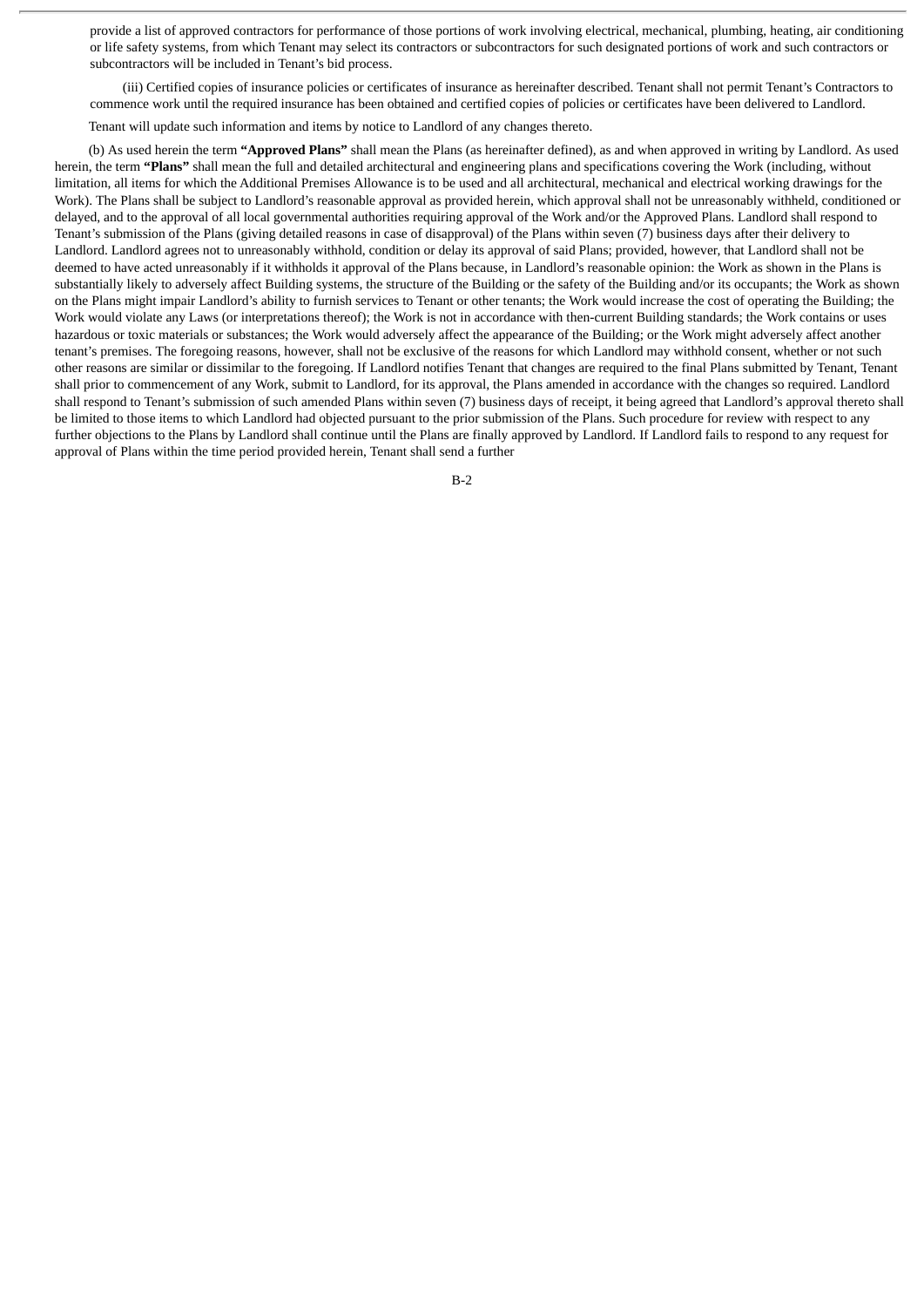notice to Landlord with the following typed in bold face type in a clearly visible location on the outside of the notice: **"THIS CONTAINS PLANS SUBMITTED TO LANDLORD PURSUANT TO A LEASE. LANDLORD'S FAILURE TO RESPOND IN WRITING WITHIN THREE (3) BUSINESS DAYS SHALL BE DEEMED TO CONSTITUTE LANDLORD'S APPROVAL OF SUCH PLANS."** If Landlord fails to respond within three (3) business days after receipt of such second notice, Landlord shall be deemed to have approved the Plans as submitted. The Plans shall also be revised, the Work shall be changed, all at Tenant's cost and expense (but payable from the Additional Premises Allowance), to incorporate any work required in the Additional Premises and/or Existing Premises by any local governmental field inspector. Landlord's approval of the Plans shall in no way be deemed to be (i) an acceptance or approval of any element therein contained which is in violation of any applicable Laws, or (ii) an assurance that work done pursuant to the Approved Plans will comply with all applicable Laws (or with the interpretations thereof) or satisfy Tenant's objectives and needs.

(c) No demolition or Work shall be undertaken or commenced by Tenant in the Premises being delivered to Tenant until (i) Tenant has delivered, and Landlord has approved, all items set forth in Paragraph 2(a) above, (ii) all necessary building permits have been applied for and obtained by Tenant, and (iii) proper provision has been made by Tenant for payment in full of the cost of the Work (to the extent such cost as reasonably estimated by Landlord exceeds the amount of the Additional Premises Allowance set forth herein below), which is reasonably satisfactory to Landlord. Notwithstanding the foregoing or anything to the contrary in this Work Letter, Tenant shall have the right to secure a separate permit for demolishing work (the **"Demolishing Work"**) prior to obtaining the applicable building permits and shall be entitled to commence such Demolishing Work upon receipt of the applicable permit (without waiting for such subsequent permits); provided, however, notwithstanding anything to the contrary contained herein, Tenant shall be required to submit full and detailed plans and drawings covering the Demolishing Work (the **"Demolition Drawings"**) to Landlord for Landlord's approval (which process for approval shall follow the procedure set forth in Section 2(b) herein for Approved Plans) prior to commencing any such Demolishing Work.

3. **CHARGES AND FEES**. Tenant shall pay Landlord a supervisory fee in an amount equal to three percent (3%) of the total costs of the materials and labor for the Work (the "Landlord's Fee") (and all change orders with respect thereto), to defray Landlord's administrative and overhead expenses incurred to review the Plans and coordinate with Tenant's on-site project manager the staging and progress of the Work; provided, however, Tenant shall have no obligation to pay the first \$10,000 of the Landlord's Fee provided such portion only applies to cosmetic work such as painting, wallpaper and the like.

4. **CHANGE ORDERS**. All changes to the Approved Plans requested by Tenant must be approved by Landlord in advance of the implementation of such changes as part of the Work which approval shall not be unreasonably withheld, conditioned or delayed. Landlord shall review all requested changes within two (2) business days after their delivery to Landlord, provided, however, in the event of extensive changes, such time period shall be extended to a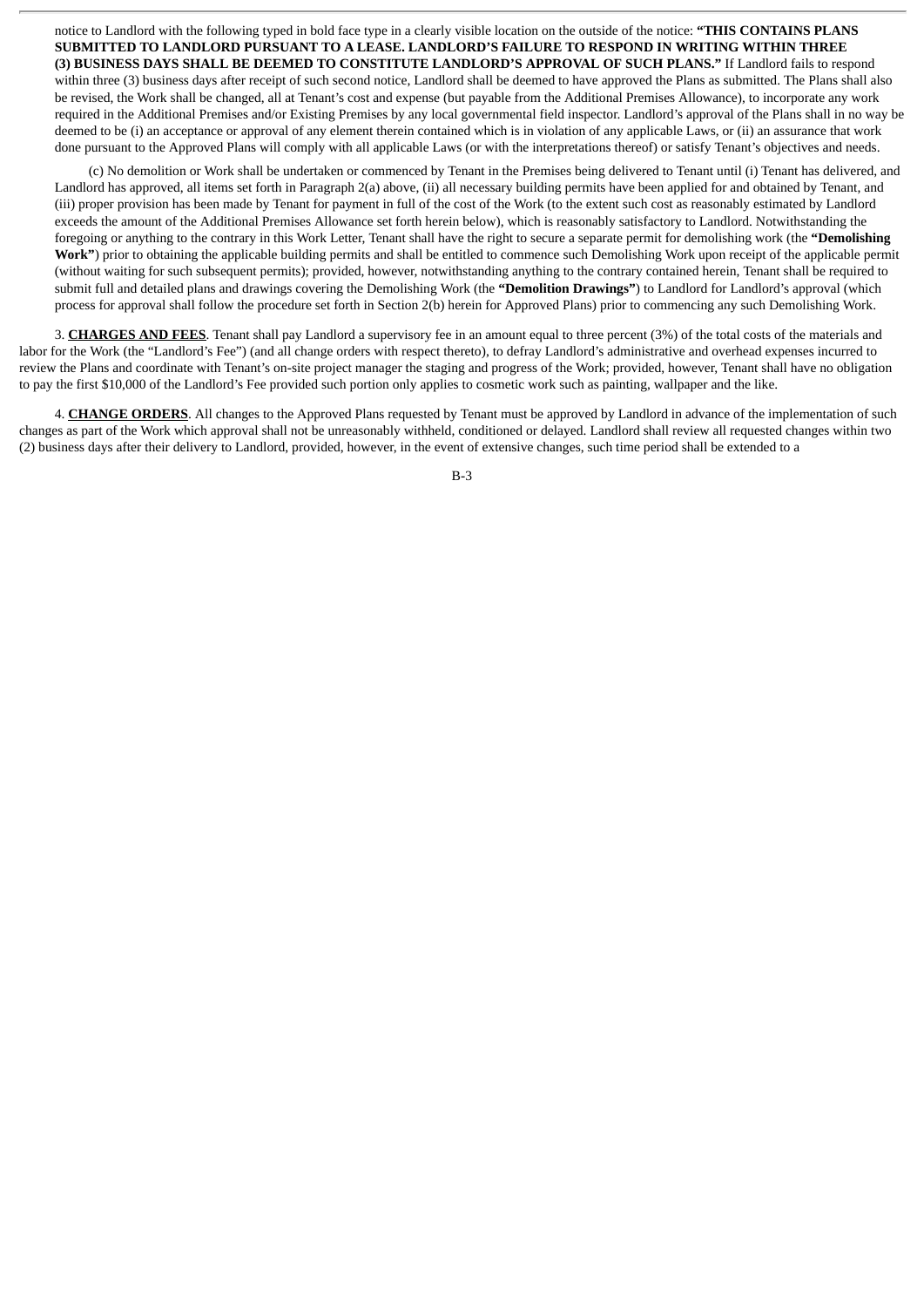length of time which is reasonable under the circumstances not to exceed seven (7) business days. All delays caused by Tenant-initiated change order, including, without limitation, any stoppage of work during the change order review process, are solely the responsibility of Tenant and shall cause no delay in the Additional Premises Commencement Date or the payment of Rent and other obligations therein set forth. All increases in the cost of the Work resulting from such change orders shall (subject to Paragraph 8 below) be borne by Tenant. Notwithstanding the foregoing, insubstantial and non-structural "field" changes of the type not customarily the subject of change orders and which do not affect any Building systems shall not require Landlord's prior written consent.

5. **STANDARDS OF DESIGN AND CONSTRUCTION AND CONDITIONS OF TENANT'S PERFORMANCE**. All work done in or upon the Additional Premises and/or the Existing Premises by Tenant shall be done according to the standards set forth in this Paragraph 6, except as the same may be modified in the Approved Plans approved by or on behalf of Landlord and Tenant.

(a) Tenant's Approved Plans and all design and construction of the Work shall comply with all applicable statutes, ordinances, regulations, laws, codes and industry standards, including, but not limited to, reasonable requirements of Landlord's fire insurance underwriters and the Americans with disabilities Act of 1990 (42 U.S.C. §12101 et. Seq.).

(b) Tenant shall, at its own cost and expense (but payable from the Additional Premises Allowance), obtain all required building permits and occupancy permits. Tenant's failure to obtain such permits shall not cause a delay in the Additional Premises Commencement Date or the obligation to pay Rent or any other obligations set forth in the Lease.

(c) Tenant's contractors shall be licensed contractors, using union labor, possessing good labor relations, capable of performing quality workmanship and working in harmony with Landlord's contractors and subcontractors and with other contractors and subcontractors in the Building. All work shall be coordinated with any other constructions or other work in the Building in order not to adversely affect construction work being performed by or for Landlord or its tenants. Landlord shall use commercially reasonable efforts to cooperate with Tenant in such coordination with respect to any work being performed by or for Tenant.

(d) Tenant shall use only new, first-class materials in the Work comparable to materials used in other tenant improvements in the Building, except where explicitly shown in the Approved Plans. The Work shall be performed in a good and workmanlike manner. Tenant shall obtain contractors' warranties of at least one (1) year duration from the completion of the Work against defects in workmanship and materials on all Work performed and equipment installed in the Additional Premises and/or the Existing Premises unless such warranties are not customarily obtained for the type of work and/or material involved, in which event Tenant shall obtain customary warranties.

(e) Tenant and Tenant's Contractors shall make all commercially reasonable efforts and take all commercially reasonable steps appropriate to assure that all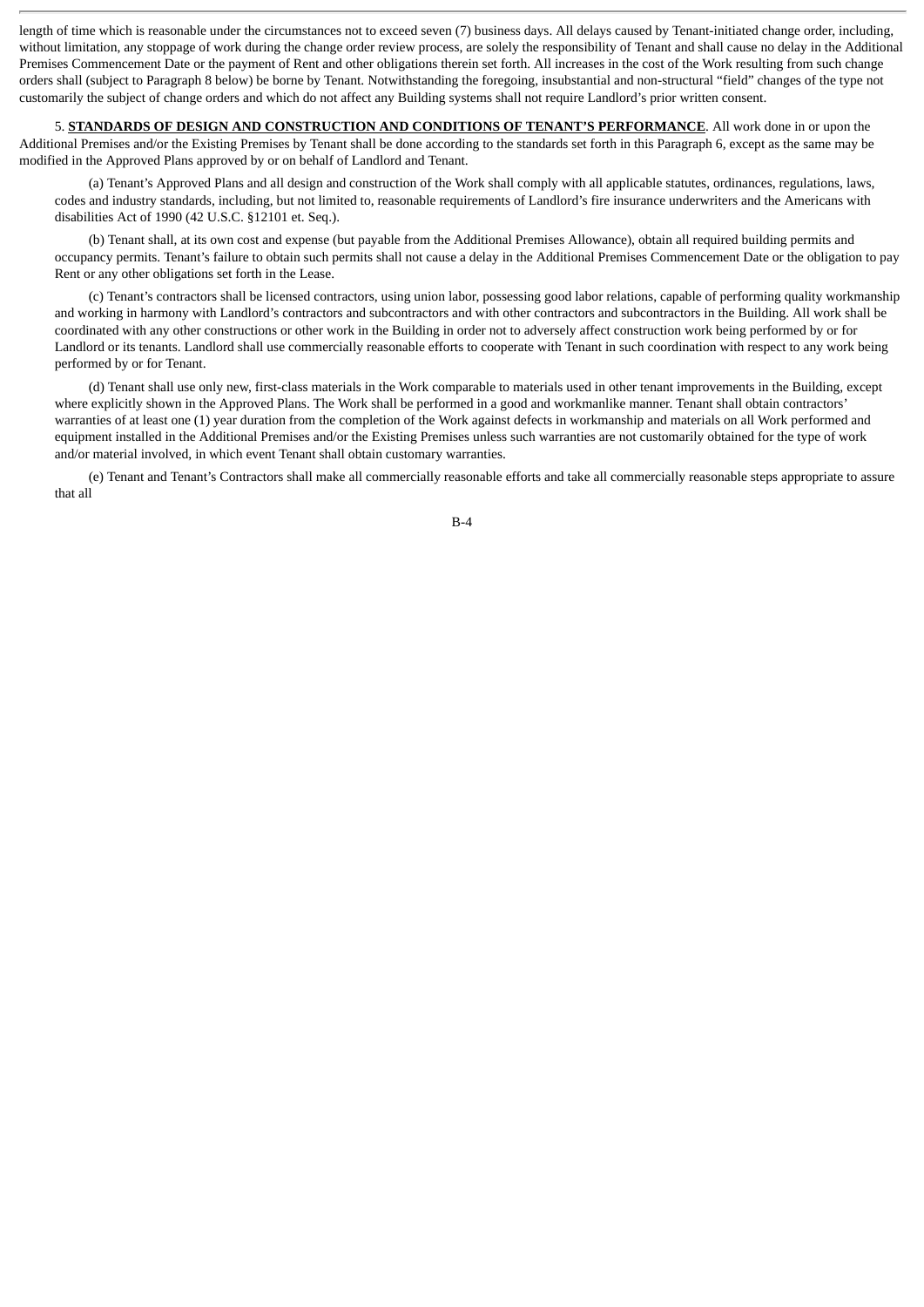construction activities undertaken do not unreasonably interfere with the operation of the Building or with other tenants and occupants of the Building. In any event, Tenant shall during the performance of the Work and throughout the term of the Lease comply with all reasonable rules and regulations existing from time to time at the Building which have heretofore been provided to Tenant (provided Landlord shall provide reasonable prior notice in respect of any new rules and regulation or any modifications of existing rules and regulations). Tenant and Tenant's Contractors shall take all reasonable precautionary steps to minimize dust, noise and construction traffic, and to protect their facilities and the facilities of others affected by the Work and to properly police all personnel entering the Building in connection with the Work. Construction equipment and materials are to be kept within the Existing Premises and/or the Additional Premises (subject to the limitations contained in the Third Amendment) and delivery and loading of equipment and materials shall be done at such locations and at such time as Landlord reasonably shall direct so as not to burden the constructions or operation of the Building, provided that Landlord shall use commercially reasonable efforts to coordinate the same.

(f) Landlord shall have the right to order Tenant or any of Tenant's Contractors who violate the Union Tower General Rules and Regulations for Contractors (a copy of which Tenant has received) or the other requirements of this Lease imposed on Tenant or Tenant's Contractors to cease work and remove its equipment and employees from the Building provided, however, prior to any such order (i) if the violation is of such a nature that it threatens in Landlord's discretion to create a hazardous condition or disrupt building operations or other tenants, then Landlord shall provide one (1) written notice and one (1) day right to cure, and (ii) if the violation is of any other type, then Landlord shall provide one (1) written notice and three (3) days right to cure; further provided, however, that Landlord shall have no obligation to provide any notice or cure rights as to either (i) or (ii) if a repeat violation of a substantially similar type occurs. In any event, Landlord may make the continuation of work contingent upon payment by Tenant or Tenant's Contractors of any damages or costs incurred by Landlord or other tenants as a result of such violation. No such action by Landlord shall delay the Additional Premises Commencement Date or the obligation to pay Rent or any other obligations set forth in the Lease.

(g) Utility costs or charges for any service (including HVAC, hoisting and the like) to the Additional Premises in connection with and during the performance of the Work shall be the responsibility of Tenant and shall be paid for by Tenant at Landlord's standard rates then in effect, provided, however, Landlord shall not charge for freight elevator usage unless an attendant or special operations are required, in Landlord's discretion. Tenant shall pay for all support services provided by Landlord's contractors at Tenant's written request or at Landlord's reasonable discretion resulting from breaches or defaults beyond applicable notice and cure periods by Tenant under this Work Letter Agreement. Tenant shall have the nonexclusive right to use the freight elevators during the business day on a first-come, first-serve basis without additional charges; all after- hours use shall be subject to scheduling by Landlord and to Tenant's payment of Landlord's out-of-pocket for such after-hours usage, including costs of necessary personnel. Tenant shall arrange and pay for removal of construction debris and shall not place debris in the Building's waste containers. If required by Landlord by the giving of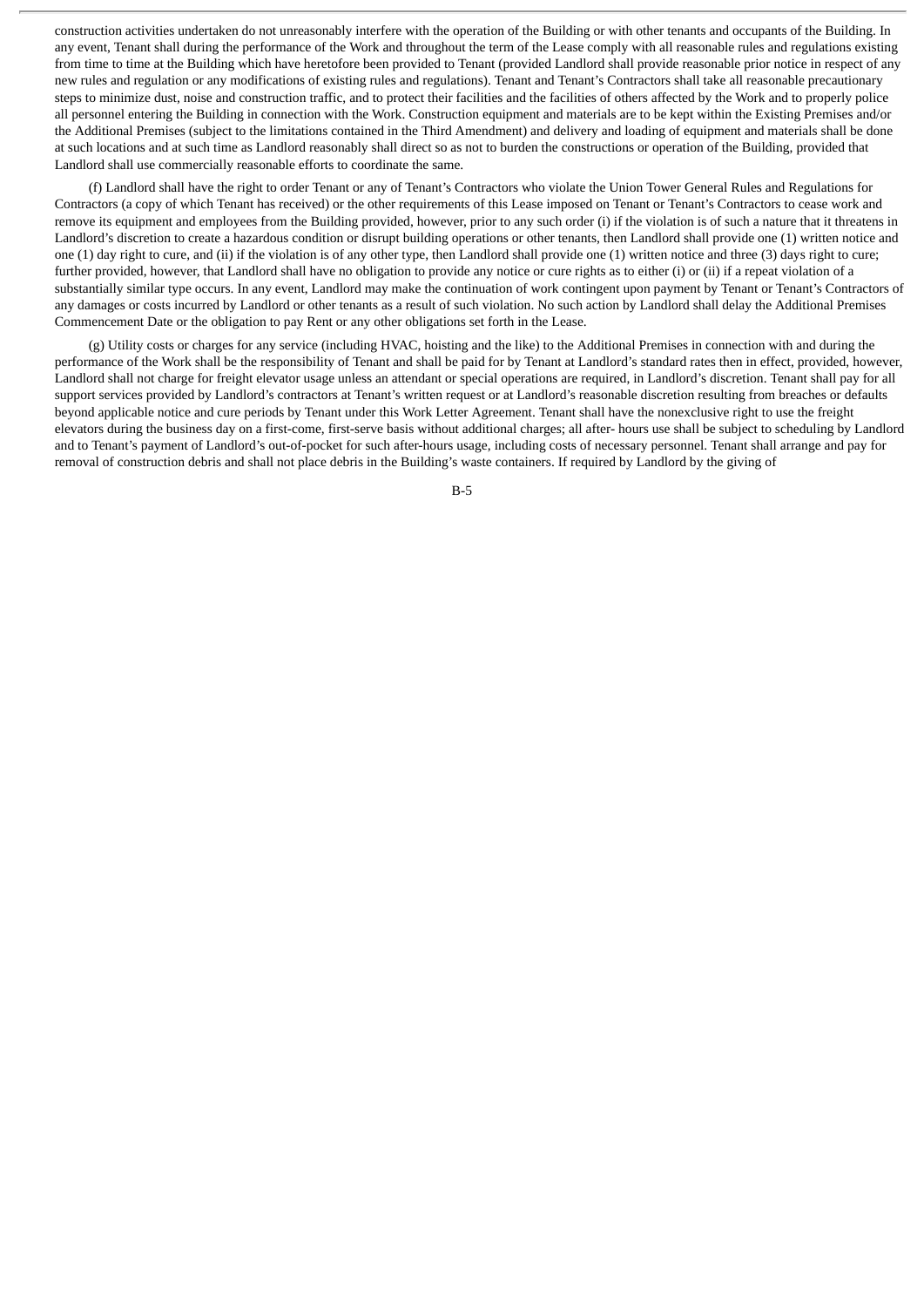notice, Tenant shall sort and separate its waste and debris for recycling and/or environmental law compliance purposes.

(h) Tenant shall permit access to the Premises by Landlord upon reasonable prior notice to Marge Small at 312-583-8774 (which may be oral or by voice-mail), and the Work shall be subject to inspection, by Landlord and Landlord's architects, engineers, contractors and other representatives, at all times during the period in which the Work is being constructed and installed and following completion of the Work, provided that Landlord shall use reasonable efforts to minimize its interference with the Work.

(i) Tenant shall proceed with its work expeditiously, continuously and efficiently, and Tenant shall notify Landlord upon completion of the Work and shall furnish Landlord and Landlord's title insurance company with such further documentation as may be reasonably necessary under the requirements herein.

(j) Tenant shall have no authority to deviate from the Approved Plans in performance of the Work (except for de minimis deviations of a type customarily not the subject of change orders), except as authorized by Landlord or its designated representative in writing in a change order approved in writing by Landlord. Tenant shall furnish to Landlord "as-built" drawings of the Work within thirty (30) days after completion of the Work.

## (k) Reserved.

(l) Tenant shall impose on and enforce all applicable terms of this Work Letter Agreement against Tenant's architect and Tenant's Contractors

Tenant acknowledges and agrees that the Work will include any work, both within and outside the Additional Premises and Existing Premises that may be necessary in order for Tenant to use and occupy the Additional Premises.

#### 6. **INSURANCE**.

In addition to any insurance which may be required under the Lease, Tenant shall cause Tenant's Contractors to secure, pay for and maintain during the continuance of construction and fixturing work within the Property or Additional Premises and/or Existing Premises, as applicable, insurance in the following minimum coverages and the following minimum limits of liability:

(i) Workers' Compensation and Employers Liability Insurance: (1) Workers' Compensation insurance shall be provided as required by any applicable law or regulation. A waiver of subrogation endorsement is required. (2) Employers' Liability insurance shall be provided in amounts not less than:

1. One Million Dollars (\$1,000,000) bodily injury for each accident

2. One Million Dollars (\$1,000,000) policy limit for bodily injury by disease

3. One Million Dollars (\$1,000,000) each employee for bodily injury by disease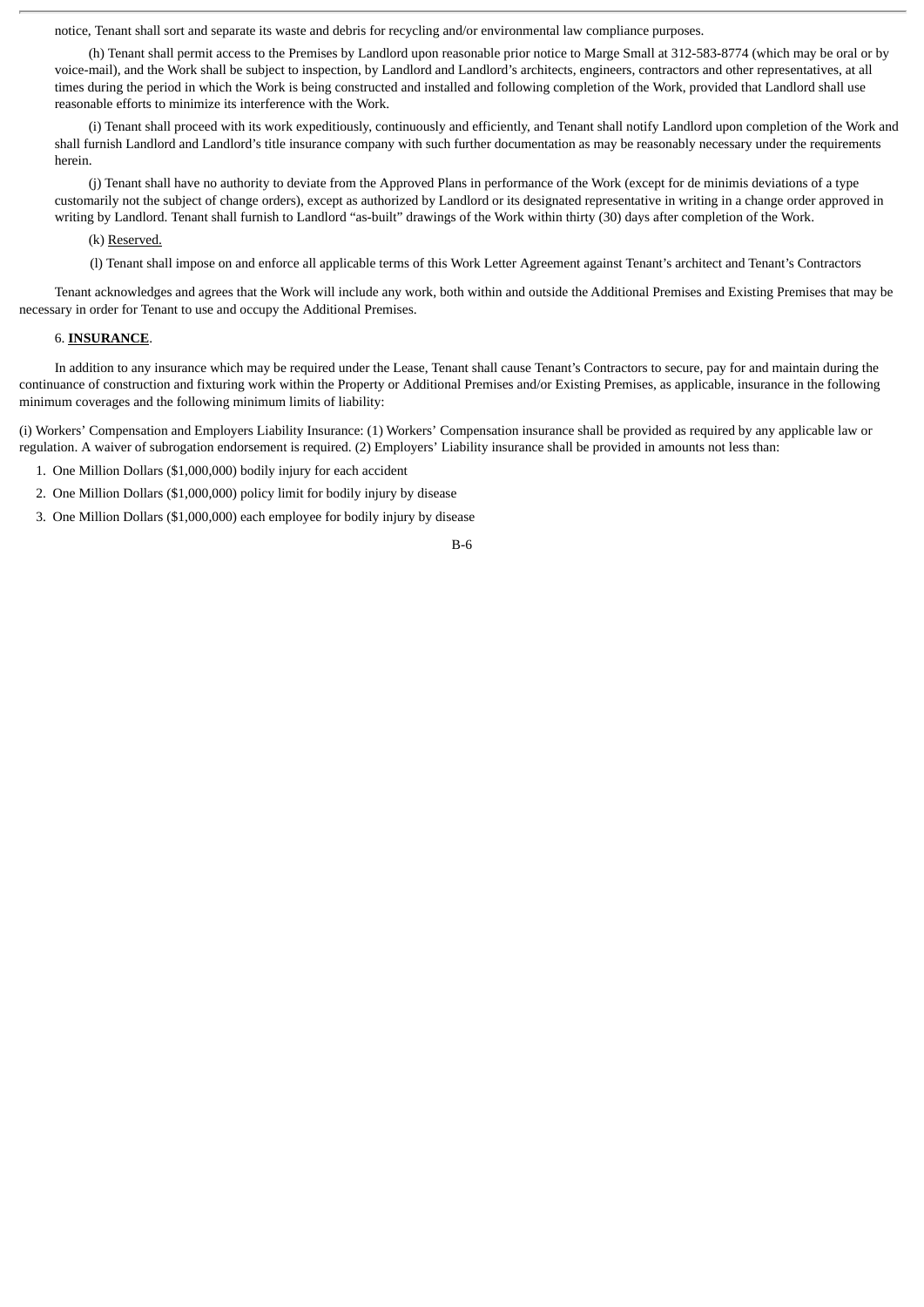(ii) Commercial general liability insurance including completed operations coverage naming the Landlord and Tenant as additional insured's against any and all claims for bodily injury and property damage occurring in, or about the building arising out of the work in the building and all operations necessary or incidental thereto. Such insurance shall have a combined single limit of not less than One Million Dollars (\$1,000,000) per occurrence with a Two Million Dollar (\$2,000,000) aggregate limit and excess umbrella liability insurance in the amount of Five Million Dollars (\$5,000,000). Such liability insurance shall be primary and not contributing to any insurance available to Landlord or Tenant and Landlord and Tenant's insurance shall be in excess thereto. In no event shall the limits of such insurance be considered as limiting the liability of Contractor under this Agreement.

(iii) Business Automobile Liability Insurance: Contractor shall carry Automobile Liability insurance, including coverage for all owned, hired and non-owned automobiles. The limits of liability shall be not less than One Million Dollars (\$1,000,000) combined single limit each accident for bodily injury and property damage.

(iv) The policies required to be maintained by Contractor shall be with companies rated A- X or better by the A.M. Best Company. Insurers shall be licensed to do business in the state in which the building is located and domiciled in the USA. Any deductible amounts under any insurance policies required hereunder shall be for property damage only and shall not exceed \$5,000. Each policy of insurance shall provide notification to Tenant and Landlord at least thirty (30) days prior to any cancellation or material change (except for cancellation for nonpayment of. premium in which case each policy shall provide such notification at least ten (10) days prior to any cancellation). Certificates of insurance (certified copies of the policies may be required) shall be delivered to Tenant and Landlord prior to the Commencement Date of the Agreement and annually thereafter at least thirty (30) days prior to the expiration date of the current policy. Certificates of insurance shall be accompanied by endorsement Additional Insured - Owners, Lessees or Contractors Scheduled Person or Organization CG 2010 10 01 (or its equivalent) and endorsement CG 2037 10 01 Completed Operations (or its equivalent) should be included for contractors with products /completed operations. The coverage shall be maintained for three (3) years after final payment, with the total limits required herein. If requested by Landlord or Tenant, the Contractor shall furnish Certificates of Insurance verifying this coverage for the three (3) years after final payment.

## 7. **ADDITIONAL PREMISES ALLOWANCE; EXCESS AMOUNTS**.

(a) Upon Tenant's satisfaction of the requirements set forth in this Work Letter Agreement, Landlord shall make the Additional Premises Allowance available to Tenant for application to the extent thereof to the Costs of the Work in the Additional Premises and/or Existing Premises (and as otherwise provided in the Third Amendment). The Additional Premises Allowance shall be funded as the Tenant's Work is completed in accordance with the provisions of this Work Letter Agreement If the Cost of the Work exceeds the Additional Premises Allowance, Tenant shall have sole responsibility for the payment of such excess cost. If the Cost of the Work is less than the Additional Premises Allowance, Landlord shall make such amounts available to reimburse Tenant for improvements to the Additional Premises and/or Existing Premises, or to pay Rent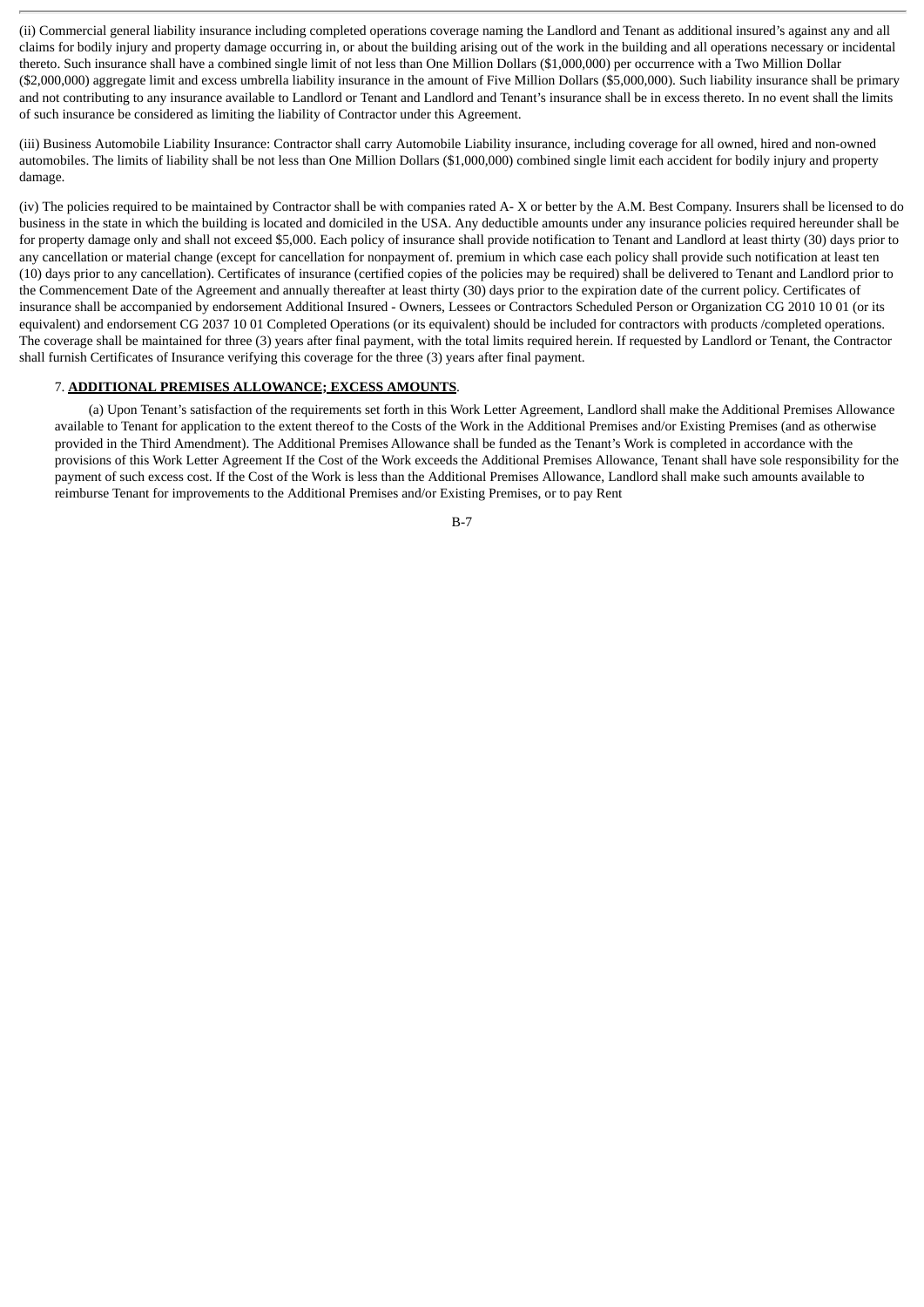due hereunder (subject to the limitations set forth in the Third Amendment), or to pay other costs incurred by Tenant subject to Landlord's receipt of evidence of lien-free completion of the Work in accordance with the provisions herein.

(b) Landlord shall make progress payments from the Additional Premises Allowance to Tenant on a monthly basis, for the portion of the Tenant's Work performed during the previous month, less a retainage of 10% of each progress payment (**"Retainage"**). Each of Landlord's progress payments shall be limited to an amount equal to the aggregate amounts (reduced by the Retainage) therefore paid by Tenant to Tenant's contractors, subcontractors and material suppliers which have not been subject to previous disbursements from the Additional Premises Allowance. Provided that Tenant delivers requisitions to Landlord on or prior to the  $1<sup>st</sup>$  day of any month, such progress payments shall be made within 30 days next following the delivery to Landlord of requisitions therefor, which requisitions shall be in the form of AIA document G702, set forth the names of each contractor and subcontractor to whom payment is due, and the amount thereof, and shall be accompanied by (i) copies of trailing lien waivers from all contractors, subcontractors, and material suppliers whose payment exceeds \$25,000, covering all work and materials which are the subject of the prior progress payment, (ii) a written certification from Tenant's Architect that the work for which the requisition is being made has been completed substantially in accordance with the plans and specifications approved by Landlord, and (iii) such other documents and information as Landlord may reasonably request, including any documents reasonably required by landlord's title company in connection with title drawdowns and endorsements. Landlord shall disburse the Retainage upon submission by Tenant to Landlord of Tenant's requisition therefor accompanied by all documentation required under this paragraph together with (A) proof of the satisfactory completion of all required inspections and issuance of any required approvals, permits and sign-offs for the Tenant's Work by governmental authorities having jurisdiction thereover, (B) issuance of final lien and unconditional waivers by all contractors, subcontractors and material suppliers covering all of the Tenant Work, and (c) receipt of as-built plans for the Work.

(c) Tenant shall pay the excess of the aggregate cost of Tenant's Work and the Landlord's Construction Management Fee over the Additional Premises Allowance (the **"Excess"**) plus the cost of all work other than the Tenant's Work, if any, which Tenant may elect to do in order to make the Additional Premises ready for Tenant's occupancy and which has been approved by Landlord as provided herein. Landlord shall have no obligation to pay the Excess. If Landlord estimates prior to commencement of the Tenant's Work or at any time or from time to time thereafter that there will be an Excess, Landlord shall notify Tenant in writing of Landlord's good faith estimate of the amount thereof. Promptly after receipt of such notice, Tenant shall provide Landlord assurances reasonably acceptable to Landlord of Tenant's ability to pay such Excess. Ninety percent (90%) of the Excess shall be funded by Tenant to pay costs of Tenant's Work prior to initial or further disbursements of the Additional Premises Allowance, as the case may be, and if Tenant fails to do so within twenty (20) days after Landlord's request, Landlord shall be entitled to suspend the funding of the Additional Premises Allowance until such time as Landlord receives evidence acceptable to Landlord of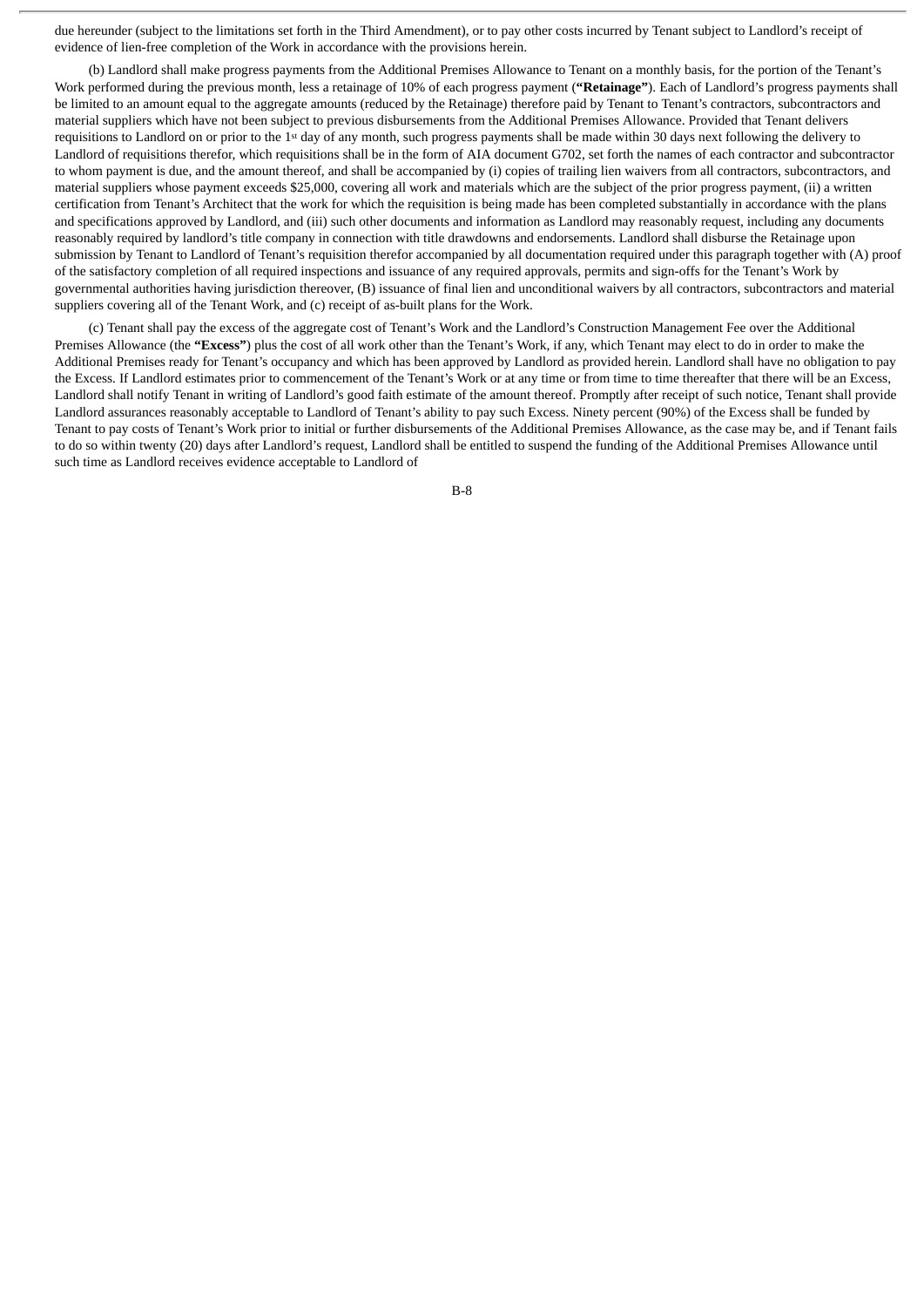Tenant's funding of the Excess, and at Landlord's option, a Default shall be deemed to have occurred under this Lease.

All of the Additional Premises Allowance must be used by Tenant on or before the expiration of twelve months after the Additional Premises Commencement Date or the balance shall be deemed unavailable to Tenant for any purpose.

#### 8. **MISCELLANEOUS**.

(a) If the Plans for the Work require the construction and installation of more fire hose cabinets than the number regularly provided by Landlord in the core of the Building in which the Additional Premises are located, Tenant agrees to pay all reasonable costs and expenses arising from the construction and installation of such additional fire hose cabinets or telephone/electrical closets, provided Additional Premises Allowance may be applied to all such costs and expenses.

(b) Time is of the essence with respect to the express periods provided under this Work Letter Agreement.

(c) If Tenant fails to make any payment relating to all or any portion of the Work as required hereunder, and Tenant's failure to pay for such portion of the Work creates a safety risk, building code violation, or an unsightly condition, Landlord, at its option, may, after reasonable notice (unless the condition requires immediate cure) complete such portion of the Work pursuant to the Approved Plans necessary to cure such condition and continue to hold Tenant liable for the costs thereof and all other costs due to Landlord. Tenant's failure to pay any amounts owed by Tenant hereunder when due or Tenant's failure to perform its obligations hereunder shall also constitute a Default under the Lease and Landlord shall have all the rights and remedies granted to Landlord under the Lease for nonpayment of any amounts owed thereunder or failure by Tenant to perform its obligations thereunder.

(d) Notices under this Work Letter Agreement shall be given in the same manner as under the Lease.

(e) The headings set forth herein are for convenience only.

(f) This Work Letter Agreement sets forth the entire agreement of Tenant and Landlord regarding the Work. This Work Letter Agreement may only be amended if in writing, duly executed by both Landlord and Tenant. This Work Letter Agreement is incorporated into the Lease by reference and made a part thereof to the extent applicable to the Work.

(g) All amounts due from Tenant hereunder shall be deemed to be additional Rent due under the Lease.

9. **LIMITATION OF LIABILITY**. Any liability of Landlord under this Work Letter Agreement shall be limited solely to its equity interest in the Building, and in no event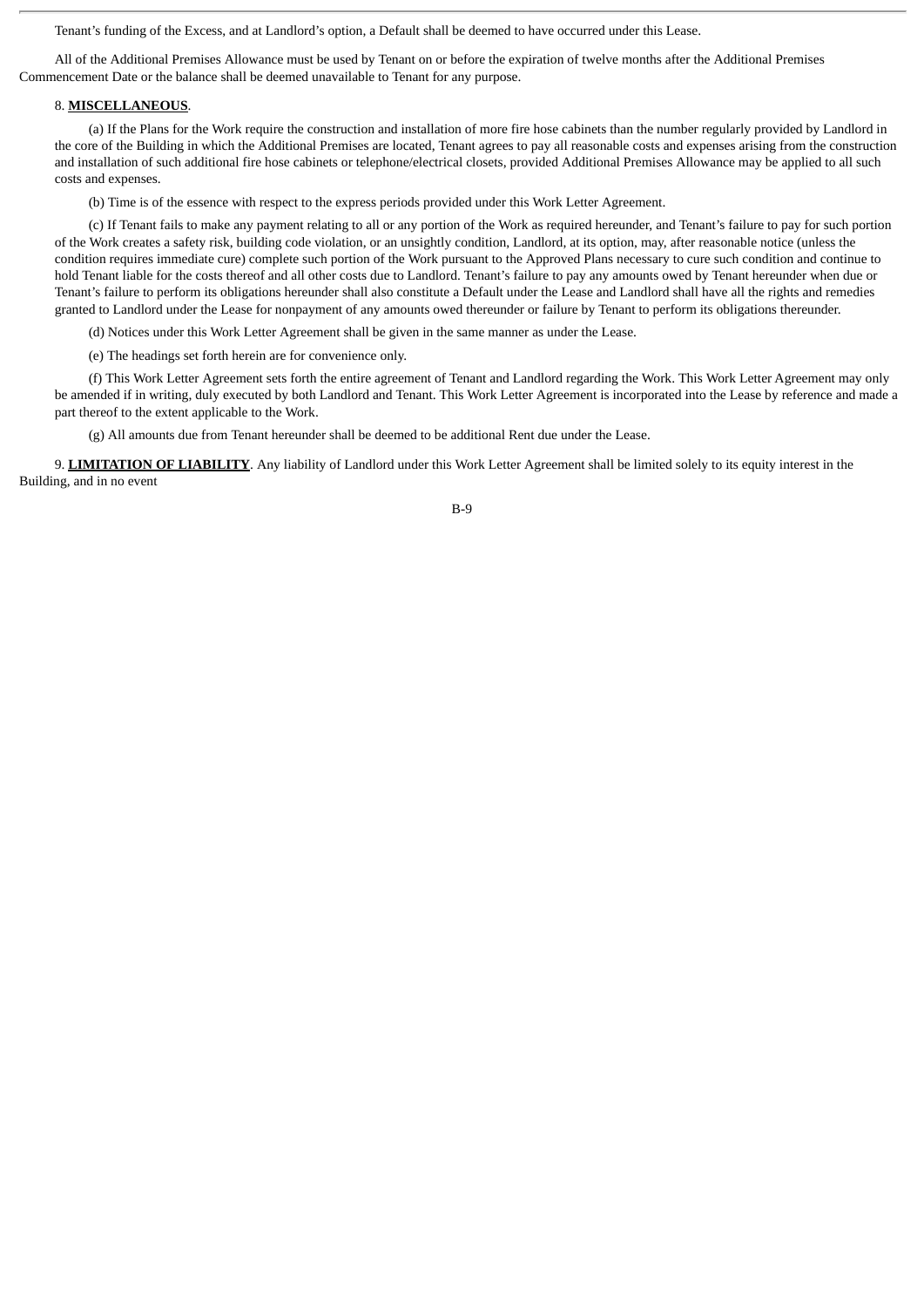shall any personal liability be asserted against Landlord in connection with the Work Letter Agreement nor shall any recourse be had to any other properly or asset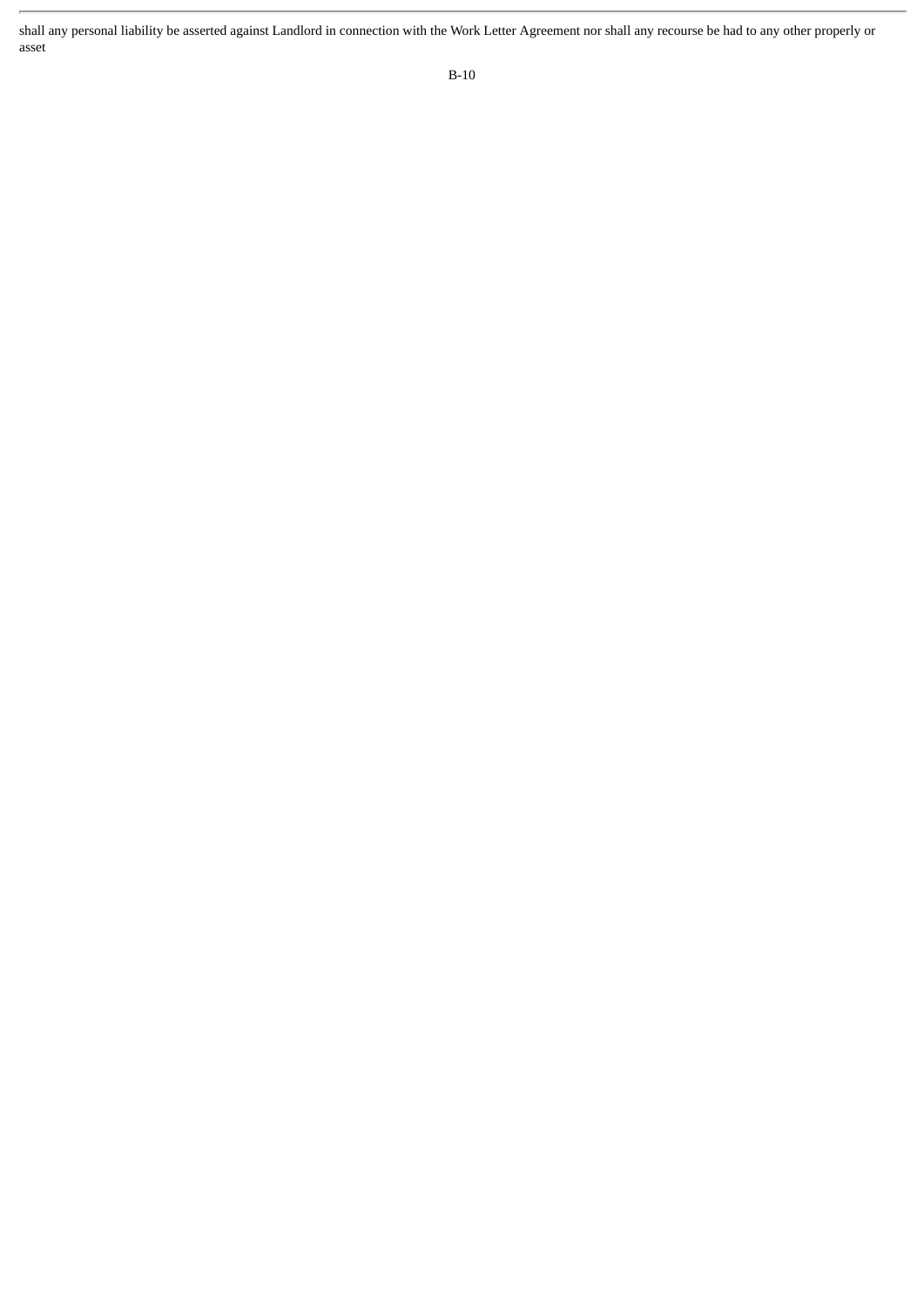# **EXHIBIT B-1**

# BASE RENT FOR ADDITIONAL PREMISES (IN ADDITION TO BASE RENT DUE FOR EXISTING PREMISES UNDER LEASE)

| <b>Period</b>                                             | Annual Base Rent |  | <b>Monthly Base Rent</b> |  |
|-----------------------------------------------------------|------------------|--|--------------------------|--|
| Additional Premises Commencement Date-10/1/2010-9/30/2011 | 390,900.00*      |  | 32,575.00*               |  |
| 10/1/2011-9/30/2012                                       | 403.930.00       |  | 33.660.83                |  |
| 10/1/2012-9/30/2013                                       | 416,960,00       |  | 34,746.67                |  |
| 10/1/2013-9/30/2014                                       | 429.990.00       |  | 35.832.50                |  |

\* Provided Tenant is not in default under the Lease, all Base Rent and Additional Rent for the Additional Premises shall abate from the Additional Premises Commencement Date through and including the last day of January, 2011.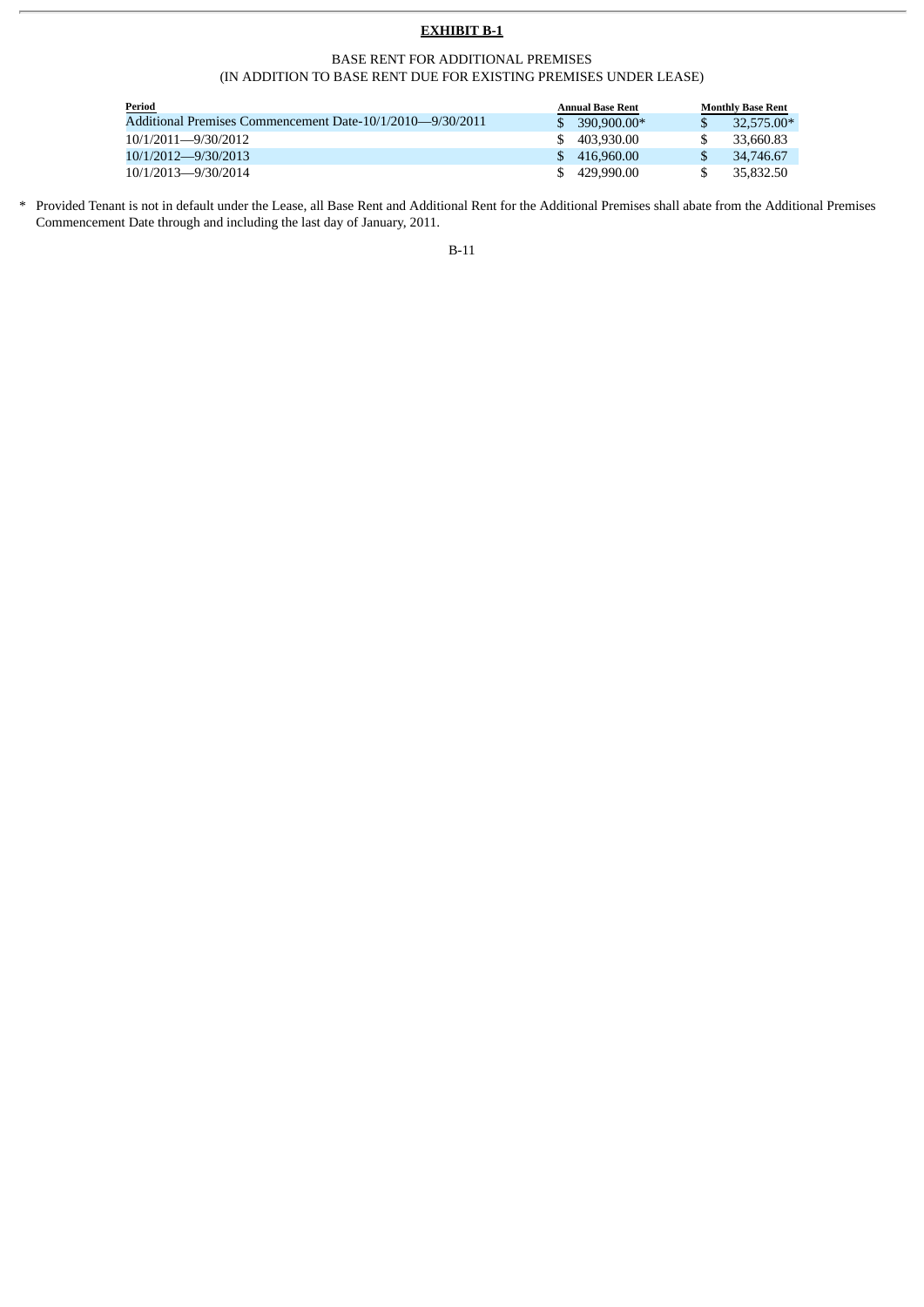## **HURON CONSULTING GROUP INC. 2012 OMNIBUS INCENTIVE PLAN RESTRICTED STOCK AGREEMENT**

This RESTRICTED STOCK AGREEMENT (this "Restricted Stock Agreement") is made and entered into as of \_\_\_\_\_\_\_\_\_\_, 20 \_\_ (the "Date of Grant"), by and between Huron Consulting Group Inc., a Delaware corporation ("Huron"), and you (the "Recipient").

# **BY ACCEPTING THE TERMS AND CONDITIONS OF THIS RESTRICTED STOCK AGREEMENT BELOW, YOU ARE ALSO GRANTING TO HURON AN IRREVOCABLE PROXY TO VOTE THE SHARES OF RESTRICTED STOCK UNTIL THEY VEST. FOR MORE INFORMATION SEE SECTION 6 AND THE IRREVOCABLE PROXY BELOW.**

WHEREAS, the Compensation Committee of the Board of Directors of Huron has approved the grant to the Recipient of a Full Value Award pursuant to Huron Consulting Group Inc. 2012 Omnibus Incentive Plan (the "Plan") in the form of restricted stock as set forth below;

NOW, THEREFORE, in consideration of the covenants and agreements herein contained, and intending to be legally bound hereby, the parties agree as follows:

1. Definitions. Capitalized terms which are not defined herein shall have the meaning set forth in the Plan.

2. Grant of Restricted Stock. Huron hereby grants to the Recipient a Full Value Award under the Plan in the form of restricted shares of Common Stock (the "Restricted Stock"), subject to all of the terms and conditions of this Restricted Stock Agreement. The Recipient's grant details, including the number of shares granted, vesting schedule and expiration date, are reflected in the Recipient's Morgan Stanley Smith Barney LLC stock account. The Recipient's grant and record of share ownership shall be kept on the books of Huron until the restrictions on transfer have lapsed pursuant to Section 3 below. Shares that have become vested pursuant to Section 3 below may be evidenced by stock certificates, at the request of the Recipient, which certificates shall be registered in the name of the Recipient and delivered to Recipient within five (5) days of such request.

3. Lapse of Restrictions. All shares of Restricted Stock shall be unvested unless and until they become Vested Shares in accordance with this Section 3. Except as otherwise provided below, the Restricted Stock shall become "Vested Shares" in accordance with the schedule reflected in the Recipient's Morgan Stanley Smith Barney LLC stock account for this grant of Restricted Stock. In addition, in order for the shares of Restricted Stock to become Vested Shares, the Recipient must be employed by Huron or one of its Affiliates as of the applicable date that shares of Restricted Stock are to become Vested Shares except as specifically provided in the Plan or in an Alternative Agreement in effect on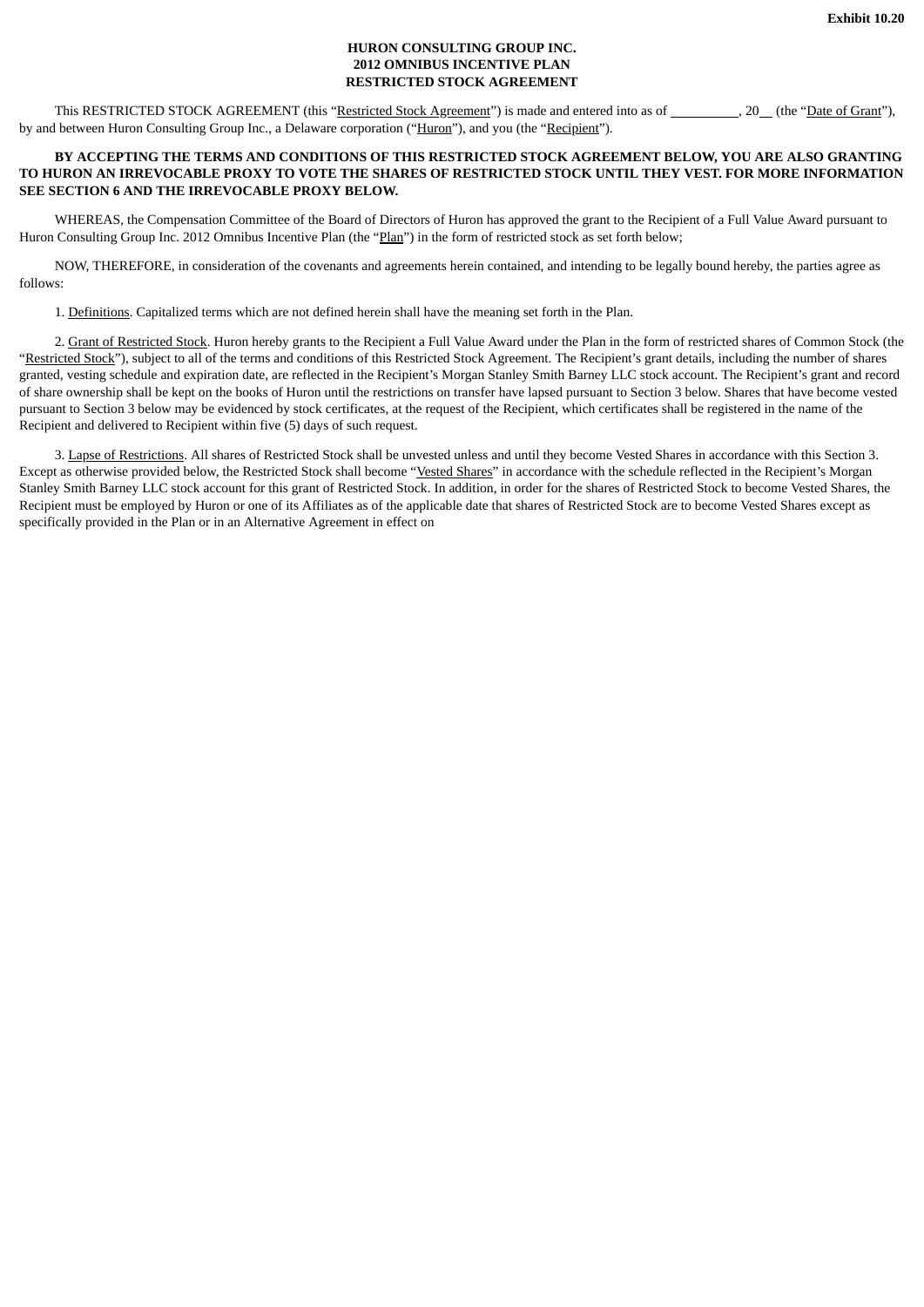the Date of Grant. Once shares of Restricted Stock have become Vested Shares, they shall no longer be considered shares of Restricted Stock.

4. Restrictions on Transfer. Except by will or the laws of descent and distribution, the Recipient may not sell, assign, pledge or transfer or otherwise dispose of any shares of Restricted Stock or any rights under or with respect to shares of Restricted Stock and the rights of the Recipient with respect to shares of Restricted Stock shall not be subject to the claims of creditors of the Recipient.

5. Adjustment of Award. The number and type of shares of Restricted Stock awarded pursuant to this Agreement shall be adjusted by the Committee in accordance with the Plan to reflect corporate transactions which affect the number, type or value of Common Stock.

6. Rights as a Stockholder. Huron shall hold in escrow all dividends, if any, that are paid with respect to the shares of Restricted Stock until all restrictions on such shares have lapsed. The Recipient agrees that the right to vote any shares of Restricted Stock for which the restrictions on transfer set forth in Section 3 hereof have not yet lapsed (the "Unvested Shares") will be held by Huron and, accordingly, shall execute an irrevocable proxy in favor of Huron for all shares of Restricted Stock in the form supplied by Huron.

7. Notices. Any notice required or permitted under this Restricted Stock Agreement shall be deemed given when delivered personally, or when deposited in a United States Post Office, postage prepaid, addressed, as appropriate, to the Recipient either at the Recipient's address as last known by Huron or such other address as the Recipient may designate in writing to Huron.

8. Securities Laws Requirements. Huron shall not be obligated to transfer any shares of Common Stock from the Recipient to another party, if such transfer, in the opinion of counsel for Huron, would violate the Securities Act of 1933, as amended from time to time (or any other federal or state statutes having similar requirements as may be in effect at that time). Further, Huron may require as a condition of transfer of any shares of Common Stock to the Recipient that the Recipient furnish a written representation that he or she is holding the shares for investment and not with a view to resale or distribution to the public.

9. Protections Against Violations of Restricted Stock Agreement. No purported sale, assignment, mortgage, hypothecation, transfer, pledge, encumbrance, gift, transfer in trust (voting or other) or other disposition of, or creation of a security interest in or lien on, any of the shares of Restricted Stock by any holder thereof in violation of the provisions of this Restricted Stock Agreement or the Certificate of Incorporation or the By-Laws of Huron, shall be valid, and Huron will not transfer any of said shares of Restricted Stock on its books nor will any of said shares of Restricted Stock be entitled to vote, nor will any dividends be paid thereon, unless and until there has been full compliance with said provisions to the satisfaction of Huron. The foregoing restrictions are in addition to and not in lieu of any other remedies, legal or equitable, available to enforce said provisions.

 $\overline{2}$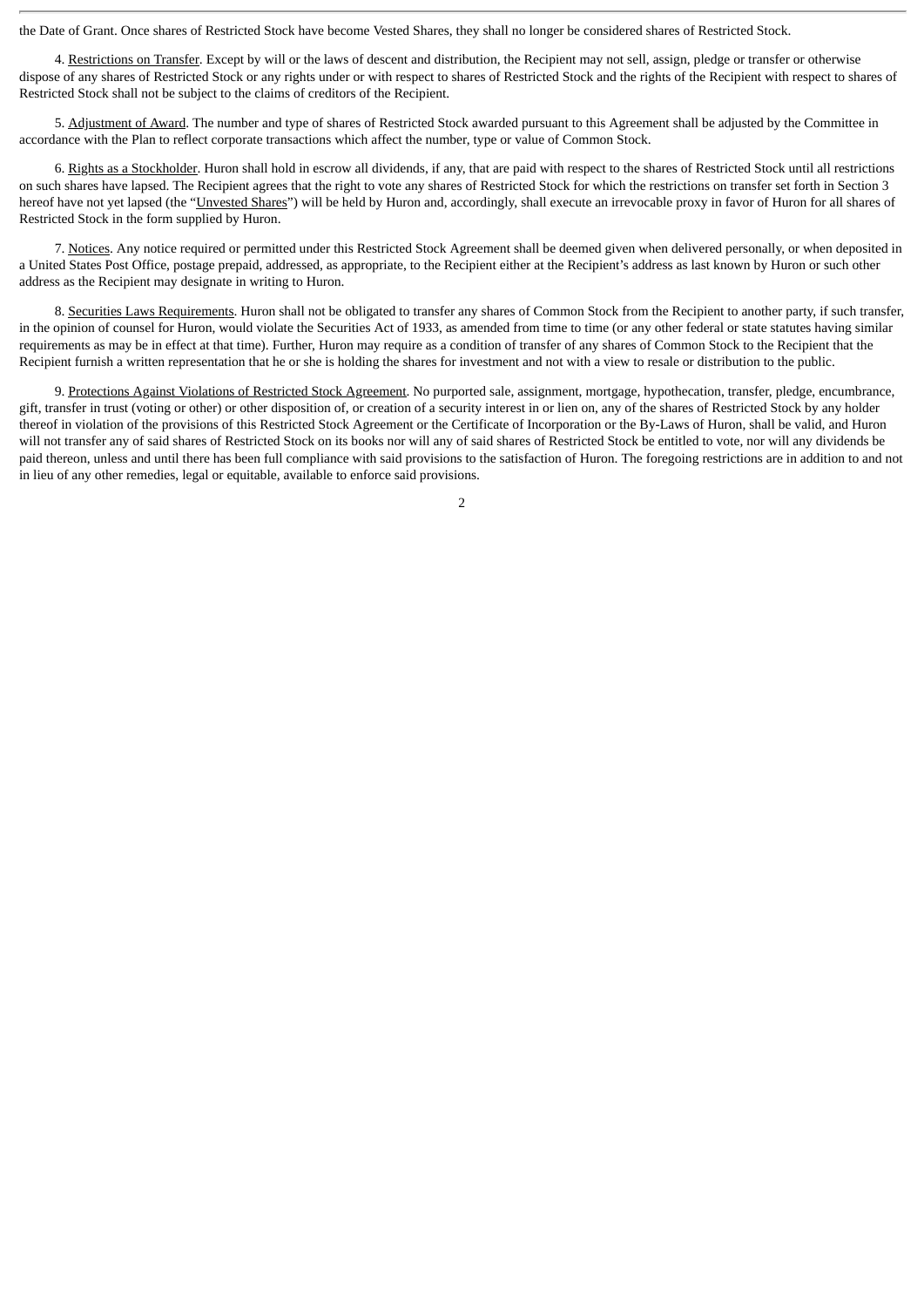10. Taxes. The award hereunder and any payments or distributions pursuant to the award are subject to withholding of all applicable taxes. The Recipient understands that he or she (and not Huron or any of its affiliates) shall be responsible for any tax obligation that may arise as a result of the transactions contemplated by this Restricted Stock Agreement and shall pay to Huron the amount determined by Huron to be such tax obligation at the time such tax obligation arises. If the Recipient fails to make such payment, the number of shares necessary to satisfy the tax obligations shall be withheld and shall be used to satisfy the Recipient's tax obligations. Without limiting the generality of the foregoing, Huron has the right, but is not obligated, to withhold any shares of Common Stock to satisfy any applicable withholding taxes required by law, to the extent that Huron determines it is required to do so by law. The Recipient shall promptly notify Huron of any election made pursuant to Section 83(b) of the Code).

## THE RECIPIENT ACKNOWLEDGES THAT IT IS THE RECIPIENT'S SOLE RESPONSIBILITY AND NOT HURON'S TO FILE TIMELY THE ELECTION UNDER SECTION 83(b) OF THE CODE, IN THE EVENT THAT THE RECIPIENT DESIRES TO MAKE THE ELECTION.

11. Legend. Huron's Secretary shall, or shall instruct Huron's transfer agent to, provide stop transfer instructions in Huron's stock records to prevent any transfer of the Restricted Stock for any purpose until the stock is vested. Any certificate that the Secretary or the transfer agent deems necessary to issue to represent shares of Restricted Stock shall, until all restrictions lapse and new certificates are issued, bear the following legend:

THE SECURITIES REPRESENTED BY THIS CERTIFICATE ARE SUBJECT TO CERTAIN VESTING REQUIREMENTS AND MAY BE SUBJECT TO REACQUISITION BY HURON CONSULTING GROUP INC. ("HURON") UNDER THE TERMS OF THAT CERTAIN RESTRICTED STOCK AGREEMENT BY AND BETWEEN HURON AND THE HOLDER OF THE SECURITIES. PRIOR TO VESTING OF OWNERSHIP IN THE SECURITIES, THEY MAY NOT BE, DIRECTLY OR INDIRECTLY, OFFERED, TRANSFERRED, SOLD, ASSIGNED, PLEDGED, HYPOTHECATED OR OTHERWISE DISPOSED OF UNDER ANY CIRCUMSTANCES. COPIES OF THE ABOVE REFERENCED AGREEMENT ARE ON FILE AT THE OFFICES OF HURON AT 550 WEST VAN BUREN STREET, CHICAGO, ILLINOIS 60607.

12. Failure to Enforce Not a Waiver. The failure of Huron to enforce at any time any provision of this Restricted Stock Agreement shall in no way be construed to be a waiver of such provision or of any other provision hereof.

13. Governing Law. This Restricted Stock Agreement shall be governed by and construed according to the laws of the State of Delaware without regard to its principles of conflict of laws.

3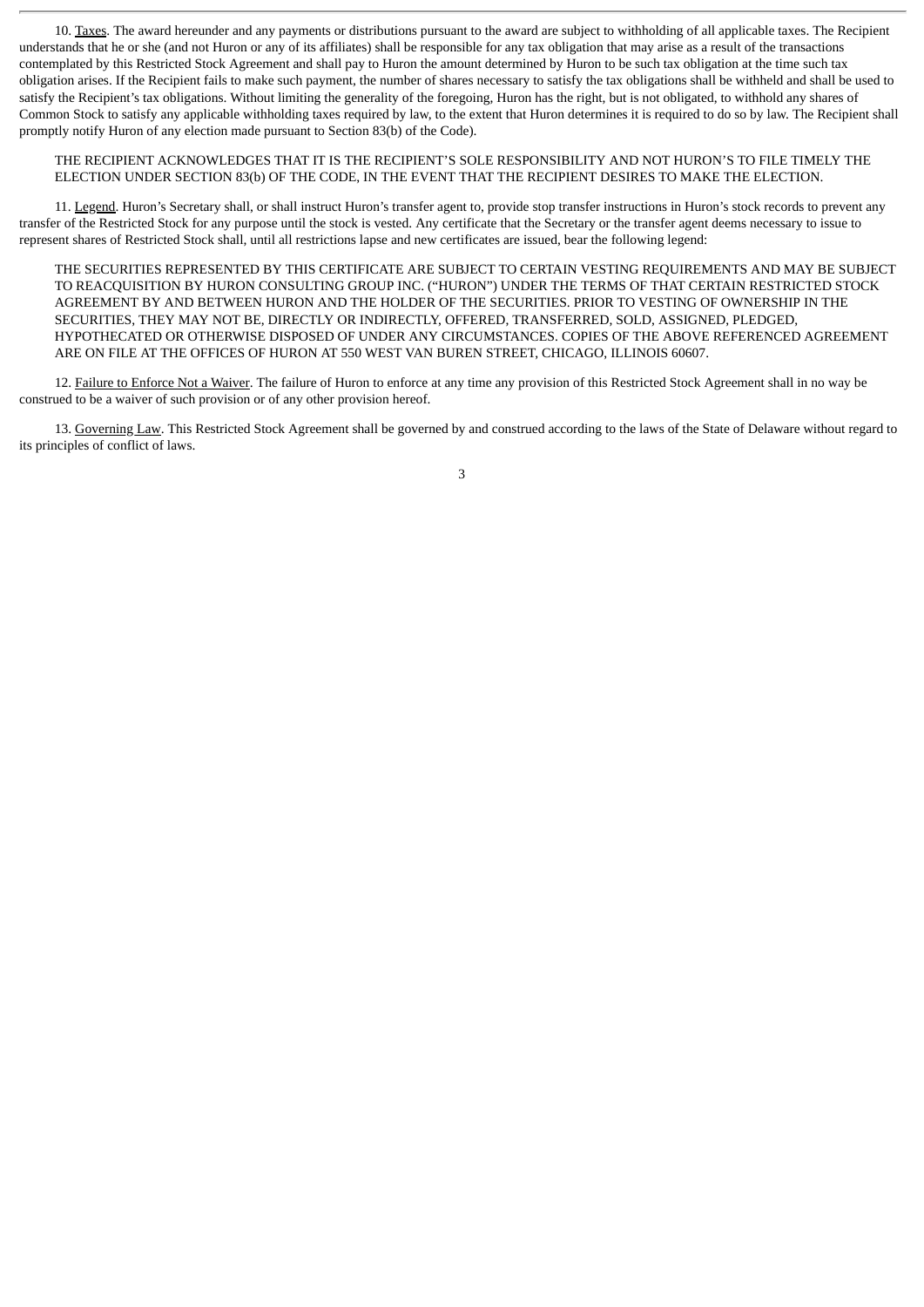14. Amendment and Termination. The Board of Directors may, at any time, suspend or terminate the Plan or revise or amend it in any respect whatsoever, subject to certain limitations; provided, however, without the consent of the Recipient, no such action may reduce the Recipient's rights under this award. Certain adjustments and amendments shall not be subject to the foregoing limitations as described in the Plan.

15. Administration. The authority to administer and interpret this Restricted Stock Agreement shall be vested in the Committee, and the Committee shall have all the powers with respect to the award hereunder and this Restricted Stock Agreement as it has with respect to the Plan. Any interpretation of this Restricted Stock Agreement by the Committee and any decision made by it with respect to this Restricted Stock Agreement is final and binding on all persons.

16. Survival of Terms. This Restricted Stock Agreement shall apply to and bind the Recipient and Huron and their respective permitted assignees and transferees, heirs, legatees, executors, administrators and legal successors.

17. Agreement Not a Contract for Services. Neither the grant of Restricted Stock, this Restricted Stock Agreement nor any other action taken pursuant to this Restricted Stock Agreement shall constitute or be evidence of any agreement or understanding, express or implied, that the Recipient has a right to continue to provide services as an officer, director, employee or consultant of Huron for any period of time or at any specific rate of compensation.

18. Severability. If a provision of this Restricted Stock Agreement is held invalid by a court of competent jurisdiction, the remaining provisions will nonetheless be enforceable according to their terms. Further, if any provision is held to be over broad as written, that provision shall be amended to narrow its application to the extent necessary to make the provision enforceable according to applicable law and enforced as amended.

19. Incorporation of Plan; Acknowledgement. The Plan is hereby incorporated herein by reference and made a part hereof and the shares of Restricted Stock and this Restricted Stock Agreement are subject to all terms and conditions of the Plan. In the event of any inconsistency between the Plan terms and the conditions of the Plan, the provisions of the Plan shall govern. By signing a copy of this Restricted Stock Agreement, the Recipient acknowledges having received and read a copy of the Plan.

20. Execution of Award Agreement. The award granted to the Recipient pursuant to this Restricted Stock Agreement shall be subject to the Recipient's execution and return of this Restricted Stock Agreement to Huron or its designee (including by electronic means) and if this Restricted Stock Agreement is not so executed and returned prior to the first date on which shares of Restricted Stock become Vested Shares, the award shall be forfeited in its entirety.

The parties hereto have executed and delivered this Restricted Stock Agreement as of  $\qquad \qquad .20$ .

4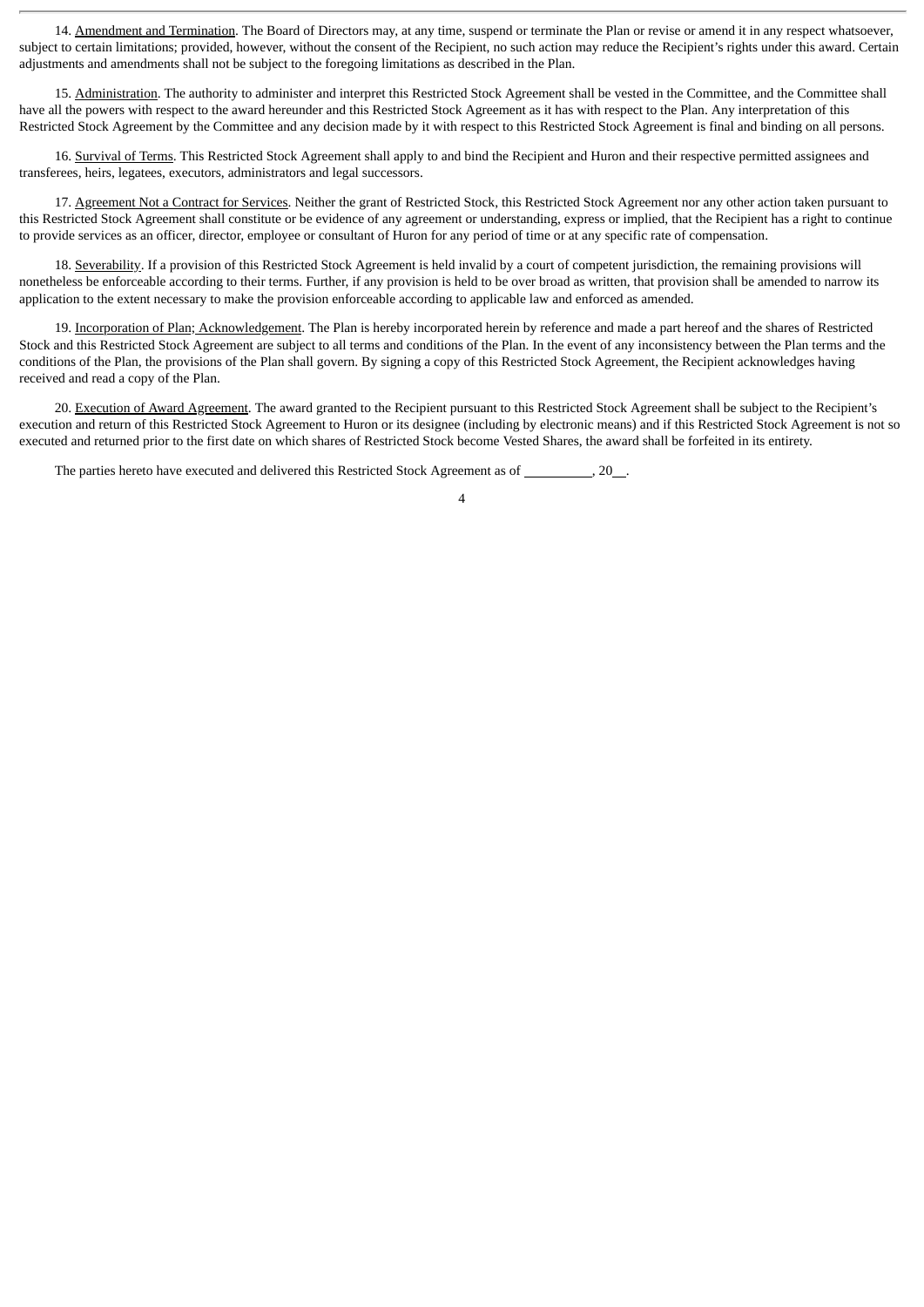#### IRREVOCABLE PROXY

I, the undersigned, hereby irrevocably authorize and empower Huron Consulting Group Inc. (the "Proxy") to represent me with respect to any and all Unvested Shares, as such term is defined in the Restricted Stock Agreement, dated \_\_\_\_\_\_\_\_\_, 20\_\_ by and between Huron Consulting Group Inc. ("Huron") and me ("Restricted Stock Agreement"), at any and all general meetings of the shareholders of Huron.

The Proxy is irrevocably authorized and empowered to receive, in my stead, any and all notices of and invitations to Huron's general meetings, and to participate in all such general meetings; and the Proxy is authorized and empowered to vote all such Unvested Shares in such manner as the Proxy shall, in the Proxy's sole discretion, deem to be in the best interests of Huron.

This proxy shall remain in full force and effect until the shares of Restricted Stock granted to me pursuant to the Restricted Stock Agreement have vested in accordance with the terms of the Restricted Stock Agreement and have become Vested Shares (as defined in the Restricted Stock Agreement), unless otherwise determined by Huron.

 $DATE:$   $\frac{1}{20}$  , 20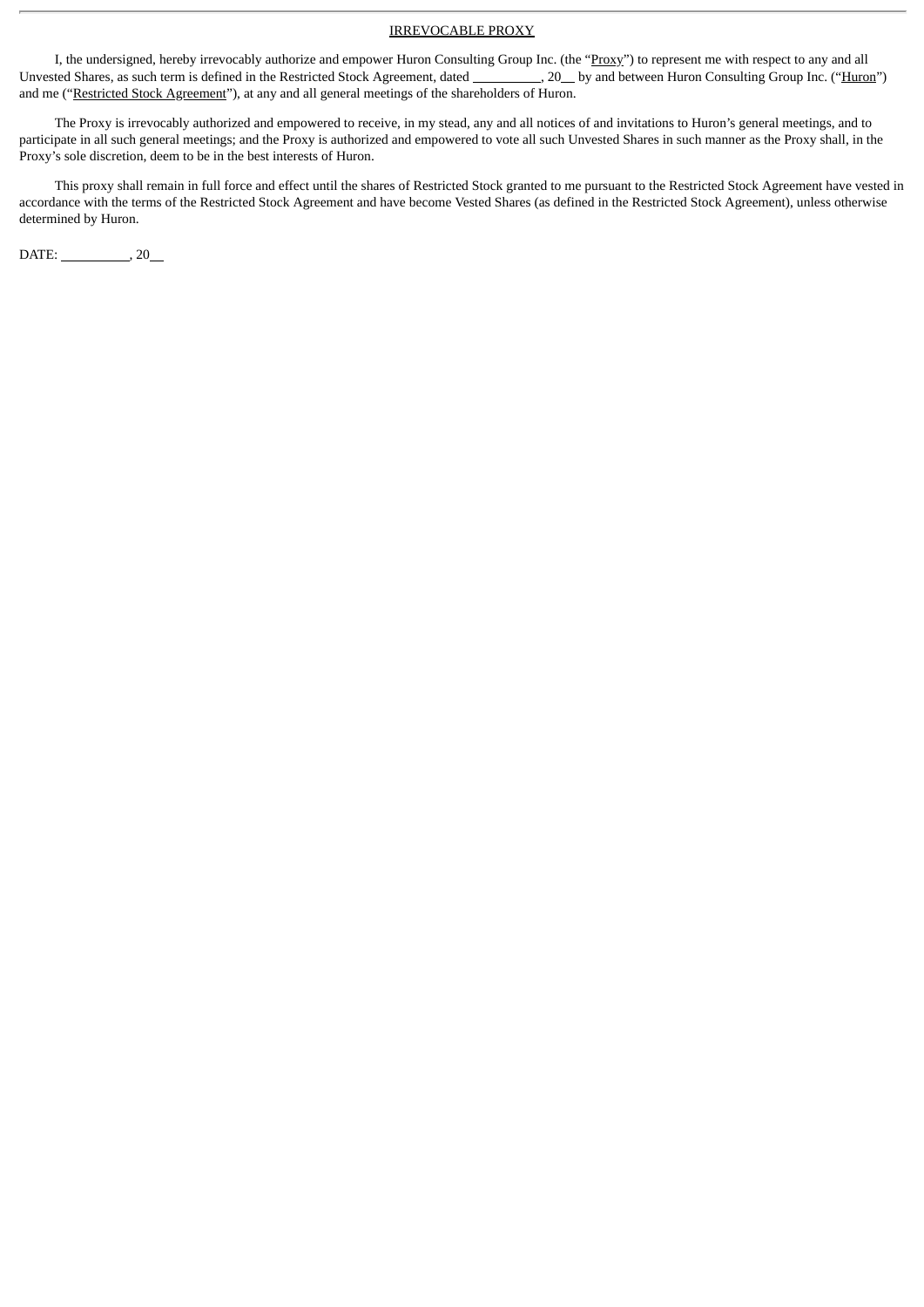# **LIST OF SUBSIDIARIES OF HURON CONSULTING GROUP INC.**

| Name                                       | Jurisdiction of Organization |
|--------------------------------------------|------------------------------|
| Huron Consulting Group Holdings LLC        | Delaware                     |
| Huron (UK) Limited                         | United Kingdom               |
| Huron Consulting South East Asia PTE. LTD. | Singapore                    |
| Huron Middle East LLC                      | United Arab Emirates - Dubai |
| Huron Saudi Limited                        | Saudi Arabia                 |
| Huron Consulting Services LLC              | Delaware                     |
| Huron Management Services LLC              | Delaware                     |
| Huron Demand LLC                           | Delaware                     |
| Conseillers Huron Canada Limitée           | Canada and Quebec            |
| Huron Technologies Inc.                    | Delaware                     |
| Huron Legal (UK) Limited                   | United Kingdom               |
| Huron India Private Limited                | India                        |
| Huron Consulting Deutschland GmbH          | Frankfurt Germany            |
| Huron Consulting Switzerland GmbH          | Switzerland                  |
| Huron Legal Technologies (UK) Limited      | United Kingdom               |
| LegalSource LLC                            | Delaware                     |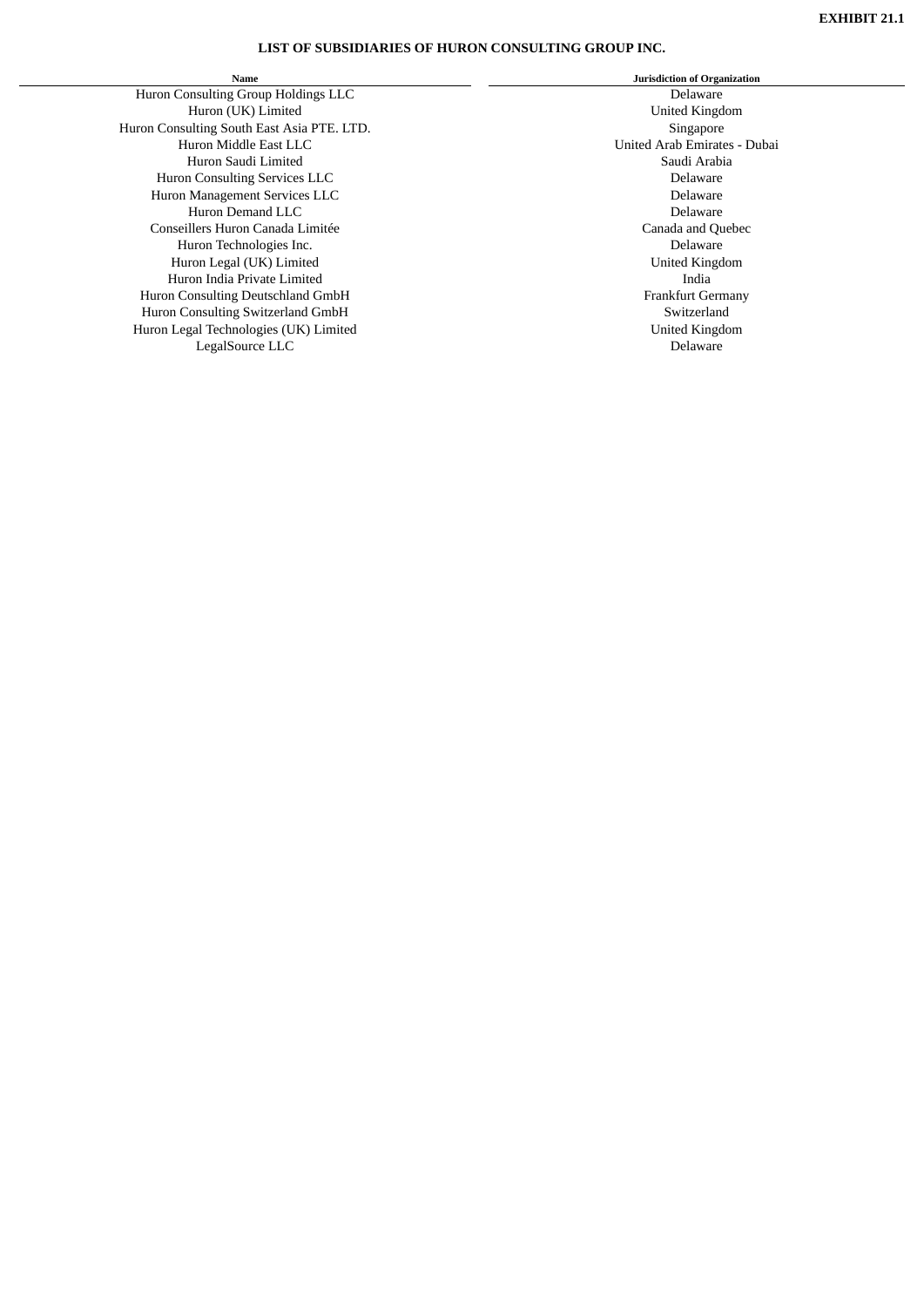### **CONSENT OF INDEPENDENT PUBLIC REGISTERED ACCOUNTING FIRM**

We hereby consent to the incorporation by reference in the Registration Statements on Form S-8 (Nos. 333-119697, 333-137107, 333-166542 and 333-181445) of Huron Consulting Group Inc. of our report dated February 21, 2013 relating to the financial statements and the effectiveness of internal control over financial reporting, which appears in this Annual Report on Form 10-K.

/s/ PricewaterhouseCoopers LLP

Chicago, IL February 21, 2013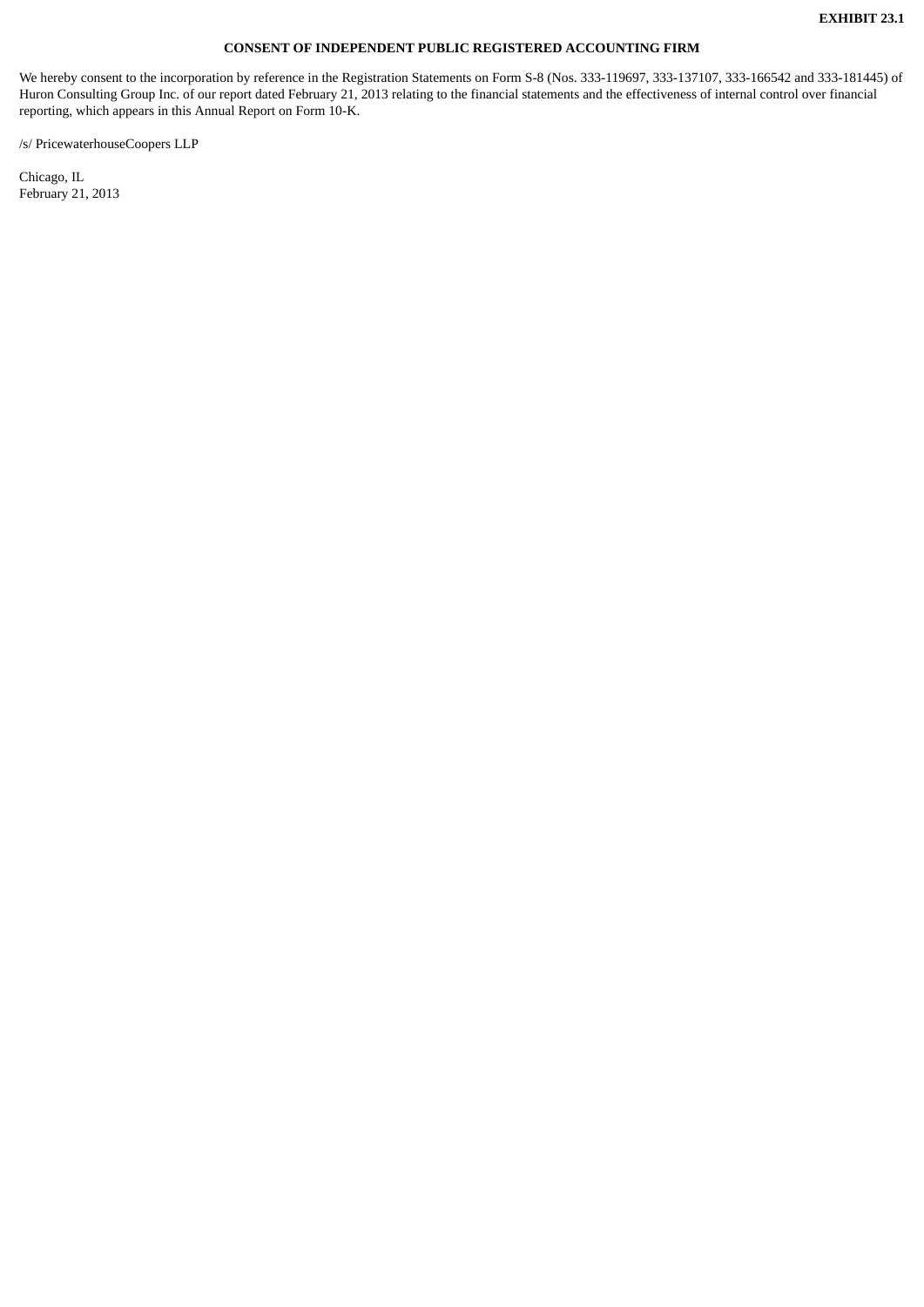#### **CERTIFICATION OF THE CHIEF EXECUTIVE OFFICER, PURSUANT TO RULE 13a-14(a)/15d-14(a), AS ADOPTED PURSUANT TO SECTION 302 OF THE SARBANES-OXLEY ACT OF 2002**

I, James H. Roth, certify that:

- 1. I have reviewed this annual report on Form 10-K of Huron Consulting Group Inc.;
- 2. Based on my knowledge, this report does not contain any untrue statement of a material fact or omit to state a material fact necessary to make the statements made, in light of the circumstances under which such statements were made, not misleading with respect to the period covered by this report;
- 3. Based on my knowledge, the financial statements, and other financial information included in this report, fairly present in all material respects the financial condition, results of operations and cash flows of the registrant as of, and for, the periods presented in this report;
- 4. The registrant's other certifying officer and I are responsible for establishing and maintaining disclosure controls and procedures (as defined in Exchange Act Rules 13a-15(e) and 15d-15(e)) and internal control over financial reporting (as defined in Exchange Act Rules 13a-15(f) and 15d-15(f)) for the registrant and have:
	- a) Designed such disclosure controls and procedures, or caused such disclosure controls and procedures to be designed under our supervision, to ensure that material information relating to the registrant, including its consolidated subsidiaries, is made known to us by others within those entities, particularly during the period in which this report is being prepared;
	- b) Designed such internal control over financial reporting, or caused such internal control over financial reporting to be designed under our supervision, to provide reasonable assurance regarding the reliability of financial reporting and the preparation of financial statements for external purposes in accordance with generally accepted accounting principles;
	- c) Evaluated the effectiveness of the registrant's disclosure controls and procedures and presented in this report our conclusions about the effectiveness of the disclosure controls and procedures, as of the end of the period covered by this report based on such evaluation; and
	- d) Disclosed in this report any change in the registrant's internal control over financial reporting that occurred during the registrant's most recent fiscal quarter (the registrant's fourth fiscal quarter in the case of an annual report) that has materially affected, or is reasonably likely to materially affect, the registrant's internal control over financial reporting; and
- 5. The registrant's other certifying officer and I have disclosed, based on our most recent evaluation of internal control over financial reporting, to the registrant's auditors and the audit committee of the registrant's Board of Directors (or persons performing the equivalent functions):
	- a) All significant deficiencies and material weaknesses in the design or operation of internal control over financial reporting which are reasonably likely to adversely affect the registrant's ability to record, process, summarize and report financial information; and
	- b) Any fraud, whether or not material, that involves management or other employees who have a significant role in the registrant's internal control over financial reporting.

Date: February 21, 2013 **By:** *S/S/James H. Roth* By: */s/James H. Roth* 

James H. Roth President and Chief Executive Officer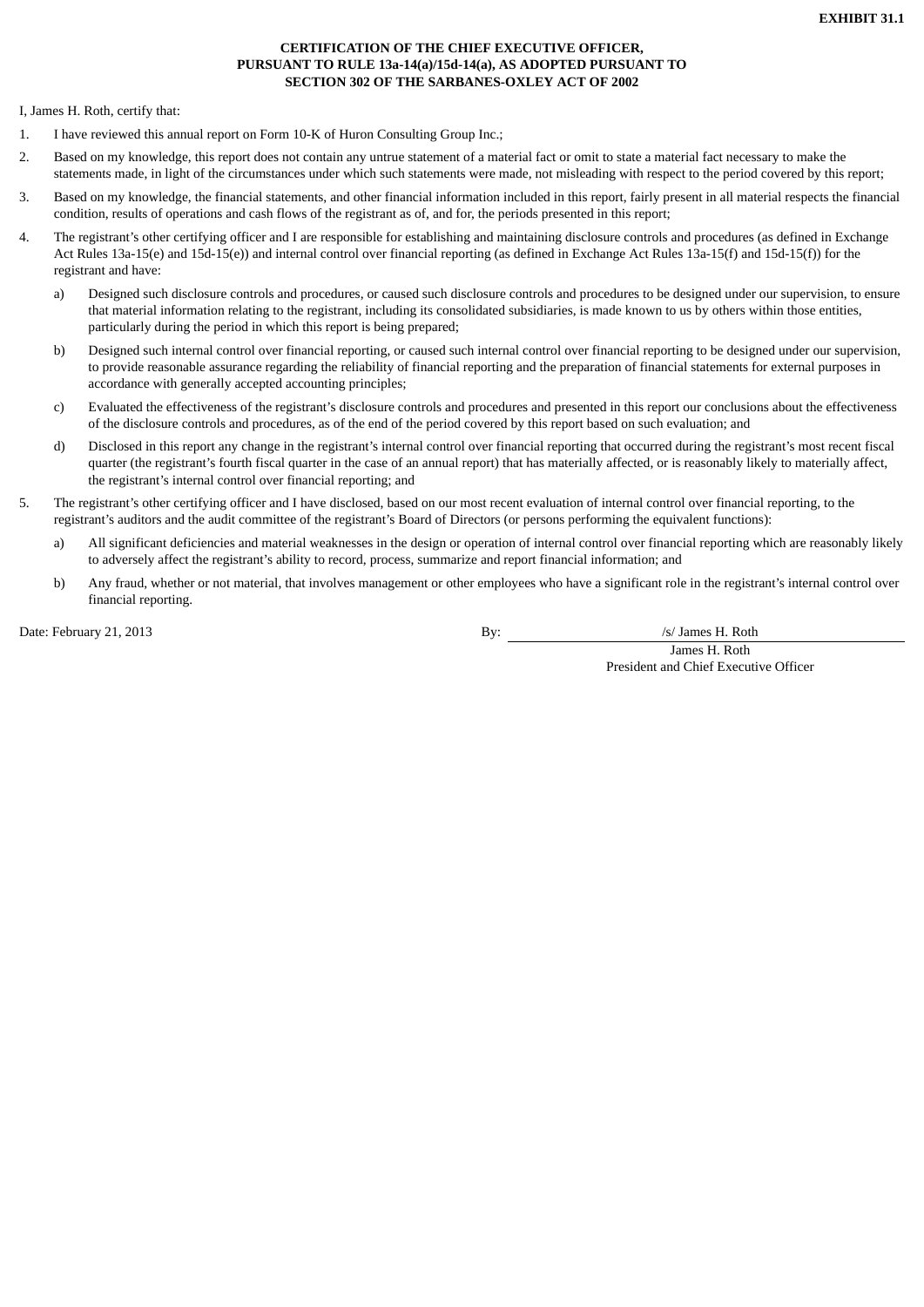## **CERTIFICATION OF THE CHIEF FINANCIAL OFFICER, PURSUANT TO RULE 13a-14(a)/15d-14(a), AS ADOPTED PURSUANT TO SECTION 302 OF THE SARBANES-OXLEY ACT OF 2002**

I, C. Mark Hussey, certify that:

- 1. I have reviewed this annual report on Form 10-K of Huron Consulting Group Inc.;
- 2. Based on my knowledge, this report does not contain any untrue statement of a material fact or omit to state a material fact necessary to make the statements made, in light of the circumstances under which such statements were made, not misleading with respect to the period covered by this report;
- 3. Based on my knowledge, the financial statements, and other financial information included in this report, fairly present in all material respects the financial condition, results of operations and cash flows of the registrant as of, and for, the periods presented in this report;
- 4. The registrant's other certifying officer and I are responsible for establishing and maintaining disclosure controls and procedures (as defined in Exchange Act Rules 13a-15(e) and 15d-15(e)) and internal control over financial reporting (as defined in Exchange Act Rules 13a-15(f) and 15d-15(f)) for the registrant and have:
	- a) Designed such disclosure controls and procedures, or caused such disclosure controls and procedures to be designed under our supervision, to ensure that material information relating to the registrant, including its consolidated subsidiaries, is made known to us by others within those entities, particularly during the period in which this report is being prepared;
	- b) Designed such internal control over financial reporting, or caused such internal control over financial reporting to be designed under our supervision, to provide reasonable assurance regarding the reliability of financial reporting and the preparation of financial statements for external purposes in accordance with generally accepted accounting principles;
	- c) Evaluated the effectiveness of the registrant's disclosure controls and procedures and presented in this report our conclusions about the effectiveness of the disclosure controls and procedures, as of the end of the period covered by this report based on such evaluation; and
	- d) Disclosed in this report any change in the registrant's internal control over financial reporting that occurred during the registrant's most recent fiscal quarter (the registrant's fourth fiscal quarter in the case of an annual report) that has materially affected, or is reasonably likely to materially affect, the registrant's internal control over financial reporting; and
- 5. The registrant's other certifying officer and I have disclosed, based on our most recent evaluation of internal control over financial reporting, to the registrant's auditors and the audit committee of the registrant's Board of Directors (or persons performing the equivalent functions):
	- a) All significant deficiencies and material weaknesses in the design or operation of internal control over financial reporting which are reasonably likely to adversely affect the registrant's ability to record, process, summarize and report financial information; and
	- b) Any fraud, whether or not material, that involves management or other employees who have a significant role in the registrant's internal control over financial reporting.

Date: February 21, 2013 **By:** *Si* C. Mark Hussey

C. Mark Hussey Executive Vice President, Chief Financial Officer and Treasurer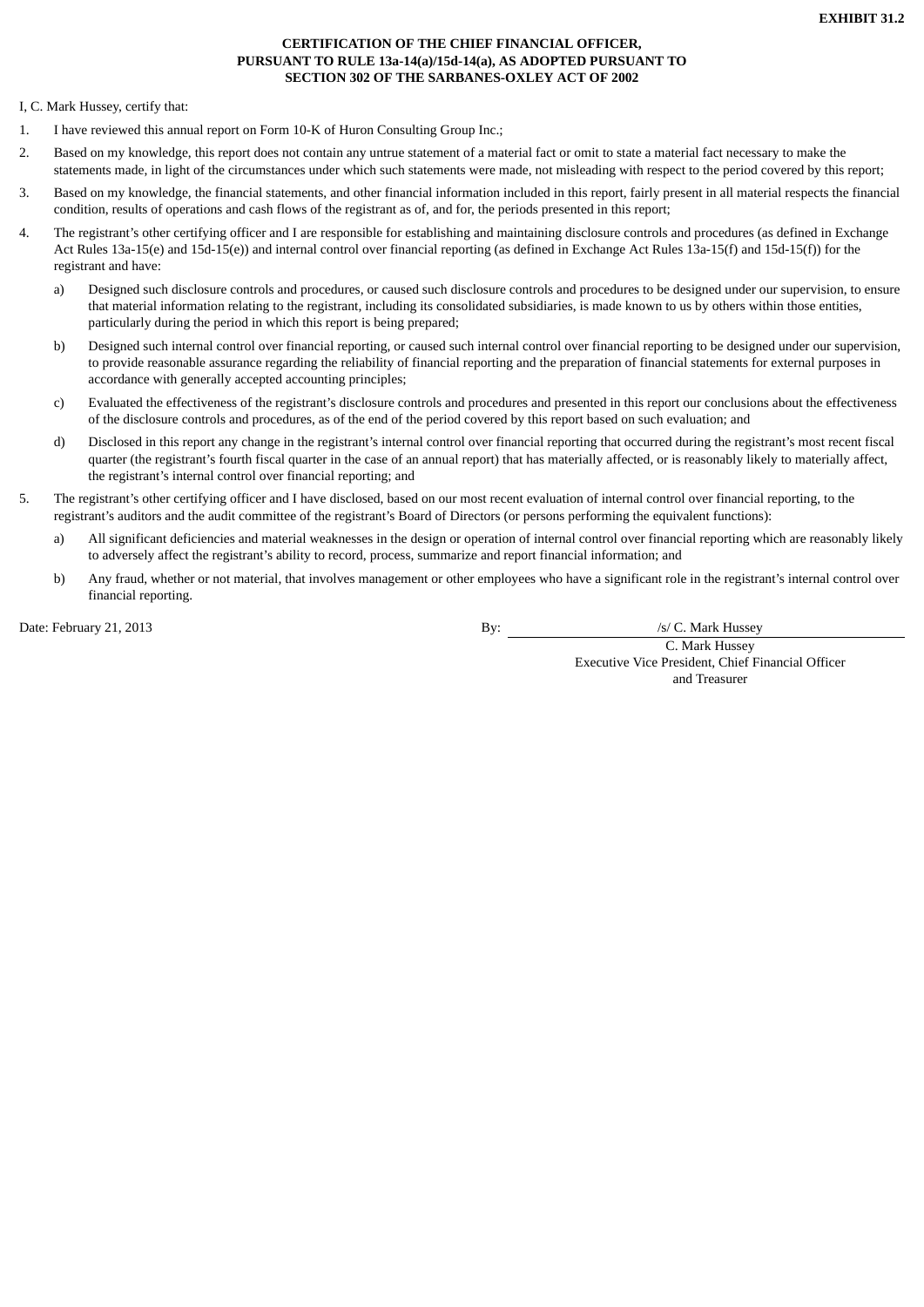#### **CERTIFICATION OF THE CHIEF EXECUTIVE OFFICER, PURSUANT TO 18 U.S.C. SECTION 1350, AS ADOPTED PURSUANT TO SECTION 906 OF THE SARBANES-OXLEY ACT OF 2002**

In connection with the annual report of Huron Consulting Group Inc. (the "Company") on Form 10-K for the year ended December 31, 2012 as filed with the Securities and Exchange Commission on the date hereof (the "Report"), I, James H. Roth, President and Chief Executive Officer of the Company, hereby certify, pursuant to 18 U.S.C. Section 1350, as adopted pursuant to Section 906 of the Sarbanes-Oxley Act of 2002, that:

- 1. The Report fully complies with the requirements of Section 13(a) or 15(d) of the Securities Exchange Act of 1934; and
- 2. The information contained in the Report fairly presents, in all material respects, the financial condition and results of operations of the Company for the periods presented therein.

Date: February 21, 2013 **By:** *S/ James H. Roth* **By:** *S/ James H. Roth* 

James H. Roth

President and Chief Executive Officer

A signed original of this written statement required by Section 906, or other document authenticating, acknowledging, or otherwise adopting the signature that appears in typed form within the electronic version of this written statement required by Section 906, has been provided to the Company and will be retained by the Company and furnished to the Securities and Exchange Commission or its staff upon request.

The foregoing certification is being furnished to the Securities and Exchange Commission as an exhibit to the Form 10-K and shall not be considered filed as part of the Form 10-K.